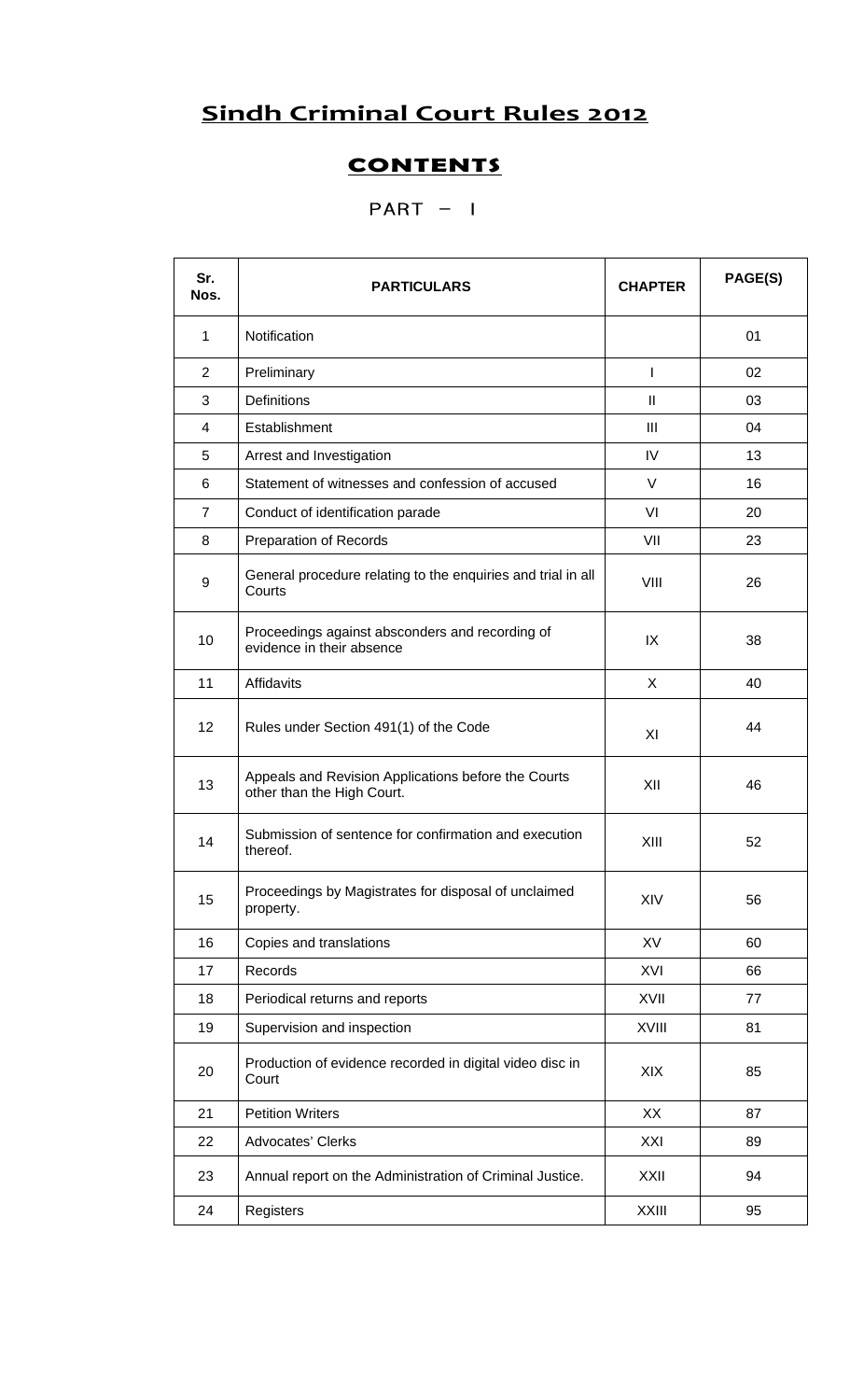### -: ii :-

## PART-II

## **APPENDICES**

### **APPENDIX 'A' (FORMS)**

| Form<br>No.    | <b>Subjects</b>                                                                              | Chapter &<br><b>Rules</b> | Page Nos. |
|----------------|----------------------------------------------------------------------------------------------|---------------------------|-----------|
| 1              | Form of recording confession                                                                 | Ch.5.<br>R.3              | 101       |
| 2              | Form of Memorandum of identification parade                                                  | Ch.6<br>R.5               | 107       |
| 3              | Form of identification of property                                                           | Ch.6<br>R.6               | 110       |
| 4              | Form of Order Sheet                                                                          | Ch.7<br>R.3               | 111       |
| 5              | Form of General Index                                                                        | Ch.7<br>R.4               | 112       |
| 6              | Form of Index of Exhibits                                                                    | Ch.7<br>R.5               | 113       |
| $\overline{7}$ | Form of deposition of witnesses                                                              | Ch.8<br>R.10              | 114       |
| 8              | Form of Bond for return of property (Section 517,<br>$Cr.P.C$ ).                             | Ch.8<br>R.30              | 115       |
| 9              | Form of security to be sub-joined to the bond of<br>the principal                            | Ch.8<br>R.30              | 116       |
| 10             | Form of Warrant under Section 491(1)(a) of the<br>Code                                       | Ch.11<br>R.9              | 117       |
| 11             | Form of Index in appeal and revision                                                         | Ch.12<br>R.11             | 118       |
| 12             | Form of Proclamation                                                                         | Ch.14<br>R.9              | 119       |
| 13             | Form of Notification of the Sale                                                             | Ch.14<br>R.12             | 120       |
| 14             | Form of Sale Proceedings                                                                     | Ch.14<br>R.17             | 122       |
| 15             | Form of Bond                                                                                 | Ch.15<br>R.20             | 123       |
| 16             | Form of monthly statement of Sessions Trial                                                  | Ch.17<br>R.3              | 124       |
| 17             | Form of monthly statement showing the state of<br>criminal work                              | Ch.17<br>R.4              | 125       |
| 18             | Form of Quarterly statement showing average<br>during of murder cases                        | Ch.17<br>R.5              | 126       |
| 19             | Form of Quarterly statement showing the general<br>result to criminal trials                 | Ch.17<br>R.6              | 127       |
| 20             | Form of annual statement showing the results of<br>criminal trials                           | Ch.17<br>R.7              | 128       |
| 21             | Form of annual statement showing the<br>punishment                                           | Ch.17<br>R.7              | 129       |
| 22             | Form of annual statement showing offences<br>reported & persons tried, discharged, acquitted | Ch.17<br>R.7              | 130       |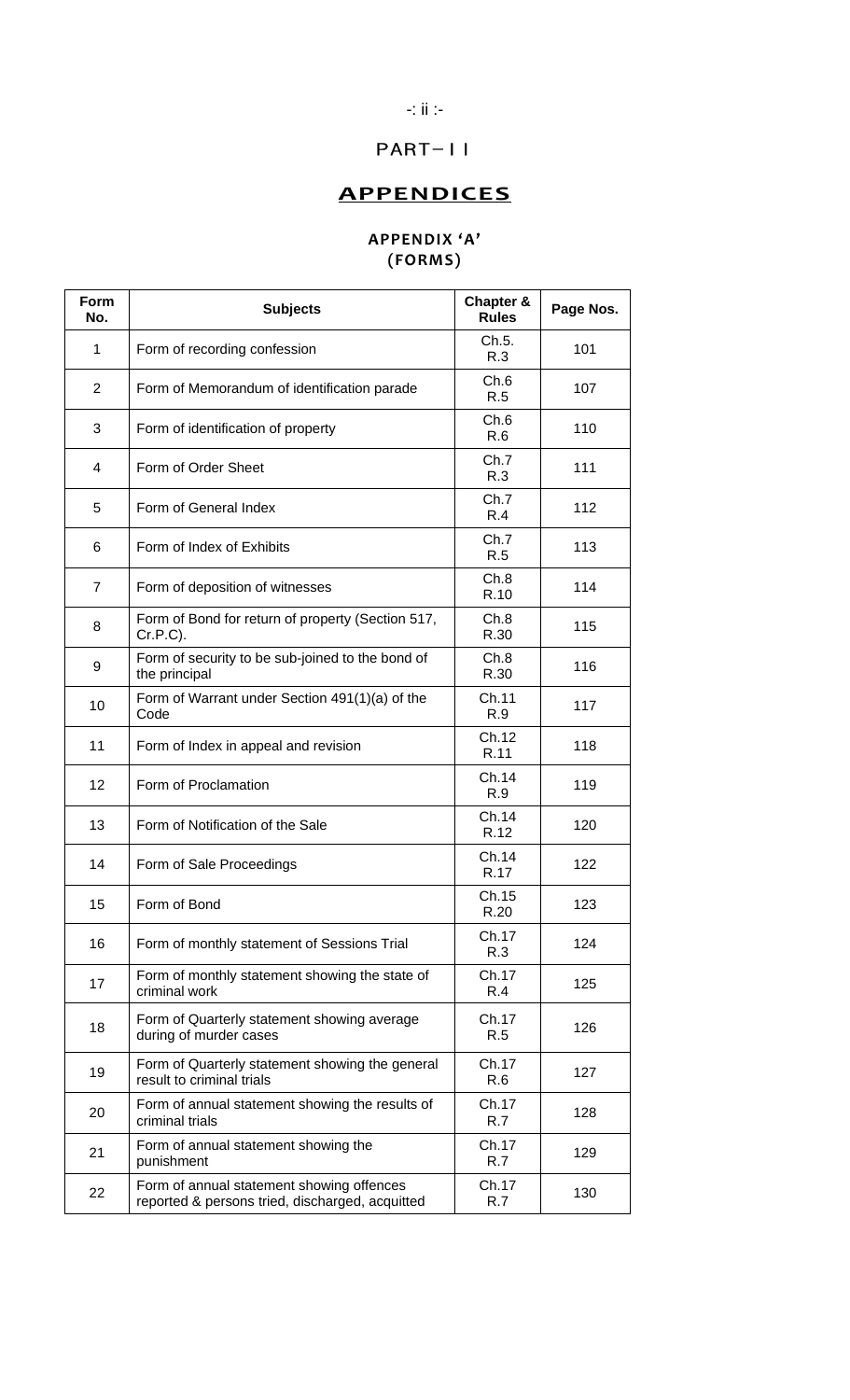| Form<br>No. | <b>Subjects</b>                                                                                                                    | Chapter &<br><b>Rules</b> | Page Nos. |
|-------------|------------------------------------------------------------------------------------------------------------------------------------|---------------------------|-----------|
| 23          | Form of annual statement showing proceeding of<br>Judicial Magistrates under Cr.P.C.                                               | Ch.17<br>R.7              | 133       |
| 24          | Form of annual statement showing the number of<br>witnesses                                                                        | Ch.17<br>R.7              | 134       |
| 25          | Form of annual statement showing the result of<br>revision in criminal cases                                                       | Ch.17<br>R.7              | 135       |
| 26          | Form of annual statement showing the number of<br>Sessions Judges and Judicial Magistrate<br>employed to dispose of criminal work. | Ch.17<br>R.7              | 136       |
| 27          | Form of annual statement showing the general<br>result of trials                                                                   | Ch.17<br>R.7              | 137       |
| 28          | Form of statement showing the number and<br>results of trials                                                                      | Ch.17<br>R.8              | 138       |
| 29          | Form of statement showing proceedings of the<br>Court of Sessions under Cr.P.C.                                                    | Ch.17<br>R.8              | 139       |
| 30          | Form of annual statement showing the result of<br>appeals in criminal cases                                                        | Ch.17<br>R.8              | 140       |
| 31          | Form of annual statement showing number of<br>cases in which women were tried                                                      | Ch.17<br>R.8              | 141       |
| 32          | Questionnaire.                                                                                                                     | Ch.18<br>R.1              | 142       |
| 33          | Form of Summary of information regarding Court<br>to be inspected.                                                                 | Ch.18<br>R.2              | 145       |
| 34          | Inspection Report.                                                                                                                 | Ch.18<br>R.6              | 150       |
| 35          | Form of Licence of Petition Writers.                                                                                               | Ch.20<br>R.1(3)           | 158       |
| 36          | Form of Certificate of Advocates' Registered<br>Clerks.                                                                            | Ch.31<br>R.3(iv)          | 159       |
| 37          | Form of Annual Statement No.1 Civil and Criminal                                                                                   | Ch.22<br>R.2              | 160       |
| 38          | Form of Annual Statement No.2.                                                                                                     | Ch.22<br>R.2              | 161       |
| 39          | Form of Annual Statement No.3 (Criminal)                                                                                           | Ch.22<br>R.2              | 162       |
| 40          | Form of Annual Statement No.4(Criminal)                                                                                            | Ch.22<br>R.2              | 163       |
| 41          | Form of Annual Statement No.5(Criminal)                                                                                            | Ch.22<br>R.2              | 164       |
| 42          | Form of Annual Statement No.6(Criminal)                                                                                            | Ch.22<br>R.2              | 167       |
| 43          | Form of Annual Statement No.7(Criminal)                                                                                            | Ch.22<br>R.2              | 168       |
| 44          | Form of Statement of cases against youthful<br>offenders dealt with under Juvenile Justice<br>System, 2000                         | Ch.22<br>R.2              | 170       |
| 45          | Form of Statement of cases in which orders are<br>passed under the Sindh Children Act, 1950                                        | Ch.22<br>R.2              | 171       |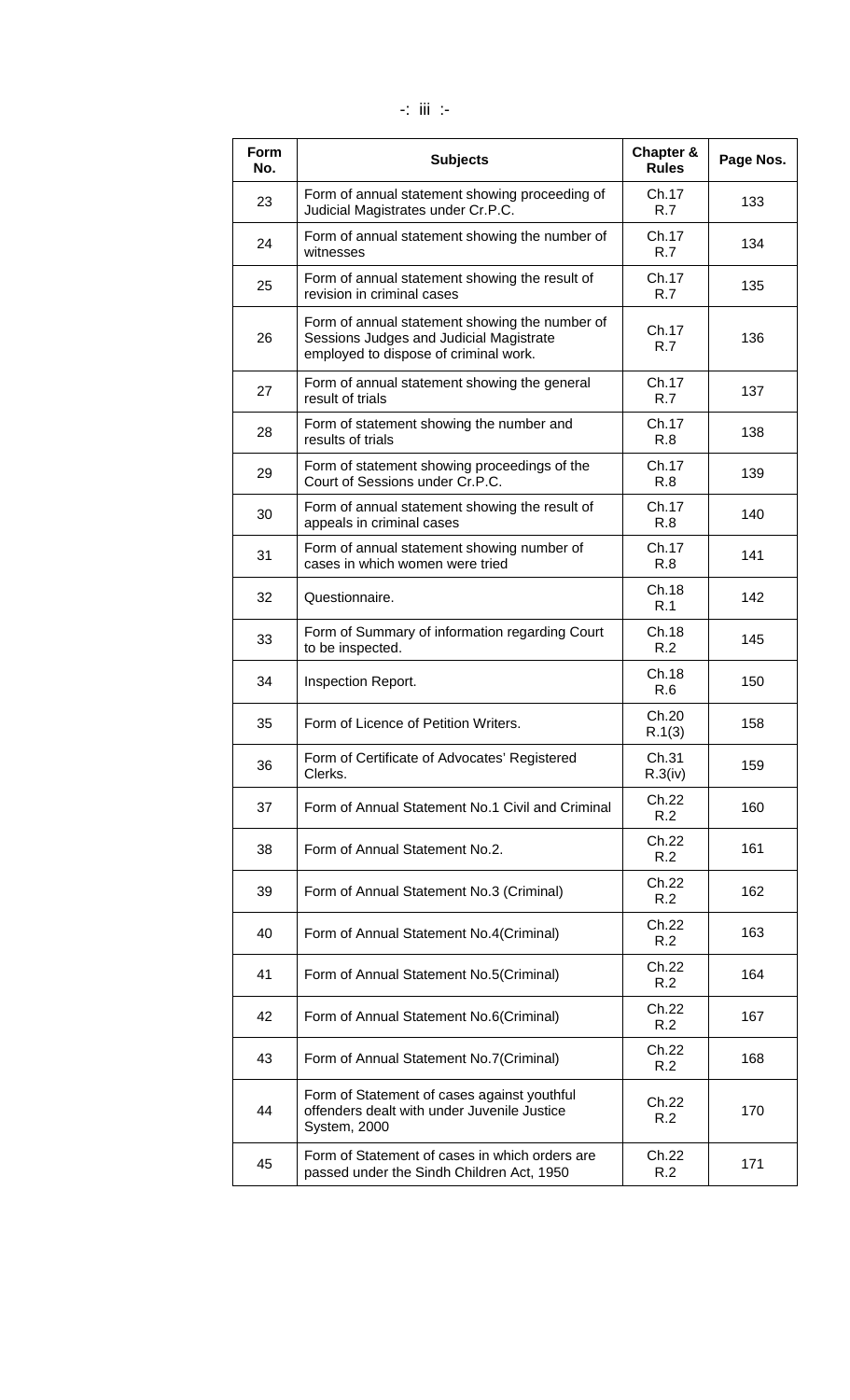### -: iv :-

### **APPENDIX 'B' (FORMS)**

| Form<br>No.    | <b>Subjects</b>                                                                                        | Chapter &<br><b>Rules</b> | Page Nos. |
|----------------|--------------------------------------------------------------------------------------------------------|---------------------------|-----------|
| 1              | Form of Register of record consigned to Record<br>Room                                                 | Ch.3.<br>R.8              | 172       |
| $\overline{2}$ | Form Library Register (Accession)                                                                      | Ch.3.<br>R.12             | 173       |
| 3              | Form of Register of Oath Commissioner                                                                  | Ch.310.<br>R.3            | 174       |
| 4              | Form of Unclaimed Property Register                                                                    | Ch.14.<br>R.6             | 175       |
| 5              | Form of Register of applications for copies and<br>translation.                                        | Ch.15.<br>R.20            | 176       |
| 6              | Form of Register of Inspection.                                                                        | Ch.16.<br>R.7             | 177       |
| $\overline{7}$ | Form of petition Writer Register                                                                       | Ch.20.<br>R.3             | 178       |
| 8              | Form of Register of Registered Clerks of<br>Advocates.                                                 | Ch.21.<br>R.4             | 179       |
| 9              | Form of Register of Sessions Cases.                                                                    | Ch.23.<br>R.2             | 180       |
| 10             | Form of Register of Criminal Appeals before<br>Sessions Court.                                         | Ch.23.<br>R.2             | 181       |
| 11             | Form of Register of Miscellaneous Criminal<br>Revision Application before the Sessions Court           | Ch.23.<br>R.3             | 182       |
| 12             | Form of Register for Bail Application before the<br><b>Sessions Court</b>                              | Ch.23.<br>R.2             | 183       |
| 13             | Form of Register of Miscellaneous Criminal<br>Applications before the Sessions Court.                  | Ch.23.<br>R.2             | 184       |
| 14             | Form of Memorandum Books for Sessions and<br><b>Appellate Criminal Work</b>                            | Ch.23.<br>R.2             | 185       |
| 15             | Form of Case Register                                                                                  | Ch.23.<br>R.3             | 186       |
| 16             | Form of Register of Chapter Cases.                                                                     | Ch.23.<br>R.3             | 187       |
| 17             | Form of Register of Miscellaneous Criminal<br>Applications before the Court of Judicial<br>Magistrate. | Ch.23.<br>R.3             | 188       |
| 18             | Form of Register of under trial prisoners in jails.                                                    | Ch.23.<br>R.3             | 189       |
| 19             | Form of Register of copies supplied to prisoners<br>in jail.                                           | Ch.23.<br>R.3             | 190       |
| 20             | Form of Register of Miscellaneous reports and<br>proceedings.                                          | Ch.23.<br>R.3             | 191       |
| 21             | Form of Memorandum Book for original criminal<br>work.                                                 | Ch.23.<br>R.3             | 192       |
| 22             | Form of Register of Bail Application before the<br>Court of Judicial Magistrate.                       | Ch.23.<br>R.3             | 193       |
| 23             | Form of Register of witnesses.                                                                         | Ch.23.<br>R.4             | 194       |
| 24             | Form of Register of Fines in Criminal Cases in the<br>Court of Judicial Magistrate.                    | Ch.23.<br>R.5             | 195       |
| 25             | Form of Register of Dormant Cases.                                                                     | Ch.23.<br>R.6             | 196       |
| 26             | Form of Register of compliance of order of<br>Appellate Court.                                         | Ch.23.<br>R.7             | 197       |
| 27             | Form of Register of requisition of records.                                                            | Ch.23.<br>R.7             | 198       |
| 28             | Form of Register of Registers.                                                                         | Ch.23.<br>R.8             | 199       |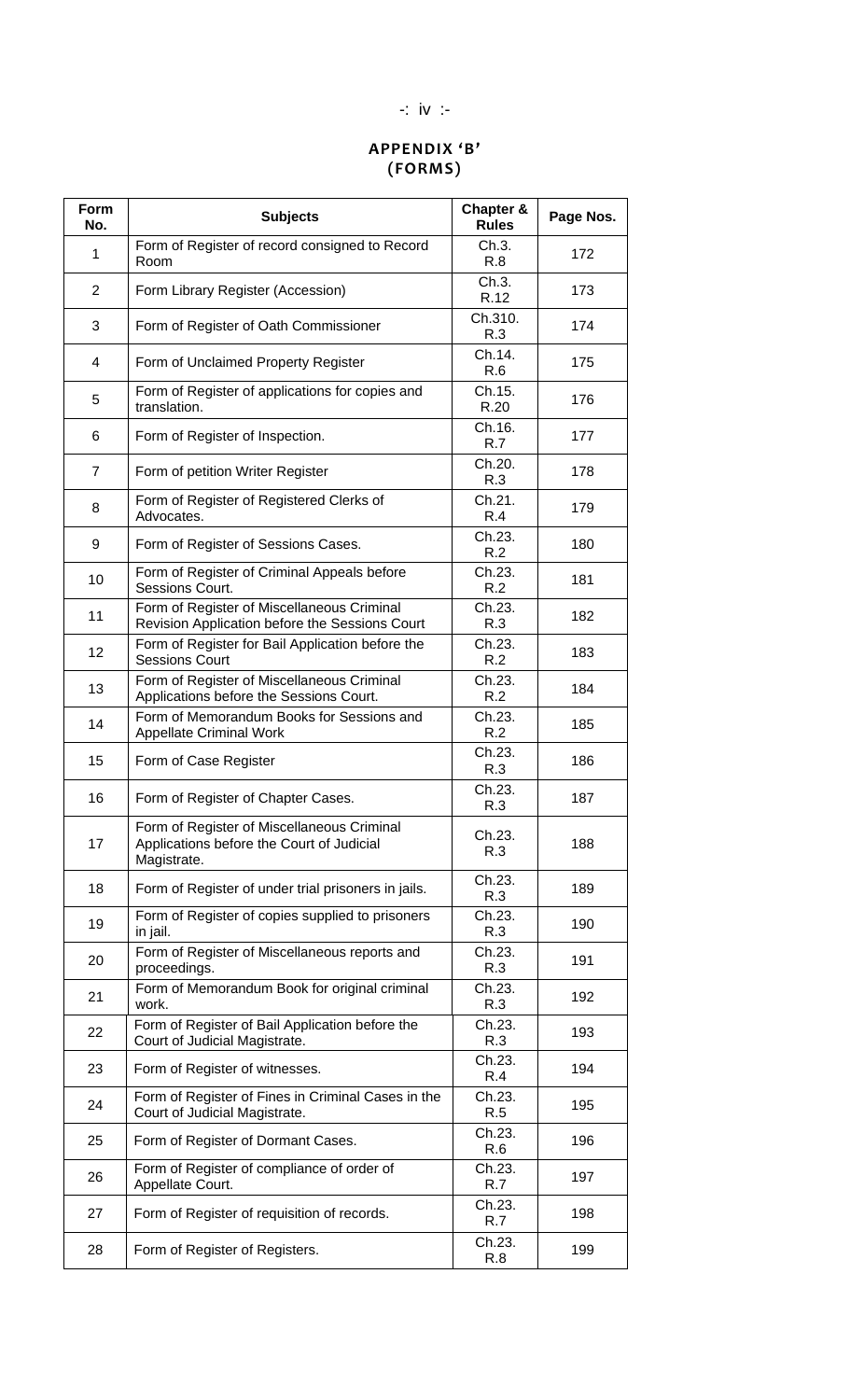## THE HIGH COURT OF SINDH, KARACHI

No. \_\_\_\_\_\_\_\_\_\_\_\_\_\_\_\_\_\_\_\_\_\_\_ Dated: \_\_\_\_\_\_\_\_\_\_\_\_\_\_\_

# **N O T I F I C A T I O N**

 In exercise of the powers conferred by Article 202 of the Constitution, read with Section 554 of the Code of Criminal Procedure, and with the previous sanction of the Provincial Government, the High Court of Sindh make the following rules to regulate the conduct and procedure of the Criminal Court and Officers acting in implementation of Criminal Justice System.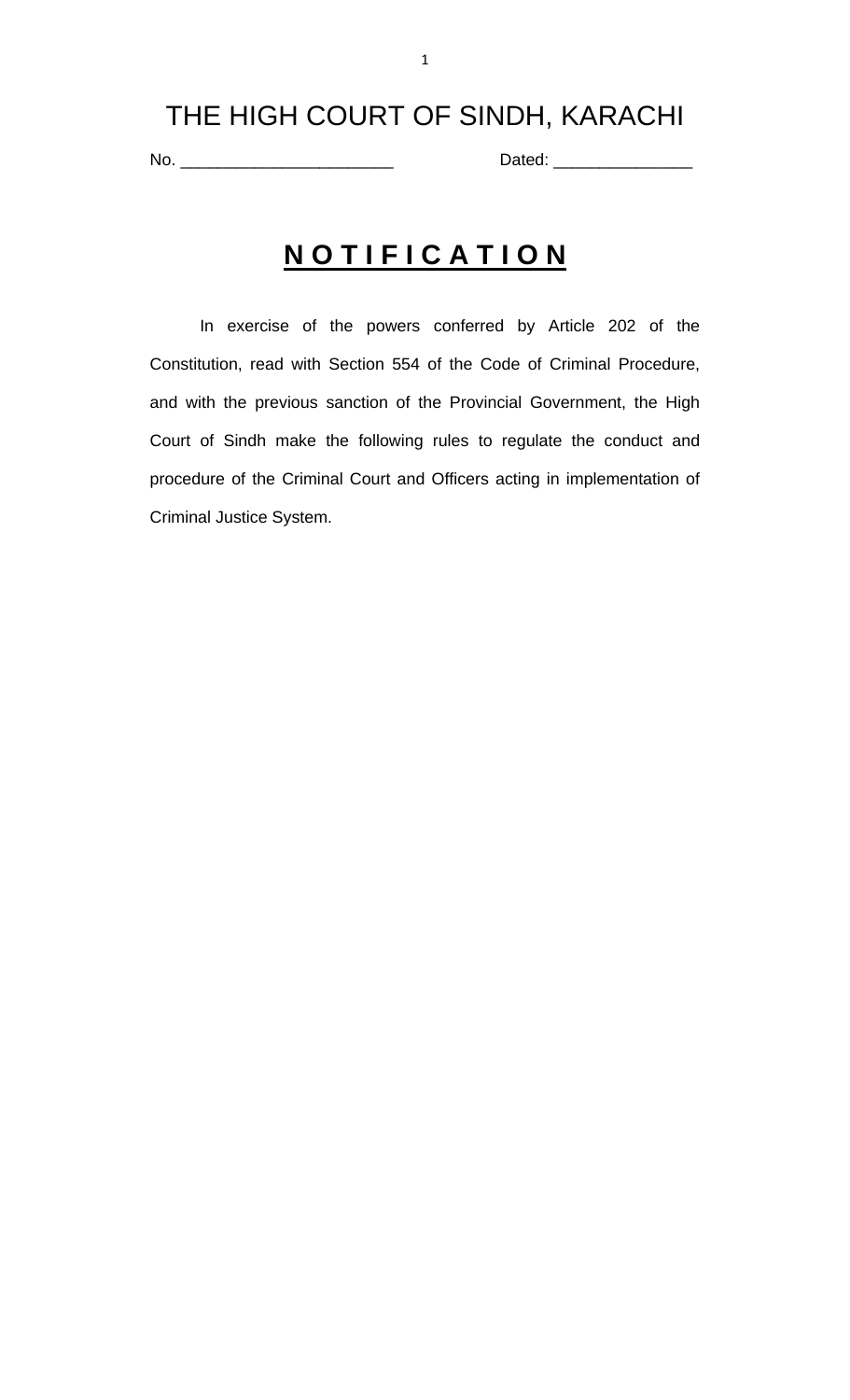# **PART - I CHAPTER I PRELIMINARY**

**1.1 Short Title** – These Rules may be cited as "Sindh Criminal Court Rules 2012".

**1.2 Application** – These Rules shall come into force from the date of publication in the Official Gazette, and shall, so far as may be, apply to all proceedings and matters in all Criminal Courts, Subordinate to the High Court commenced on or subsequent date, and, so far as may be, to all the proceedings and matters pending in such Court on that date.

**1.3 Former rules and circulars are annulled –** The Sindh Courts Criminal Circulars and all other rules and regulations relating to the matters which are provided for in these rules are hereby annulled.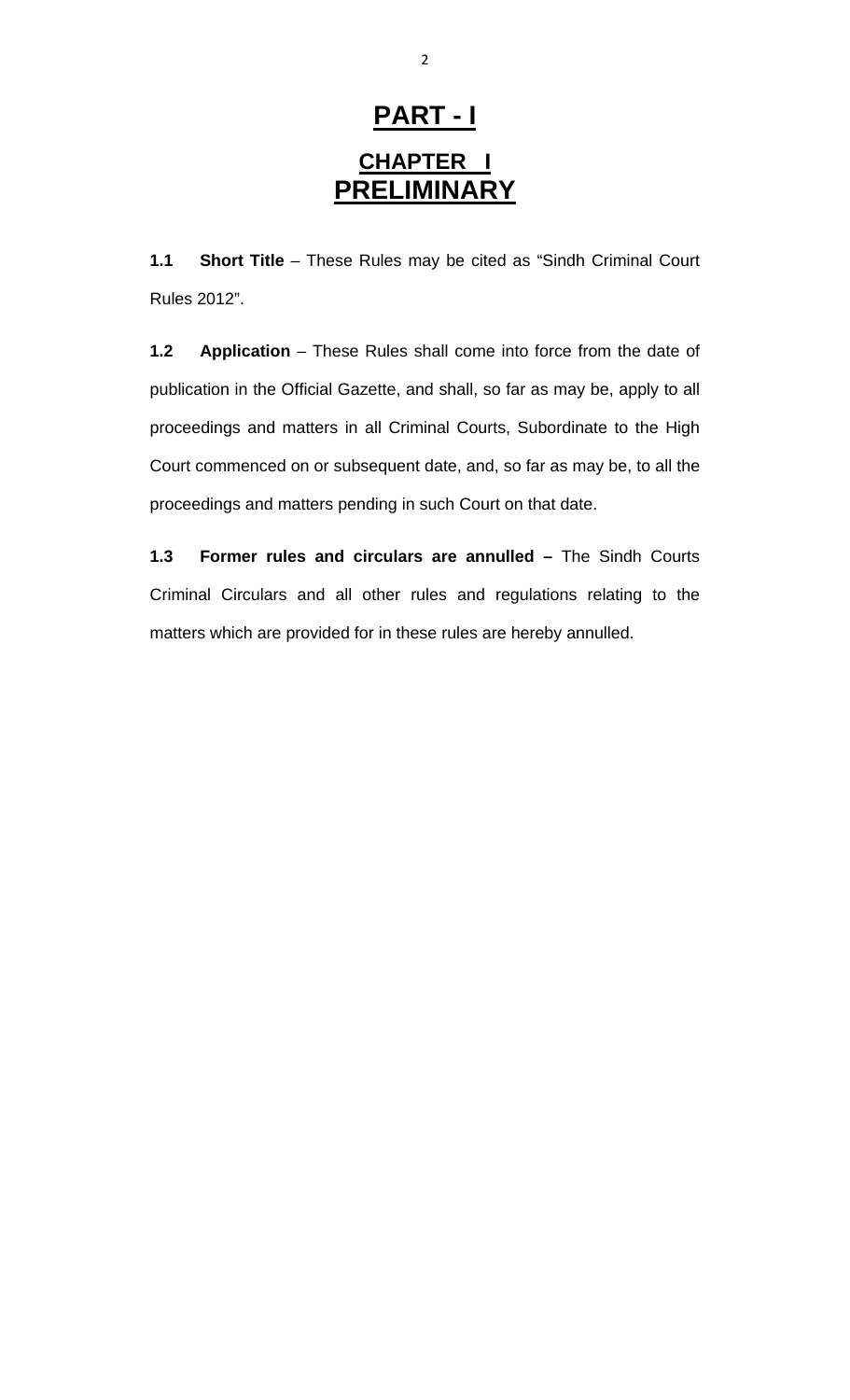### **CHAPTER II**

- **2. Definitions –** In these rules, unless there is anything repugnant in the subject or context.
- **(a) Advocate:** includes a partnership of Advocates.
- **(b) Code:** means the Criminal Procedure Code, 1898.
- **(c) Competent Authority:** means the District & Sessions Judge or any person nominated by him to perform the function of the competent authority.
- **(d) Court:** means and includes every Criminal Court subordinate to the High Court.
- **(e) High Court:** means the Sindh High Court and its Benches.
- **(f) Magistrate:** means the Judicial Magistrates and includes Special Magistrates appointed under Section 12 and 14 of the Code.
- **(g) Penal Code:** means the Pakistan Penal Code, 1860.
- **(h) Prescribed:** means prescribed under the Code or under these Rules.
- **(i) Provincial Government:** means Province of Sindh.
- **(j) Public Prosecutor:** means any person appointed under section 492 of the Code and includes any person acting under the direction of the Public Prosecutor to conduct a criminal case on behalf of the State.
- **(k) Registered Clerk:** means a Clerk of an Advocate registered under these rules.
- **(L) Rules:** means the Sindh Criminal Court Rules, 2012.
- **(m) Sessions Division:** means the Revenue District or more than one Revenue Districts as notified in this behalf.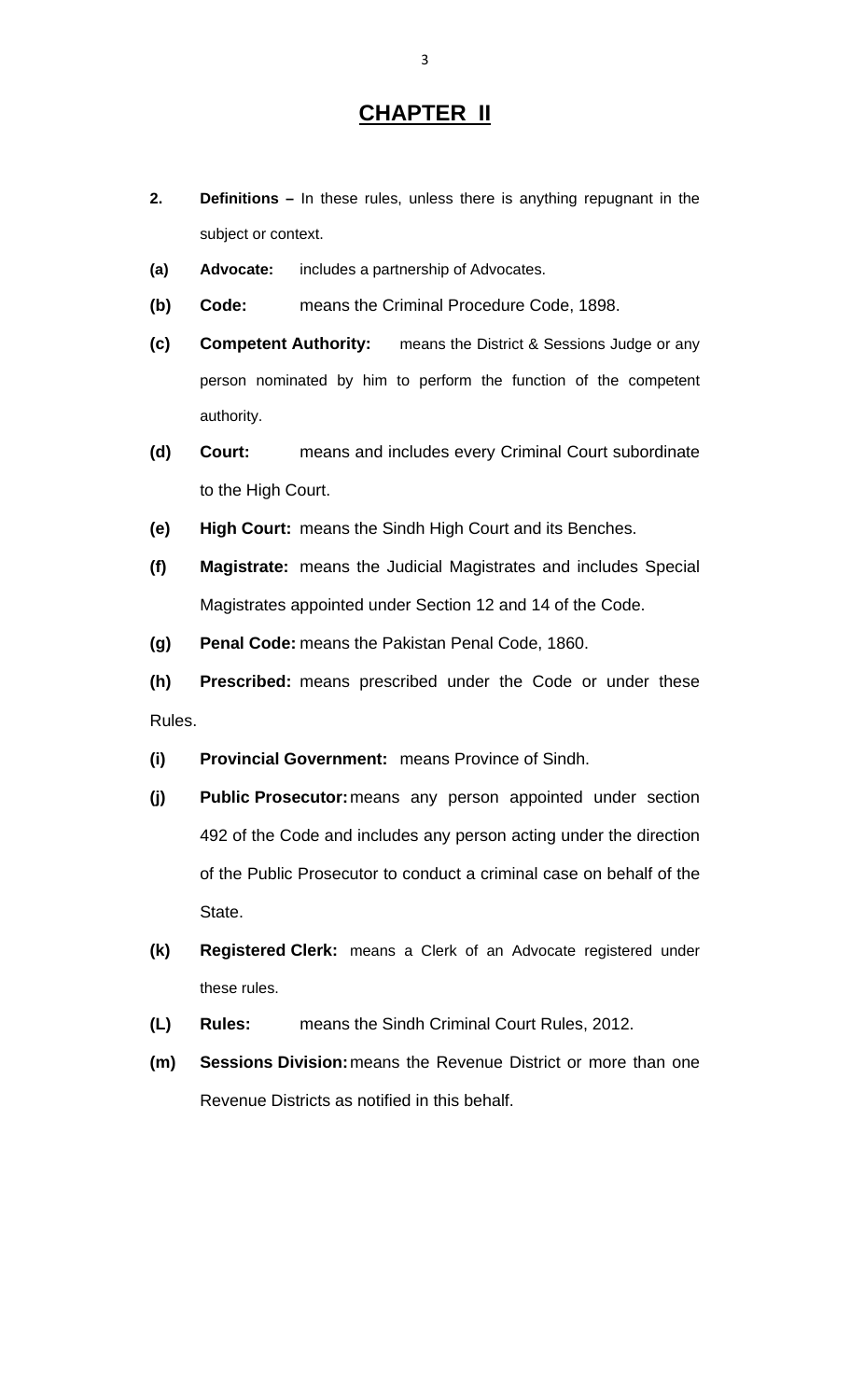## **CHAPTER III ESTABLISHMENT**

**3.1.** The appointment and condition of service of employees working in the Sessions Court and the Court of Magistrates are governed by the Rules of Sindh Judicial Service Rules 1992. However in respect of pay, leave, pension and superannuation, and all other matters not expressly provided for in these rules, the establishment of the Sessions Court and Judicial Magistrate Court shall be governed by such rules as are applicable to the civil servants of the provincial Government of Sindh.

**3.2. Court Dress for Judicial Officers and Advocates** – **(1)** All the Judicial Officers including the Judicial Magistrates shall wear black coat, white shirt, black tie, white trousers and gown, whenever notified.

**(2)** Lady Judicial Officer shall wear black coat, white shirt, white shalwar or saree and gown, whenever notified

**(3)** Advocates when appearing in the Court shall wear black coat/black sherwani, white shirt, black tie, white trouser and gown. Provided that wearing gown shall be optional.

**(4)** Lady Advocate shall wear Black coat, white shirt, white colour shalwar or saree and gown. Provided that wearing of gown shall be optional.

**3.3. Court holidays and working hours** *–* The holidays in Sessions Court shall be observed in accordance with the calendar issued by the High Court of Sindh every year. In addition to the holidays declared by the High Court two holidays in a year may be observed by the Sessions Courts declared by the local administration.

**3.4. Court timings** *–* Sessions Court shall observe the following timings:-

#### **From Monday to Saturday except Friday**

08.30 a.m. to 02.00 p.m. Court/office timings (without break) 02.00 p.m. to 03.00 p.m. Office/Chamber work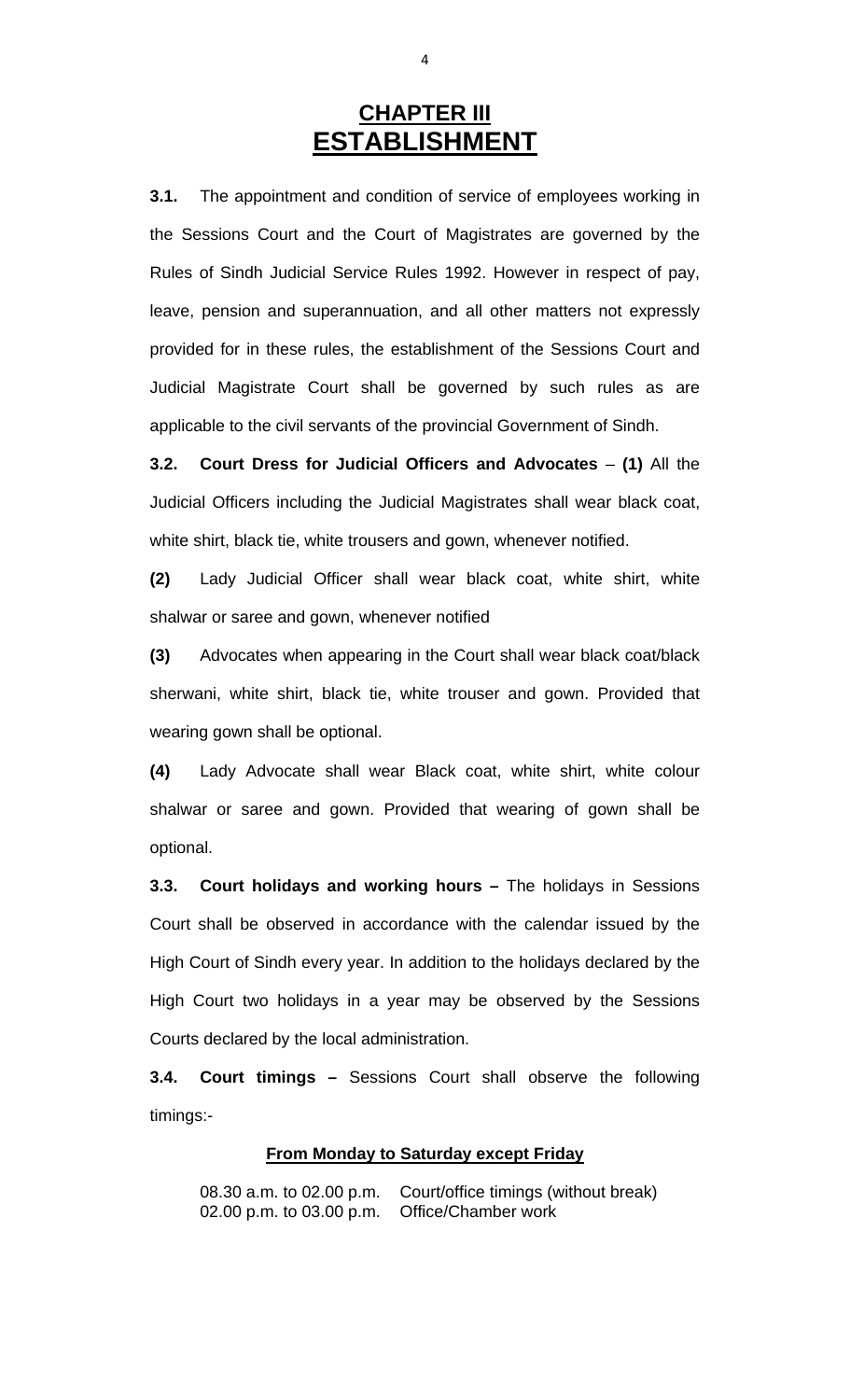#### **Friday**

08.30 a.m. to 12.00 noon Court/office timings 12.00 noon to 12.30 p.m. Office/Chamber work

**3.5 Disposal of urgent work on holidays –** On holiday a Criminal Court may dispose of such work of urgent nature like granting bail or remand or do such other work as may with proprietary be done out of Court and it will not be proper to refuse to do any act or make any order urgently required merely on the ground of the day being gazetted holiday.

**3.6. The duties and powers of Sheristedars of Sessions Court** *–* Sheristedars shall perform the following duties and functions :-

(1) to receive cases, appeals and applications; and enter and initial the date of receipt on cases, appeals and applications;

(2) to administer oaths and affirmations to the declarants of affidavits;

(3) to certify copies; and

(4) to certify decisions and orders to the lower Courts;

(5) to sign process not being warrant of arrest or order to the Jailer for the execution, modification or reversal of sentences;

(6) to cancel Court fee stamps;

(7) to scrutinize the matter and shall promptly submit after noting any error of procedure or bar of jurisdiction, limitation or other laws, or any error for preliminary order of the Judge or in Chamber;

(8) to be interpreters;

(9) to be sealers of their Courts;

(10) upon receipt of preliminary order of rejection or admission cause sessions appeals and applications to be registered in appropriate register and shall cause such matters as are admitted to hearing to be entered for the disposal on the appointed dates on the boards of the Court;

(11) to keep board of criminal business fixed for hearing. Post copies of the board on the notice board of the Court;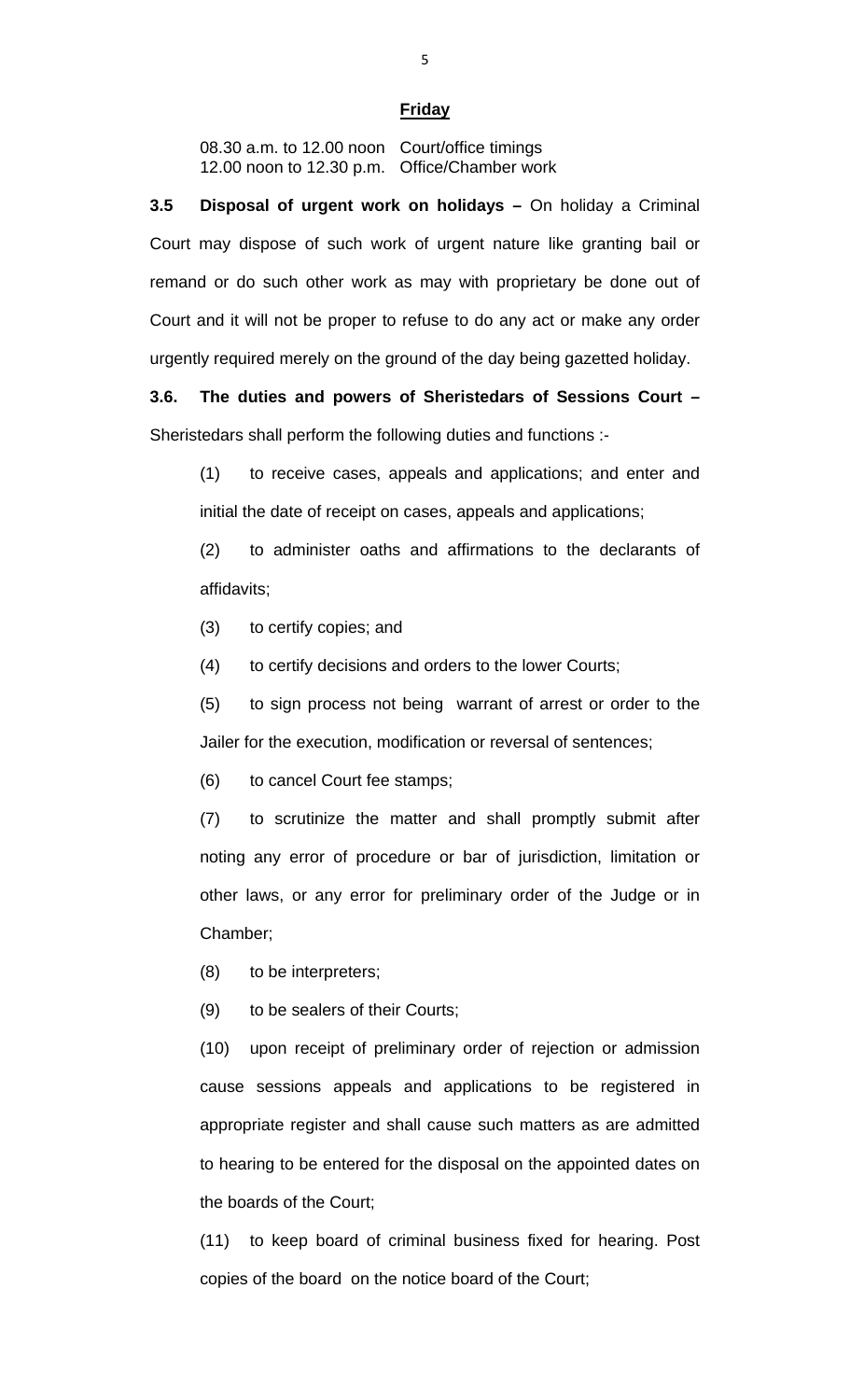(12) to keep diaries of Sessions cases in the prescribed form and shall submit them daily at the closure of the proceedings for the signature of the Judge. Diaries need not be kept of criminal appeals and miscellaneous appeals but all interlocutory orders including orders for adjournment shall be filed in their proper order in the proceedings as they are passed by the Judge;

(13) to keep such files as may be ordered by the Judge, and shall be responsible for the safe custody of pending proceedings entrusted to him including all documents connected therewith;

(14) to be responsible for the safe custody of the property connected with the proceedings during the hearing but shall hand it at the close of each hearing and at the conclusion of the matter for safe custody till disposal to the Nazir or if there is no Nazir to the Record Keeper;

(15) he shall prepare the timely intimation of the dates fixed for trial of sessions cases for summoning the witnesses and where the accused are in custody to the Superintendent of the prison;

(16) he shall requisitioned the case property, if any, relating to the trial and obtain from the Nazir or Record Keeper;

(17) He shall prepare list of persons entitled to travelling expenses or subsistence allowance as a witness;

(18) he shall examine all documents produced or offered in evidence and bring to the notice any apparent insufficiency of the Court fee or other stamps for the orders of the Judge.

(19) in case of trials ending in acquittal or discharge or conviction, shall he prepare the warrant of release or warrant for execution of sentence, as the case may be, for the signature of the Judge;

(20) to take orders of the Judge for the disposal of the property produced in the case and to prepare short description of the case and of any implements, such as dies or moulds, which may have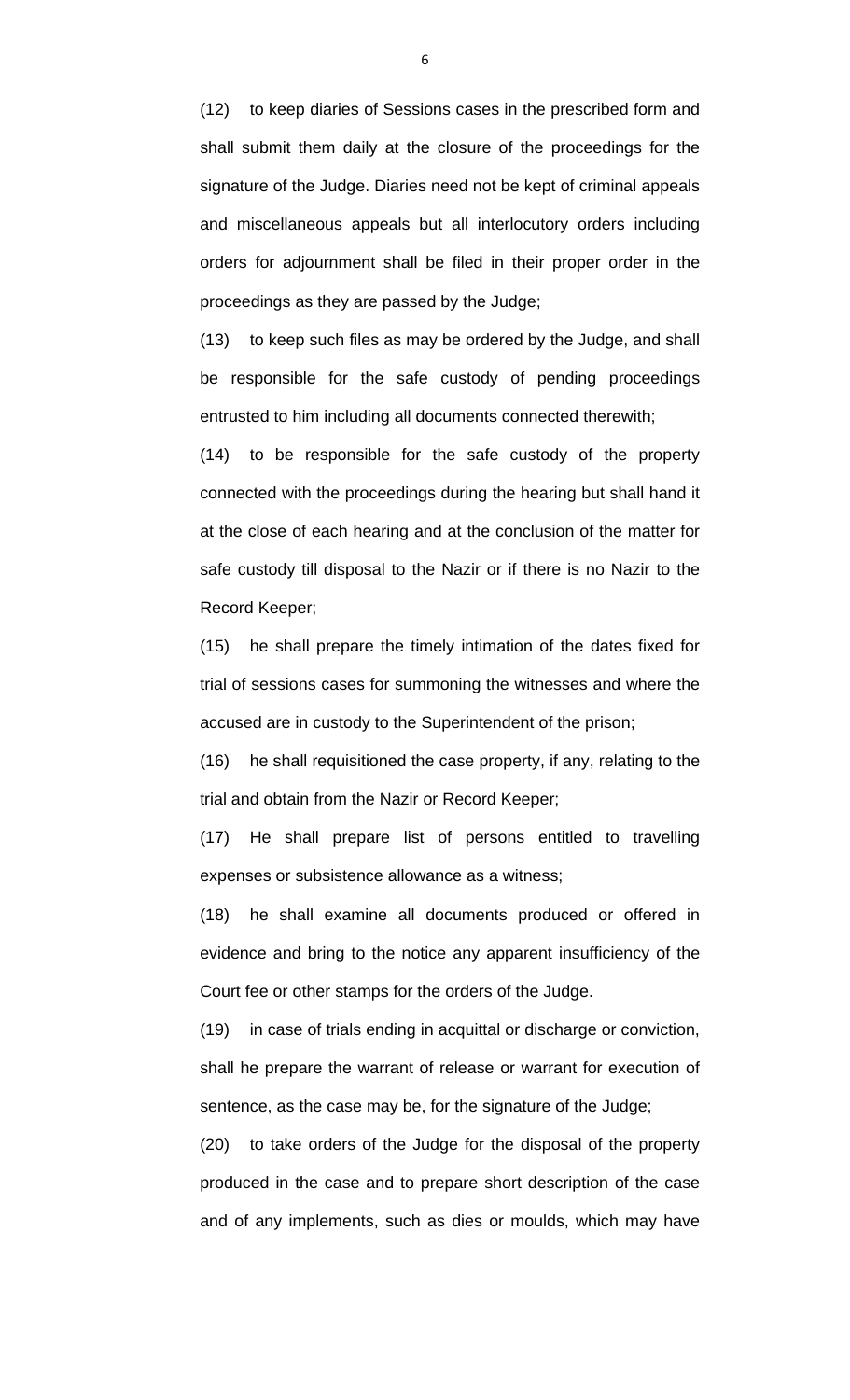been found in the case of counterfeit coins for despatch with the coins to the Government Treasury;

(21) all moulds, dies and other instruments produced in the case shall be returned to the Police concerned. The forged currency note or notes produced in the case to be forwarded to the currency Officer, State Bank of Pakistan for entry in their book and for destruction;

(22) promptly prepare copies of the judgments for communication to the Home Department and shall after the expiry of the period of appeal or upon decision of the appeal in the case of convicts sentenced to imprisonment prepare a copy of judgment for the use of the Superintendent of prison in which the prisoner is confined.

(23) in the case of Cr. Appeal and Revision, cause the preparation of timely notice of date fixed for hearing for communication to the appellant, applicant and public prosecutor or other Officer appointed by the provincial Government.

(24) prepare the necessary warrants or orders upon delivery of the appellate or original decisions and prepare the prescribed copies of judgments and orders for communication to the lower Court. All such judgments and orders shall be filed in the record of lower Court.

(25) promptly prepare cases ordered to be submitted for consideration or confirmation for despatch to the High Court, and promptly prepare returns to all writs and the necessary warrants or orders on receipt of appellate or revisional orders of the High Court. (26) to be responsible for the punctual preparation of all periodical returns and for this purpose shall maintain a list of all returns either to be received or submitted with their due dates. The preparation or collection of all returns shall be commenced in sufficient time before such date to ensure punctuality.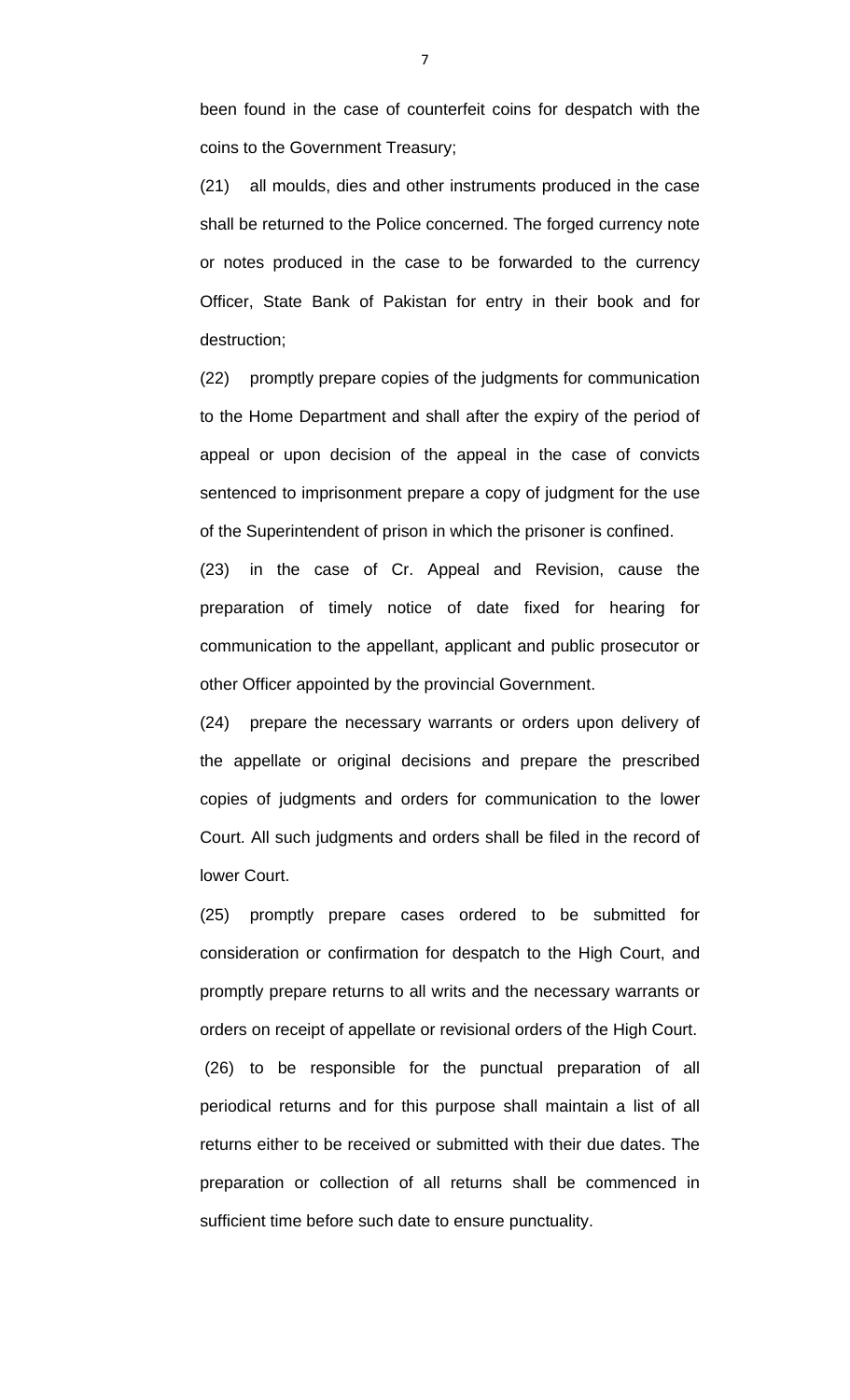(27) he shall be responsible for the proper paging of the records of all proceedings and for numbering of every tenth line of all depositions and judgements exceeding fifty lines in length for ready reference on appeal or revision.

**3.7. The duties and functions of Sheristedars of Magistrates' Courts** *–* The functions and duties of the Sheristedars of Magistrates are as following:-

(1) to bring to notice any error of procedure or bar of jurisdiction in any matter which comes before the Magistrate.

(2) to sign process not being warrants of arrest or search warrants and not being warrants or orders to Jailers for execution, modification or reversal of the sentence;

(3) to be sealers of their respective Courts;

(4) to fill in the preliminary portion of diaries in the prescribed form in cases but body of the diaries shall be kept by the Magistrate by their own hand or by the Sheristedars under the instructions of the Magistrates and shall be signed by him.

 Note:- (Diaries need not be kept in summary cases which are sufficiently provided for by the form of proceedings prescribed by law. Diaries may be kept in miscellaneous application and proceedings under Chapter VIII (B) of the Code, but all the interlocutory orders including the orders for adjournment should be filed in the proper order in the proceedings as they are passed by the Magistrates).

(5) keep separate files of complaints dismissed under Section 203 of the Code and of first reports from the Police under Section 154 and 157 of the Code;

(6) to be responsible for the safe custody of pending proceedings entrusted to them including all documents connected therewith.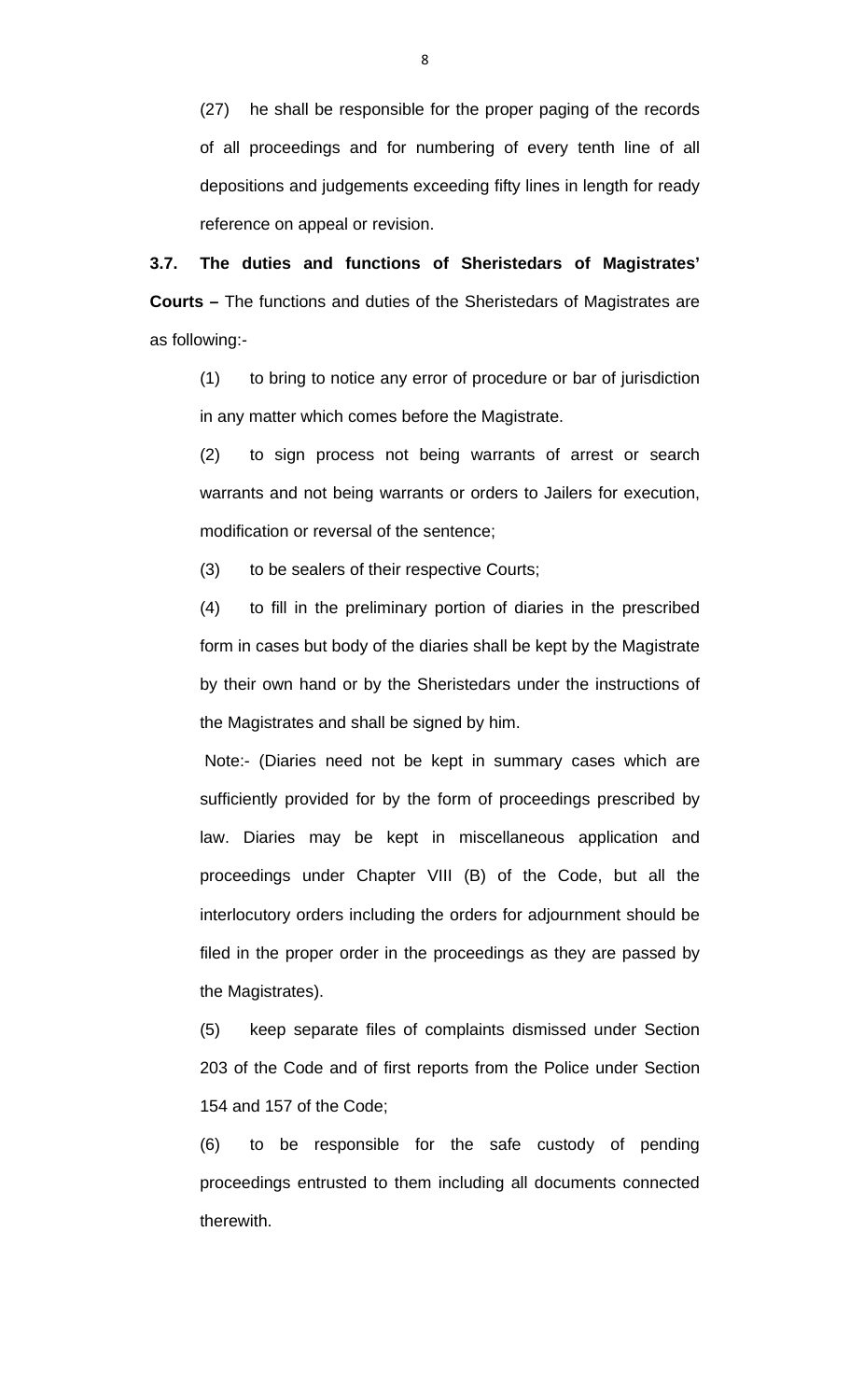(7) to handover all matters ordered to be put on the dormant file and all decided matters forthwith for safe custody to the Record Keepers;

(8) to be responsible for safe custody of such property till the conclusion of the matter when it may be handed for safe custody till disposal to the Record Keeper. Strong boxed or chest with good locks shall, for this purpose, be supplied to such Sheristedars, Nazir and Record Keepers;

(9) to be responsible for prompt payment of travelling expenses and the daily payment of subsistence allowance to complainants and witnesses according to the prescribed scale, except where otherwise specially ordered by the Magistrate;

(10) to examine all documents produced or offered in evidence and bring to notice any apparent sufficiently of the Court fee or other stamps for the orders of the Magistrate;

(11) to prepare the warrant for execution of sentence, including a warrant, if so ordered, for the levy of any fine inflicted, for the signature of Magistrate and shall promptly prepare communication of receivers of fine on behalf of the prisoners to the Superintendent of Prison.

(12) to be responsible for proper paging of records of all proceedings for the numbering of every tenth lines of all depositions and judgments exceeding fifty lines in length for ready reference on appeal or revision.

**3.8. Record Keepers –** There shall be common Record Room for the Civil and Criminal Courts in a District headed by a Record Keeper and assist by the staff who shall take charge of the files entrusted to his custody and the records of all matters ordered to be put on the dormant file and all matters which have been finally determined and shall date and punch second holes in all Court-fee stamps therein but not so as to render it impossible or difficult to ascertain the value or nature of the stamps. He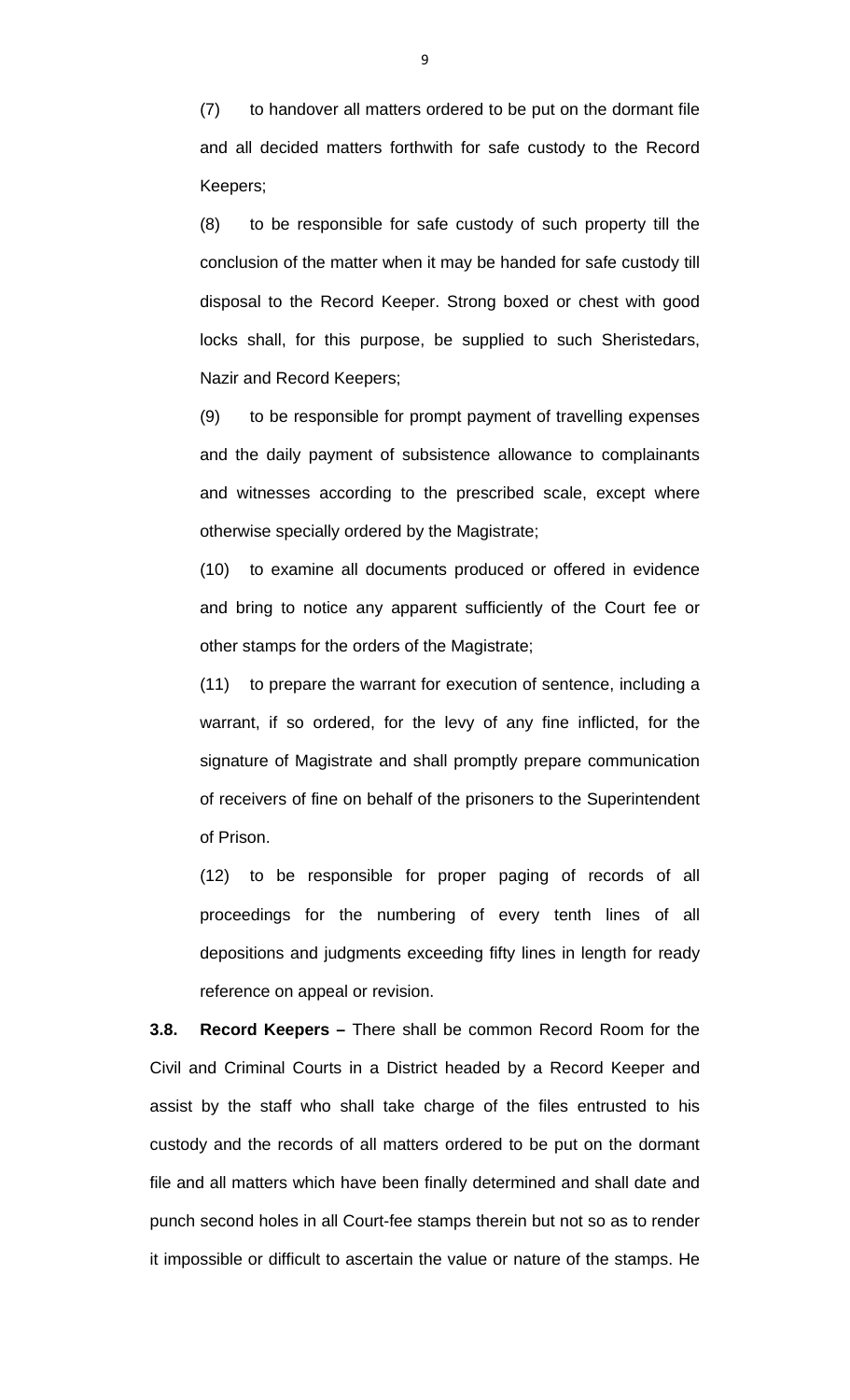shall maintain a separate dormant file and arrange the other records according to the dates of decision in annual bundles keeping sessions cases, summary cases or other magisterial cases, Chapter VIII (B) cases, criminal appeals and miscellaneous criminal applications including the revision applications in separate bundles. He shall similarly arrange the periodical returns and such other correspondence files as may be ordered. He shall keep a list of all records in their charge including the official gazette in Form No.1 of Appendix 'B' of General Record Register.

**3.9. Library –** There shall be common Library for Civil and Criminal Courts maned by Librarian and assisted by necessary staff in maintaining the Library.

**3.10. Duty of Librarian –** The Librarian shall keep catalogue of all law reports, acts, collection of rules and orders, text books, gazettes and other publication. Books and publications should be stamped with the Court seal immediately upon receipt and should be entered in the catalogue and arrange systematically in the library as far as possible in the following manner :-

 PLD, CLC, MLD, P,Cr.L.J, General Rules and Orders, Local Rules and Orders, Sindh Civil Court Rules and Sindh Criminal Court Rules, Civil Services Laws and Miscellaneous collections.

 Dictionaries, Digests English and Indian Text Books and other Books of reference, Pakistan Law Commission Report and Gazette subdivided into Federal Government Gazette and Sindh Government Gazette.

 A separate class of old editions of all the publications may be preserved.

 The law Reports, Acts, Gazettes should be bound periodically, the latest edition of Pakistan Code, Sindh Code, the General and Local Rules and Orders. Sindh Civil Court Rules, Sindh Criminal Court Rules, Civil Account Rules and Civil Services Laws and Rules shall be kept up-to-date by pasting in the correction slips issued from time to time.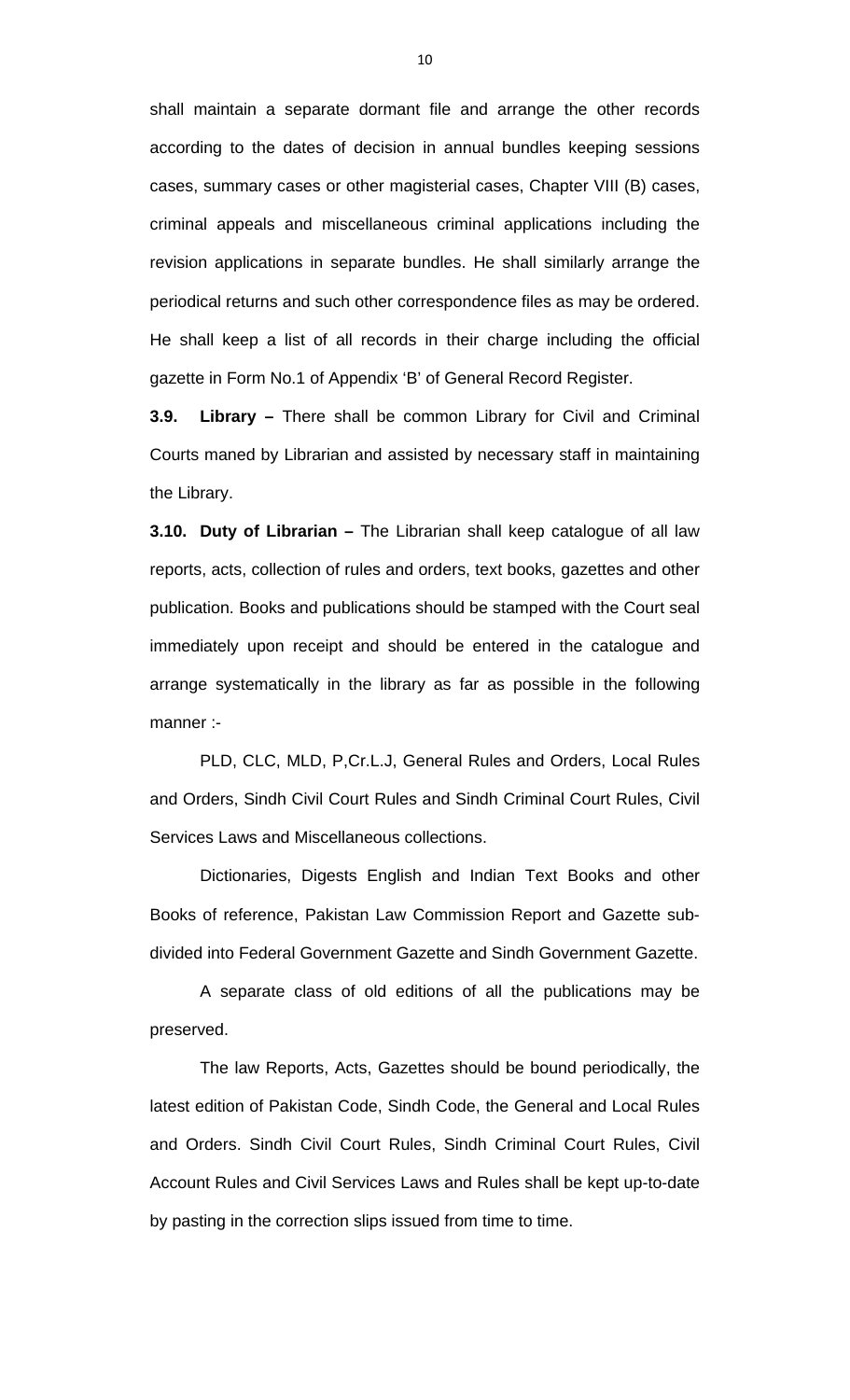**3.11. Book Slips –** (i) Every Court shall use book slip in the following form, while giving books to Judges:-

|                      | <b>LIBRARY BOOK SLIP</b>                                                                                                                                                                                                             |
|----------------------|--------------------------------------------------------------------------------------------------------------------------------------------------------------------------------------------------------------------------------------|
| Name                 |                                                                                                                                                                                                                                      |
| Date _______________ |                                                                                                                                                                                                                                      |
| <b>Books</b>         |                                                                                                                                                                                                                                      |
|                      |                                                                                                                                                                                                                                      |
|                      |                                                                                                                                                                                                                                      |
| (3)                  | <u>and the control of the control of the control of the control of the control of the control of the control of the control of the control of the control of the control of the control of the control of the control of the con</u> |

And so on

Signature of Requisitioning Officer

(ii) The above book slip shall be returned by the Officer of the library to the recipients only after receiving books from them.

**3.12. Accession –** The Officer in charge of the library shall ---

(a) Stamp the Court Seal on the title page of each book;

 (b) fix a number label on the back of each book giving its serial number in the register prescribed in Form No.2 of Appendix 'B'.

 (c) check the register with the books every year in January and report to the Judge whether the books are complete and in good condition

 (d) paste correction slips and amendments to (1) Pakistan Code, (2) Sindh Code, (3) Criminal Court Rules and (4) Civil Court Rules.

 (e) The Officer taking charge of the library shall report to the Judge that he has checked the books with the register. If any books are missing or damaged, he shall prepare a list thereof and submit it to the Judge for his orders.

 (f) Every Judge on taking charge shall certify to the Sessions Judge that he has checked the books in his Court with the register and make a report in regard to all books missing or damaged.

**3.13. Nazarat –** The Nazirs or where there are no Nazir the Accountant shall keep the account of the Sessions Courts in the same forms and as part of the accounts of the District Courts. The Sheristedars of the Magistrates' Courts shall keep the contingent and other accounts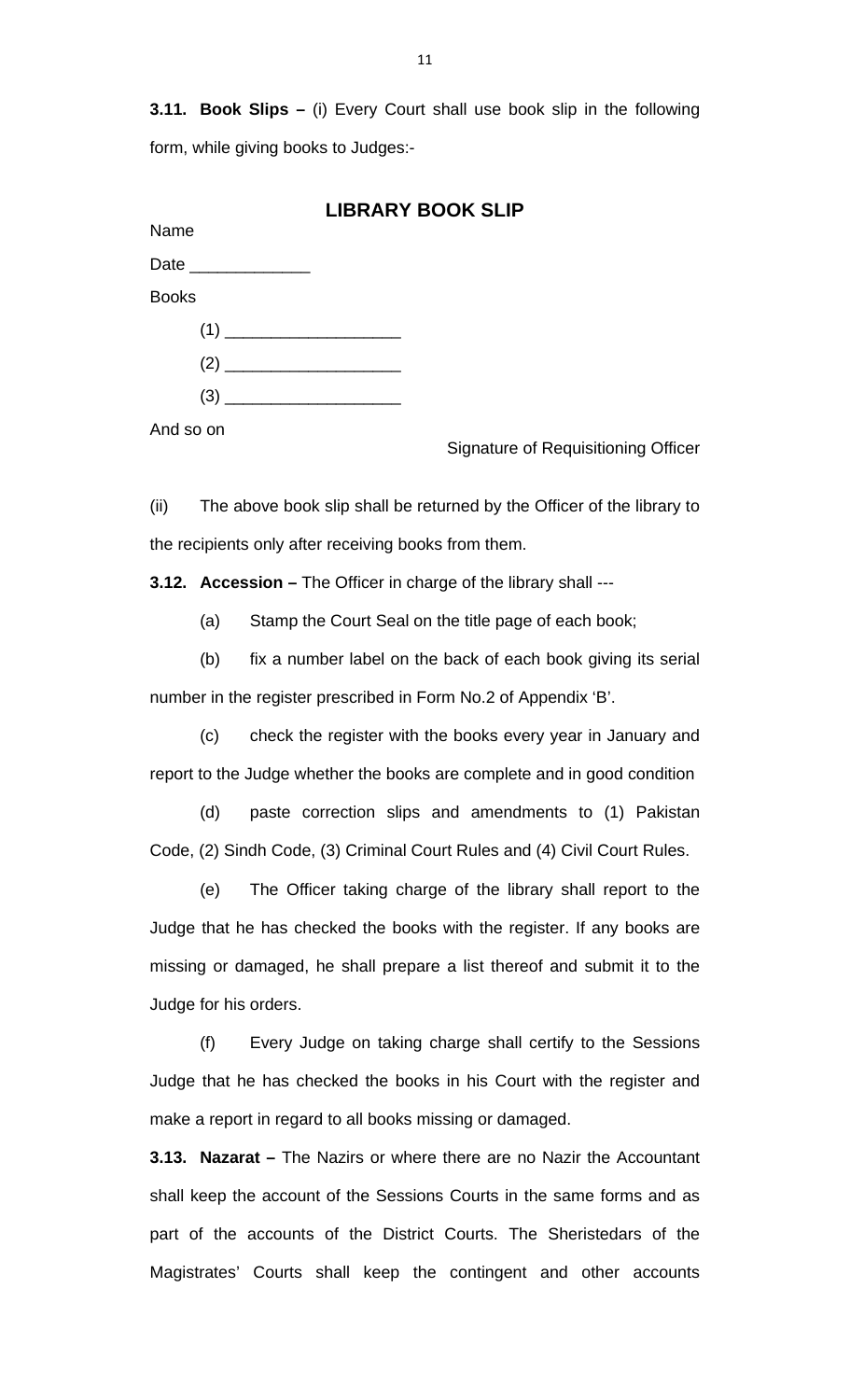according to the Contingent Circular of the Accountant General Sindh, Karachi and other rules in force pertaining to the financial matters.

**3.14 Record not to be removed** – No member the establishment shall remove any official paper or record whatever from the office or Court without the special sanction of the Judge or Magistrate.

**3.15. Members' behaviour** – The members of the establishment shall specially be enjoined to show courteous behaviour towards all persons having business with the offices and should be required to attend with strict punctuality at the hours prescribed for their offices and to come neatly dressed and orderly shall be provided with the customary and with cap for appearance before the Judges and Magistrates in Chambers or in Court. Smoking and spitting should promptly be checked. Peon shall regularly be supplied with uniform prescribed and they should be instructed to show customary marks of respect to all gentlemen of the rank and superior officers of the court.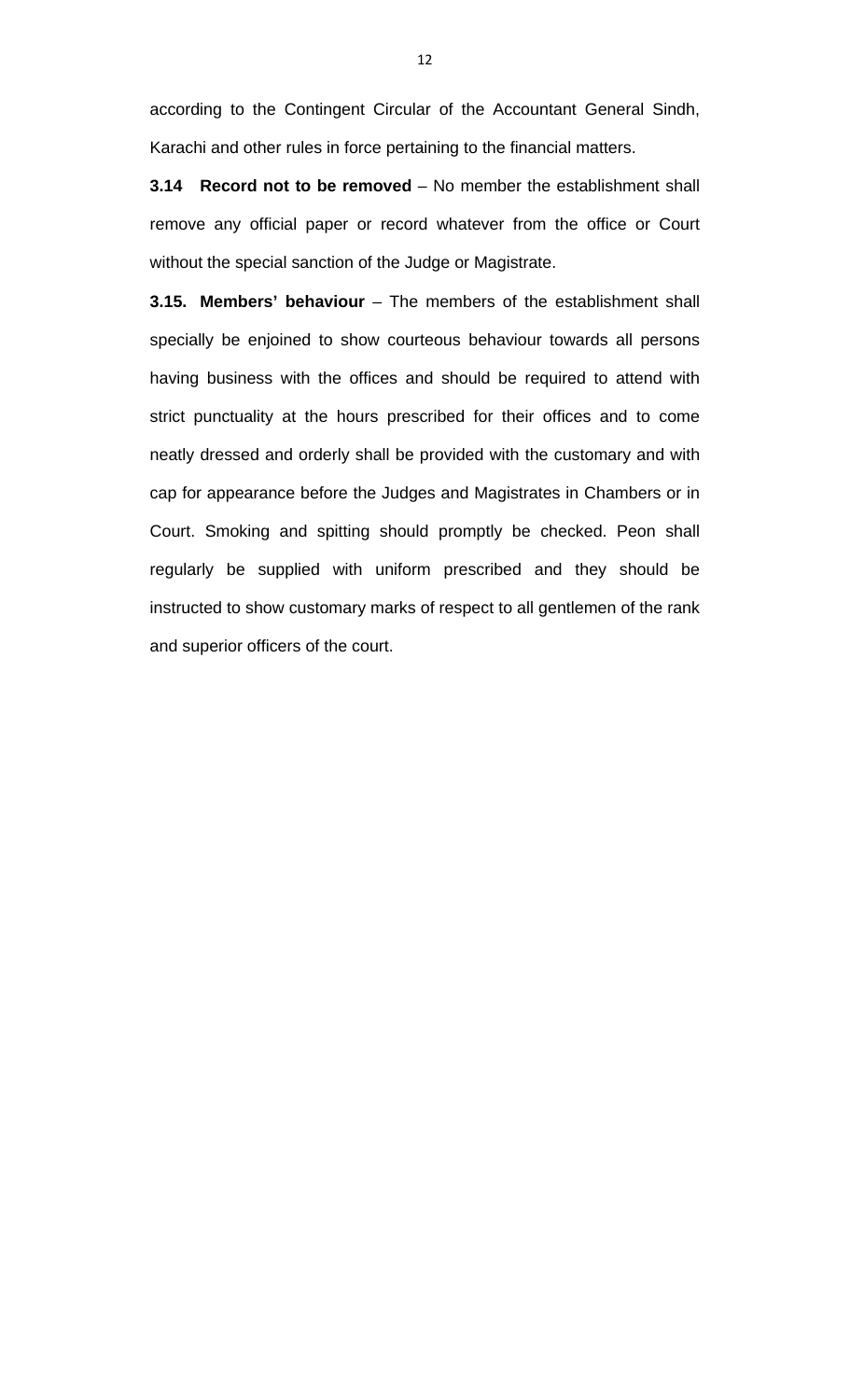## **CHAPTER IV ARREST AND INVESTIGATION**

**4.1 Production of a person arrested, before a Magistrate –** A person arrested or detained in custody shall be produced before a Magistrate within 24 hours excluding the time necessary for the journey from the place of arrest to the Court of the nearest Magistrate.

**4.2 Action of the Magistrate before whom a person arrested is produced –** The Magistrate shall check the time of arrest by questioning the arrested person and if he finds that a person has been detained unlawfully, he shall report the matter to the Sessions Judge, who shall make an appropriate order in the matter

**4.3 When an investigation is not completed within 24 hours –** The Magistrate, before whom the person arrested is produced for the remand, shall not grant the custody to Police for a longer period than 15 days altogether. The Magistrate shall adopt one of the following courses:-

(a) Discharge the accused at once, on the ground that there is no cause shown for further detention, or

(b) To remand him to police custody for a term not exceeding 15 days, which term, if less than 15 days, may subsequently be extended upto the limit of 15 days in all, or

 If no reason is given for remand to police custody the person be sent to judicial custody and direct the police to complete the investigation in terms of Section 344, Cr.P.C.

 If he has no jurisdiction to try the accused, he must send the accused to the Magistrate having jurisdiction in the matter.

**4.4 Opinion to be formed on the basis of material produced –** The Magistrate shall satisfy himself before making an order to remand in police custody under Section 167 of the Code, that (1) there are grounds for believing that the accusation or information sent up by the police is well founded, (2) there are good and sufficient reasons for remanding the accused to police custody instead of detaining in judicial custody. The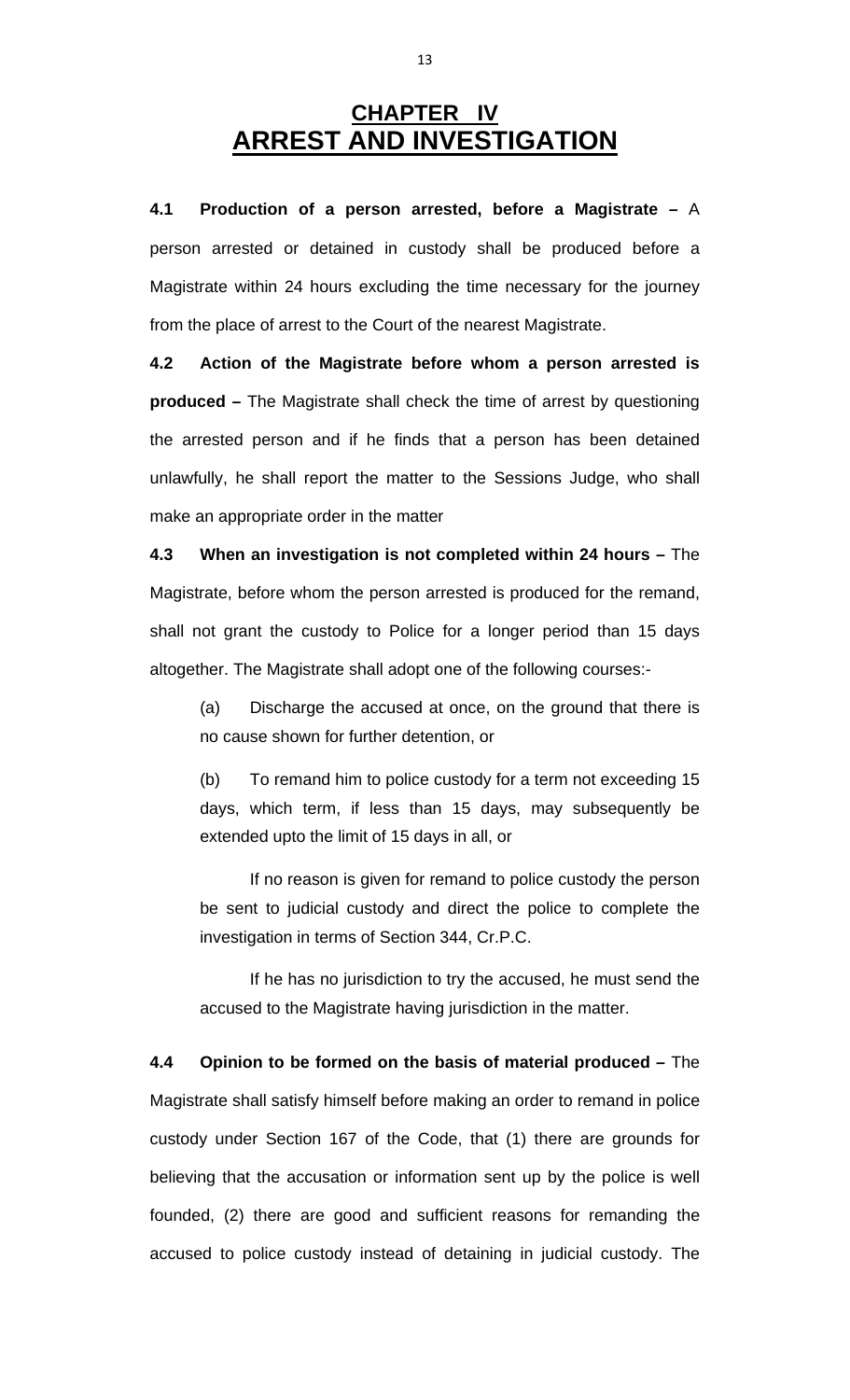Magistrate shall examine the copies of diaries submitted under Section 167 in order to form an opinion to the necessity or otherwise of the remand applied for by the police, and ascertain what previous order have been made in the case.

**4.5 Production of accused at the time of remand –** The accused person must always be produced physically before the Magistrate when a remand is asked for.

 Provided where the accused/suspect is hospitalized and his condition is serious, the Police Officer applying for remand should submit along with application and necessary police file, such medical certificate issued by the Medical Officer of that hospital to that effect. The accused in such a case be remanded to Police or Judicial custody as if he is produced before the Magistrate.

 It is desirable that in such an event the remand may be obtained from nearest Magistrate, if the Magistrate having jurisdiction cannot be reached without intricacy.

**4.6 Guiding principles for the grant of remand to Police –** The Magistrate shall follow the following principles in the matter of granting remands, and it shall be applied properly.

**(a)** Under no circumstances an accused person be remanded to police custody unless it is made clear that his presence is actually needed in order to serve some important and specific purpose connected with the completion of investigation. A general statement by the Officer applying for the remand that the accused may be able to give further information, should not be accepted

**(b)** When an accused person is remanded to police custody, the period of the remand should be as short as possible.

**(c)** In all ordinary cases in which time is required by the police to complete the investigation, the accused person should be detained in judicial custody.

**(d)** When the object of remand is merely the verification of the accused statement, he should be remanded to judicial custody.

**(e)** An accused who has been produced for the purpose of making a confession and, has declined to do so, or made a statement which is unsatisfactory from the point of view of the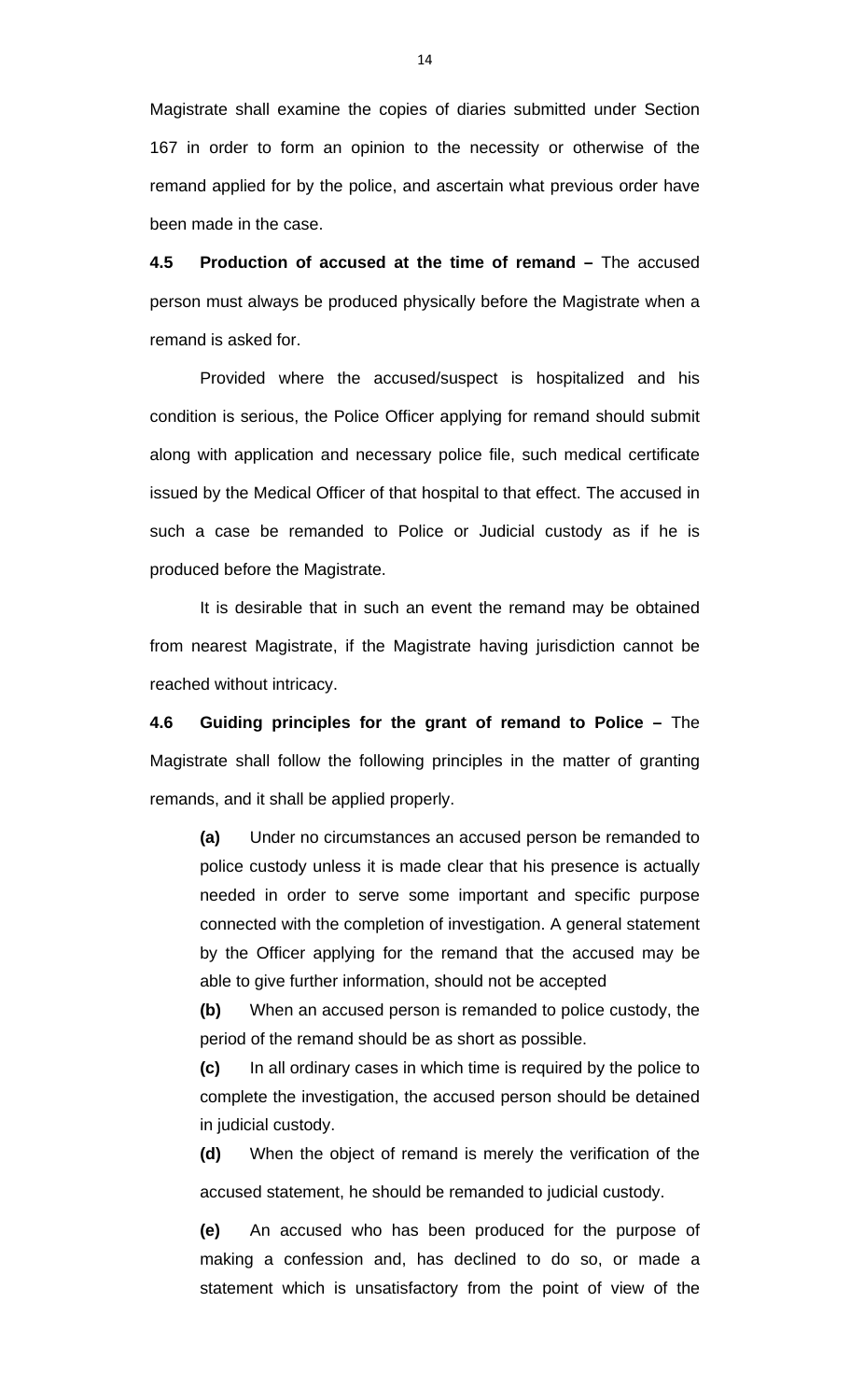prosecution, should in no circumstances be remanded to police custody.

**4.7 Magistrate to record reasons –** The Magistrate shall record the reasons when the accused person is remanded to police custody, and copy of the order with reasoning shall be forwarded to the Sessions Judge concerned.

**4.8 Procedure in case the investigation is not complete within statutory period –** When the limit of 15 days has elapsed, and there is still need of further investigation by the police, the Magistrate shall follow the procedure as laid down in section 344 of the Code by bringing the case on file and the accused be detained, if necessary, in judicial custody. The case may be postponed or adjourned from time to time for a period of not more than 15 days each and as each adjournment expired, the accused must be produced before the Magistrate and the order of adjournment must give reason for making the order.

**4.9 If arrested person is female –** The Magistrate shall not, except in cases involving qatal or dacoity supported by reasons to be recorded in writing, authorise the detention of a female accused in police custody and the Investigating Officer shall interrogate female accused in presence of an officer of jail and a female Police Officer.

 Provided that if for a purpose of investigation, it is necessary that the female accused be taken out of the prison, the Police Officer investigating the case shall apply to the Magistrate in that behalf and the Magistrate may, for reasons be recorded in writing, permit taking of female accused out of the prison in accompany of a female Police Officer appointed by the Magistrate provided further that such accused shall not be kept out of prison in custody of police between the sunset and sunrise.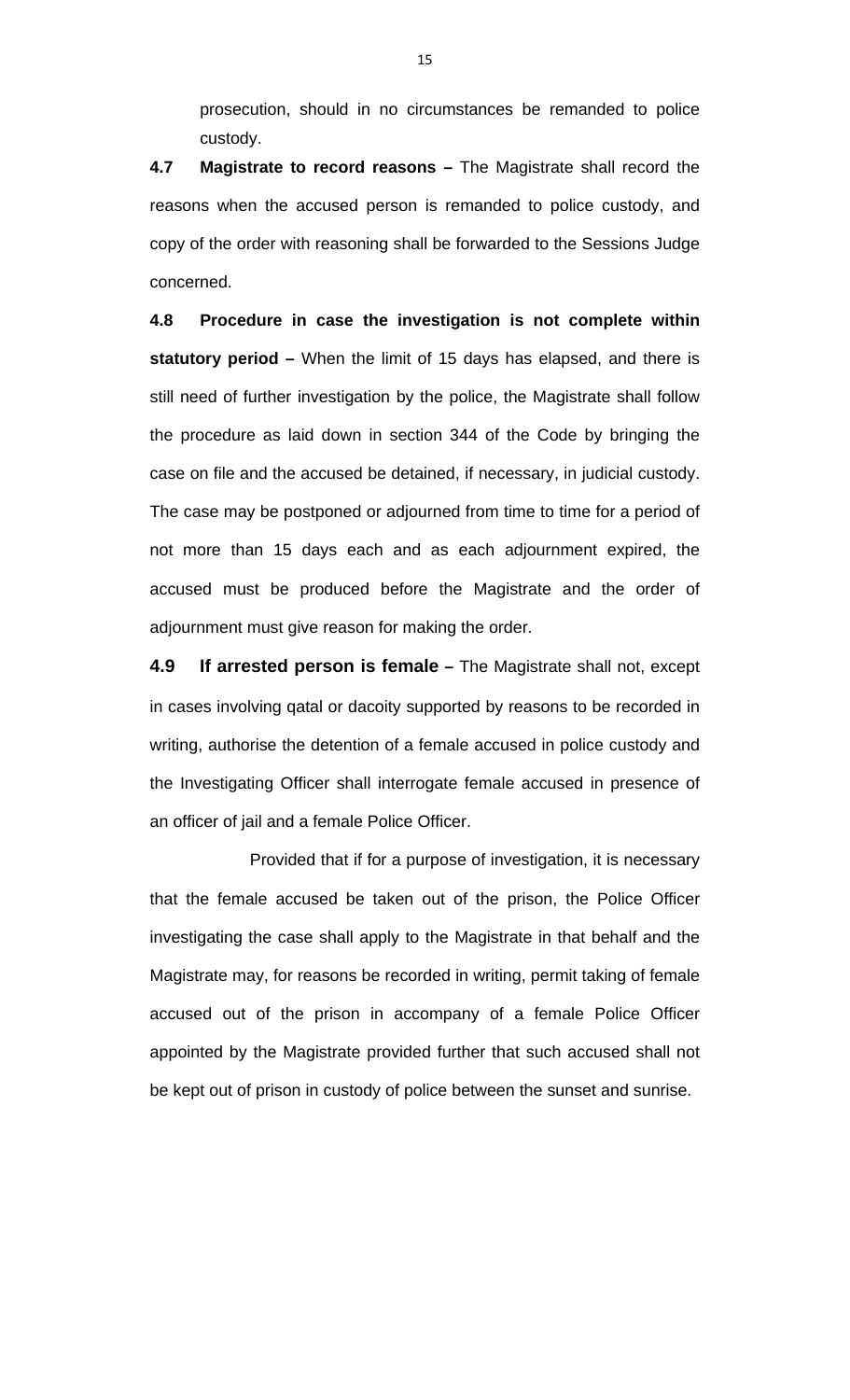## **CHAPTER V STATEMENT OF WITNESSES AND CONFESSION OF ACCUSED**

**5.1 Recording of statement of witness by Magistrate –** The Magistrate may record any statement of a witness made to him in the course of an investigation at any time, but before the commencement of the inquiry or trial.

**5.2 Right of accused to cross-examine the witness –** The statement may be recorded by such Magistrate after due notice and in presence of the accused. The accused shall be given an opportunity to cross-examine the witness making the statement.

 Provided the Magistrate shall enquire from the accused involved in offences liable to sentence of death, if he will engage a legal representative on his own expenses otherwise a qualified legal practitioner shall be engaged on Government expenses for the purpose of cross examination.

**5.3** Confession of an accused, recording thereof - The Magistrate may record the confession of an accused produced before him for recording of such confession on the prescribed Form No.1 Appendix 'A'.

**5.4 The mode and manner of recording of confession –** The confession shall be recorded in the manners prescribed for recording of evidence as is in the opinion of the Magistrate best fitted for the circumstances of the case. The confession so recorded and be signed in the manner provided in Section 364 of the Code and confession shall be forwarded to the Court who has taken the cognizance in the matter.

**5.5 Magistrate duty to satisfy himself that confession is voluntarily –**Before recording the confession the Magistrate shall satisfy himself that the confession is voluntary by taking the following steps:-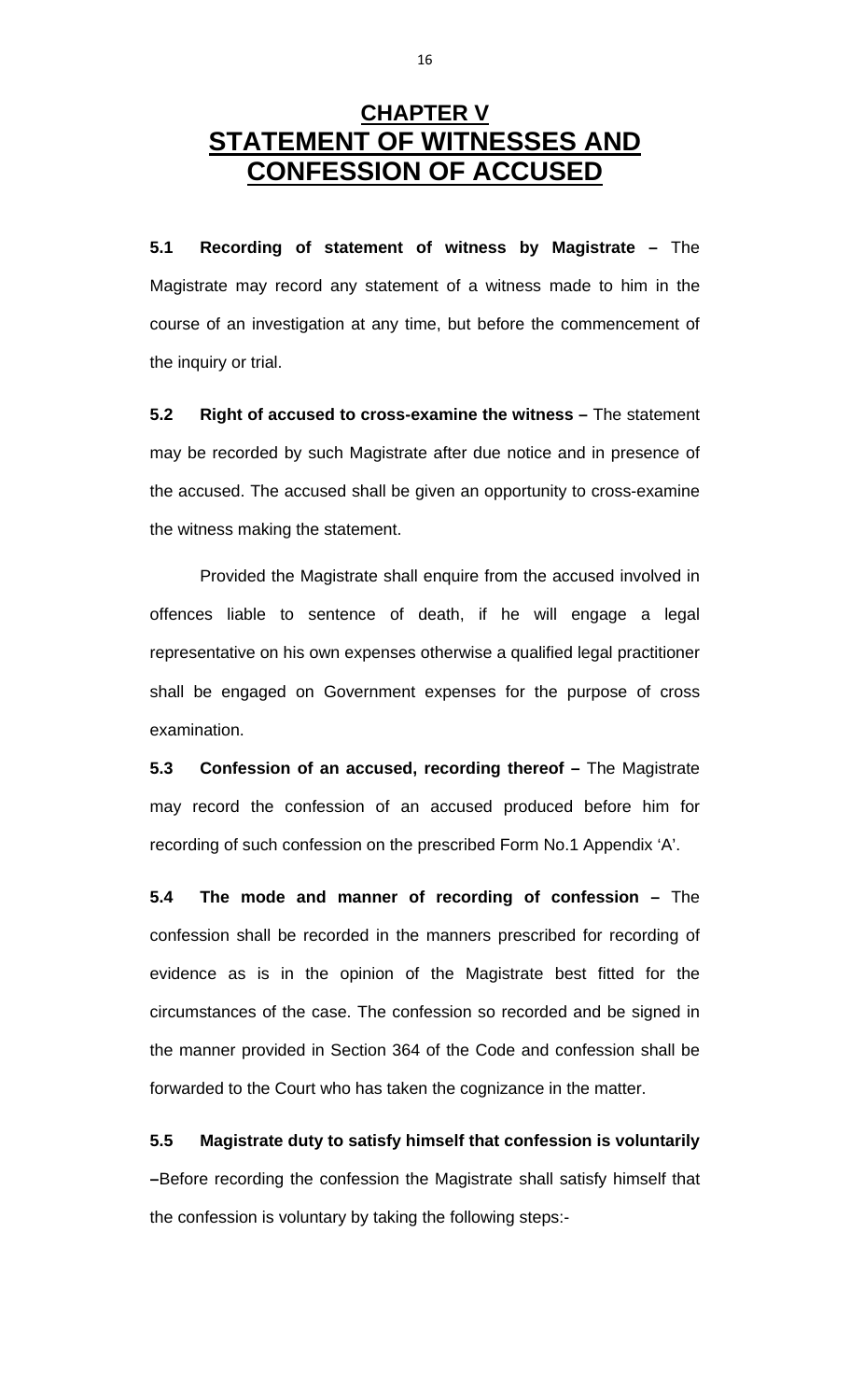**(i)** The Magistrate shall remove the accused from the custody of the police and place him in the custody of his orderly or his own police orderlies;

**(ii)** The Magistrate shall disclose his identity to the accused and he be informed that he has been brought before him for recording of the confession;

**(iii)** The Magistrate shall explain to the accused that he is not bound to make a confession and that, if he does so, it will be taken down in writing and may thereafter be used as evidence against him;

**(iv)** The Magistrate shall inform the accused that in any case he would not be given to Police custody, but to the judicial custody;

**(v)** The Magistrate shall fully satisfy himself that no inducement, threat or promise is given to the accused person, the Magistrate shall ascertain from the accused whether he has any complaint to make of ill-treatment against the police or other responsible for his arrest or custody.

**(vi)** The Magistrate must, by putting question, try to ascertain whether the accused has agreed to make the confession because he is under the impression that he would gain any advantage and whether such impression has been caused by an inducement, threat or promise. The Magistrate is also bound to question the accused person, and unless upon such questioning he has reason to believe that confession is voluntary, he cannot make a memorandum at the foot of the record to the effect:- "I believe that this confession was voluntarily made."

**(vii)** The Magistrate shall observe the spirit not to observe formalities only given in the printed form for that purpose. He shall not be a hurry in recording the confession but he should put forward every endeavour to satisfy by fully questioning the accused as to whether he is making the confession voluntarily and with this object in view he should put as many as possible and those questions will be of the following type:-

- **(a)** Why do you want to make a confession?
- **(b)** Have you any complaint to make ill-treatment against the police or other responsible for your arrest and custody?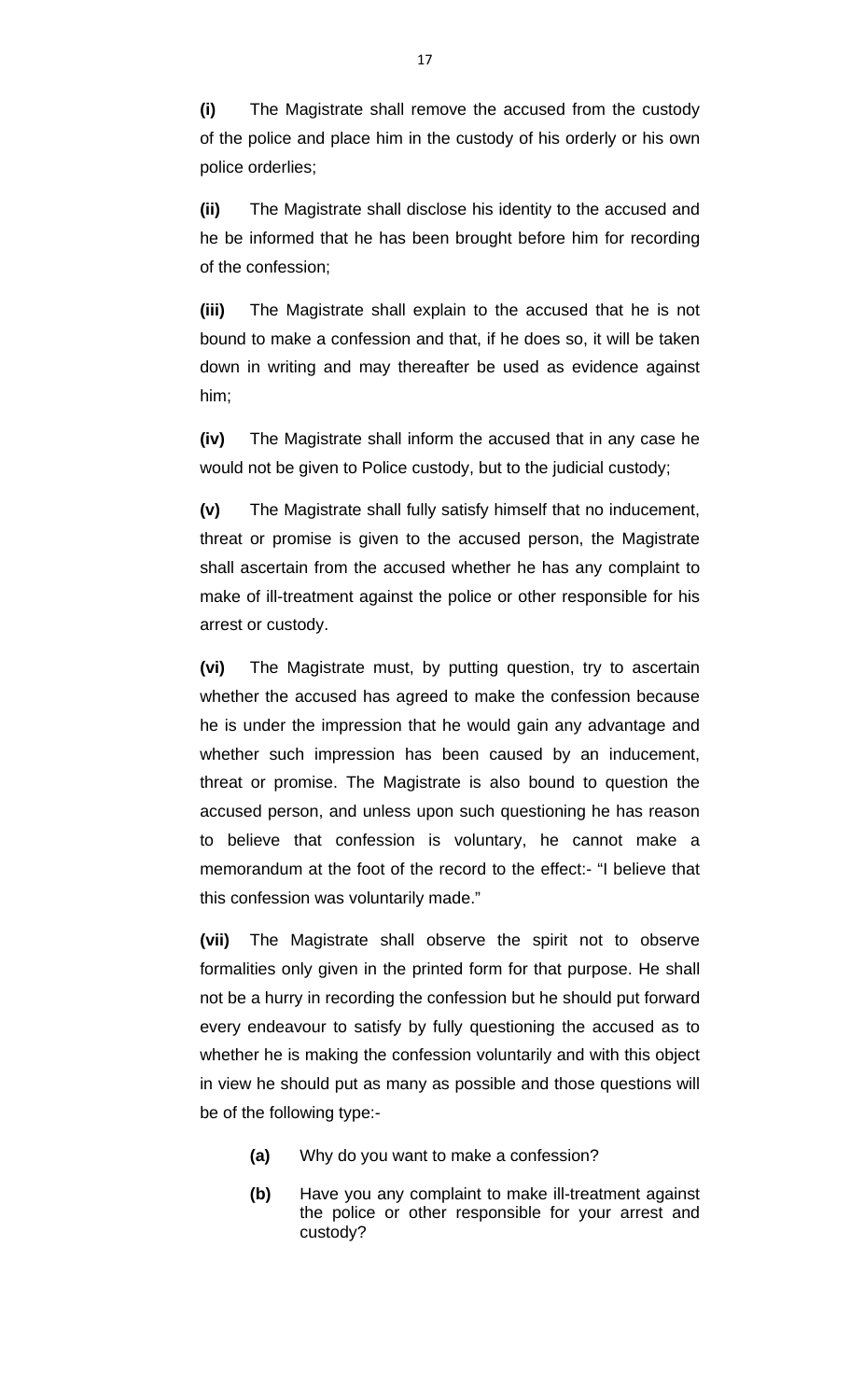- **(c)** Has anybody impressed upon you that by making a confession you would be set free or you would be given lesser punishment?
- **(d)** Has the police or any person in authority offered you any inducement for making this confession?
- **(e)** Has the police or any person in authority given you any threat in consequence of which you intend to make this confession.
- **(f)** Has the police or any person in authority given you any promise as a result of which you want to make the confession.
- **(g)** I had given you time for reflection and do you feel that now you have fully reflected and now you are prepared to confession not because somebody has asked you to do so, but because you have chosen to do so voluntarily and of your own free-will?
- **(h)** Do you realize that in law you are not bound to make a confession and that if you do so, I shall take it down and the same will be used as evidence against you?
- **(i)** Do you know that I am Magistrate to whom you can explain your difficulties and grievances freely before you finally make-up your mind to give the confession?
- **(j)** Do you realise that I am not to force you for confession but I am here to find out whether you want to make a confession of your own free will and voluntarily?

**(viii)** The Magistrate thereafter shall allow the accused time for reflection, during which the police who brought him and the investigating police shall not be allowed to have access to him, such time should be at least two hours.

**(ix)** After fully satisfying himself that the accused wants to make a confession voluntarily without any inducement, threat or promise, the Magistrate should proceed to record the confession. Such statement should be recorded in the language of the accused and if that is not practicable, then in the language of the Court and such record shall be read out to the accused. Every question put to the accused and every answer given by him shall be recorded in full. In order to obtain clarification, the Magistrate may put him relevant questions but such questions shall not be in the nature of crossexamination. When the record is complete, it shall be signed by the accused and the Magistrate who shall certify under his own hand that the examination was taken in his presence and hearing and that record contains a full and true account of the statement made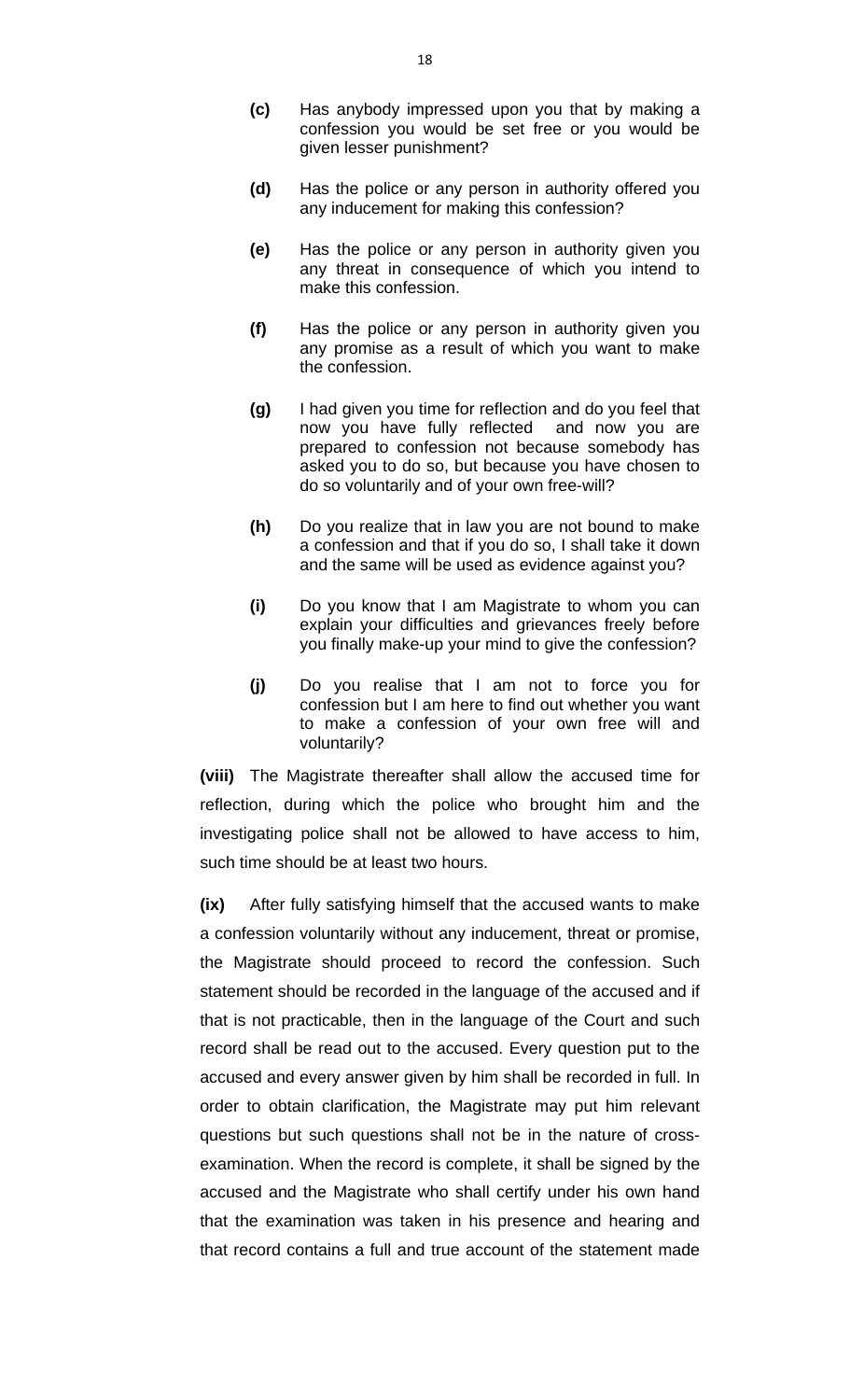by the accused and at the foot of such statement, the Magistrate shall make a memorandum to the following effect :-

"I have explained to (name of the accused …………… ………………..) that he is not bound to make a confession and that, if he does so, any confession he may make be used as evidence against him and I believe that this confession was voluntarily made. It was taken in my presence and hearing and was read over to the person making it and admitted by him to be correct, and it contains a full and true account of the statement made by him."

Seal with Date

Magistrate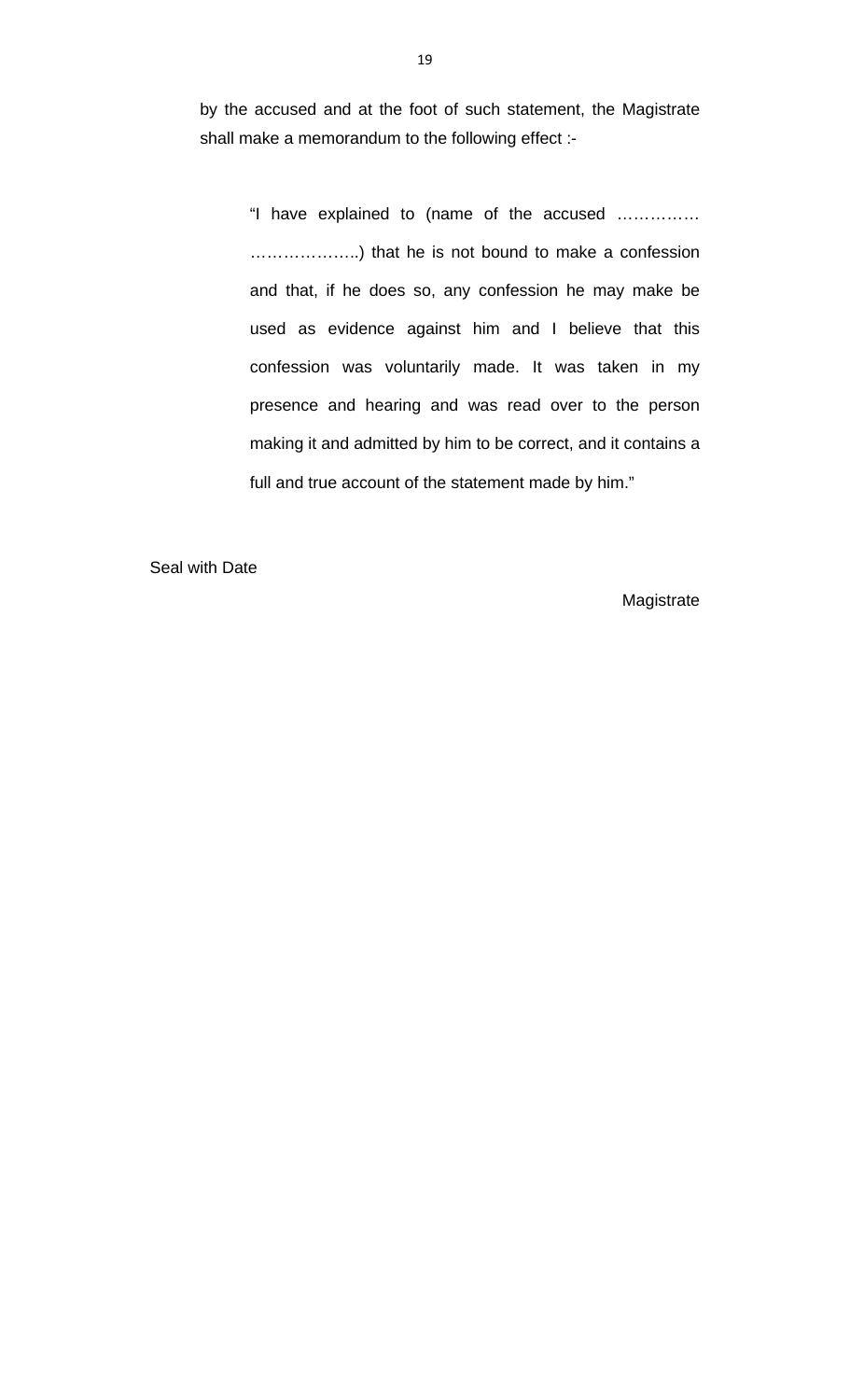## **CHAPTER VI CONDUCT OF IDENTIFICATION PARADE**

**6.1. Precautions by Police –** The following precautions should be shown to have been taken by the Police and should be recorded in official records like the general diary of the police station and the Jail Register and the same should be produced at the time of submitting application to Magistrate for conducing identification test parade.

- a) Concealing identity of the accused while he is being removed from one place to the other.
- b) Ensure that the accused should not be seen by the witnesses before the identification test parade.
- c) The Police Officer who arrests the accused should get his face covered and take him to the police station in that state.
- d) In the police station the lock-up in which such an accused is kept should be covered with a curtain so that no one is able to see his face.
- e) When he is taken to Court or to jail his face should be kept covered.
- f) In jail also no outsider should be allowed to see his face.

**6.2. List of dummies –** The Magistrate conducting the identification parade of an accused shall prepare a list of all dummies including the accused who form part of the parade. Such list should contain the parentage addresses and occupation of each member of the parade. The ratio of such dummies shall be 8 to 10 for one accused.

**6.3. Proceedings by Magistrate – (i)** When a witness identifies a member of the parade, the Magistrate shall note in what connection he identified. A note should also be made if the witness identifies a person wrongly; in such a case it is incorrect to note that the witness identified nobody. All persons identified must be mentioned whether the identification is right or wrong. If a witness, on being called for the purpose, states that he cannot make any identification, a note should be recorded to this effect. If the accused make any complaint or statement it shall be recorded by the Magistrate, and if the Magistrate is able to decide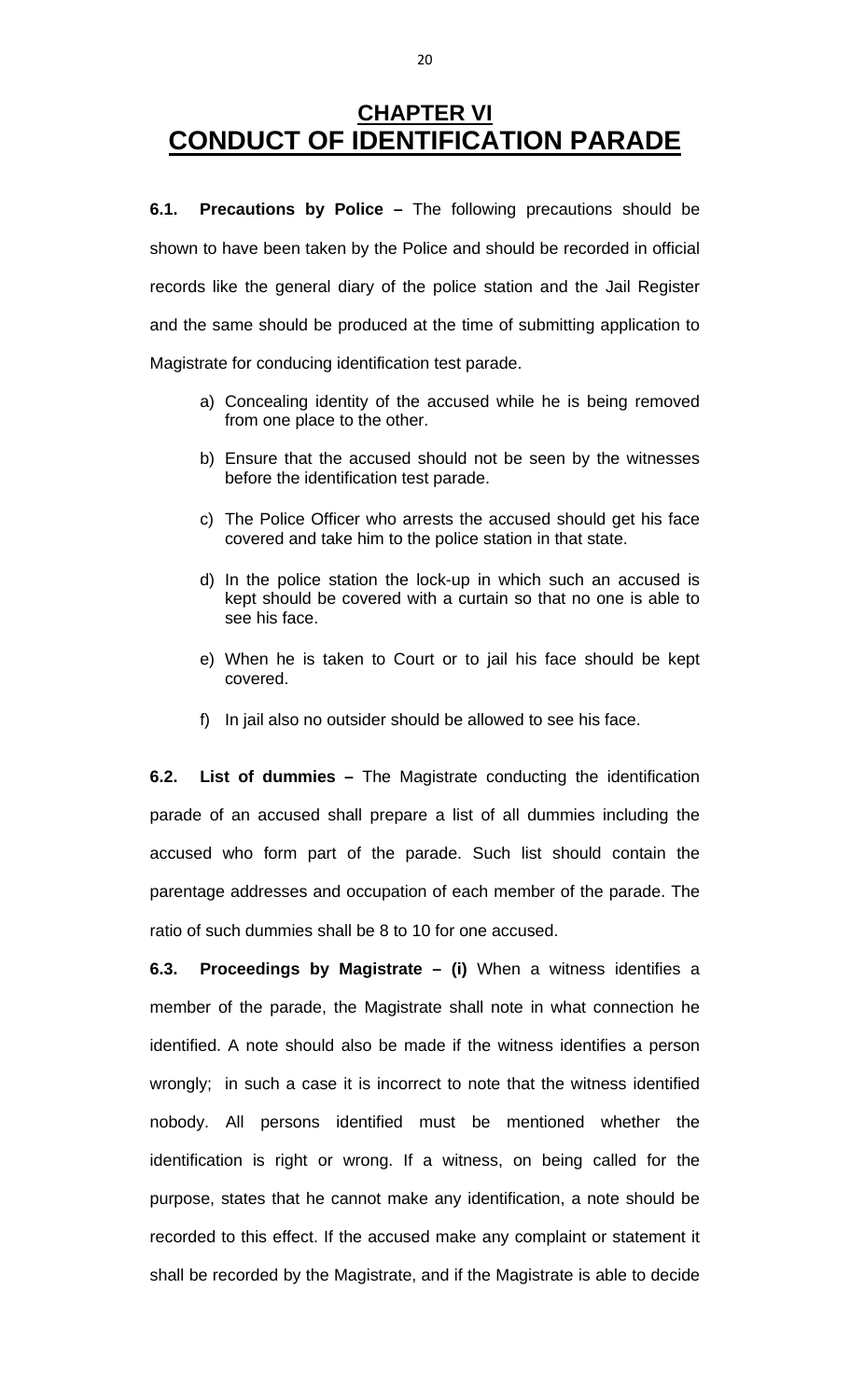beyond doubt that the complaint is false or futile, a note to this effect should be made, but in other cases it is advisable to leave any decision as to value to be attached to the objection to the Court trying the case.

(ii) The Magistrate shall also record any statement made by witness before making any identification.

**6.4. Precautions by Magistrate –** The Magistrate conducting the identification last parade shall take the following precautions:-

- (i) That the witness do not see the person to be identified by them before the identification proceedings commence;
- (ii) That no communication which would facilitate identification is made any witness who is awaiting his turn to identify;
- (iii) That after making identification the witnesses do not communicate with other witnesses who have yet to do so;
- (iv) When the person to be identified is handcuffed or is wearing fetters; and if so, whether or not other persons taking part in the parade are handcuffed or are wearing fetters, and also whether or not they are inmates of the jail.
- (v) That at least two independent persons be associated in the identification proceedings.

**6.5. Memorandum –** At the end the Magistrate shall append a certificate in the Form No.2 of Appendix 'A'.

**6.6. Identification list of articles –** The Magistrate holding the identification of articles recovered from the accused shall also be put for the identification by the claimant with similar articles and shall to follow the same procedure as in the case of identification of an accused and proceeding shall be recorded by Magistrate in Form No.3 of Appendix 'A'.

**6.7. Identification test claimed by accused –** When the identification test is claimed by the accused, in case where the identification of accused is disputed and is a matter of importance, the request of an accused for identification test shall not be refused. Such a request shall not be rejected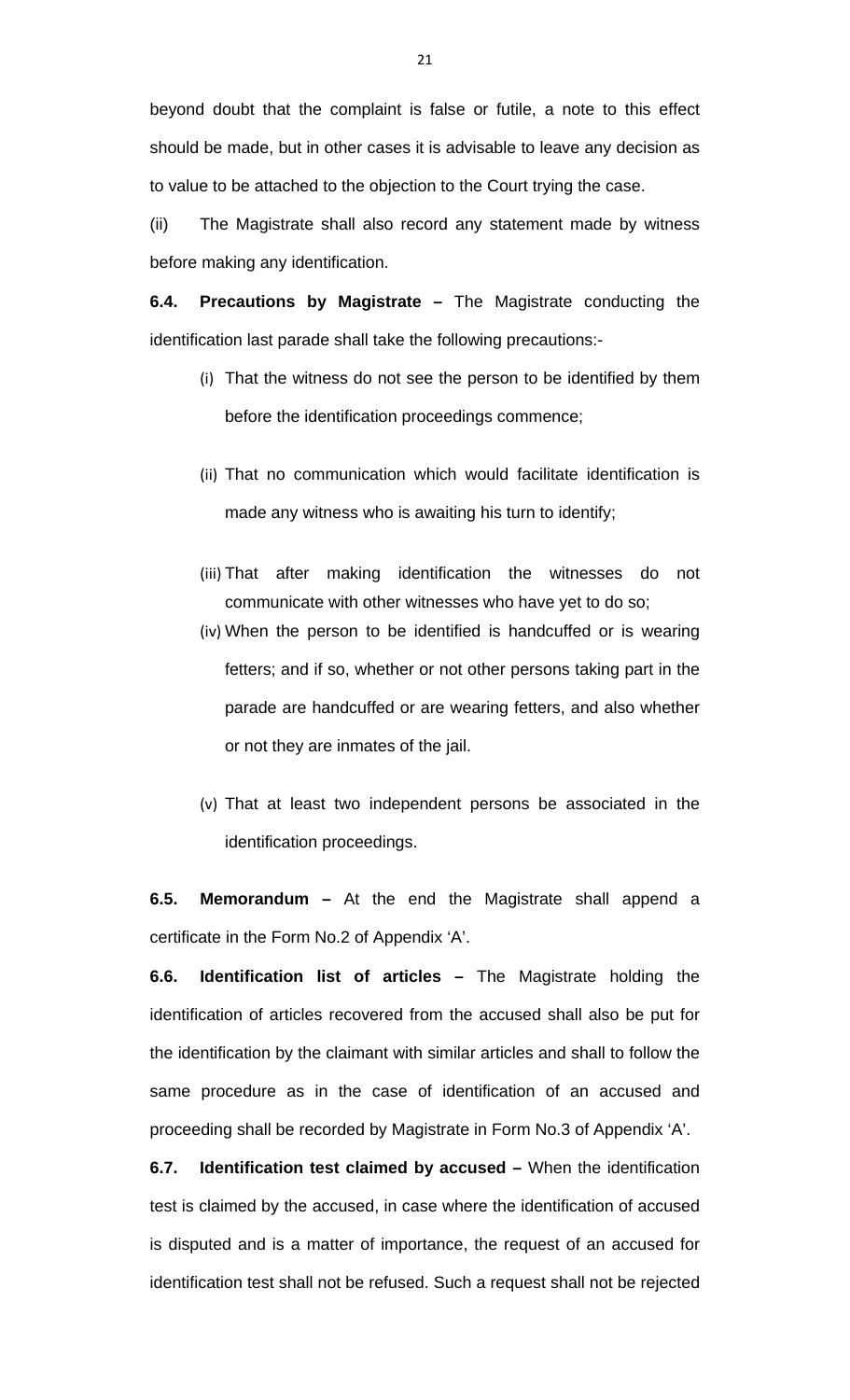merely it is regarded as a measure to create delay or on the ground that some considerable time has elapsed since the witness last saw the accused and the accused may have change his appearance in the meantime.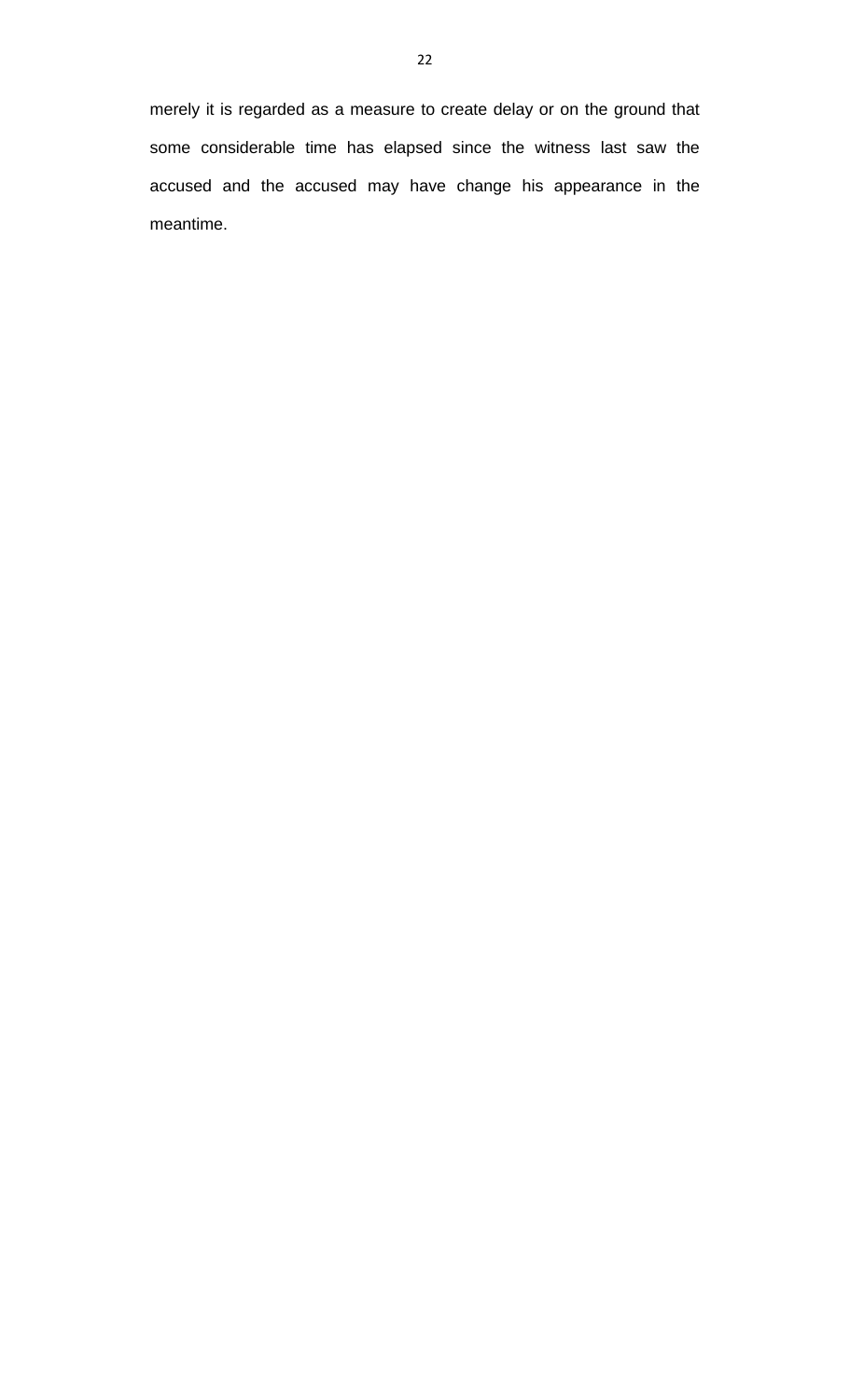## **CHAPTER VII PREPARATION OF RECORDS**

**7.1. Title of Case –** In every case, other than a case in which the offence alleged falls under Chapters XIX, XX, XX-A or XXI of the Penal Code, the style and title used designate the prosecution shall be "State" and no other.

**7.2. Number –** A serial number shall be assigned to each case in each Court:-

(i) In the Court of a Magistrate taking cognizance of an offence, as soon as cognizance is taken; but if the case is at once transferred under Section 192 of the Code, it shall not be numbered as a case;

(ii) In the Court of a Magistrate receiving a case by transfer or by submission under Section 349 of the Code, or in a Court of Session receiving a case made over under Section 193(2) of the Code for trial, as soon as the case is received.

 Provided that in case of transfer of criminal cases from the Court of one Magistrate to the Court of another Magistrate, a new serial number shall be given showing the new number in the numerator and the old number in the denominator.

(ii) In a Court of Session receiving a case under Section 190(2) or on reference under Section 123(2) of the Code, as the case may be, is received.

 The number in a regular case shall be the same as that given to it in the register of cases prescribed under Chapter XXIII of these rules for Sessions Court and Magistrates Court respectively.

 A separate series of number shall run in each Court for cases entered in the register of miscellaneous cases prescribed under these rules. Every number in this series shall be followed by the letter "m".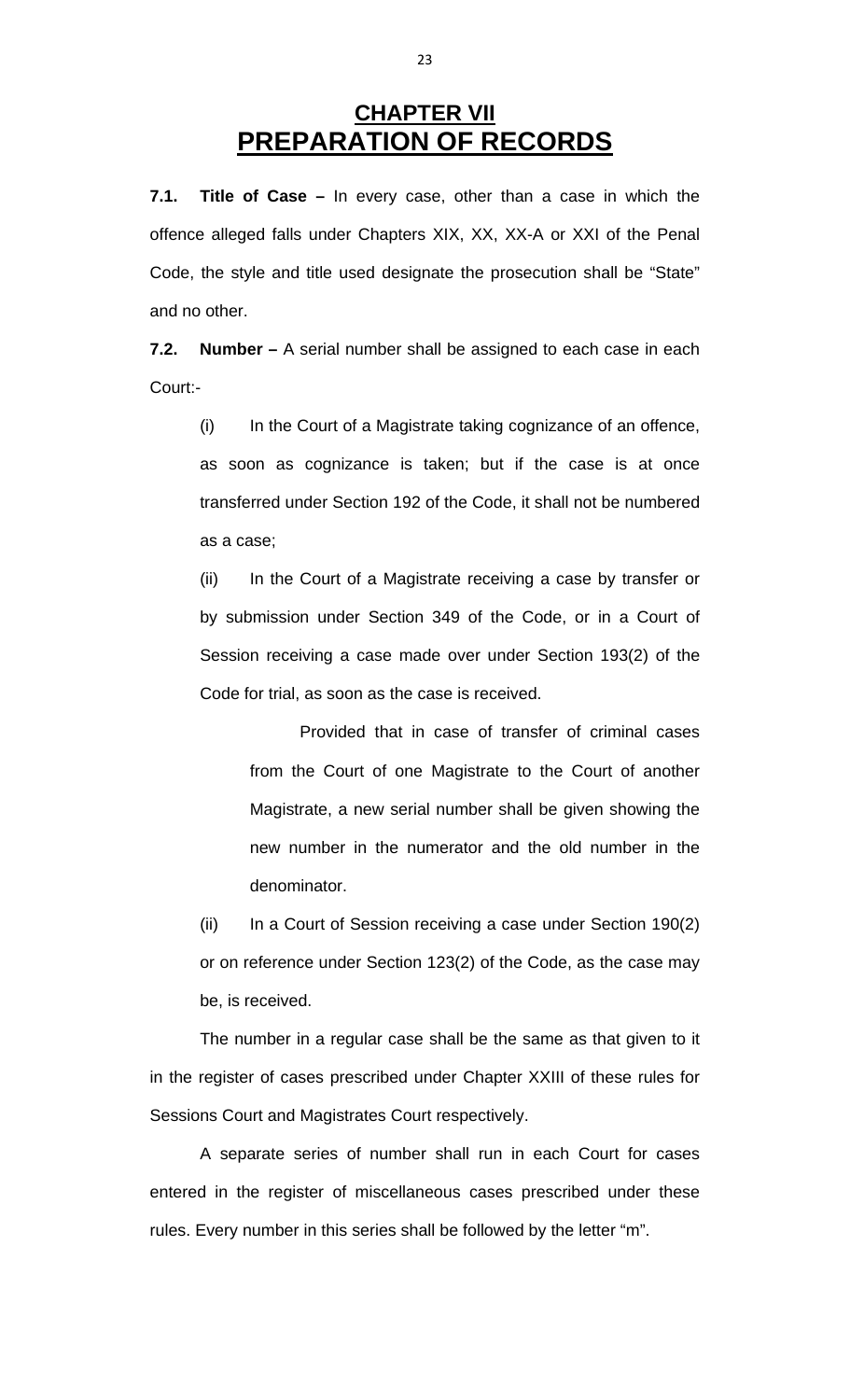A separate series number shall run in each Court before which proceedings are laid under Section 123(2) or to which a case is submitted under Section 347 or Section 349 of the Code. Every number in this series shall be followed by the word "referred".

**7.3. Order sheet –** Upon the institution of a case an order-sheet in the prescribed Form No.4 of Appendix 'A' shall be open. Upon it shall be recorded (i)every routine order passed by the Court in the case; (ii)a note of every other order passed, including every order regarding a document produced before the Court, (iii)a note of the date of each hearing and proceedings on that date. An order the reason for which requires to be recorded at length, shall not be written on the order-sheet, but only a note of the order and of the date on which it was made, shall be entered on it. Every entry upon the order-sheet, shall be made at the earliest opportunity and shall be signed by the Presiding Officer.

**7.4. General Index –** Upon the institution of a case a general index in the prescribed Form No.5 of Appendix 'A' shall be opened. In it shall be entered a note of every paper or document as it is brought upon the record, and also a note of ever material exhibit which is produced in evidence. When a paper is removed from the record, a note of the fact shall at once be made in the general index against the entry of that paper. If the paper is an exhibit, a note shall also be made in the index of exhibits.

**7.5 Index of Exhibits** *–* Upon the institution of a case an index of prosecution exhibits, an index of defence exhibits, and an index of material exhibits in the prescribed Form No.6 of Appendix 'A' shall also be prepared. Every document or weapon or other thing which is admitted in evidence as an exhibit shall be entered with its exhibit number in the appropriate index of exhibits, When a document or article admitted as an exhibit is subsequently rejected or returned, or otherwise ceases to be an exhibit, a note of the fact shall at once be made in the appropriate index of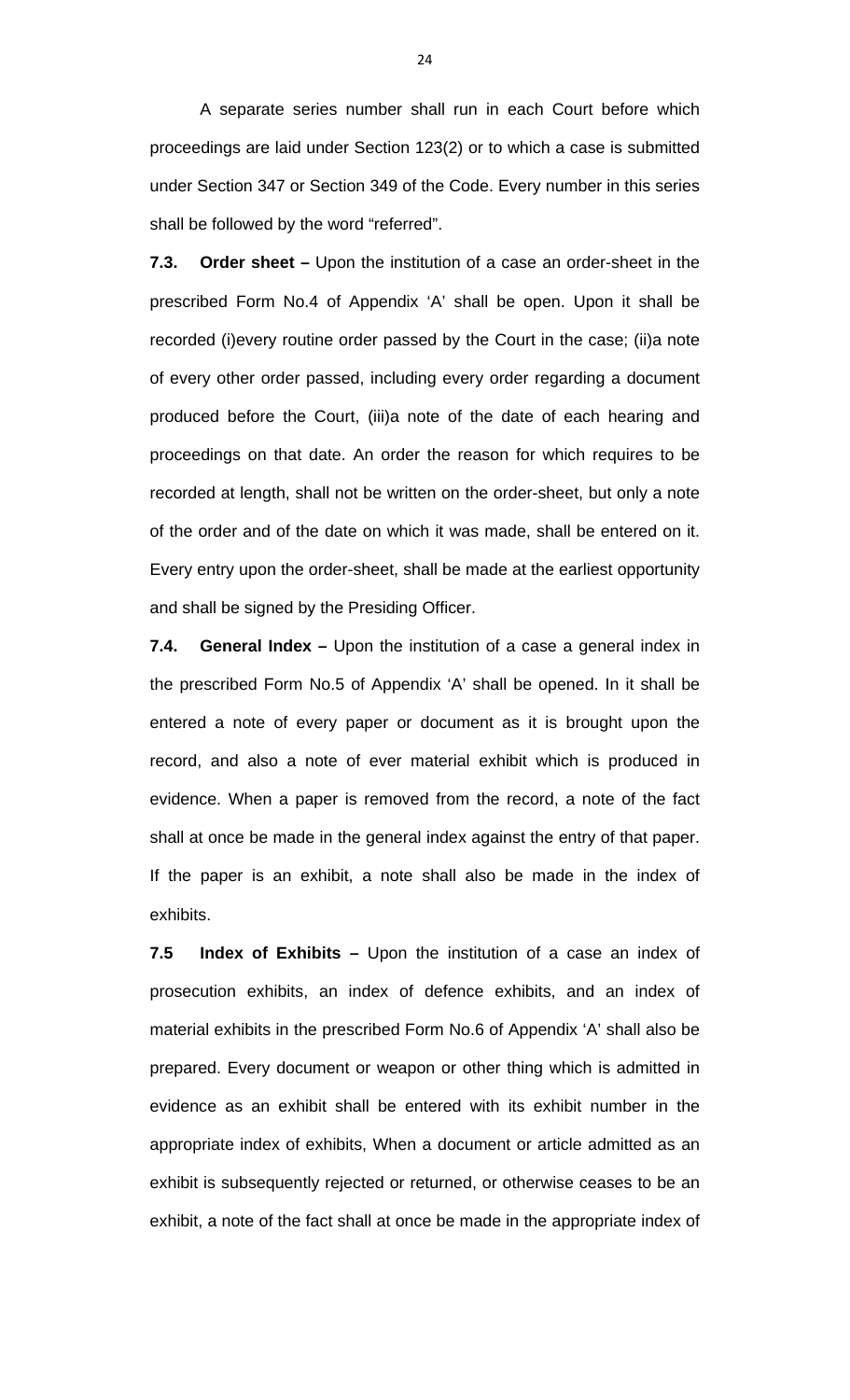exhibits and also the general index against the entry of that document of article.

**7.6. Contents of record –** (i) The record shall include every paper in the case from the information on which cognizance was first taken to and including the warrant received back under Section 400 of the Code.

(ii) Only one side of the paper shall be used with a quarter margin and with a least one inch of space both at the top and at the bottom of each sheet.

(iii) Every application or petition shall, at the time of presentation, bear the name of the person actually presenting the same together with the date of presentation.

 The Courts may accept affidavits, pleadings, applications and petitions on stout durable paper.

**7.7 Impounded document –** When a document or thing produced before a Court is impounded, a note recording that it has been impounded shall forthwith be made upon it or attached to it, and shall be signed by the Presiding Officer and such document or other thing shall not be allowed to pass out of the custody of the Court, save under a written order of the Court.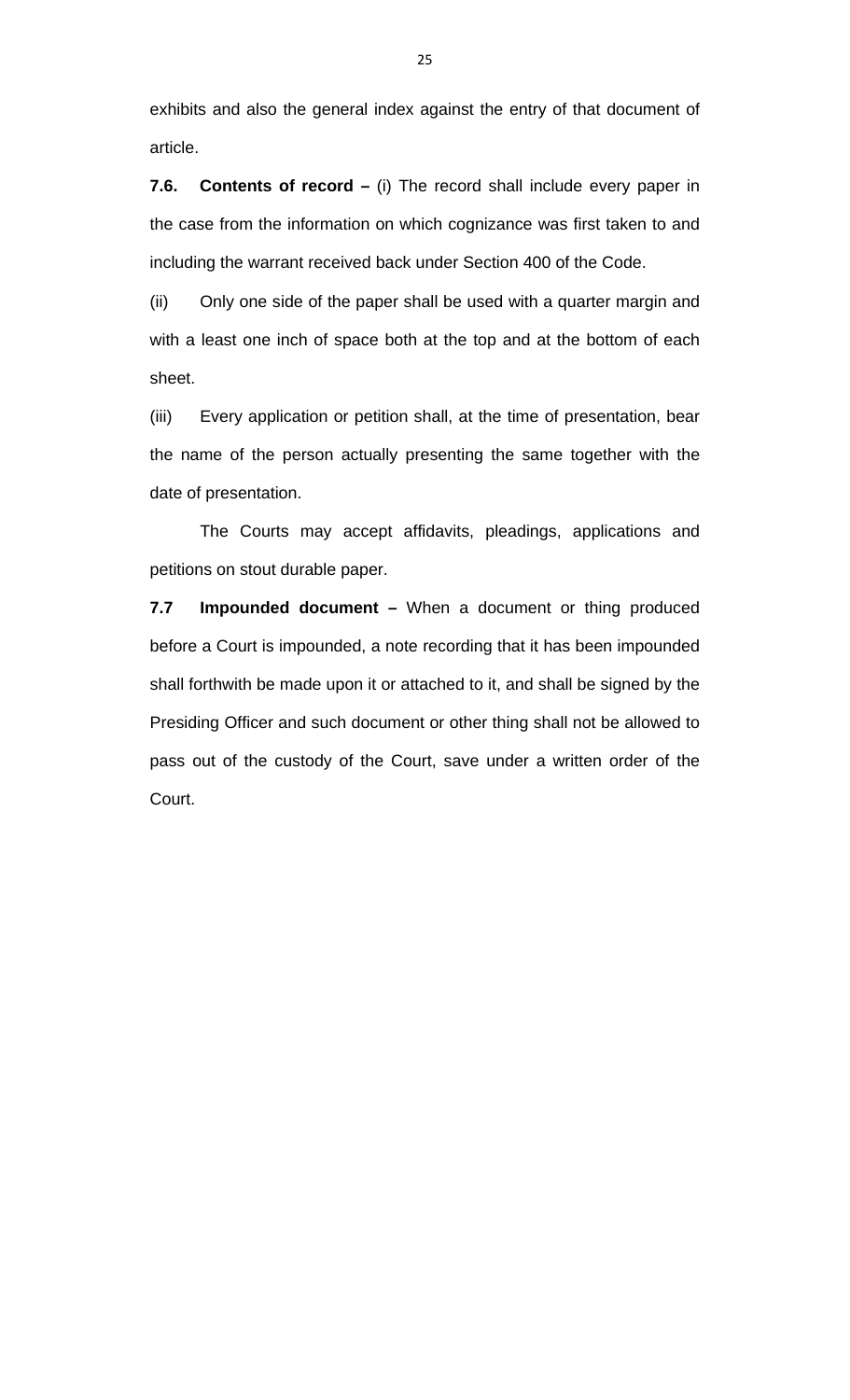## **CHAPTER VIII GENERAL PROCEDURE RELATING TO THE ENQUIRIES AND TRIAL IN ALL COURTS**

**8.1. Court to be open --** (1) Section 352 of the Code requires that Court shall be open to which the public generally may have access to the Criminal Court, i.e. place wherein sitting is held for the purpose of inquiry into or trying any offence, so far as the same can conveniently contain them. If the Court thinks it fit, it may order at any stage of the inquiry into, or trial of, any particular case that the public generally, or any particular person shall not have access to, or be or remain in, the court room or building.

(2) In cases relating to sexual offences, the court should, while keeping in view the principle of administering justice openly, consider the advisability of excluding persons not connected with case from the court room during the trial and in particular, when evidence to be given pertains to indecent details.

(3) Since the case of kidnapping and abduction are of a touchy and emotional nature, the Court shall wherever possible, make liberal use of its powers as contained in proviso to Section 352 of the Code and hold its sitting for the trial of such cases in camera so as to facilitate the course of justice.

**8.2 Petition in writing –** All complaints, applications, appeals shall be in writing by any means including electronic generated document or typed by the person himself or by the Officer of the prison where the party is in prison, or by a clerk where the party is an Officer of a public body or of Government or by as licensed petition writer of the Court or shall be signed by the pleader duly authorised to practise in the Court. They shall be written or typed on clean durable foolscap paper with an inner quarter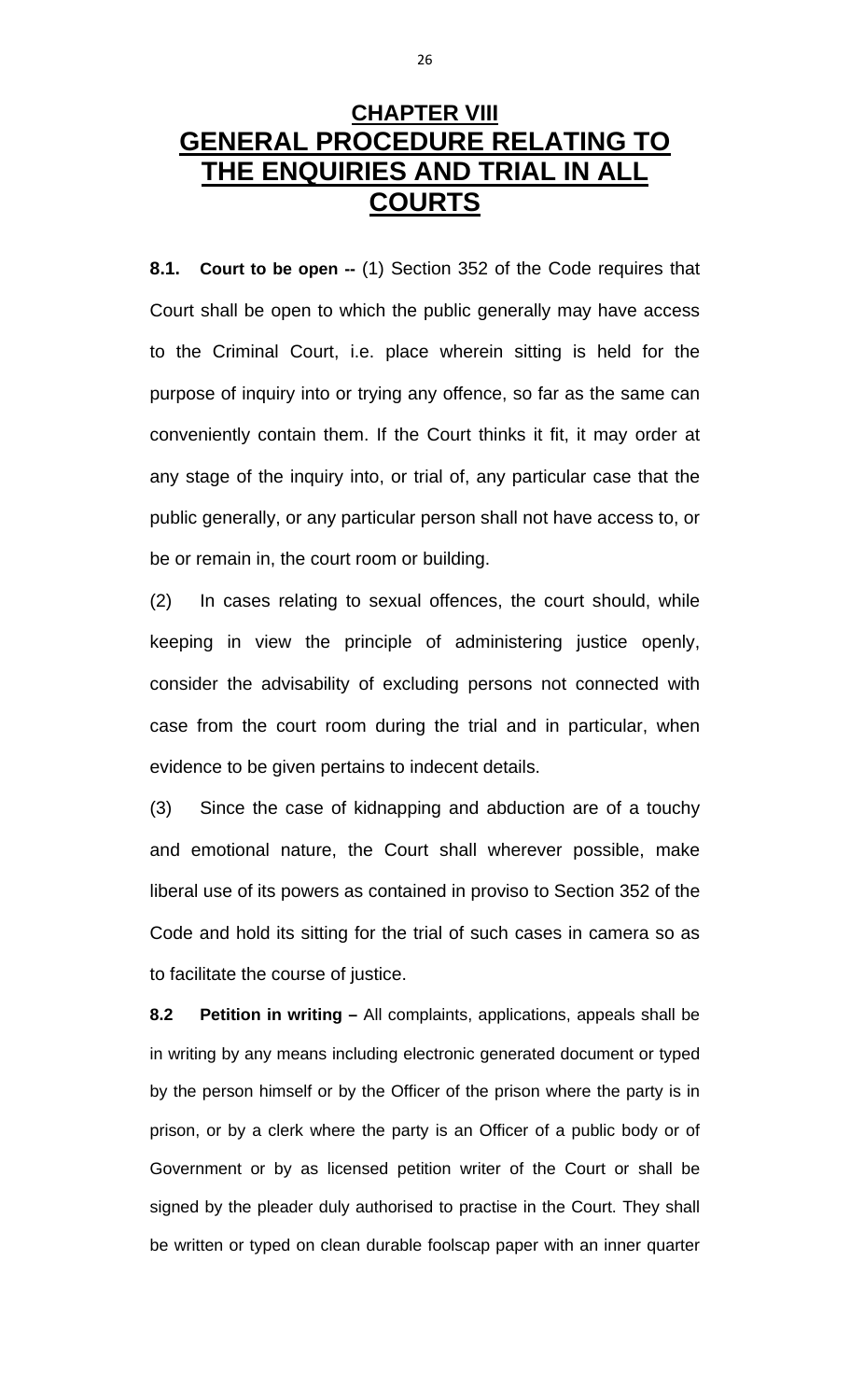blank margin and shall be divided into consecutively numbered paragraphs and shall be in English or in the language of the Court.

**8.3. Motion –** Motion shall be permitted to be made orally only in matters of routine or indulgence or in the matters wholly with the discretion of the Magistrate or Judge.

**8.4. Affidavit –** Affidavit shall be sworn or affirmed before any Magistrate or before any duly authorized Officer of the Court required for immediate use of the Court for which no stamp duty is to be levied. Where the declarants are personally known to the attesting Officer of the Court, the fact shall be stated in the attestation. The affidavit shall otherwise be attested also by some person such as a pleader's clerk or pleader who personally knows the declarant and is personally known to the attesting Officer of the Court. Officers empowered under section 539 of the Code are not to administer oaths in cases which do not pertain to their Courts.

**8.5. Vakalatnama –** (a) Vakalatnama shall be filed by all pleaders, as defined in the Code, appearing on behalf of any party in all classes of cases, including appeals and revision or miscellaneous applications, in all Courts provided that no Vakalatnama shall be necessary in the cases of (i)a public prosecutor appearing on behalf of State. (ii)a pleader appointed by the Court in any case to defend persons who are too poor to engage counsel for themselves. (iii)a pleader appearing as amicus curiae, (iv) a pleader engaged to plead on behalf of any party by any pleader who has been duly appointed to act as a pleader on behalf of such party.

(b) When a pleader who has filed a Vakalatnama for a party wishes to withdraw his appearance, he shall serve a written notice of his intention to do so on his client at least seven days in advance of the case coming up for hearing before the Court. Leave of the Court to withdraw appearance may also be applied for if the client has instructed the pleader to that effect. The pleader shall file a note in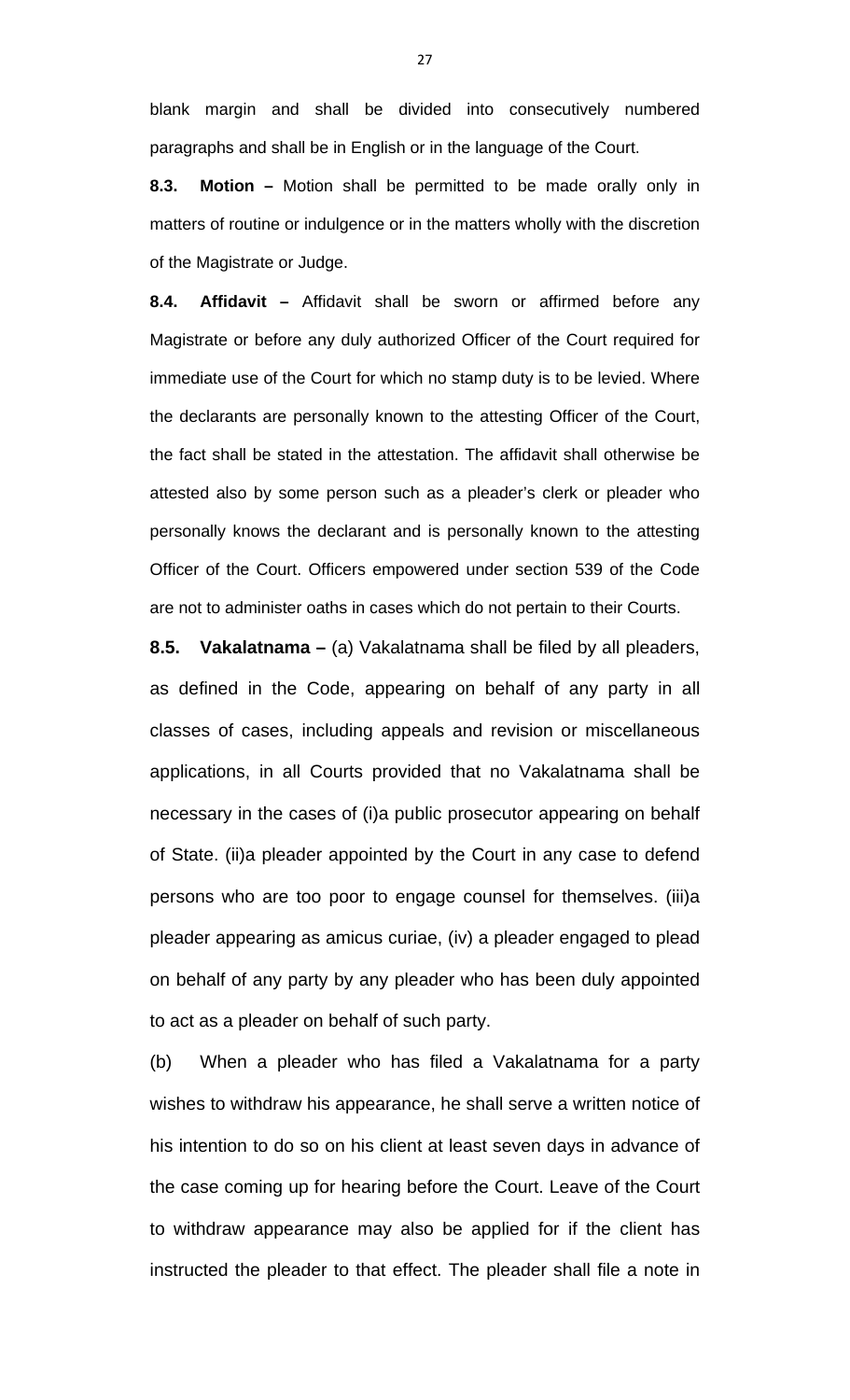writing requesting the Court for permission to withdraw appearance shall also file along with the Note the letter of the client instructing him to withdraw his appearance or a copy of the intimation given to the client as above together with his written acknowledgement by the client. The Court, if it is satisfied that no inconvenience is likely to be caused to the Court or the client, may permit the pleader to withdraw his appearance.

**8.6. One pleader to be heard –** Not more than one pleader shall be heard on behalf of each party, provided that opening addresses and replies may be made by different pleaders. Written Arguments should not be permitted.

**8.7. Framing of Charge –** (1) The Judges and Magistrates shall devote their personal attention to framing of changes and see that the charges are framed correctly and give all the necessary particulars as prescribed in Section 221 and 223, 233 to 236 of the Code, the charge is of considerable importance as it enables the prosecution to know precisely what facts they have to prove and also gives notice to the accused of the case, which he has to meet. The Form in which the charges should be framed is Form No.28 in Schedule –V of the Code.

(2) Where an accused person is charged with a number of offences, there shall be a separate head of charge for each separate offence alleged to have been committed by him.

(3) Where several persons are tried together for different offences committed in the course of the same transaction, there should a separate head of charge for each of these offences.

(4) Where five persons or more are charged with committing an offence it would ordinarily be desirable to frame charges in the alternative, both under section 34 and section 149 of the Pakistan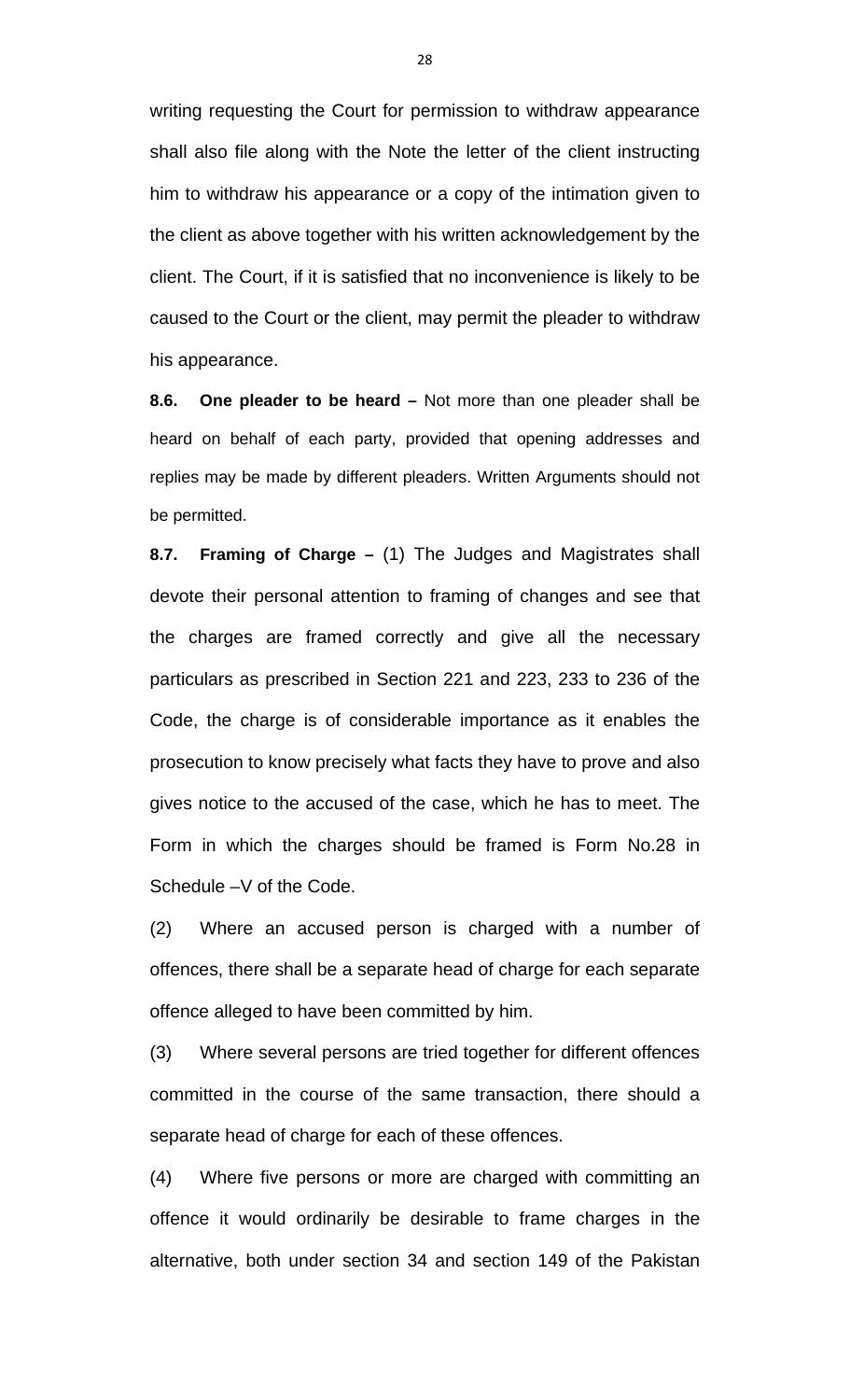Penal Code. An alternative charge may also be framed against the accused, who are alleged to have committed the particular act constituting the offence.

(5) In prosecution for giving false evidence under Section 193, 194 and 195 of the Penal Code, the particular statements alleged to be false should invariably be set out in the charge, to enable the accused to understand fully the offence with which he stands charged.

**8.8. Oath and Affirmation –** Oaths and Affirmation shall be administered to witnesses in the following forms:-

(1) Muslims shall be required to repeat the following words :-

**"I swear by Al-Mighty Allah that the evidence, I shall give before the Court in this case, shall be the truth, the whole truth and nothing but the truth, and that I shall conceal nothing from the Court and that if I say anything which is untrue or conceal anything the wrath of Allah may fall on me."** 

(1) Hindu shall be required to repeat the following words:-

**"I swear in the presence of Al-Mighty God that what I shall state shall be the truth, the whole truth and nothing but the truth."** 

(3) Christians shall be required to hold the New Testament in their right hand and to repeat the following words:

**"I swear that what I shall state shall be the truth, the whole truth and nothing but the truth. So help me God."** 

(4) Parsis shall be required to repeat with their shoes on their feet and their right hands on the open Zend Avesta the following words:-

**"I swear in the presence of Al-Mighty God that what I shall state shall be the truth, the whole truth and nothing but the truth. Manasni, Ganvasni and Kunasni."**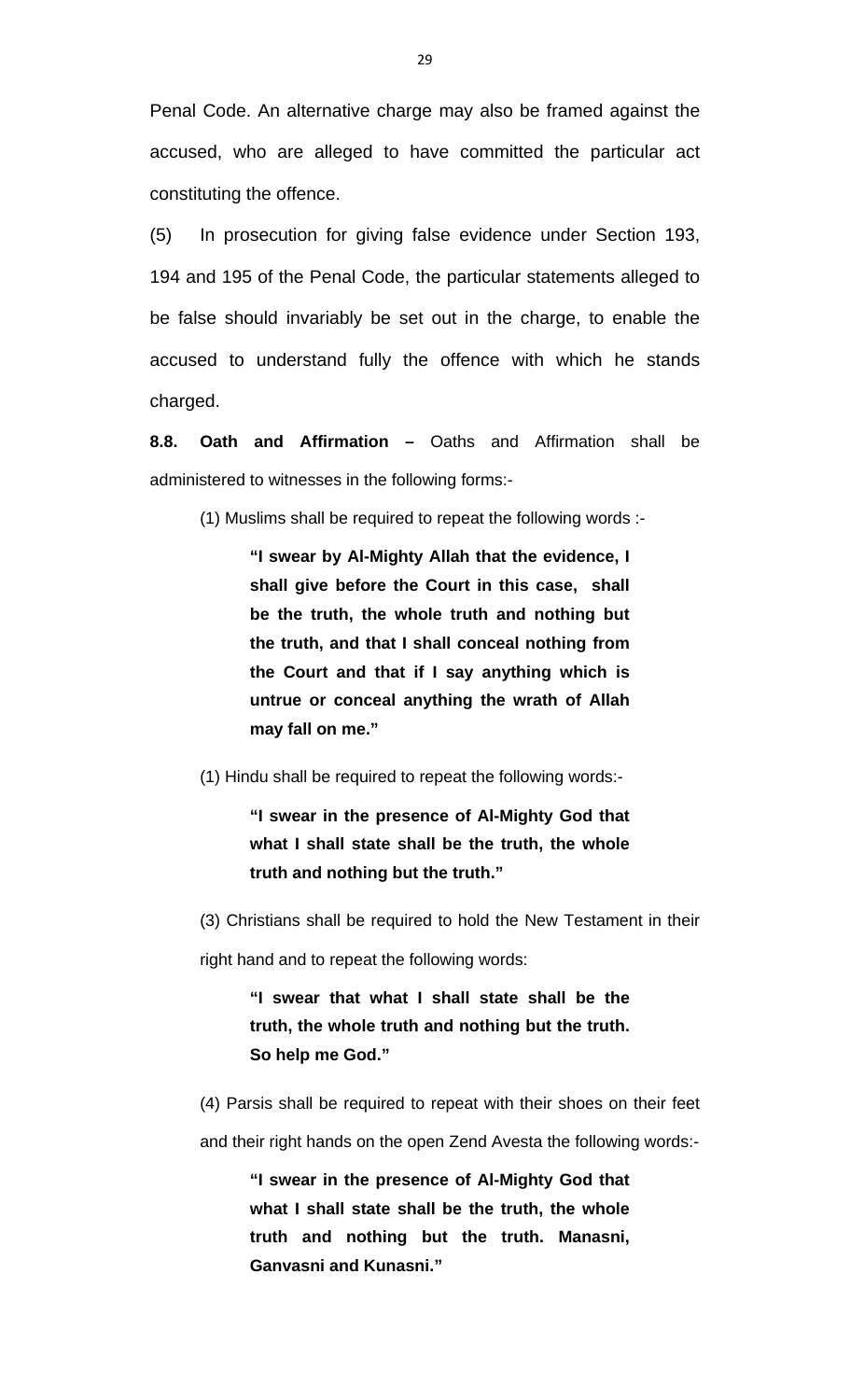(5) Jews shall be required to hold Hebrew Testament in their right hand and to repeat the following words :-

> **"I swear that what I shall state shall be truth, the whole truth and nothing but the truth. So Help me God and he and she shall be required to kiss the book."**

**8.9. Interpreters to be administered oath –** Oath shall be administered to Interpreters in similar form with substitution of the words:-

> **"I will well and truly interpret and explain all questions put to and evidence given by the witness"**

**8.10. Recording of evidence –** All Judges and Magistrates shall in the examination of complainants, witnesses and accused persons, record, in each deposition statement or defence, the following; particularly, which are indispensably necessary for the further identification of the parties examined, viz., the name of the person examined, the name of his or her father, and, if a married woman, the name of her husband, his or her surname, his or her profession, age and the residential address in Form No.7 of Appendix 'A'.

**8.11 Evidence by conferencing –** The Court while conducting the trial may record the evidence through video-conferencing, in appropriate cases. The evidence so recorded would be fully met the requirement of Section 353 of the Code.

 Provided that besides the standard video-conference facility, the accused shall be facilitated with a separate audio link with head-phone to his counsel for the purpose of instructions.

 The audio and video of the evidence shall be recorded and kept in store for the period admissible under the rules. The recorded evidence shall be made available to the Court to be replayed as and when required by it.

 The parties may obtain copy of audio recorded on payment of prescribed fee.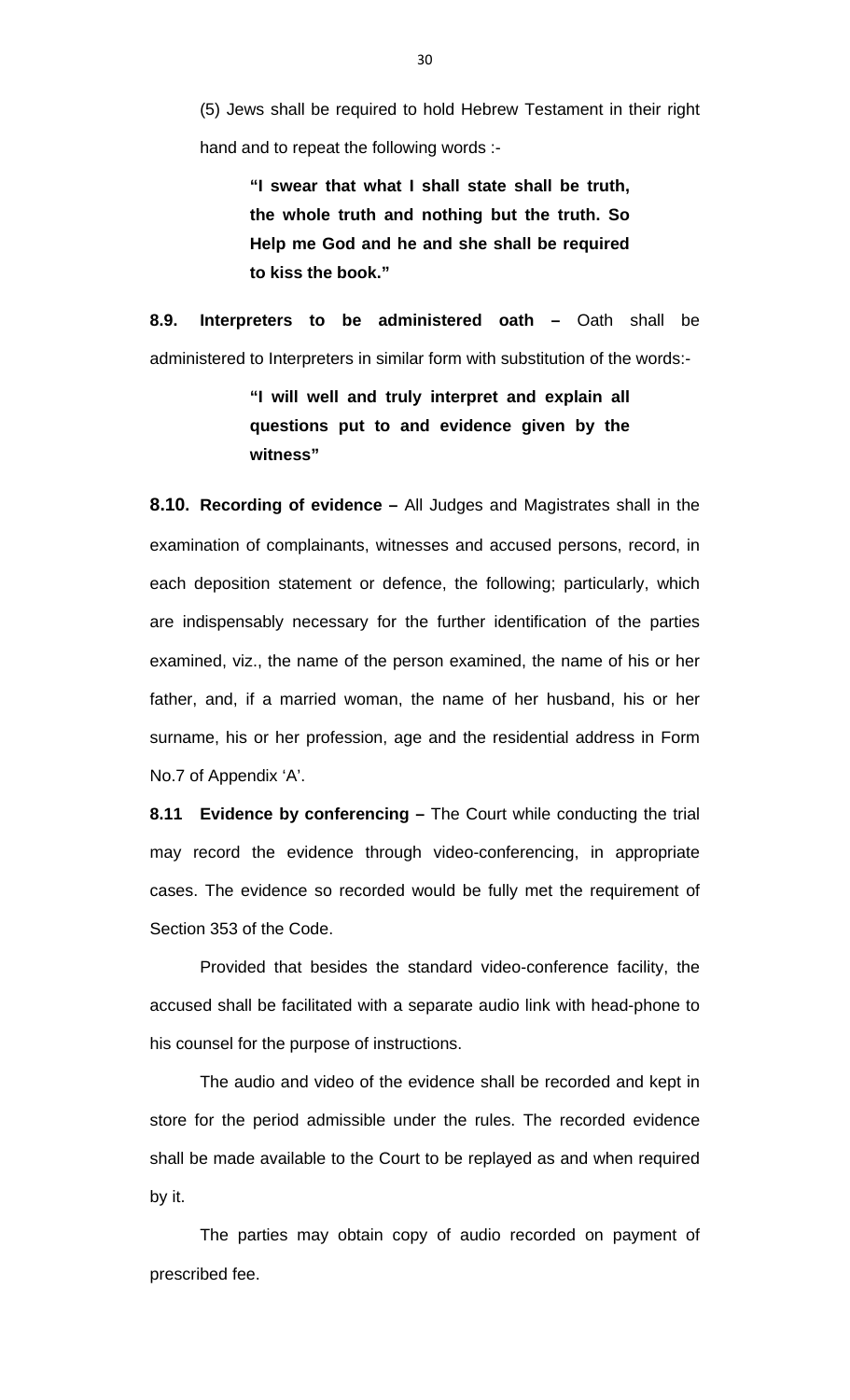**8.12.** The rules of Chapter XIX shall be mutatis mutandis apply to such audio and video with regard to production, preservation etc.

**8.13.** (1) Subject to the statutory alternatives in the matter of recording evidence as contained in Section 355, 356 and 364 of the Code as far as possible, the Sessions Judges and Judicial Magistrates should record memorandum of evidence in English in all cases and proceedings.

(2) The provision of sub-section (3) of Section 355 of the Code according to which the evidence of each witness shall be taken down or cause to be taken down the whole of the evidence in the form of narrative

(3) While Sessions Judges and Magistrates may only make a memorandum of the substance of the deposition of each witness, they should take care to see that all answers given by him are recorded in the vernacular language, provided of course that they are relevant and admissible in evidence. They should compare the memorandum of substance of the deposition made by them with the deposition recorded in the vernacular language when it is read out in open Court and see that none of the statements contained in the memorandum are omitted from the record of the deposition made in the vernacular language.

(4) The memorandum should be made and the deposition should be recorded, so as to leave a quarter margin on each margin on each page so as to facilitate bindings of the record.

**8.14. Vernacular depositions –** The deposition in a vernacular language and the memorandum of the substance thereof taken down by the Sessions Judge or Magistrate, shall bear the same exhibit number. There shall not be a separate series of exhibits for deposition; all the exhibits; including depositions should be made in one series.

**8.15. Demeanour of witnesses –** The Presiding Officer shall make a note about the demeanour of a witness in the deposition recorded by him when such demeanour is noteworthy and is likely to affect his estimate of the value of the evidence given by the witness.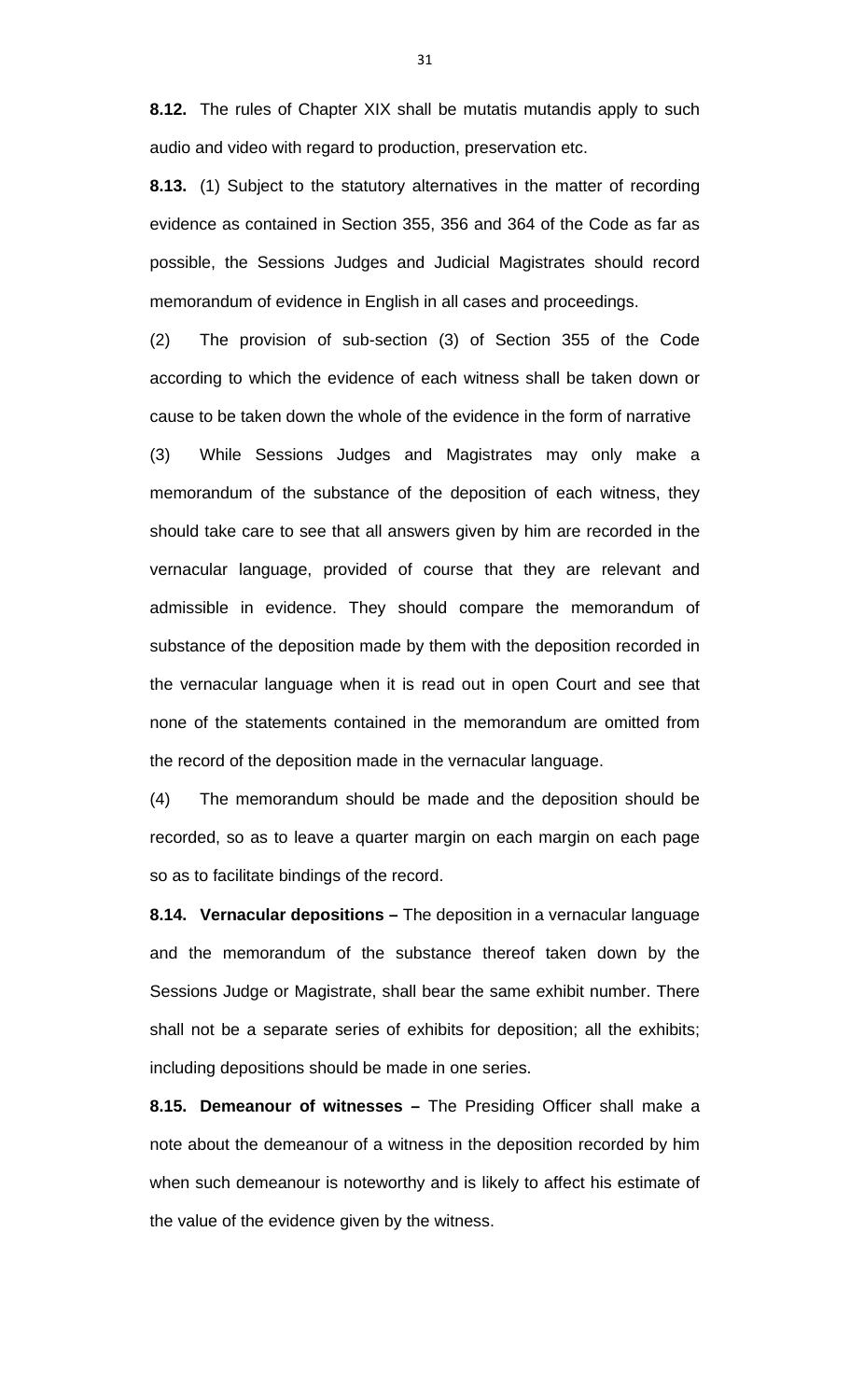**8.16. Seriatim evidence –** The evidence given by each witness shall appear in one place, and shall not be scattered at intervals through the record. When a witness is, for any reason, recalled and further examined after the close of his original deposition, such further examination shall appear as a continuation of the original deposition.

**8.17. Evidence with reference to maps and places –** The evidence of a witness, with reference to a map or plan shall be recorded in such a way that the places mentioned by the witness are easily identifiable on the map or plan.

**8.18. Variations in description of individual –** It is frequently happens that the same individual is known by more names than one. Sometimes only the surname, sometimes only the name of the caste, or occupation of the individual is mentioned or he is spoken of by a nickname, such as Baba Ladla, Langra, Kankatta, Baba, Kalia, Bapoo, Papoo, Waja, Jani, Noori, Pahari, Kana, Tappi, etc. Such variations in description require explanation to render them intelligible to an appellate Court. A court of first instance shall therefore, take care not only to ascertain, but to make clear by evidence duly recorded, the identity of any individual who is so referred to under varying appellations and if such an individual is an accused person, his name and serial number according to the charge sheet should be cited.

**8.19. Original public record –** The original public records shall not ordinarily be admitted in evidence, where certified copies are obtainable and will answer the required purpose. When the originals are required, the requisition shall state clearly the time and place but should not ask for production. The requisition shall be signed and sealed in the same way as a summons. Due regard shall in all cases be had to privilege from disclosure of official communication and affairs of State.

**8.20. Marking of exhibits –** (i) Every document, weapon or other article admitted in evidence before a Court be clearly marked with the number it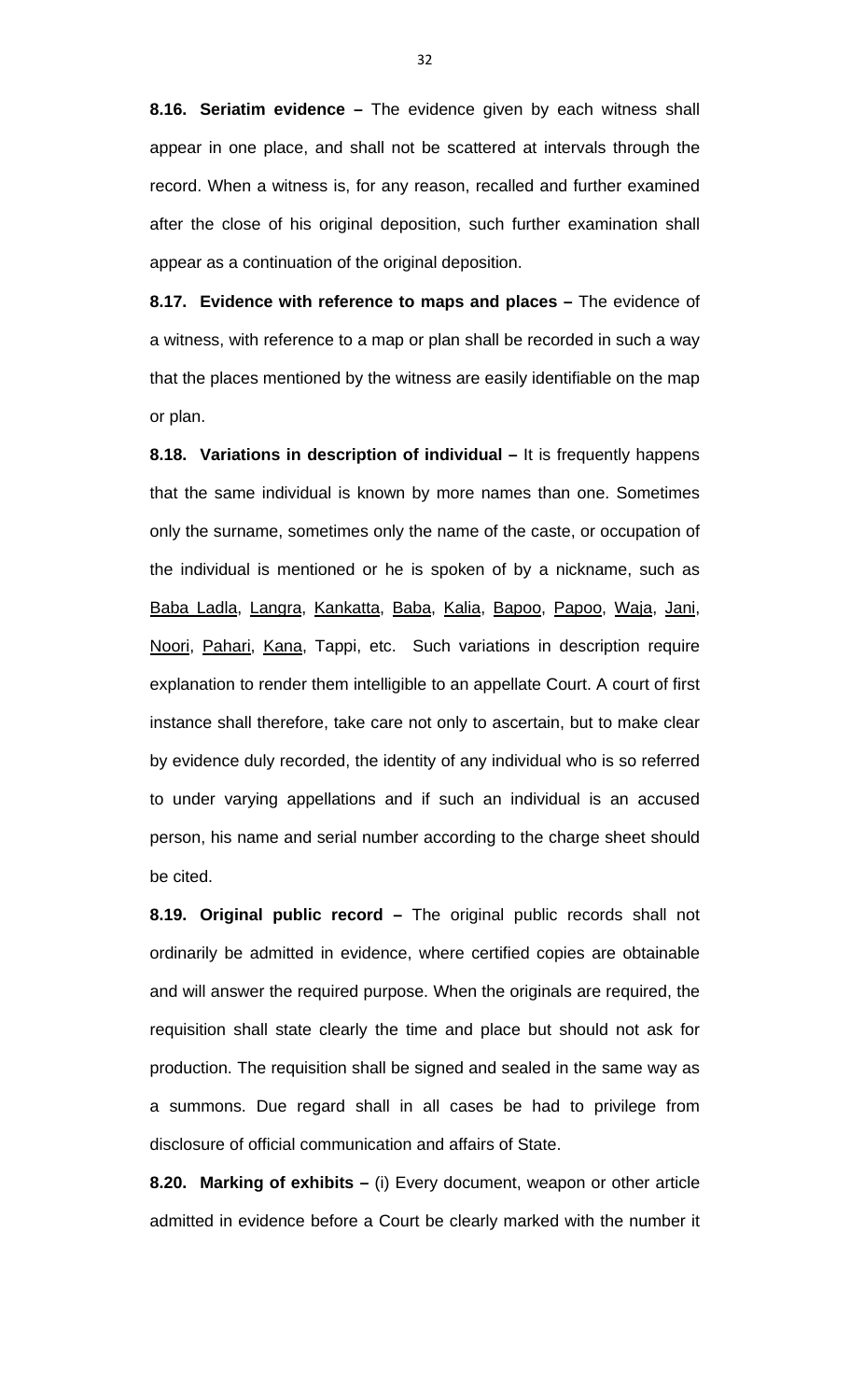bears in the general index of the case and the number and other particulars of the case and of the Police Station.

(ii) The Court shall mark the documents admitted in evidence on behalf of the prosecution with the letter 'P' followed by a serial number indicating the order in which they are admitted thus; Exhibit P-1, P-2, P-3, etc.

 And the documents admitted on behalf of the defence with the letter 'D' followed by a numeral, thus Exhibit D-1, D-2, D-3 etc.

(iii) In the same manner every material exhibits admitted in evidence shall be marked with numerals in serial order thus, Exb-1, Exb-2, Exb-3 etc.

(iv) All exhibit marks on documents and material exhibits shall be initialled by the Presiding Officer.

(v) No document or material exhibit which has been admitted in evidence and exhibited shall be returned or destroyed until the period for appeal has expires or until the appeal has been disposed of, if an appeal be preferred against the conviction and sentence.

(vi) Documents or material exhibits which have not been admitted in evidence should not be made part of the record, but should be returned to the party by whom they were produced.

**8.21. Proof of Statements, under section 161 of the Code** – (1) When a statement recorded under Section 161 of the Code is used in the manner indicated in Section 162 of the Code, the passage which has been specifically put to the witness in order to contradict him shall first be marked for identification and exhibited after it is proved.

(2) The method of proving such a statement is to question the Investigating Officer, who had recorded the statement whether the passage marked is a true extract from the statement recorded by him.

(3) When a statement recorded under Section 161 of the Code is used to contradict a witness, the specific statement put to the witness shall be set out accurately in the record of the deposition of the witness.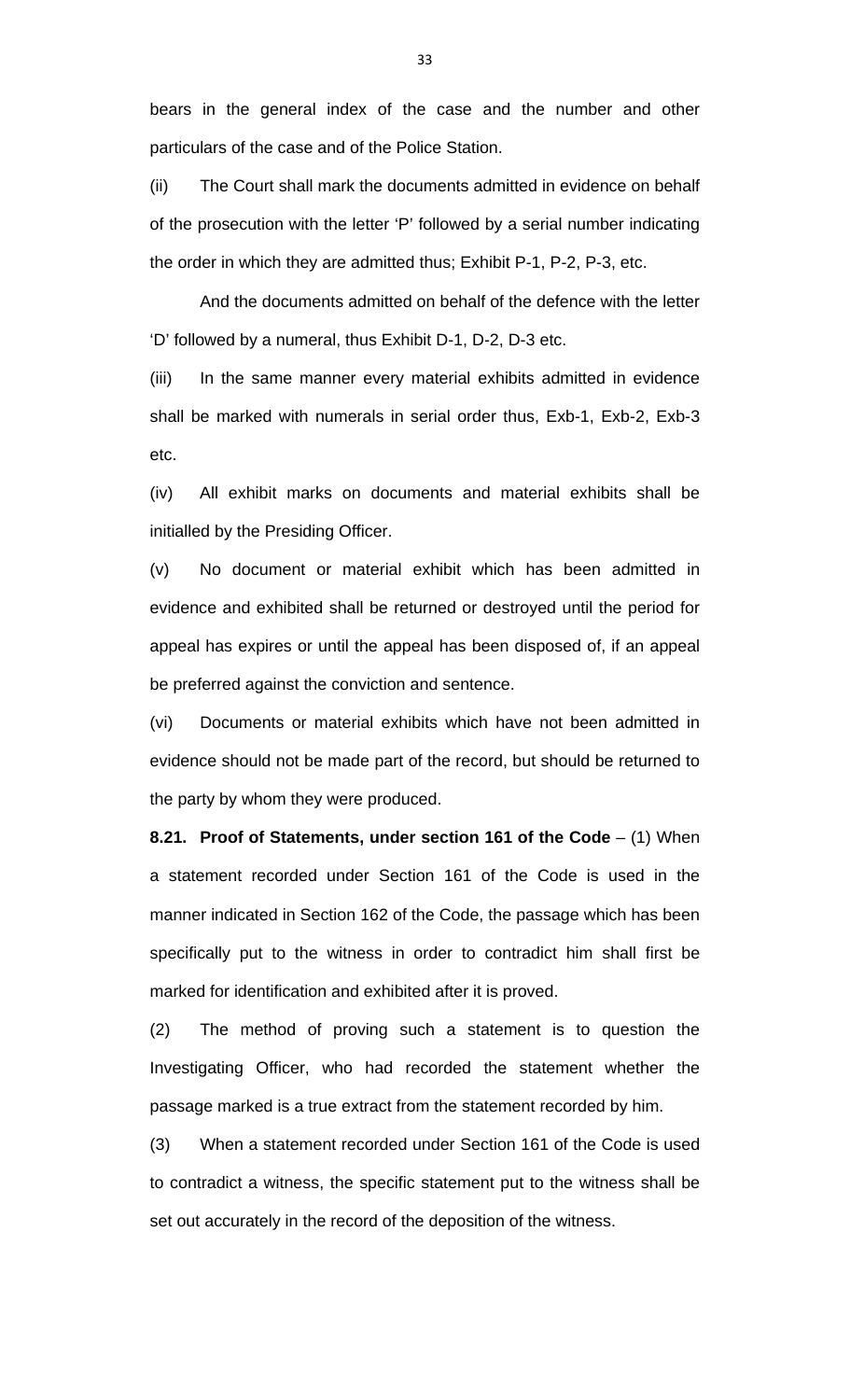(4) Omission in the statement recorded under Section 161 of the code, shall if denied by the witness, be proved by questioning the Investigating Officer whether the witness had made the statement which he says he had.

**8.22. Examination of Accused –** (1) Object of the examination of the accused person under Section 342(1) of the Code is to enable him to explain any circumstances appearing in the evidence against him. The examination shall strictly be limited to this object. The examination of accused cannot be used for the purpose of adding to the evidence against him, and no attempt should be made to cross-examine the accused and to elicit damaging or incriminating admission. Every circumstance which incriminate to tends or incriminate the accused and the material evidence against him shall be brought to the notice of the accused and he shall be asked whether he wishes to furnish any explanation in regard thereto

(2) Under the provision of Sub-section (2) of Section 340 of the Code the accused person is competent witness and he shall, at the end of his examination, be specifically asked to state whether he desires to examine, himself on oath as witness without which he shall not be called as a witness and examined. He may also be asked to state whether he wants to examine other witnesses.

(3) The accused shall be given the opportunity of giving such further statement as he may want to make, such statement of the accused shall conclude with a question whether he has anything else to say.

**8.23. Previous Conviction –** Where the Court thinks fit to award enhanced punishment to an accused by reason of his previous convictions the said previous convictions must not only be set out in the Charge as required by Sub-section (7) of Section 221 of the Code, must also be proved, in addition to any other mode, as provided in Section 511 of the Code if they are not admitted. The Court shall follow the procedure as laid down in Subsection (2) of Section 265-I or 245-A of the Code as the case may be.

34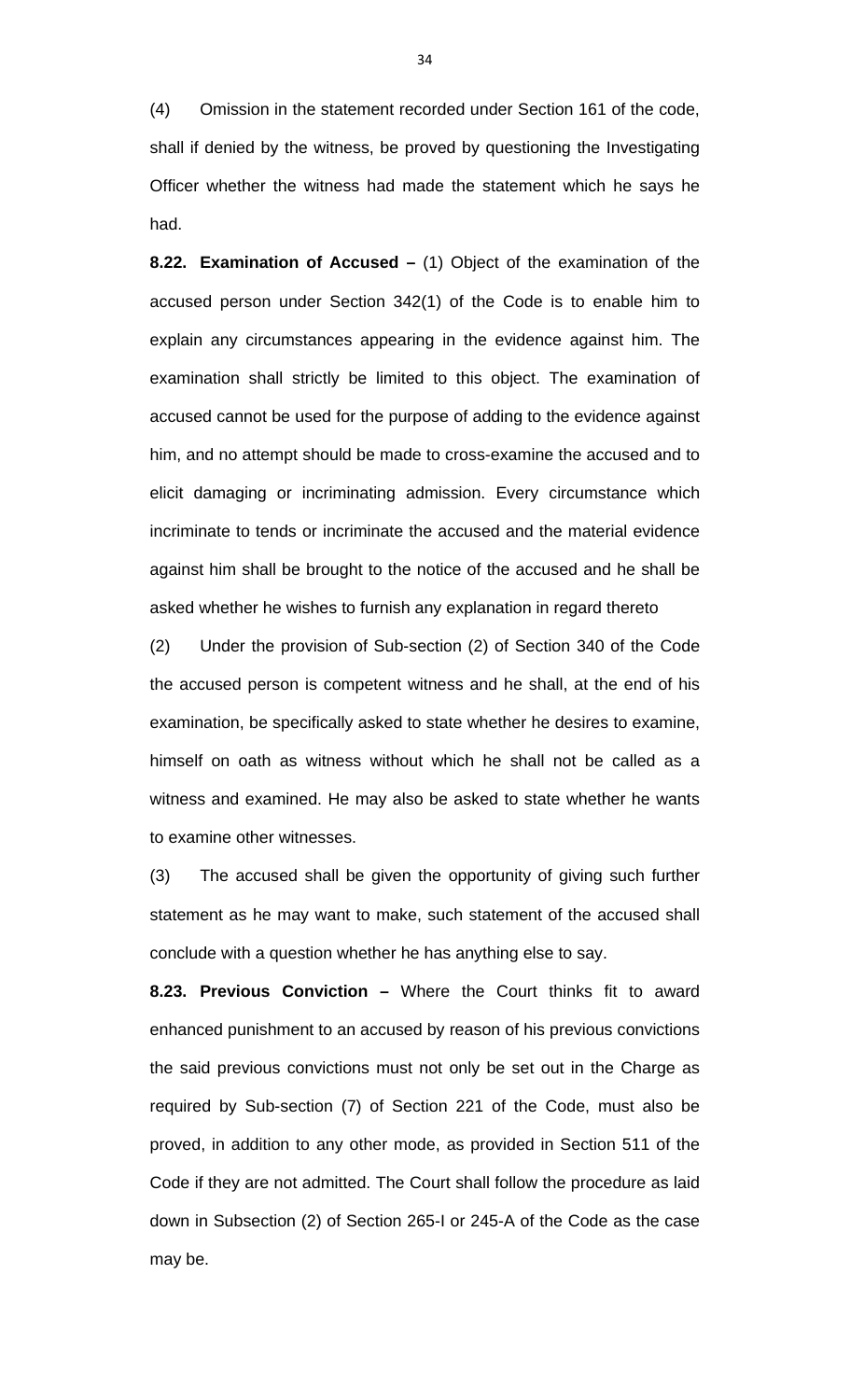**8.24. Compounding of Offences –** In granting permission to compound an offence the Court shall take into consideration all the circumstances of the case bearing in mind that the offence is punishable not only for the satisfaction of the injured person but, also to protect society by deterring others from committing similar offences. The relationship between the parties, the stage at which the composition is sought, the prevalence of crimes of the nature sought to be compounded, or other circumstances which should be taken into consideration.

**8.25. Judgments –** (1) The arguments shall be heard after the conclusion of the evidence and the judgment shall be announced in open Court as soon as possible, with due notice to the parties. There shall be prompt hearing of arguments after the recording of evidence is over and judgements shall be delivered soon thereafter.

(2) At the head of every written judgment, the names of all the accused persons shall always be set out, together with the numbers by which they may respectively be referred to the Court in the course of the judgment.

(3) The judgment shall be in the English language and be divided into consecutively numbered paragraphs of a reasonable length, and their subdivision into sub-paragraphs should be avoided. This is mainly to facilitate reference to any particular portion of the judgment during the arguments in the appellate or rivisional Court.

(4) The opening paragraph shall state briefly the nature of the offence with which the accused is charged.

(5) The next paragraph or two shall state briefly the prosecution case and defence, clearly distinguishing between what is admitted and what is not. Matters like the relative position of places and villages and distance between them and how the parties and witnesses are related to each other should be indicated, where such details are necessary for a clear understanding of the case.

(6) The points that rise for decision shall then be dealt with one by one, marshalling the evidence for and against considering the arguments, and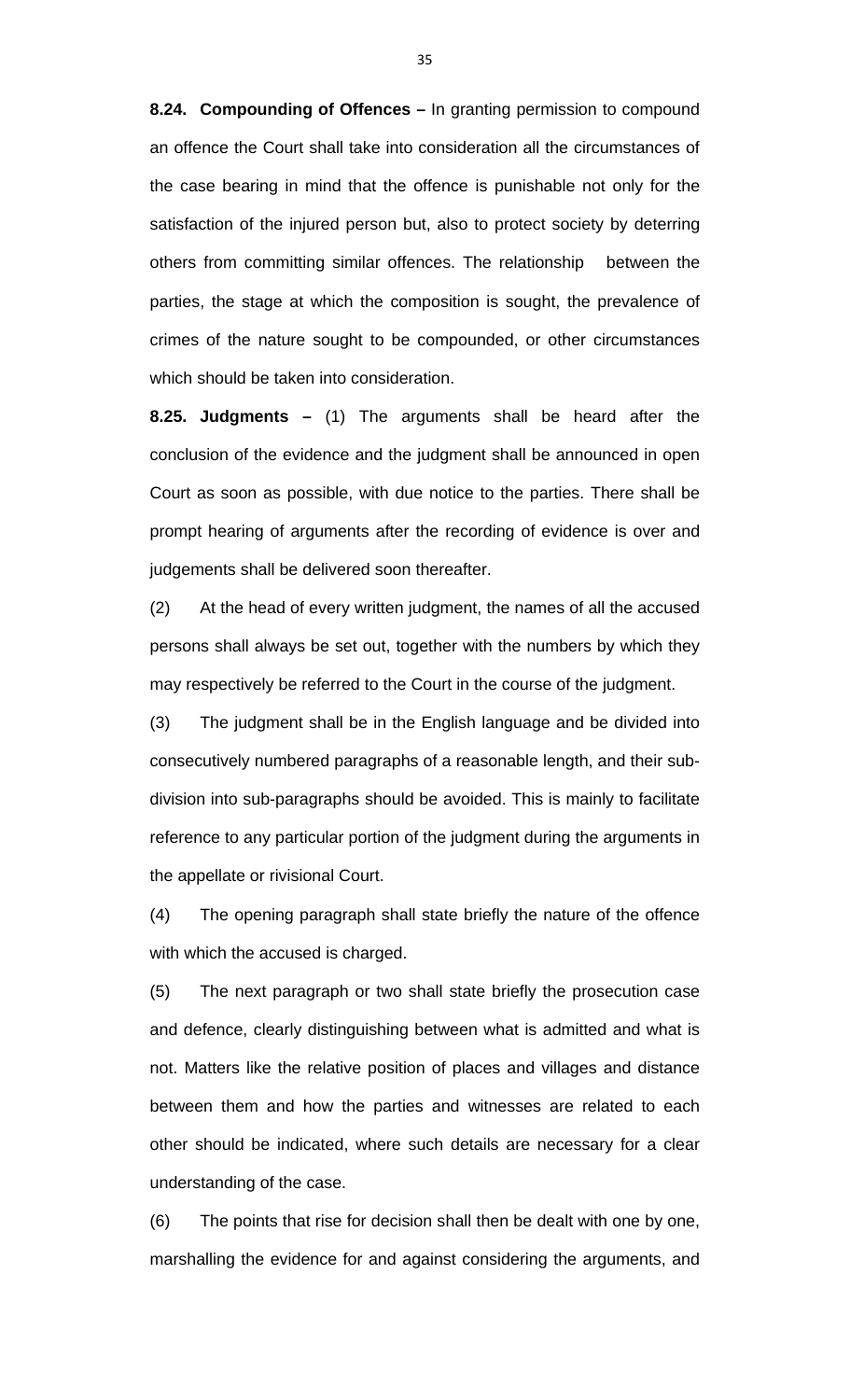giving a clear finding on each point. Witness shall not be referred to by number alone. The accused person, where there are two or more, shall ordinarily be referred to by their numbers. The various points should be dealt with in separate paragraphs, but some points may require more than one paragraph.

(7) Judgments shall not be prolix and repetition shall, as far as possible, be avoided.

**8.26. Return of documents –** The Court shall at the end of the trial, return the documents, when no further action is likely upon such case after the expiry of all possible appeal and revision period, and if any appeal or revision instituted until after the final disposal of appeal or revision. Before the stage when no further action is required upon the case the Court may in its discretion return the document upon the application and, if so, shall ordinarily required a true copy to be substituted by the applicant.

**8.27. Ascertainment of Age –** The Judges and Magistrates shall take special care to see that young persons, who are charged with an offence or against whom chapter proceeding are instituted, are not deprived of the benefit of the Juvenile Justice System, 2000 and the Probation of Offenders Act, 1960. It is highly undesirable that young offenders or parties should be made to associate with confirm criminals. If the accused is less than 18 years of age he/she cannot be committed to the Sessions Court for the trial, but he/she will have to be tried by Juvenile Court as provided in the Juvenile Justice System, 2000. All Courts should whenever a youthful offender or a person is produced or appeared before them, take steps to ascertain his/her age. If the age given by the Police does not appear to be correct from the appearance of the Offender or person, and if the Police or the person cannot produce satisfactory evidence regarding his/her age, the Court shall consider the desirability of sending the offender or person to the Medical Officer for the verification of the age before proceeding with the case or dealing the person as the case may be.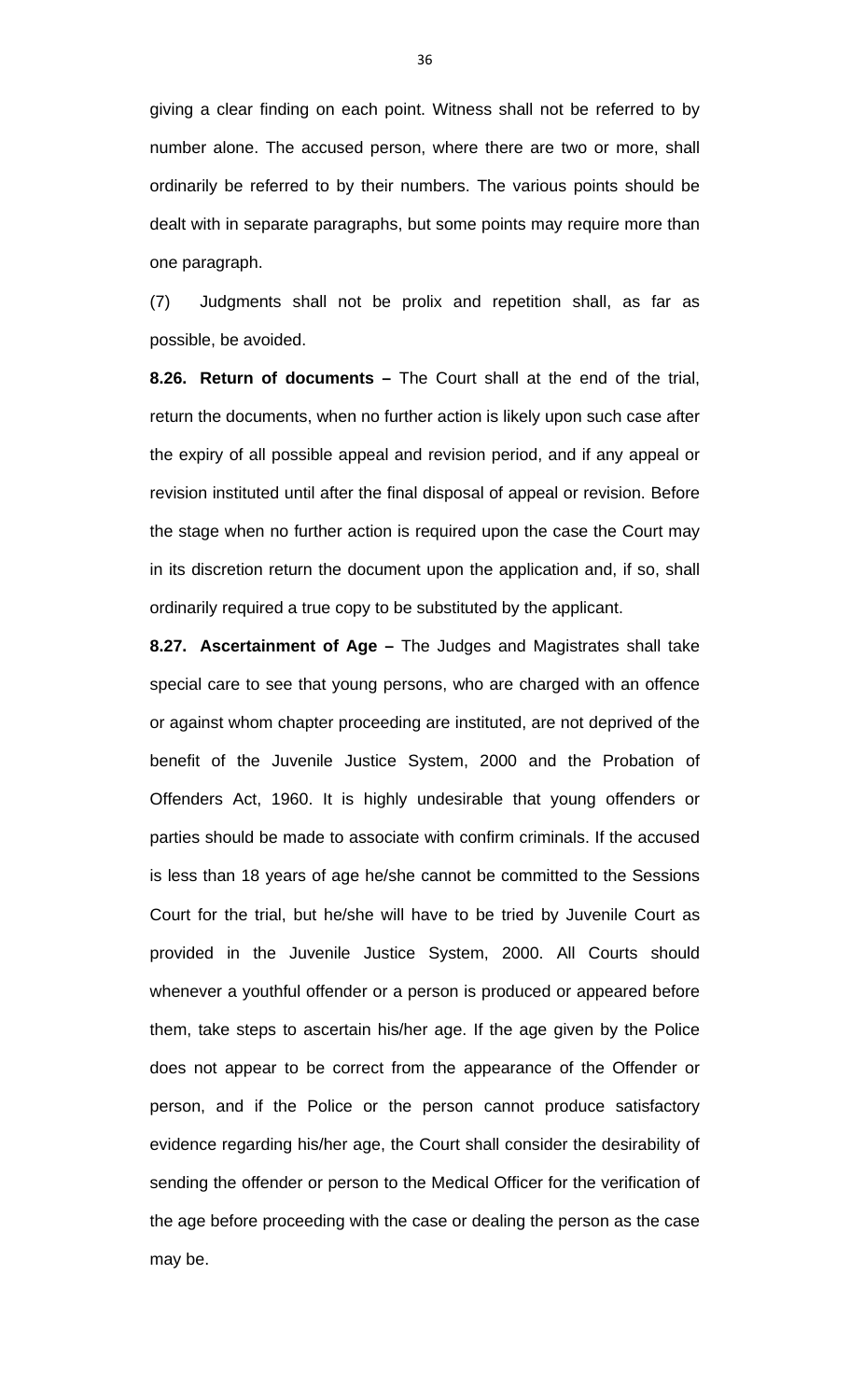**8.28. Permission to accused to sit –** The accused person shall be informed by the Court at the beginning of every trial that he may sit, if he desires to do so, and chairs or benches should, whenever available, be provided for this purpose. The accused must, however, stand up, whenever he is addressed by the Court.

**8.29. Evidence from the witness box –** All witnesses shall give their evidence from the witness box. A witness shall normally stand when giving evidence, but a chair should be provided in the witness box upon which any witness may sit on receiving the permission of the Presiding Judge or Magistrate, this permission shall be given on valid grounds, such as the witnesses health, age or the likelihood that the witness evidence will occupy a long time.

**8.30. Disposal of the property –** The properties marked as material objects in each case shall be disposed of at the close of each case and the disposal of such properties shall be dealt with in the last paragraph of the judgment. Properties are either valuable or value less. All valueless properties like bloodstained cloths, earthen pots, sticks, articles of a small value like broken lamps, etc, shall be ordered to be destroyed. Again valuable articles like dangerous weapons, e.g., costly spear sticks, sickles etc., shall be ordered to be destroyed. Guns, revolvers and other fire arms shall be confiscated wherever necessary to Government. If there are valuable articles in the cases which have to be returned to the parties they should be return at the close of the case and on delivery of the judgment to the parties after taking a bond in the Form No.8 of Appendix 'A' and a Surety Bond in the Form No.9 of Appendix 'A'. Only parties actually concerned with the cases shall be received from the Police after taking a receipt. Only properties which are concerned with cases actually pending shall be allowed to remain undisposed of in the Property Register.

37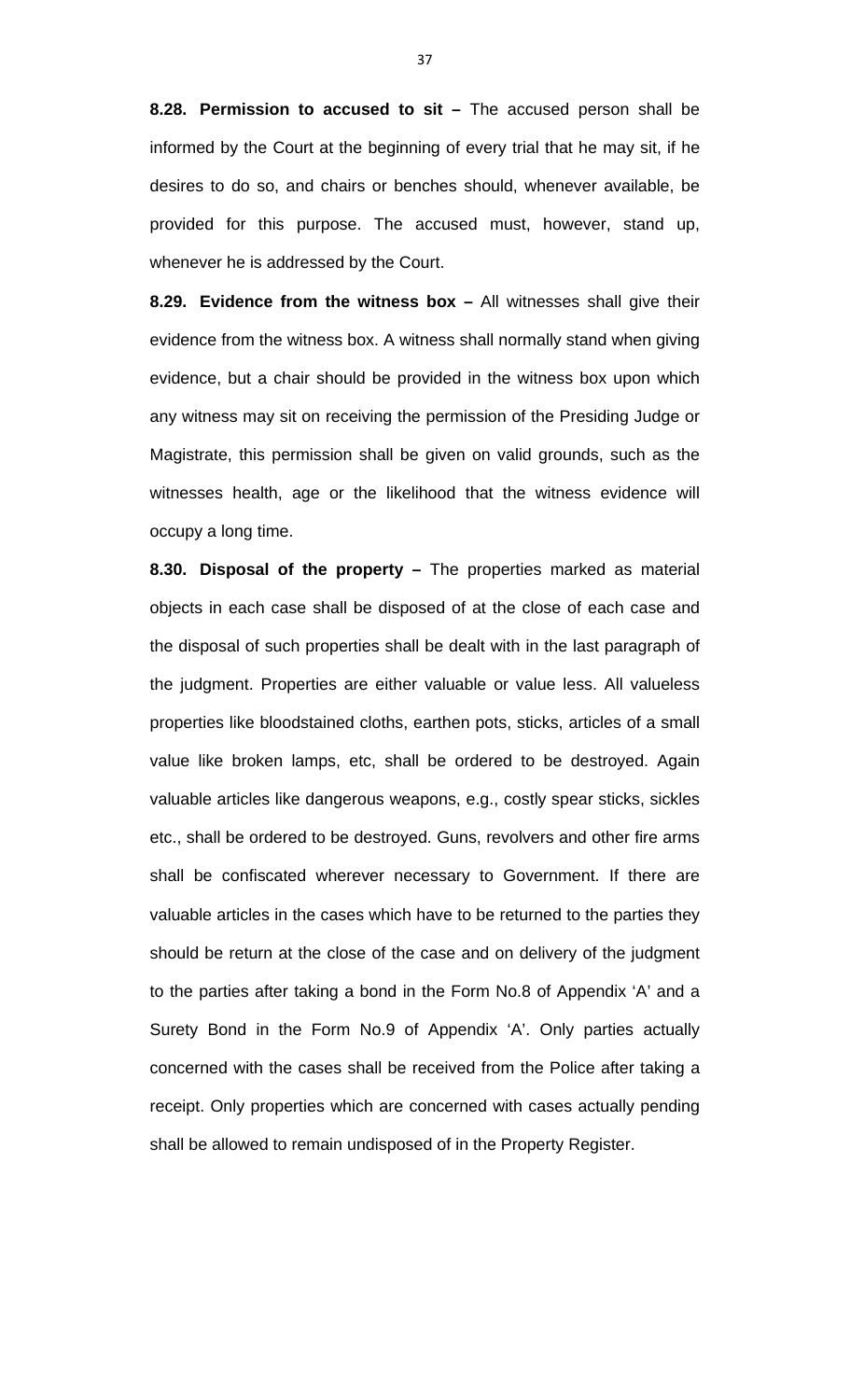## **CHAPTER IX PROCEEDINGS AGAINST ABSCONDERS AND RECORDING OF EVIDENCE IN THEIR ABSENCE**

**9.1. Conditions for issuance of proclamation –** Proclamation shall not be issued against a person whose presence is required by a Court as a accused or as a witness unless a warrant has been issued in the first instance and the Court has reason to believe that a person against whom it was issued has absconded or is concealing himself so that such warrant cannot be executed. The proclamation issued under Section 87, must fix a date for the appearance of the person at a specified place and that date must be not less than 30 days from the date of the publication of the proclamation. It must be published in the manner specified in sub-section (2) of Section 87, and the Court should be careful to record the statement as regards the due publication of the proclamation as required by subsection (3) of the Section. The Court may in its discretion issue an order for attachment of the property simultaneously with the issue of a proclamation. Section 88 provides for the summary investigation of claims of objectors to the attachment by the Magistrate.

**9.2. Sale of property subject to speedy decay –** In case the proclaimed person does not appear within the time specified in the proclamation the property under attachment remains "at the disposal of the Government". It can be sold at once at the discretion of the Court when it is liable to speedy decay or if the Courts consider that the sale would be for the benefit of the owner. But otherwise, it cannot be sold until the expiration of six months from the date of attachment and until the disposal of claims of objectors if any, by the Magistrate.

**9.3 Interest of absconding person to be specified –** In conducting sales, the interest of the absconding person in the attachment property which is to be sold should be clearly specified so as to avoid complication in future.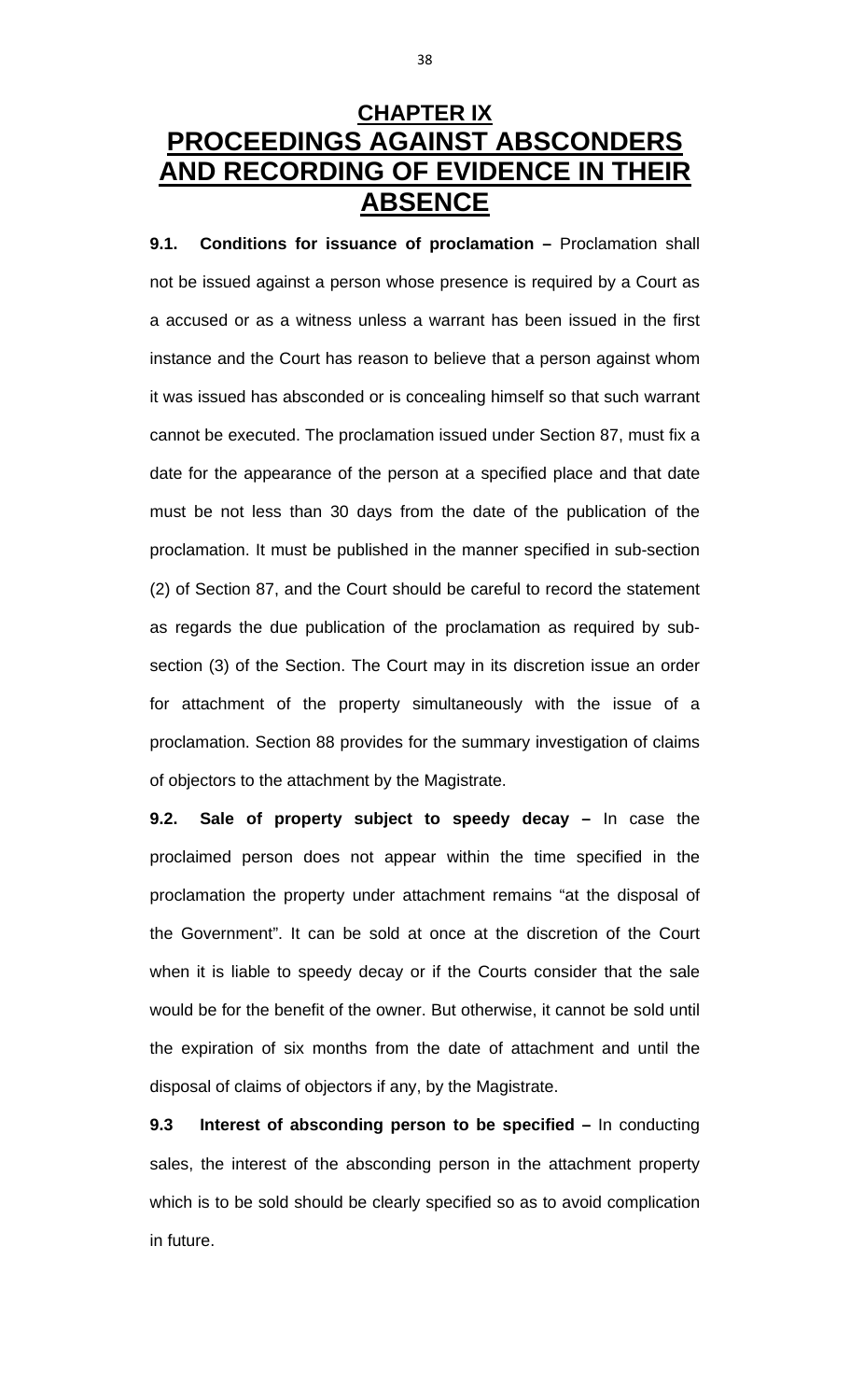**9.4 Release of property or its sale proceeds –** If the absconder appears or is apprehended and brought before the Court within two years from the date of attachment of his property and satisfies the Court. (1)that he did not abscond or conceal himself for the purpose of evading execution of the warrant, and (2)that he had no such notice of the proclamation as could enable him to attend within the specified time, he can get the property back or its net proceeds if it has been sold less costs incurred.

**9.5. Commencement of proceedings –** Proceedings under Section 512 of the Code shall commence by evidence being taken and recorded (1) that the accused person has absconded and (2) that due pursuit having been made, there is no immediate prospect of arresting him.

**9.6. Proceedings against unknown –** In case where the crime has been committed by some persons unknown and the offence is punishable with death or imprisonment for life, the High Court may order an inquiry similar to that under Section 512(1) of the Code and statements recorded in that inquiry can be used as evidence against the offender subsequently discovered.

**9.7. Recording of evidence of confessor –** The confession by accused person, who have been executed implicating an absconder, cannot be used as circumstantial evidence after the execution of the confessor against the absconder, when the latter is found and placed upon his trial.

 To make the evidence of such offender available in future, the proper course is to take the necessary steps under Section 512 after sentence has been imposed and before it is executed.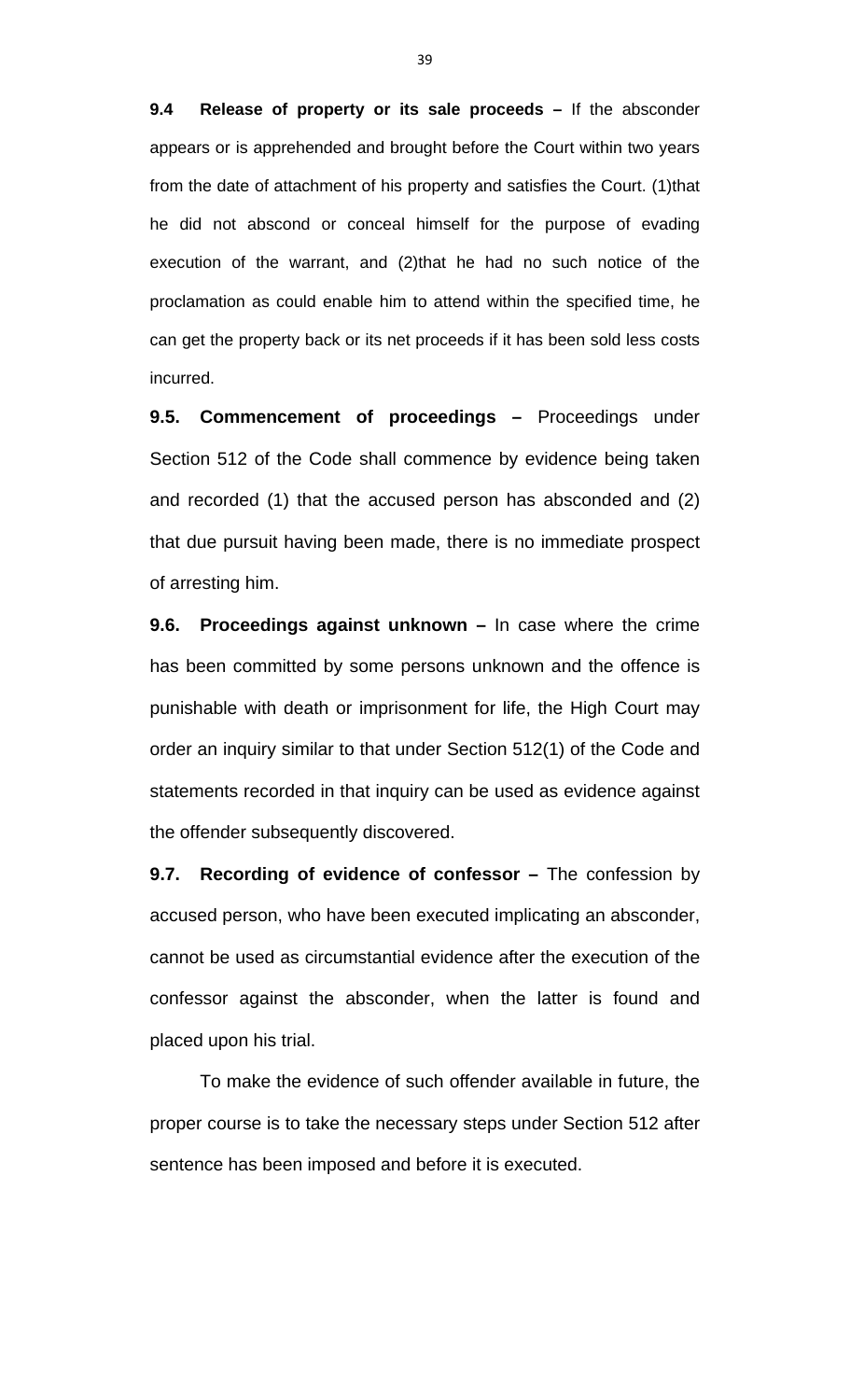#### **CHAPTER X AFFIDAVITS**

**10.1. Ex-officio Commissioner –**The Superintendents, Sheristedars, Readers and Nazirs of the Sessions Court and Reader of the Judicial Magistrate's Court shall be Ex-officio Commissioners for taking affidavit in respect of matters and causes arisen within jurisdiction of their respective Courts for immediate use.

(ii) The Magistrate, while administering oath to the deponent of an affidavit other than mentioned in rule 1(i) shall ensure that the deponent is a sui juris and is not subject of any undue influence, coercion, temptation or otherwise. The Magistrate, in its discretion, before taking affidavit may give time for reflections and may pass an appropriate order for safety as claimed by the deponent in the given circumstances.

 Provided that such affidavit shall be entered in a separate register of affidavit as provided in rule 3 with modification, and a copy thereof shall be kept as record.

**10.2. Fees –** Such fees shall be paid for the verification of affidavit to the Ex-officio Commissioner as may be prescribed from time to time by the Administration Committee of the Sindh High Court. Provided the fees charged by the Ex-officio Commissioner shall be pooled and to be disbursed by the orders of the District Judge. The commissioner receiving fees from a deponent shall issue a receipt in lieu of fees for the affidavit. The receipt shall contain details prescribed under the following rule except as at (j).

**10.3. Register –**The Ex-officio Commissioner shall maintain a register in Form No.3 of Appendix 'B' which shall contain the following particulars with respect to each affidavit sworn before them, namely;

- (1) Serial number,
- (2) Date and time of making affidavit,
- (3) Particulars of the case which affidavit relates,
- (4) On whose behalf the affidavit has been filed,
- (5) Full particulars of the person who is making the affidavit,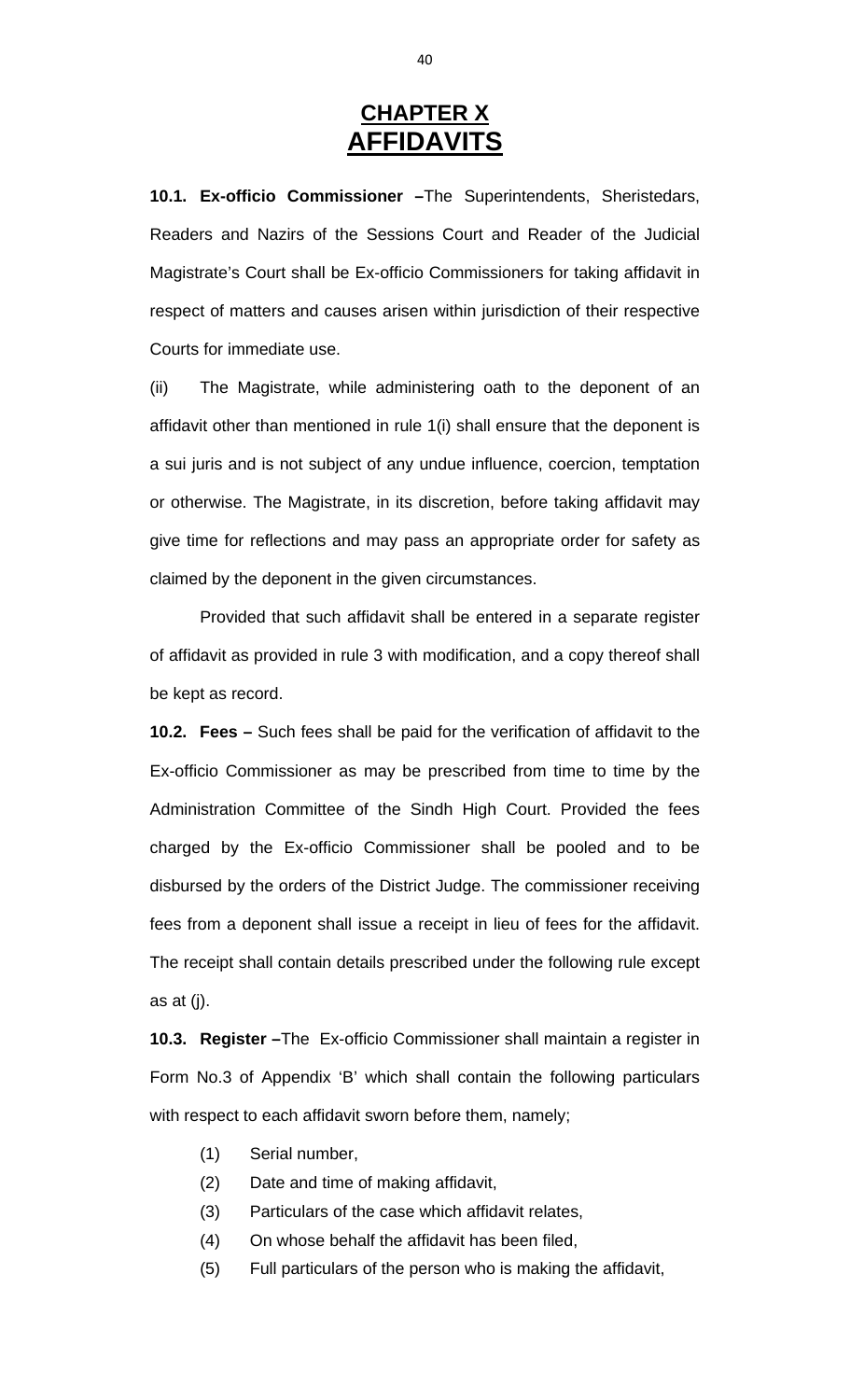(6) Particulars of the person who identified him,

(7) Fee paid,

(8) Name of the Ex-officio Commissioner before whom affidavit is sworn.

(9) Signature of Ex-officio Commissioner and remarks.

(10) Serial number of receipt issued to the deponent, and

(11) Remarks

The Register shall be open to inspection by the Sessions Judge.

**10.4. Title –** Affidavit shall be entitled in the case or matter in which it is sworn or affirmed; and it shall be sufficient to state the full name of the applicant and the State.

**10.5. Form –** Affidavit shall be drawn up in the first person and shall be divided into paragraphs and every paragraph shall be numbered consecutively, and as nearly as may be, shall be confined to a distinct portion of the subject.

**10.6. Deponent's description –** Affidavit shall state the name description, CNIC number, place of residence and occupation, if any, of the deponent.

**10.7. Endorsement should state on whose behalf filed –** Affidavit shall bear at the head an endorsement stating on whose behalf it is filed.

**10.8. Source of information to be disclosed –** (i) Affidavit shall express clearly how much is a statement of the deponent's own knowledge and how much statement made on his information or belief and shall also state the source or ground of the information or belief with sufficient particulars.

(ii) When a particular fact is not within the deponent's own knowledge but is stated from information obtained from others, the deponent must use the expression "I am informed" and should add "I verify believe it to be true" if such be the case. He must also state the name and address of, and sufficiently describe for the purpose of identification, the person or persons from whom he received such information.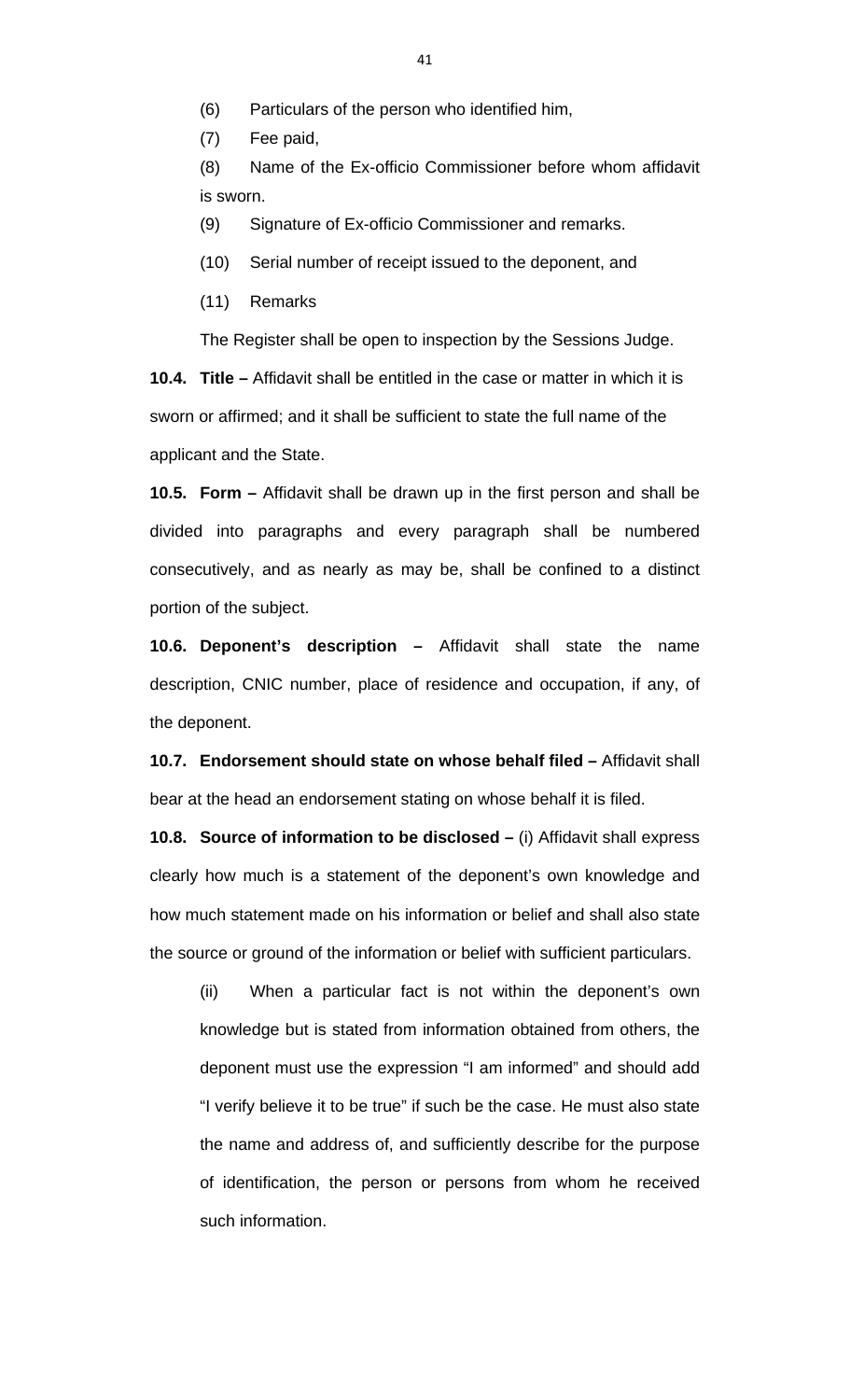(iii) When the statement rests on facts disclosed in documents or copies of documents, procured from any Court of Justice or other source the deponent shall state what is the source from which they were procured and his information, or belief, as to the truth of the facts disclosed in such documents.

(iv) The documents referred to in such affidavit and as shall be in the possession of the deponent shall be produced in original, unless copies thereof are admissible in evidence or are permitted to be produced pending production of the original and shall bear the number.

**10.9. Matter of opinion –** An affidavit stating any matter of opinion shall show the qualifications of the deponent to express such opinion by reference to the length of experience, acquaintance with the opinion is with the person or matter as to which the opinion is expressed or other means of the knowledge of the deponent.

**10.10. Scandalous matters to be struck off –** The Court may order to be struck out from an affidavit that a matter which is scandalous, and may order the costs of the application to strike out such matter to be paid by the party on whose behalf the affidavit was filed.

**10.11. Alterations and interlineations –** Alternation and interlineations shall, before an Affidavit is sworn or affirmed, be authenticated by the initials of the officer taking the affidavit, and no affidavit having therein any alteration or interlineations not so authenticated, or any erasure, shall, except with the leave of the Court be filed or made house of in any matter.

**10.12. Attestation outside the precincts of Court –** When an affidavit is required to be sworn or affirmed outside the Court, a written request shall be made to the Presiding Officer of the Court concerned stating where the Commissioner is required to attend and for what purpose and why is so required on such application the Presiding Officer shall unless he sees any reasons to the contrary, require an Ex-officio Commissioner to attend as Commissioner at such time as he thinks proper. Fee for attestation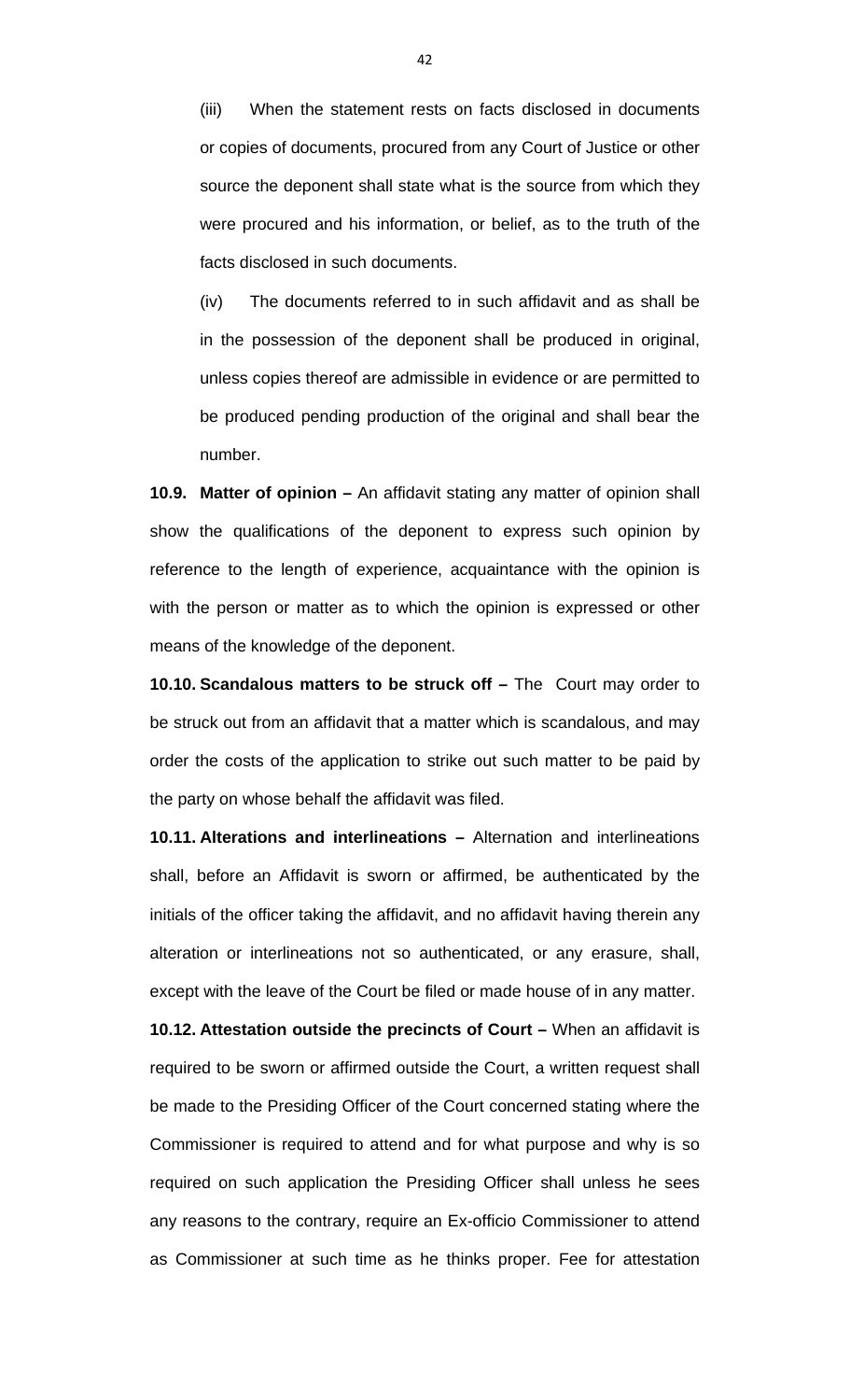done without the precincts of the Court shall ordinarily be paid to the Officer making the attestation provided it is done outside the Court hours. The Commissioner shall, before affidavit is sworn or affirmed, ask the deponent if he has read it and understood its contents. If the deponent says that he has not read the affidavit or is ignorant of the language in which it is written, or appears to the Commissioner to be illiterate, or not otherwise able to understand the contents thereof, the Commissioner shall read and explain the affidavit to the deponent in a language which he understands. When an affidavit is read and explained hereinabove provided, the Commissioner shall certify in writing at the foot of the affidavit that it has been so read or explained by him and that the deponent appeared fully to understand the same at the time of swearing or affirming the affidavit and made his signature or thumb impression in his presence.

**10.13. Endorsement of Commissioner –** (i) The Commissioner shall endorse at the foot of the affidavit the date on which and, in the event of the affidavit having been taken elsewhere then in the Court house the place where the affidavit is taken, and shall sign his name and description at the end and initial at each page.

(ii). When the deponent of an affidavit is personally known to the Commissioner, the fact shall be state in the attestation. Otherwise, the affidavit shall be attested by some other person who knows the deponents personally and is also known to the Commissioner personally.

**10.14. Deponent if Parda Nasheen Lady –** When the deponent is Parda Nasheen Woman, she shall be identified by a person to whom she is known and before whom she is a accustomed to appear unveiled, and such person shall, at the foot of the affidavit, certify that the deponent shall identify by him and sign his name thereto.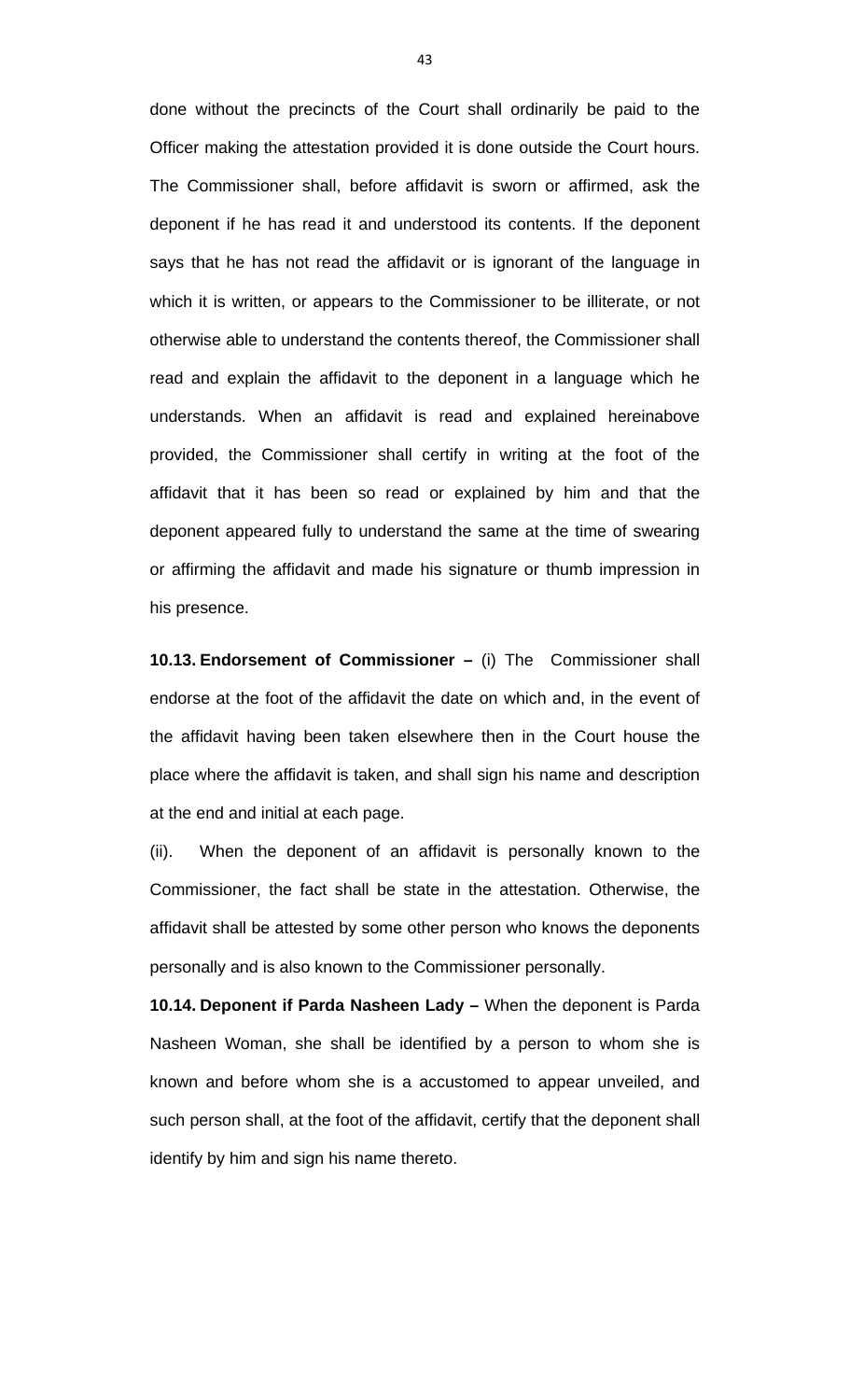### **CHAPTER XI RULES UNDER SECTION 491(1) OF THE CODE**

**11.1 Application supported by affidavit -** An application for an order under section 491 shall be made on an affidavit setting forth the circumstances under which the order is sought.

 Provided that all communications addressed to the Sessions Court by a person in the custody of a public officer complaining of his detention or the conditions of his detention, whether supported by affidavit or not, shall be laid before the Sessions Judge for orders as applications under this rule.

**11.2. Rule nisi on prima facie case -** Where the Court is of the opinion that a *prima facie* case for granting the application is made out, a rule nisi may be issued calling upon the person or persons against whom the order is sought to appear on a day to be named therein to show cause why such order should not be made and at the same time to produce in Court the body of the person or persons alleged to be illegally or improperly detained then and there to be dealt with in accordance with law:

 Provided that if the Court so orders, production of the body of the person alleged to be illegally or improperly detained may be dispensed with.

**11.3. Search warrant -** If the application for an order under clause (a) or (b) of sub-section (1) of the section alleges that a person is confined under such circumstances that the confinement amounts to an offence, the Court may, at the time of issuing a rule nisi, also issue a search warrant, and the person to whom the warrant is directed may search for the person so confined; and such search shall be made in accordance therewith, and the person, if found, shall be immediately brought before the Court, which shall make such order as in the circumstances of the case may seem to be proper.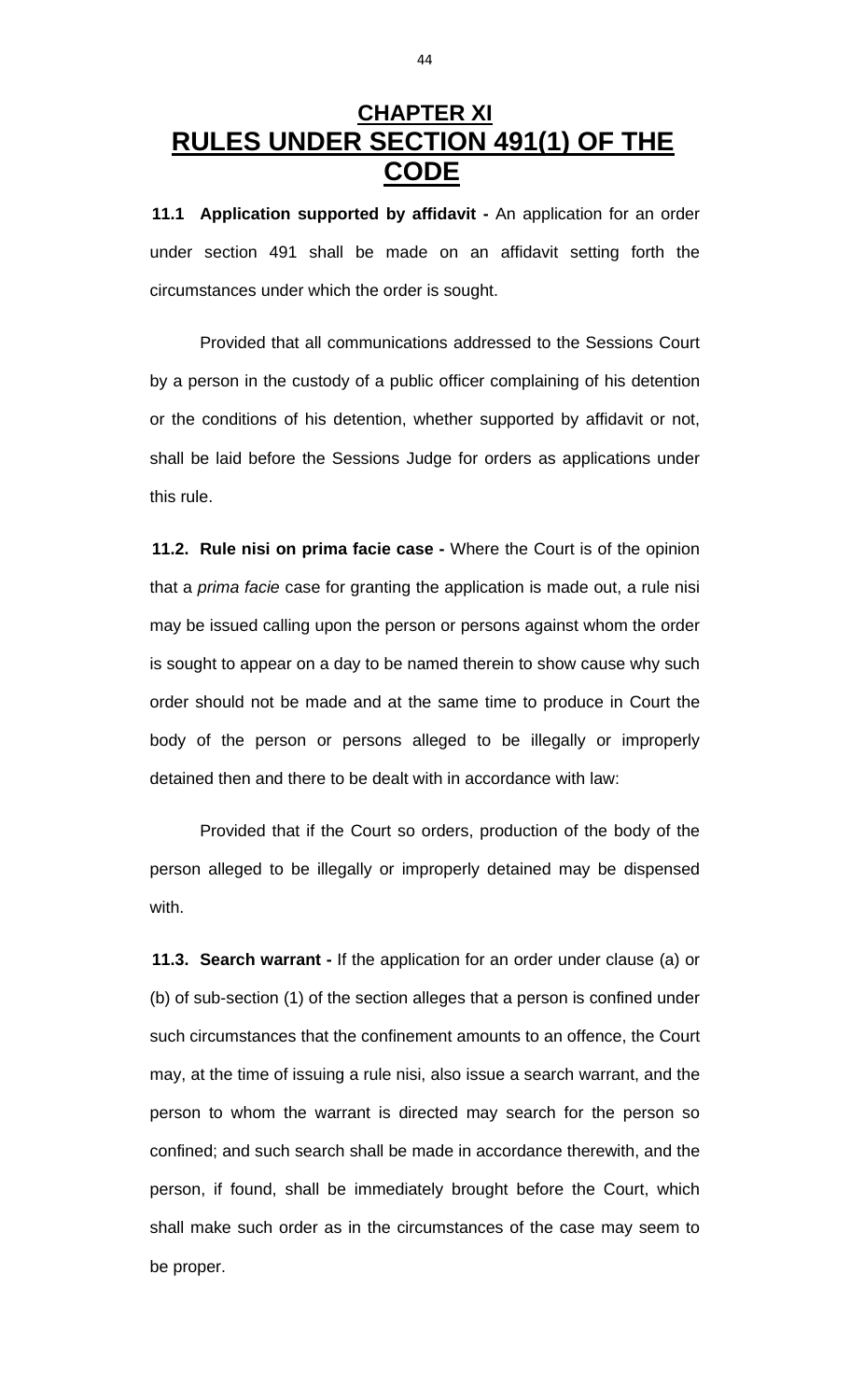The provisions of sections 43, 75, 77, 79, 82, 83 and 84, of the Code, shall, so far as may be, apply to such warrants issued under this rule.

**11.4. Assistance to the person entrusted with warrant -** If the Court issuing a search warrant under rule 3 has reasons to believe that the person to whom the warrant has been directed may not be able to identify the person confined, the Court may order a person named in the warrant to accompany the person to whom the warrant is directed, to assist him in the execution of the warrant.

**11.5. Warrant to whom addressed-** The writ or the warrant shall be served by the Incharge Police Station concerned, or by such other person as may be appointed by the Judge.

**11.6. Order on hearing of rule -** On the return day of such rule or on any day to which the hearing thereof may be adjourned, where no cause is shown or where cause is shown and disallowed, the Court shall pass an order that the person or persons illegally or improperly detained shall be set at liberty or delivered to the person entitled to his or their custody. Where cause is allowed, the rule shall be discharged.

**11.7. Procedure as to evidence to be recorded -** The Court may, if necessary, in disposing of such rule, take evidence or direct a Magistrate to take evidence.

**11.8. Bail pending hearing -** Upon the return and production of the party on whose behalf the rule was issued, the custody of the prisoner shall be under the control and direction of the Court until the disposal of the rule. Pending the hearing, the Court may admit the prisoner to bail or remand him to the prison where he is in custody.

**11.9. Forms of warrant-** The forms of warrant No.10 of Appendix-A to these rules shall be followed with modifications.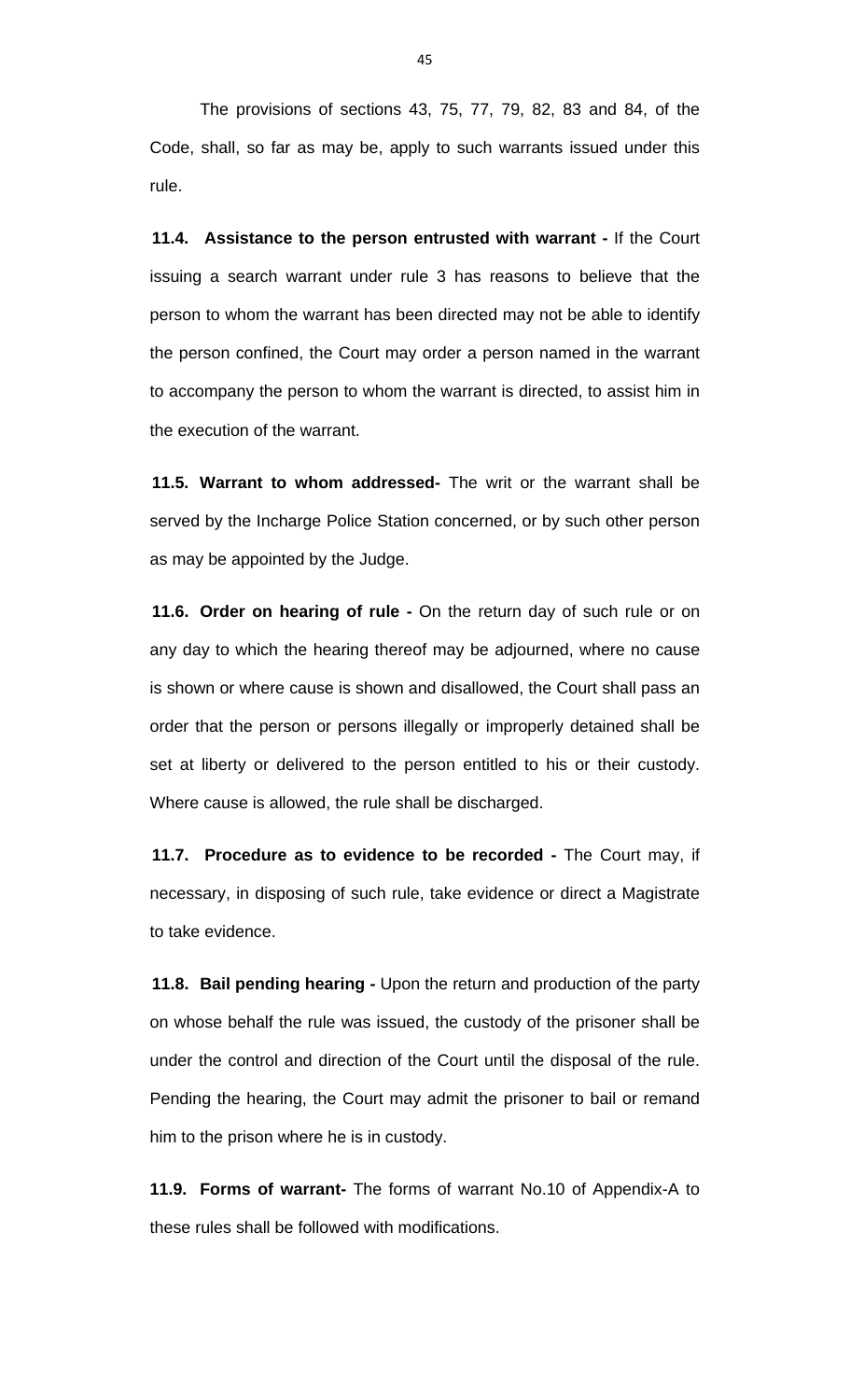### **CHAPTER XII Appeals and Revision Applications before Courts other than the High Court**

**12.1. Appeal and Revision to be registered –** The provisions of the rules relating to the numbering and the initial treatment of a case, and in particular those contained in Chapter VII shall be followed in appeal and revision applications also.

**12.2. Joint appeals or applications –** Several persons complaining of an order or judgment in a criminal case affecting them all may join in one appeal or application for revision, and one copy of the judgment or order complained of shall be sufficient. The Appellate Court may, however, require separate petitions to be made by petitioners whose case are, in its opinion, conflicting. Where a joint petition is allowed, one Vakalatnama shall be sufficient.

**12.3. Computation of the period of limitation –** In computing the period of limitation for an appeal or an application for revision, the day on which the judgment complained of was pronounced and the time requisite, for obtaining a copy of the sentence or order appealed from or sought to be revised shall be excluded.

**12.4. Appeal against conviction to Sessions Court --** (i) An appeal against conviction and sentence of imprisonment for not more than four years lie to the Court of Sessions.

 (ii) On receipt of an appeal from a convicted person in jail the Presiding Judge of the Appellate Court shall ascertain whether an appeal through counsel has also been filed on behalf of the same person, and if it is found that no such appeal has been filed the final disposal of the appeal shall be postponed till after the expiry of the period of limitation;

 Provided that in any case in which the Presiding Officer on a perusal of the record considers it necessary to hear the Public Prosecutor, he shall issue notice to him without waiting for the period of limitation to expire.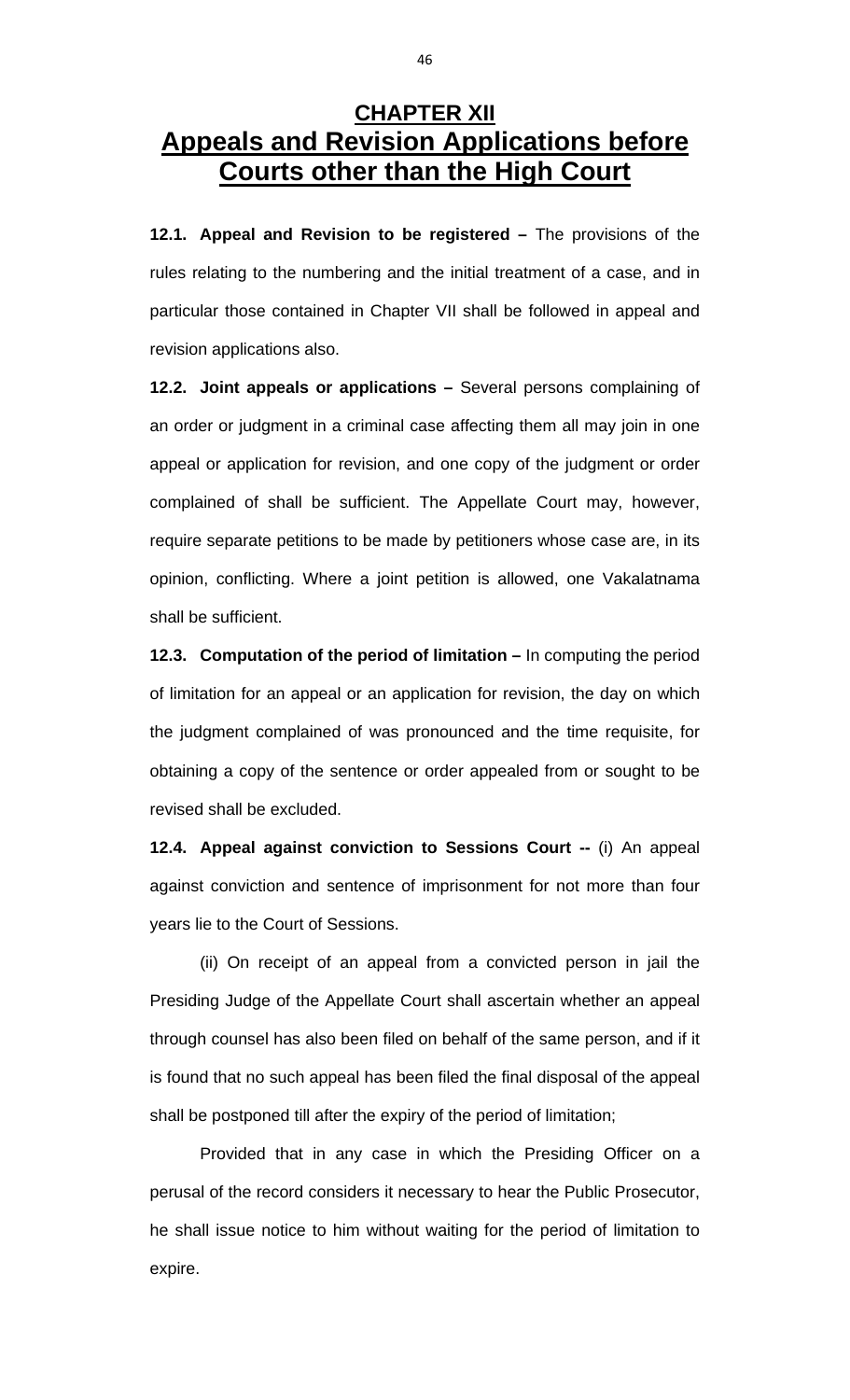**12.5. Revision Application --** (i) The powers of revision conferred under Section 439-A of the Code shall not be exercised for the purpose of passing any order in regard to the interlocutory order passed in any appeal, inquiry, trial or other proceedings.

 (ii) If an application for revision has been made by any person either to the High Court or to the Court of Sessions, no other application for revision made by the same person shall be entertained by the other Court to which no such application for revision was made earlier. Every applicant shall make a statement in his application for revision that he had not filed a similar revision application in any Court previously in the matter.

 (iii) The Revision Application shall not be entertained at the instance of the party who did not bring in an appeal though he could have preferred one under the Code, however, the Sessions Court may treat the revision application as an appeal and deal with the same accordingly.

**12.6. Grounds of appeal and list of articles to be included in the Paper Book –** Unless otherwise ordered by the Court, the grounds of appeal and a copy of the list of articles produced in the Court shall be included in the Paper Book prepared in an appeal before the Sessions Court.

**12.7. Bail before Nazir –** Whenever the Court of Session directs any person to be released on bail, the Sessions Court shall order such bail be given before the Nazir of the Court or before such Magistrate as the Court may think most convenient.

**12.8. Contents of Judgment –** The Judgment of the Appellate Court shall contain the points for determination, the decision thereon and the reason for the decision.

**12.9. Transmission of appellate judgment to the Trial Court –** The Court deciding an appeal or revision shall transmit a copy of its judgment to the Magistrate/Judge against whose decision the appeal or revision was preferred, or to his successor in office.

47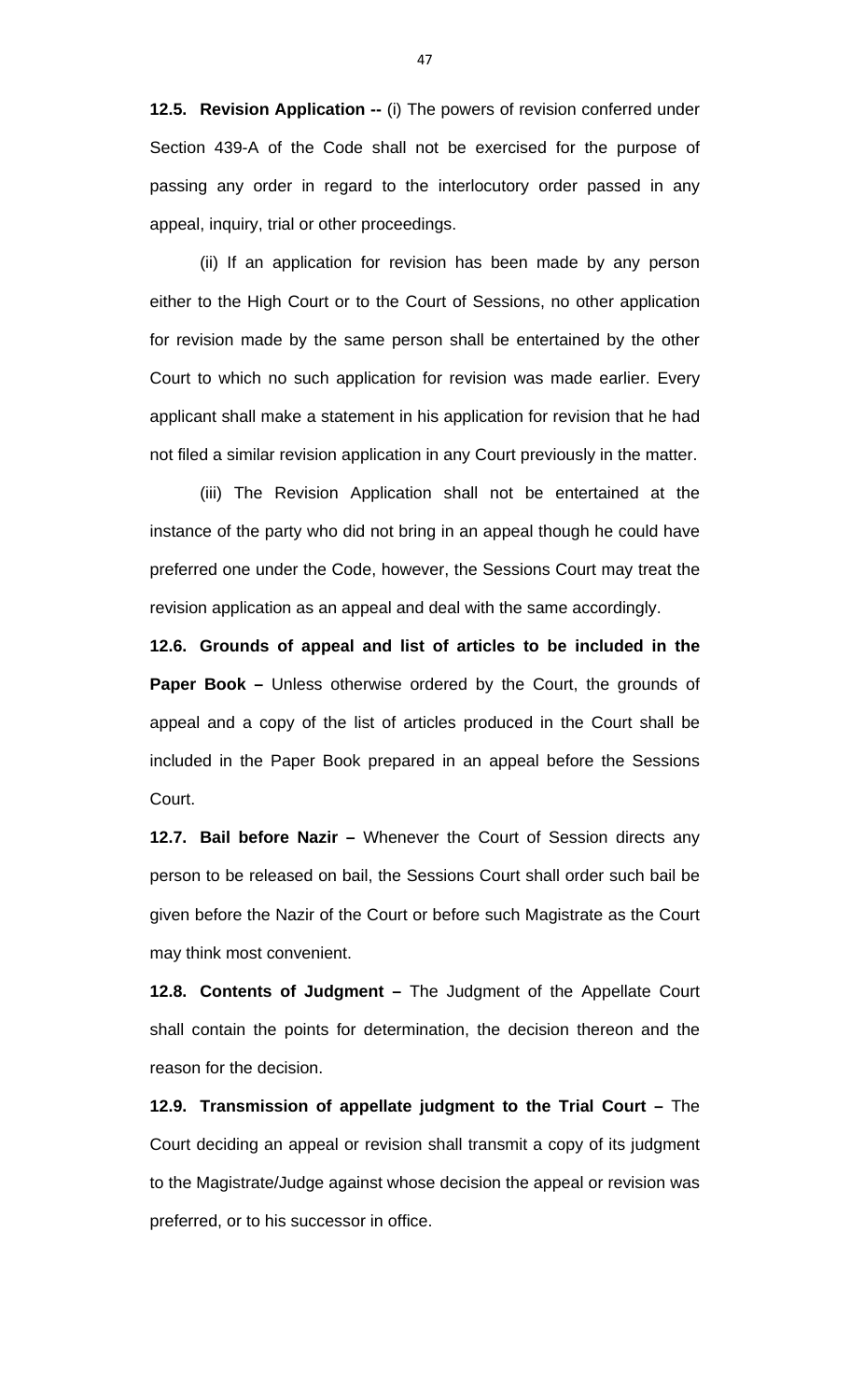**12.10. Paper Book –** As soon the record of a case under appeal or revision is received by a Sessions Court from the Trial Court, the Record Keeper will arrange to get the necessary number of paper books prepared by the Copying Section.

**12.11. Contents of paper book –** The paper book shall contain clearly readable Xerox or typed copies of the following :-

- (i) The diary of proceedings.
- (ii) List of property.
- (iii) The complaint (if any) or its English translation and the charge.
- (i) Deposition in English.
- (ii) Statements of the accused including written statements, if any.
- (iii) The judgment or order appealed from or sought to the revised.
- (iv) Grounds of appeal or revision.
- (v) Such other documents as the Sessions Judge by special or general order may direct to be included.

To each copy of the paper book should be prefixed by an index in the Form No.11 of Appendix 'A'.

#### **12.12. The paper book not to contain unnecessary papers/documents**

**–** Care should be taken to see that the copies are accurately made and that there is no necessary increase in the bulk of the record including pages which are practically blank or otherwise.

**12.13. Translations to be initialled –** The copies of the translations should be initialled as correct by the typist and the person translating the document (if any) and the Record Keeper.

**12.14. Paging –** The typed copies should bear their own independent paging and not the paging of the original record and the lines on every page should be numbered by the multiples of five as 5, 10, 15 and so on.

**12.15. Number of paper book --** Ordinarily**,** 3 copies of paper books should be prepared in all cases, one for the use of the Court one for the use of the Public Prosecutor and one for the use of the accused or the opponent, as the case may be. The Sessions Judge may order more than three paper books in any particular case.

**12.16. Public Prosecutor to get paper book free of costs –** The Copies shall be supplied to the Public Prosecutor free of cost. The copies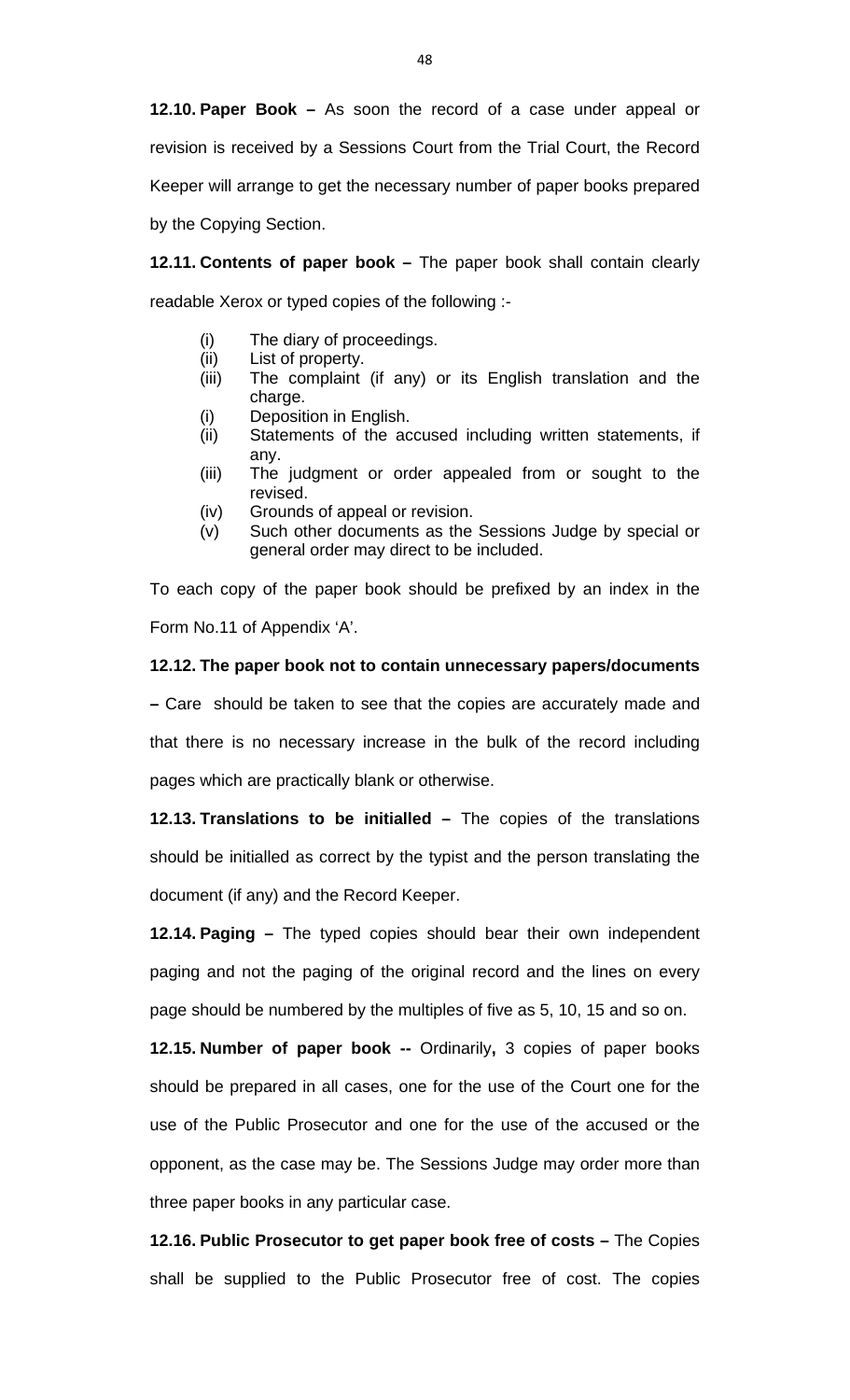supplied to the accused and other parties shall be charged at the rates mentioned in rule 17 below:

 Provided that, if the defence of the accused in any case is arranged at the expense of the Government, a copy of the paper books shall be supplied free of cost to the lawyer or to each of the lawyers appointed at Government cost in such a case and that if after the appointment of such legal practitioner the accused appoint another lawyer, the copies already prepared and given to the lawyer appointed by the Court at Government cost may not be made available to the lawyer privately appointed by the accused except upon payment of the charges prescribed in rule 17 below:-

 Provided that the Court may, if in its opinion, the party is too poor to pay the cost of the paper book, order that a copy of the paper book should be supplied to such party free of cost.

**12.17. Charges of paper book –** The copies of the paper book to be supplied to the accused or any party to the proceedings or his lawyers on payment shall be charged at the rate of one rupee Per 100 words or party thereof in addition to the cost of the paper which shall be 50 paisa for each sheet of foolscap size.

**12.18. Extra copy of paper book –** (i) If any of the accused or parties to a proceeding desire that more than the number of copies prescribed in rule 15 above be prepared and supplied to him or them separately, he or they shall give intimation in that behalf to the Record Keeper before the expiry of one week from the receipt of the Record and Proceedings of the case from the Lower Court in the Sessions Court or such other further time as may be allowed by the Sessions Court and shall also deposit an amount or amounts sufficient to meet the costs of such extra copy or copies as may be determined by the Record Keeper. The Record Keeper shall thereafter arrange to supply such extra copy or copies each of which shall be charged as provided for in the foregoing paragraph. If the actual cost exceeds the amount of deposit, the party or parties concerned shall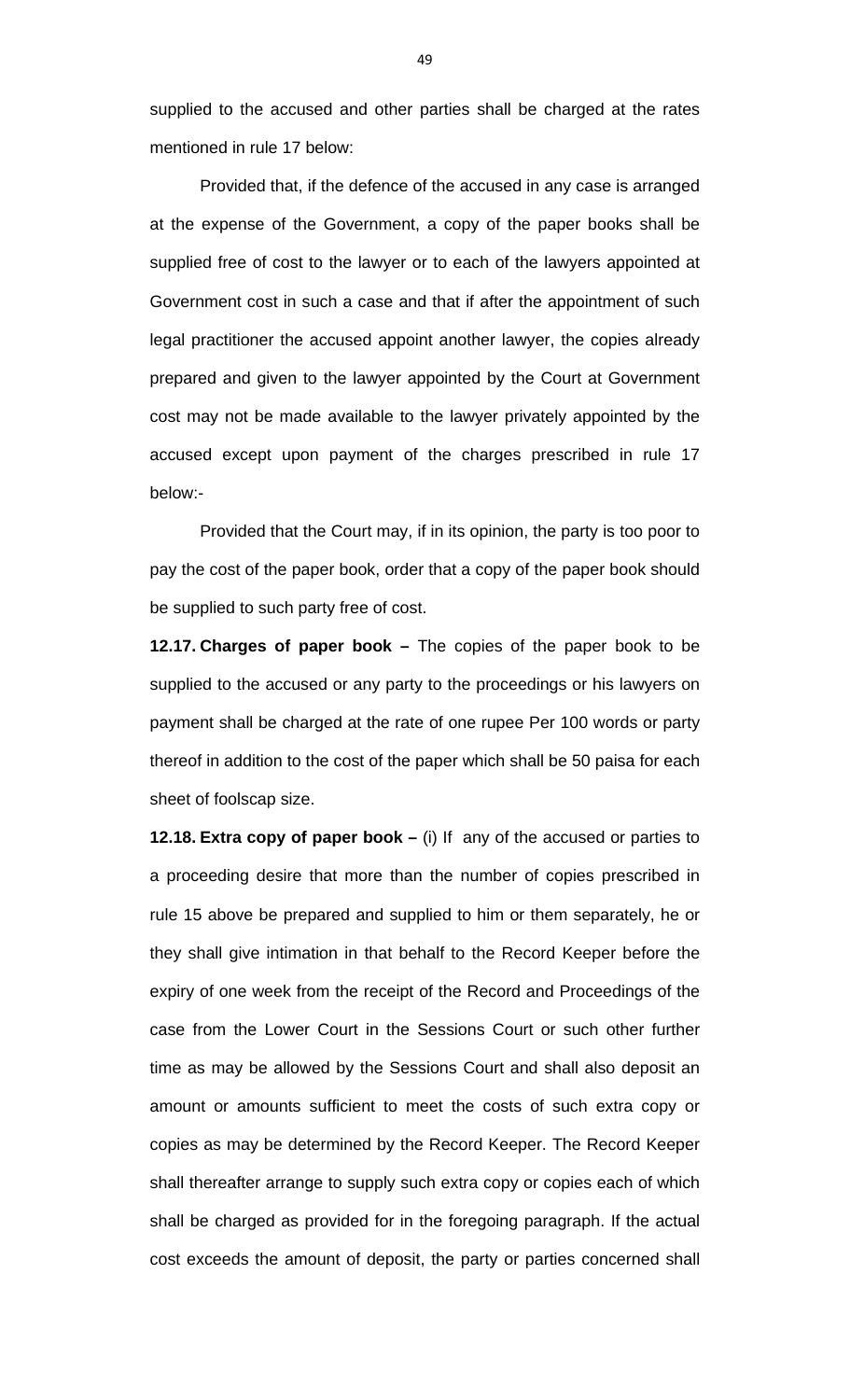make good the deficit and if any balance is left over from the deposit after meeting the charges of copies supplied, the same shall be refunded to the party or the parties concerned.

(ii) Where there are several accused or opponents concerned and arrangements have not been made with the office as provided in sub rule (i) for extra copies, the accused or opponent first applying shall be entitled to get the copy reserved for him as mentioned in rule 15 on payment of the charges prescribed in rule 17. The rest of the accused or opponents shall make their own arrangements for getting copies prepared for themselves.

**12.19. Procedure when sentence altered or reversed –** When a finding, sentence or order is reversed or altered in appeal, the Appellate Court shall issue a fresh warrant or order conformable to its judgment or order and notify the same in its certificate to the Court by which the finding, sentence or order was recorded or passed for necessary action.

 In the following cases an abstract shall also be sent by the Appellate Court direct :-

- (a) To the Superintendent of the Jail in which the prisoner is confined, where a prisoner confined in jail has been ordered to be acquitted or released on appeal.
- (iii) To the Superintendent of Jail, whereas the prisoner is on bail and is present when the judgment or order is pronounced by the Appellate Court and the Court after cancelling his bail takes him into custody and remans him to jail.

**12.20. Duty of trial Court on receipt of judgment or order of Appellate or Revisional Court –** The Court by which the finding, sentence or order was recorded or passed shall, on receipt of a copy of the judgment or order of the Appellate Court or an abstract therefrom, carefully peruse the same and consider whether any further step has to be taken to carry out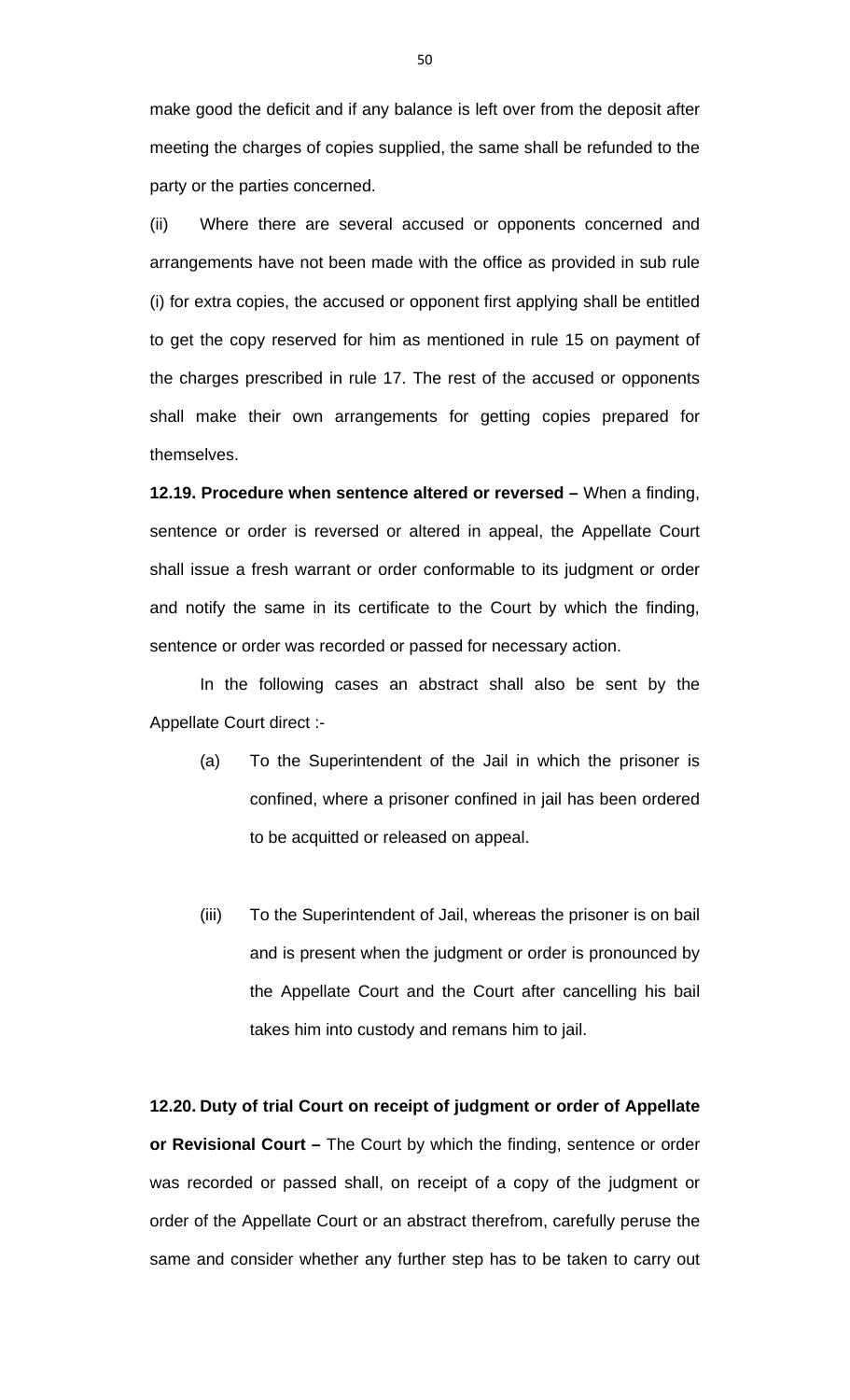the finding, sentence or order of the Appellate Court. If any such steps have to be taken it shall pass such orders as may be necessary and shall see that they have been duly complied with. After compliance has been made the papers shall be put up before him again and he shall, after satisfying himself that the orders have been duly complied with, make an endorsement thereon to that effect before the papers are sent to the record room to be filed with the record. If no further steps are required it shall make an endorsement thereon to that effect before the papers are sent to the record room to be filed with the record. A similar procedure shall be followed by the Court when its finding, sentence or order has been reversed or altered in revision.

**12.21. Order suspending sentence to be certified –** When a Court orders that the execution of a sentence be suspended, it shall certify its order to the Court by which the sentence was passed, and, if the appellant or applicant is in jail, also to the Officer Incharge of the jail for communication to the appellant or applicant, and for report that the direction has been complied with.

**12.22. No judicial order by telegram –** A Court shall not issue a judicial order or communicate the purport of warrant or process by telegram.

**12.23. When High Court to be informed if accused has funds –** In the case of an appeal where notice is given to the accused to show cause why the order passed should not be set aside and a sentence of death be passed, the Sessions Judge shall, while returning the notice state thereon whether the accused has funds or not to employ counsel in the High Court and also whether he proposes to employ such counsel or not. The Sessions Judge shall also make a similar report when notice is sent by the High Court to a convicted person to show cause why his sentence should not be enhanced.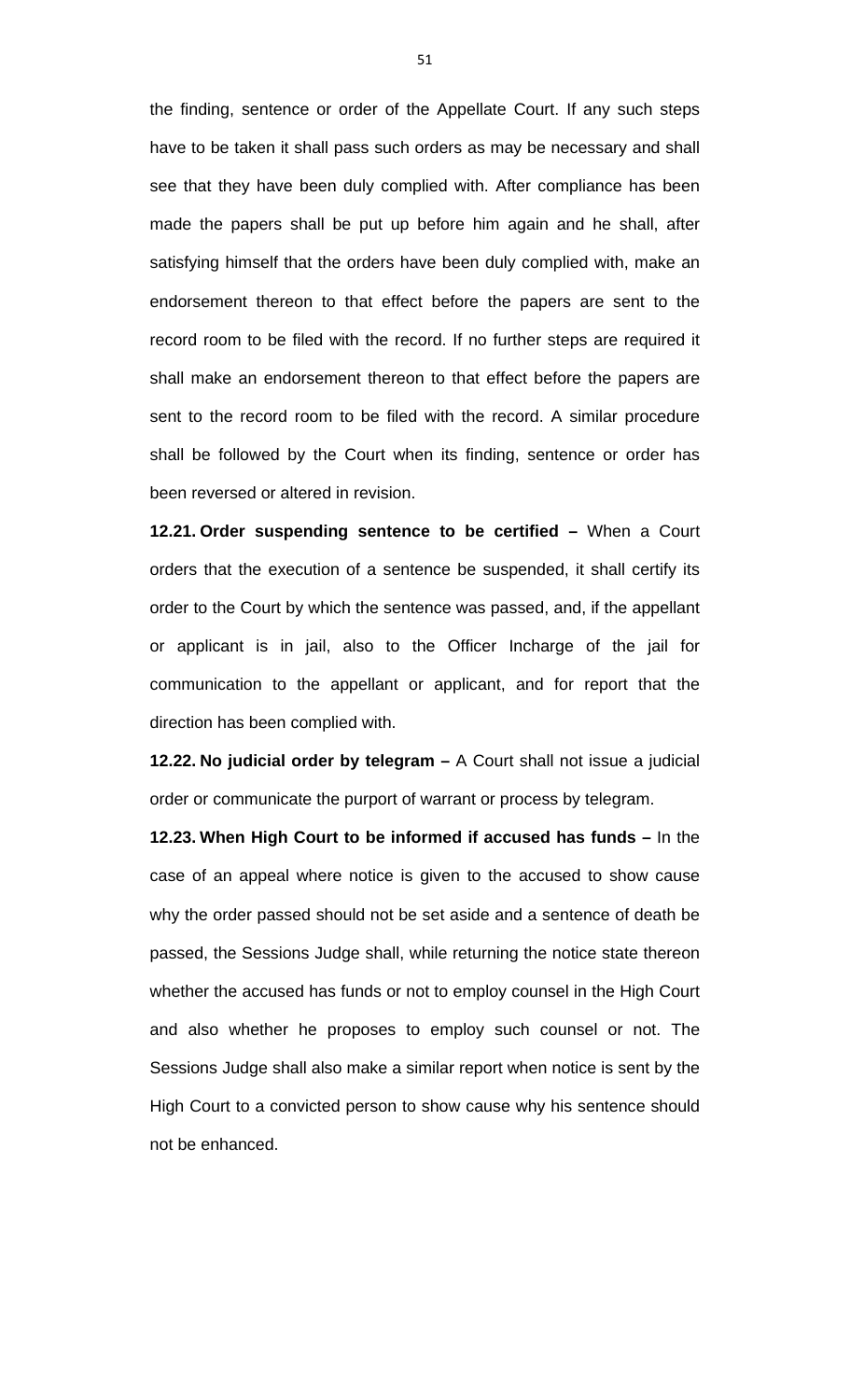# **CHAPTER XIII SUBMISSION OF SENTENCE FOR CONFIRMATION AND EXECUTION THEREOF**

**13.1. Procedure on passing sentence of death –** When a Court of Session passes a sentence of death, it shall forthwith commit the prisoner by a warrant of conviction to the jail from which he came to stand his trial, and shall submit its proceedings to the High Court with a letter within 14 days of the delivery of judgment accompanied by the following record:-

- (a) The record of Session's Court proceedings including reasons for delay in disposal,
- (b) The record of Magisterial Court including proceedings if any, and reasons of delay in submission.
- (c) Appeal, if any, filed by the accused.
- (d) One typed copy of the Session's Proceedings in English, and
- (e) Property, if any, which the Session's Judge considers should be forwarded to the High Court.

**13.2. Procedure on passing sentence of death –** (i) When a Court of Session submits its proceedings to the High Court in the manner laid down in the proceeding rule, it shall state whether the prisoner has funds or not to employ counsel in the High Court, and whether, the prisoner will employ counsel or not.

(ii) In all cases in which a person is sentenced to death, the Sessions Judge should, as directed in Section 371 of the Code, explain to the condemned man that he must file his appeal within 7 days.

(iii) In criminal appeals and confirmation cases involving a sentence of death one typed copy of the Sessions proceedings or if in vernacular its translation should be despatched to the High Court within 14 days of the decision. The copy should be typed on one side of the paper.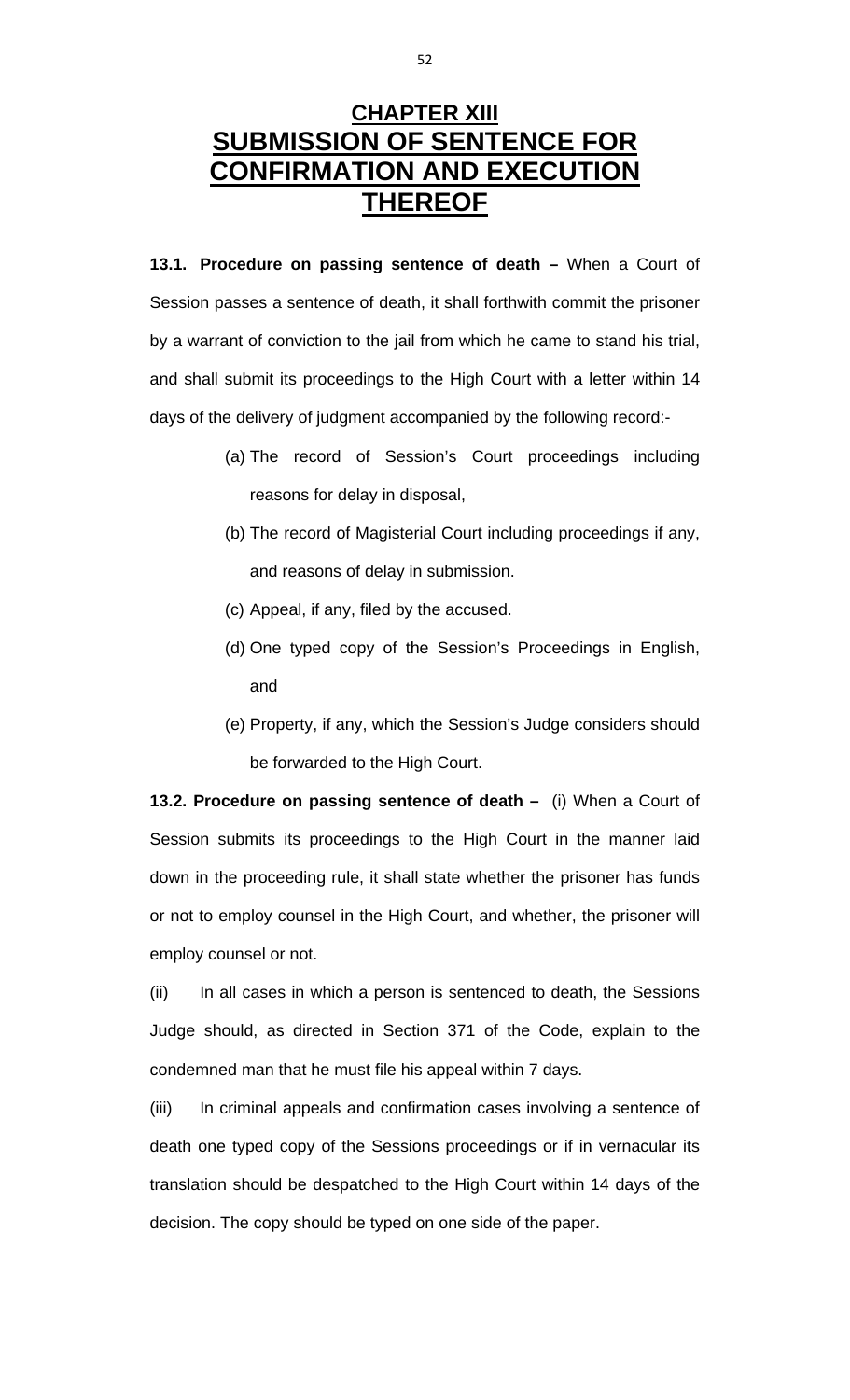(iv) After sentence has been confirmed or other order has been made by the High Court, the Assistant Registrar will forward two copies of the judgment of the High Court together with the precept and copy of the paper book and the property, if any, received from the Sessions Judge, to the Sessions Judge, who will take the steps prescribed by Section 381 of the Code to cause the sentence or order to be carried into effect.

**13.3. Female prisoner sentenced to death –** When a Court of Session sentences a female prisoner to death, it shall consider after enquiry from such prisoner herself, if necessary, whether she is pregnant and if it thinks that it is likely that she is so, it shall have her examined by the Medical Superintendent or such other Doctor as it may consider fit, and if it finds that she is in-fact pregnant, it shall made a report to the High Court. But the submissions of the proceedings to the High Court under Rule 1 shall not be delayed on this account.

**13.4. Date of execution –** The date fixed by a Court of Session in a warrant of execution of a sentence of death shall be not less than 21 nor more than 28 days from the date of the issue of such warrant, unless it be otherwise directed in the order of confirmation.

**13.5. If date postponed fresh warrant to be issued –** When a warrant for the execution of a sentence of death has not been executed upon the date fixed owing to the postponement of execution by the Provincial Government Order, and is returned to the Court with a certificate to that effect, the Judge shall, if the Provincial Government has refused to interfere with the execution of the sentence of death, issue a warrant in the same form as before, fixing another date for the execution of the sentence, which shall be not more than seven days from the date of issue of such warrant.

 When the sentence of death is commuted, a fresh warrant shall issue in the appropriate form as if the Court of Sessions had passed such a sentence.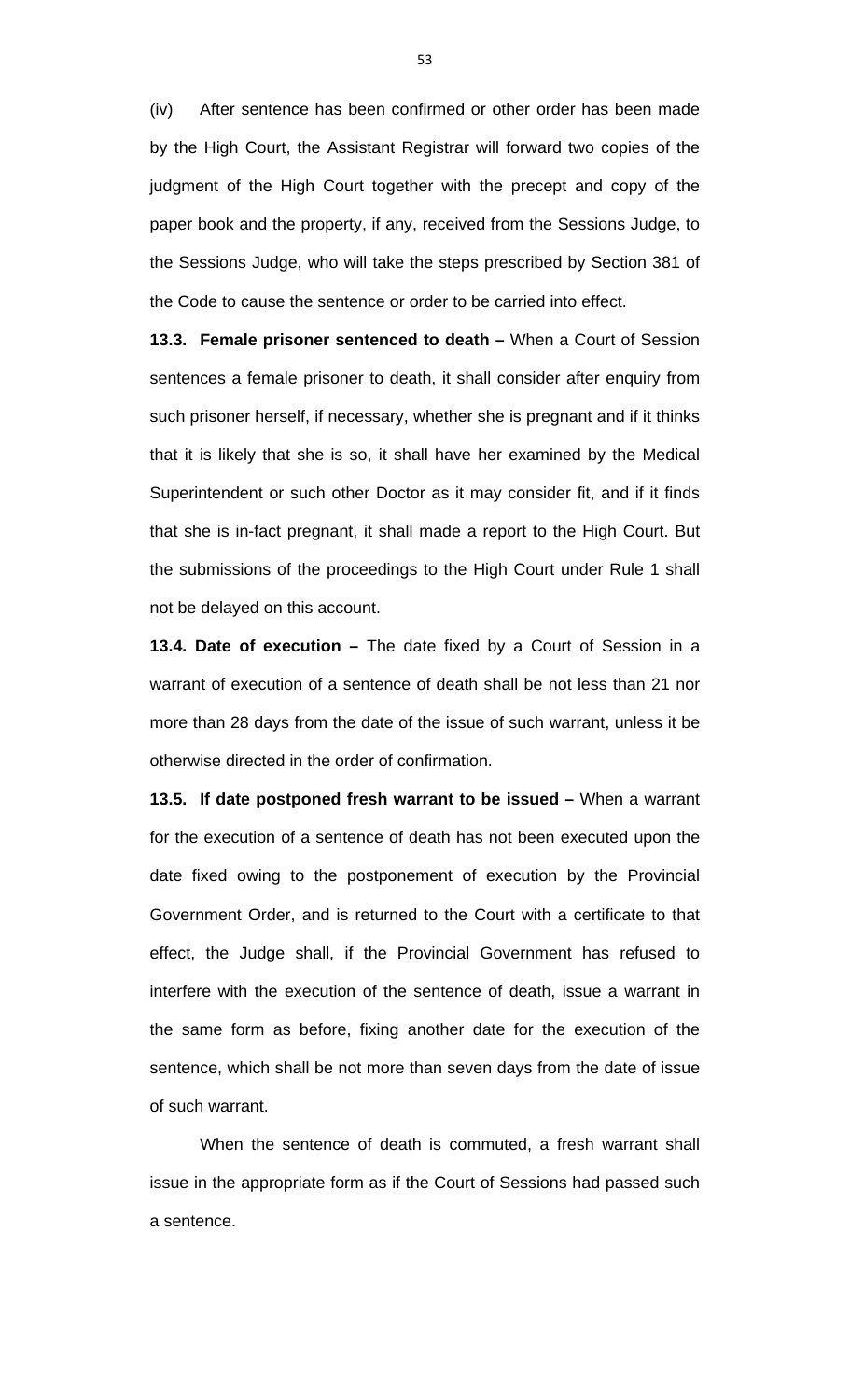**13.6. Separate warrant to jail for each convict –** A separate warrant shall be directed to the Officer Incharge of the jail for each prisoner in respect of whom a sentence of imprisonment is passed; the warrant shall show the crime number, i.e. the number by which the case was registered and the serial number of the case, and shall bear the same that as the sentence bears. It shall state the period in words and figures and description of imprisonment; and shall be drawn up the prescribed from. It shall contain full particulars as to any sentence of imprisonment to be undergone in default of payment of fine or any period of solitary confinement ordered.

**13.7. The Officer Incharge of jail to be informed of payment –** Every Court upon receiving a payment on behalf of a person who is in jail under a warrant directing imprisonment in default of such payment shall, if the payment is received otherwise than through the jail, at once inform the Officer Incharge of the jail.

**13.8. Transmission of release order to Jails –** (i) When an order for the release of a prisoner, on bail or otherwise, is issued by a Magistrate, he shall see that it is entered in a peon book and sent to the Nazir by the time prescribed by the Sessions Court in this behalf. The Nazir shall enter in a peon book all the release orders received by him within the prescribed time and arrange to deliver them through a peon book to the Officer Incharge of the Jail at least one hour before the jail is closed. In exceptional circumstances the order of lease may be sent to the Jail in the manner laid down in sub-rule (ii).

 (ii) When an order for the release of a prisoner is issued by a Court other than a Magistrate, it shall be entered in a peon book and may be sent through one of the Court peons to the Officer Incharge of the Jail so as to reach the Jail ordinarily an hour before the Jail is closed.

 (iii) A release order should in no case be made over to private persons for delivery to the Jail Authorities.

54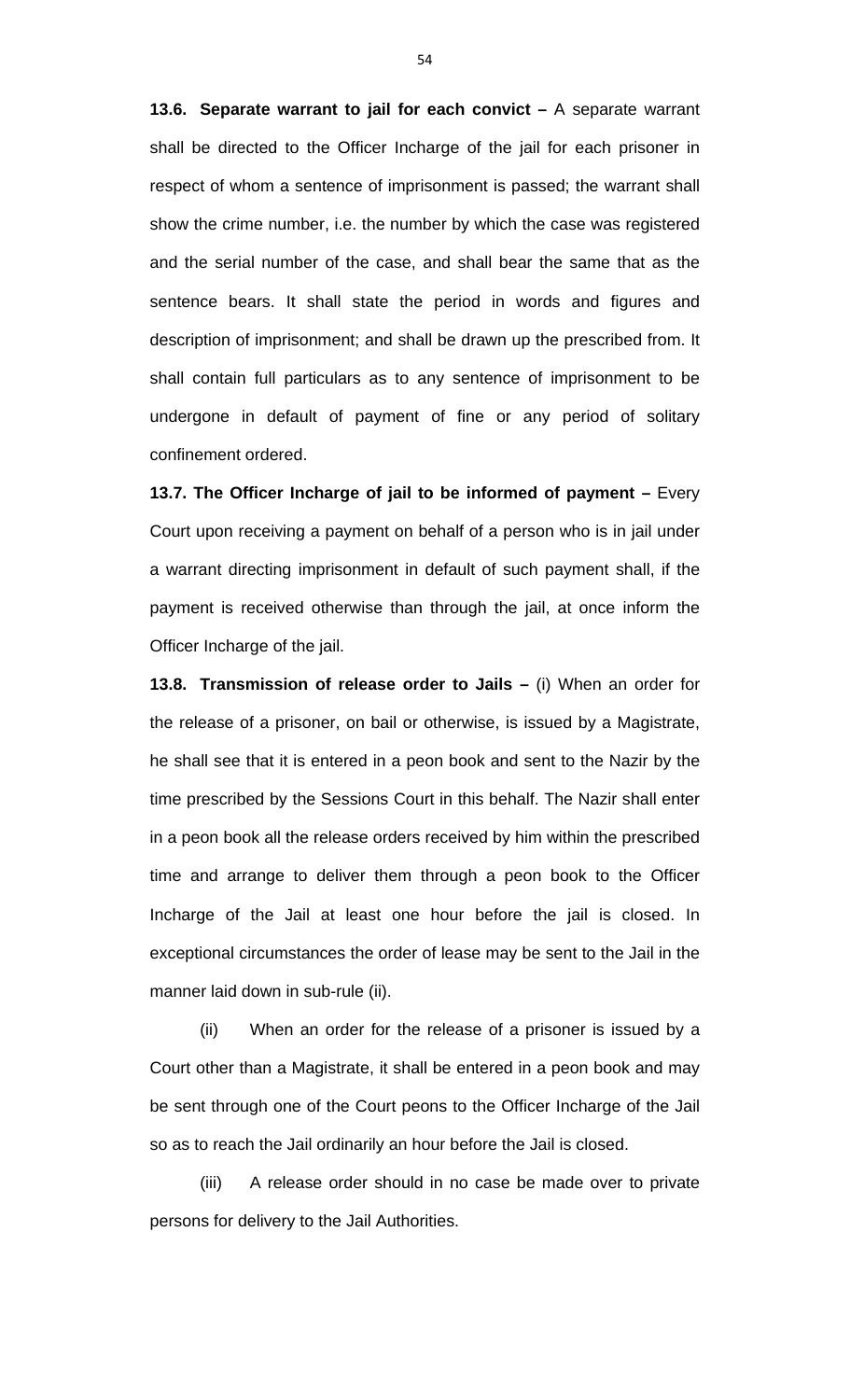**13.9. Warrant to be filed after execution –** When a warrant or an order upon which a sentence is executed is returned after execution to the Court from which it was issued, the Court shall send it to the record room of the Sessions Court to be filed with File B of the record of the case to which it belong.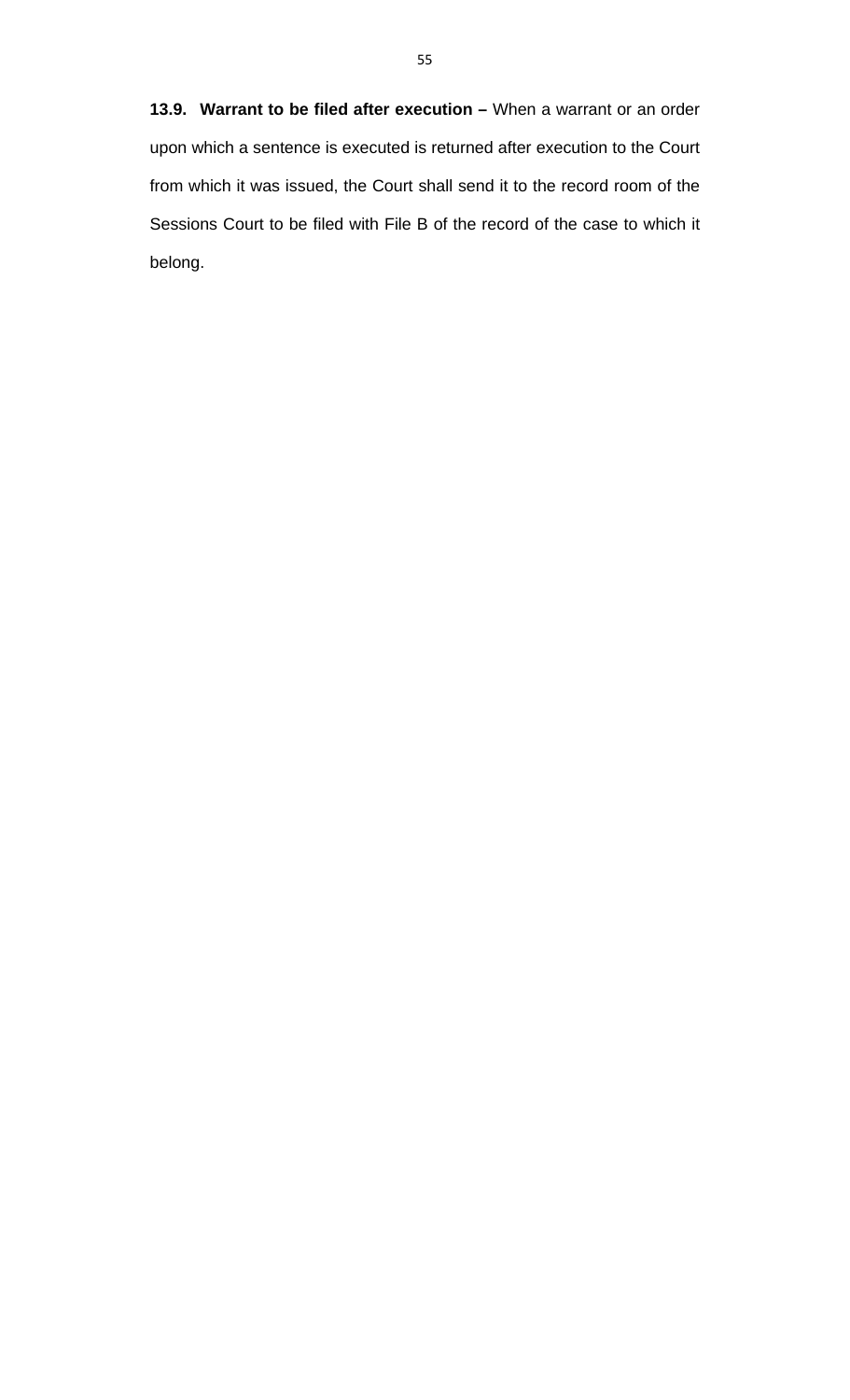### **CHAPTER XIV PROCEEDINGS BY MAGISTRATES FOR DISPOSAL OF UNCLAIMED PROPERT**

**14.1. Unclaimed Property –** (i) If the person from whom property is seized after his arrest and search under Section 51, of the Code refused to take back the property in spite of notice served upon him, or if his whereabouts are not traceable in spite of best efforts, such property shall be treated as unclaimed property for the purpose of these rules.

 (ii) Similarly, any property seized by any Police Officer is reported to a Magistrate under the Code, and such property is not produced before any Criminal Court during an inquiry or trial, and such property cannot be disposed of in accordance with the provisions of section 523, of the Code shall be treated as unclaimed property for the purpose of these rules.

**14.2. Production of such property –** When a Magistrate orders the production of any unclaimed property in Court or when the Police deliver such property in the custody of the Court, the police shall produce the said property with a list containing an accurate description of the property. In the case of valuable articles, such as gold and silver ornaments, their weights and other detailed descriptions necessary for the proper identification and the estimated value should be stated.

**14.3. Seizure report –** The list shall be signed by not less than two respectable residents of the locality wherein the property is found, and in the event of such property being taken from the possession of any person, his signature, or thumb mark, if he illiterate shall also be taken on the list in token of its correctness.

**14.4. Property to be labelled and numbered –** Property other than cash and cattle entered in the list shall, if possible, be labelled, numbered and marked with the date of seizure and the name of the person if any, in whose possession it was found. If it was not taken from the possession of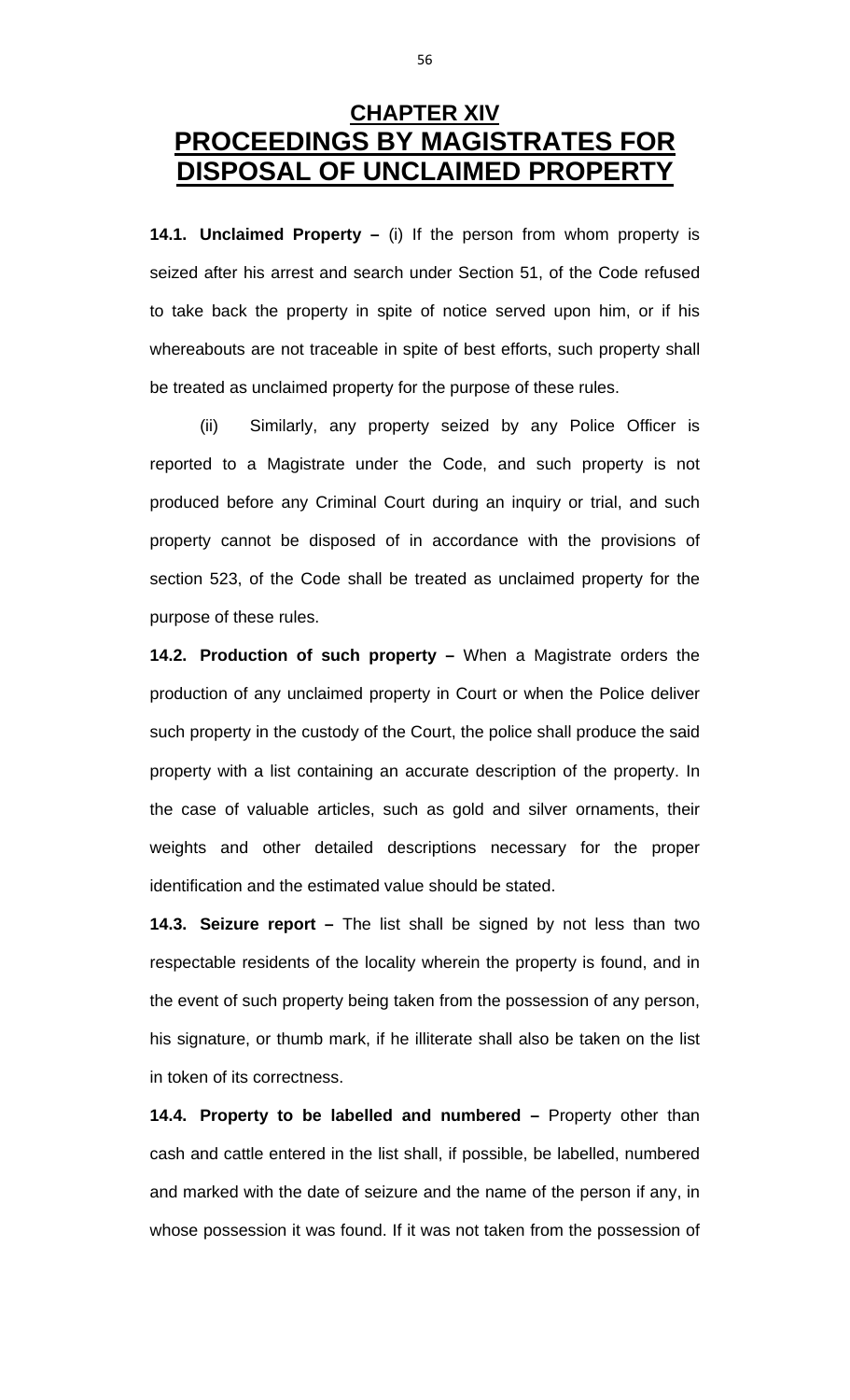any person, it shall be marked with the name of the place where it was found.

**14.5. Valuable to be sealed –** When the property consists of gold, silver, precious stones or other valuables, it shall be sent in a sealed packet, after being weighed in the presence of not less than two respectable witnesses. The weight shall be noted in the list, which shall be signed by the witnesses as required by rule 3 in token of its correctness.

**14.6. Property to be registered –** The unclaimed property should be entered in the Unclaimed Property Register in the Form No.4 of Appendix 'B'.

**14.7. Valuable to be kept in safe/strong room –** The valuable unclaimed property should be kept in safe/strong room for safe custody if there is no proper arrangement in the Court-house for its safe custody.

**14.8.** The provisions prescribed in regard to the checking and verification of property shall apply mutatis mutandis to unclaimed property.

**14.9. Proclamation –** A proclamation in the Form No.12 of Appendix 'A' shall be issued under section 523(2) of the Code in respect of the unclaimed property.

**14.10. Property to be forwarded –** The Magistrate shall place the unclaimed property to the Magistrate empowered by provincial Government in this behalf, if no claimant turns up, for disposal under section 524 of the code of Criminal Procedure, 1898, along with the property he shall forward (1)a copy of the order and (2)the list forwarded by the Police together with an extract from the Unclaimed Property Register.

**14.11. Sale of property –** Confiscated moveable property shall be sold as soon as possible after the expiry of the period of appeal or revision or after the disposal of appeal or revision, if any. The Magistrate concerned shall make proper inquiry and ascertain the fact that neither appeal not revision is filed in the matter before the property is put to auction.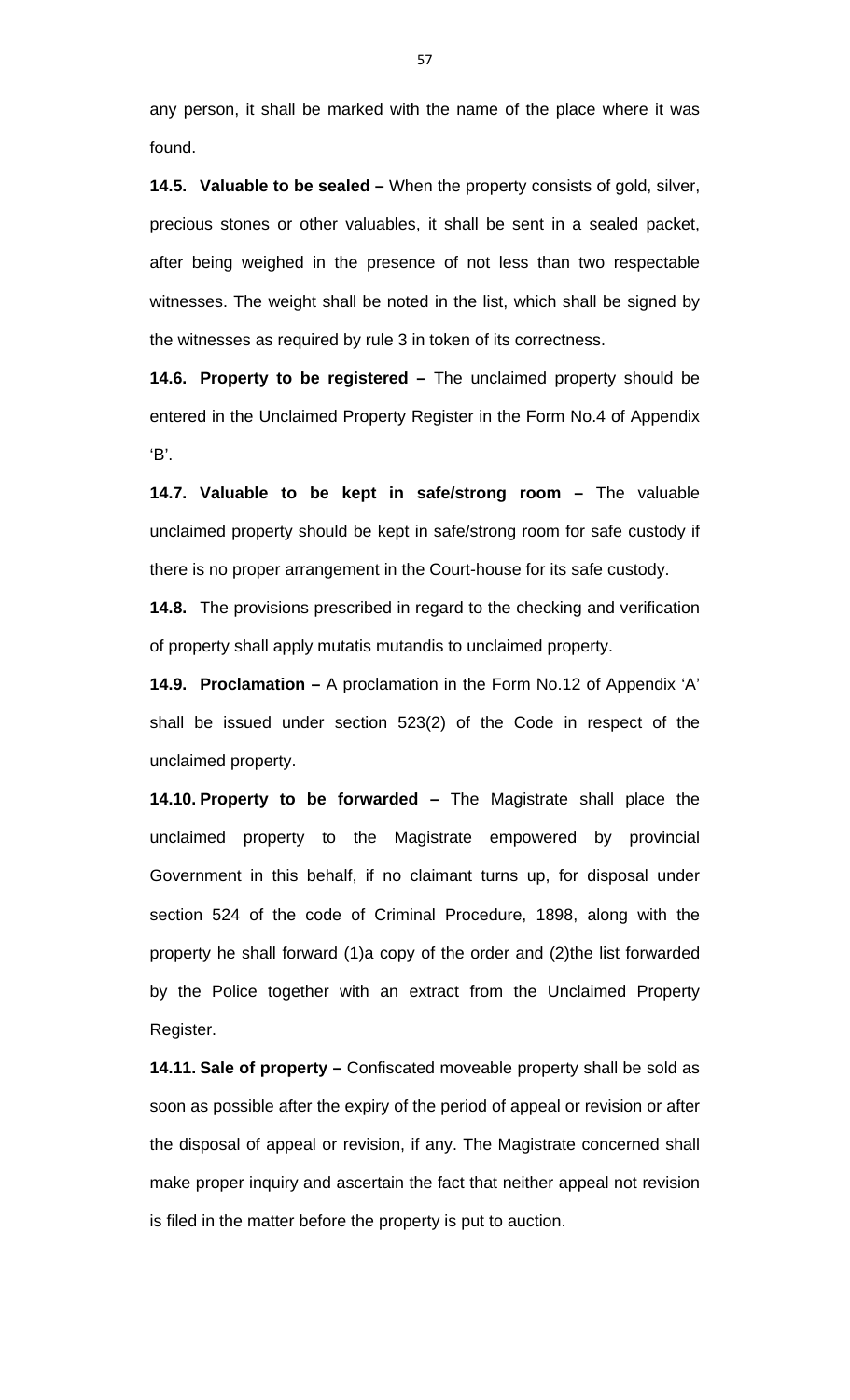Provided that where the property produced by the Police before a Magistrate consists of perishable items and likely to subject to natural decay, the Magistrate, after keeping such an entry in the relevant form, immediately proceed to sell the property in the manner prescribed below. The sale proceeds may be deposited with Nazir of the District Court, who after expiry of six months, if no claimant comes forward, shall deposit the same in Government Treasury.

**14.12. Sales by whom to be conducted and how to be made** *–* (i) The sales shall be conducted by the Magistrate or by such other responsible person as the Magistrate may appoint in this behalf. The Magistrate shall cause a proclamation of the intended sale to be made in the language of such Court in the Form No.13 of Appendix 'A'.

(ii) Such proclamation shall state the date, time and place of sale, and specify as fairly and accurately as possible the description of the property to be sold.

(iii) It shall also state that the bidders will have to pay the price immediately.

(iv) It shall be incumbent upon the Magistrate to fix the upset price of the articles to be sold. Valuables should be got assessed through experts.

**14.13. Mode of publishing proclamation** *–* The proclamation shall be published by affixing a copy thereof upon the Notice Board of the District and Sessions Court, of the Court concerned, and in such other manner or mode as the Magistrate may think fit. Where the property to be sold is worth more than Rs.100,000/- and if the Magistrate so directs, such proclamation shall be published in a local newspaper after obtaining the sanction of the Sessions Judge for the cost of such publication.

**14.14. Time and place of Sale** *–* **(i)** The sale shall not take place until after the expiration of at least 15 days from the date on which the copy of the proclamation has been affixed on the Court Notice Board of the Magistrate holding the same.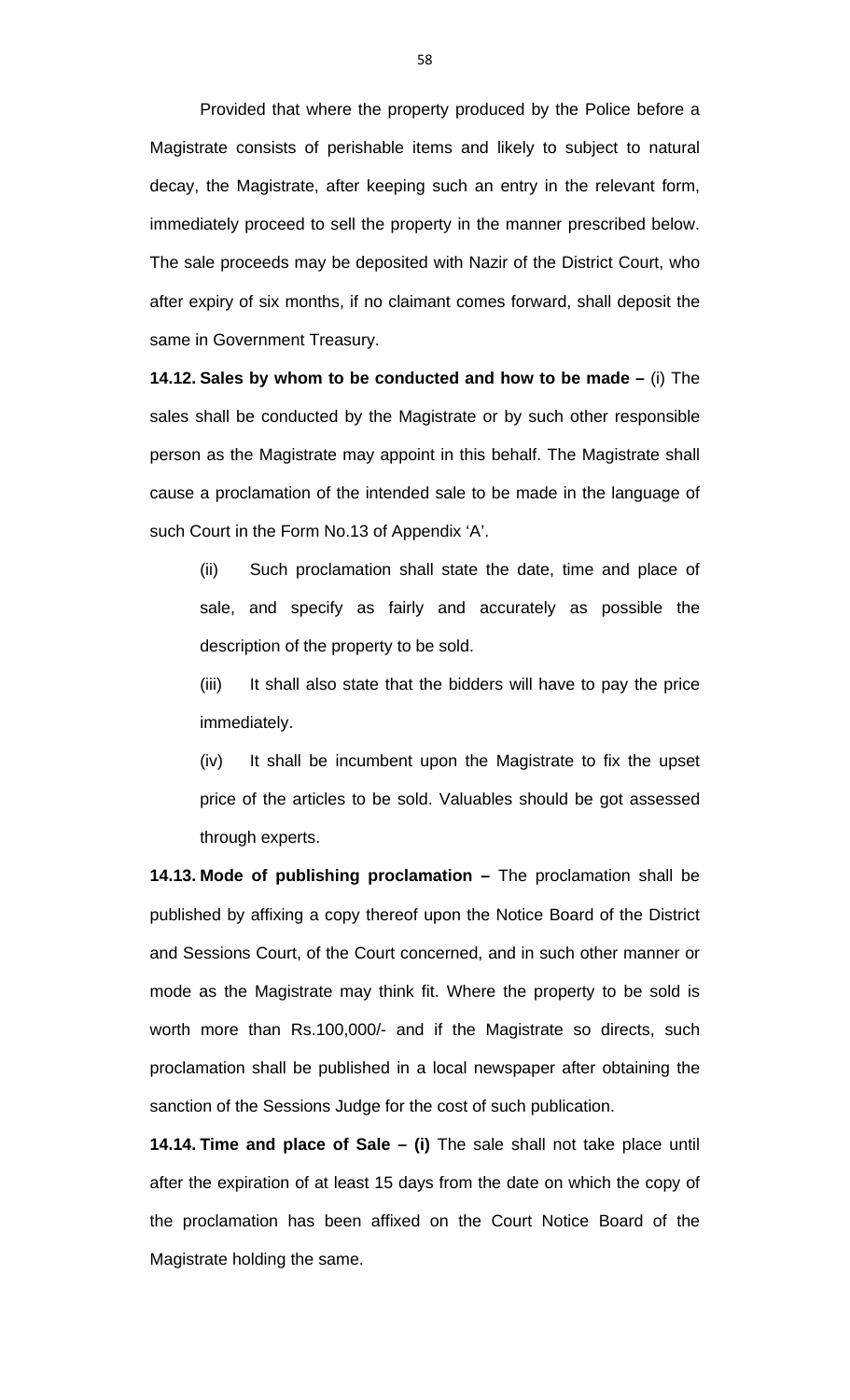(ii) Auction sale should be held during the Court hours and within the Court premises.

**14.15. Adjournment or stoppage of sale** *–* The Magistrate may in his discretion adjourn the sale to a specified date and hour by recording his reasons for such adjournment.

**14.16. Restriction on bidding or purchase by public servant or by officers** *–* No public servant and no officer or other person having any duty to perform in connection with any sale shall, either directly or indirectly, bid for, acquire or attempt to acquire any interest in the property sold.

**14.17. Sale how to be conducted** *–* (i) Proceedings of the sale shall be written in the prescribed Form No.14 of Appendix 'A'.

(ii) If covenant, the property may be sold by lots. Valuable articles, however, should not, as far as possible, be auctioned in lots.

(iii) Sale shall be confirmed in the name of the highest bidder unless Magistrate thinks that the bid offered is grossly inadequate, in which the case property shall be put to sale again.

(iv) The price of the articles shall be paid at the time of sale.

(v) The officer conducting the sale shall pass a receipt for the price paid and then hand over the property to the purchaser.

(vi) If the price is not paid, the property shall be re-sold.

**14.18. Defaulting purchaser answerable for loss on resale** *–* Any deficiency in the price resulting upon such resale shall be recoverable from the defaulting bidder, and if he fails to make good the same, the same may be recovered by issuing distress warrant against him.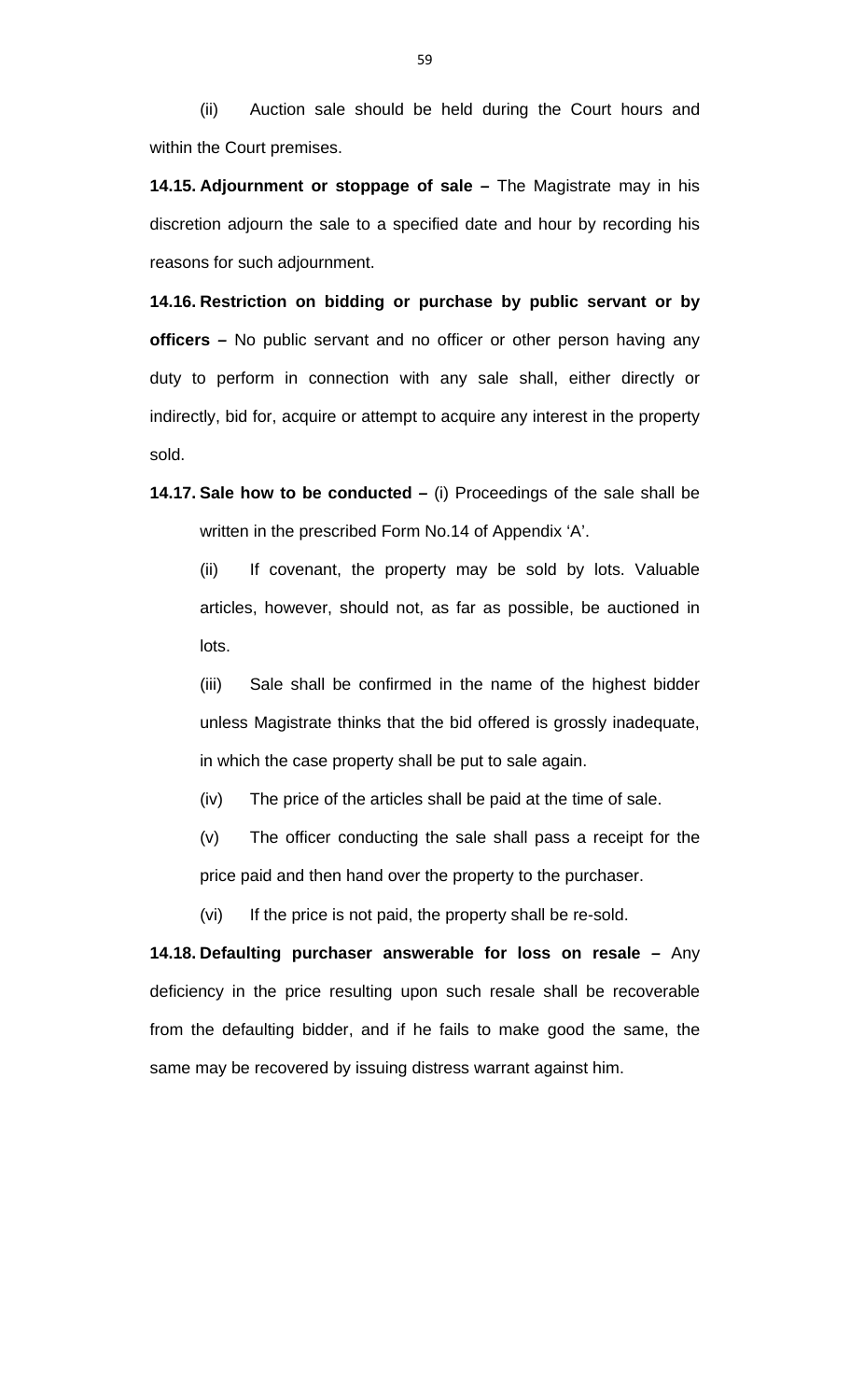## **CHAPTER XV COPIES AND TRANSLATIONS**

#### **Certified copies**

**15.1. Application for certified copies** *–* (1) Parties to any proceeding may, on application to the Court having the custody of the record, obtain certified copies of any judgment, order, deposition, memorandum of evidence, or any other documents filed in the said proceeding. The application may be made by the party himself or by his recognized agent or by his Pleader or Advocate and may also be sent by post.

(2) Where a party applies for a certified copy by post other than registered post, the date of its receipt by the office of the Court would be the date of the presentation of the application. Whenever such application is made by registered post, the same shall be prepaid for acknowledgement and the date of posting of the letter would be the date of presentation of the application to the Court.

**15.2. Application for certified copies, by non party to the proceedings** *–* Applications for copies by parties other than parties to the proceedings shall be supported by an affidavit stating the purpose for which the copies are sought.

**15.3. Scrutiny of the application** *–* On receipt of an application, the office shall immediately scrutinize the application with a view to ascertaining the correct number of the proceeding, names of the parties, description of the document, copy of which is applied for, and whether the documents is available for copying.

**15.4. Costs to be estimated** *–* The office shall estimate the costs of the copies before the copying work is undertaken. The estimate should, as far as possible, cover all probable costs of the copies including the postage, if the copies are required to be sent through the agency of post.

**15.5. Deposit of estimated costs** *–* The applicant shall be called upon to deposit the estimated costs of the copies applied for, and make up other deficiencies then and there only, if his presence is available in the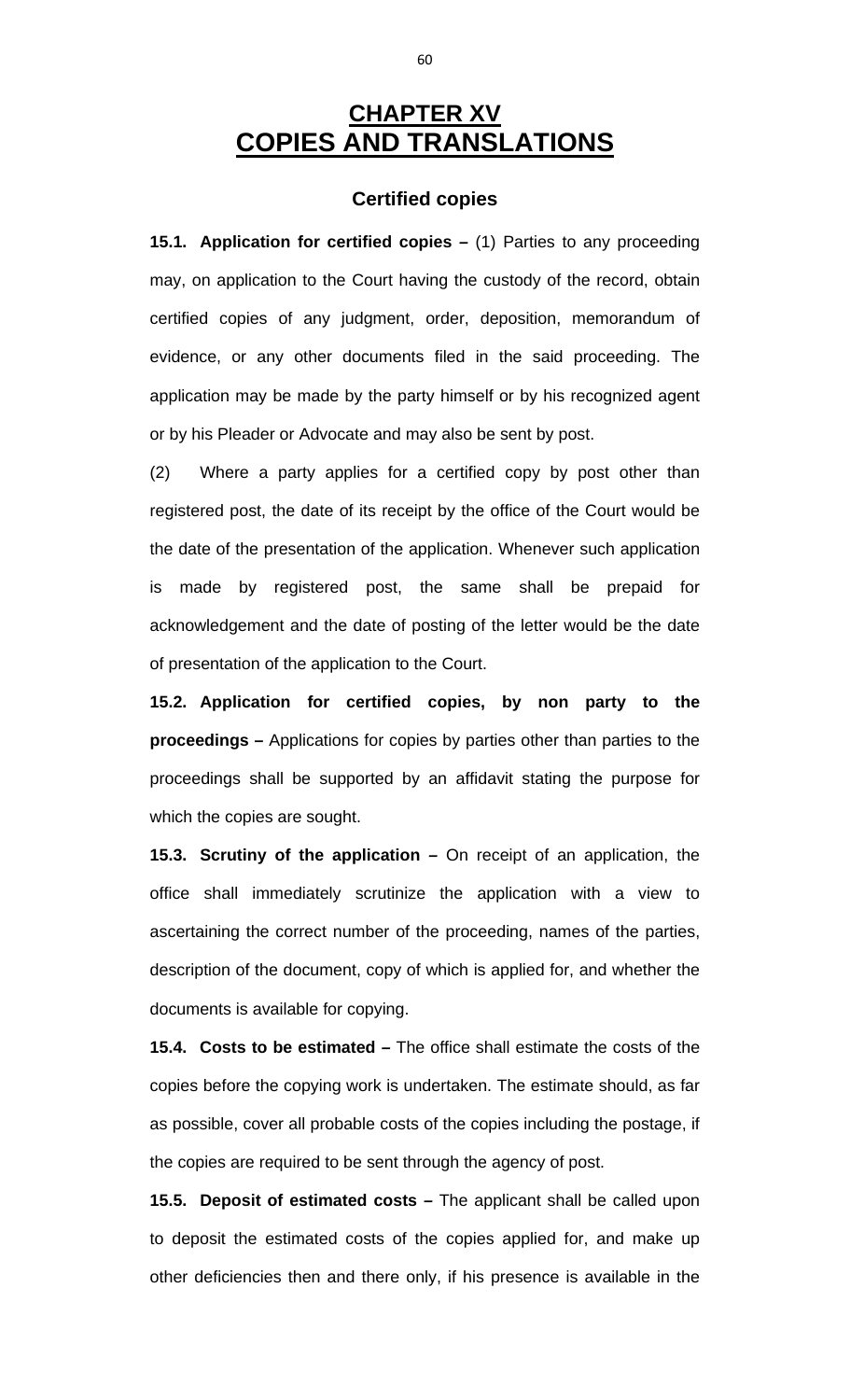office. In other cases, the orders of the Presiding Officer shall be obtained requiring the applicant to comply with the necessary requirements before the copying work is taken in hand.

**15.6. Order on application** *–* As soon as the office find that the application is complete in all respects, it shall be placed before the Presiding Officer who may either grant the application, or refuse it for reasons to be recorded thereon, or pass such other orders as he may deem just.

**15.7. Copy to be furnished within specified time** *–* Copy shall be furnished within 10 days of the application, if the application is complete, on the day on which it is presented, unless further delay is unavoidable, in which case the cause of delay shall be endorsed on the copy. In other case, the period of 10 days shall be computed from the date on which the application is granted.

**15.8.** All copies should be correct and typed or made through photo copier with good ink, on substantial paper and on the outer three quarters margin only of sheets of foolscap papers, the inner one-quarter margin of every sheet being left blank.

**15.9. Costs** *--* (1) A flat rate of Rs.1.50 per page for ordinary copy and Rs.2.50 per page for urgent copy shall be charged per page or per manuscript page of certified copy inclusive of copying, comparing and paper costs (irrespective of whether the document be in English or in vernacular language.

(2) In case of a copy of a map or plan, the charges for copying, comparing and paper costs shall not be less than Rs.5/- and shall not exceed Rs.25/- as the Presiding Officer may determine.

(3) (i) Certified copy prepared on Photocopying Machine shall be charged at the rate of Rs.1.50 per page.

(ii) Urgent certified copy prepared on Photocopying Machine shall be charged at the rate of Rs.2.50 per page.

61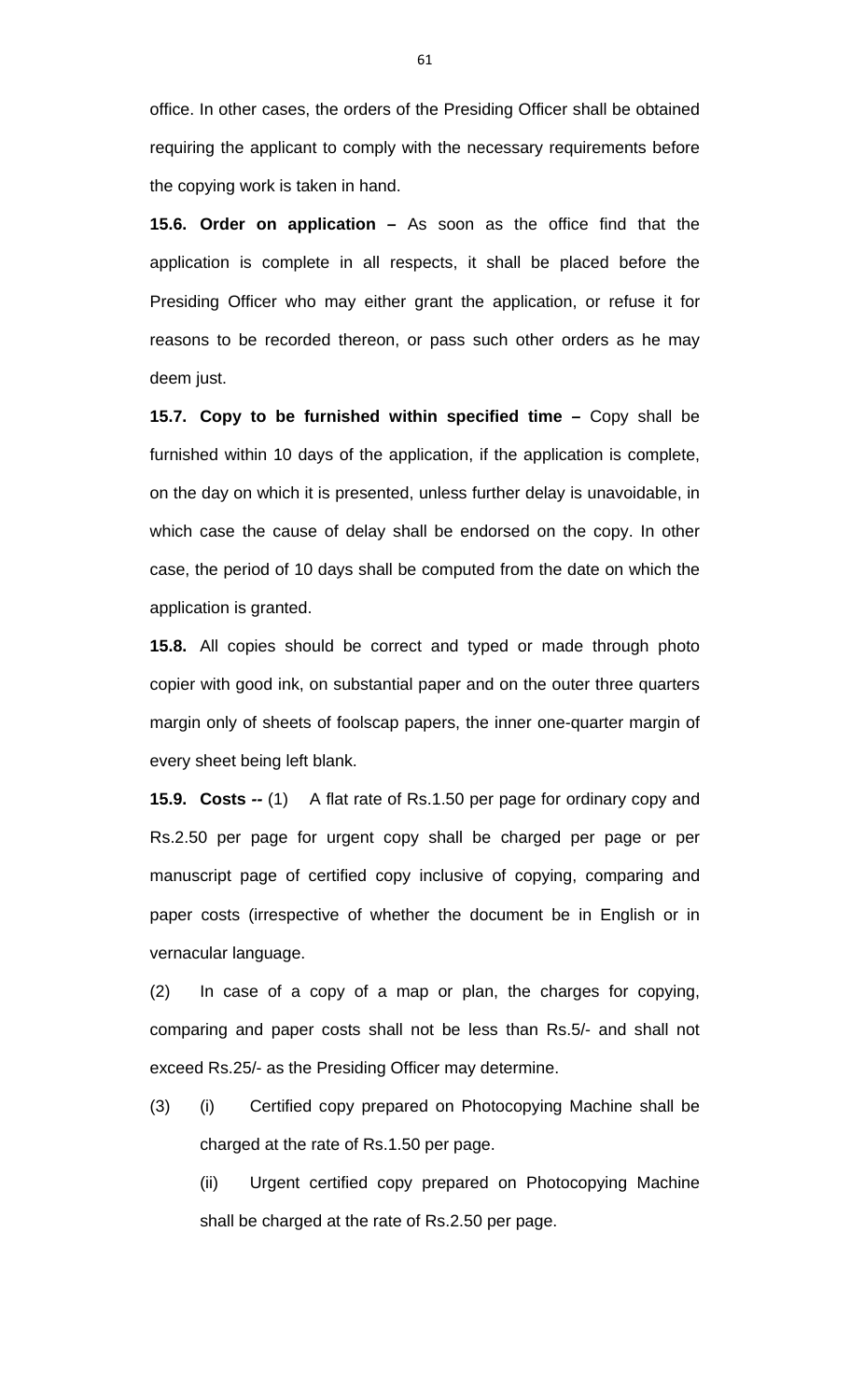(iii) Charges for certified copies prepared on Photocopying Machine shall be at the same rates as specified above whether document be in English or in vernacular language,

**15.10. Application by more than one person** *–* Where more than one applicant applies for single copy of the same document, each should be supplied, at full rate with an original, not a carbon copy. But if one person applies for more than one copy, he shall, on request be given photocopy (in addition to the original copy at the full rate) up to a maximum of five, and should be charges  $1/4<sup>th</sup>$  of the fee prescribed in rule 9 above. The paper charges shall be the same for both copy and original copies.

**15.11. Endorsement on certified copy** *–* The following endorsement shall be made on every copy of the document:-

The date on which the copy was applied for;

The date on which the application was granted;

 The date of notice given to the applicant for taking delivery of the copy.

The date on which it was ready for delivery.

The date on which it was delivered/posted;

 To prevent unauthorized alterations being made the date should be written in letters in distinct hand writing and the endorsement should be signed by some authorized Officer of the Court on the date on which it was made.

**15.12. Simple copies** *–* Simple copies of any documents on the record of a proceeding may be certified as true copies upon an application made in that behalf:

 Provided that the copies sought to be certified are typed neatly and on good paper, and otherwise, in conformity with the instructions laid down in rule 10 above; and provided further that the applicant pays the fees herein prescribed for regular certified copies.

**15.13. Copies of evidence** *--* (1) Notwithstanding anything contained in the foregoing rules where notes of evidence are taken down on a word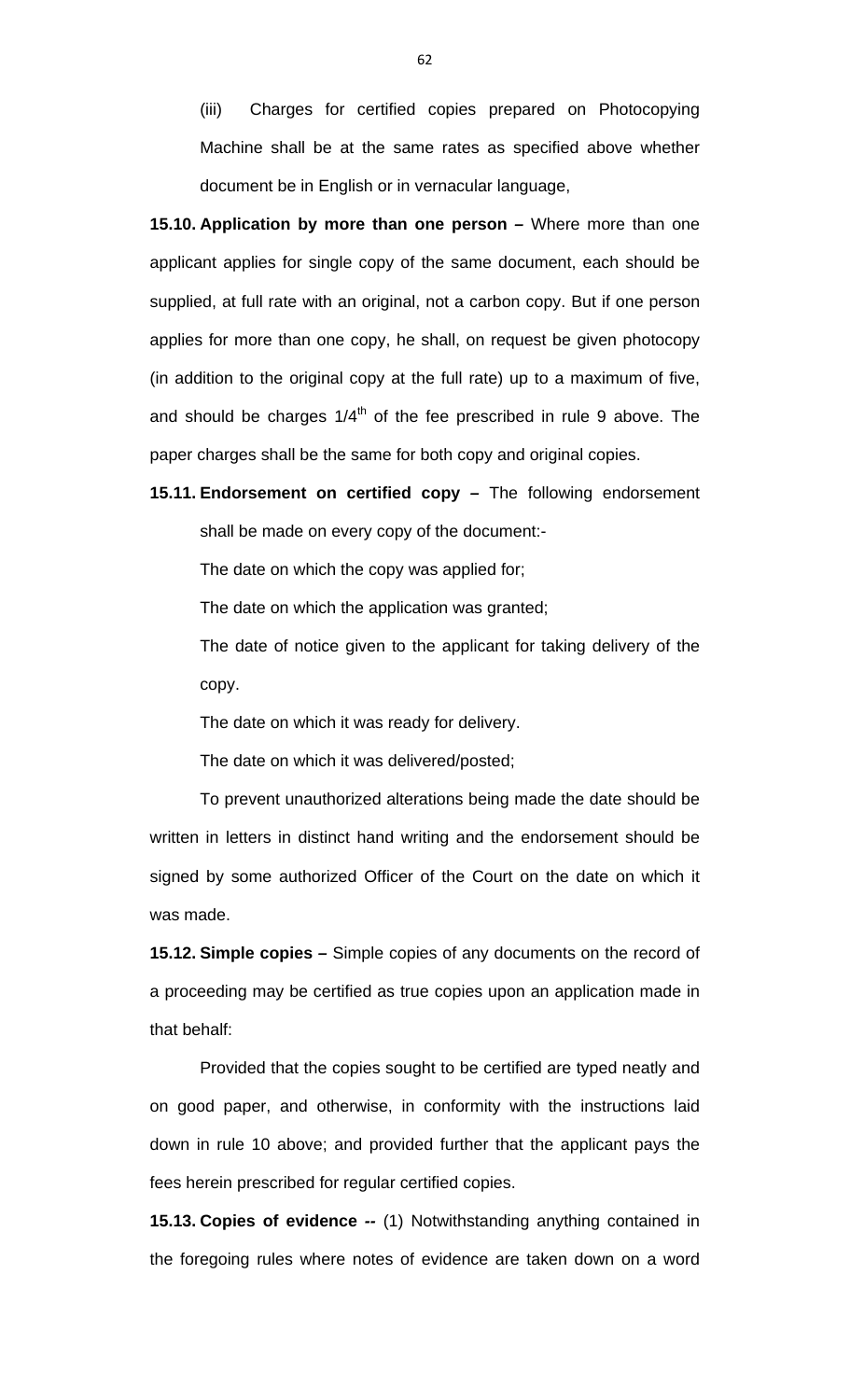processor/typewriter to the direction of the Presiding Officer, ordinary copies of such notes of evidence be supplied on request to the parties or their Advocates, subject to the following conditions. viz:-

- i) they give an intimation in writing to the Court in that behalf before recording of the evidence commences;
- (ii) they supply the stationery required for the purpose; and
- (iii) they also pay copying charges prescribed in sub-rule (3) of rule 9.

(2) Notwithstanding anything contained in sub-rule (1) no such charges as prescribed in condition (iii) of that sub-rule shall be payable by :-

(a) complainants and accused persons who have been given legal assistance at the cost of the Government.

(b) public prosecutors and prosecutors appointed by the Government.

(c) accused persons who are defended at the cost of the Government.

(3) The charges so collected shall be appropriated by the stenographer or the typist who prepares the copies. He shall not use Government stationery for such copies.

(4) Notwithstanding anything contained in the foregoing sub-rule of this rule, the Court shall have power to direct that such copies be supplied to any accused person in indigent circumstances without recovering from him any charges and without requiring him to supply the required stationery. In such a case, the stenographer or the typist shall use Government stationery.

**15.14. Official translator** *–* Translation should be prepared by an Officer of the Court qualified for the purpose, or by a translator appointed by the Presiding Officer of the Court.

**15.15. Translation fee --** (1) The fees payable for translation of any document from one languages into another for the information of the accused or the court in criminal cases, shall be two rupees for every 100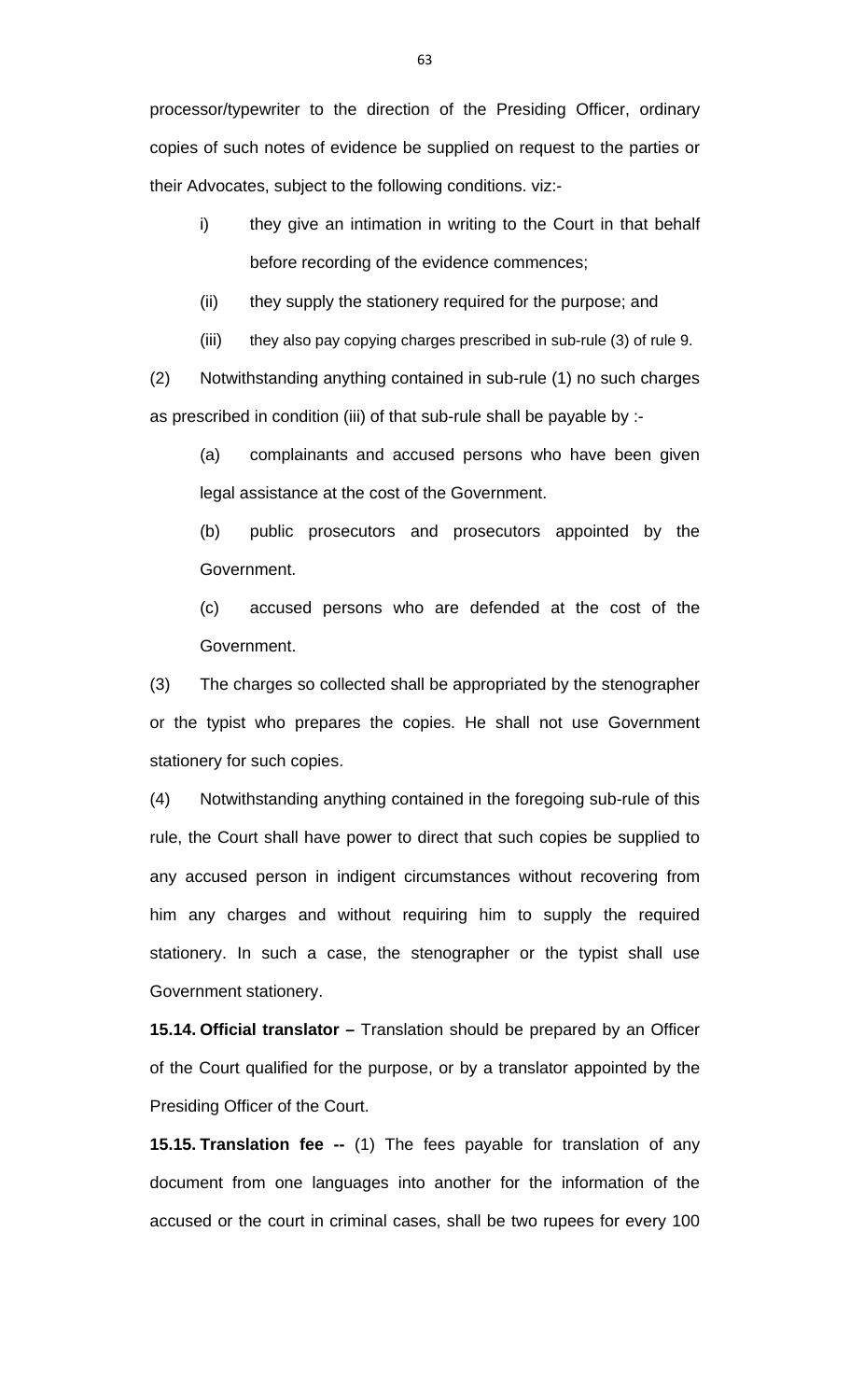words or a fraction thereof, but the Court may modify the rate for sufficient reasons.

(2) If such translations are made by a person who is not a member of the establishment of the court or by a member of the establishment of the Court, outside office hours, the fees payable in respect of such translations shall be paid to him. No fees shall be payable to a member of the establishment of the court if such translations are made by him during office hours but the fees recovered (if any) in respect of such translation shall be credited to Government.

**15.16. Certification of copies –** The Clerk of the Court is the Officer appointed in every Sessions Court to certify and deliver copies of all criminal records, subject to the control of the Sessions Judge within the meaning of Article 87 of Qanoon-e-Shahadat Orders, 1984.

**15.17. Application of Civil Court Rules –** Except in so far as is provided herein above, the rules and instructions contained in the Sindh Civil Court Rules relating to the of copies and translations, shall apply mutatis mutandis to criminal Courts.

**15.18. Supply of judgment –** Whenever a Court supplies a copy of its judgment fee of cost to an accused person (whether convicted or acquitted), on application, an endorsement to the effect shall be made in the Diary of the concerned proceeding.

**15.19. Copying** *–* Copyists and translators shall be held personally responsible for the safe custody of the proceedings and documents entrusted to them by the Sheristedars and the Record Keepers. Suitable accommodation shall be provided for them in the Court building. But no account shall they be permitted take proceedings or documents outside the Court.

**15.20. Register of applications** *–* Record Keepers shall keep a register of applications for copies and translation in Form No.5 of Appendix 'B' and shall execute a Bond in prescribed Form No.15 of Appendix 'A' for Rs.10,000/- with one surety for a like amount as security for the copying,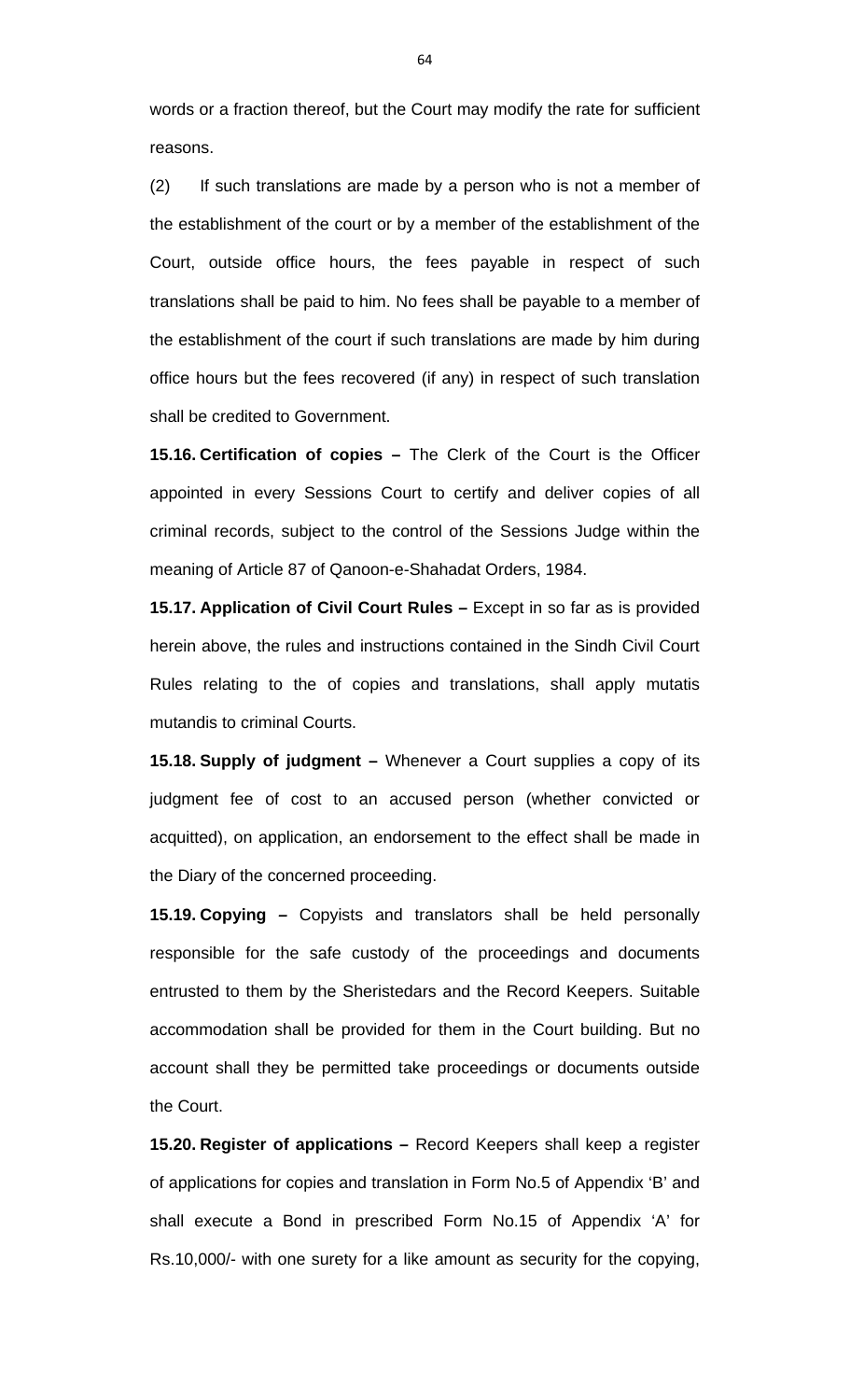translation and comparing fees held by them in deposit and for safe custody of papers and records.

**15.21. Record Keeper to take charge of files and records –** Record Keepers in all courts shall take charge of files entrusted to their custody and of the records of all matters ordered to be put in dormant file and all matters which have been finally determined and shall date. They shall maintain a separate dormant file and arrange the other record according to the dates of decision in annual bundles keeping Sessions cases, summary cases, other magisterial cases, Chapter-VIII (B)' cases, Criminal appeals and miscellaneous criminal application in separate bundles. They shall similarly arrange the periodical returns and such other correspondence files as may be ordered. They shall keep a list of all record in their charge including the Government gazette in the prescribed form in the general register.

**15.22. Nazir** *–* Nazir or where there are no Nazir the Accountant shall keep the accounts of the Sessions Courts in the same forms and as part of the accounts of the District Courts. The Sheristedars of the Magistrates' Court shall keep the contingent and other accounts according to the Contingent Circular of the Accountant General Sindh, Karachi and other rules in force in Financial Department.

**15.23. Official record not to be removed –** No member of the establishment shall remove any official paper or record whatever from the office or Court without the special sanction of the Judge or Magistrate.

65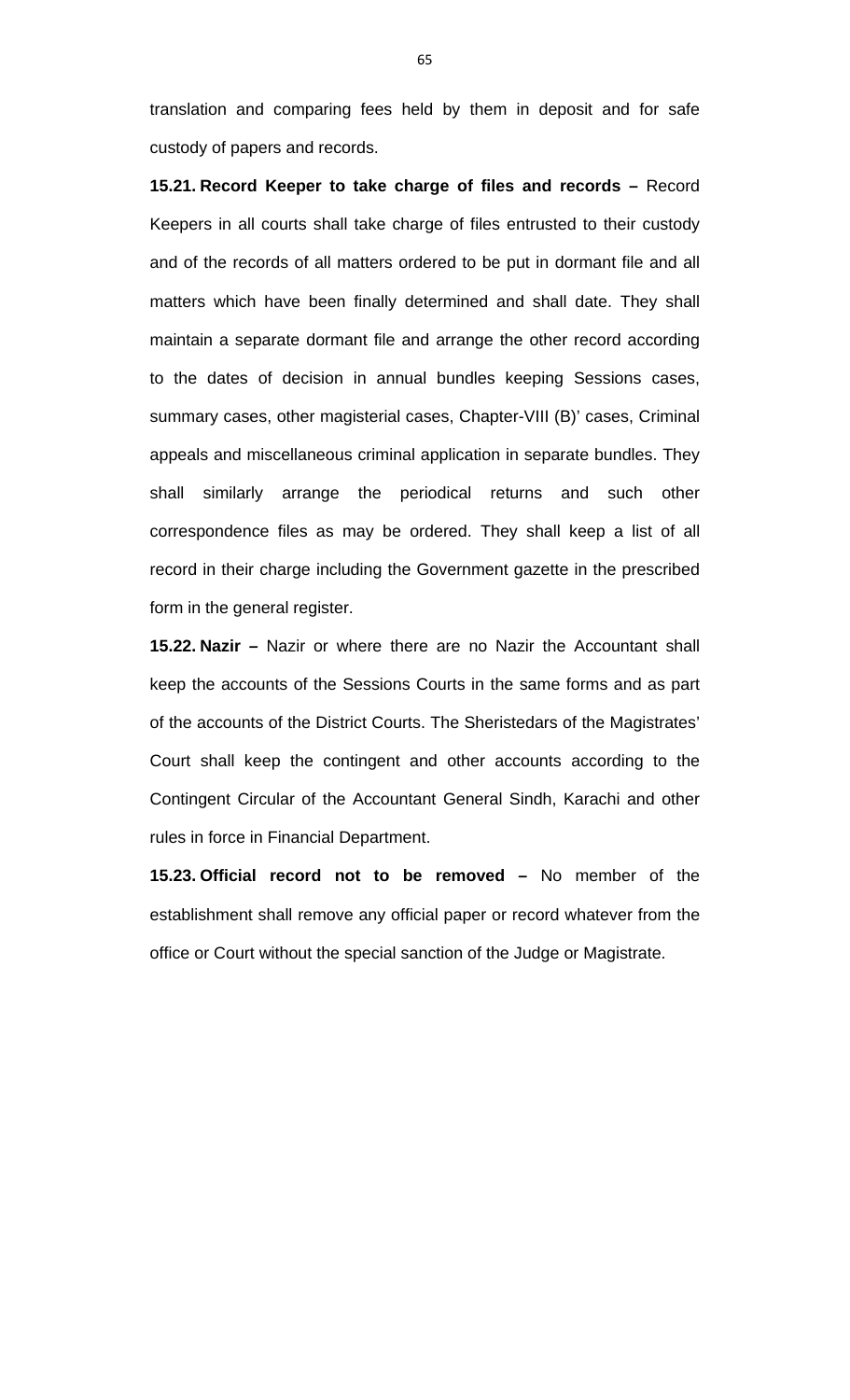# **CHAPTER XVI RECORDS**

#### **CUSTODY AND RETURN OF RECORDS**

**16.1 (i) The custody of the record –**The Sessions Judge or Magistrate shall not part with the custody of the record of case or any documents therein except as otherwise provided for in these rules.

**(ii)** Sessions Judge or the Magistrate shall not part with the custody of the record of a case or documents therein until the period within which an appeal or revision application can be made has expired, or until the appeal or revision application has been disposed of or unless he is directed to do so by appellate Court.

**(iii)** The Court may further, on an application filed in that behalf, for reasons to be recorded in writing, return any document to the applicant on the applicant giving an undertaking to produce the same whenever required to do so and filing a copy of the original document, the return of which is applied for.

**16.2. Valuable documents to be placed in safe custody –** Any bonds or securities, maps, treaties, and original Sanads, manuscripts and other valuable exhibits, which form part of the case and should be placed in safer custody than the ordinary record room, and be kept in the strong room for safe custody and the fact noted on the case before the paper are filed for dispatch to the record room.

**16.3. (1) Police papers to be returned after trial –** After the trial of the case is over, and before the papers are despatched to the record room, all police papers, except those which have been exhibited, shall be returned to the prosecution, after the period of Appeal or Revision Application is over or after the decision of the Appeal or Revision Application, if any, provided that the Court may return these papers earlier, if they are wanted for the purpose of any investigation.

66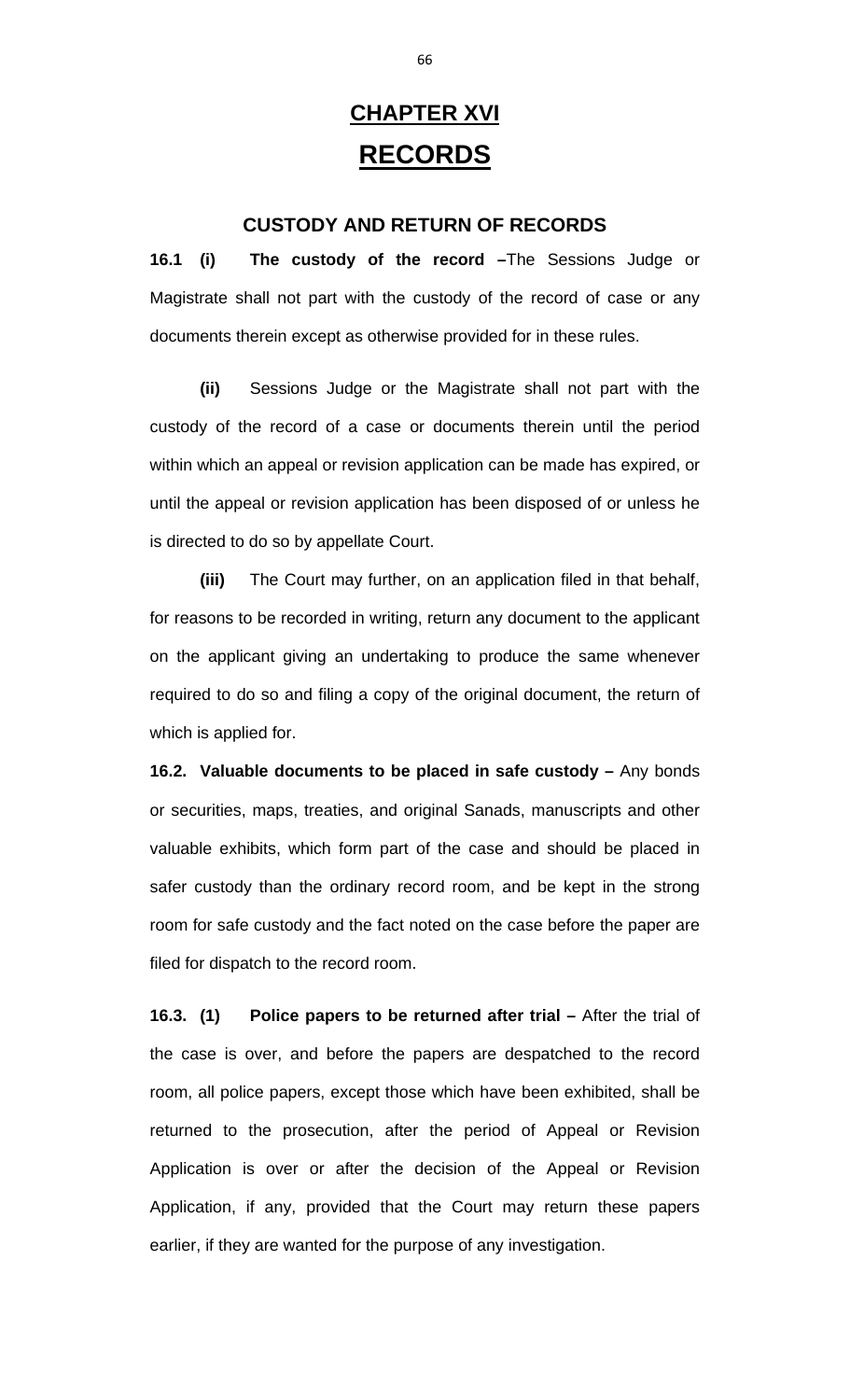**(2)** Similarly, documents which have been produced by parties and which are to be returned to them should be so returned before filing for the purpose of despatch to the record room.

**(3)** The Court may, on the application, by the party or Advocate, return the certified copy of the judgment filed along with a memo of appeal, or application for revision, after the final disposal of the appeal or application.

#### **INSPECTION OF RECORDS**

**16.4. Application for inspection of record –** Inspection of the record shall be given on an application stating precisely the number of proceeding, the record of which the inspection is sought, and if the application is for the inspection of prescribed register, the description and the year of the register.

**16.5 Third party inspection to state purpose –** A party to a proceedings or his Lawyer may be allowed to take an inspection of the record and proceedings of a case, whether pending or disposed of. No inspection shall be allowed to a person other than a party to the proceedings, unless the application is accompanied by an affidavit stating the purpose for which the inspection is sought.

**16.6. Order for inspection of Judge –** The order for the inspection shall be made by the Presiding Officer of the Court on the application, which may be rejected, if he considers the applicant to be an undesirable person, or for some such other reasons, to be recorded in writing on the application, as he may deem fit.

**16.7 Register of inspection –** An Inspection Register shall be maintained in each Court; in Form No.6 of Appendix 'B'.

**16.8 Inspection before official, during office time – (1)** The inspection of records shall be taken in the office at such time within the office hours and subject to such conditions as the Presiding Officer may prescribe for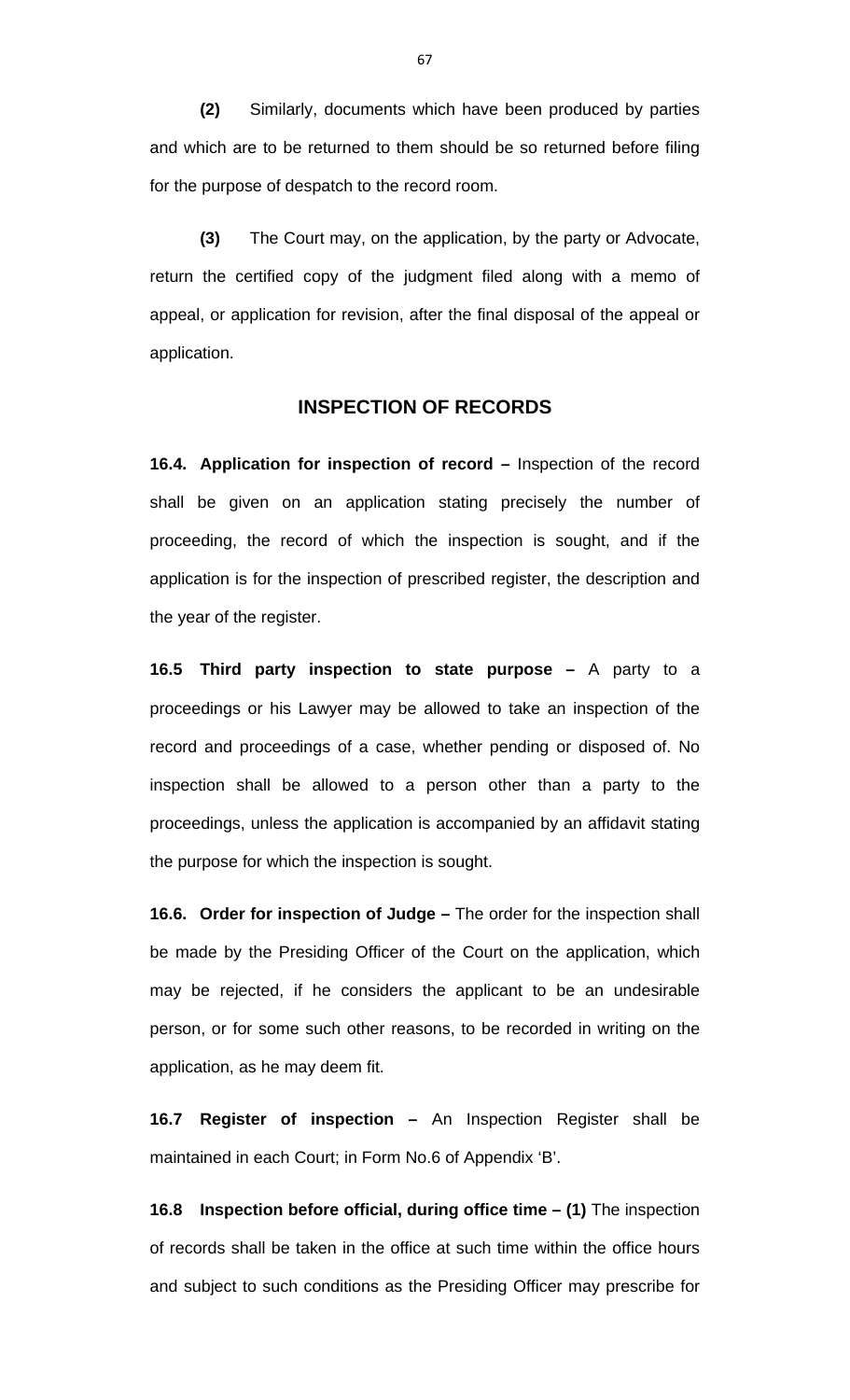the safety of the records and in the presence of such official as the Presiding Officer may direct.

**(2)** The Official supervising the inspection of a record shall see that no alteration are made in it or papers abstracted, and that it is returned in its original condition when the inspection is over. None other than the applicant himself shall be allowed to inspect the record and to make notes or copies there from by pencil no pen shall be allowed. It should be seen that the inspection is ordinarily completed, and the record return within the office hours fixed by the Presiding officer for inspection of the record.

**(3)** If the applicant fails to take inspection on the day on which the inspection is allowed to be taken, the order granting the application shall lapse, and no further inspection shall be allowed without a fresh application.

#### **MAINTENANCE AND DESTRUCTION OF RECORDS PART-I**  *Papers forming Part of Court Proceedings*

**16.9 When record of the proceedings to be despatched –** The record of a substantive criminal proceedings should not be considered due to despatch to the record room until the expiry of the period of appeal or revision application and, if any appeal or revision application has been instituted, until the disposal of the appeal or revision application,. As a matter of precaution, the records of all cases should be kept intact in the sequence of the serial numbers of the institutions, for two months beyond the period of appeal or revision and then put up for filing orders of the Presiding officer.

**16.10. (i) Classification of record –** After the passing of the filing order in any case, the record shall be classified and listed as 'A', 'B', 'C' and 'D'.

**(ii)** Arrangement of the record according to this classification is required to be made to simplify the task of maintaining the record in the record room according to the periods for which they are required to be preserved as prescribed below.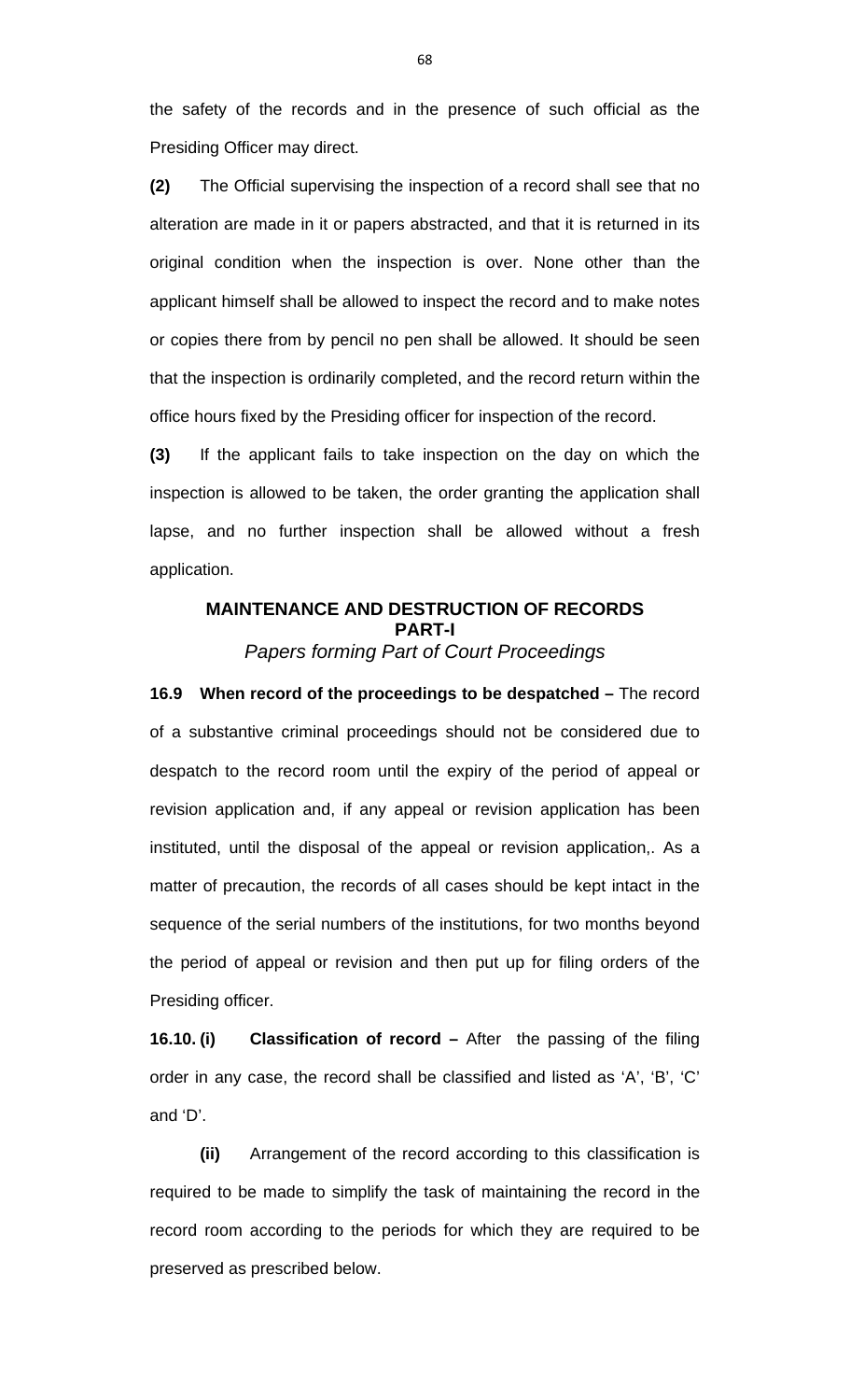**16.11.** The classification of the record to be done in the following manner.

**(1)** The papers, which are required to be preserved permanently, such as Judgment in trials held before the Court of Session and the Appellate Court should be marked 'A'.

**(2)** The papers which are semi-permanent in nature, such as judgments of Court, other than the Sessions Court, should be marked 'B'.

**(3)** The papers which have a bearing on the merits of the case, but which are not to be preserved for a long time, such as depositions, documents produced in evidence which are not required to be returned to the parties confessions statements of the accused, etc., should be marked 'C'.

**(4)** The papers having no bearing on the merits of the case, such as Vakalatnamas, remand orders etc., should be marked 'D'.

**(5)** The papers in List 'A' shall be preserved permanently. The papers in List 'B' shall be destroyed after 10 years. The papers in List 'C' shall be destroyed after 5 years. The papers in List 'D' shall be destroyed after one year.

**(6)** The period prescribed above for the destruction of the record shall be computed from the date of the final decision of the case in the trial Court when no appeal or revision application has been filed, and from the date of the final decision of the Appellate or Revisional Court when an appeal or a revision application has been filed.

## **LIST 'A'**

**(1)** Judgment in trials held before a Court of Sessions

**(2)** Such papers in cases of historical or scientific value, as, in the opinion of the Sessions Judge, should be preserved permanently.

## **LIST 'B'**

**(1)** Judgments in all Courts, except judgments in the trials held by the Sessions Court and except judgments in cases tried summarily in which no appealable sentence has been passed.

69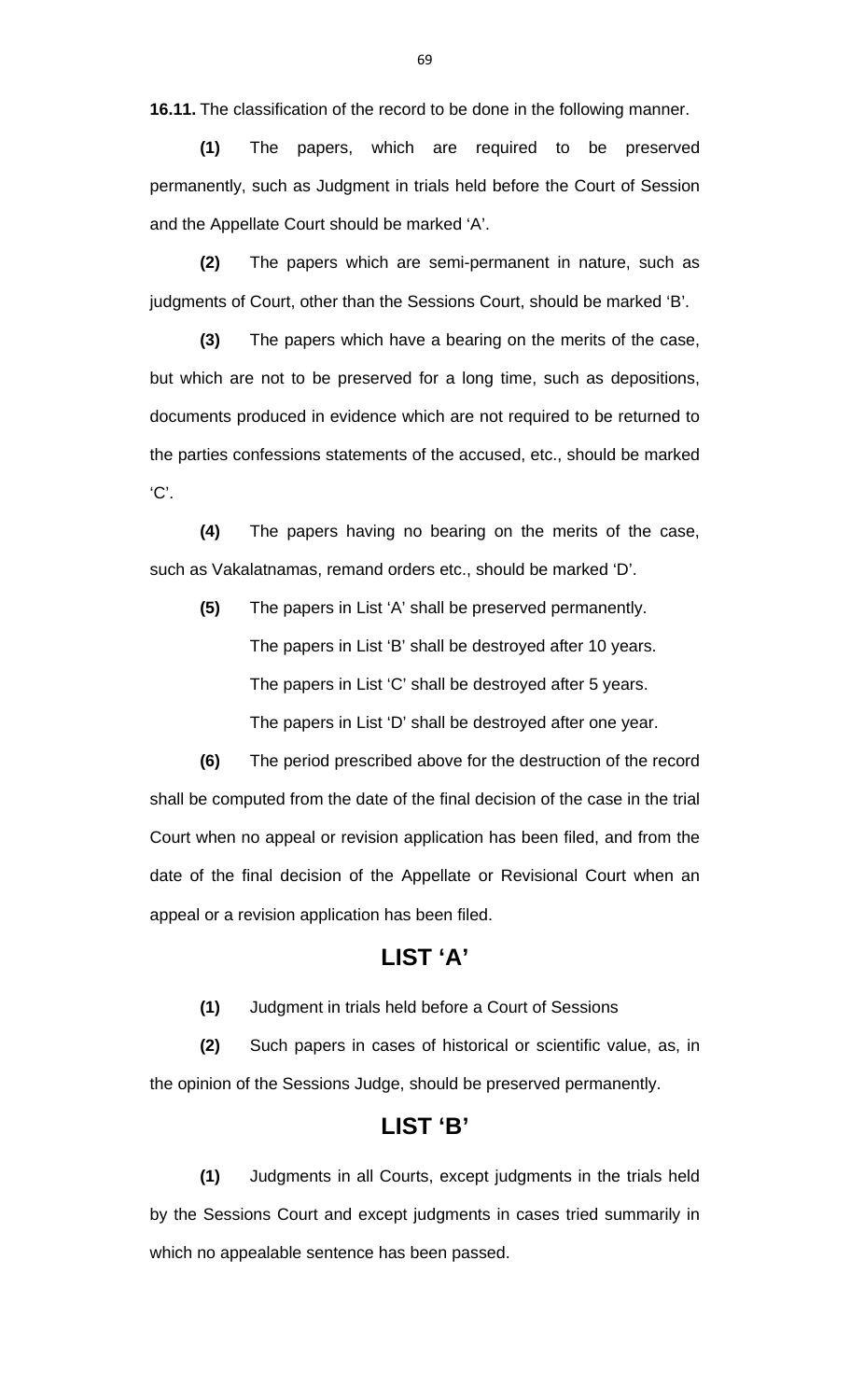**(2)** Final order (including orders as regards the disposal of property, orders permitting withdrawal or compounding of cases and orders for payment of compensation and costs, but excluding final orders in non-cognizable cases decided on admission of the caused).

**(3)** Deposition of witnesses.

**(4)** Warrants of commitment to jail issued by the Sessions Court and warrants returned after execution of sentences in Sessions Cases.

**(5)** Copies of orders on petitions for mercy in Sessions cases and papers connected therewith.

### **LIST 'C'**

- **(1)** Roznamcha.
- **(2)** Complaints and verifications, including those dismissed under section 203 of the Code.
- **(3)** Orders sanctioning prosecutions.
- **(4)** Charges and pleas of accused.
- **(5)** List of exhibits.
- **(6)** Depositions.
- **(7)** Confessions and Statement of accused.
- **(8)** Documentary Exhibits, or copies of those returned.
- **(9)** Bonds taken from the accused for keeping peace or for good behaviour.
- **(10)** Papers of Police inquires held on orders of a Magistrate
- **(11)** Reports of Police Officers asking for B and c summaries and orders passed thereon.
- **(12)** Registers excluding final orders of cases tried summarily.
- **(13)** All papers of appeals and revision proceedings in Sessions Courts except judgments.
- **(14)** Charge sheets.
- **(15)** Papers of appeal in regard to recovery of fines.
- **(16)** Copies of judgments and orders of appellate courts communicated to the lower Court.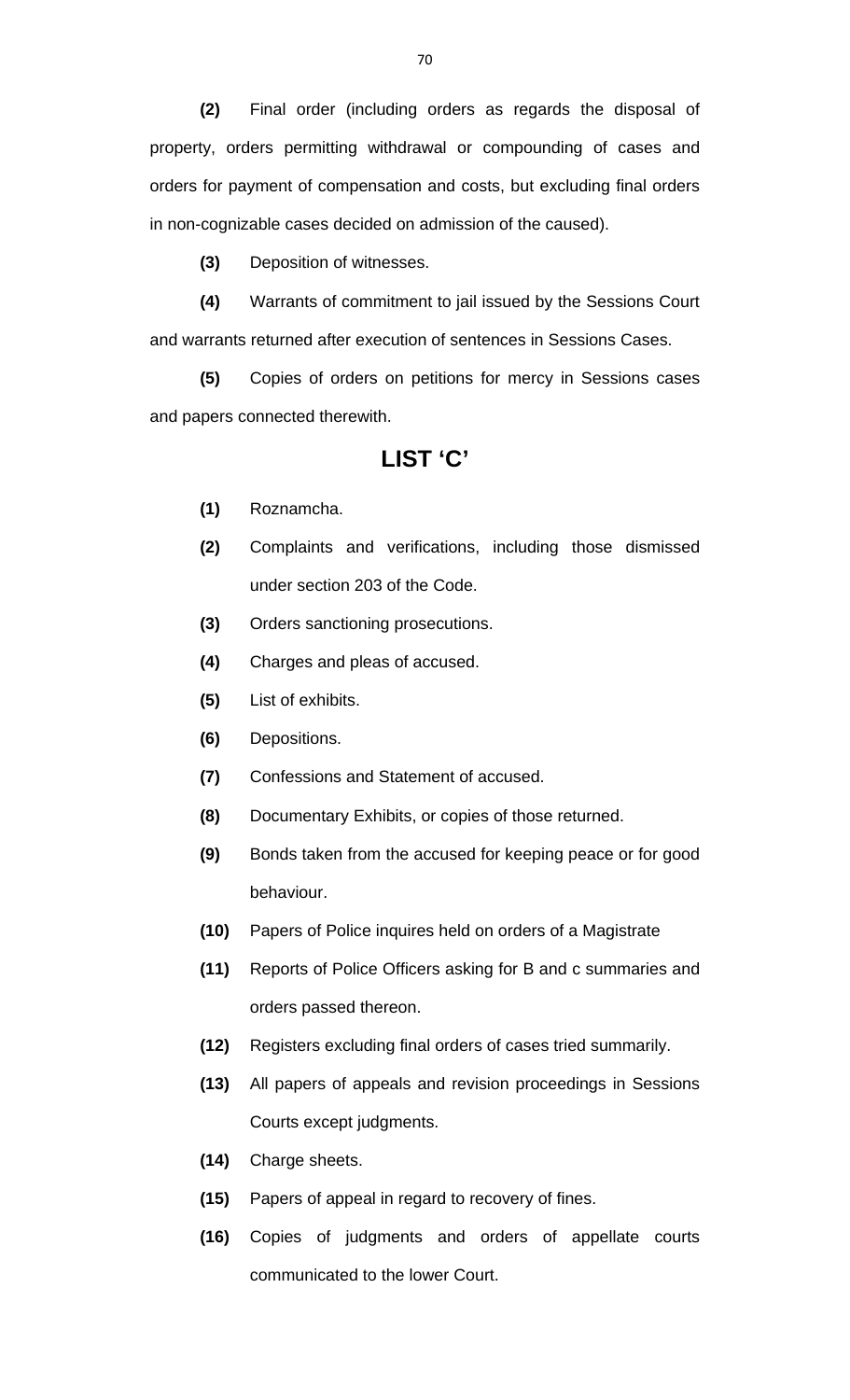- **(17)** Warrants of commitments issued by Courts other than the Sessions court and warrants returned to such courts after execution of sentence.
- **(18)** Petition for withdrawing or compounding cases.
- **(19)** Final orders in non-cognizable cases decided on admission of the Accused

### LIST 'D'

- **(1)** Vakalatnama and memos of appearances.
- **(2)** Remand orders including those passed by other Magistrates under section 167.
- **(3)** Police papers and reports other than those referred in List 'C'.
- **(4)** Papers subsidiary to orders sanctioning prosecutions.
- **(5)** Bail papers and bonds, including appellate orders as to bail.
- **(6)** Summons, warrants, search warrants, proclamations, executions of processes, and all other papers under which attendance of witnesses and accused was obtained.
- **(7)** Commissions for examination of witnesses and returns thereto.
- **(8)** Applications for copies of decisions, adjournments, etc.
- **(9)** Notices of appeals received from the Jailor.
- **(10)** Writs calling for papers in revisions or appeals or copies thereof (if retained with case papers).
- **(11)** Intimations of results of appeals and revision applications.
- **(12)** Any correspondence as to sending of cases and despatch of papers of appeals, etc.
- **(13)** Papers and orders as to transfer of case from one Court to another.
- **(14)** Reports as to marks of violence on under trial prisoners in a case.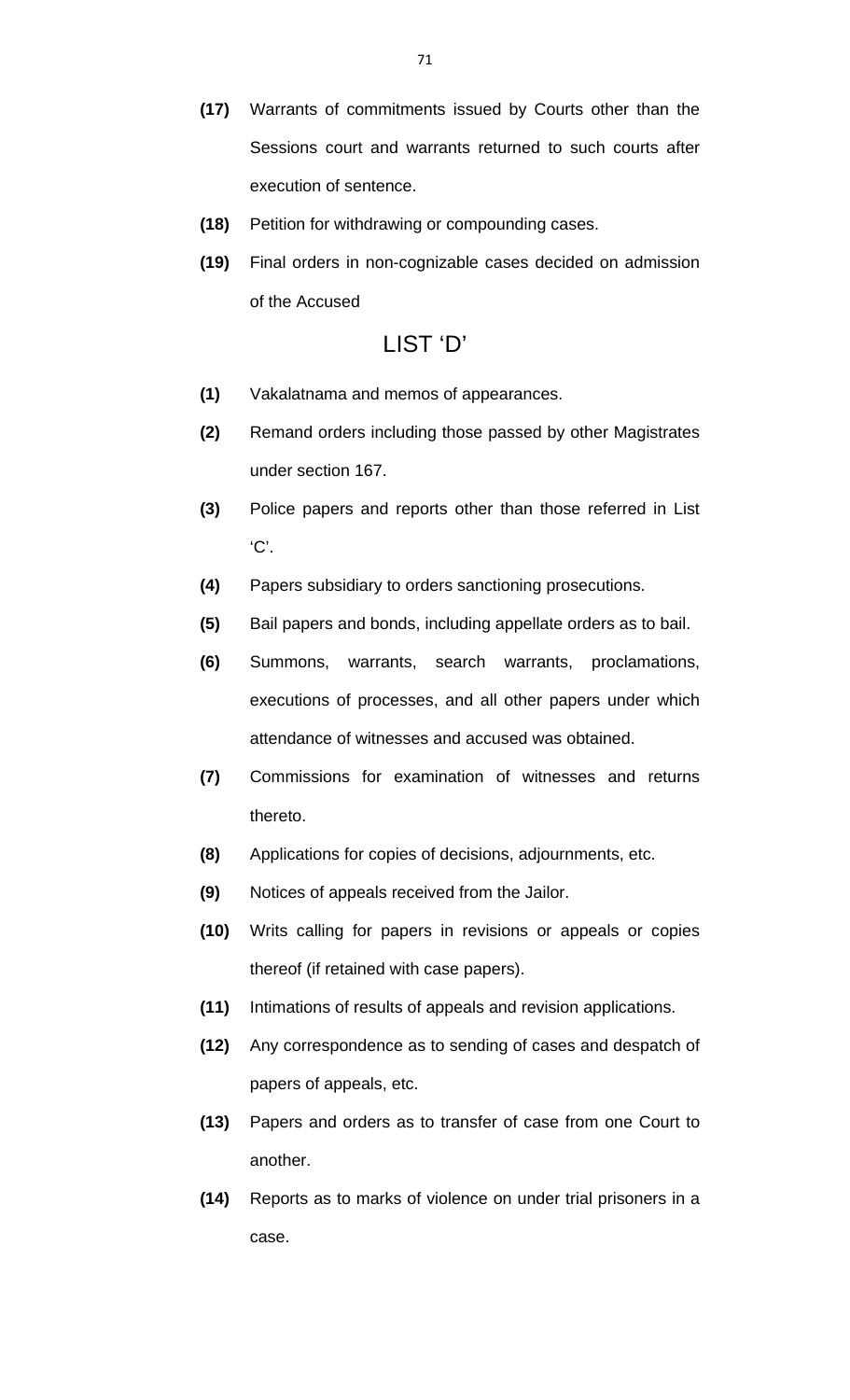### **MAINTENANCE AND DESTRUCTION OF RECORDS PART-II**  *Papers not forming part of Court proceedings.*

**16.12.** Papers not forming part of Court Proceedings shall be preserved in accordance with the directions given below:-

## **A**

# *Registers*

- **I.** The following registers shall be preserved indefinitely:-
	- **(i)** Register of Sessions Cases
	- **(ii)** Register of Criminal Appeals in the Sessions Court.
	- **(iii)** Register of Miscellaneous Criminal Application in the Sessions Court.

**II.** The following Registers shall be preserved for 10 years from the expiry of the year of register.

- **(i)** Register of cases before Judicial Magistrate,
- **(ii)** Register of Miscellaneous Cases before Judicial Magistrate,
- **(iii)** Dormant File Register,
- **(iv)** Register of Chapter Cases.

**III.** The following Registers shall be preserved for 5 years from the date of expiry of the Registers.

- **(i)** All the Registers prescribed in Chapter XXIII
- **(ii)** Fine Register of the Sessions Court and Magistrate's Courts.
- **(iii)** Property Register.
- **(iv)** Unclaimed property Register.
- **(v)** Register of Copies supplied to prisoners in jail.

### **B**

## *Statement and Returns*

**16.13.** The following statements shall be preserved for 5 years from the expiry of the period for which the statement is submitted:-

**I.** Statements relating to the Annual Report on the Administration of Criminal Justice.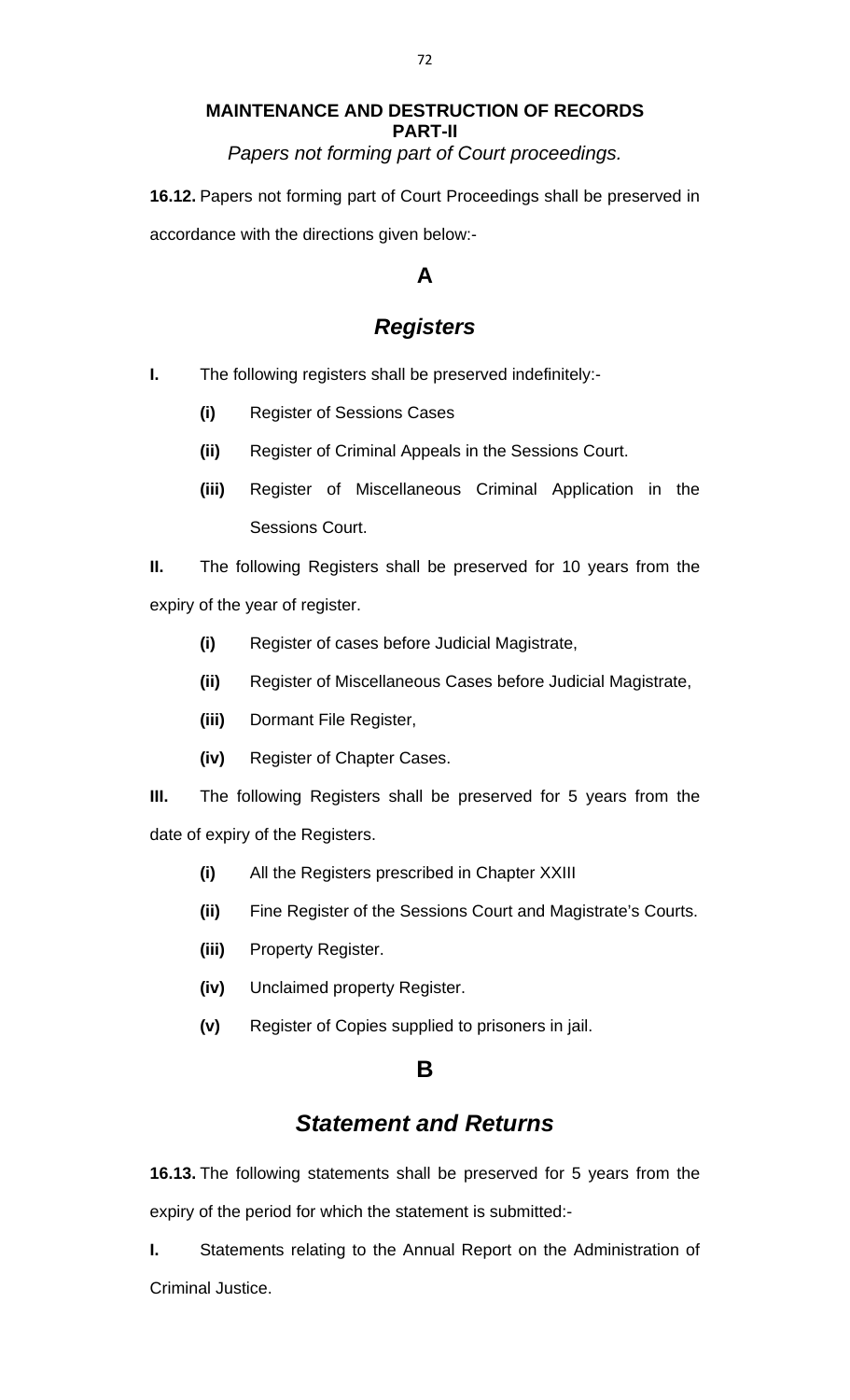**II.** The following Returns and Statements shall be preserved for one year from the end of the month or quarter to which the statement or Return relates:-

- (vi) Monthly Return of Judicial Magistrate (Office copies and the originals submitted by the subordinate Court to the Sessions Courts).
- (vii) Quarterly Returns of Judicial Magistrate and Subordinate Courts submitted to the Sessions Court.
- (viii) Returns of Recognizance Bonds of Sessions and Magisterial Courts.

## **A**

# *Miscellaneous Papers*

**16.14. (1).** The Following papers shall be preserved for 10 years from the

date specified below:-

| i)                                                                                           | Instructions issued for guidance on<br>examination of accounts.                                                    | From the date of receipt                                      |  |
|----------------------------------------------------------------------------------------------|--------------------------------------------------------------------------------------------------------------------|---------------------------------------------------------------|--|
| ii)                                                                                          | Reports of Enquiry Officers and final<br>orders in Departmental Enquiries                                          | From the date of the final<br>order                           |  |
| Ш.<br>The following papers shall be preserved for 5 years from the date<br>specified below:- |                                                                                                                    |                                                               |  |
| i.                                                                                           | and Objection<br>(Not<br>Audit Notes<br>instructions<br>for<br>containing<br>guidance).                            | From the date of receipt                                      |  |
| ii.                                                                                          | copies of replies<br>Office<br>or<br>explanations to Audit Notes and<br>Objections                                 | the<br>date<br>From<br>0f<br>such<br>replies or explanations. |  |
| iii.                                                                                         | Office copies of the Consolidation<br>Statement of fines sent to the<br><b>Accountant General</b>                  | From the date of despatch.                                    |  |
| iv.                                                                                          | Complaint against the Police about<br>torture or ill-treatment not resulting<br>in criminal trials.                | From the date of the receipt<br>of the complaint              |  |
| v.                                                                                           | Letter from superior Courts calling<br>for reports explanations and office<br>copies<br>of<br>the<br>reports<br>or | From the date of report or<br>explanations.                   |  |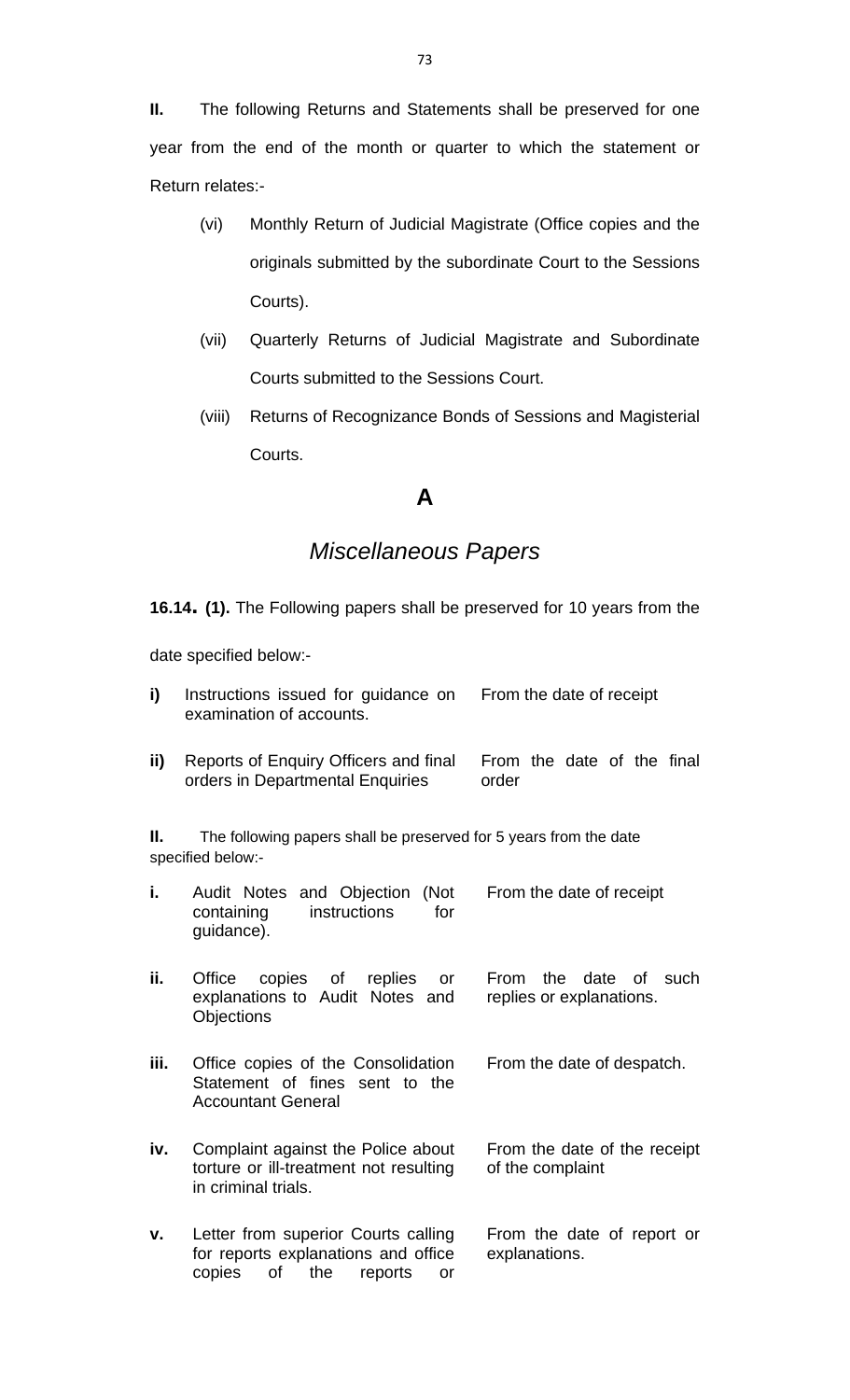explanations submitted to the superior Courts.

- **vi.** Inspection Reports and Memos and office copies thereof. From the date of the Inspection report.
- **vii.** Statements, deposition and other records of Departmental Enquiries (other than reports of Enquiry Officer and final orders) From the date of the final order.
- **viii.** Correspondence and office copies of correspondence relating to administrative subjects such as buildings, accommodation, strength of staff, etc. From the date of the disposal of the subject to which such correspondence relates

**16.14. (2).** The following papers shall be preserved for one year from

the dates specified below:-

| i.    | Correspondence and office copies<br>correspondence<br>relating<br>to<br>preparation of Paper Books<br>in<br>proceedings Before Appellant and<br><b>Revisional Courts.</b>                            | From the date of despatch<br>of paper books.                                             |
|-------|------------------------------------------------------------------------------------------------------------------------------------------------------------------------------------------------------|------------------------------------------------------------------------------------------|
| ii.   | Intimation<br>Office<br>copies of<br><b>of</b><br>Recovery of Fines.                                                                                                                                 | From the date of despatch<br>of the intimation.                                          |
| iii.  | Receipt<br>books<br>of<br>payments<br>and<br>disbursed<br>in<br>received<br>Sessions and Magisterial Courts.                                                                                         | After the checking of the<br>accounts by the Head office<br>and Auditors.                |
| iv.   | Original Fines Statements sent to<br><b>Sessions</b><br>Judge<br>for<br>the<br><b>Consolidation Statement.</b>                                                                                       | From the date of despatch<br>Consolidated<br>the<br>οf<br>Statement.                     |
| v.    | Office copies of Fines Statements<br>sent to the Sessions Judge for<br>consolidation.                                                                                                                | From the date of despatch.                                                               |
| vi.   | Remarks of the High Court and<br><b>Sessions</b><br>Judge on<br>Magisterial<br>Returns.                                                                                                              | From the date of receipt.                                                                |
| vii.  | Correspondence and office copies<br>of correspondence in regard to<br>accommodation<br>of<br>Young<br><b>Offenders</b><br>and<br><b>lunatics</b><br>in<br>Reformatory Schools or Lunatic<br>Asylums. | From the date of the order<br>despatching such persons to<br>the institutions concerned. |
| viii. | <b>Other Miscellaneous</b><br>correspondence.                                                                                                                                                        | From the date of disposal of<br>the subject to which such<br>correspondence relates      |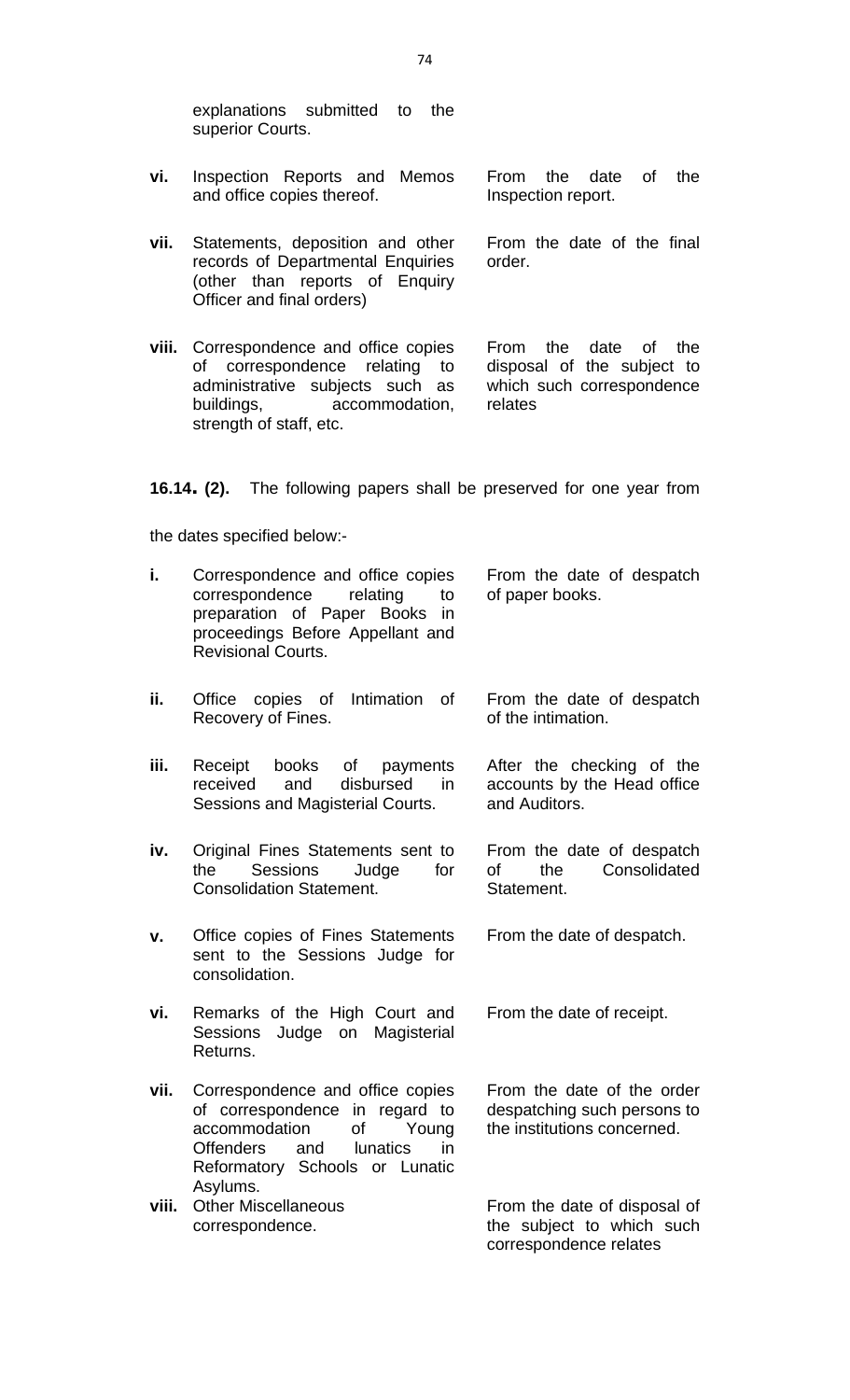**16.15. (i)** The inspection notes and replies to the questionnaire prepared by the District & Sessions Judges or Inspecting District Judges for being forwarded to the High Court be destroyed after three years from the date of their full compliance.

**(ii)** Inspection Notes and important correspondence made on the basis of Inspection Notes which have entailed administrative representation, departmental enquiry or proceedings may be preserved as permanent record.

### **MAINTENANCE AND DESTRUCTION OF RECORDS PART-III**

#### **General Rules**

**16.16.** Each of the lists A, B, C and D shall be checked to see that all the papers on the record have been properly marked and kept in appropriate place. Each list shall be separately paged and indexed.

**16.17.** All the papers pertaining to any particular case shall be kept together in one bundle.

**16.18.** The Presiding Officer of the Court shall, on or before the 30<sup>th</sup> day of each month, forward to the Record Keeper of the District Court the records of all cases, which have become due for despatch to the Recordroom, in prescribed Register.

**16.19.** Before forwarding the record of cases to the Record Keeper of the District Court, it shall be carefully examined that the amounts deposited in such matters are disbursed or orders have been issued to disburse them. Similarly, it shall be carefully seen that the orders regarding the disposal of property are noted in Criminal Case Register and property Register and full names and addresses of the persons to whom they are ordered to be returned are noted in the Property Register.

 The Clerk of the Court shall personally check that the above requirements are fulfilled and shall record a certificate of having checked, in the list prescribed in paragraph below.

**16.20.** The record shall be forwarded with the Register in the Form No.1 of Appendix 'B' of Chapter 3 Rule 8.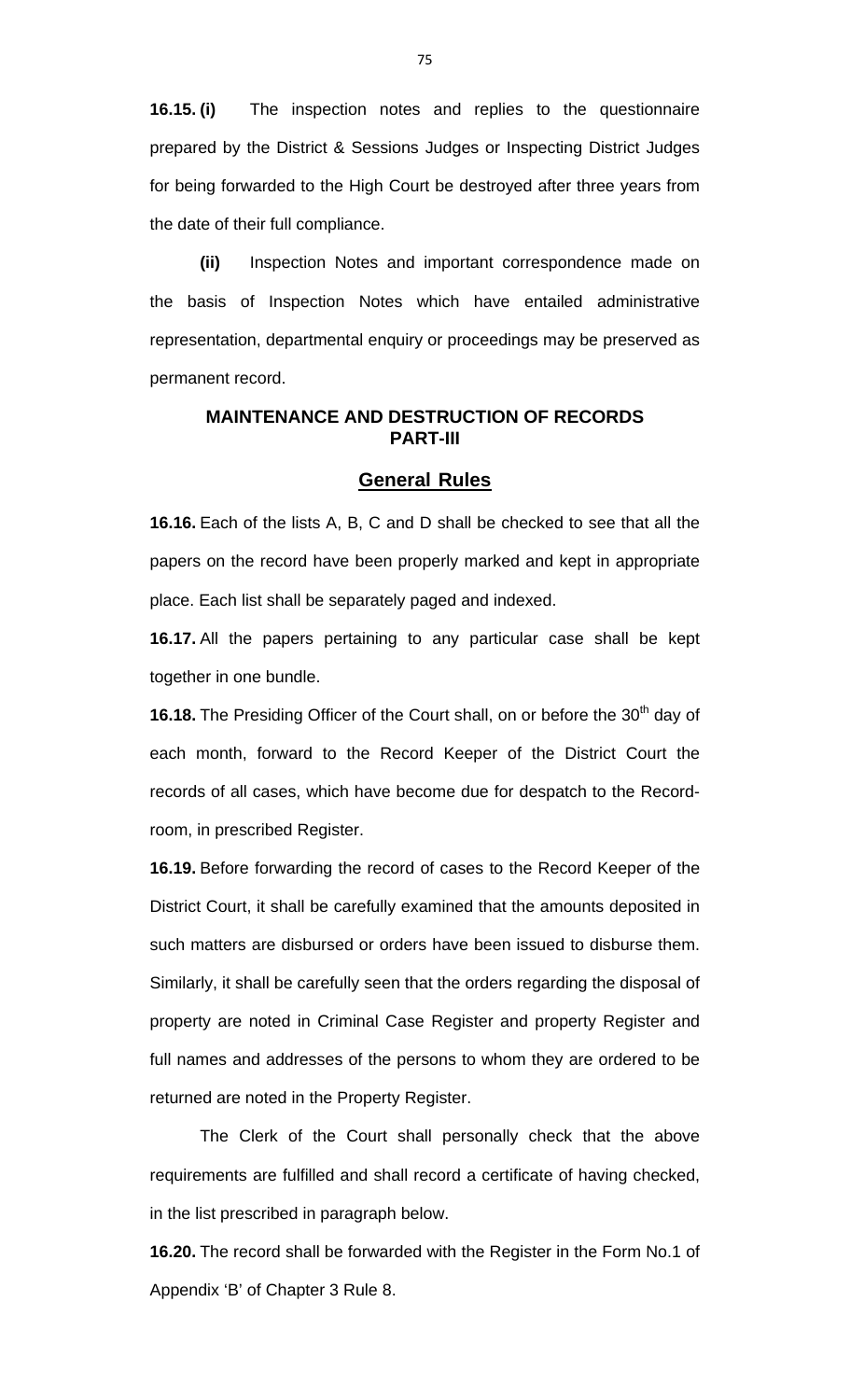**16.21.** The Record Keeper of the District Court shall, after comparing the Register sent under the preceding rule with the records, make an endorsement which shall be duly signed by him:-

 "All cases in this Register have been examined by me and the number of cases as stated in Columns 4 and 5."

 The Record Keeper shall then note in Column No. 12 opposite each case in which he has checked punching of the stamps.

 "Checked punching of Stamps". And he shall initial such note.

 A true copy of the endorsement made by the Record Keeper shall be sent by him to the Presiding Officer of the Court so as to reach him before the next batch of records is due to be sent.

**16.22.** The provisions of rules 312 to 317 (both inclusive) of Chapter XVI of Sindh Civil Court Rules relating to the arrangement of records in the record room shall apply mutatis mutandis to criminal cases. The Sessions Judge may give such further orders and may prescribe such additional forms as may be found necessary but not inconsistent with the said provisions for proper arrangement of the records in the Record Room and to facilitate ready finding of any papers from the records when required.

**16.23.** The instructions as to inspection of the Record-room and the procedure as to the destruction of the record prescribed in the Sind Civil Court Rule for Civil Records shall apply mutatis mutandis to the records in criminal cases.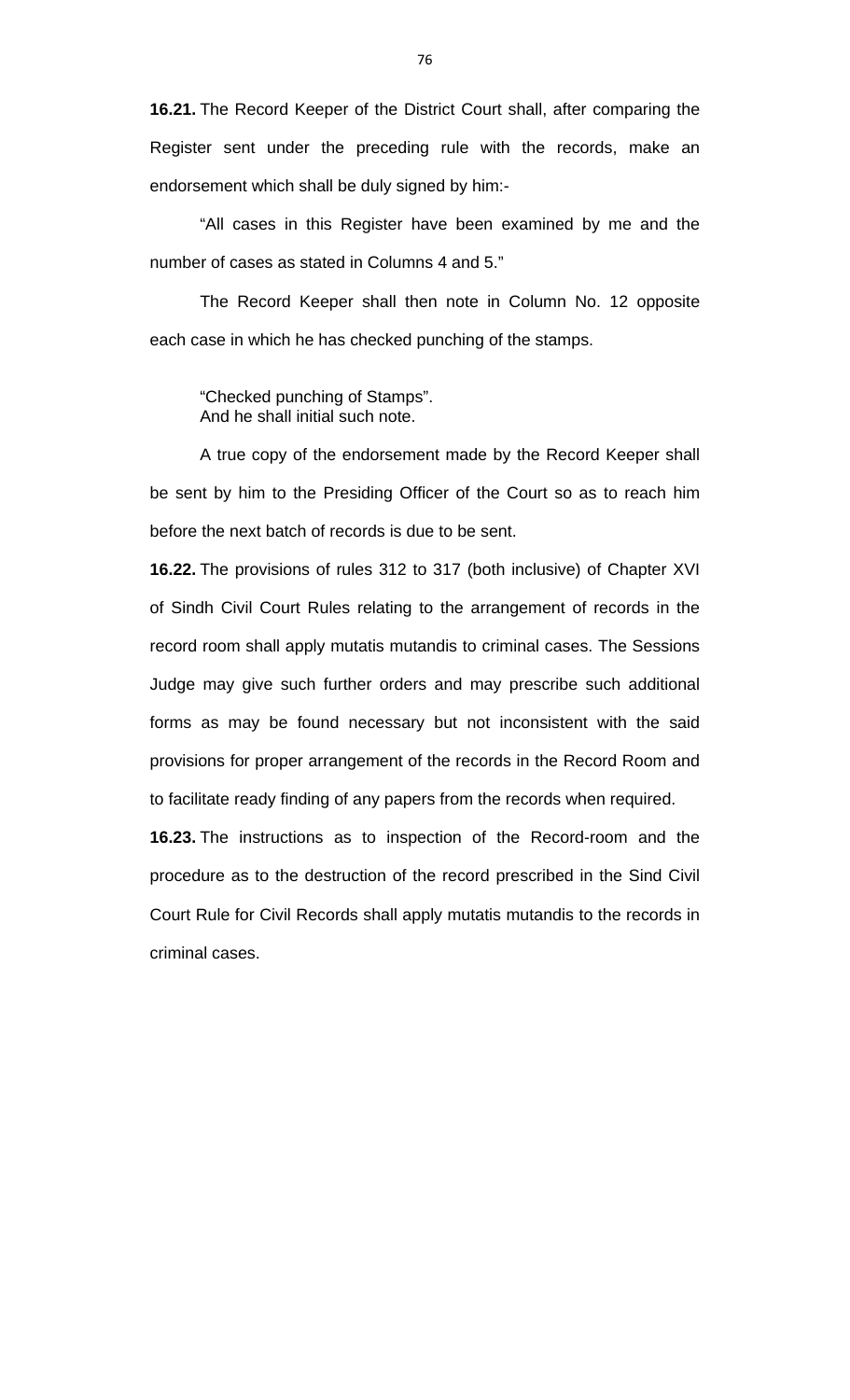# **CHAPTER XVII PERIODICAL RETURNS AND REPORTS**

**17.1. Statement to be prepared –** The Statements prescribed in the following rules, except those prescribed in rule 6, shall be prepared in the office of each Judicial Magistrate for their own Court to be sent to the office of Sessions Judge of the District.

 All such statements except those referred to in the rule 6 shall be collected in the office of Sessions Judge concerned who shall on the date fixed therefore, forward them to the High Court in accordance with the directions given in these rules.

**17.2. Intimation of Statement be blank –** When any return or statement required by these rules to be separately submitted in blank, intimation as to it shall be sent to the High Court on small piece of paper. In no case should a blank form of return be submitted in such cases.

**17.3 Sessions Statement –** A sessions statement in the prescribed Form No.16 of Appendix 'A' shall be prepared every month by the Sessions Judge of the District, showing sessions trial concluded or pending at the end of the month in his Court and in the Court of other Additional Sessions and Assistant Sessions Judges in the District. It shall be certified by him to be a full and correct list of all cases disposed of during the month as well as those pending at the close of the month. The Additional Sessions and Assistant Sessions Judges shall send the statement prepared by them to the Sessions Judge while the letter shall despatch the statements prepared by him along with those send to him by the Additional and Assistant Sessions Judges, if any, to the High Court not later than 15th day of the month following that to which they related. These statements shall be accompanied by copies of judgment in all decided cases bound together with an index showing the number of cases, name of the Presiding Officer and an appropriate reference to the page or pages where the judgment is to be found.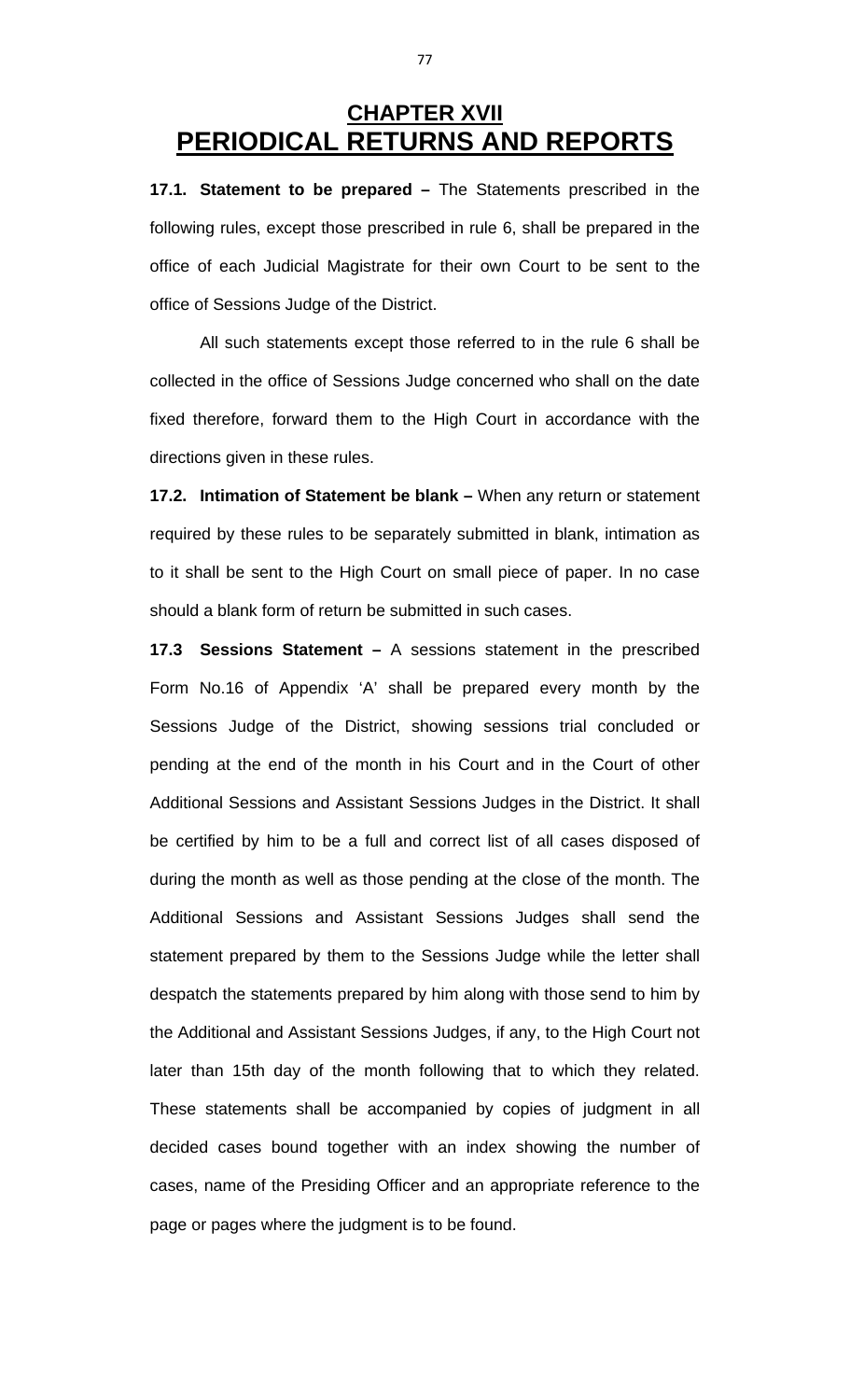**17.4. Monthly statement –** A monthly statement in the prescribed Form No.17 of Appendix 'A', shall also be submitted by the Sessions Judge showing state of criminal work in the District along with the one referred to above.

**17.5. Quarterly statement in murder cases –** A quarterly statement in Form No.18 of Appendix 'A' shall be submitted by the Sessions Judge showing the duration of murder cases decided by all Sessions Judges in their Sessions Division. It shall be submitted on or before  $15<sup>th</sup>$  day of the month succeeding each quarter. A brief explanation in respect cases in which there has been a delay of over a year and disposal should be given in the remarks column.

**17.6. Quarterly statement of result of trial - A quarterly statement in** Form No.19 of Appendix 'A' shall be submitted from each district for the first and third quarters of the calendar year. It shall be despatched by the Judicial Magistrate to the Sessions Judge on or before the  $10<sup>th</sup>$  day of April or October as the case may be. The Sessions Judge shall after scrutiny as he may think necessary send the statement received by him together with statement relating to his own district to the High Court on or before the 15<sup>th</sup> day of the same month.

**17.7. Annual statements from Magistrates –** The annual statements hereinafter mentioned shall be prepared in each district by the Sessions Judges in respect of cases done by the Judicial Magistrates in their districts soon after the close of the calendar year, and shall be forwarded by the 31<sup>st</sup> of January of each year in Form Nos. 20, 21, 22, 23, 24, 25, 26, 27, 28, 29, 30 and 31, the statistics of the Court of Sessions pertaining to that district and shall along with the statements prepared by him, forward these so as to reach the High Court on or before the 15<sup>th</sup> day of February:-

- (i) Annual statement in Form No.20
- (ii) Annual statement in Form No.21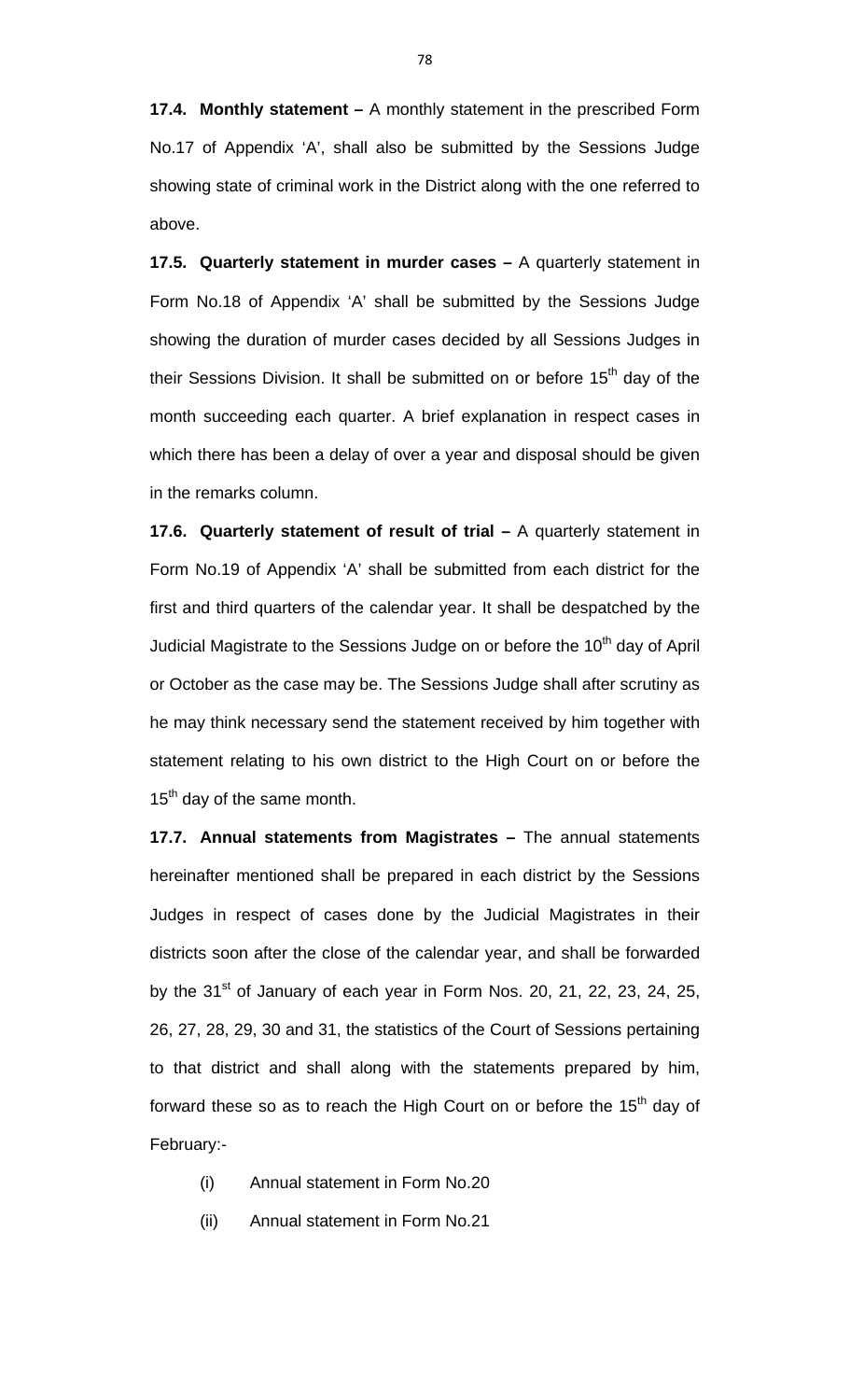- (ii) Annual statement in Form No.22 showing offences reported and persons tried, discharged, acquitted, convicted and sent up by Magistrates for each offence:-
- (iv) Annual statement in Form No.23 showing proceedings of Magistrates under the Code.
- (v) Annual statement in Form No. 24 concerning witnesses in all Courts.
- (vi) Annual statement in Form No. 25 showing the result of revisions.
- (vii) Annual statement in Form No.26 showing the number of Magistrates employed to dispose of criminal work.
- (viii) Annual statement in Form No.27 showing the general result of trial in Magistrates Courts.

**17.8 Annual statements in Session Courts –** The annual statements hereinafter mentioned shall be prepared in the Court of Sessions Judge and shall be forwarded by the latter to the High Court on or before the  $15<sup>th</sup>$ day of February next after the close of the year to which the statements refer.

- (i) Annual statement in Form No.28 showing the number and result of trials in the Court of Sessions.
- (ii) Annual statement in Form No.29 showing the proceedings in the Court of Sessions under the Code.
- (iii) Annual statement in Form No. 30 showing the result of appeals.
- (iv) Annual statement in Form No. 31 showing women convicted for the offence.

**17.9 Draft copies of statement prepared by the Judicial Magistrates to be available for inspection by Sessions Judge –** The draft copies of all statements prescribed under Rules 6 and 7 prepared by the office of the Judicial Magistrates shall be available for the use of Sessions Judge upon his written requisition.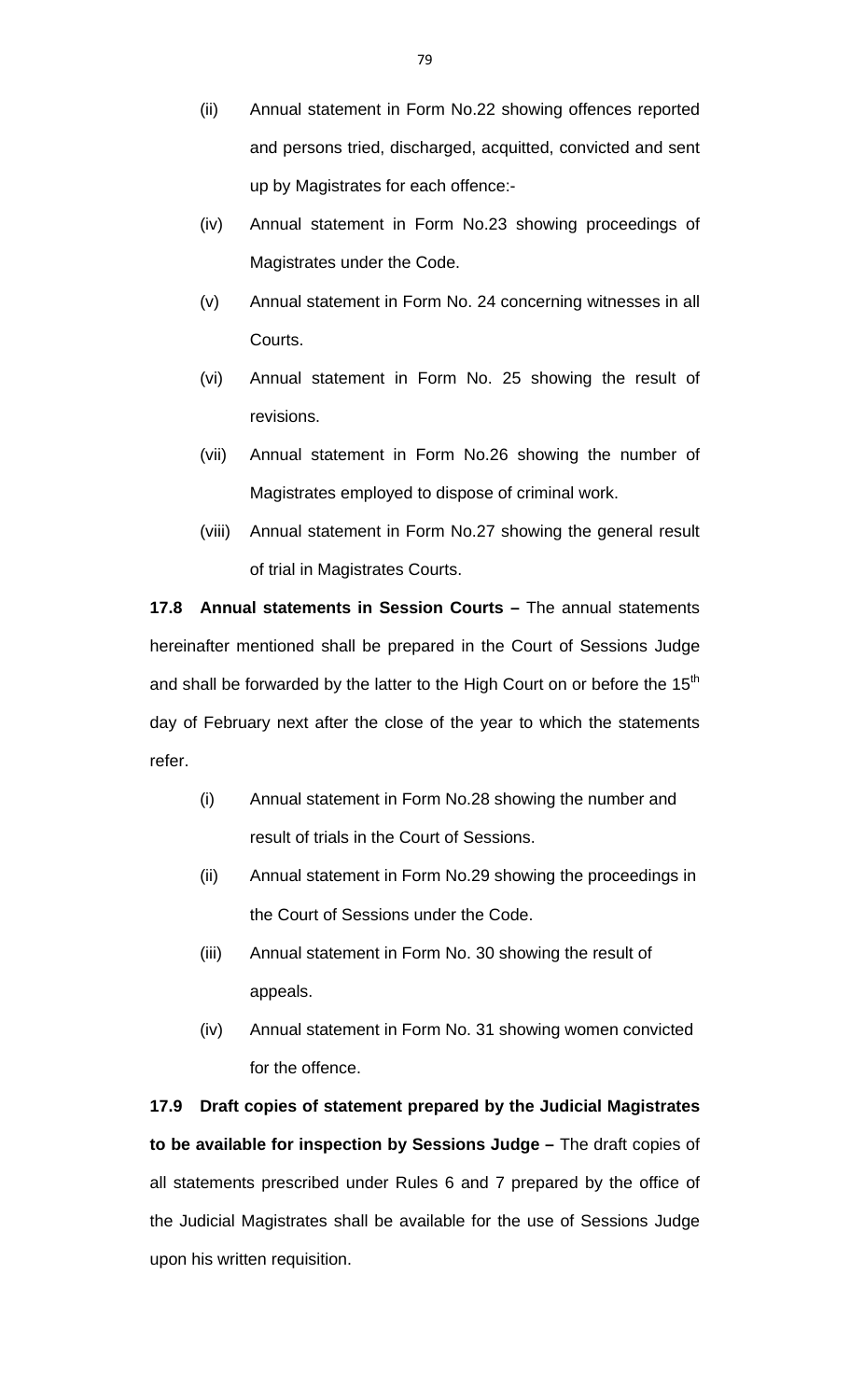**17.10. Judge to leave note for annual report –** A Sessions Judge before leaving his division on transfer or otherwise, towards the end of the year, shall place on record for the information of his successor and for the purpose of annual report or minute embodying any points which he would have notice in the annual report had he stayed on to the end of the year.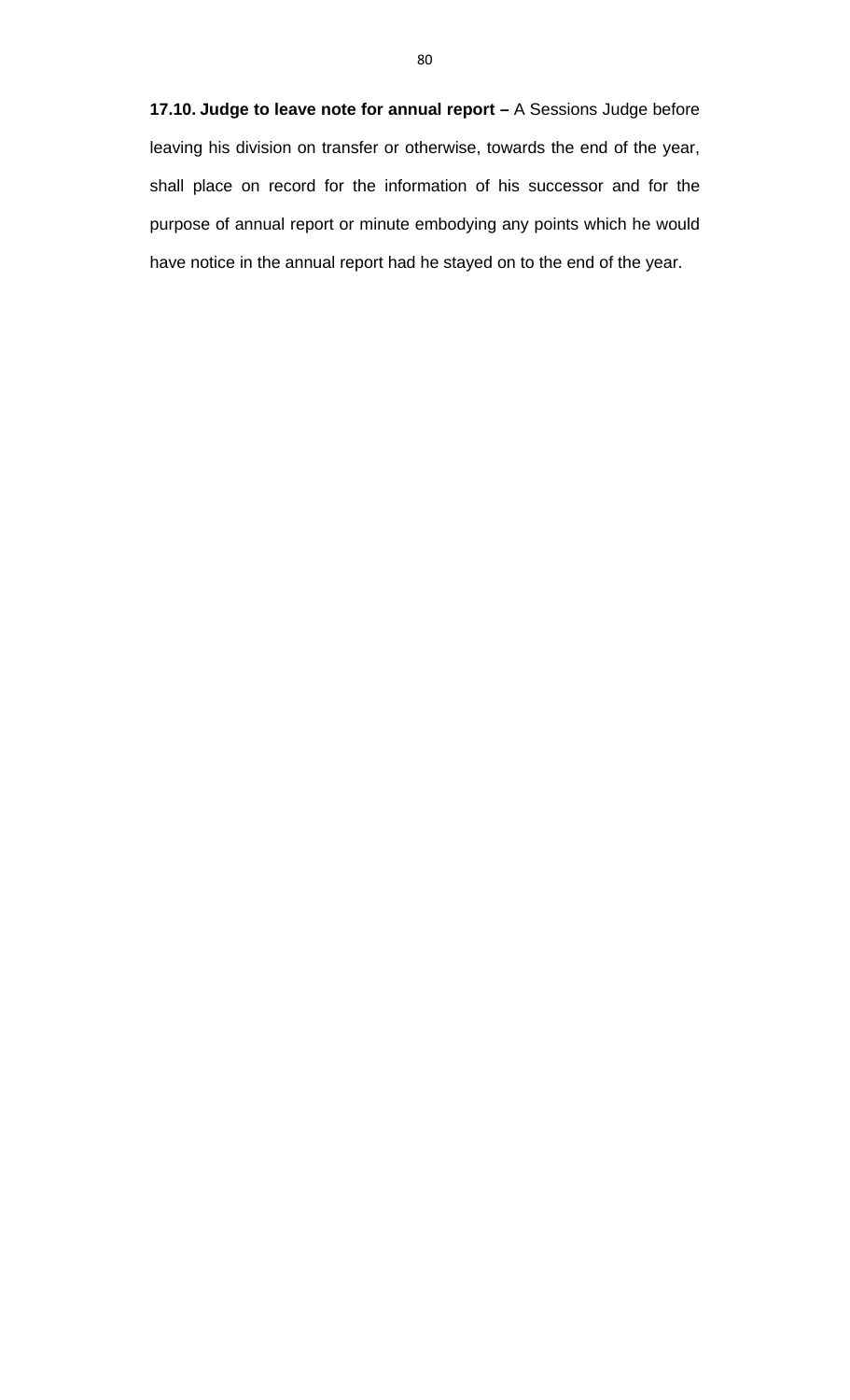# **CHAPTER XVIII SUPERVISION AND INSPECTION**

**18.1. Supervision of High Court –** The supervision by the High Court over subordinate judiciary are exercisable by (a) judicial side in exercise of appellate and revisional jurisdiction, (b) rating of their judgment and orders, (c) by surprise visit and (d) lastly, annual inspection in the line of Questionnaire in Form No.32 of Appendix 'A' by the Administrative Judge as far as possible, Which shall ordinarily be taken during the month of January and February with advance notice to the Sessions Judges and Judicial Magistrates' Courts selected for inspection in their Division.

**18.2. Summary of information –** The Sessions Judge shall thereupon give necessary instructions for preparation of the summary of information by their own office and the office of the Judicial Magistrates in the Form No.33 of Appendix 'A' with Statements A to D to be annexed with such summary of information. The Sessions Judges shall also at the close of the year promptly collect all the statistics required for the annual return prescribed for the annual administration report and shall submit the return with their report punctually by thy 1st of May each year to the High Court.

**18.3. Control over Magistrates –** The Judicial Magistrates are subordinate to the Sessions Judges of the Division in which they are serving and the Sessions Judges shall have general control over all Judicial Magistrates in his Division and their establishments.

**18.4. Inspection of Magistrates Court –** The Sessions Judges in exercise of his control, shall himself inspect or cause to be inspected by an Additional Sessions Judge, every Judicial Magistrate's Court in his Division, as far as possible, at least once in a year.

**18.5. Object of inspection –** The object of inspection shall be to maintain efficiency and to raise the standard of work in the Magisterial Courts. The more careful the inspection shall be the higher will be the quality of work in said Courts. The inspection shall be carried out primarily to ascertain the methods of, and the practice and procedure followed by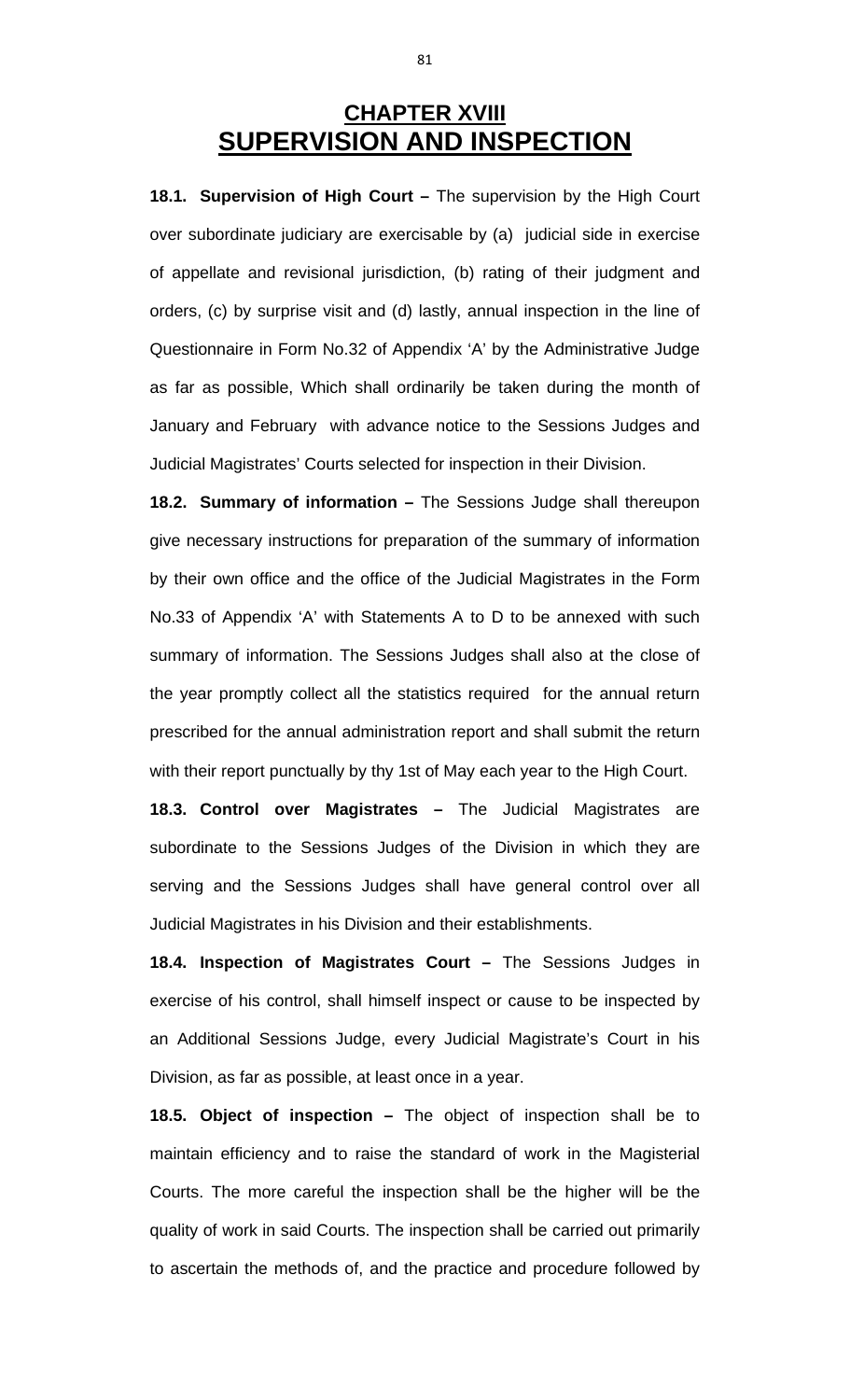the Magistrate, the manner and other proceedings before him and the way in which he supervise the work of his subordinate. Efforts shall be made to ensure that undesirable and unauthorised practices are discouraged and that the method of work are improved. When an error or a fault is detected, the way to avoid it shall be explained at the same time, and it shall be pointed out how it should have been done and why. Minor matters shall be disposed of in a personal discussion with the Magistrate but all important points shall find a place in the inspection report referred to in rule 6.

**18.6. Notice of inspection –** (1) The Sessions Judge shall give due notice of the probable date of inspection to the Judicial Magistrate, who shall fill in before hand a printed Form and inspection report given in Form No.34 Appendix 'A', giving so far as possible upto date information so that on Sessions Judge's arrival there may be no loss of time in collecting information.

(2) Sessions Judge shall also carry out surprise inspections, where he so deems proper.

**18.7** (i) After completing his inspection, the Inspecting Officer (this expression also includes the Inspecting District Judge) shall draw up an inspection report.

(ii) After the inspection has been done by the Judge other than the Sessions Judge, he shall submit his report to the Sessions Judge.

(iii) The Sessions Judge shall forward two copies of inspection report to the concerned Magistrate for compliance and for his information and guidance. He should issue suitable instructions wherever he considers necessary for the guidance of the Magistrate and members of the establishment.

(iv) The Sessions Judges also, if he deems proper, circulate among all the Magistrates in his District the instructions issued by him on any points of general importance.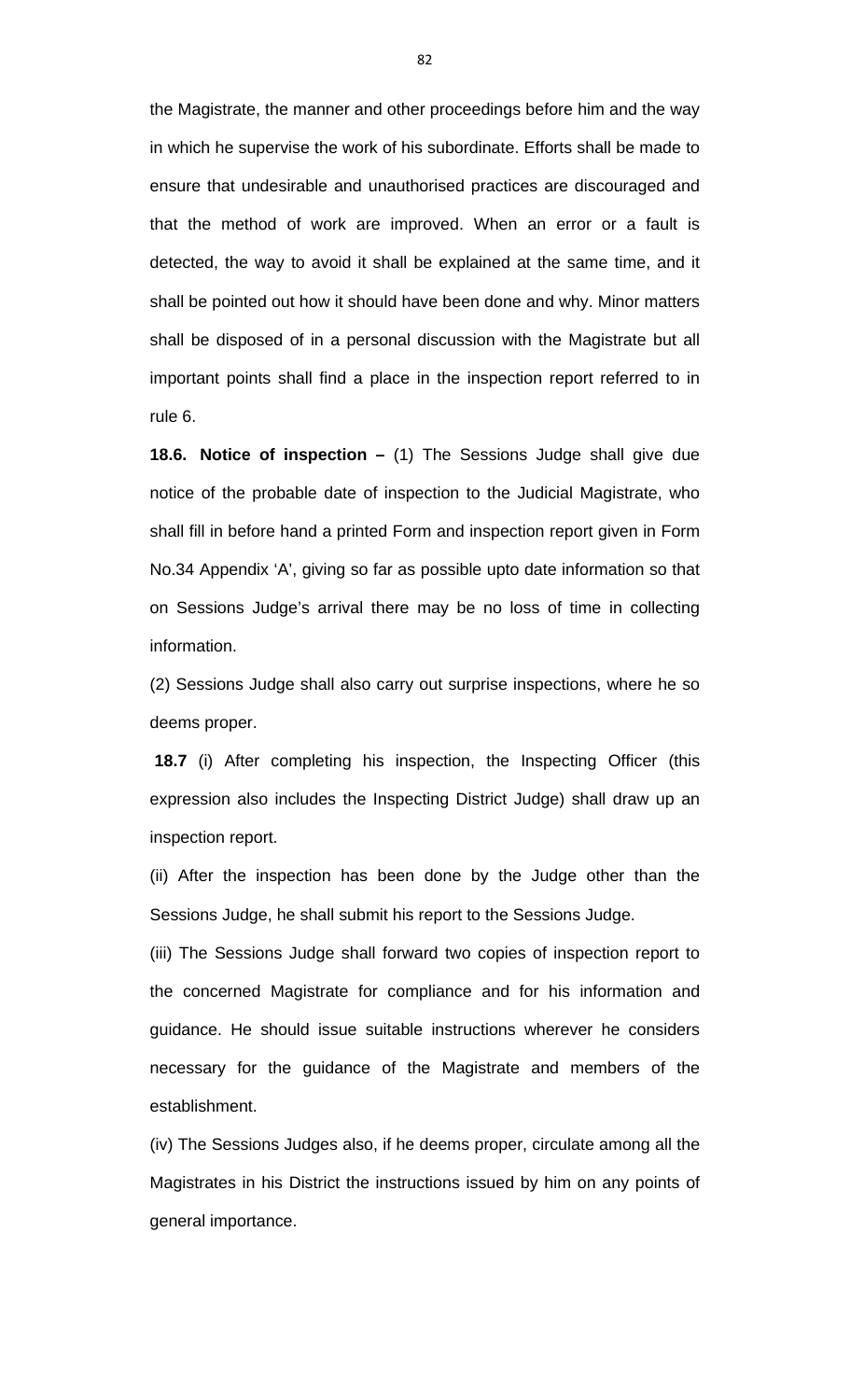(v) The Sessions Judges shall forward a report to the High Court in the form of the questionnaire as set out in rule 6 above with their respective answers.

(vi) The Court inspected by the Sessions Judge shall submit compliance report of the inspection note within three months after the inspection notes are received by the inspected Court for compliance.

(vii) The Sessions Judge may thereafter without previous intimation visit the Court inspected or depute one of his Additional Sessions Judges to verify the correctness of the compliance reported of the inspection note.

**18.8.** The Sessions Judge should issue suitable instructions for the disposal of old cases, if any, and if he finds that there are many cases pending for over six months or that the work is seriously in arrears, he should consult the Magistrate, and, if necessary, submit to the High Court his recommendations as to the best means of bringing the file under control.

**18.9.** It is desirable that inspection of both the Civil and Criminal Courts is undertaken simultaneously if both of them are located at the same place. Inspection of Criminal Courts should, thereof, be done at the same time when the Sessions Judge would visit the place for the inspection of Civil Courts.

**18.10.** Each Sessions Judge should report confidentially on the Judicial Magistrate, Civil Judges and Judicial Magistrates and Special Judicial Magistrates as follows:-

(i) On March  $31<sup>st</sup>$  each year on all Judicial Magistrates then serving under him.

(ii) On March 31<sup>st</sup> each year on Civil Judges and Judicial Magistrates along with reports on Civil Judges then serving under him.

(iii) On his own transfer from a District on all Judicial Magistrates, Civil Judges and Judicial Magistrates and Special Judicial Magistrates then serving in that District.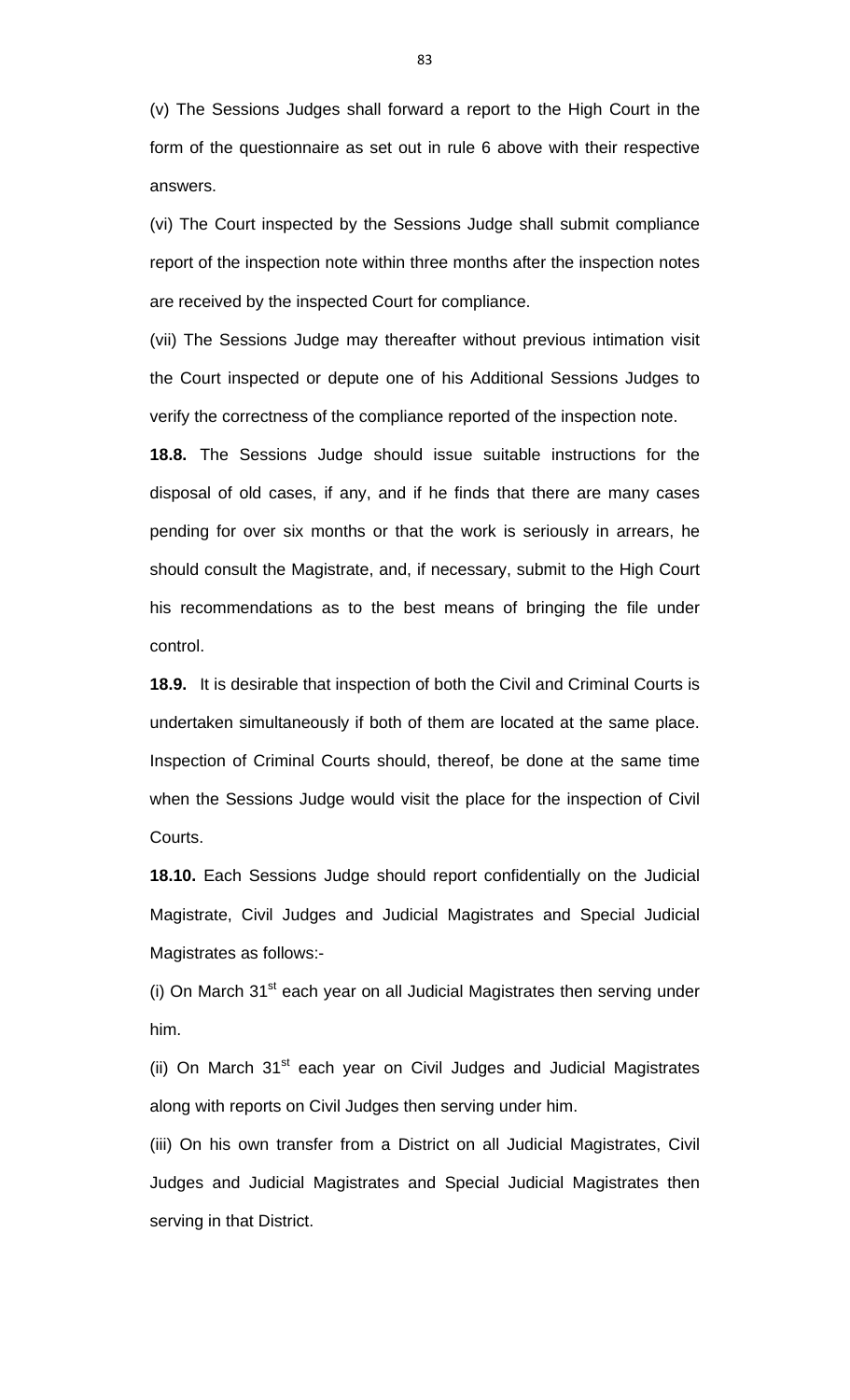(iv) On transfer of any Judicial Magistrate, Civil Judges and Judicial Magistrate or Special Judicial Magistrate serving under him on that individual officer:

Provided that the report need not be sent on March 31<sup>st</sup> in respect of any Magistrate upon whom the Sessions Judge has already reported within the previous six months.

..........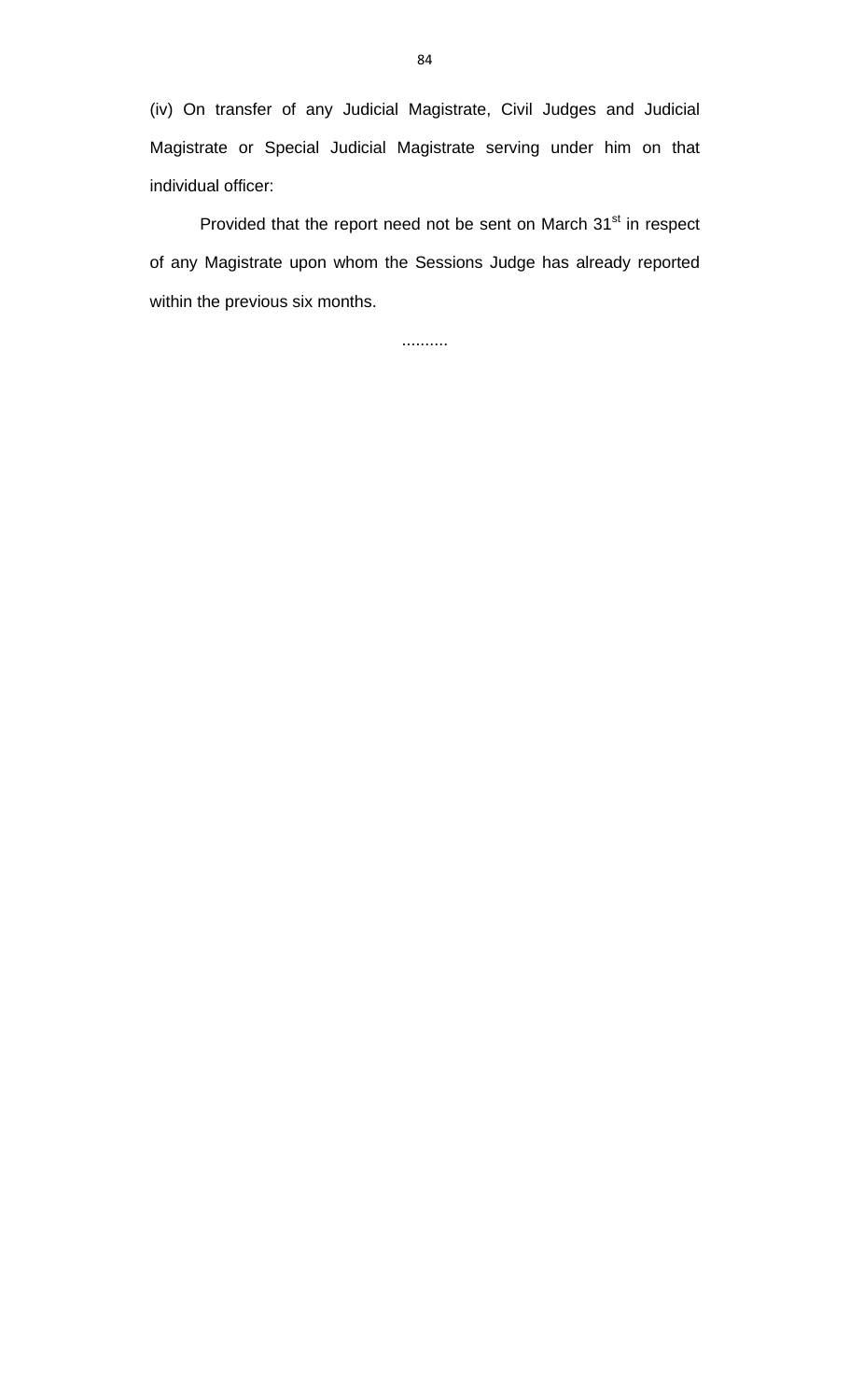# **CHAPTER XIX PRODUCTION OF EVIDENCE RECORDED IN DIGITAL VIDEO DISC IN COURT**

**19.1.** The party producing the Digital video Disc recorded evidence shall also produce the transcript of the Digital Video Disc (referred as to D.V.D.) **19.2.** The Court or its authorized Officer who is to accept the D.V.D. shall accept only such D.V.D. as are under the seal of the parties producing them.

**19.3.** The Court, if necessary, may send the D.V.D. to some Government or reputed private Computer Forensics Lab for verification of its originality and/or identification of tempering (if any).

**19.4.** The Court or such officer shall play the video in order to verify whether the transcript produced along with the D.V.D.is correct or not and endorse such verification on the transcript recorded under his signature with date.

**19.5.** The D.V.D. shall be kept in safe custody in a cover under the seal of the Court. In case the D.V.D. is replayed or the seal is broken for any reason the D.V.D. shall be re-sealed.

**19.6.** The notice of production of the D.V.D. together with the transcript shall be served on the other side through the Court.

**19.7.** Any Party to the proceedings may apply to the Court to play the D.V.D. recorded.

**19.8.** The D.V.D. would be played within the hearing and sight of an Officer appointed by the Court for that purpose and as far as possible in the presence of the other side or its Advocates and the officer in whose presence it was played shall certify the authenticity and shall obtain the signatures of the parties concerned or their Advocates on its transcript. The Court on receipt of application may grant the necessary permission. However, the D.V.D. shall be played, on many times, as the Court specifically permits the display of the same. The Court while granting such permission should bear in mind that repeated use and play of the D.V.D.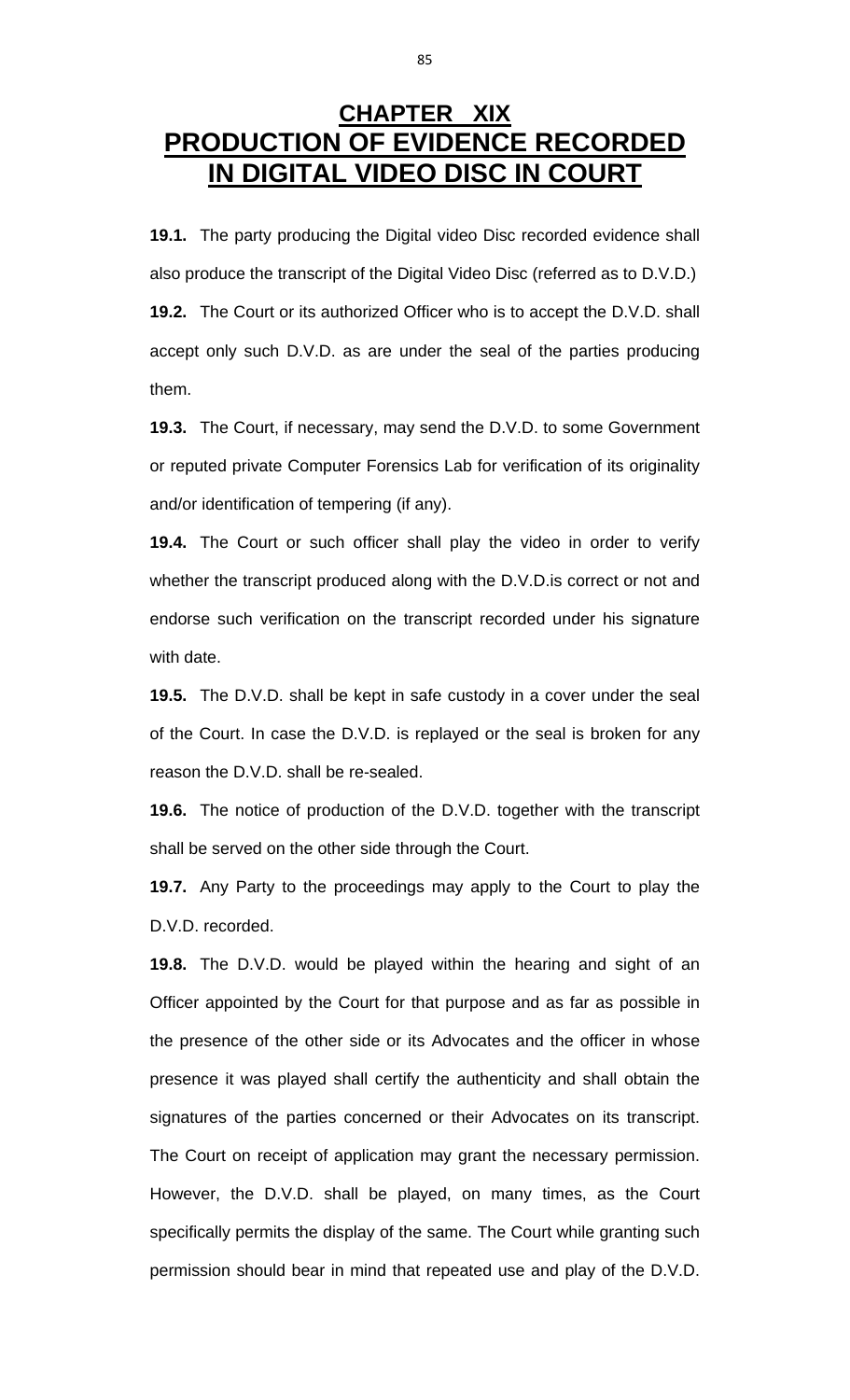may affect its audibility and visibility. The Court may also permit any party to re-record the contents produced in D.V.D. in Court.

**19.9.** Every Court shall maintain a record showing as to how, when and why the seal of the D.V.D. has been broken and resealed. Such record shall be kept in the proceedings along with the D.V.D. and its transcript.

**19.10.** The D.V.D.in a sealed cover together with its transcript shall be given a separate exhibit.

**19.11.** In criminal cases where appeals lies to the High Court and when the record of D.V.D. is not in English, either wholly or in part, the transcript must be accompanied by an agreed or official English translation of the said transcript or part thereof, as the case may be.

**19.12.** In case of discrepancy or doubt, the Court may direct the D.V.D.to be replayed and the transcript record shall be corrected if the Court so directs.

**19.13.** While preparing the paper book for appeal to the High Court the trial Court shall include the transcript in English under Rule 11 and a copy of record referred to in Rule 12 above.

**19.14.** The rule as to the production, preservation and destruction of the Court record shall mutatis mutandis apply to such D.V.D. and its transcript.

**19.15.** These rules shall be followed as far as possible and subject to the provision of Article 164 of Qanoon-e-Shahadat Order and Code of Civil Procedure.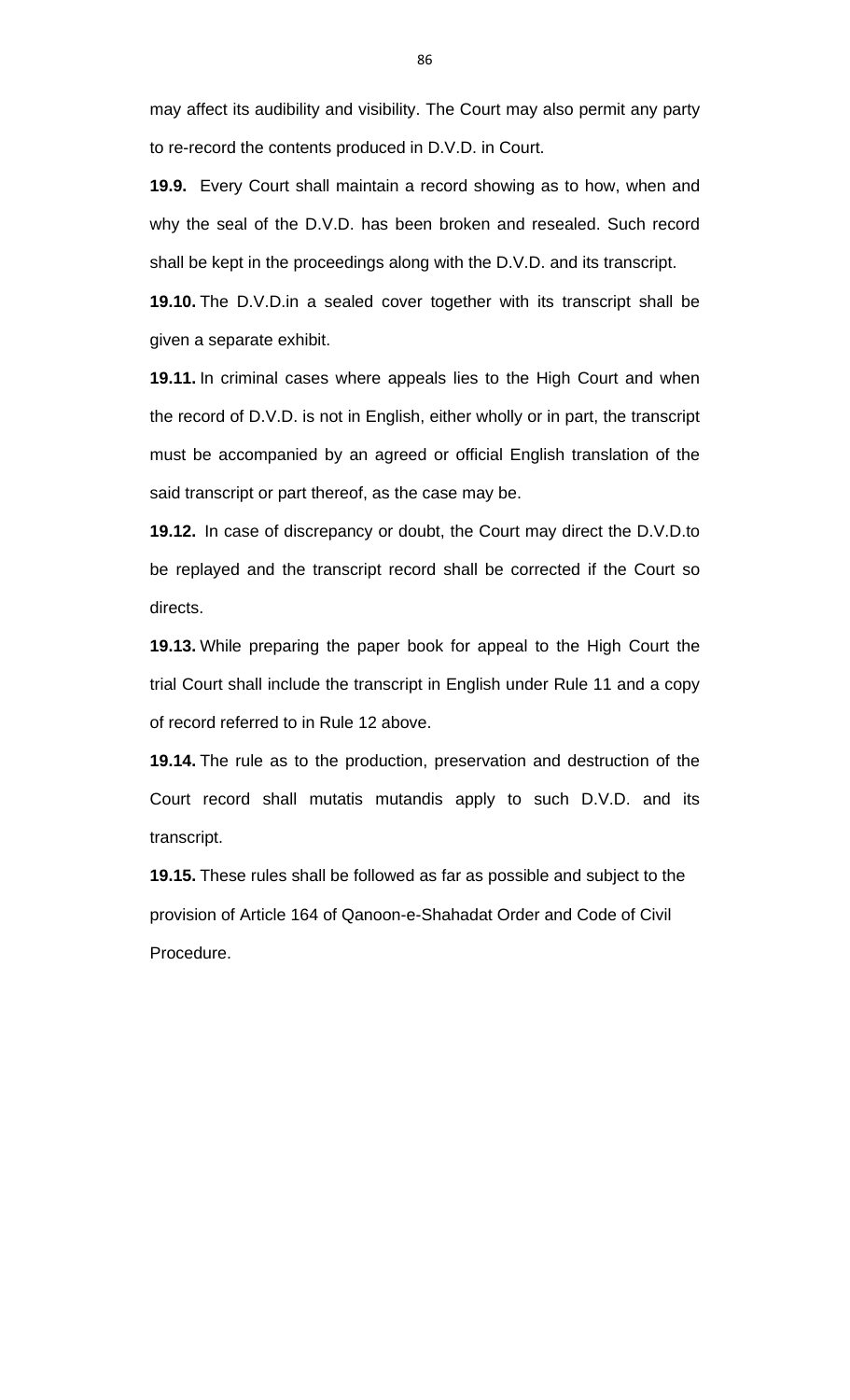# **CHAPTER XX PETITION WRITERS**

**20.1. Licensed Petition Writers – (1)** No person other than a duly qualified lawyer entitled to practice in the Court or his clerk holding the necessary licence under the rules made in that behalf shall be permitted to prepare or write complaints, written statements, applications, list of witnesses or any other legal document within the precincts of such Court, unless he shall have obtained from the Presiding Officer of the Court a petition writers, licence, which shall be subject to confirmation by Sessions Judge.

**(2)** The Sessions Judge shall in consultation with the Presiding Officer of the Courts, fix the maximum number of petition writers to be licensed in each Court.

**(3)** The Presiding Officer of the Court may in his discretion issue a license in the Form No.35 of Appendix 'A' to selected applicants which shall remain in force till suspended or cancelled by the competent authority. Temporary licences may be issued to fill temporary vacancies.

**(4)** No such licence shall be granted to any clerk, bailiff or peon in the service of the Court or to any clerk of any lawyer practising in the Sessions Division.

**20.2. Application for licence –** Every applicant for a licence shall produce a certificate of good character signed by two lawyers practising in the Court or other reputable responsible person known to the Presiding Officer of the Court.

**20.3. Duty of Petition Writer – (1)** Every licensed petition writer shall attend the Court daily during office hours and shall not absent himself, without leave. He shall charge such fees only as may be sanctioned by the Presiding Officer not exceeding the scale of fee prescribed in these rules to the petition writers. He shall subscribe his name on every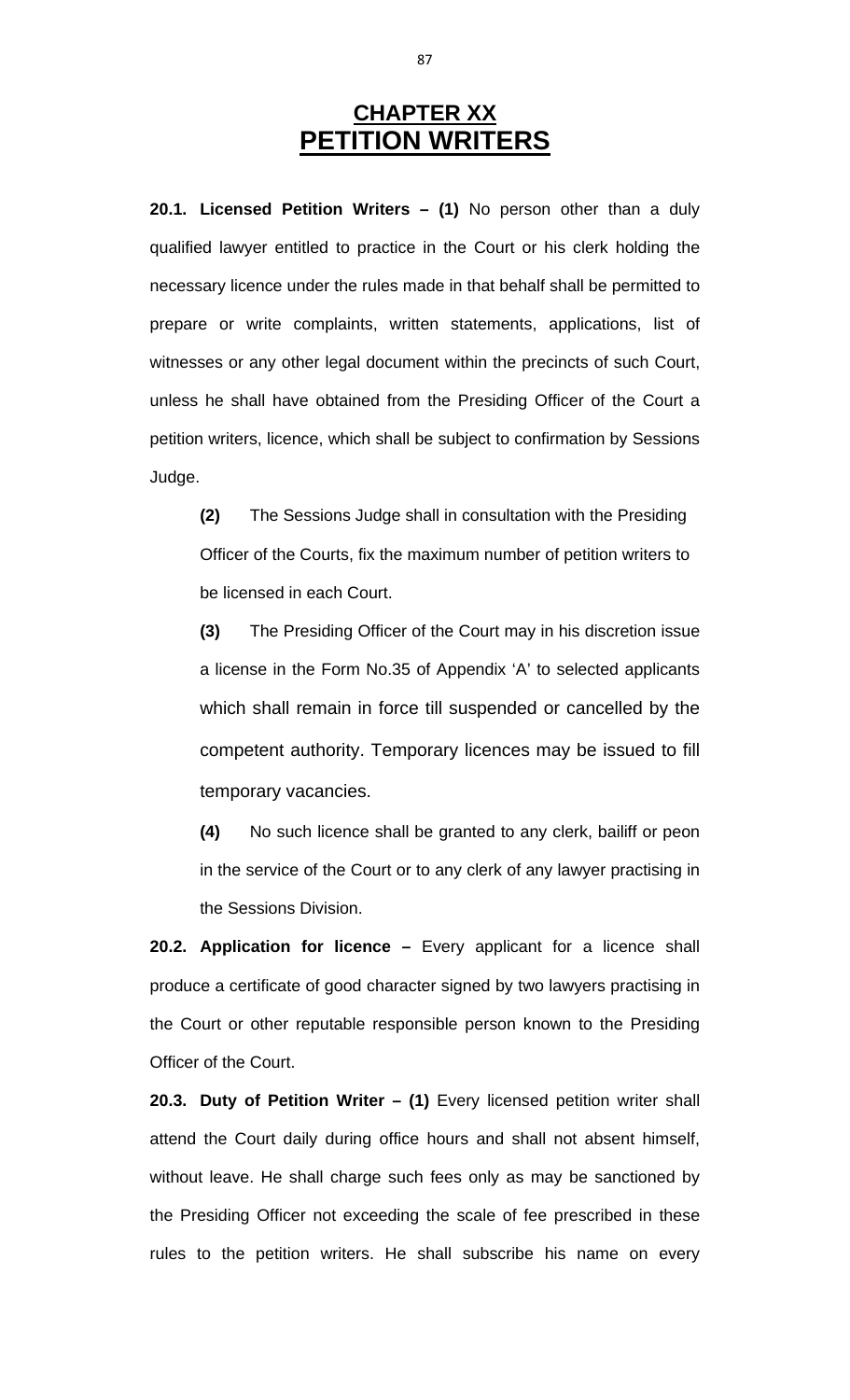documents written by him and shall note thereon the date and the fee charges. He shall also keep a register in the Form No.7 of Appendix 'B' and shall show it to the Presiding Officer when required nor shall he perform any of the functions mentioned under Rule 7(2) Chapter-21 prescribed for the Advocates' Clerk.

**(2)** No licensed petition writer shall act as a law tout or receive any fee for introducing clients to lawyers.

**(3)** No licensed petition writer shall directly or indirectly bid for any property sold at a Court sale.

**20.4. Action against Petition Writers – (1)** Any person committing a breach of the provisions of these rules shall be liable to a fine not exceeding Rs.500/- which may be imposed by the Presiding Officer. The Presiding Officer in addition to imposing fine may also suspend or cancel the licence of any petition writer who commits any breach of the provisions of the rules or who is guilty of any misconduct. The Presiding Officer in addition to imposing fine may also suspend or recommend to the District Judge, for cancellation of the license of any petition writer who commits any breach of the provisions of these rules or has been found guilty of any misconduct.

**(2)** All punishments inflicted under this rule shall be inflicted by an order in writing, after giving the person affected thereby an opportunity of being heard in his defence and all such punishments shall be subject to an appeal to the Sessions Judge. No appeal shall lie from an order whether original or appellate by the Sessions Judge.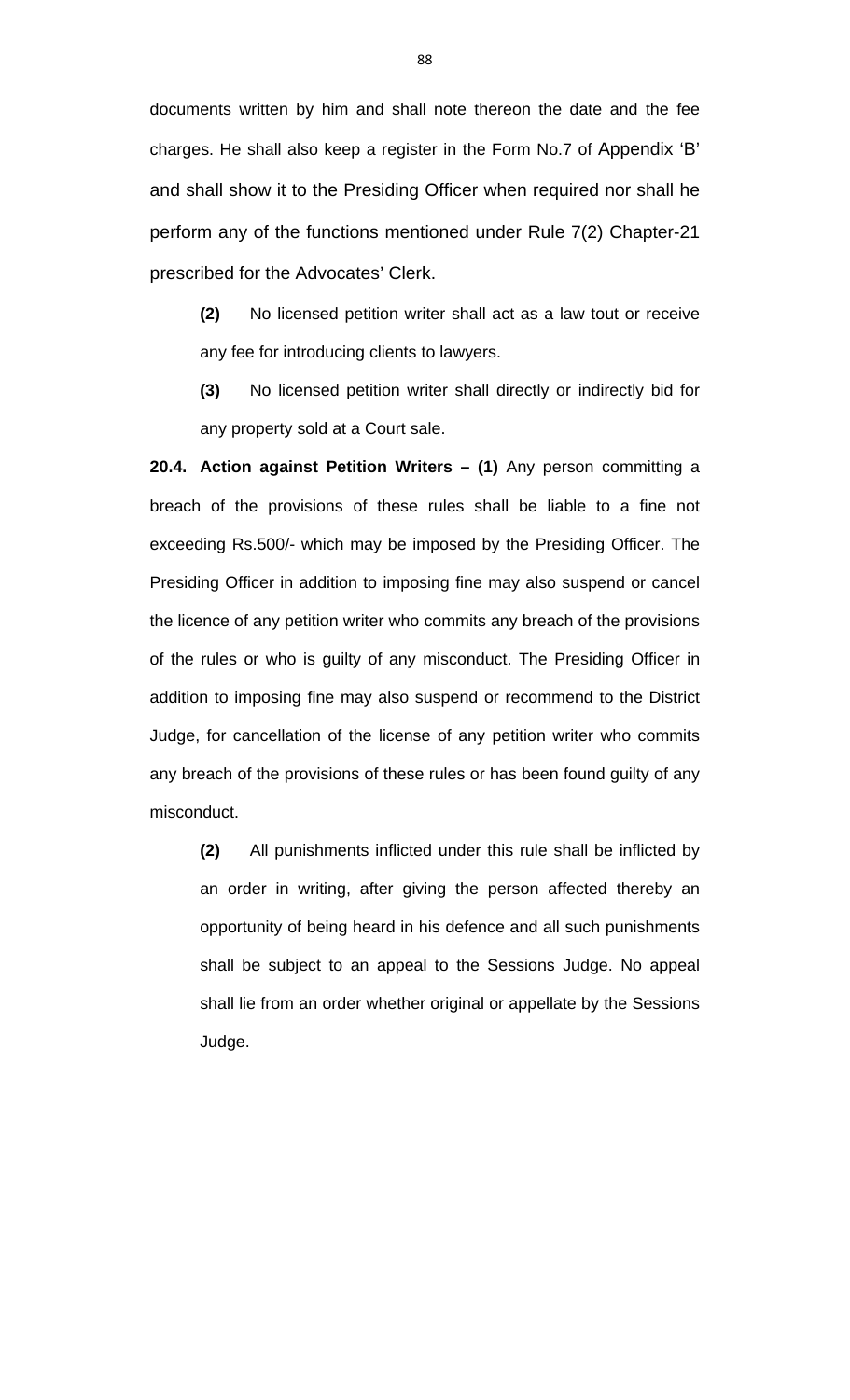# **CHAPTER XXI ADVOCATES' CLERKS**

**21.1. Qualification of Advocates' registered clerk –** subject to the

provisions of these rules, a person shall not be qualified to be register as an Clerk of an Advocate unless he ;

- a) is a citizen of Pakistan;
- b) has completed the age of 21 years;
- c) has passed higher secondary school certificate from a recognized Board or University, or an examination equivalent thereto.
- d) has proficiency in English, Urdu and Sindhi;
- e) provided that clauses (c) and (d) shall not be applicable to a person, who is already registered as Advocate's Clerk on the date of publication of these rules in the official Gazette.

**21.2. Disqualification for enrolment –** No person shall be registered as an Advocate's Clerk;

- a) If he is a convicted for an offence involving moral turpitude or implying a defect of character;
- b) If he is undischarged insolvent;
- c) If he has ever been declared a tout;
- d) If he is suffering from any contagious or infectious diseases.

**21.3. Application for registration – (i)** Any person desirous to be registered shall make an application to the competent authority in writing giving the following details:-

- a) Full name and address;
- b) Date of birth;
- C) Name, complete address and enrolment number of the Advocate who has engaged him;
- e) Date of engagement;
- f) Copies of recent passport size photograph; and
- g) CNIC number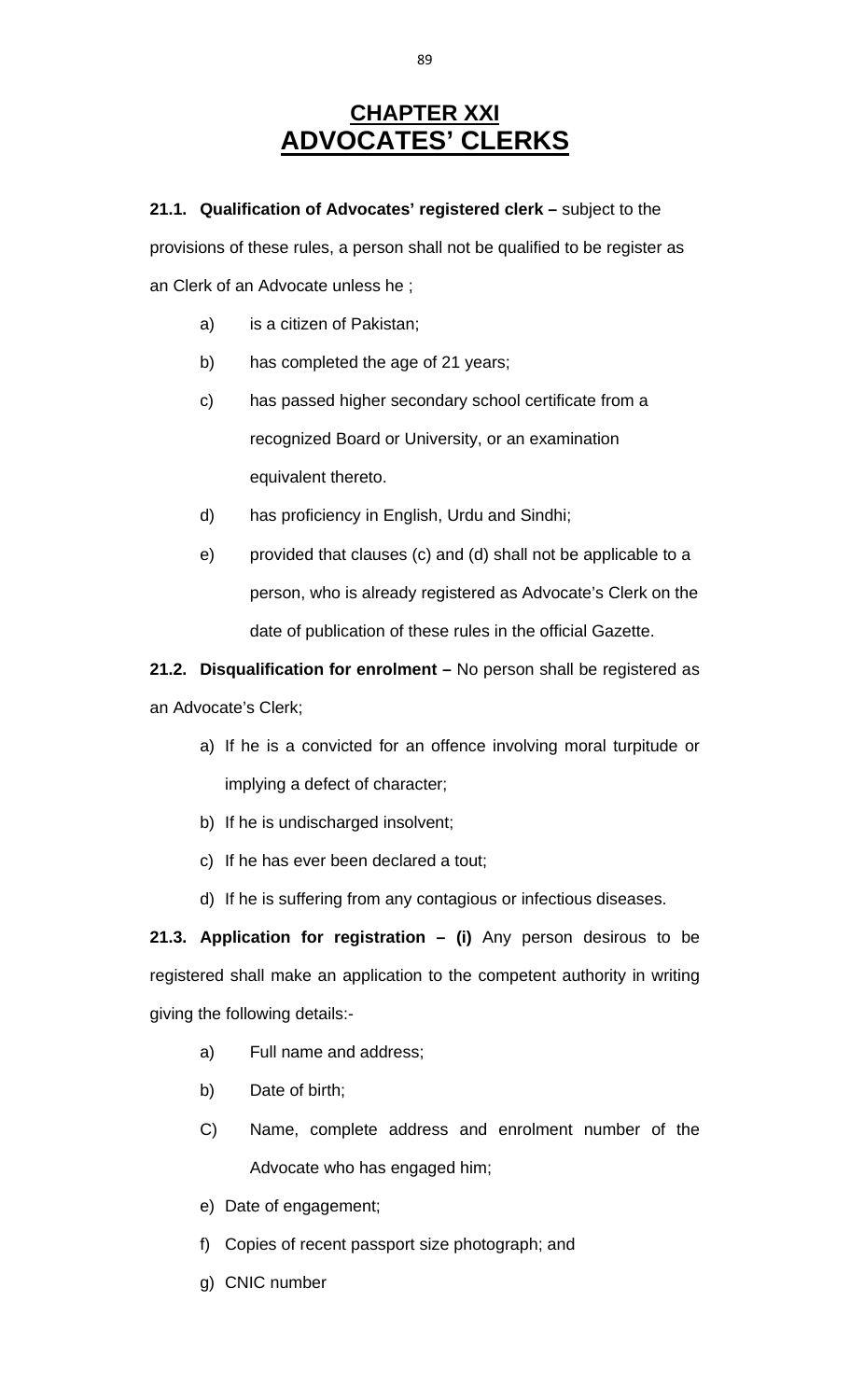**(ii)** That the applicant does not suffer from any disqualification under the rules.

**iii)** The application shall also contain a certificate OF the Advocate who has engaged the applicant to work as the clerk, that he is honest and bears good character, and that the particulars given in the application are correct.

**(iv)** If on examination, the competent authority finds the application to be in order, it shall enter the name of the applicant in the register of Advocate's Clerk, the authority shall issue a certificate to the Clerk ended 31<sup>st</sup> December each year subject to the renewal in Form No.36 of Appendix 'A'.

**21.4.** The competent authority shall prepare and maintain a register of Advocate's Clerk in form No.8 of Appendix 'B' in which ;

- i) the name of persons who were working as a Clerk of the Advocate on the date of commencement of these rules;
- ii) the name of persons who are engaged, after the commencement of the rules, as Clerk to Advocate shall be entered.

The register shall contain the following details of Advocate's Clerk;

- a) his name and address;
- b) his age;
- c) his passport size recent photograph;
- d) his date of engagement; and
- e) the name of Advocate with whom he is engaged.

**21.5. Registration fee – (i)** The application for registration shall be accompanied by fee of Rs.100/- and renewal fee of Rs.25/- shall be payable by 31<sup>st</sup> January of each subsequent calendar year failing the competent authority shall remove the name of defaulting clerk. The fee shall be payable in the shape of non-judicial stamp paper.

**(ii)** When the name of the clerk has been removed from the register under the preceding rules, his name shall not be register again unless he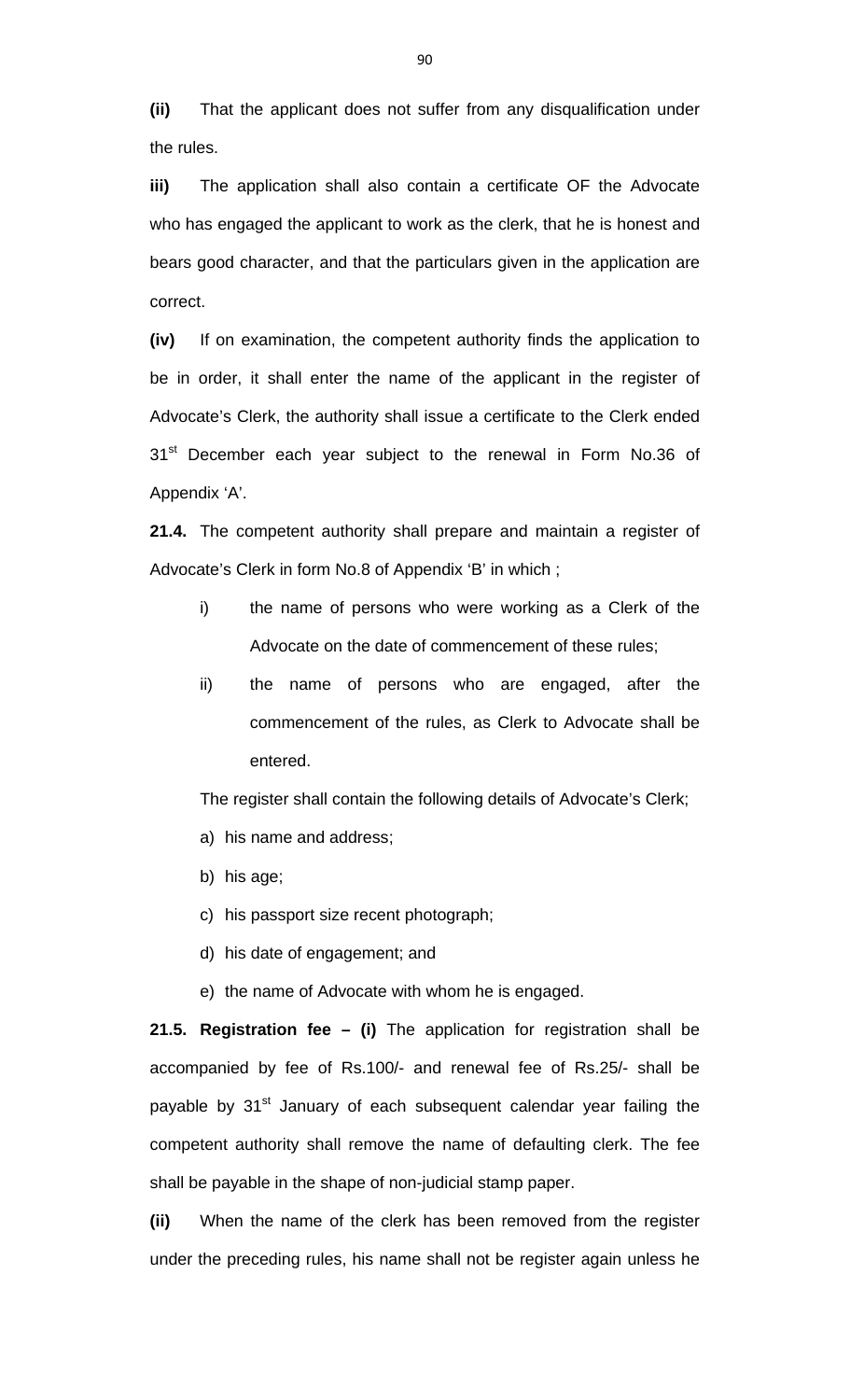pays the renewal fee of Rs.50/- along with the arrears and an extra sum of Rs.20/- per year for the period of default by way of penalty.

**21.6. Rectification of register –** The competent authority may remove from the register the name of a person who is dead or has incurred a disqualification or who is found guilty of any misbehaviour or false declaration or fraud or suppression or misrepresentation or grossly improper conduct in discharge of his professional duties or breach of the provisions of these rules.

**21.7. Functions of registered clerk – (1)** A registered Clerk shall not make any motion or advance an argument in Court nor shall he swear an affidavit as an agent of a litigant unless authorized by General or Special Power of Attorney of the litigant.

**(2)** He may act in the matters of routine nature which do not require the personal attendance of the Advocate and may do the following acts, namely:-

- i) receiving notice on behalf of the advocate or application with whom he is registered;
- ii) presenting an appeal or application in office;
- iii) take back application or appeal filed in office if found defective or returned to be presented in Court.
- iv) presenting to the office an application signed by the Advocate with whom he is registered for;
	- (b) Copy of document;
	- (c) Inspection of Record ;
	- (d) Return of document.
	- (e) Inspecting record, if authorized by his master and sanctioned by Court;
	- (f) Depositing money and paying court-fees;
	- (g) Receiving paper book, certified copies;
	- (h) Filing Vakalatnama;
	- (i) Identifying person swearing affidavits.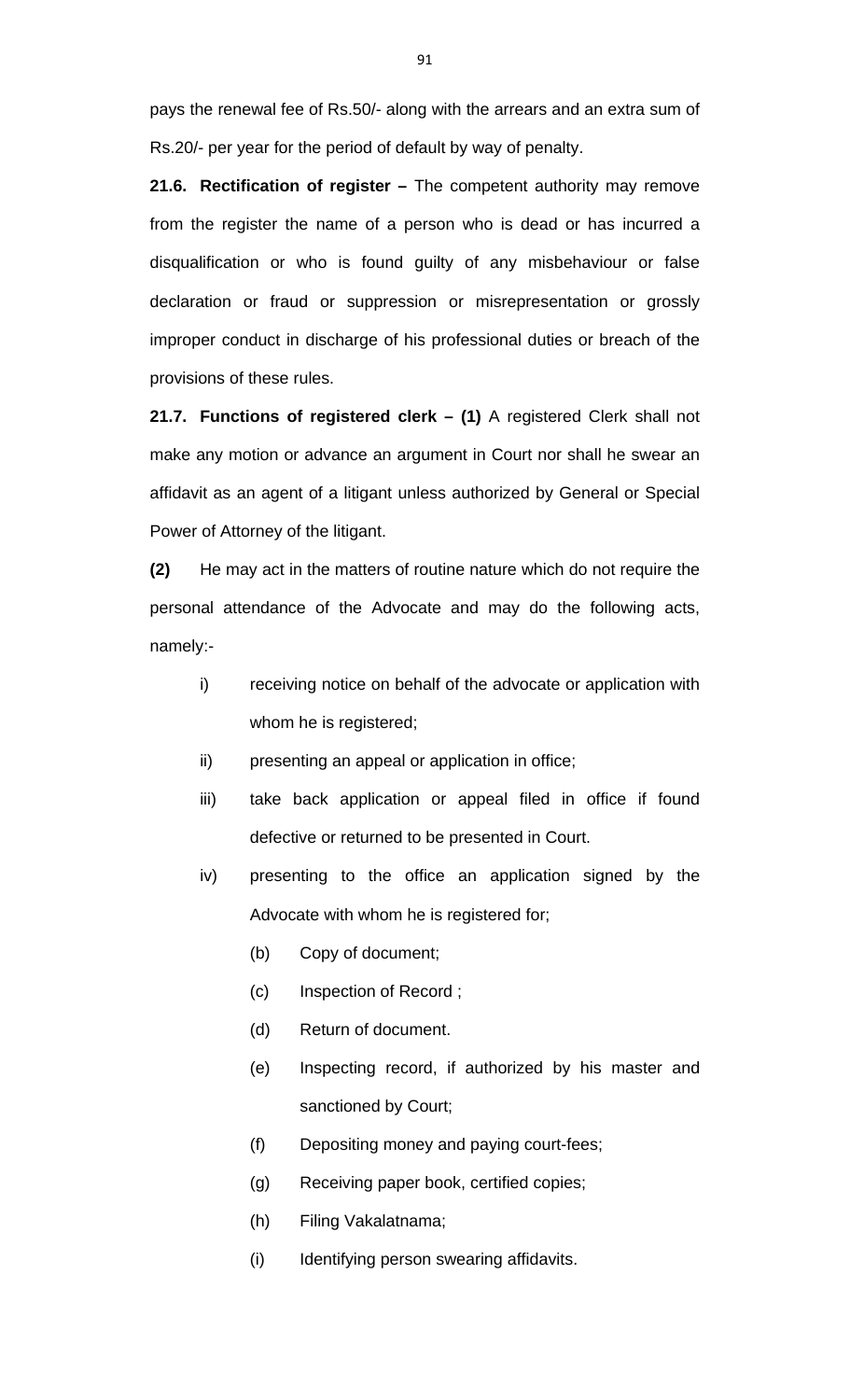**21.8. Issuance of Identity Card – (1)** The competent authority shall issue an identity card to every Advocate's Clerk entered in the register on payment of prescribed fee;

**(2)** The Advocate's Clerk shall carry the identity card on his person when he visits Court or office of the Court and shall be obliged to show it to officer of the Court on demand.

**(3)** A person who ceases to be an Advocate's Clerk shall surrender the identity card to the competent authority.

**(4)** In case the identity card is lost or mutilated a fresh identity card shall be issued on application of the Advocate's Clerk which shall be accompanied by two recent photographs and a fee of Rs.100/-.

**21.9. Complaint against registered Clerk – (1)** Where on receipt of a complaint or otherwise the competent authority has reason to believe that Advocate's Clerk has committed professional or other misconduct, he shall appoint an enquiry officer to conduct an enquiry in the complaint.

**(2)** The enquiry officer shall, after giving a reasonable opportunity of being heard to such clerk, conduct an enquiry and submit his report to the competent authority.

**(3)** The competent authority on receipt of enquiry of the enquiry officer and after giving the Advocate's Clerk concerned an opportunity of making written submissions against the report of the enquiry officer and of oral hearing, if prayed for, may pass any order more of the following order, namely :-

- a) removal his name from register,
- b) imposition of fine which may extend to Rs.500/-, or
- c) suspension of registration for such period as he deem fit.
- d) on suspension such Advocate's Clerk shall during the period of suspension be debarred from acting as a Clerk and from doing any act permissible under the rules and shall forthwith

92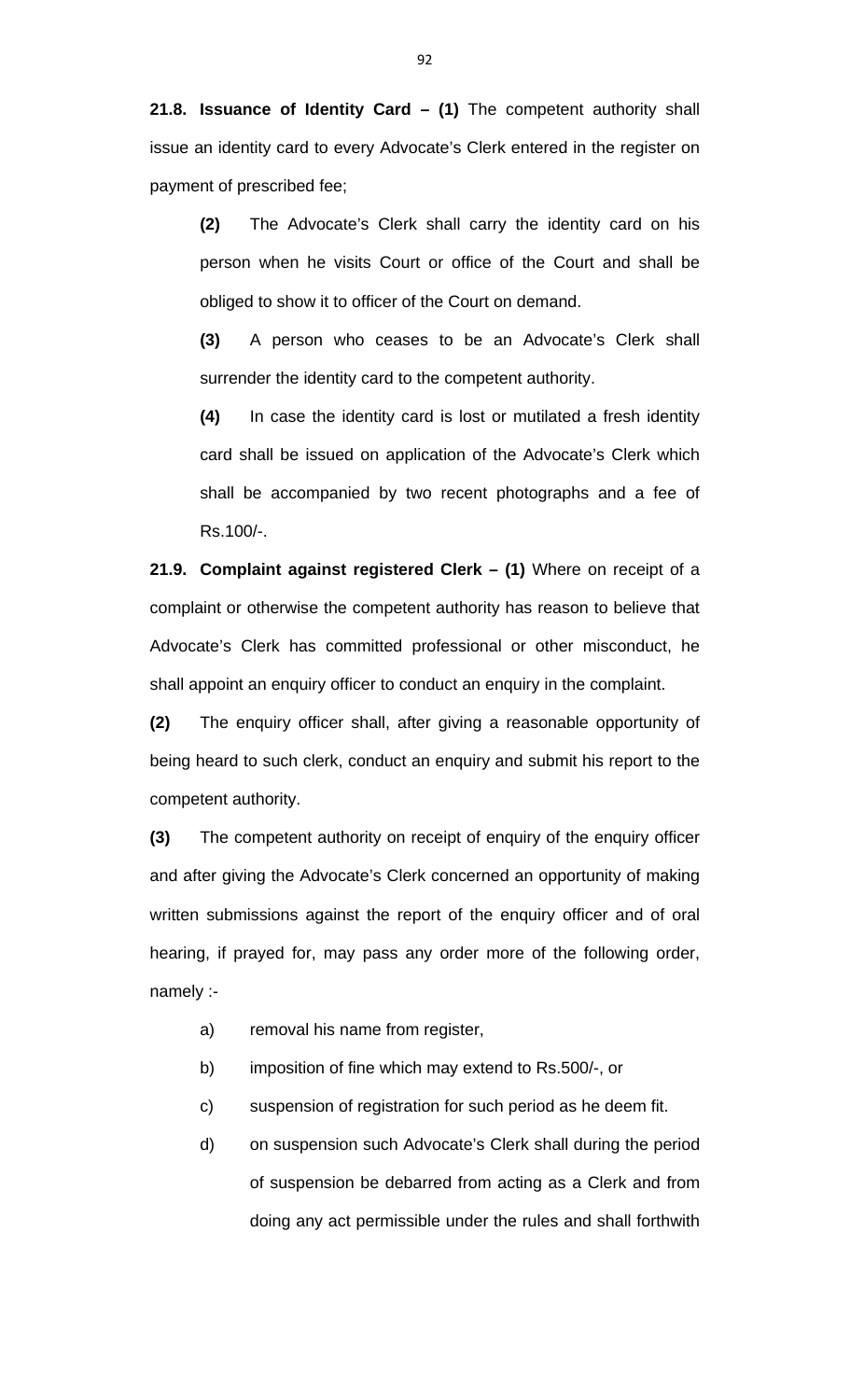deposit the identity card with the Superintendent of District Court.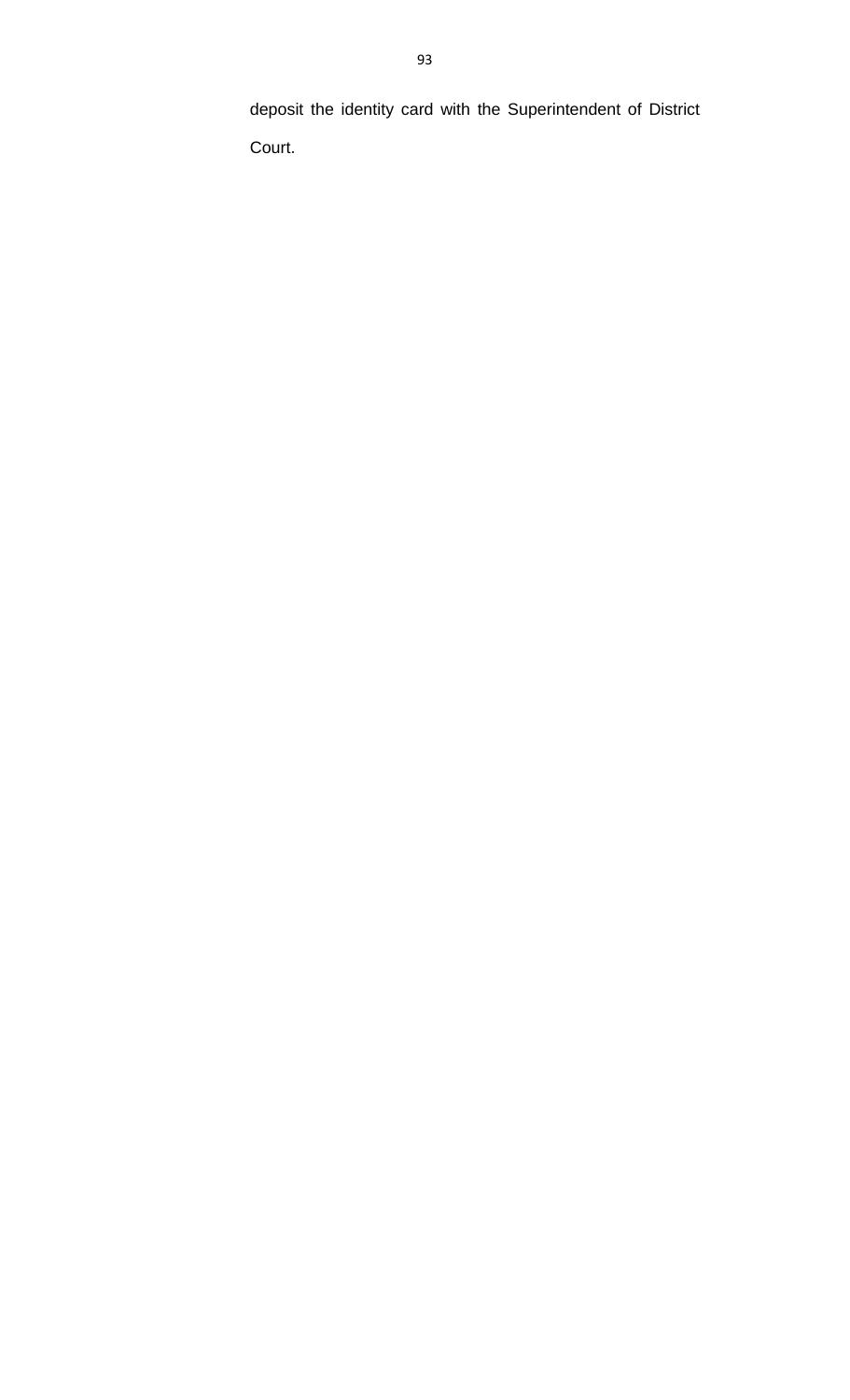# **CHAPTER XXII ANNUAL REPORT ON THE ADMINISTRATION OF CRIMINAL JUSTICE**

**22.1.** The statement required by the High Court for the purpose of the complication of the Annual Report on the Administration of Criminal Justice in the Province of Sindh shall be submitted by the 1<sup>st</sup> February each year correctly drawn up. The forms of the Statement and the instructions relating thereto (in addition to the instructions below or at the back of the forms) are set out below. The Sessions Judges shall, before submitting their statements, have them checked in the light of these instructions and assure themselves that they are correctly drawn up.

### **22.2 INSTRUCIONS**

(I) The statement should be submitted early enough to reach the Registrar's Office by the  $1<sup>st</sup>$  of February of each year.

(ii) The instruction printed on each form of statement should be carefully studied and noted.

(iii) The annual statement should be prepared in regard to both civil and criminal cases by the District and Sessions Judges.

(iv) The function of the Judicial Magistrate in relation to the annual statements should not be the compilation of the statements but furnishing the necessary information available to them to the respective Sessions Judge to enable the latter to prepare statements.

(v) The Sessions Judges should arrange the preparation of statements in so far as cases under the Code.

### **Forms**

 Forms of the Annual Judicial Statements Nos.1,2,3,4,5,6 and Forms A and B in Forms No.37 to 45 of Appendix 'A' regarding Youthful Offenders dealt with under Juvenile Justice System Order, 2000 and Sindh Children Act, respectively.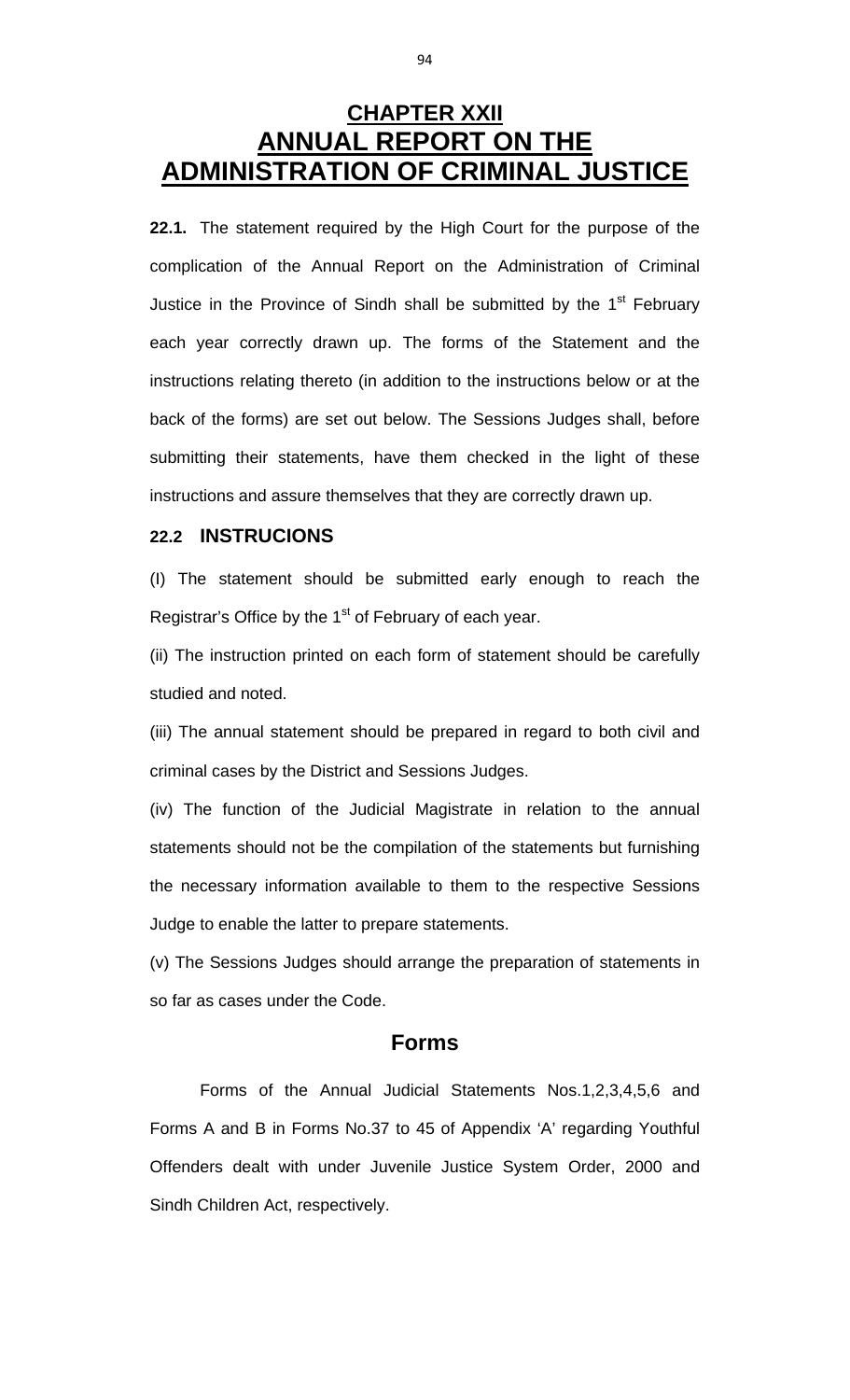# **CHAPTER XXIII REGISTERS**

**23.1. Registers –** In addition to the Registers under the rules, the following registers and Books (in the forms given in the Appendix 'B') should be maintained in each Criminal Court:-

**23.2. Registers in Sessions Court –** The following registers shall be maintained in Sessions Courts, by such Clerks as the Presiding officer may, by written order, direct.

- 1. Register of Sessions Cases (Form No.9 of Appendix 'B')
- 2. Register of Criminal Appeal (Form No.10 of Appendix 'B')
- 3. Register of Criminal Revision Applications (Form No.11 of Appendix 'B')
- 4. Register of Bail Application (Form No.12 of Appendix 'B')
- 5. Register of Miscellaneous Criminal Applications before the Court of Sessions (Form No.13 of Appendix 'B')
- 6. Memorandum Book for Sessions and Appellate Criminal Work (Form No.14 of Appendix 'B')

**23.3. Registers for Magistrates Court –** The following registers shall be maintained in the Court of every Magistrate.

- 1. Case Register (Form No.15 of Appendix 'B')
- 2. Register of Chapter cases– (Form No.16 of Appendix 'B')
- 3. Register of Miscellaneous Criminal Applications (Form No.17 of Appendix 'B')
- 4. Register of Under-trial Prisoners in Jail (Form No.18 of Appendix 'B')
- 5. Register of Copies supplied to Prisoners in Jail (Form No.19 of Appendix 'B')
- 6. Register of Miscellaneous reports and proceedings in the Court of Magistrates in Form No.20 of Appendix 'B'.
- 7. Memorandum Book for Original Work (other than Sessions Court) (Form No.21 of Appendix 'B')
- 8. Register of Bail Applications (Form No.22 of Appendix 'B')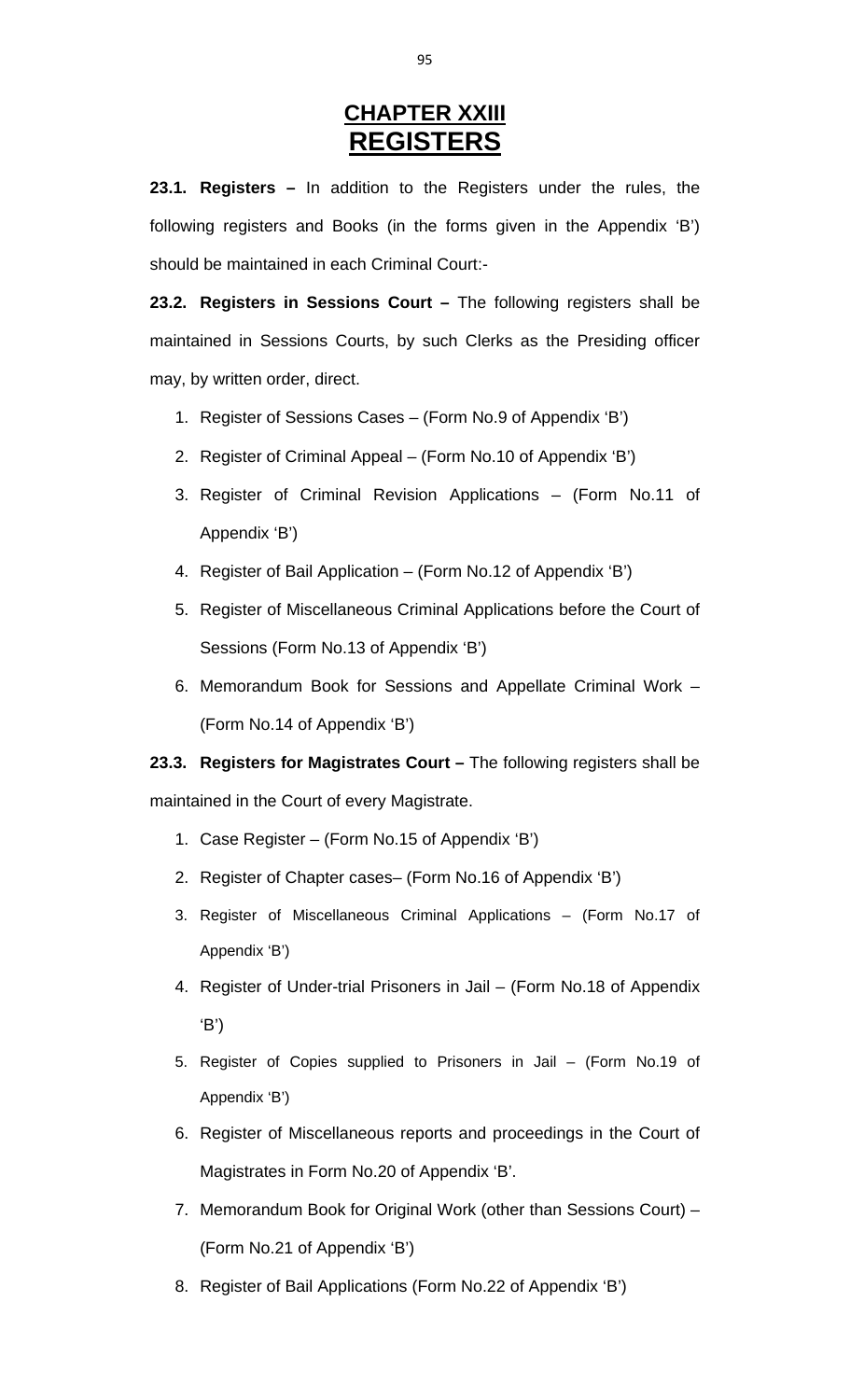**23.4. Register of witnesses –** Every Court shall maintained a register of witnesses in Form No.23 of Appendix 'B'

**23.5. Register of Fines –** Each Court shall maintain Register of Fine for their respective Courts in Form No.24 of Appendix 'B'

**23.6. Registers of dormant file –** Each Court i.e. Sessions Courts and Magistrate Courts shall maintain Dormant File Register for their respective Courts in Form No.25 of Appendix 'B'.

**23.7. Register of Compliance and Requisitions of records –** Every Courts shall maintain register of compliance and requisition in Form Nos.26 and 27 of Appendix 'B'.

**23.8. Register of registers –** A register of registers in the prescribed Form No.28 of Appendix 'B' shall be maintained in the Record Room separately of Sessions Courts and Magistrate Courts register.

**23.9. Instructions for maintenance of registers –** (a) a new register shall commence at the beginning of each calendar year.

 (b) Registers in Form Nos.9, 10, 11 and 13 of Appendix 'B' are intended for entering main cases coming up before the respective Courts and the registers in Form No.20 are intended for entering miscellaneous proceedings requiring judicial enquiry coming up before the respective Courts.

 (c) Registers in Form 12 and 22 of Appendix 'B; are intended for entering Bail Applications coming up before the Sessions Courts and Magistrates Court respectively.

 (d) Proceedings forming part of a pending main case such as applications for bail, applications for discharging accused under section 169 of the Code, proceedings regarding disposal of property, etc, should not be treated as separate proceedings.

 (e) Sessions Cases should be entered in the Register in Form No.9 and Criminal Appeals in the register in Form No.10; Criminal Revision Applications in the Register in Form 11 and all other proceedings coming up before the Sessions Court which require a judicial enquiry and which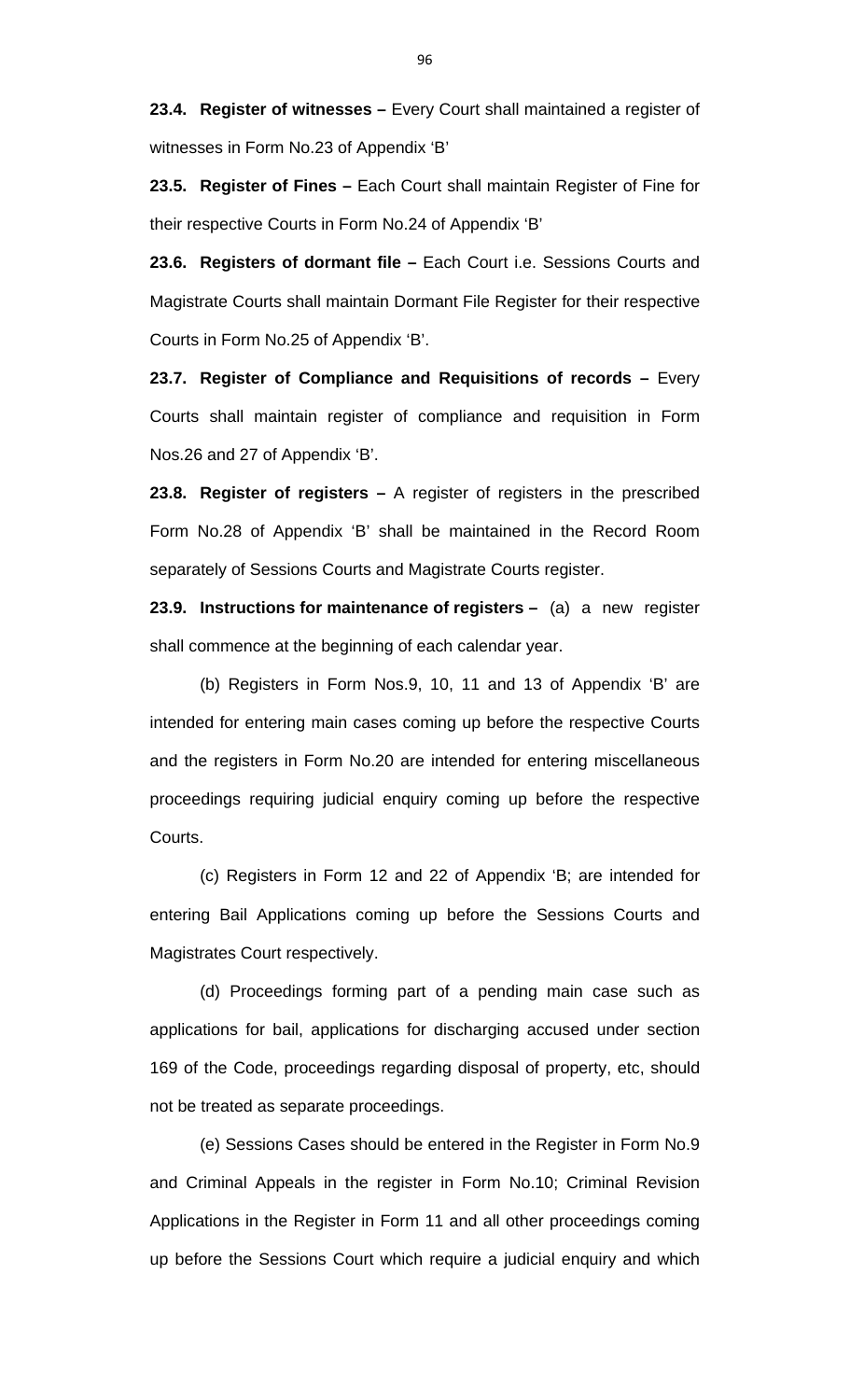cannot find in the register in Form Nos.9, 10 and 11 (and which do not form part of the pending main cases entered in the registers in Forms Nos. 9, 10 and 11) should be entered in the register of Miscellaneous Applications in Form No. 13.

 (f) the following list illustrates the kinds of proceedings which should be entered in the register of Miscellaneous Criminal Applications before the Sessions Court in Form No. 13.

(i) Proceeding under Section 22-A of the Code for appropriate direction.

(ii) Proceedings under section 426 of the Code (suspending sentence pending appeal).

(iii) Proceedings under section 476 of the Code (Offences affecting the administration of justice, false evidence etc.).

(iv) Proceedings under section 480 of the Code (Contempt).

(v) Proceedings under section 485 of the Code (Refusal to produce documents or to answer questions and failure to attend in obedience to a summons).

(vi) Proceeding under Section 491(1A) to issue direction in the nature of "habeas corpus".

(vii) Proceedings under section 496, 497, 497(5) and 498 of the Code, arising independently of any pending sessions case or Criminal Appeal or Revision (Bail, Cancellation of Bail, Reduction of Bail, etc).

(viii) Proceedings under section 514 of the Code (Forfeiture of Bonds).

(ix) Proceeding under section 528 of the Code (Transfer).

(x) Applications for condonation of delay in filing Criminal Appeals, Revision, etc.

 (g) In the case Register in Form No.15 should be entered all proceedings instituted before the Court of the Judicial Magistrate, whether on a complaint by a public official or a private party or upon a chargesheet by the police and intended to punish an offender in respect of offences falling under the Penal Code or any other enactment. Thus,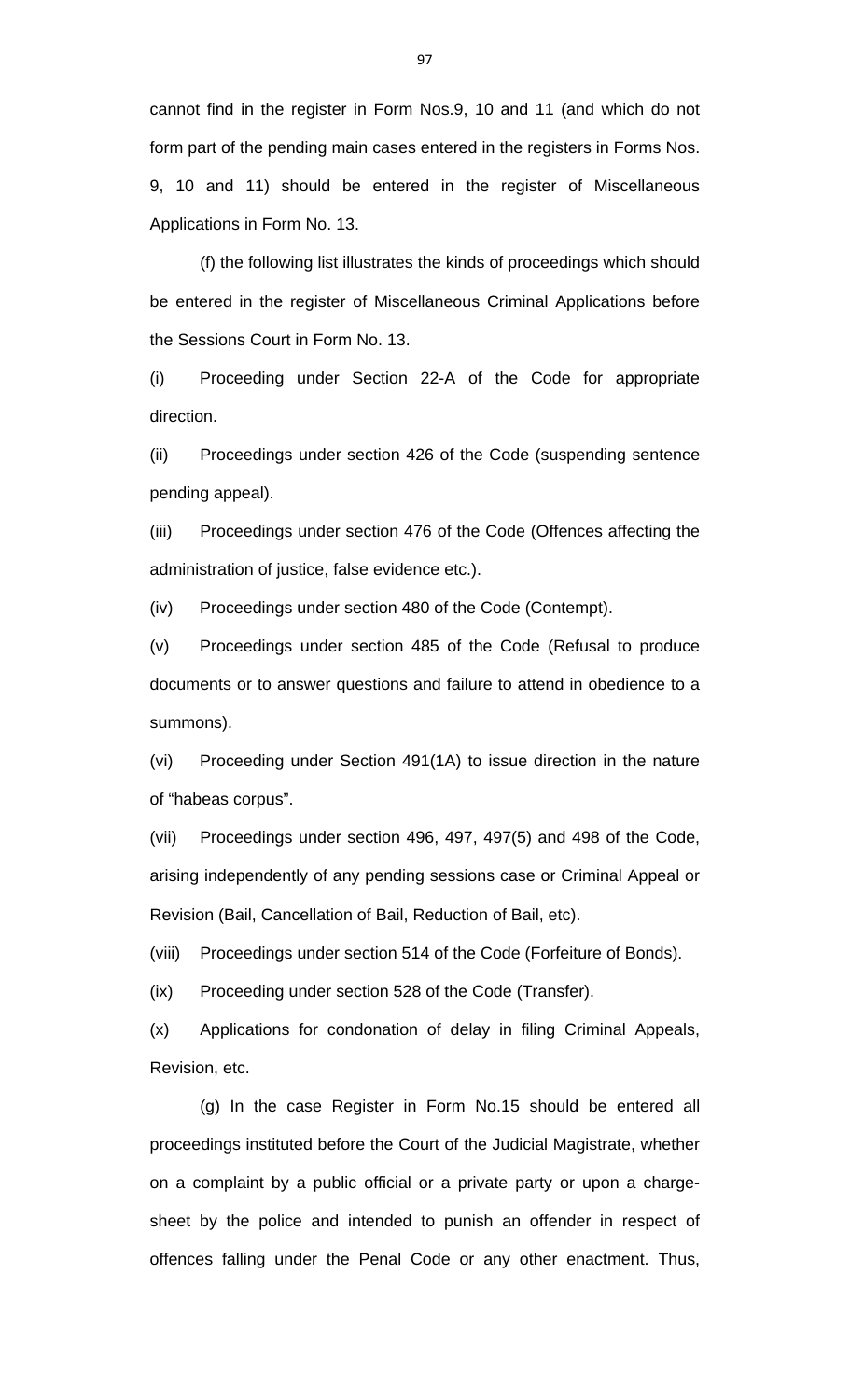proceedings under section 113 of the Railways Act, 1890, and proceedings under section 12 of the Child Marriage Restraint Act, 1929, etc. should be entered in this register. However, proceedings falling under the provisions of the Criminal Procedure Code mentioned in subparagraph (h) hereof should not be entered in this register.

 (h) Proceedings instituted before the Court of the Judicial Magistrate, which require judicial enquiry and which cannot find a place in the Case Register in Form No.15 (and which do not form part of any of the pending main cases entered or to Register of Miscellaneous Criminal Applications in From No.17.

 (i) the following list illustrates the kinds of proceedings which should be entered in the register of Miscellaneous Criminal Applications before the Court of the Judicial Magistrate in Form No.17.

 (I) Proceedings under section 87, 88 and 89 of the Code not forming part of any pending "main cases' (Proclamation of absconding accused, etc.)

 (II) Proceedings under section 100 of the code (Search for wrongfully confined person)

 (III) Proceedings under section 250 of the Code (False, Frivolous or Vexatious accusations.)

 (IV) Proceedings under section 476 of the Code (offences relating to administration of justice, false evidence, etc.)

(V) Proceedings under section 480 of the Code (Contempt)

 (VI) Proceedings under section 980 of the Code (Refusing to answer questions or produce documents and non-attendance in obedience to a summons)

(VII) Proceeding under sections 125 and 126 of the Code (Maintenance).

 (VIII) Proceeding under sections 436, 437, 443 and 44 of the Code, no arising in pending main cases (Bail, insufficiency of bail, discharge of sureties, etc.)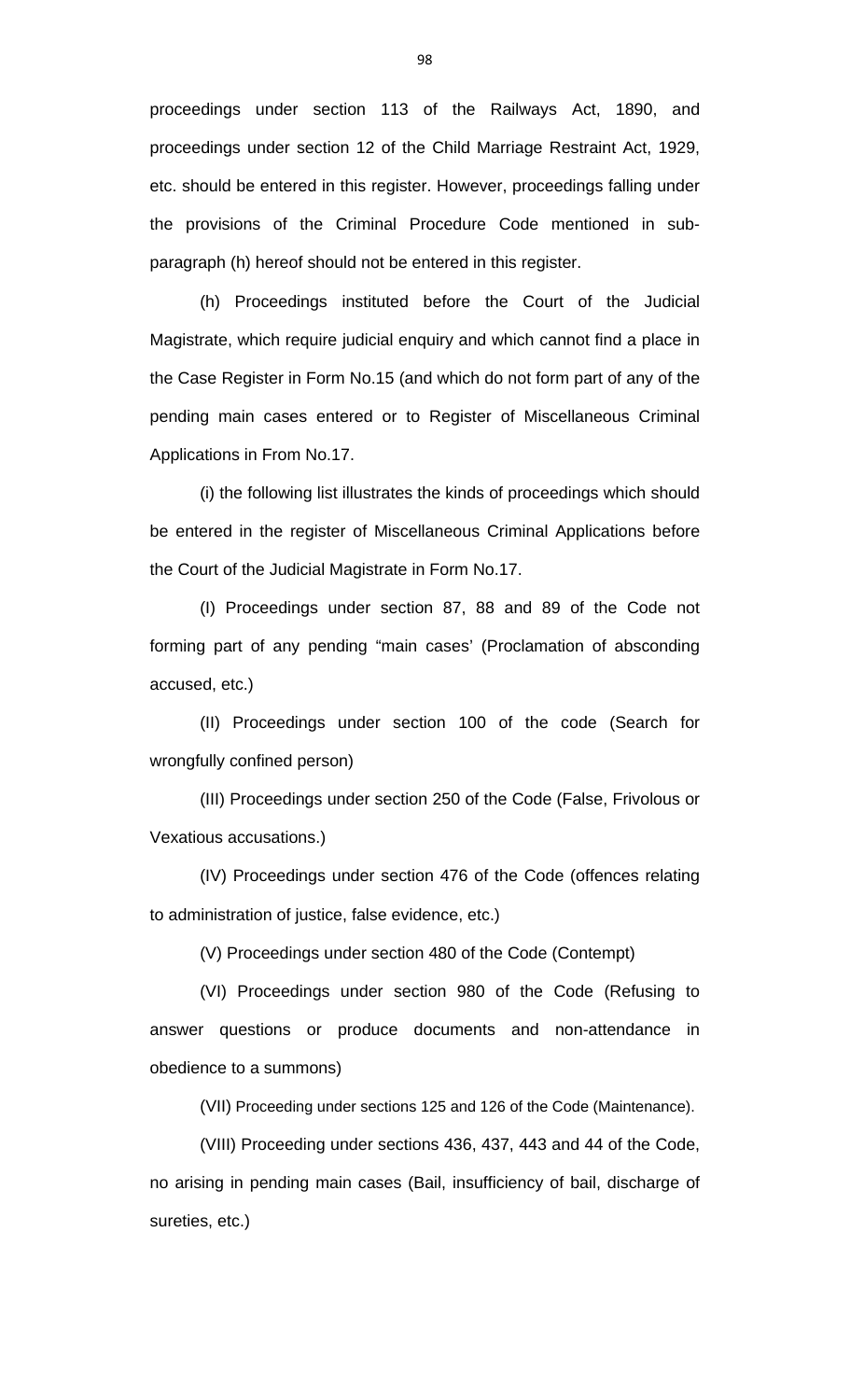(IX) Proceedings under section 512 of the Code (Record of evidence when accused is absent or unknown).

(X) Proceedings under section 514 of the Code (Forfeiture of bond).

 (XI) Proceedings under section 523 of the Code (procedure in regard to property seized under section 51 of the Code or suspected to be stolen or where the owner is unknown.)

**23.10.** Instructions in regard to the maintenance of fine Register.

 (i) when a new Fine Register is opened, fines which remained still to be realised in the previous years, and which have not been written off, shall be entered before the cases of the current year.

(ii) Entries about compensation awarded to the accused under section 250 of the Code, should be made in the Fine Register.

(iii) a statement of fines realised during the previous month should be sent at the beginning of each month to the Treasury Officer, who will return it after verification with the amount of fines remitted to the Treasury during the previous month. On return, the Judge or Magistrate should initial the total of realizations for the month of column 6 of the Register and note the fact of verification by the Treasury Officer.

(iv) the entries in column 1 to 5 of the Fine Register should be made as soon as sentence of fine is passed and the Judge or Magistrate should initial the amount in column 5. Space should be left between entries in the Register for endorsements in the remarks column (e.g. dispatch of warrants to Police and the returnable dates), and the Judge or Magistrate should initial such endorsements when the fine is paid, the entry of realization should be made forthwith in its appropriate column 6 initialled by the Magistrate.

(v) a person paying a fine or compensation in Court should be given a receipt, the receipt and counter-foil should be signed by the Nazir in the Sessions Court and in the court of Judicial Magistrate, by Sheristedar or Senior Clerk in the Judicial Magistrate's Court.

99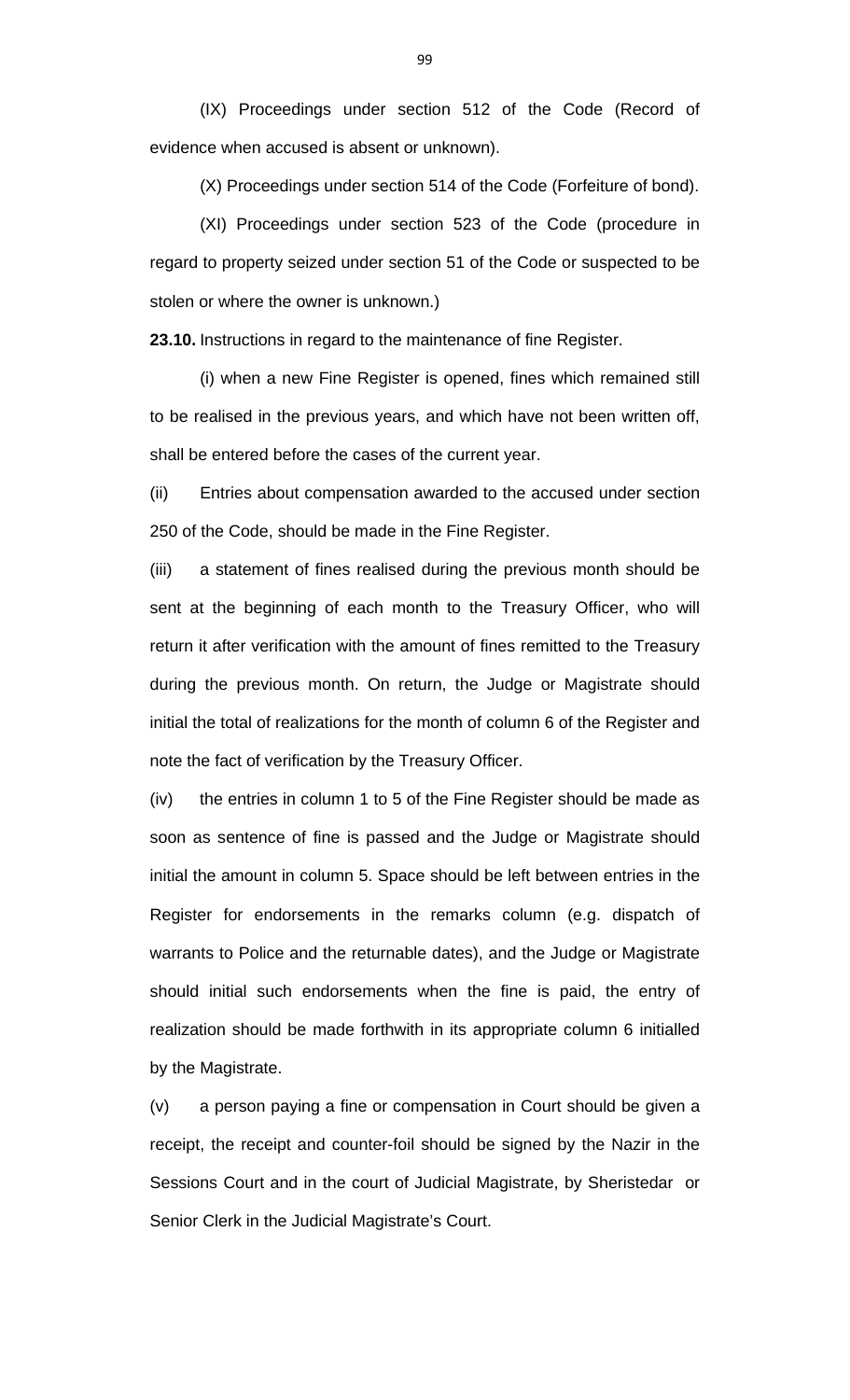Provided, however, that such receipts and counter-foils shall be signed by the Judicial Magistrate himself in case no Sheristedar or Senior Clerk is appointed for his Court.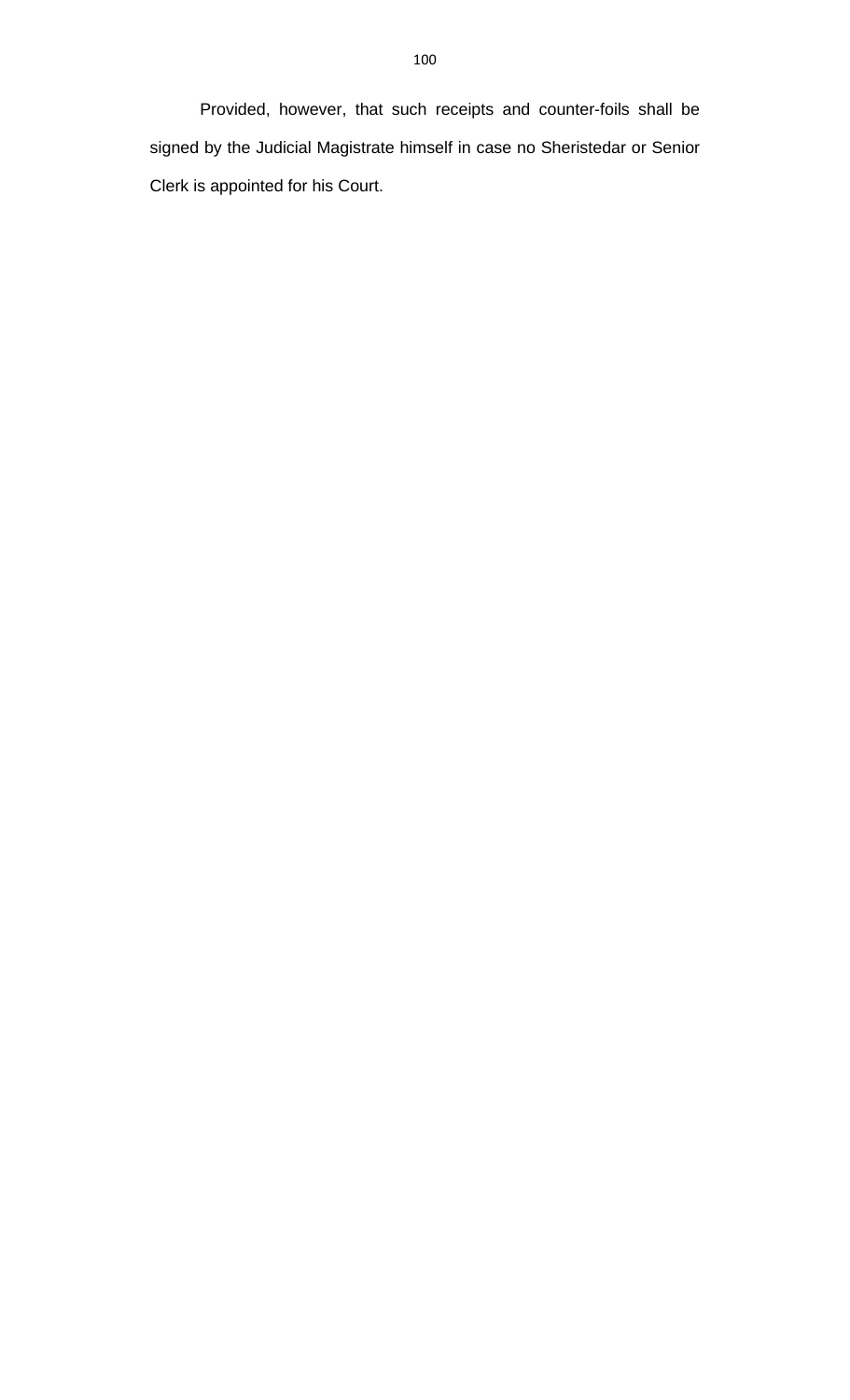## **Form No.1 (Chapter 5, Rule 3) FORM OF RECORDING CONFESSION**

Before Mr. ……………………………………………………. , Judicial Magistrate of District ………… The accused ………………………………………………S/o ………………………………………. Age about…………………. Years ………………… is brought by …………………………………….. Police Head Constable/Sub Inspector before me at my Court …………………………………………. at …………………….. a.m./p.m. to have his confession recorded, a letter/memo is given to me dated …………………….. from the …………………………. Which is attached to the record.

…………………………. have ascertained that the offence was committed at (place) …………………………………..on …………….………………………………………………… (day) at ………………….a.m./p.m.

1. The accused is placed in custody of my peon/armed Police Constable …………………………………….. and the police (sub) Inspector/Head Constable is directed to leave the premises. I have satisfied myself that there is no policeman in the Court or in any place where the proceeding could be seen or heard except such armed police, not concerned in the investigation of the crime, as are necessary to guard the accused.

2. The accused is informed that he is no longer in police custody and is asked whether he has to make any complaint of ill-treatment against the police or others responsible for his arrest or custody. He replies :‐

#### **PART‐I**

Question No.1 – I am a Magistrate and have no concern with the police. Have you understood?

Answer ‐‐‐

Question No.2 – You are now no longer in police custody. Have you understood? Answer ‐‐‐

Question No.3 – Have you any complaint of ill-treatment against the police or other persons responsible for your arrest or custody?

Answer ‐‐‐

Question No.4 – I desire to examine your person. Do you consent to it? Answer ‐‐‐

The result of the examination is this, namely: ‐‐‐‐

Question No.5 – Do you wish to make any statement?

Answer ‐‐‐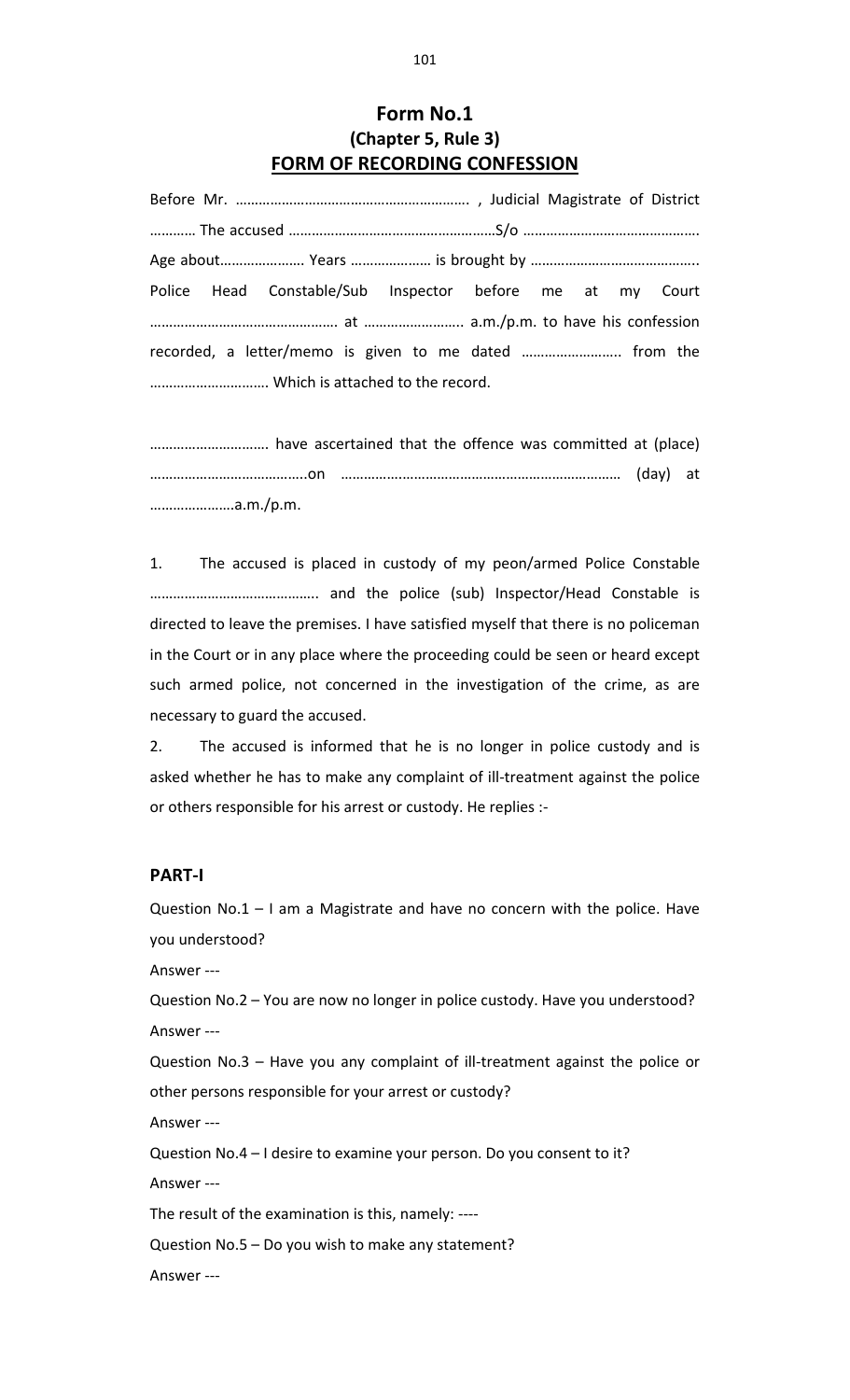Question No.6 – You are not bound to make a statement or there is no compulsion that you should make a statement. Have you understood?

Answer ‐‐‐

Question No.7 – If you make a statement then it will be taken down and it may be used against you as evidence. Have you understood this?

Answer ‐‐‐

Question No.8 – Hereafter you will not be kept in the custody of the police. Have you understood?

Answer ‐‐‐

Question No.9 – Have the police or any other person threatened you to make a statement?

Answer ‐‐‐

Question No.10 – Have the police or any person promised you that lesser punishment will be awarded to you if you make a statement or that you will be acquitted?

Answer ‐‐‐

Question No.11 – Have the police or any other person given you any allurement to make statement?

Answer ‐‐‐

(In case there are other co‐accused)

Question No.12 – Have the police or any other person given you promise that if you make a statement then you will be made witness for the prosecution in the case?

Answer ‐‐‐

Question No.13 – Do you still desire to make a statement?

Answer ‐‐‐

Question No.14 – When did it first occur to you that you should make a confession and why did it occur to you?

Answer ‐‐‐

Question No.15 – Why are you making a confession?

Answer ‐‐‐

Question No.16 – Before you make any statement you are given 2 hours time for reflection. You are kept in Magisterial custody and you will not be kept in police custody. Have you understood all this?

Answer ‐‐‐

The accused is informed that he is given 2 hours time for reflection. He is further informed that he is kept in magisterial custody and not in police custody, and is accordingly remanded to magisterial custody. He shall again be produced before me on …………………………. at a.m./p.m.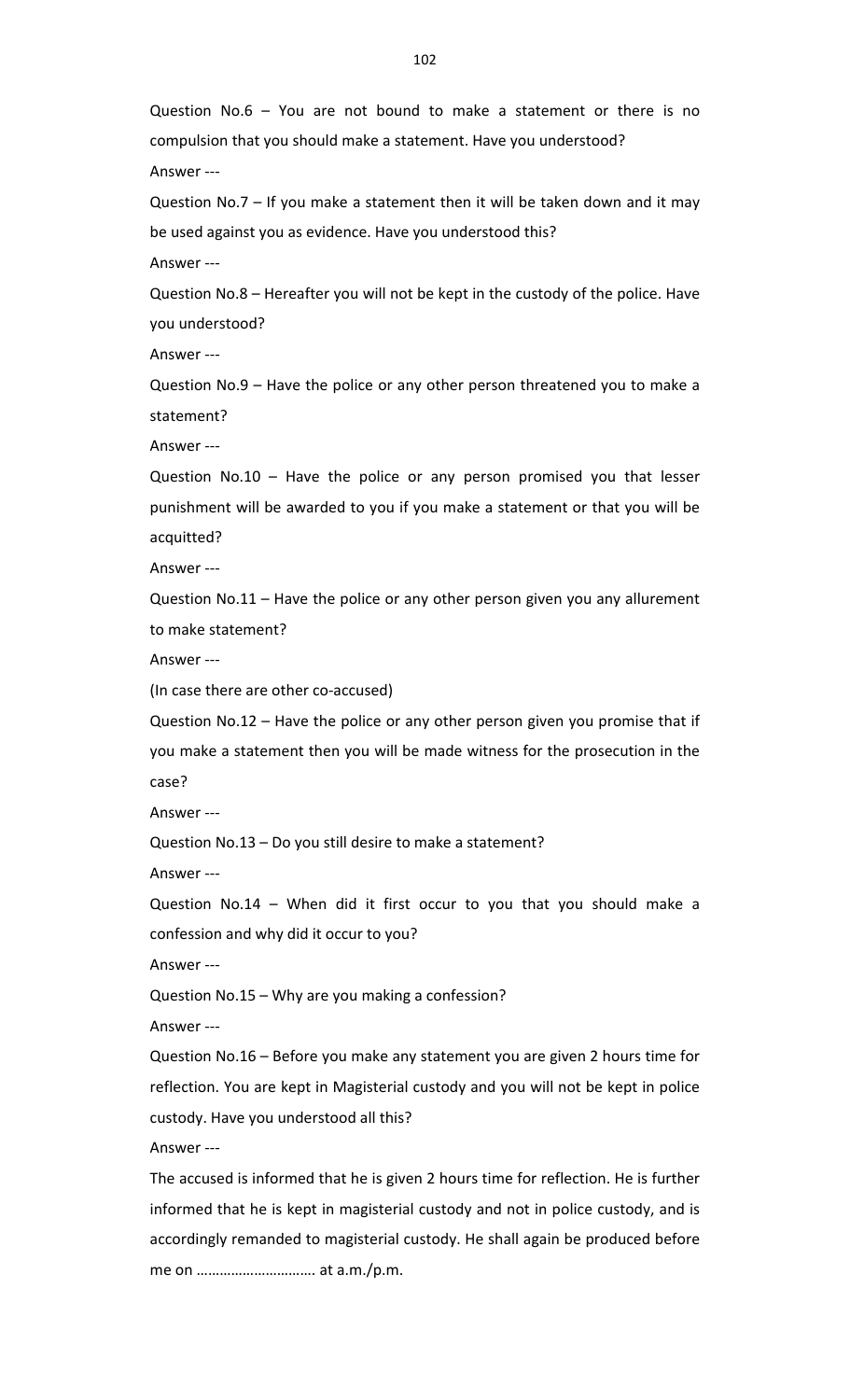(Signature), …………………………….. Magistrate . Dated---------------------------

N.B. ---- Every question and every answer should be recorded in full. The signature or mark of the accused person must be affixed to the confession. The Magistrate must make the declaration at the foot of the record of the confession required by section 164(3) of the Code of Criminal Procedure, 1898.

#### **PART‐II**

**3.** The accused is brought before me again on…………………….at …………………… a.m./p.m. in custody of …………………………………………….. I have satisfied myself that there is no policeman in the Court or in any place.

When the proceedings could be heard or seen, except such armed police, not concerned in the investigation, as are necessary to guard the accused.

**4.** The accused is asked details as to the length of time during which and he place where he has been in custody or surveillance of the police. He replies as follows:‐

Question No.1 – When were you arrested by the police?

Answer ‐‐‐

Question No.2 – At what place the police arrested you?

Answer ‐‐‐

Question No.3 – Were you kept by the police under surveillance? If yes, since when and where?

Answer ‐‐‐

Question No.4 – Since when you are in the custody of the police?

Answer ‐‐‐

Question No.5 – At what places you were kept by the police? Answer ‐‐‐

**5.** The accused is examined as follows in order to ascertain whether he is disposed to make a confession of his own free will :‐

Question No.6 – Do you wish to make a statement?

Answer ‐‐‐

Question No.7 – You are not bound to make a statement and there is no compulsion that you should make a statement. Have you understood this? Answer ‐‐‐

Question No.8 – If you make a statement then it will be recorded and the same is likely to be used as evidence against you. Have you understood? Answer ‐‐‐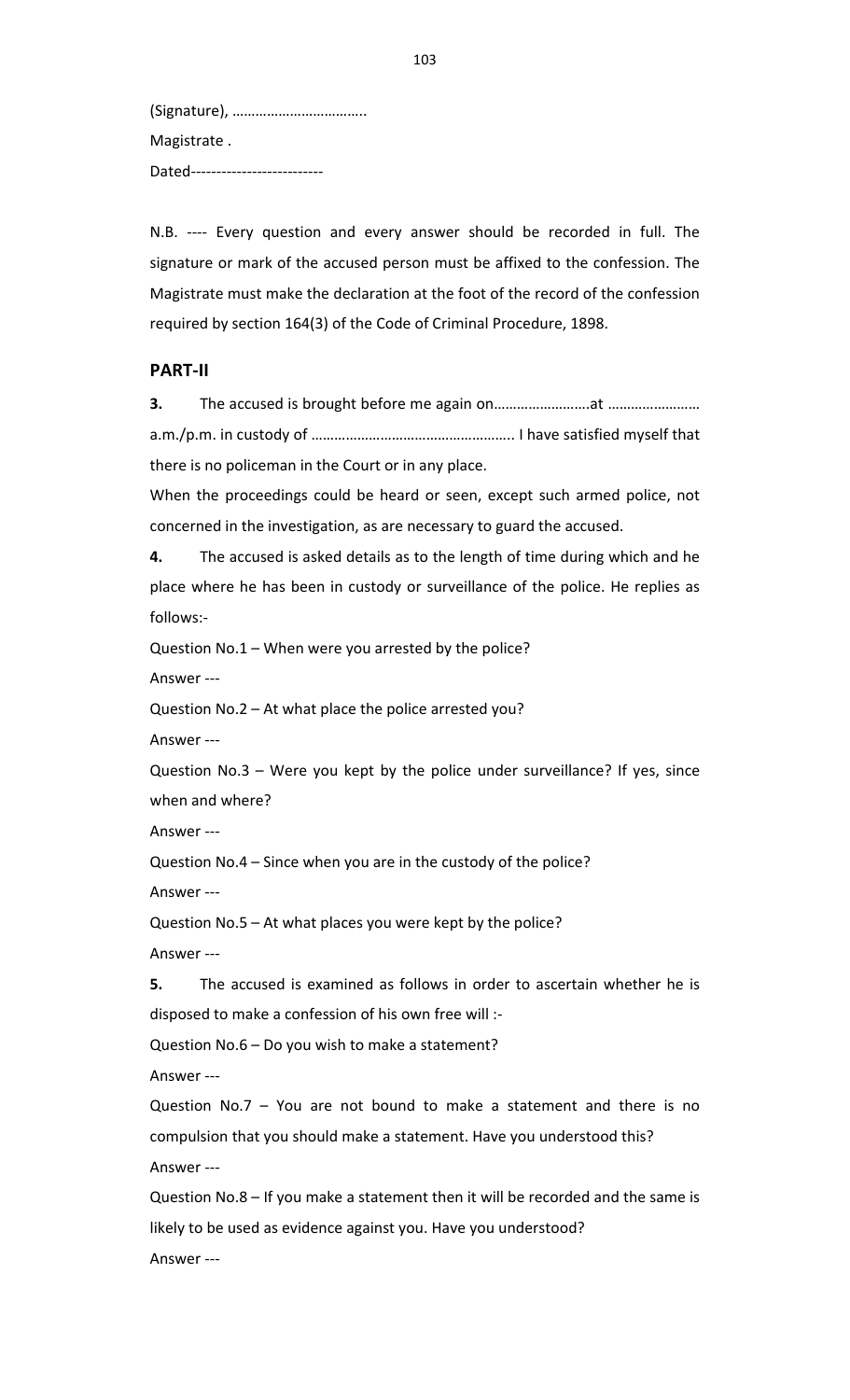Question No.9 – Even if you refuse to make a statement you will not be kept in police custody. Have you understood this?

Answer ‐‐‐

Question No.10 – Have the police or any other person threatened you to make a statement?

Answer ‐‐‐

Question No.11 – Have the police or any other person promised you that lesser punishment will be awarded to you or you will be acquitted if you make a statement?

Answer ‐‐‐

Question No.12 – Have the police or any other person promised you that if you make a statement you will be made a witness for the prosecution?

Answer ‐‐‐

Question No.13 – Have the police or any other person given you any allurement to make a statement?

Answer ‐‐‐

Question No.14 – Are you now willing to make a statement voluntarily and of your own free will?

Answer ‐‐‐

Question No.15 – You can tell me your complaints or difficulties, if any. Have you understood?

Answer ‐‐‐

Question No. 16 – I am not here to record your statement by compulsion, I am here to record your statement if you are willing to make it voluntarily and of your own free‐will. Have you understood this?

Answer ‐‐‐

After satisfaction that the accused is making the statement voluntarily and of his own free will,

#### **[Note:‐ the accused shall not be given oath).**

I have recorded it as follows:‐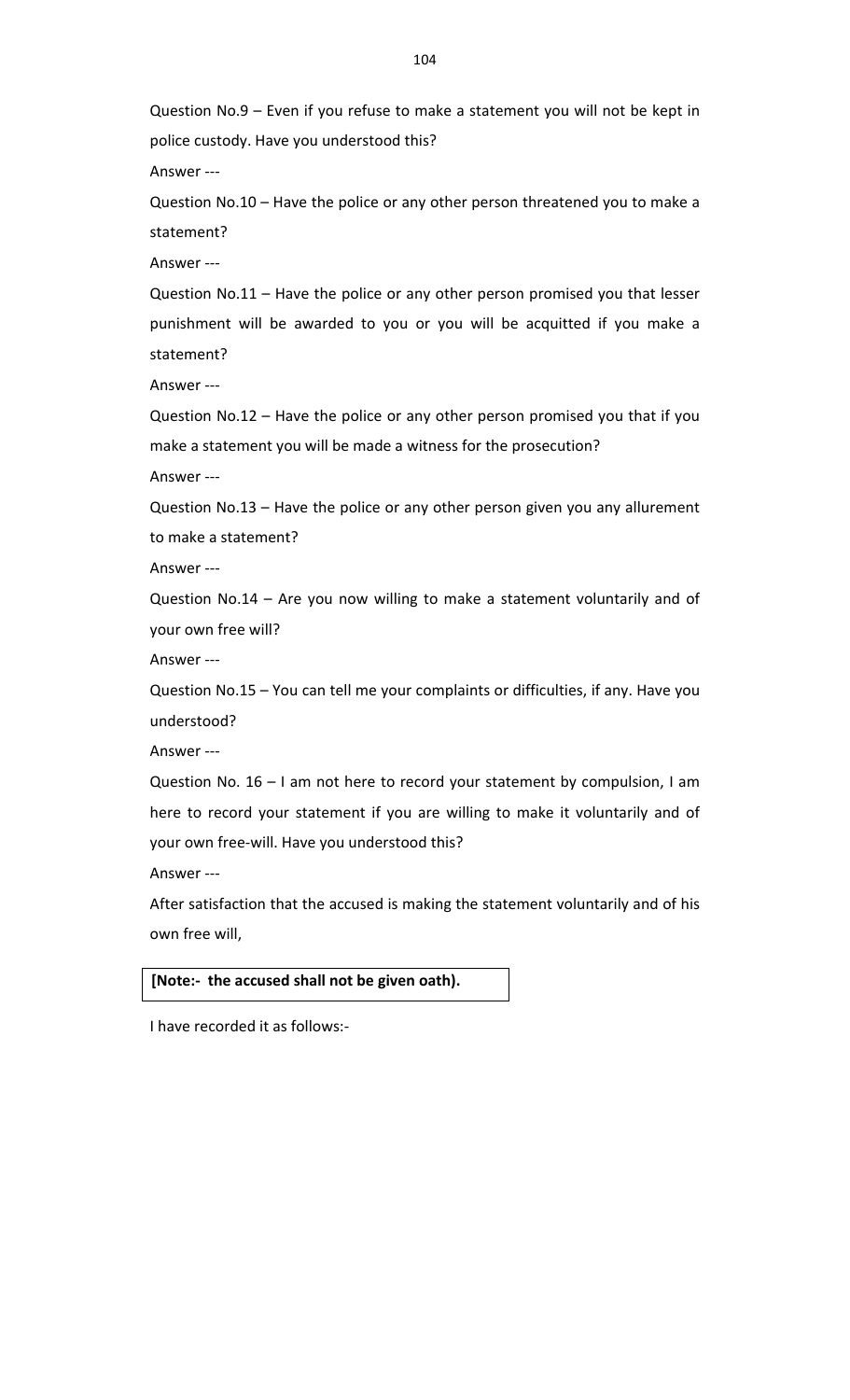Certificate I—(In the handwriting of the Magistrate) "Certified that the above confession was recorded in my presence and hearing and the record contains a full and true account of the statement made by the accused".

(Signature) ……………………….. Magistrate Dated:

Certificate II: ‐‐‐ "I have explained to ……………………….(Name) that he is not bound to make confession and that, if he does so, any confession he may make may be used as evidence against him and I believe that this confession was voluntarily made.

It was taken in my presence and hearing and was read over to the person making it and admitted by him to be correct and it contains a full and true account of the statement made by him."

| (Signature) |
|-------------|
| Magistrate  |
| Dated:      |

Certificate III: --- (In the hand writing of the Magistrate).

"I certify that on the following grounds, I believe that the confession is genuine;

- (i)
- (ii)
- (ii)

I have taken the following precautions to remove the accused from the influence of police:‐

- (i)
- (ii)
- (ii)

I have given the accused ………… hours time for reflection before recording the confession."

(Signature) ……………………….. Magistrate Dated: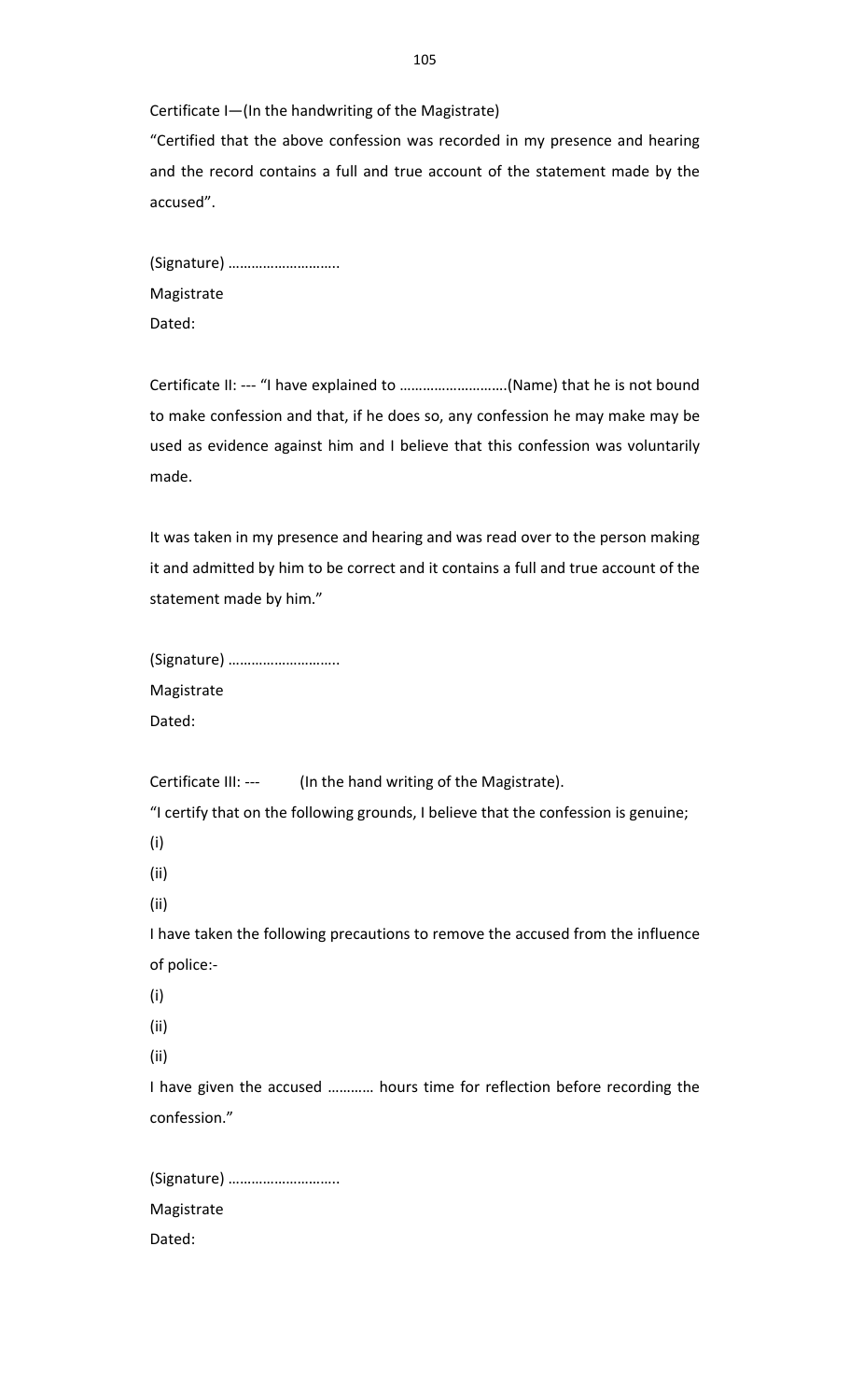**6.** The accused after his confession has been recorded by me, is remanded to Judicial Custody and forwarded to the Jail.

(Signature) ……………………….. Magistrate Dated: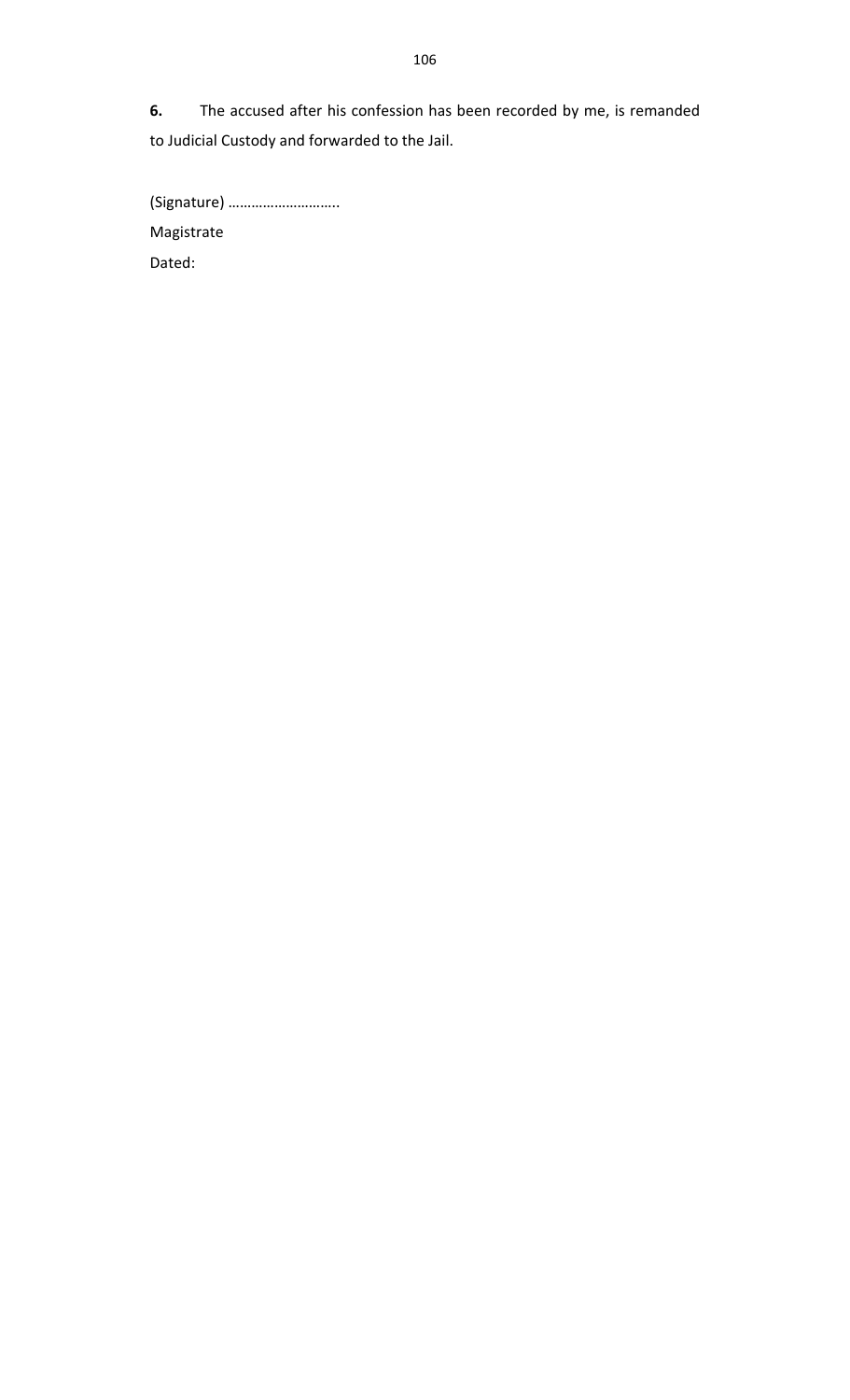### **Form No.2 (Chapter 6, Rule 5)**

|                                |                                             | MEMORANDUM OF AN IDENTIFICATION PARADE HELD AT THE _______________                     |  |
|--------------------------------|---------------------------------------------|----------------------------------------------------------------------------------------|--|
|                                |                                             |                                                                                        |  |
|                                |                                             |                                                                                        |  |
|                                |                                             | was called upon to hold an identification parade and this is the memorandum of         |  |
| what took place at the parade. |                                             |                                                                                        |  |
|                                |                                             | I, the undersigned Judicial Magistrate, held the identification parade in              |  |
|                                |                                             | the presence of the two respectable persons whose names and other particulars          |  |
| are given as under:-           |                                             |                                                                                        |  |
|                                |                                             | 1. (Name)________________________________(age) about ___________________________ years |  |
| (Occupation)                   |                                             |                                                                                        |  |
|                                |                                             |                                                                                        |  |
|                                |                                             |                                                                                        |  |
| (Occupation)                   |                                             |                                                                                        |  |
|                                |                                             |                                                                                        |  |
|                                |                                             | The parade was commenced at (time)____________________                                 |  |
|                                | The following persons stood in the parade:- |                                                                                        |  |
|                                |                                             |                                                                                        |  |
| (1)                            |                                             |                                                                                        |  |
| (2)                            |                                             |                                                                                        |  |
| (3)                            |                                             |                                                                                        |  |
| (4)                            |                                             |                                                                                        |  |
| (5)                            |                                             |                                                                                        |  |
| (6)                            |                                             |                                                                                        |  |
| (7)                            |                                             |                                                                                        |  |
| (8)                            |                                             |                                                                                        |  |
| (9)                            |                                             |                                                                                        |  |
| (10)                           |                                             |                                                                                        |  |

No persons, other than those in the parade, myself, the above named two respectable persons, remained in the hall. All Police officers and constables were asked to withdraw themselves completely from the room.

The witnesses who had been called to identify the accused were made to sit in a separate room where from the place where the identification parade was held, was not visible to the witnesses.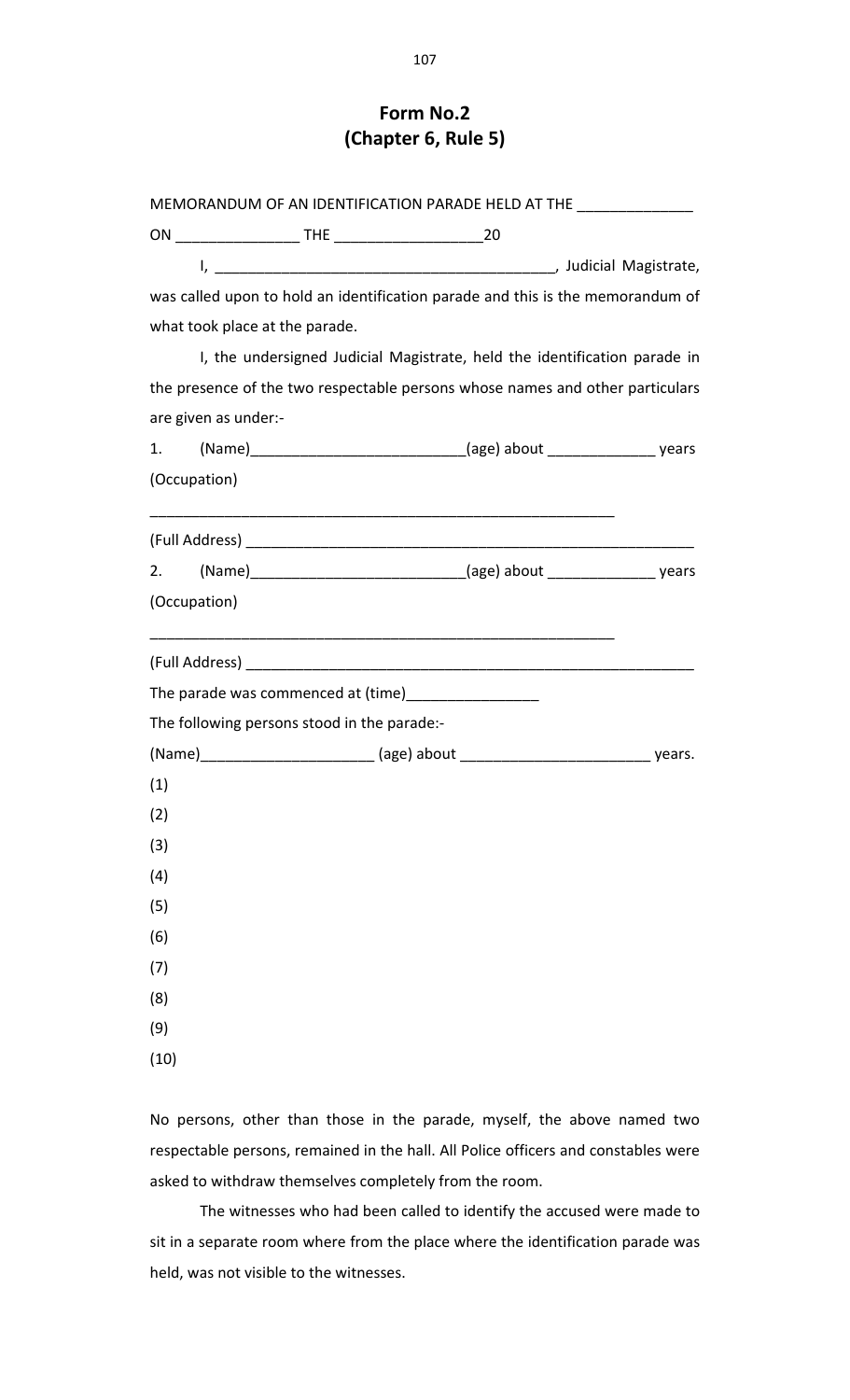The accused was then asked to take whatever place he liked in the parade. He stood between numbers and and and in the parade. He was then asked if he wanted to make any alterations in his dress. (Here state whatever alterations he made. If he made no alteration, state "The accused declined to make any change in his dress" Then I asked one of the respectable persons; viz \_ to fetch the identifying witnesses and accordingly he went to the room where the witness was sitting and brought him to the place of identification. The name of this witness is \_ I asked that witness to view the parade carefully to see whether he could identify the accused person.

The identifying witness went round and looked closely at the parade and identified the accused, who gave name as

as the person seen him at the ward at with role played by the accused, or (The identifying witness pointed out a wrong person, viz number \_ in, the parade).

(The identifying witness was then asked to go away (or to sit in a different room, and I took precaution to see that he left the place and did not go towards the room where other witnesses were sitting and who were still to identify the accused. I then asked the accused to change his place in the parade if he liked. The accused changed his place and now stood between numbers

and \_\_\_\_\_\_\_\_\_\_\_ in the parade, (or, the accused declined to change his place in the parade).

Thereafter, I asked one of the respectable persons, viz \_\_\_\_\_\_\_\_\_\_\_\_\_\_\_\_\_\_\_\_\_\_ to fetch the second identifying witness \_\_\_\_\_\_\_\_\_\_\_\_\_\_\_\_\_\_\_\_\_\_\_\_\_\_ viz \_\_\_\_\_

from the room where he was seated. Accordingly, he brought the witness

\_\_\_\_\_\_\_\_\_\_\_\_\_\_\_\_\_\_\_\_\_\_\_\_\_\_\_ .

I asked this witness to view the parade carefully, etc. (as in the case of the first witness).

(If further witnesses are called up, similar note should be made as regards the accused changing (or not changing) his place in the parade, or making (or not making) any alteration in his dress, and as regards calling up the further identifying witnesses, and narrating as to what happened when they were called up).

I took precaution to see that no police officer or constable was present in the identification room at any time during the whole of the proceedings and I also took precaution to see that no police officer or constable was present at the place of identification in order to eliminate the possibility of suggesting to the witnesses by any sign or gesture whatever as to where the accused had stood.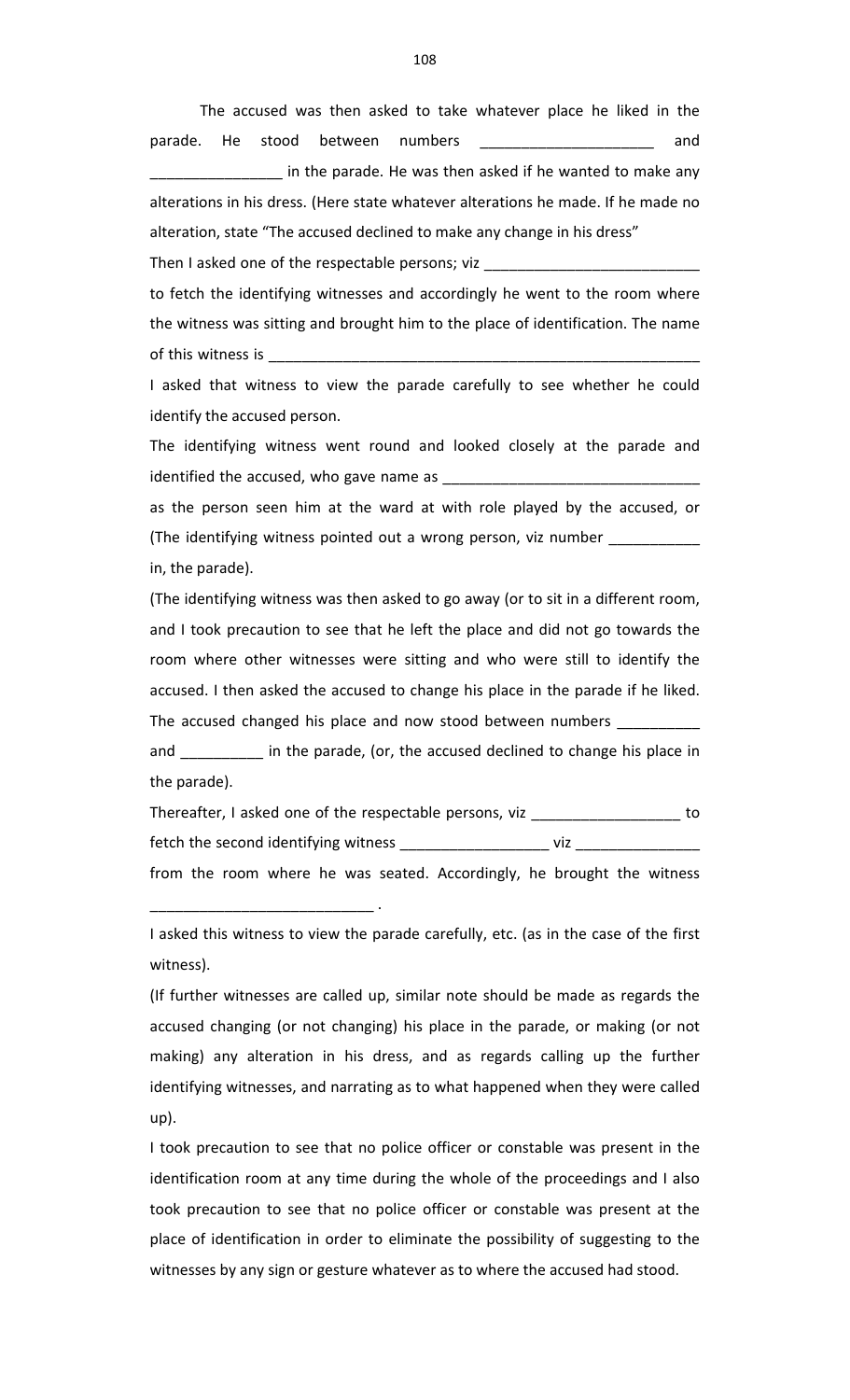After the parade was concluded, the police officer concerned was called in, and the accused was handed over to him for being removed to the lock‐up.

| The parade should at (time)                           |                                                                               |
|-------------------------------------------------------|-------------------------------------------------------------------------------|
|                                                       | The identification parade was conducted by me personally with the help of the |
| two respectable witnesses, viz                        | and                                                                           |
|                                                       | whose signatures have been obtained in token of what took place in their      |
|                                                       | presence. The identification parade has been held in a correct manner without |
| any tutoring of witnesses or any suggestions to them. |                                                                               |

(Signature)\_\_\_\_\_\_\_\_\_\_\_\_\_\_\_\_\_\_

Judicial Magistrate

(Date) \_\_\_\_\_\_\_\_\_\_\_\_\_\_\_\_\_\_\_\_\_

We read the above memorandum (or it was explained to us) and it depicts the correct state of affairs as stated in the memorandum.

| $(1)$ (Name) | (Signature) |
|--------------|-------------|
| $(2)$ (Name) | (Signature) |
| (Date)       |             |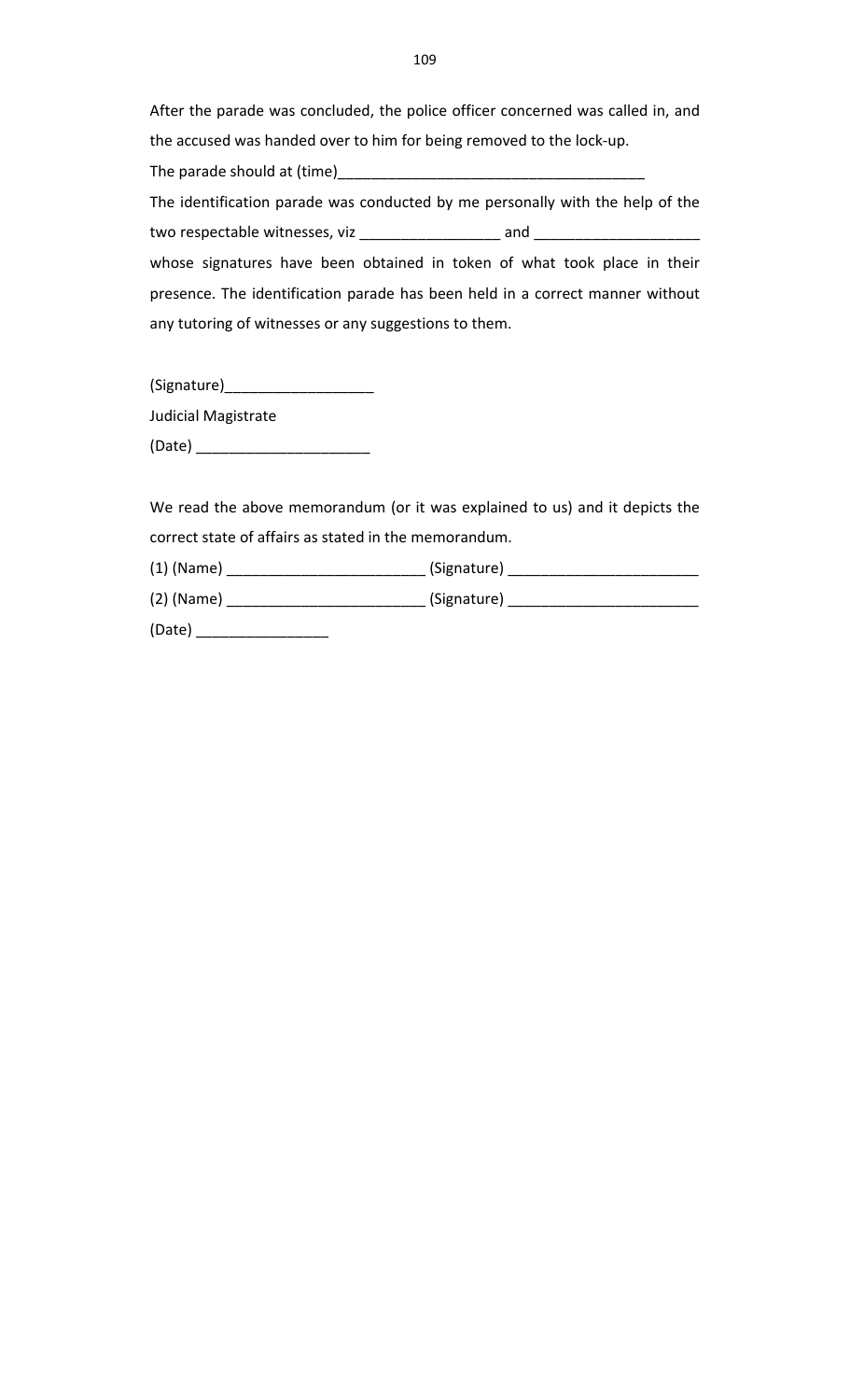| $\dot{\mathsf{c}}$<br>Ņ.<br>۳.<br>Dated the.<br>The property to be identified was brought by<br>one<br>before me. The witnesses were called one by one. Every precaution was taken to ensure that n<br>The articles mixed up were similar in appearance to those for identification except as to details<br>was present on behalf of the prosecution and  was/were present on | م.<br>$\infty$<br>4<br>10 <sub>1</sub><br>ō.<br>UЛ<br>$\mathbf{\omega}$<br>(b) Name of article to be identified<br>(a) Name of accused from whom recovered.<br>(f) Name of witnesses with parentage and residence<br>(e) Precaution taken regarding above.<br>(d) Any condition of the articles which is likely to affect identification<br>(c) Number of articles mixed. | Serial number of exhibit<br>ξ | Identification of property held at .<br>(Chapter 6, Rule 6)<br>in Crime No.<br>FORM No.3 |
|-------------------------------------------------------------------------------------------------------------------------------------------------------------------------------------------------------------------------------------------------------------------------------------------------------------------------------------------------------------------------------|---------------------------------------------------------------------------------------------------------------------------------------------------------------------------------------------------------------------------------------------------------------------------------------------------------------------------------------------------------------------------|-------------------------------|------------------------------------------------------------------------------------------|
| behalf of  accused.<br>given in remarks column.                                                                                                                                                                                                                                                                                                                               |                                                                                                                                                                                                                                                                                                                                                                           | $\,<$<br>≤                    |                                                                                          |
|                                                                                                                                                                                                                                                                                                                                                                               |                                                                                                                                                                                                                                                                                                                                                                           | $\leq$                        | under Section                                                                            |
| of By Court/Police Station in                                                                                                                                                                                                                                                                                                                                                 |                                                                                                                                                                                                                                                                                                                                                                           | $\leqq$                       | on  20 a.m./p.m.                                                                         |
| Magistrate                                                                                                                                                                                                                                                                                                                                                                    |                                                                                                                                                                                                                                                                                                                                                                           | ≅                             |                                                                                          |
|                                                                                                                                                                                                                                                                                                                                                                               |                                                                                                                                                                                                                                                                                                                                                                           | $\boldsymbol{\times}$         | of Police                                                                                |
| o succeeding witness communicated in any manner with the proceeding<br>sealed porndless trom                                                                                                                                                                                                                                                                                  | م<br>$\infty$<br>$4 \times 9 \times 4$<br>بە<br>witnesses<br>$\overline{10}$<br>$\sim$<br>impression of<br>Signature or thumb                                                                                                                                                                                                                                             | <u>Remarks</u>                |                                                                                          |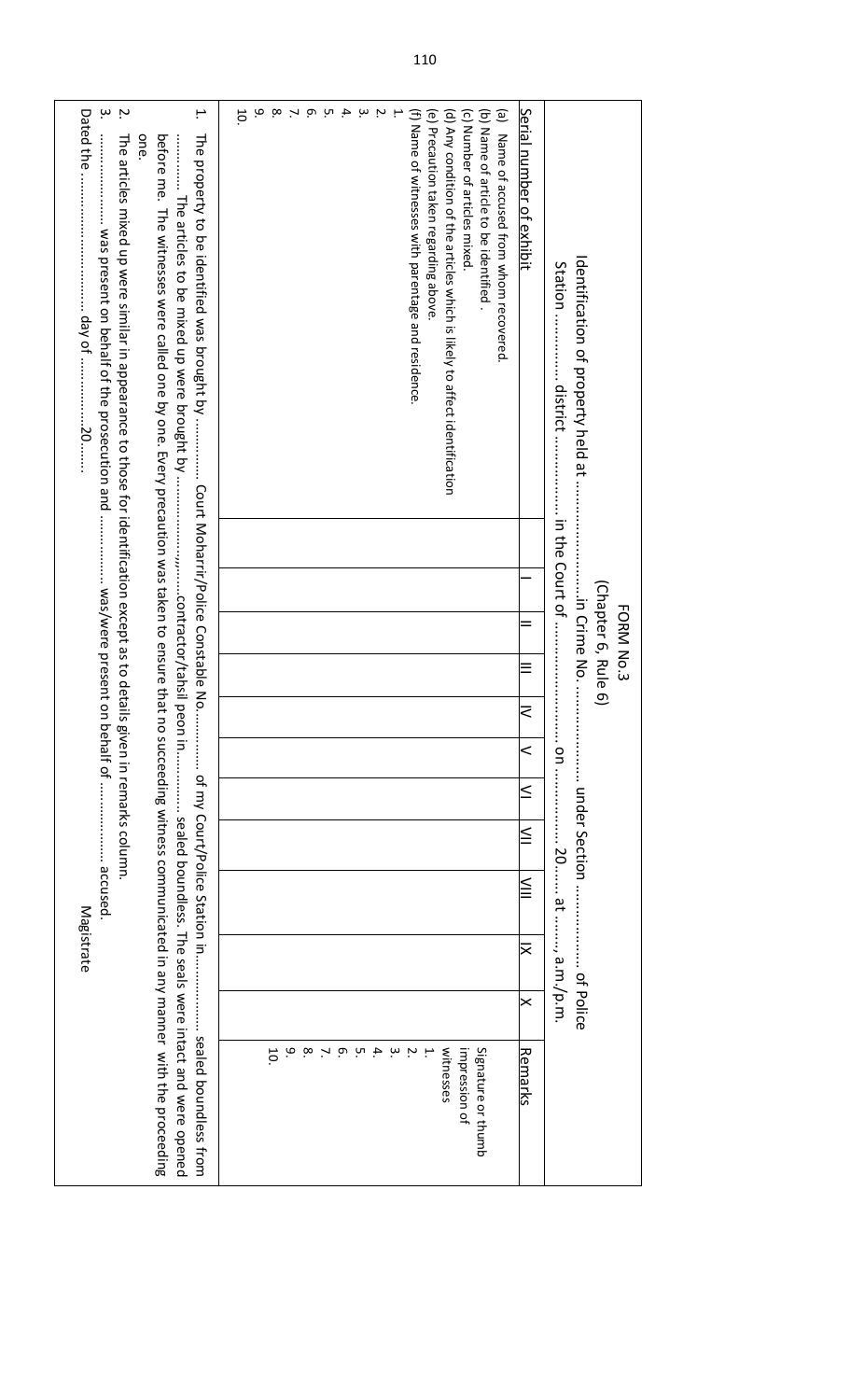# **Form No.4 (Chapter 7, Rule 3)**

# ORDER SHEET

| IN THE COURT OF |
|-----------------|
|                 |

# No. of 20

| Date | Order with signature of Judge/Megistrate. |
|------|-------------------------------------------|
|      |                                           |
|      |                                           |
|      |                                           |
|      |                                           |
|      |                                           |
|      |                                           |
|      |                                           |
|      |                                           |
|      |                                           |
|      |                                           |
|      |                                           |
|      |                                           |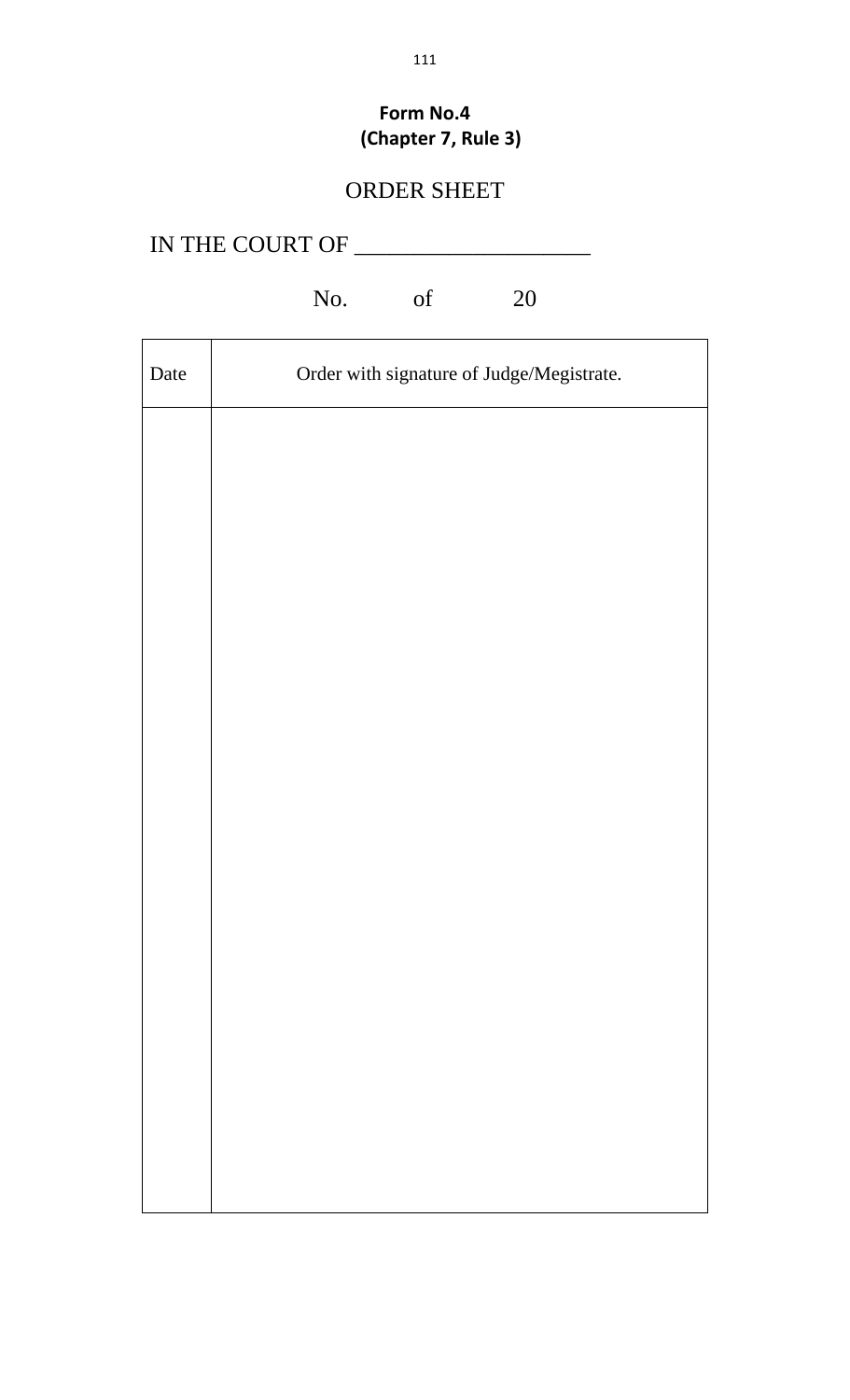## **Form No.5 (Chapter 7, Rule 4)**

IN THE COURT OF \_\_\_\_\_\_\_\_\_\_\_\_\_\_\_\_\_\_\_\_\_

Case/Application No. \_\_\_\_\_\_\_ of 20\_\_\_\_\_

\_\_\_\_\_\_\_\_\_\_\_\_\_\_\_\_\_ Applicant

Versus.

The State. The State.

FIR No.\_\_\_\_\_\_\_\_\_\_\_\_\_\_ U/S.\_\_\_\_\_\_\_\_\_\_\_\_\_\_\_\_ P.S.\_\_\_\_\_\_\_\_\_\_\_\_\_\_\_\_

## **GENERAL INDEX**

| S.No. | Name of Documents | Exhibit No. | Page Nos. |
|-------|-------------------|-------------|-----------|
|       |                   |             |           |
| 1.    |                   |             |           |
| 2.    |                   |             |           |
| 3.    |                   |             |           |
| 4.    |                   |             |           |
| 5.    |                   |             |           |
| 6.    |                   |             |           |
| 7.    |                   |             |           |
| 8.    |                   |             |           |
| 9.    |                   |             |           |
| 10.   |                   |             |           |
| 11.   |                   |             |           |
| 12.   |                   |             |           |
| 13.   |                   |             |           |
| 14.   |                   |             |           |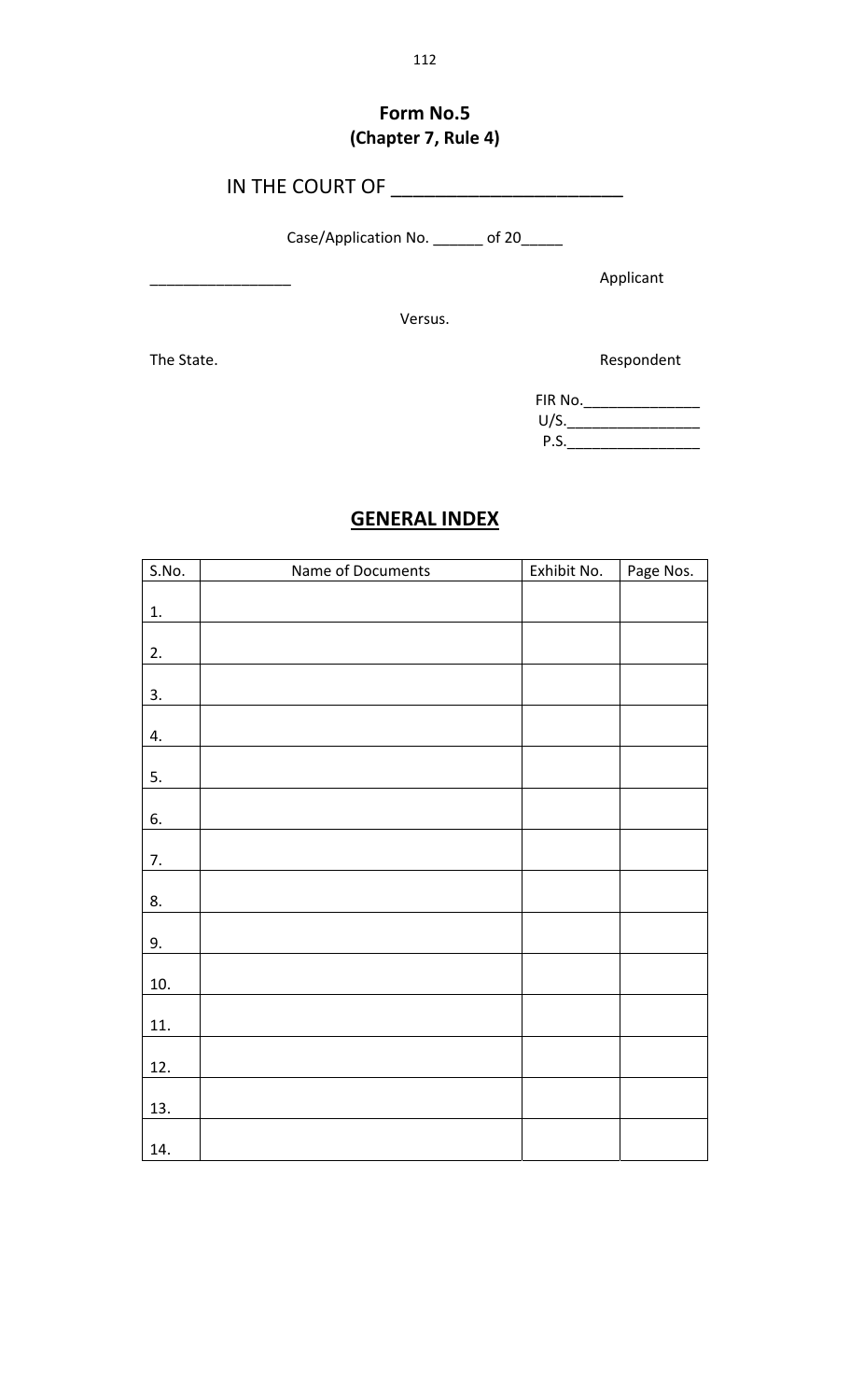## **Form No.6. (Chapter 7, Rule 5)**

In the Court of ……………………. Case No……………………. 20……….. State ……………….Versus……………….

## **INDEX OF EXHIBITS**

| Serial      | Description    | Date of                 | Exhibit number in       | Filed in the Court | Remarks     |
|-------------|----------------|-------------------------|-------------------------|--------------------|-------------|
| number      | Of exhibits    | hearing                 | the Court of            | of the Sessions    |             |
|             |                |                         | Magistrate and by       | Judge by whom      |             |
|             |                |                         | whom first proved       | first proved       |             |
| $\mathbf 1$ | $\overline{2}$ | $\overline{\mathbf{3}}$ | $\overline{\mathbf{4}}$ | $\overline{5}$     | $\,$ 6 $\,$ |
|             |                |                         |                         |                    |             |
|             |                |                         |                         |                    |             |
|             |                |                         |                         |                    |             |
|             |                |                         |                         |                    |             |
|             |                |                         |                         |                    |             |
|             |                |                         |                         |                    |             |
|             |                |                         |                         |                    |             |
|             |                |                         |                         |                    |             |
|             |                |                         |                         |                    |             |
|             |                |                         |                         |                    |             |
|             |                |                         |                         |                    |             |
|             |                |                         |                         |                    |             |
|             |                |                         |                         |                    |             |
|             |                |                         |                         |                    |             |
|             |                |                         |                         |                    |             |
|             |                |                         |                         |                    |             |
|             |                |                         |                         |                    |             |
|             |                |                         |                         |                    |             |
|             |                |                         |                         |                    |             |
|             |                |                         |                         |                    |             |
|             |                |                         |                         |                    |             |
|             |                |                         |                         |                    |             |
|             |                |                         |                         |                    |             |
|             |                |                         |                         |                    |             |
|             |                |                         |                         |                    |             |
|             |                |                         |                         |                    |             |
|             |                |                         |                         |                    |             |
|             |                |                         |                         |                    |             |
|             |                |                         |                         |                    |             |
|             |                |                         |                         |                    |             |
|             |                |                         |                         |                    |             |
|             |                |                         |                         |                    |             |
|             |                |                         |                         |                    |             |
|             |                |                         |                         |                    |             |
|             |                |                         |                         |                    |             |
|             |                |                         |                         |                    |             |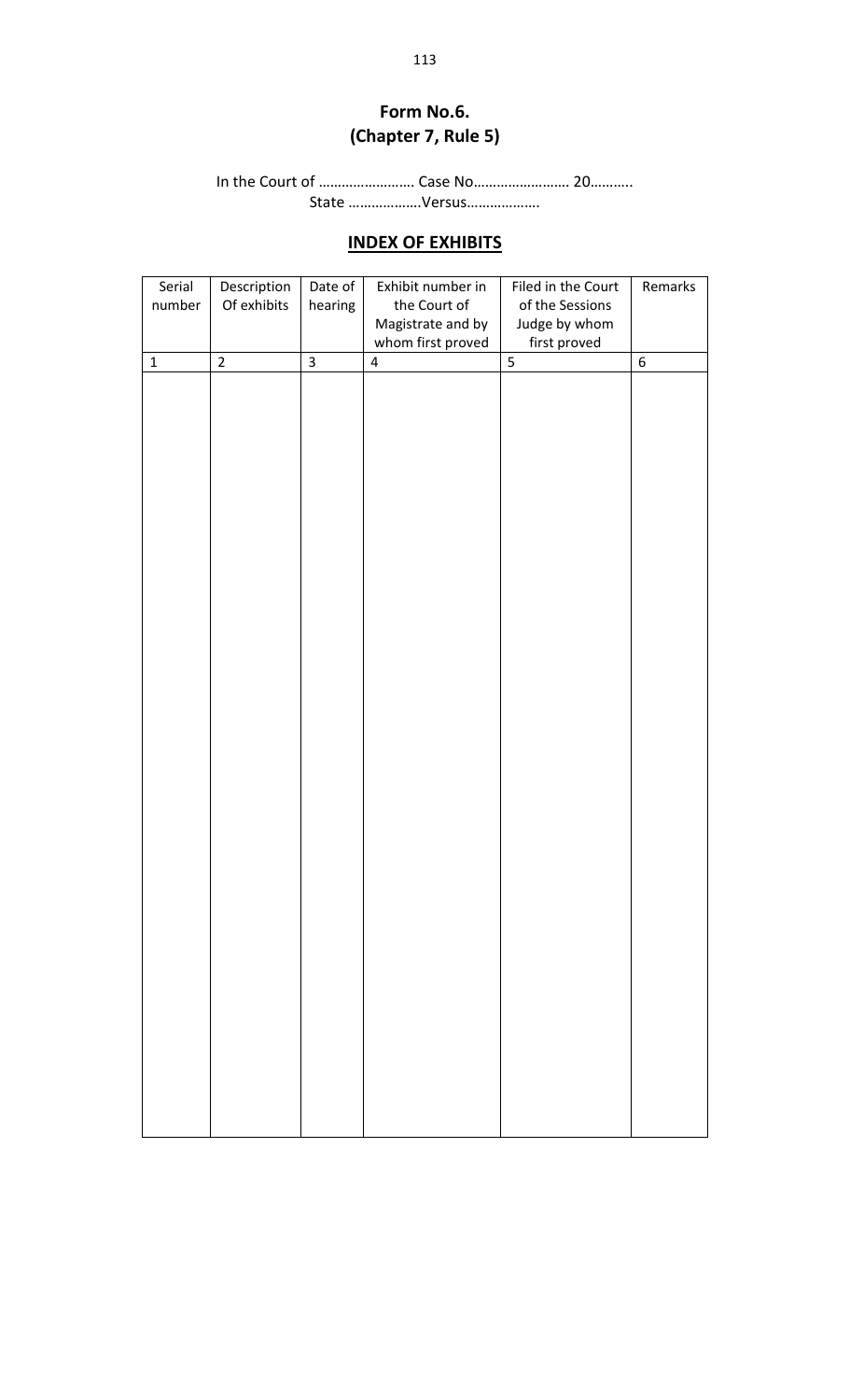## **Form No.7. (Chapter 8, Rule 10)**

|                                                               |       | Exhibit No. ___________ |
|---------------------------------------------------------------|-------|-------------------------|
| DEPOSITION OF WITNESS No. _________ FOR THE _________________ |       |                         |
| I do hereby state on Oath that                                |       |                         |
| My Name                                                       |       |                         |
| Father's Name                                                 |       |                         |
| Age                                                           | Caste |                         |
| Occupation                                                    |       |                         |
| <b>Address</b>                                                |       |                         |
|                                                               |       |                         |
| Examination-in-chief to Mr.                                   |       |                         |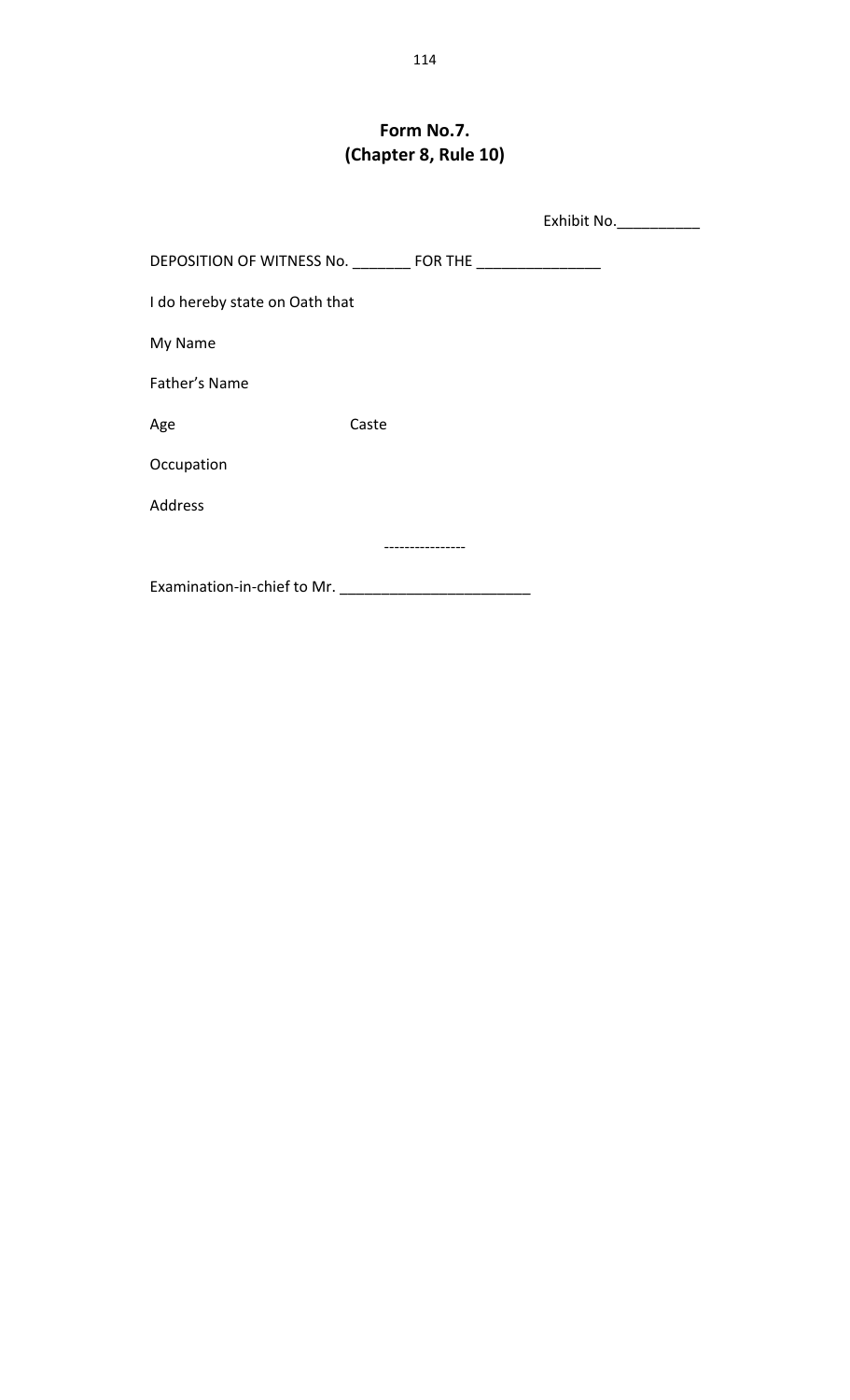## **Form No.8. (Chapter 8, Rule 30)**

| Bond for return of property (Section 517, Cr.P.C.)                               |                                                                                                                      |                                         |
|----------------------------------------------------------------------------------|----------------------------------------------------------------------------------------------------------------------|-----------------------------------------|
|                                                                                  | Case No. _______ of 20____                                                                                           |                                         |
|                                                                                  | <u> 1989 - Johann Barbara, martin amerikan basar dan berasal dalam basa dalam basar dalam basar dalam basa dalam</u> | Complainant                             |
|                                                                                  | Versus.                                                                                                              |                                         |
|                                                                                  |                                                                                                                      | Accused                                 |
|                                                                                  |                                                                                                                      |                                         |
|                                                                                  |                                                                                                                      |                                         |
| or documents note below in pursuance of the order of the Court dated             |                                                                                                                      |                                         |
|                                                                                  |                                                                                                                      | We, (1) ___________________ residing at |
|                                                                                  |                                                                                                                      |                                         |
|                                                                                  |                                                                                                                      |                                         |
| severally that the said __________________ will return the said property or      |                                                                                                                      |                                         |
| documents to the Court when called on to do. If the order passed in the case     |                                                                                                                      |                                         |
| modified or set aside on appeal and in case of the said                          |                                                                                                                      |                                         |
|                                                                                  |                                                                                                                      | making default herewith we the said     |
| $(1)$ (1)                                                                        |                                                                                                                      | bind                                    |
| ourselves jointly and severally to forfeit to the Government of Sindh the sum of |                                                                                                                      |                                         |
|                                                                                  |                                                                                                                      |                                         |
| List of properties or documents                                                  |                                                                                                                      |                                         |

Signature \_\_\_\_\_\_\_\_\_\_\_\_\_\_\_\_\_\_

Magistrate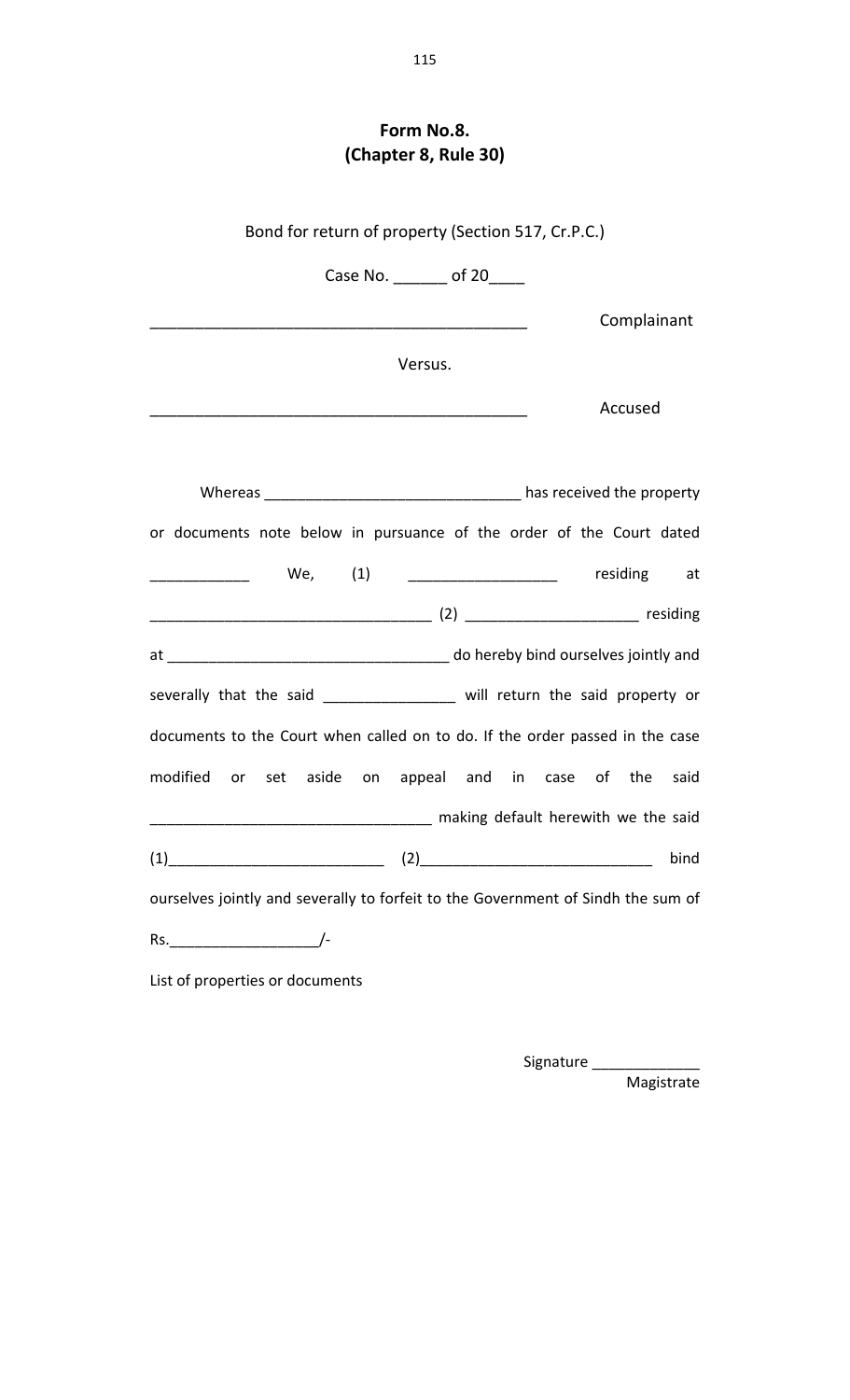## **Form No.9. (Chapter 8, Rule 30)**

## **FORM OF SECURITY TO BE SUB‐JOINED TO THE BOND OF THE PRINCIPAL**

| We, $\qquad \qquad \qquad$                                                    | $\rightarrow$ hereby declare |
|-------------------------------------------------------------------------------|------------------------------|
| ourselves sureties for the above said ______________________ that he shall do |                              |
| and perform all that he has above undertaken to do and perform and in         |                              |
| case of his making default therein, we hereby bind ourselves to forfeit to    |                              |
|                                                                               |                              |
| be deemed sufficient by the ____________________ to cover any loss or         |                              |
| damage which the Government may sustain by reason of such default.            |                              |

Date \_\_\_\_\_\_\_ 20\_\_\_\_\_

(Signature)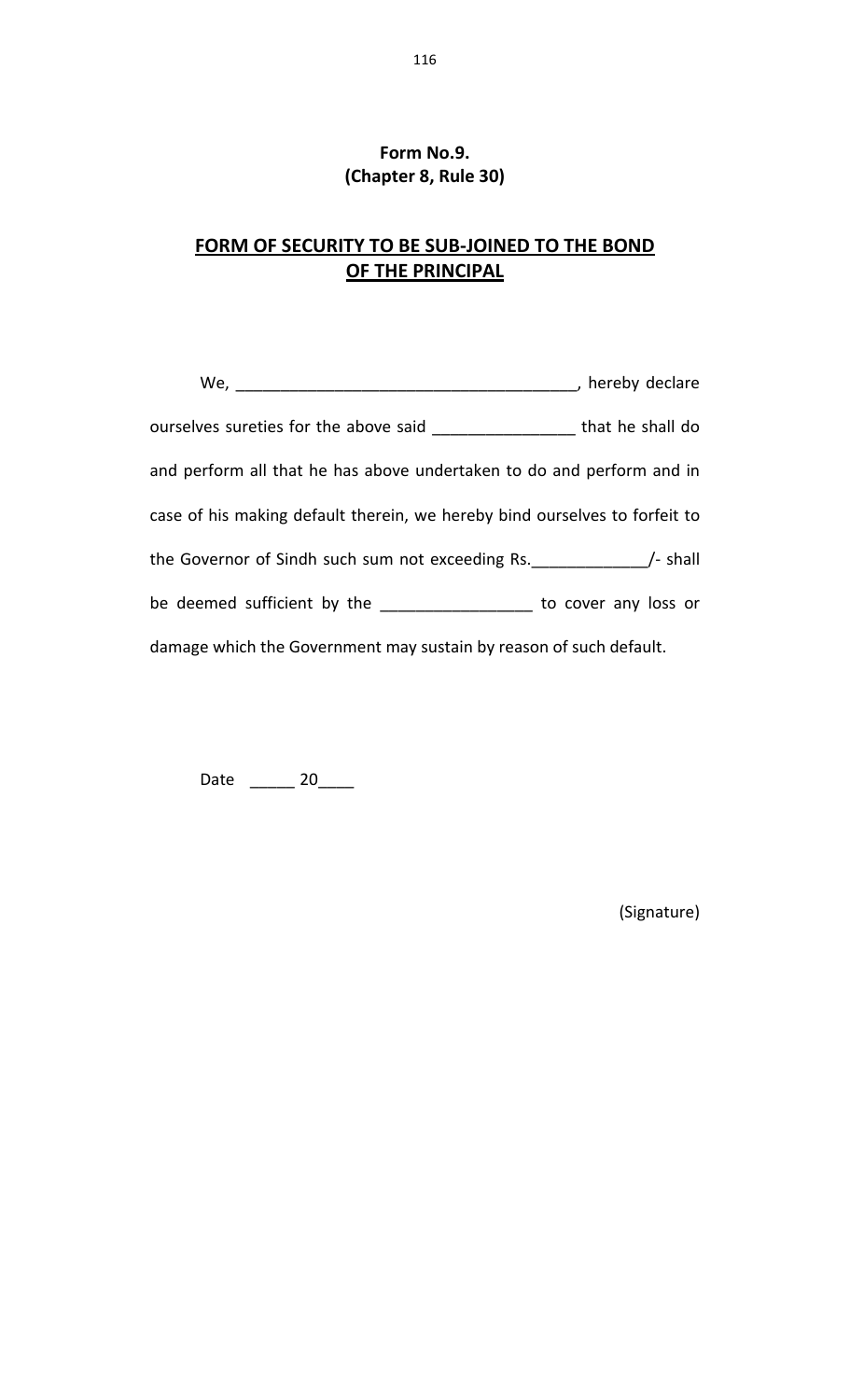#### **Form No.10. (Chapter 11, Rule 9)**

## **Form of warrant under section 491 (1) (a), Criminal Procedure Code.**

#### **(Cause title)**

To the Officer-in-charge of (name of jail or lunatic asylum or other place, where the person is detained in custody) or to (name of person).

You are hereby required to have the body of (name) now a prisoner in your custody (or now in your custody) before this Court on the day of \_\_\_\_\_\_\_\_\_\_ by 8-30 a.m. to be dealt with according to law and you shall abide by such order as shall in that behalf be made by this Court (if the prisoner is detained in public custody add) and unless the said (name) shall be ordered by this Court to be released, you shall, after this Court shall have dispensed with his further attendance; cause him to be conveyed, under safe and sure conduct, back to the said (jail or asylum or other place of custody).

Given under my hand and the seal of this Court

**\_\_\_\_\_\_\_\_\_\_\_\_\_\_\_\_\_\_\_\_** 

this\_\_\_\_\_\_\_\_\_ day of \_\_\_\_\_\_\_\_\_\_\_\_\_20\_\_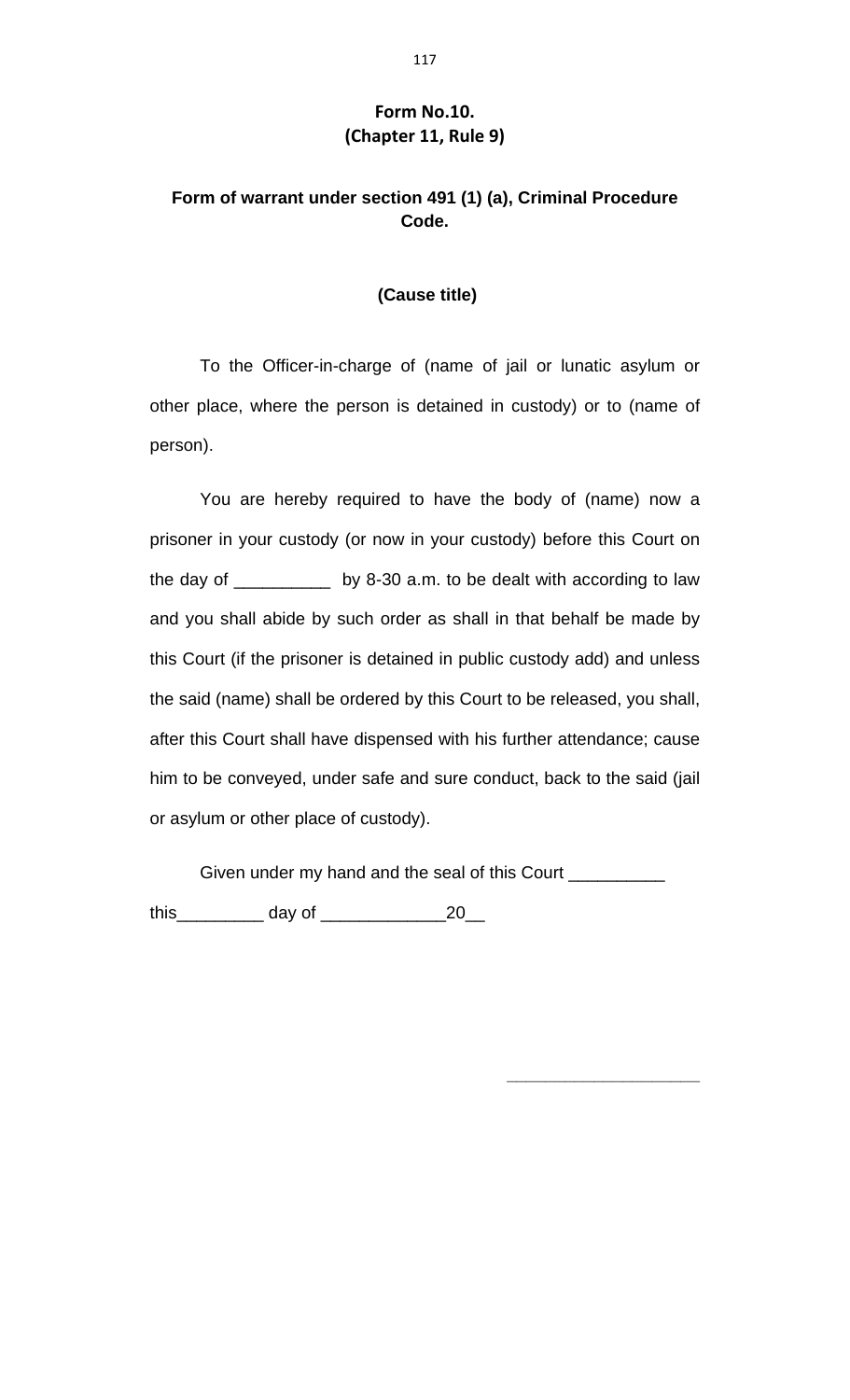## **Form No.11. (Chapter 12, Rule 11)**

## **(IN APPEAL AND REVISION)**

## **I N D E X**

| Serial No.              | Particulars | Exhibit No. | Page Nos. |
|-------------------------|-------------|-------------|-----------|
| $\mathbf{1}$            |             |             |           |
| $\mathbf 2$             |             |             |           |
| $\mathbf{3}$            |             |             |           |
| $\overline{\mathbf{4}}$ |             |             |           |
| $\sqrt{5}$              |             |             |           |
| $\boldsymbol{6}$        |             |             |           |
| $\overline{7}$          |             |             |           |
| $\bf 8$                 |             |             |           |
| $\boldsymbol{9}$        |             |             |           |
| $10\,$                  |             |             |           |
| $11\,$                  |             |             |           |
| 12                      |             |             |           |
| $13\,$                  |             |             |           |
| 14                      |             |             |           |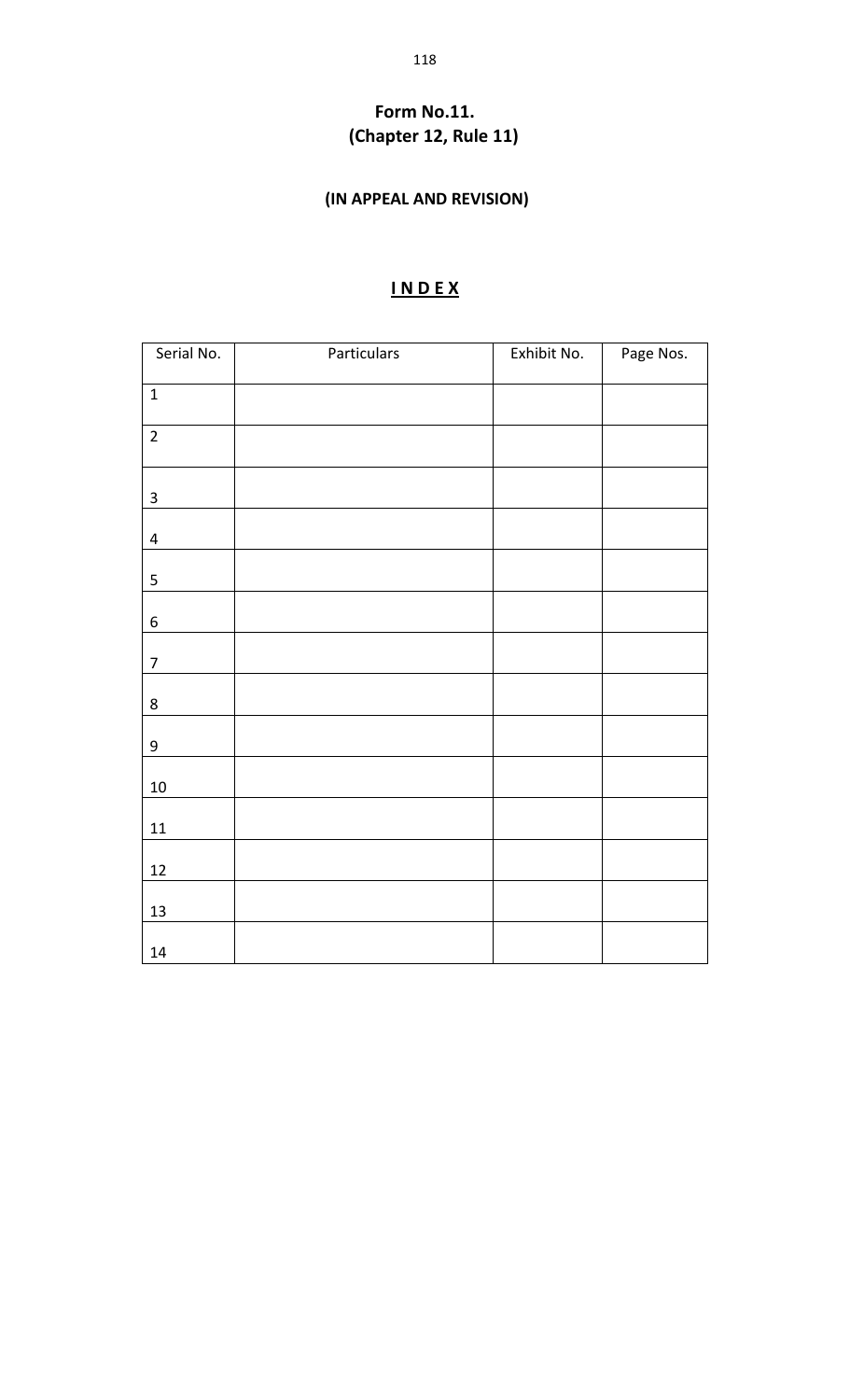#### **Form No.12. (Chapter 14, Rule 9)**

#### **PROCLAMATION**

Relating to unclaimed property to be issued under Section 523(2) of the Code.

Proclamation is hereby made that (such and such property) has been seized, under the provision of Section \_\_\_\_\_\_\_\_\_\_\_\_\_\_\_\_\_ of the Code, at \_\_\_\_\_\_\_\_\_\_\_\_\_\_\_\_\_\_ (or in such a place), \_\_\_\_\_\_\_\_\_\_\_\_\_\_\_\_\_\_\_\_\_\_\_ and is now lying/stored at\_\_\_\_\_\_\_\_\_\_\_\_\_\_\_\_\_\_\_\_\_ in charge of (such and such Officer.

 Any person having a claim to the aforesaid property is hereby required to appear before me and establish the ownership within six months of this date, failing which the said property will be held at the disposal of Government and will be sold.

Date \_\_\_\_\_\_\_\_\_\_\_\_\_\_\_\_\_\_ day of \_\_\_\_\_\_\_\_\_\_\_\_\_\_\_ 20\_\_\_\_\_\_\_\_\_\_

(Signature) \_\_\_\_\_\_\_\_\_\_\_\_\_\_\_\_ Magistrate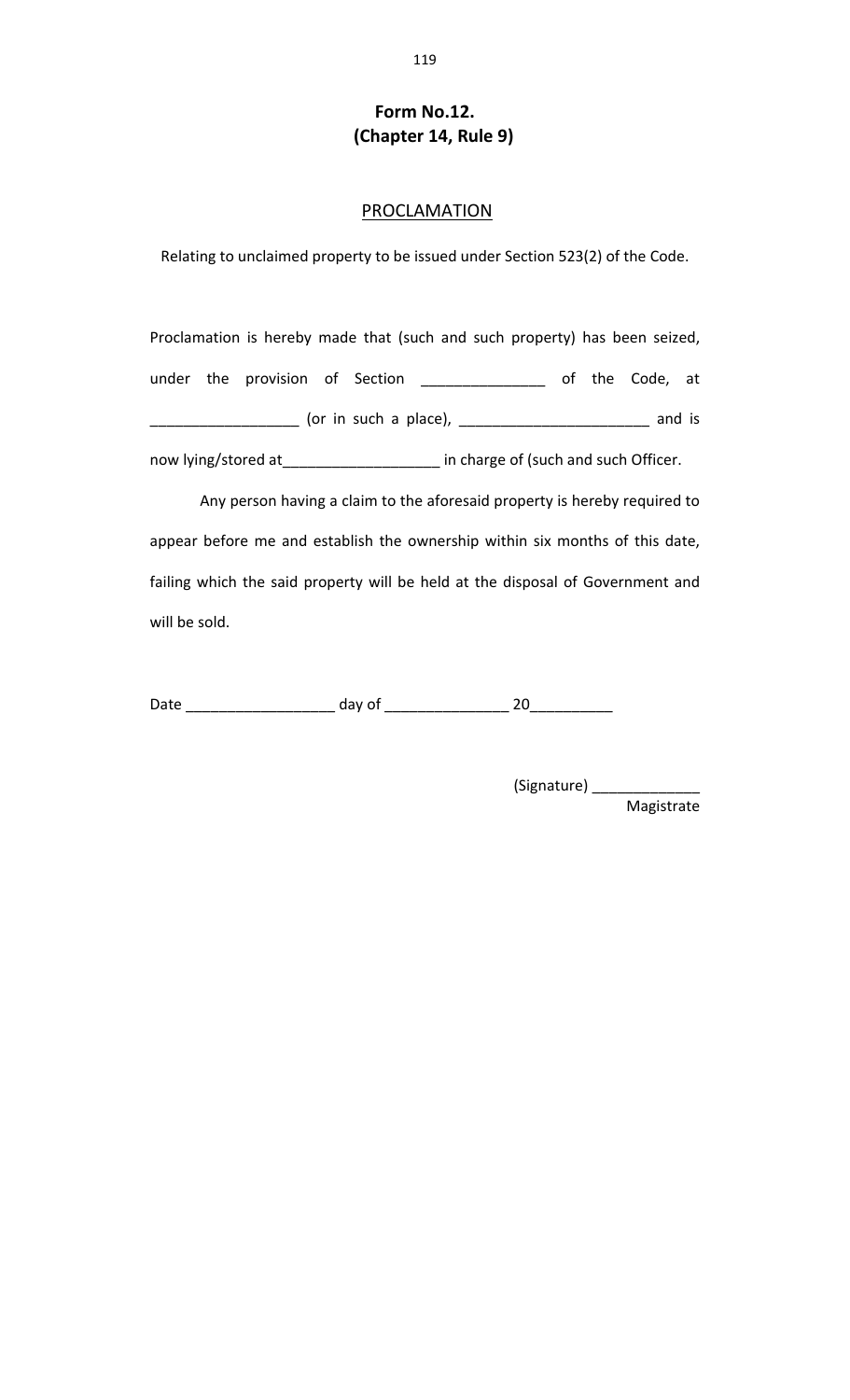#### **Form No.13. (Chapter 14, Rule 12)**

## **Notification of the sale**

IN THE COURT OF \_\_\_\_\_\_ JUDICIAL MAGISTRAT AT \_\_\_\_\_\_\_\_\_\_\_\_\_\_\_\_\_\_

Criminal Case No.\_\_\_\_\_\_ of 20\_\_\_\_

Complainant Accused.

Notice is hereby given that this Court has decreed the sale of the movable property, involved in the abovementioned case, and specified in the schedule hereunto annexed.

The said sale shall be by public auction and the property shall be divided into lots as specified in the said schedule and put up for sale. Or it shall be divided into lots at the time of the sale and shall be put to auction.

Provided no adjournment order is issued in the meanwhile, the said sale shall be conducted by

At  $\frac{1}{2}$  a.m./p.m.

On  $\Box$ 

All those, interested in the said auction, may attend personally or through their duly authorised agents.

Additional conditions of the auction sale are as follows:‐

(1) The details contained in the following schedule have been given accordingly to the best of the Court's knowledge. However, the Court shall not be held responsible for any error or false information or details contained in this proclamation.

(2) The Officer conducting the sale shall decide by what amount the auction bids should be raised. Should there be any dispute regarding the amount of the auction‐bid or the person who offered it, the lots in question shall be re‐ auctioned forthwith.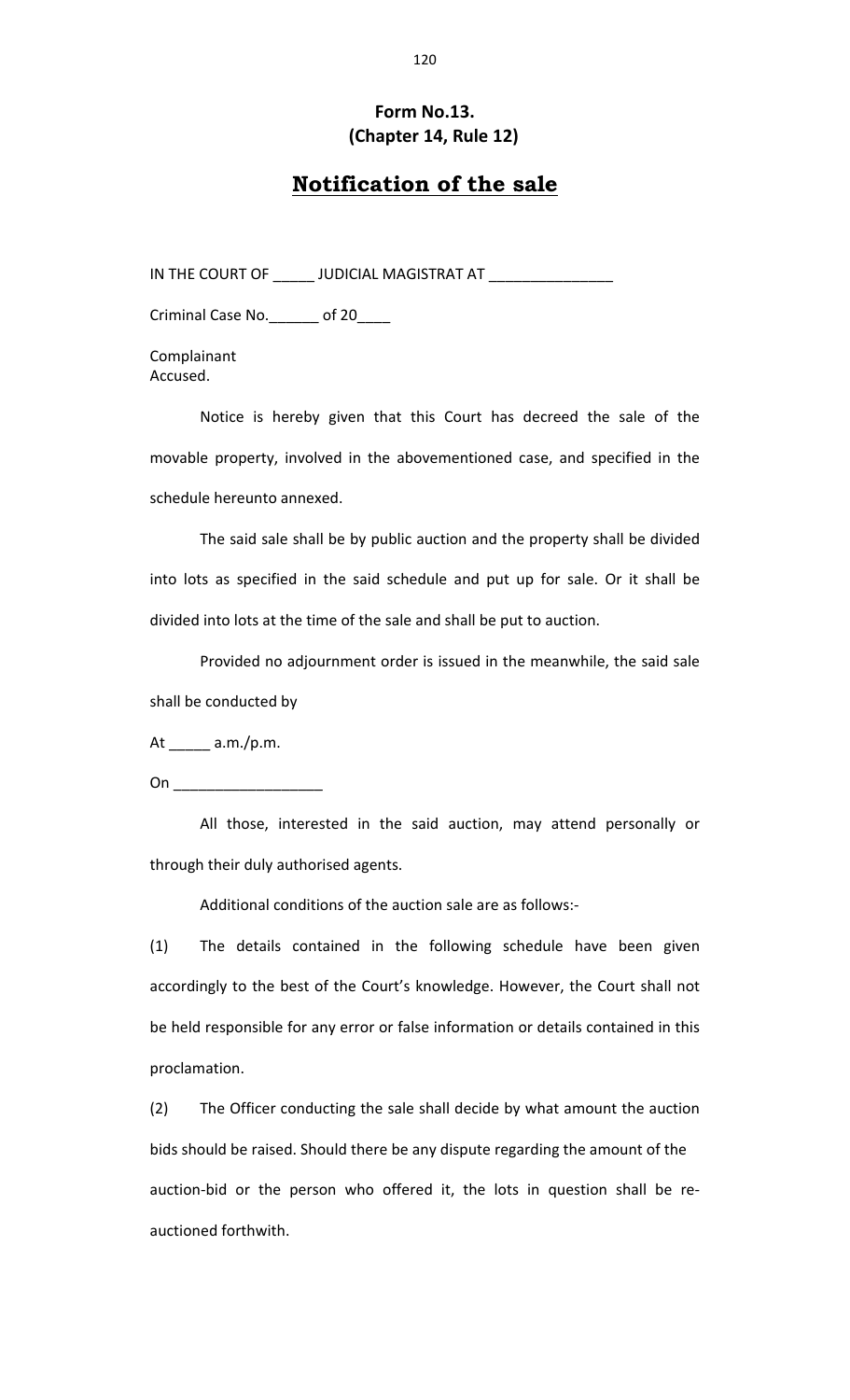(3) The highest bidder shall be declared to be the purchaser of any lot, provided always that he is legally qualified to bid, and provided that it shall be in the discretion of the Magistrate or the Officer conduction the sale to decline acceptance of the highest bid when the price offered appears so clearly inadequate as to make it advisable to do so.

(4) The Officer conducting the sale may, if he finds it necessary, adjourn the sale recording his reasons for such adjournment.

(5) The price of each lot shall be paid at the time of the sale or as soon thereafter as the Officer conducting the sale directs and in default of payment, the property shall forthwith be re‐auctioned and re‐sold. Any deficiency in the price resulting upon such re-sale shall be recovered from the defaulting bidder.

Issue this \_\_\_\_\_\_ day of \_\_\_\_\_\_\_\_\_\_ 20\_\_\_\_\_ under the signature and the seal of the Court,

#### Magistrate

Schedule showing the property

Lot number Description of the property for sale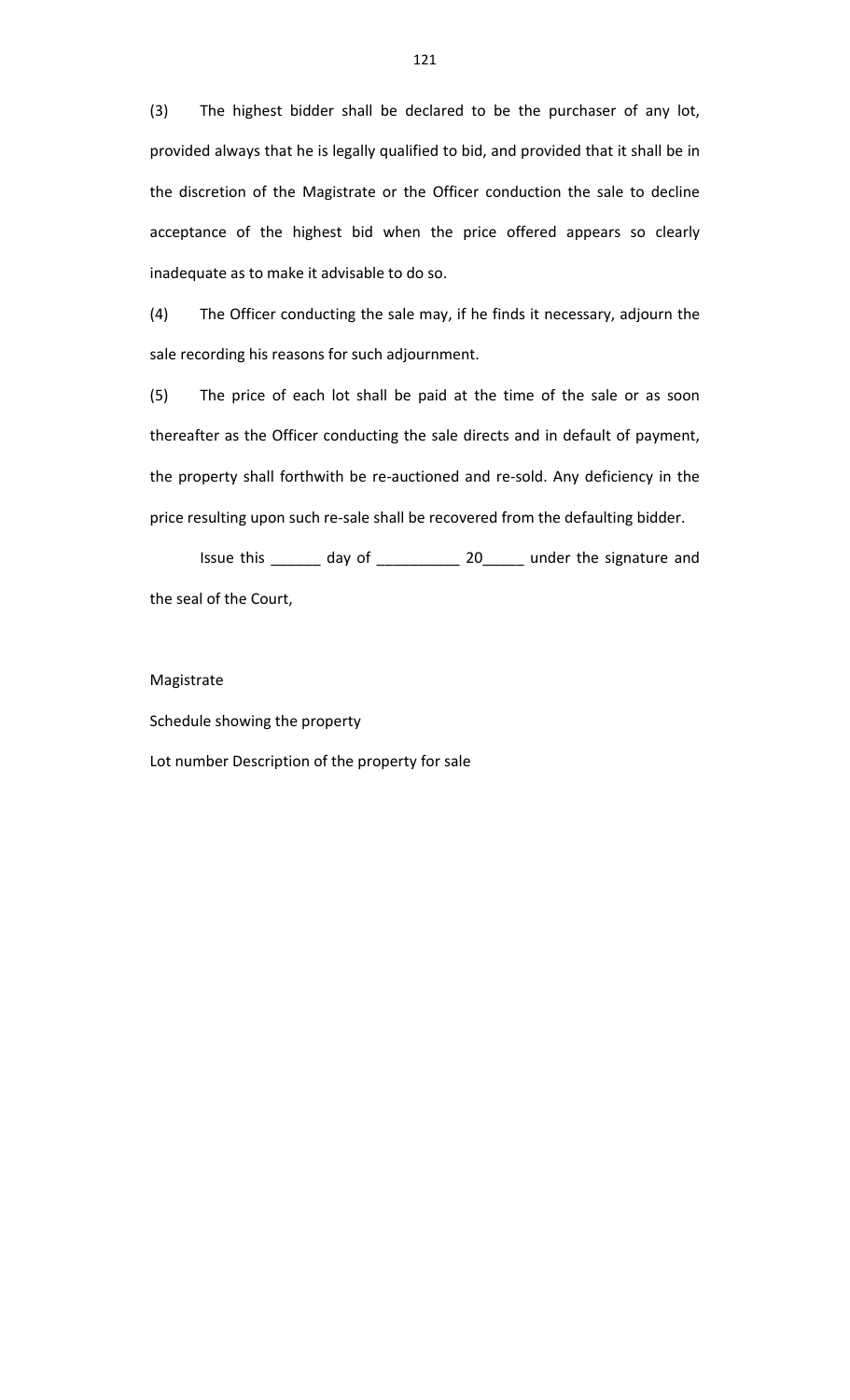#### **Form No.14. (Chapter 14, Rule 17)**

#### SALE PROCEEDINGS

List of the movable property sold by auction at in the Court of Magistrate at

Criminal Case No.\_\_\_\_\_ of 20\_\_\_\_

The property mentioned below intended for sale in the abovementioned

Criminal Case was sold today by public auction.

Sale commence at \_\_\_\_\_\_\_\_\_\_\_ a.m./p.m.

The purchase price was recovered from the highest bidder and he was given the

receipt and the property was given in his possession.

Date: this \_\_\_\_\_\_\_\_\_\_\_ day of \_\_\_\_\_\_\_\_\_\_\_\_\_\_\_\_\_\_\_\_\_\_\_\_\_\_ 20\_\_\_\_\_\_

Witnesses ‐‐

(1) \_\_\_\_\_\_\_\_\_\_\_\_\_\_\_\_\_\_\_\_\_\_\_\_\_\_\_\_\_\_

(2) \_\_\_\_\_\_\_\_\_\_\_\_\_\_\_\_\_\_\_\_\_\_\_\_\_\_\_\_\_\_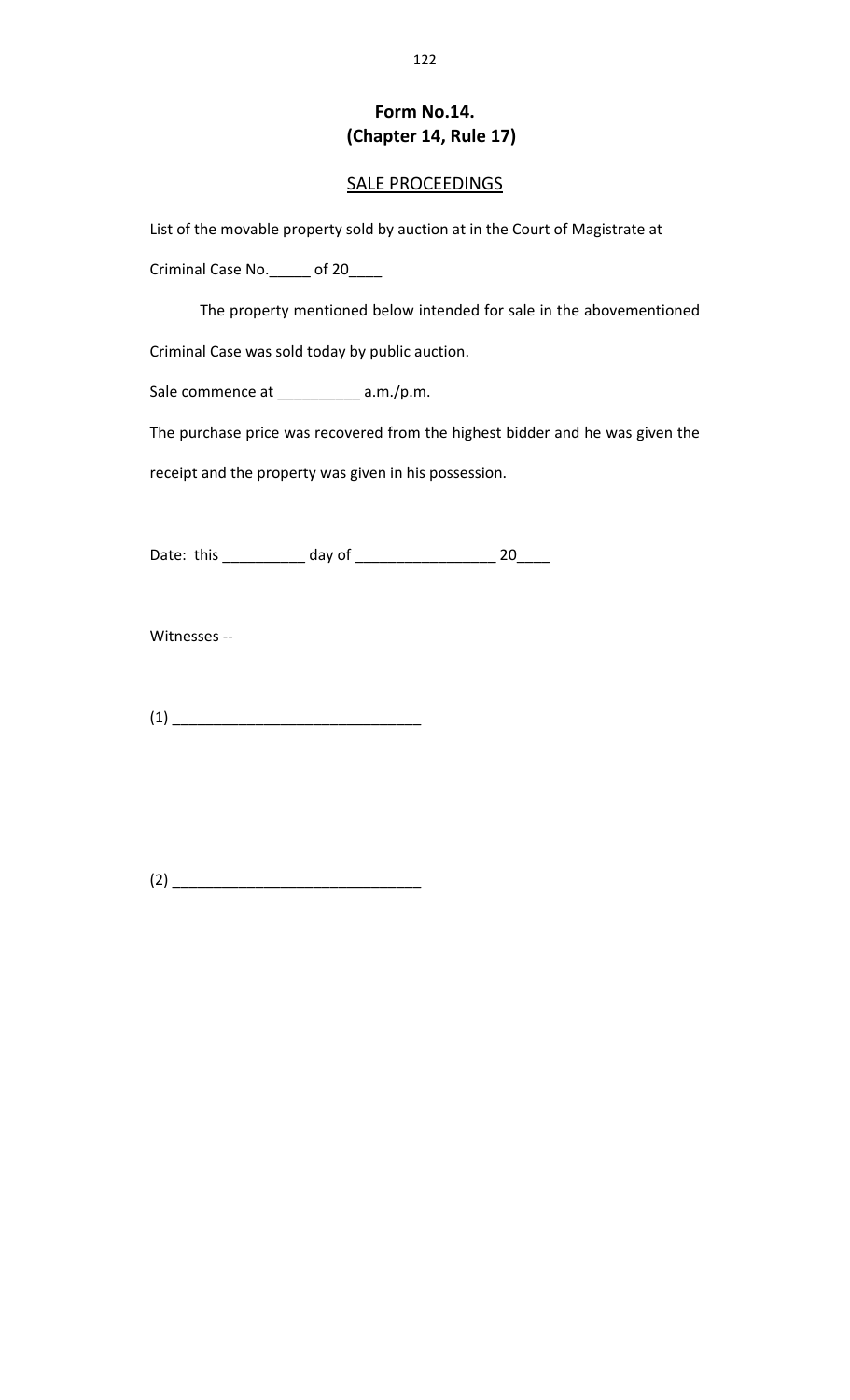## **Form No.15. (Chapter 15, Rule 20)**

## **FORM OF BOND**

| <b>Example 20</b> and have been all the set of the set of the set of the set of the set of the set of the set of the set of the set of the set of the set of the set of the set of the set of the set of the set of the set of the |
|------------------------------------------------------------------------------------------------------------------------------------------------------------------------------------------------------------------------------------|
| Called upon to furnish security for the due discharge of the trust of the said                                                                                                                                                     |
| office, and for the due account of all moneys, papers and other property which                                                                                                                                                     |
| shall come into my possession or control by reason of any such office, I hereby                                                                                                                                                    |
| bind myself to pay the Government of Sindh the amount of any loss or                                                                                                                                                               |
| defalcation in my accounts, and to deliver up any papers or other property                                                                                                                                                         |
| within such time and to such person as shall be demanded by the person at the                                                                                                                                                      |
| head of the office to which I belong, such demand to be in writing and to be left                                                                                                                                                  |
| at my office or place of residence, and in case of my making default herein I bind                                                                                                                                                 |
| myself to forfeit to Government the sum of Rs. _______________________/- (insert                                                                                                                                                   |
| the amount of the bond).                                                                                                                                                                                                           |

Date: \_\_\_\_\_\_\_\_\_\_\_\_\_\_\_

(Signature)\_\_\_\_\_\_\_\_\_\_\_\_\_\_\_\_\_\_

Magistrate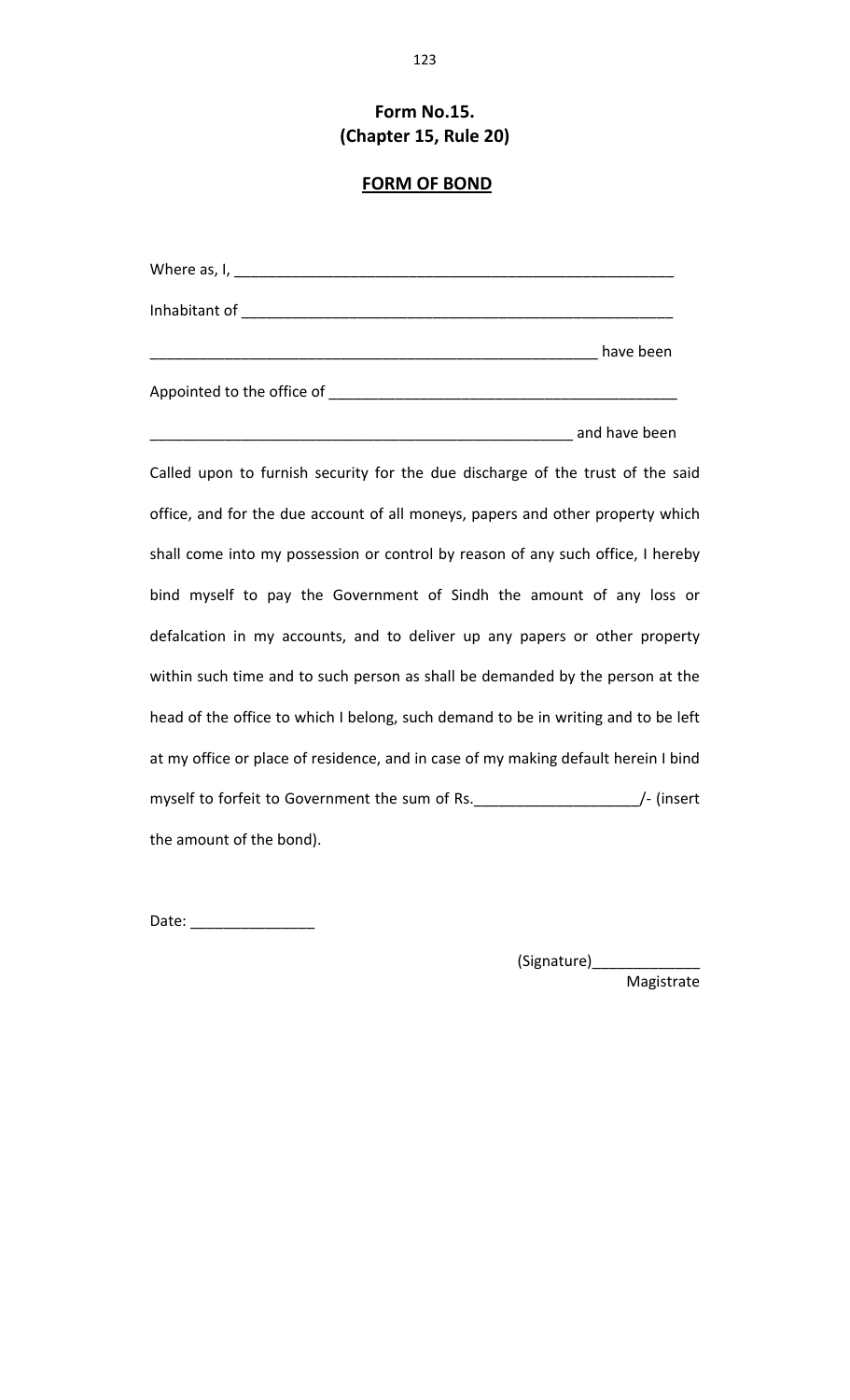| $\overline{\phantom{a}}$ |                                                                 | sessions<br>trial          | number of<br>Serial            |                                                                                                                      |
|--------------------------|-----------------------------------------------------------------|----------------------------|--------------------------------|----------------------------------------------------------------------------------------------------------------------|
| $\sim$                   |                                                                 | and names<br>of accused    | number<br>Serial               |                                                                                                                      |
| $\omega$                 | convicted                                                       | charged or<br>which        | Sections<br>under              |                                                                                                                      |
| $\overline{4}$           |                                                                 |                            | In jail or<br>liad no          |                                                                                                                      |
| <b>ι</b>                 | case                                                            | who sent<br>up the         | Magistrate<br>Name of          | Sessions Judge at                                                                                                    |
| 9                        |                                                                 | Order of<br>sent up        |                                |                                                                                                                      |
| ┙                        | calendar and<br>record from<br>Sessions of<br>Magistrate        | Receipt by<br>Court of     | Date of                        | Monthly statement of Sessions Trial concluded or pending in the Court of<br>(Chapter 17, Rule<br><b>FORM No. 16.</b> |
| ∞                        | of sentence)                                                    | (Particulars<br>conviction | Result of trial<br>in cases of | during the month of<br>$\tilde{\mathbf{e}}$                                                                          |
| 9A                       | <b>Witnesses</b><br>of facts                                    |                            |                                |                                                                                                                      |
| 9B                       | witnesses<br>Formal                                             | Prosecution                |                                | 50                                                                                                                   |
| OG                       | witnesses<br><b>Other</b>                                       |                            | No. of witnesses examined for  |                                                                                                                      |
| $\overline{0}$           |                                                                 | Defence                    |                                |                                                                                                                      |
| $\overline{1}$           | with dates<br>of hearing<br>in the trial<br>occupied<br>hearing | No. of<br>skep             |                                |                                                                                                                      |
| $\overline{5}$           |                                                                 | Remarks                    |                                |                                                                                                                      |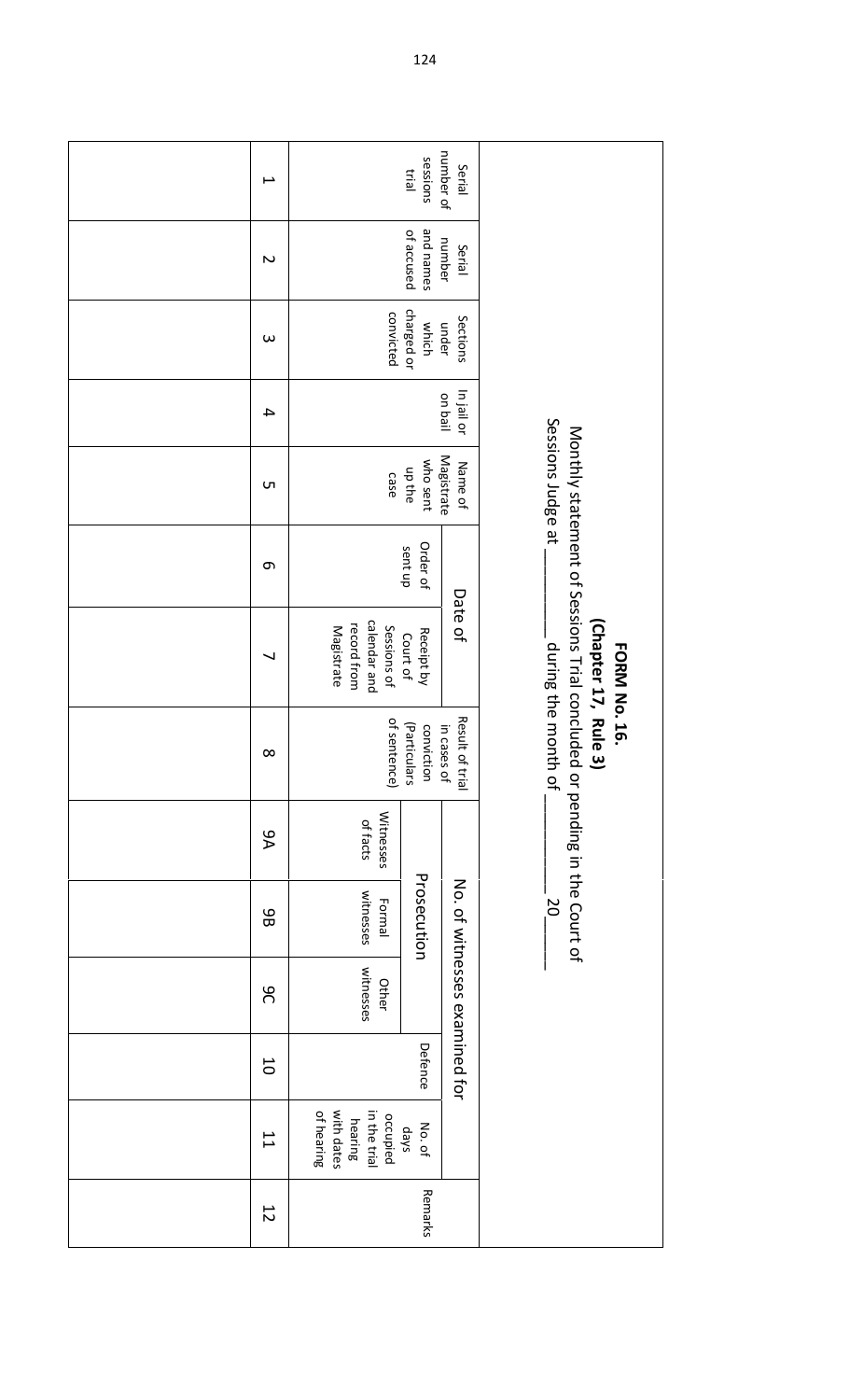| ņ                                  | 4.                 | $\dot{\mathsf{c}}$ | Ņ.               | H.              | $\overline{\phantom{0}}$ | Serial<br>No.                                                    |                                                                                         |
|------------------------------------|--------------------|--------------------|------------------|-----------------|--------------------------|------------------------------------------------------------------|-----------------------------------------------------------------------------------------|
| cases<br>Criminal<br>miscellaneous | Criminal revisions | Jail appeals       | Criminal appeals | Sessions trials | $\sim$                   | Name of case                                                     |                                                                                         |
|                                    |                    |                    |                  |                 | $\omega$                 | last month<br>from the<br>Pending                                |                                                                                         |
|                                    |                    |                    |                  |                 | $\overline{\mathbf{4}}$  | and receipts<br>by transfer,<br>Institutions<br>etc              | Monthly statement showing the state of criminal work in the district of<br>the month of |
|                                    |                    |                    |                  |                 | <b>ι</b>                 | Decided                                                          | (Chapter 17, Rule 4)<br>FORM No.17.                                                     |
|                                    |                    |                    |                  |                 | $\sigma$                 | Transfer to<br>district<br>other                                 | ¦o                                                                                      |
|                                    |                    |                    |                  |                 | $\overline{\phantom{0}}$ | the month<br>the end of<br>Pending at                            |                                                                                         |
|                                    |                    |                    |                  |                 | $\infty$                 | Pending<br>over six<br>months                                    |                                                                                         |
|                                    |                    |                    |                  |                 | $\mathbf{\Omega}$        | oldest cases with date<br>Particulars of three<br>of institution | during                                                                                  |
|                                    |                    |                    |                  |                 | 50                       | Remarks                                                          |                                                                                         |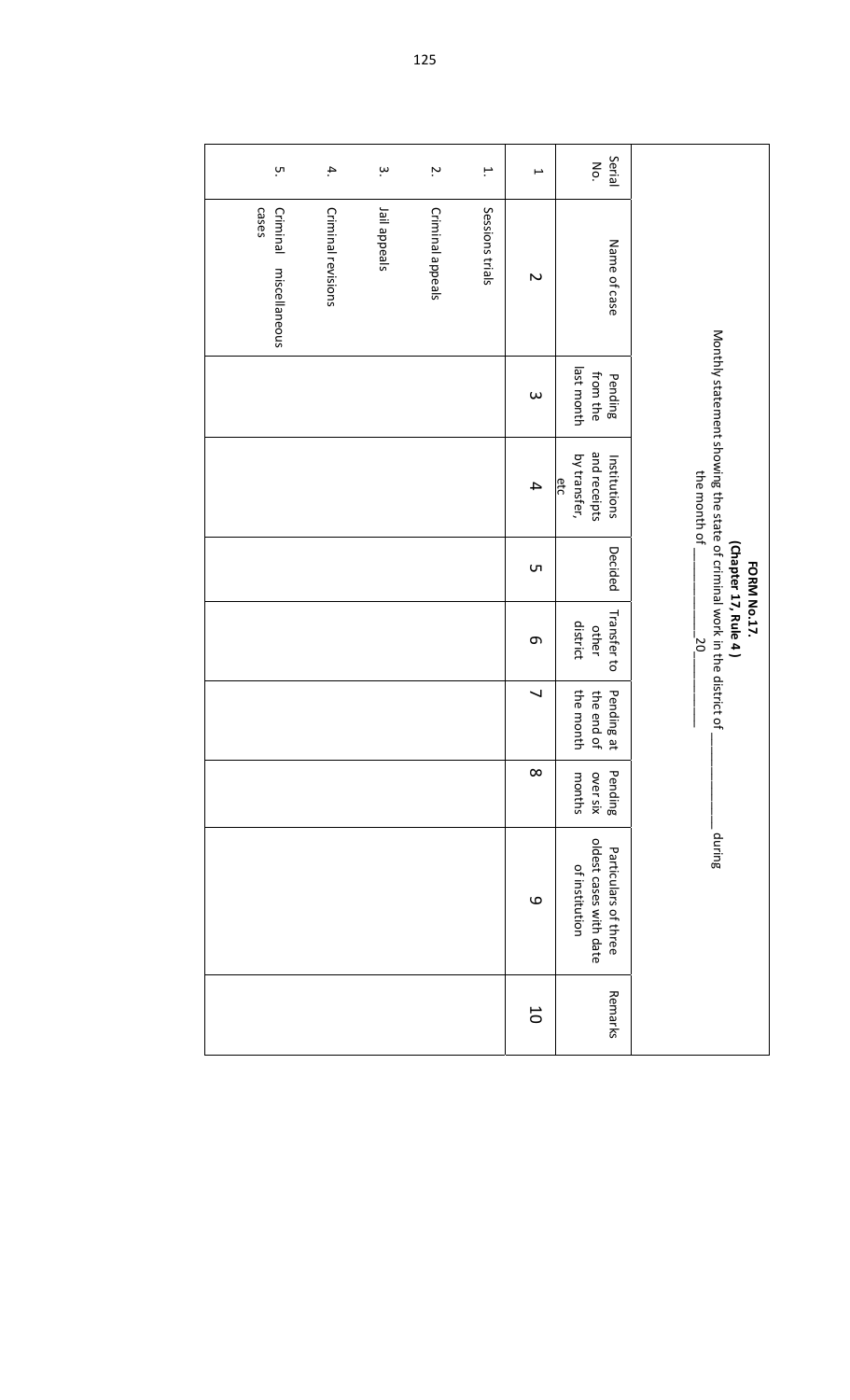| $\overline{\phantom{0}}$ | Name of the Presiding Officer of<br>the Court             | Quarterly statement showing average duration of murder cases in |
|--------------------------|-----------------------------------------------------------|-----------------------------------------------------------------|
| $\sim$                   | year of Sessions<br>Number and<br>trial                   |                                                                 |
| $\omega$                 | Date of sent up                                           | (Chapter 17, Rule 5)<br><b>FORM No. 18.</b>                     |
| 4                        | decision<br>Date of                                       |                                                                 |
| <b>υι</b>                | Number of days<br>disposal of the<br>taken in the<br>case | Sessions Division for the quarter ending                        |
| G                        | Duration<br>of case                                       |                                                                 |
| $\overline{\phantom{0}}$ | Remarks                                                   |                                                                 |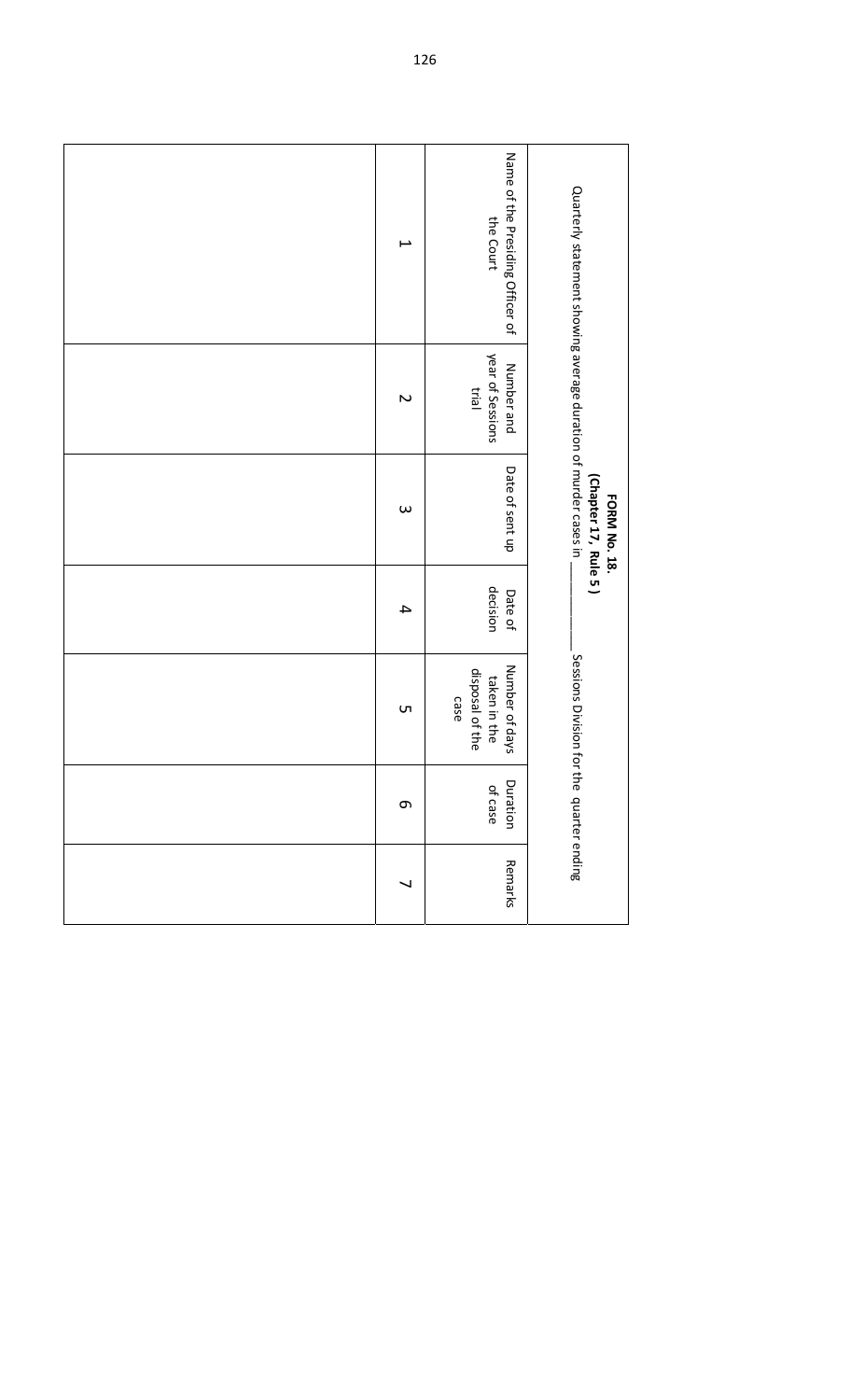|                                                         |                                 | In the district of                   |                                   | (Chapter 17, Rule 6)<br><b>FORM No. 19.</b> | Quarterly statement showing the general result to criminal trials in the Courts of various classes<br>during the first/third quarter of 20 |                            |                            |         |
|---------------------------------------------------------|---------------------------------|--------------------------------------|-----------------------------------|---------------------------------------------|--------------------------------------------------------------------------------------------------------------------------------------------|----------------------------|----------------------------|---------|
|                                                         | Number of<br>cases              | Number of<br>cases                   | Number of<br>cases                | Average                                     | Number of cases pending<br>above three months                                                                                              | Appeals                    |                            |         |
| <b>Officer</b><br>Class of Courts and name of Presiding | from last<br>pending<br>quarter | disposed of<br>during the<br>quarter | pending at<br>close of<br>quarter | number of days<br>each case was<br>pending  | whether disposed of or<br>pending at the close of<br>the quarter                                                                           | Pending over two<br>months | Pending over<br>six months | Remarks |
| L                                                       | N                               | $\omega$                             | 4                                 | <b>ι</b>                                    | e                                                                                                                                          |                            | $\infty$                   | 9       |
| Sessions Judges                                         |                                 |                                      |                                   |                                             |                                                                                                                                            |                            |                            |         |
| Additional Sessions Judges                              |                                 |                                      |                                   |                                             |                                                                                                                                            |                            |                            |         |
| Assistant Sessions Judges                               |                                 |                                      |                                   |                                             |                                                                                                                                            |                            |                            |         |
| Judicial Magistrates                                    |                                 |                                      |                                   |                                             |                                                                                                                                            |                            |                            |         |
|                                                         |                                 |                                      |                                   |                                             |                                                                                                                                            |                            |                            |         |
| Total<br>Grand Total                                    |                                 |                                      |                                   |                                             |                                                                                                                                            |                            |                            |         |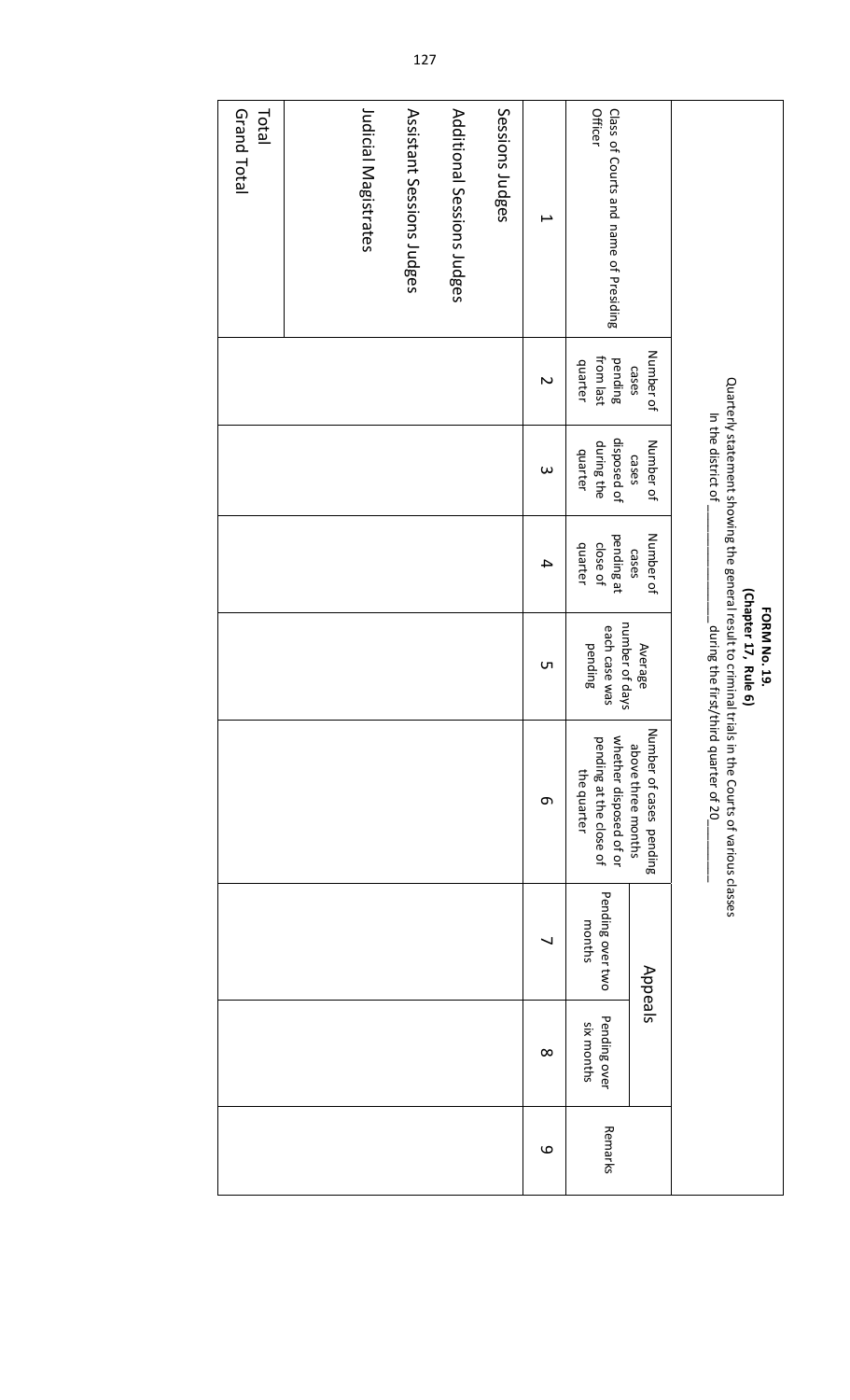| $\mathbf{1}$   | Class of Court and name of Presiding Officer                                                      |              |                         |             |                                     |                                                                                                                  |
|----------------|---------------------------------------------------------------------------------------------------|--------------|-------------------------|-------------|-------------------------------------|------------------------------------------------------------------------------------------------------------------|
| $\overline{2}$ | Remaining from last year                                                                          |              |                         |             |                                     |                                                                                                                  |
| 3              | Under arrest                                                                                      |              |                         |             |                                     |                                                                                                                  |
| 4              | On bail                                                                                           |              |                         |             |                                     |                                                                                                                  |
| 5              | Received on sent up                                                                               | present year | Brought to trail during | under trial | Number of persons                   |                                                                                                                  |
| 6              | Received on reference                                                                             |              |                         |             |                                     |                                                                                                                  |
| 7              | Received by transfer from another district                                                        |              |                         |             |                                     |                                                                                                                  |
| 8              | Total of Columns 2 to 7                                                                           |              |                         |             |                                     |                                                                                                                  |
| 9              | Died, escaped or transferred to another district                                                  |              |                         |             |                                     |                                                                                                                  |
| 10             | Discharged                                                                                        |              |                         |             |                                     |                                                                                                                  |
| 11             | On withdrawal from prosecution                                                                    |              |                         | Acquitted   |                                     |                                                                                                                  |
| 12             | Otherwise                                                                                         |              |                         |             |                                     |                                                                                                                  |
| 13             | Appealable sentence passed                                                                        |              |                         |             |                                     |                                                                                                                  |
| 14             | Non-appealable sentence passed                                                                    |              |                         |             |                                     |                                                                                                                  |
|                |                                                                                                   |              |                         |             |                                     | In the district of                                                                                               |
| 15             | Released on probation                                                                             |              | On regular tria         | Convicted   | Persons whose cases were dispose of | Annual statement showing the general results of criminal trials in<br>Chapter 17, Rule 7)<br><b>FORM No. 20.</b> |
| 16             | Appealable sentence passed                                                                        |              |                         |             |                                     | during the                                                                                                       |
| 17             | Non-appealable sentence passed                                                                    |              | On summary tria         |             |                                     | year 20                                                                                                          |
| 18             | Released on probation.                                                                            |              |                         |             |                                     | the Courts of Judicial Magistrates                                                                               |
| 19             | Sent up to Sessions Court                                                                         |              |                         |             |                                     |                                                                                                                  |
| 20             | Transferred                                                                                       |              |                         |             |                                     |                                                                                                                  |
| 21             | Persons remaining under trial at close of year                                                    |              |                         |             |                                     |                                                                                                                  |
| 22             | Number of cases disposed of during year                                                           |              |                         |             |                                     |                                                                                                                  |
| 23             | Aggregated number of days during which cases entered in<br>Column 22 lasted.                      |              |                         |             |                                     |                                                                                                                  |
| 24             | Average number of days during which each case lasted                                              |              |                         |             |                                     |                                                                                                                  |
| 25             | Number of cases pending above three months whether<br>disposed of or pending at the close of year |              |                         |             |                                     |                                                                                                                  |
| 26             | Remarks                                                                                           |              |                         |             |                                     |                                                                                                                  |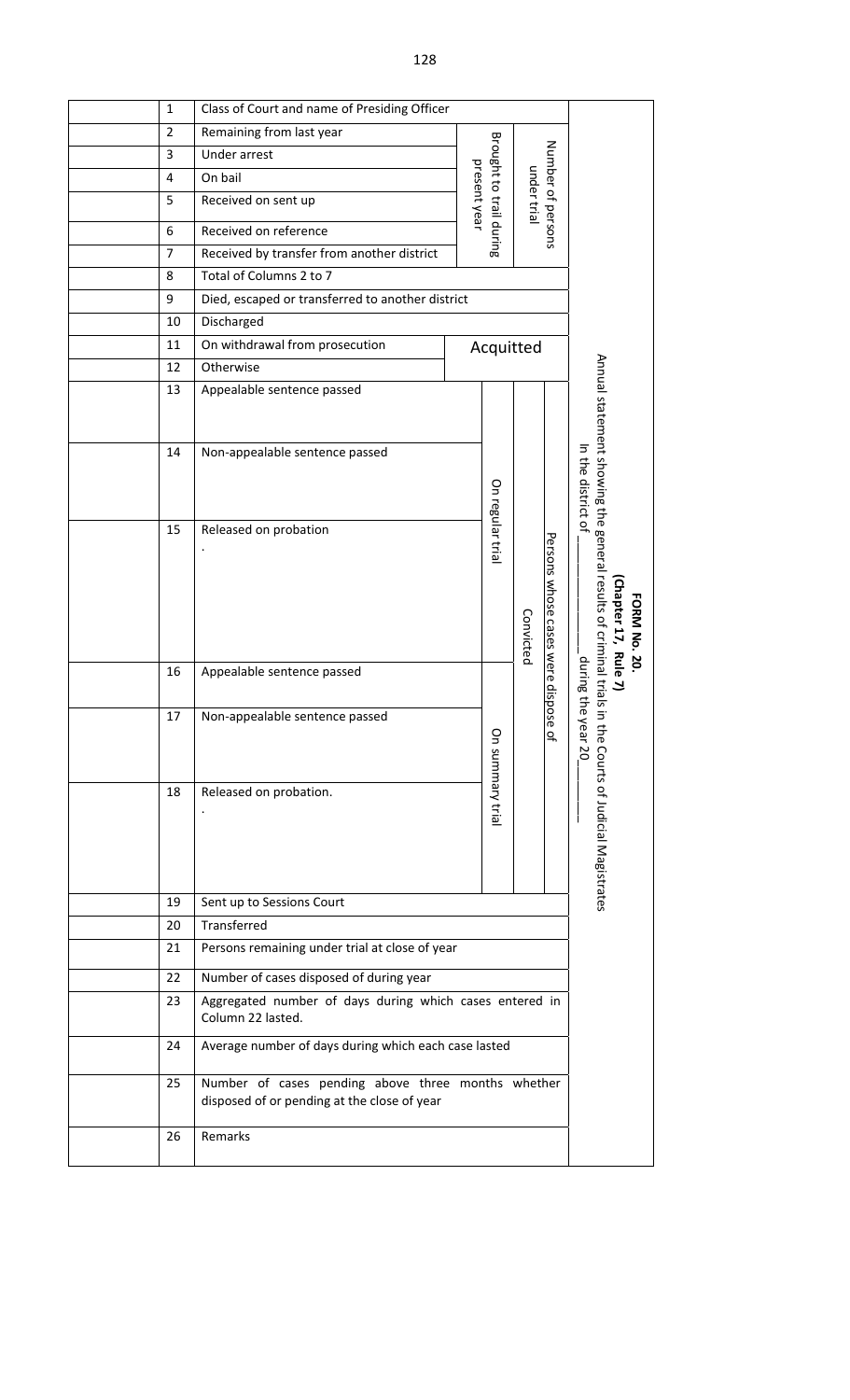| 1              |                                                       |                                       |                                                                                                             |                                                                            |                                                                                   |                                                                                                                                                      |
|----------------|-------------------------------------------------------|---------------------------------------|-------------------------------------------------------------------------------------------------------------|----------------------------------------------------------------------------|-----------------------------------------------------------------------------------|------------------------------------------------------------------------------------------------------------------------------------------------------|
| $\overline{2}$ | Death.                                                |                                       |                                                                                                             |                                                                            |                                                                                   |                                                                                                                                                      |
| $\mathbf{3}$   | Imprisonment for life.                                |                                       |                                                                                                             |                                                                            |                                                                                   |                                                                                                                                                      |
| 4              | Penal servitude                                       |                                       |                                                                                                             |                                                                            |                                                                                   |                                                                                                                                                      |
| 5              | With solitary confinement                             |                                       |                                                                                                             |                                                                            |                                                                                   |                                                                                                                                                      |
| 6              | Without solitary confinement                          |                                       |                                                                                                             |                                                                            |                                                                                   |                                                                                                                                                      |
| $\overline{7}$ | Simple                                                |                                       |                                                                                                             |                                                                            |                                                                                   |                                                                                                                                                      |
| 8              | Forfeiture of property                                |                                       |                                                                                                             |                                                                            |                                                                                   |                                                                                                                                                      |
| 9              | Fine                                                  |                                       |                                                                                                             |                                                                            |                                                                                   |                                                                                                                                                      |
| 10             | Security or recognizance to keep the peace<br>or give |                                       |                                                                                                             |                                                                            |                                                                                   |                                                                                                                                                      |
| 11             | Securities for good behaviour                         |                                       |                                                                                                             |                                                                            |                                                                                   |                                                                                                                                                      |
| 12             | Security to keep the peace                            |                                       |                                                                                                             | In the district of                                                         |                                                                                   |                                                                                                                                                      |
| 13             | Security for good behaviour                           |                                       |                                                                                                             |                                                                            |                                                                                   |                                                                                                                                                      |
| 14             | Amount of fine                                        |                                       |                                                                                                             |                                                                            |                                                                                   | Chapter 17, Rule<br><b>FORM No. 21.</b>                                                                                                              |
| 15             |                                                       |                                       |                                                                                                             | Eine                                                                       |                                                                                   | Annual statement showing the punishment inflicted by the various criminal Courts in the exercise of original jurisdiction<br>durin.<br>g the year 20 |
| 16             |                                                       |                                       |                                                                                                             |                                                                            |                                                                                   |                                                                                                                                                      |
| 17             |                                                       |                                       |                                                                                                             |                                                                            |                                                                                   |                                                                                                                                                      |
| 18             | 15 days and under                                     |                                       |                                                                                                             |                                                                            |                                                                                   |                                                                                                                                                      |
| 19             | 6 months and under                                    |                                       |                                                                                                             |                                                                            |                                                                                   |                                                                                                                                                      |
| 20             | 2 years and under                                     |                                       |                                                                                                             |                                                                            |                                                                                   |                                                                                                                                                      |
| 21             | 7 years and under                                     |                                       |                                                                                                             |                                                                            |                                                                                   |                                                                                                                                                      |
| 22             | Above 7 years                                         |                                       |                                                                                                             |                                                                            |                                                                                   |                                                                                                                                                      |
| 23             | Remarks                                               |                                       |                                                                                                             |                                                                            |                                                                                   |                                                                                                                                                      |
|                |                                                       | Total amount of fines during the year | Class of Court and name of Presiding Officer.<br>Rigorous<br>Total amount of fines realised during the year | find or give<br>default of<br>Amount paid by way of compensation u/s 544-A | Imprisonment<br>ordered to<br>Persons<br>imprisoned in<br>Persons<br>Imprisonment | Persons sentenced to<br>Details of punishment                                                                                                        |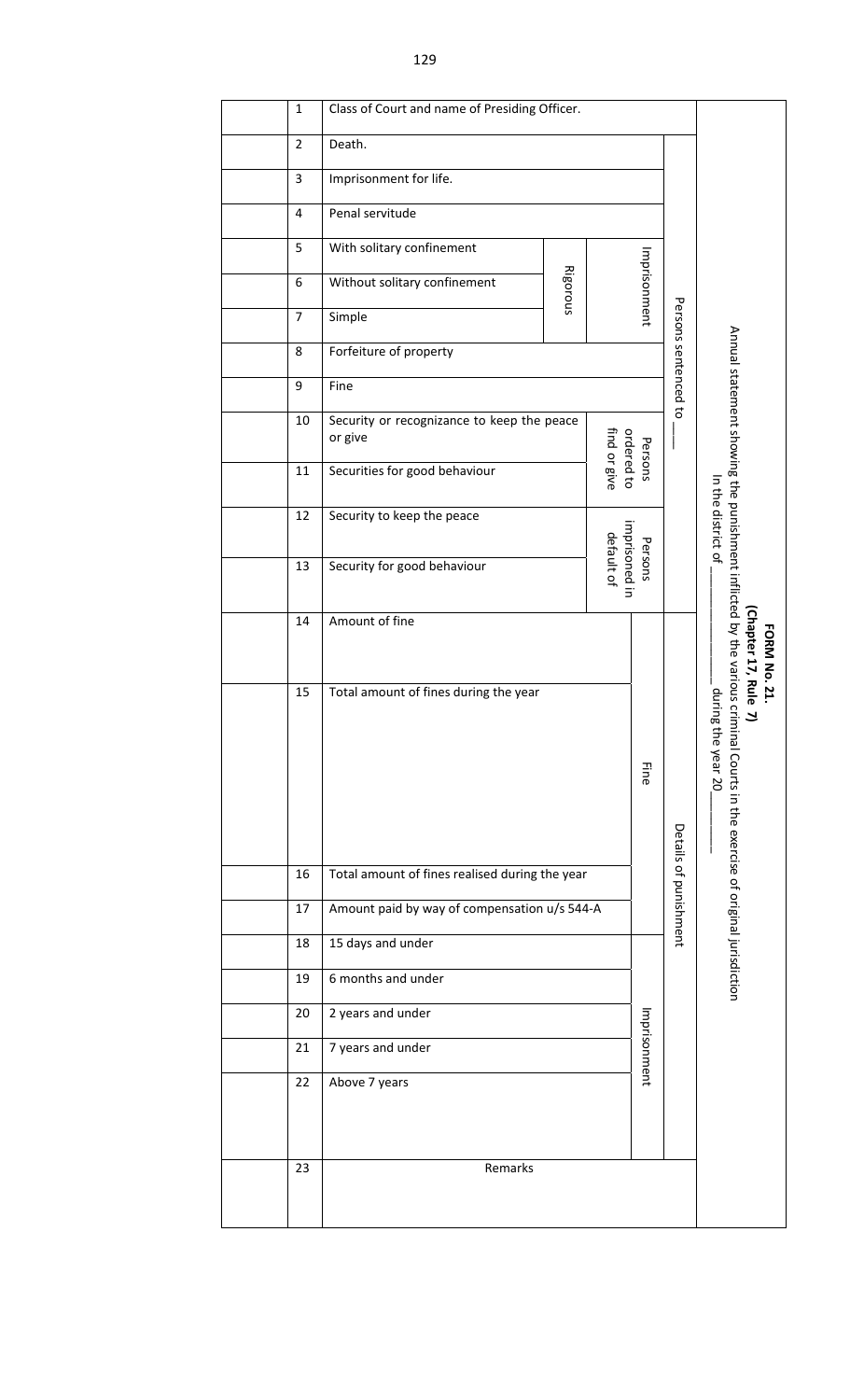| SCHEDULE OF OFFENCES<br>Criminal conspiracy Chapter V.A.<br>Ļ<br>Punishable<br>Code<br>under the<br>Pakistan<br>penal<br>1 | $\mapsto$<br>$\overline{2}$ | special law, applicable<br>Schedule number of offence      | section of the Pakistan Penal Code, or other<br>Nomenclature<br>of offences with Chapter and<br>reported<br>Offences |                    |                                                                                                                                             |  |  |  |  |
|----------------------------------------------------------------------------------------------------------------------------|-----------------------------|------------------------------------------------------------|----------------------------------------------------------------------------------------------------------------------|--------------------|---------------------------------------------------------------------------------------------------------------------------------------------|--|--|--|--|
|                                                                                                                            | 3                           | Pending from the previous year                             | In the district of                                                                                                   |                    |                                                                                                                                             |  |  |  |  |
|                                                                                                                            | 4                           | During the year                                            |                                                                                                                      |                    |                                                                                                                                             |  |  |  |  |
|                                                                                                                            | 5                           | Complaints dismissed u/s 203                               |                                                                                                                      |                    |                                                                                                                                             |  |  |  |  |
|                                                                                                                            | 6                           | Otherwise struck of as false                               |                                                                                                                      |                    |                                                                                                                                             |  |  |  |  |
|                                                                                                                            | 7                           | Offences reported in and pending from<br>the previous year | Number of cases                                                                                                      |                    |                                                                                                                                             |  |  |  |  |
|                                                                                                                            | 8                           | During the year                                            | Chapter 17, Rule 7)<br>FORM No. 22                                                                                   |                    |                                                                                                                                             |  |  |  |  |
|                                                                                                                            | 9                           | Brought to trial during year                               |                                                                                                                      | during the year 20 |                                                                                                                                             |  |  |  |  |
|                                                                                                                            | 10                          | Under trial during the year                                |                                                                                                                      |                    |                                                                                                                                             |  |  |  |  |
|                                                                                                                            | 11                          | Discharged                                                 |                                                                                                                      |                    |                                                                                                                                             |  |  |  |  |
|                                                                                                                            | 12                          | On withdrawal from prosecution                             |                                                                                                                      |                    |                                                                                                                                             |  |  |  |  |
|                                                                                                                            | 13                          | Otherwise                                                  | Acquitted                                                                                                            |                    | Annual statement showing offences reported, and persons tried, discharged, acquitted, convicted and sent up by Magistrates for each offence |  |  |  |  |
|                                                                                                                            | 14                          | Sentenced                                                  |                                                                                                                      |                    |                                                                                                                                             |  |  |  |  |
|                                                                                                                            | 15                          | Released on probation.                                     | Number of persons                                                                                                    |                    |                                                                                                                                             |  |  |  |  |
|                                                                                                                            | 16                          | Total Column Nos. 14 and 15                                |                                                                                                                      |                    |                                                                                                                                             |  |  |  |  |
| Sent up in Sessions Court<br>17                                                                                            |                             |                                                            |                                                                                                                      |                    |                                                                                                                                             |  |  |  |  |
|                                                                                                                            | 18                          | Died, escaped or transferred to another district           |                                                                                                                      |                    |                                                                                                                                             |  |  |  |  |
|                                                                                                                            | 19                          | Remaining under trial at close of year                     |                                                                                                                      |                    |                                                                                                                                             |  |  |  |  |
|                                                                                                                            |                             |                                                            |                                                                                                                      |                    |                                                                                                                                             |  |  |  |  |

‐(i)‐

Contd. On Page (ii)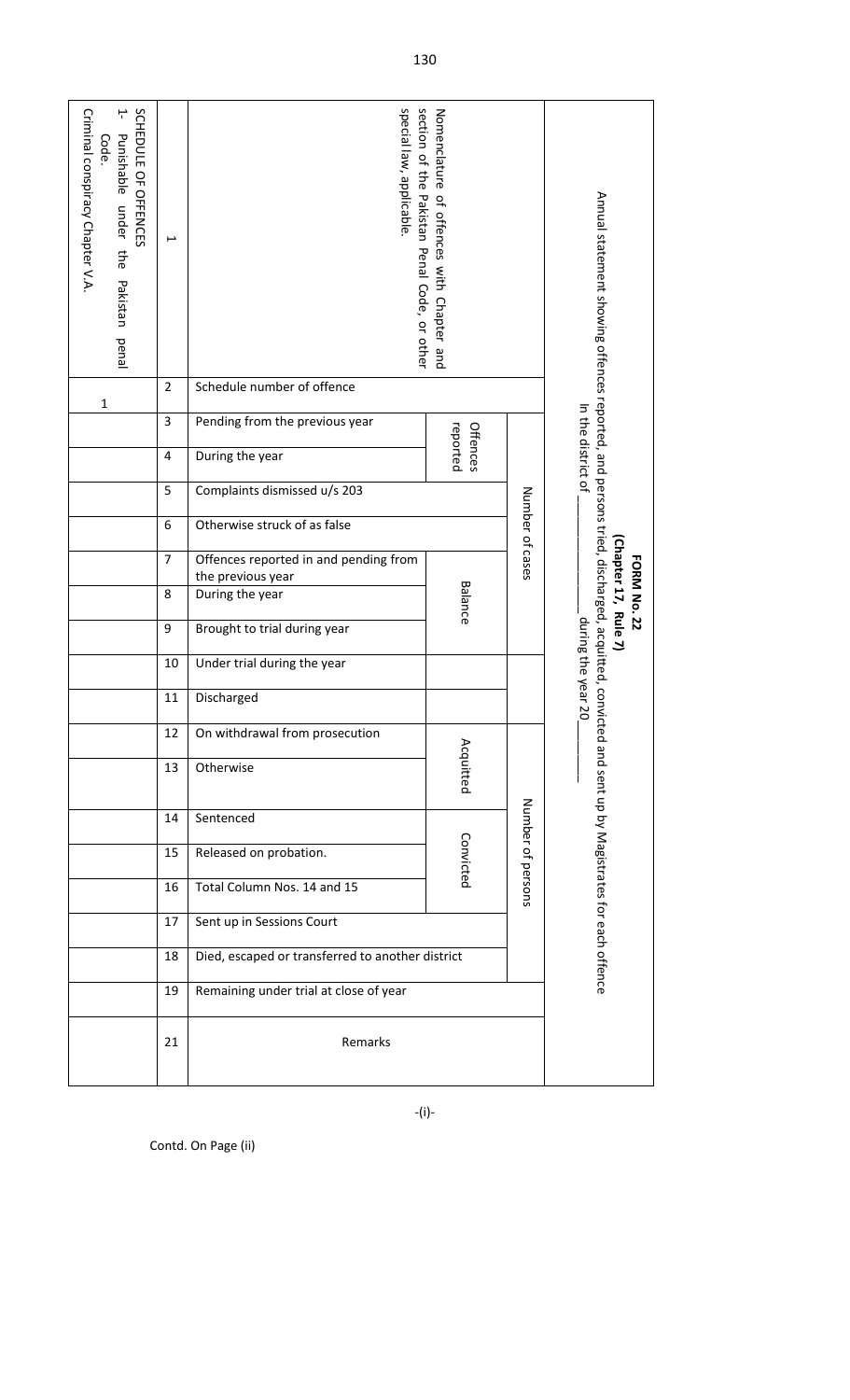| Rape--------Chapter XVI (Section 376)<br>slavery and forced labour --------Chapter XVI-A (Sections 363 to 374)<br>Criminal breach of trust----------- Chapter XVII (Section 406 to 409)<br>Criminal misappropriation of property -------Chapter XVII (Section 403 and 404)<br>Unnatural offences -------Chapter XVI (Section 377)<br>Criminal force and assault, kidnapping, forcible abduction,<br>Wrongful restrains and wrongful confinement ----------Chapter XVI-A (Section 339 to 348)<br>Offence affecting life -----Chapter XVI (Section 302 to 338 H)<br>Offence relating to religion -------------Chapter XV<br>Offence affecting the public health, safety, convenience decency and morals -<br>Offence relating to weights and measures ---------Chapter XIII<br>Offence relating to (a) coin and (b( Govt. stamps separately ----<br>False evidence & offence against public justice ------Chapter XI<br>Contempt's of the lawful authority of public servants<br>Offence relating to elections ----------Chapter IX-A<br>Offence relating to public servant ----------Chapter IX<br>Cheating-------- Chapter XVII (Section 417 to 420)<br>Receiving of stolen property -------- Chapter XVII (Section 411 to 414)<br>Robbery and dacoity ---------Chapter XVII (Section 392 to 402)<br>Extortion --------- Chapter XVII (Section 384 to 389)<br>Theft -------Chapter XVII (Section 379 to 382)<br>Offence against the public tranquillity ---------- Chapter VIII<br>Offence against the Army, Navy and Air Force------- Chapter VII.<br>Offence against the State ------- Chapter VI<br>---Chapter XII<br>-Chapter X<br>-Chapter XIV |          |
|-----------------------------------------------------------------------------------------------------------------------------------------------------------------------------------------------------------------------------------------------------------------------------------------------------------------------------------------------------------------------------------------------------------------------------------------------------------------------------------------------------------------------------------------------------------------------------------------------------------------------------------------------------------------------------------------------------------------------------------------------------------------------------------------------------------------------------------------------------------------------------------------------------------------------------------------------------------------------------------------------------------------------------------------------------------------------------------------------------------------------------------------------------------------------------------------------------------------------------------------------------------------------------------------------------------------------------------------------------------------------------------------------------------------------------------------------------------------------------------------------------------------------------------------------------------------------------------------------------------------------------------------------------|----------|
| はちねけねりのひとひとひとひと<br>5 1 1 1<br>3                                                                                                                                                                                                                                                                                                                                                                                                                                                                                                                                                                                                                                                                                                                                                                                                                                                                                                                                                                                                                                                                                                                                                                                                                                                                                                                                                                                                                                                                                                                                                                                                                     |          |
|                                                                                                                                                                                                                                                                                                                                                                                                                                                                                                                                                                                                                                                                                                                                                                                                                                                                                                                                                                                                                                                                                                                                                                                                                                                                                                                                                                                                                                                                                                                                                                                                                                                     | 3        |
|                                                                                                                                                                                                                                                                                                                                                                                                                                                                                                                                                                                                                                                                                                                                                                                                                                                                                                                                                                                                                                                                                                                                                                                                                                                                                                                                                                                                                                                                                                                                                                                                                                                     | 4<br>5   |
|                                                                                                                                                                                                                                                                                                                                                                                                                                                                                                                                                                                                                                                                                                                                                                                                                                                                                                                                                                                                                                                                                                                                                                                                                                                                                                                                                                                                                                                                                                                                                                                                                                                     | 6        |
|                                                                                                                                                                                                                                                                                                                                                                                                                                                                                                                                                                                                                                                                                                                                                                                                                                                                                                                                                                                                                                                                                                                                                                                                                                                                                                                                                                                                                                                                                                                                                                                                                                                     | 7        |
|                                                                                                                                                                                                                                                                                                                                                                                                                                                                                                                                                                                                                                                                                                                                                                                                                                                                                                                                                                                                                                                                                                                                                                                                                                                                                                                                                                                                                                                                                                                                                                                                                                                     | 8        |
|                                                                                                                                                                                                                                                                                                                                                                                                                                                                                                                                                                                                                                                                                                                                                                                                                                                                                                                                                                                                                                                                                                                                                                                                                                                                                                                                                                                                                                                                                                                                                                                                                                                     | 9<br>10  |
|                                                                                                                                                                                                                                                                                                                                                                                                                                                                                                                                                                                                                                                                                                                                                                                                                                                                                                                                                                                                                                                                                                                                                                                                                                                                                                                                                                                                                                                                                                                                                                                                                                                     | 11       |
|                                                                                                                                                                                                                                                                                                                                                                                                                                                                                                                                                                                                                                                                                                                                                                                                                                                                                                                                                                                                                                                                                                                                                                                                                                                                                                                                                                                                                                                                                                                                                                                                                                                     | 12       |
|                                                                                                                                                                                                                                                                                                                                                                                                                                                                                                                                                                                                                                                                                                                                                                                                                                                                                                                                                                                                                                                                                                                                                                                                                                                                                                                                                                                                                                                                                                                                                                                                                                                     | 13       |
|                                                                                                                                                                                                                                                                                                                                                                                                                                                                                                                                                                                                                                                                                                                                                                                                                                                                                                                                                                                                                                                                                                                                                                                                                                                                                                                                                                                                                                                                                                                                                                                                                                                     | 14       |
|                                                                                                                                                                                                                                                                                                                                                                                                                                                                                                                                                                                                                                                                                                                                                                                                                                                                                                                                                                                                                                                                                                                                                                                                                                                                                                                                                                                                                                                                                                                                                                                                                                                     | 15       |
|                                                                                                                                                                                                                                                                                                                                                                                                                                                                                                                                                                                                                                                                                                                                                                                                                                                                                                                                                                                                                                                                                                                                                                                                                                                                                                                                                                                                                                                                                                                                                                                                                                                     | 16<br>17 |
|                                                                                                                                                                                                                                                                                                                                                                                                                                                                                                                                                                                                                                                                                                                                                                                                                                                                                                                                                                                                                                                                                                                                                                                                                                                                                                                                                                                                                                                                                                                                                                                                                                                     | 18       |
|                                                                                                                                                                                                                                                                                                                                                                                                                                                                                                                                                                                                                                                                                                                                                                                                                                                                                                                                                                                                                                                                                                                                                                                                                                                                                                                                                                                                                                                                                                                                                                                                                                                     | 19       |
|                                                                                                                                                                                                                                                                                                                                                                                                                                                                                                                                                                                                                                                                                                                                                                                                                                                                                                                                                                                                                                                                                                                                                                                                                                                                                                                                                                                                                                                                                                                                                                                                                                                     | 20       |
|                                                                                                                                                                                                                                                                                                                                                                                                                                                                                                                                                                                                                                                                                                                                                                                                                                                                                                                                                                                                                                                                                                                                                                                                                                                                                                                                                                                                                                                                                                                                                                                                                                                     | 21       |

Contd. On Page (iii)

‐(ii)‐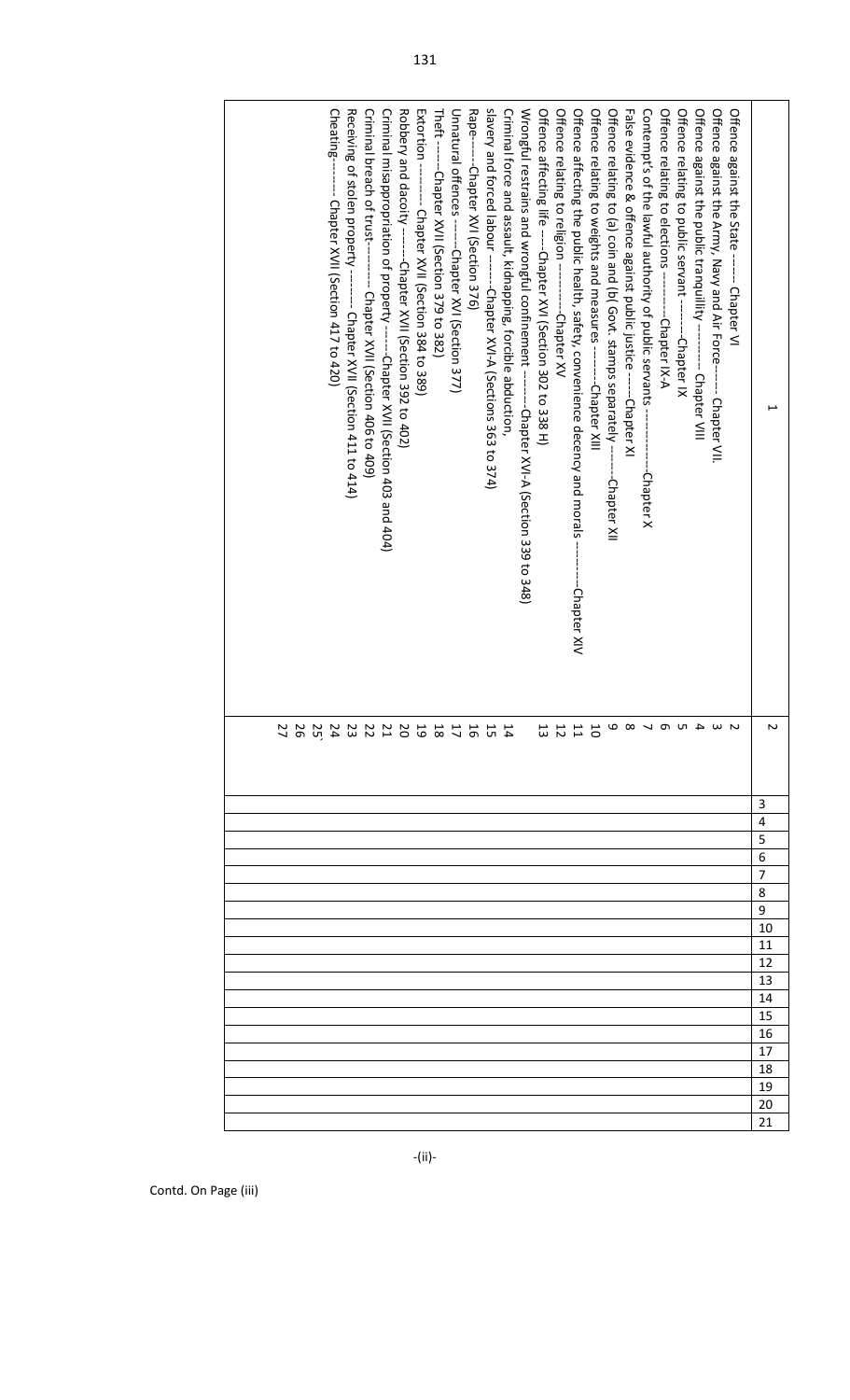| Criminal intimidation, insult and annoyance --<br>Proceedings under Chapter VIII------ security for good behaviour<br>Proceedings under Chapter VIII-, security for keeping the peace<br>Offences relating to marriage --------- Chapter XX<br>Criminal breach of contracts of service ------- Chapter XIX<br>Offences relating to documents and to trade or property marks -------Chapter XVIII<br>Offences relating to Oil and Gas etc Chapter XVII-A (Sections 412 B to 463 F)<br>Criminal trespass--------- Chapter XVII Sections 447 to 462)<br>Mischief-------- Chapter XVII (Sections 425 to 440)<br>Fraudent deeds and dispositions of property -<br>$\widehat{\circ}$ $\widehat{\circ}$<br>(e)<br>II Proceedings under Special and Local Laws.<br>Defamation---------Chapter XXI<br>Offences against women ----------Chapter XX-A<br>$\widehat{\mathsf{e}}$<br>Probation Order, 1979.<br>Offence of Qazaf (Enforcement of Hudood) Ordinance, 1979<br>Offence against Property (Enforcement of Hudood) Ordinance, 1979<br>Offence of Zina (Enforcennent of Hudood) Ordinance, 1979<br>-Chapter XXII<br>-Chapter XVII (Sections 421 to 424)<br>Total |        |
|-------------------------------------------------------------------------------------------------------------------------------------------------------------------------------------------------------------------------------------------------------------------------------------------------------------------------------------------------------------------------------------------------------------------------------------------------------------------------------------------------------------------------------------------------------------------------------------------------------------------------------------------------------------------------------------------------------------------------------------------------------------------------------------------------------------------------------------------------------------------------------------------------------------------------------------------------------------------------------------------------------------------------------------------------------------------------------------------------------------------------------------------------------------|--------|
| 38<br>$\omega$ $\omega$<br>229233<br>36<br>70<br>س<br>4 ש                                                                                                                                                                                                                                                                                                                                                                                                                                                                                                                                                                                                                                                                                                                                                                                                                                                                                                                                                                                                                                                                                                   | Z      |
|                                                                                                                                                                                                                                                                                                                                                                                                                                                                                                                                                                                                                                                                                                                                                                                                                                                                                                                                                                                                                                                                                                                                                             | 3      |
|                                                                                                                                                                                                                                                                                                                                                                                                                                                                                                                                                                                                                                                                                                                                                                                                                                                                                                                                                                                                                                                                                                                                                             | 4      |
|                                                                                                                                                                                                                                                                                                                                                                                                                                                                                                                                                                                                                                                                                                                                                                                                                                                                                                                                                                                                                                                                                                                                                             | 5<br>6 |
|                                                                                                                                                                                                                                                                                                                                                                                                                                                                                                                                                                                                                                                                                                                                                                                                                                                                                                                                                                                                                                                                                                                                                             | 7      |
|                                                                                                                                                                                                                                                                                                                                                                                                                                                                                                                                                                                                                                                                                                                                                                                                                                                                                                                                                                                                                                                                                                                                                             | 8      |
|                                                                                                                                                                                                                                                                                                                                                                                                                                                                                                                                                                                                                                                                                                                                                                                                                                                                                                                                                                                                                                                                                                                                                             | 9      |
|                                                                                                                                                                                                                                                                                                                                                                                                                                                                                                                                                                                                                                                                                                                                                                                                                                                                                                                                                                                                                                                                                                                                                             | 10     |
|                                                                                                                                                                                                                                                                                                                                                                                                                                                                                                                                                                                                                                                                                                                                                                                                                                                                                                                                                                                                                                                                                                                                                             | 11     |
|                                                                                                                                                                                                                                                                                                                                                                                                                                                                                                                                                                                                                                                                                                                                                                                                                                                                                                                                                                                                                                                                                                                                                             | 12     |
|                                                                                                                                                                                                                                                                                                                                                                                                                                                                                                                                                                                                                                                                                                                                                                                                                                                                                                                                                                                                                                                                                                                                                             | 13     |
|                                                                                                                                                                                                                                                                                                                                                                                                                                                                                                                                                                                                                                                                                                                                                                                                                                                                                                                                                                                                                                                                                                                                                             | 14     |
|                                                                                                                                                                                                                                                                                                                                                                                                                                                                                                                                                                                                                                                                                                                                                                                                                                                                                                                                                                                                                                                                                                                                                             |        |
|                                                                                                                                                                                                                                                                                                                                                                                                                                                                                                                                                                                                                                                                                                                                                                                                                                                                                                                                                                                                                                                                                                                                                             | 15     |
|                                                                                                                                                                                                                                                                                                                                                                                                                                                                                                                                                                                                                                                                                                                                                                                                                                                                                                                                                                                                                                                                                                                                                             | 16     |
|                                                                                                                                                                                                                                                                                                                                                                                                                                                                                                                                                                                                                                                                                                                                                                                                                                                                                                                                                                                                                                                                                                                                                             | 17     |
|                                                                                                                                                                                                                                                                                                                                                                                                                                                                                                                                                                                                                                                                                                                                                                                                                                                                                                                                                                                                                                                                                                                                                             | 18     |
|                                                                                                                                                                                                                                                                                                                                                                                                                                                                                                                                                                                                                                                                                                                                                                                                                                                                                                                                                                                                                                                                                                                                                             | 19     |
|                                                                                                                                                                                                                                                                                                                                                                                                                                                                                                                                                                                                                                                                                                                                                                                                                                                                                                                                                                                                                                                                                                                                                             | 20     |

‐(iii)‐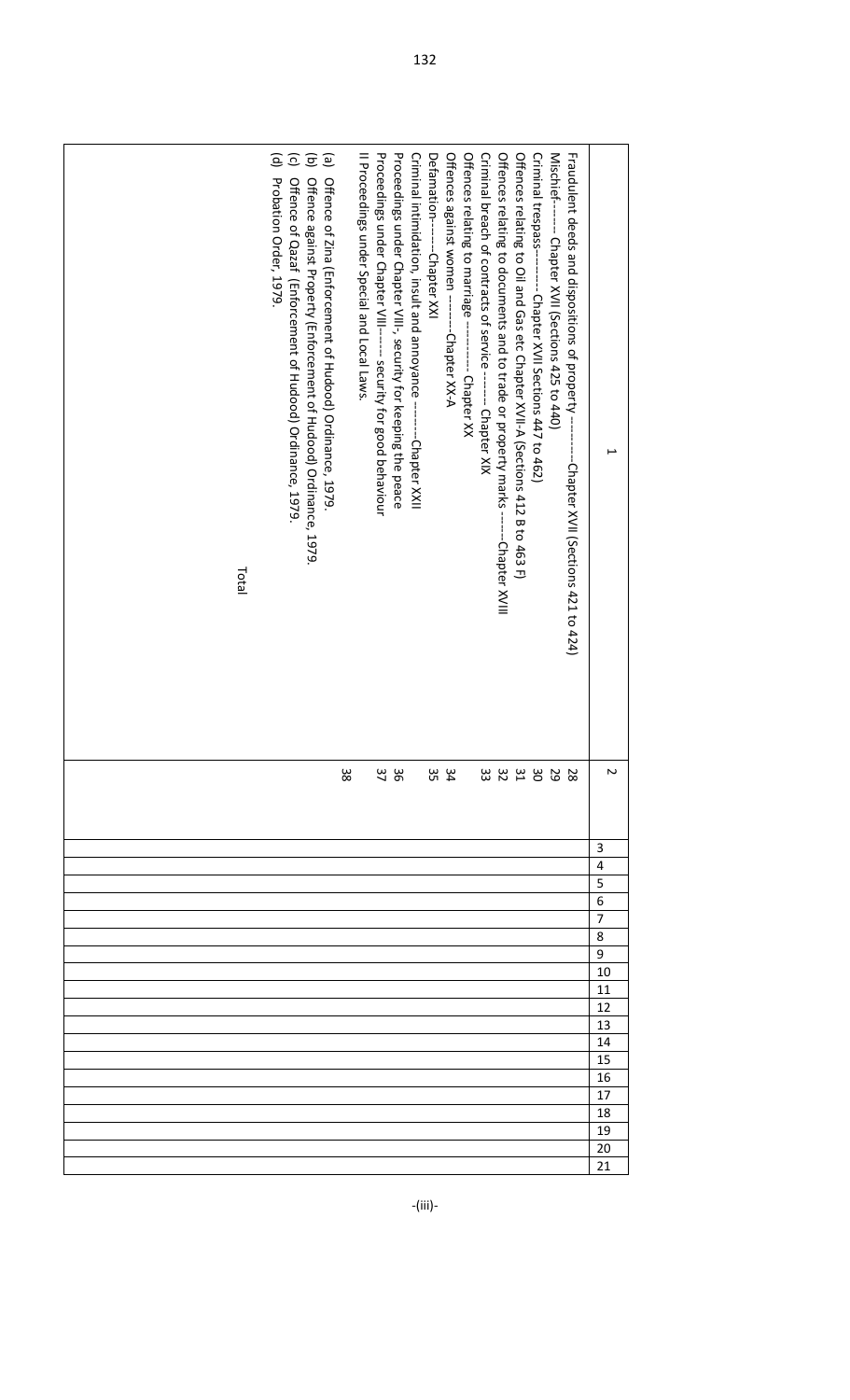### **FORM No. 23 (Chapter 17, Rule 7)** Annual statement showing proceedings of Judicial Magistrates under the Code of Criminal Procedure, in the district

of------------------- during the year 20----------------.

|    |                                                                         |                                                  |                                   |                | Disposed of during the year |                                                       |                | Remaining |         |
|----|-------------------------------------------------------------------------|--------------------------------------------------|-----------------------------------|----------------|-----------------------------|-------------------------------------------------------|----------------|-----------|---------|
|    |                                                                         | Total number                                     |                                   |                | Persons                     |                                                       |                |           |         |
|    | Nature of proceedings                                                   | of cases before<br>the Courts<br>during the year | Number of<br>persons<br>concerned | Cases          | Discharged                  | Convicted<br>or<br>otherwise<br>subjected<br>to order | Cases          | Persons   | Remarks |
|    | $\mathbf 1$                                                             | $\overline{2}$                                   | $\overline{\mathbf{3}}$           | $\overline{4}$ | 5                           | $\boldsymbol{6}$                                      | $\overline{7}$ | 8         | 9       |
| 1. | Proceedings against<br>witnesses under Chapter<br>VI-C and Section 485. |                                                  |                                   |                |                             |                                                       |                |           |         |
| 2. | Proceedings under<br>Chapter VIII to prevent<br>breach of the peach.    |                                                  |                                   |                |                             |                                                       |                |           |         |
| 3. | Proceedings under<br>Chapter VIII; security for<br>good behaviour.      |                                                  |                                   |                |                             |                                                       |                |           |         |
| 4. | Proceedings against local<br>nuisance Chapter X.                        |                                                  |                                   |                |                             |                                                       |                |           |         |
| 5. | Possession Chapter XII.                                                 |                                                  |                                   |                |                             |                                                       |                |           |         |
| 6. | Forfeiture of bail or<br>recognizance; Chapter XLII.                    |                                                  |                                   |                |                             |                                                       |                |           |         |
| 7. | Proceedings in respect of<br>disposed of property<br>(Chapter XLII)     |                                                  |                                   |                |                             |                                                       |                |           |         |
|    |                                                                         |                                                  |                                   |                |                             |                                                       |                |           |         |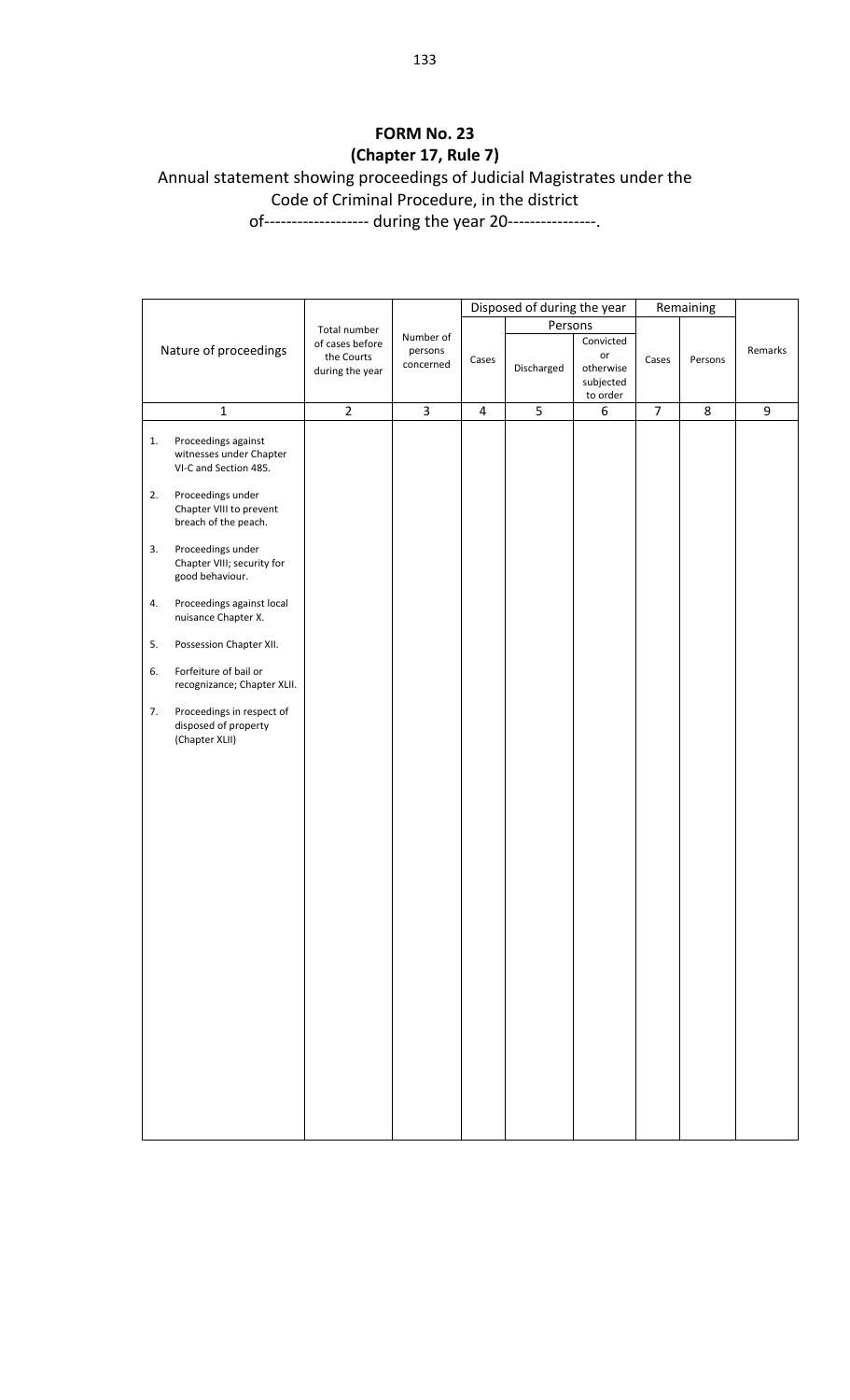#### **FORM No.24 (Chapter 17, Rule 7)**

#### Annual statement showing the number of witnesses (including complainants) examined and discharged without examination, the period of their detention, and the sum paid to them as diet and travelling expenses in the district

of------------------- during the year 20----------------.

|                                                       |                                                 |                                                       |                          |                                       |                     |                          | Number of witnesses<br>discharged after or<br>without examination |                           |                                     |                                                      | Expenses paid<br>under<br>Government<br>orders |                                     |         |
|-------------------------------------------------------|-------------------------------------------------|-------------------------------------------------------|--------------------------|---------------------------------------|---------------------|--------------------------|-------------------------------------------------------------------|---------------------------|-------------------------------------|------------------------------------------------------|------------------------------------------------|-------------------------------------|---------|
| Class of Court<br>and name of<br>Presiding<br>Officer | Number of witnesses discharge after examination | Number of witnesses discharges without<br>examination | S<br>Total Columns 2 and | Percentage of a Columns 2 to Column 4 | On $1^{\rm st}$ day | 2 <sup>nd</sup> day<br>δ | On 3 <sup>rd</sup> day                                            | After 3 <sup>rd</sup> day | Percentage of Columns 6 to Column 4 | payments<br>Number of witnesses to whom<br>were made | Amount paid                                    | Percentage of Column 11 to Column 4 | Remarks |
| $\mathbf 1$                                           | $\overline{2}$                                  | $\overline{3}$                                        | 4                        | 5                                     | 6                   | $\overline{7}$           | 8                                                                 | 9                         | 10                                  | 11                                                   | 12                                             | 13                                  | 14      |
|                                                       |                                                 |                                                       |                          |                                       |                     |                          |                                                                   |                           |                                     |                                                      |                                                |                                     |         |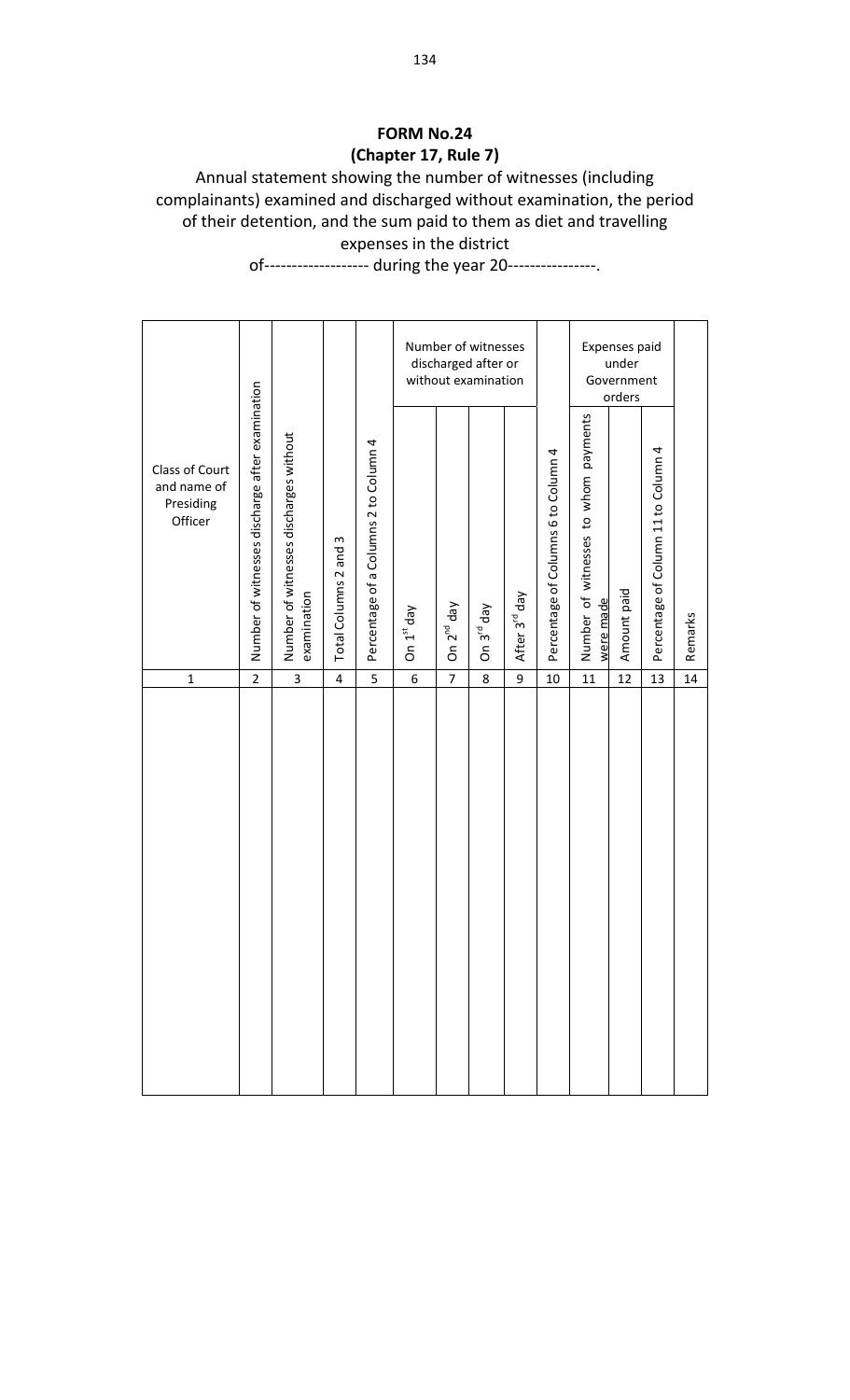| In revision from<br>μ μ<br>Ηe<br>The Additional Sessions Judges<br>Sessions Judges<br>Grant Total<br>Total | $\overline{\phantom{0}}$<br>$\overline{2}$                                               | Court<br>Total No. of appellants including those        |                   | Annual statement showing the result of revision in criminal cases in the district of |
|------------------------------------------------------------------------------------------------------------|------------------------------------------------------------------------------------------|---------------------------------------------------------|-------------------|--------------------------------------------------------------------------------------|
|                                                                                                            | $\overline{3}$                                                                           | remaining from previous year                            |                   |                                                                                      |
|                                                                                                            |                                                                                          | Died, escaped or transferred to another<br>district     |                   |                                                                                      |
|                                                                                                            | 4                                                                                        | Applications rejected                                   |                   |                                                                                      |
|                                                                                                            | 5                                                                                        | Order reversed                                          |                   |                                                                                      |
|                                                                                                            | 6                                                                                        | Allowed or dismissed.                                   |                   | <b>FORM No. 25</b>                                                                   |
|                                                                                                            | $\overline{7}$                                                                           | New trial or further enquiry ordered                    | NUNBER OF PERSONS | Chapter 17, Rule 7)                                                                  |
|                                                                                                            | 8                                                                                        | Total, whose cases were disposed of<br>(Columns 3 to 7) |                   |                                                                                      |
|                                                                                                            | 9                                                                                        | Remaining at end of year                                |                   |                                                                                      |
|                                                                                                            | 10                                                                                       | Instituted during year                                  |                   |                                                                                      |
|                                                                                                            | 11                                                                                       | Disposed of during year                                 | NUMBE             | Ρb                                                                                   |
|                                                                                                            | 12                                                                                       | Pending at end of year                                  |                   |                                                                                      |
|                                                                                                            | 13                                                                                       | Pending over two months                                 | R OF CASES        | ring the year 20--                                                                   |
|                                                                                                            | 14                                                                                       | Pending over six months                                 |                   |                                                                                      |
|                                                                                                            | Aggregate No. of days during which the<br>15<br>applications entered in Column 11 lasted |                                                         |                   |                                                                                      |
|                                                                                                            | 16                                                                                       | Average during of each case                             |                   |                                                                                      |
|                                                                                                            | 17                                                                                       | Remarks                                                 |                   |                                                                                      |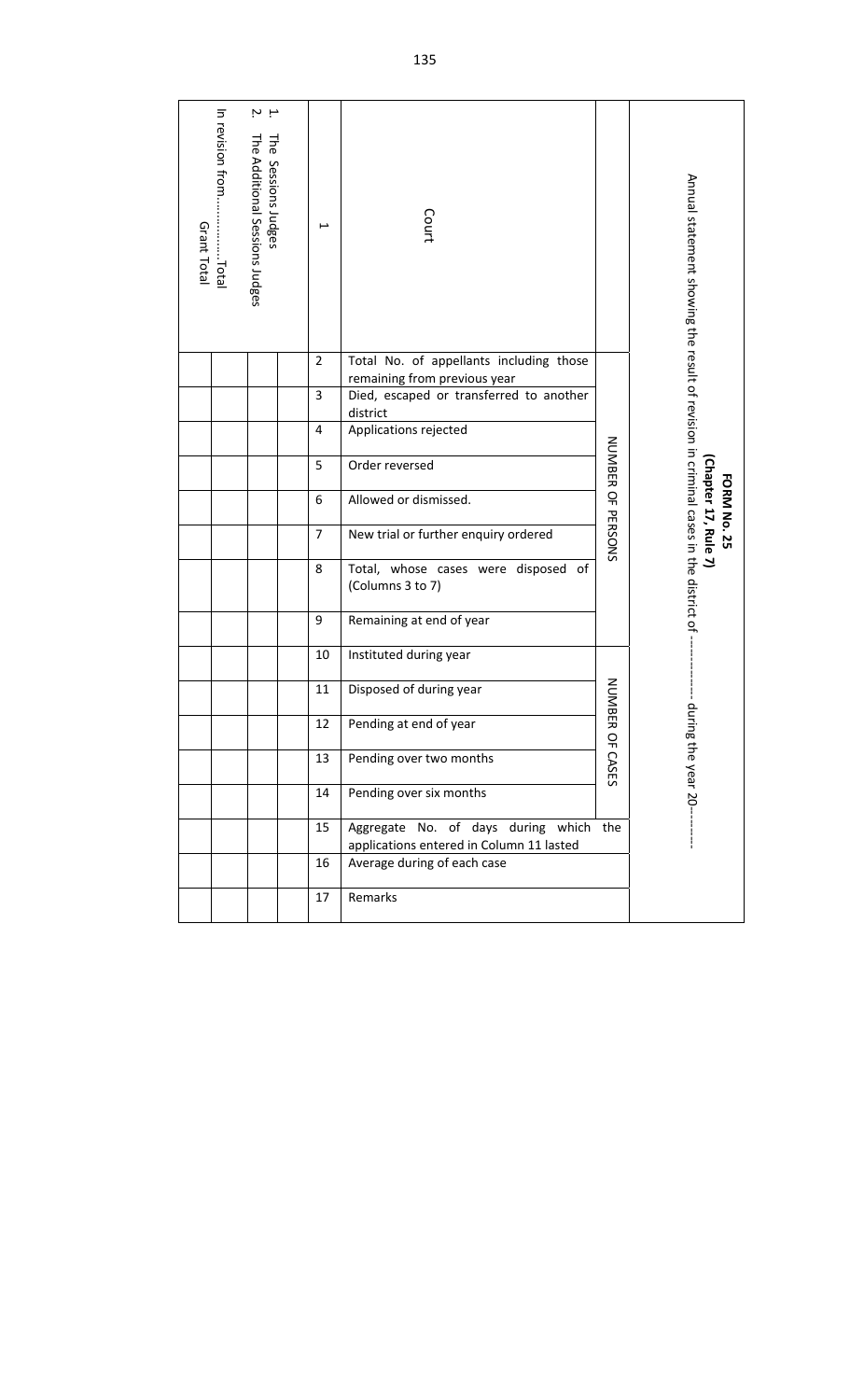| $\overline{}$ | No. of Sessions and<br><b>Additional Sessions Judges</b><br>who did both civil and<br>criminal work during the<br>year                                                                           |                                                                               |
|---------------|--------------------------------------------------------------------------------------------------------------------------------------------------------------------------------------------------|-------------------------------------------------------------------------------|
| $\sim$        | No. of Sessions and<br><b>Additional Sessions Judges</b><br>who did only criminal work<br>during the year                                                                                        |                                                                               |
| $\omega$      | No. of Assistant Sessions<br>and Sessions and Sessions<br>Judges who did both civil<br>and criminal work during<br>the year                                                                      | Annual statement showing the number of Sessions Judge and Judicial Magistrate |
| 4             | No. of Assistant Sessions<br>and Sessions and Sessions<br>Judges who did only<br>criminal work during the<br>year                                                                                | work in the Judgeship of -                                                    |
| <b>υπ</b>     | No. of Judicial Magistrates<br>and Civil Judges.                                                                                                                                                 | Chapter 17, Rule<br><b>FORM No. 26</b><br>لح                                  |
| $\sigma$      | No. of other stipendiary<br>Magistrates permanently<br>employed and any addition<br>temporarily made in the cadre who<br>did both civil (excluding revenue)<br>and criminal work during the year | -- for the year 20-<br>$\, \sigma$                                            |
| ┙             | No. of other stipendiary<br>Magistrates permanently<br>employed and any addition<br>temporarily made in the cadre who<br>did criminal work during the year                                       |                                                                               |
| $\infty$      | No. of honorary Magistrates sitting<br>singly                                                                                                                                                    | mployed to dispose of criminal                                                |
| 6             | No. of benches of Magistrates (not<br>members of benches)                                                                                                                                        |                                                                               |
| 5             | Remarks                                                                                                                                                                                          |                                                                               |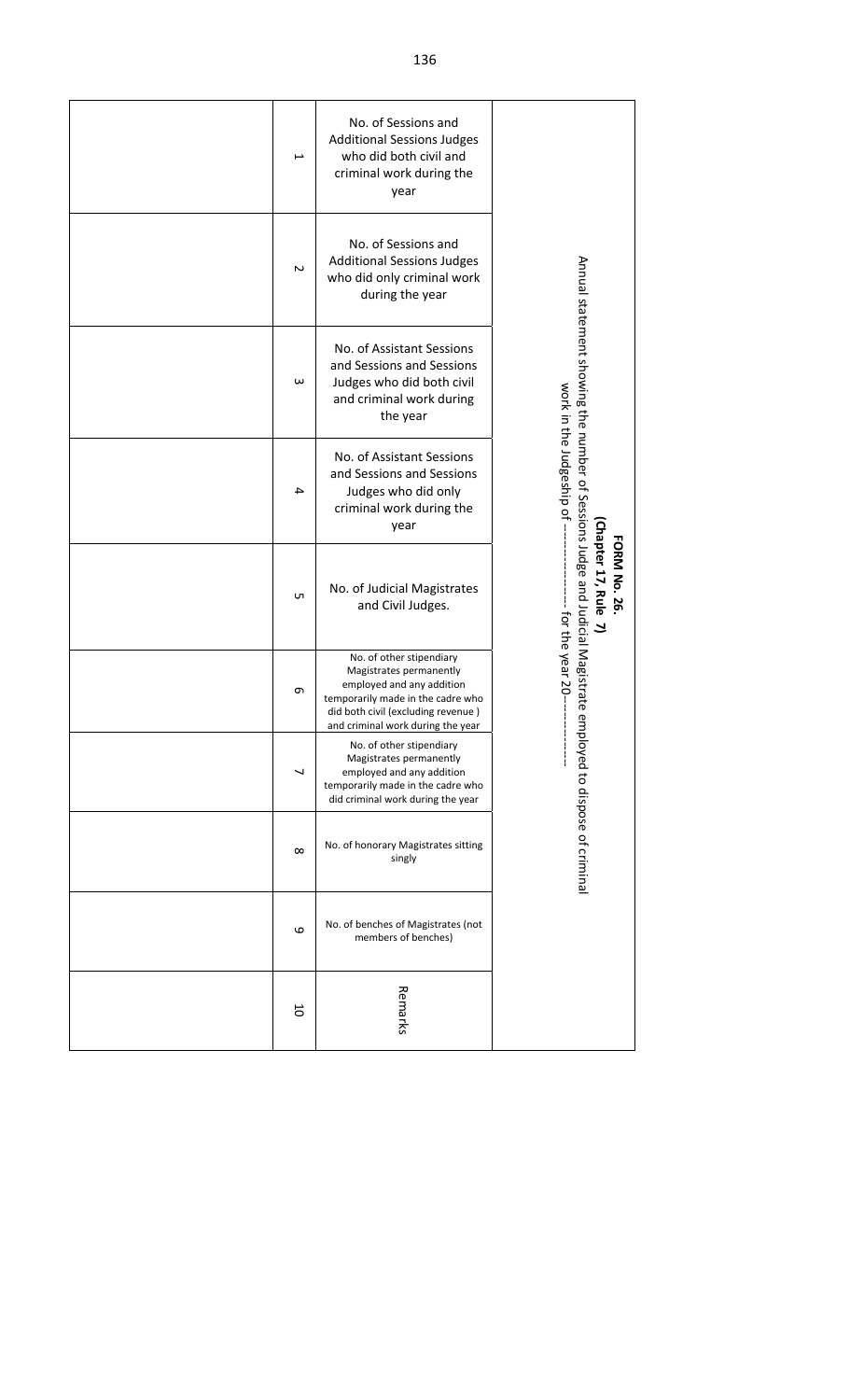| $\mathbf{1}$   | No. of district                           |                                                                                                                                   |                                              |                                                                                         |
|----------------|-------------------------------------------|-----------------------------------------------------------------------------------------------------------------------------------|----------------------------------------------|-----------------------------------------------------------------------------------------|
| $\overline{2}$ | No. of persons                            |                                                                                                                                   |                                              |                                                                                         |
| 3              | No. of cases                              | Tried on Complaint                                                                                                                |                                              |                                                                                         |
| $\pmb{4}$      | No. of cases which<br>ended in conviction |                                                                                                                                   |                                              |                                                                                         |
| 5              | No. of persons<br>convicted in cases      |                                                                                                                                   |                                              |                                                                                         |
| 6              | No. of cases                              |                                                                                                                                   |                                              |                                                                                         |
| 7              | No. of persons                            | Criminal Procedure on police<br>Tried undue the Pakistan<br>Penal Code or Code of                                                 |                                              |                                                                                         |
| 8              | No. of cases which<br>ended in conviction | report                                                                                                                            |                                              |                                                                                         |
| 9              | No. of persons<br>convicted in cases      |                                                                                                                                   |                                              |                                                                                         |
| 10             | No. of cases                              |                                                                                                                                   |                                              |                                                                                         |
| 11             | No. of persons                            |                                                                                                                                   |                                              |                                                                                         |
| 12             | No. of cases which<br>ended in conviction | Tried undue other laws on<br>police report                                                                                        |                                              | for the year 20---<br><b>FORM No. 27.</b>                                               |
| 13             | No. of persons<br>convicted in cases      |                                                                                                                                   |                                              | Annual statement showing the general result of trials in origina<br>Chapter 17, Rule 7) |
| 14             | On police reports                         | persons<br>No. of<br>tried                                                                                                        | ried nudue Code TOJ, Criminal Procedure Code |                                                                                         |
| 15             | On private<br>complaints                  |                                                                                                                                   |                                              | Criminal Court of -                                                                     |
| 16             | On police re-ports                        | No. of persons<br>compromised<br>let off on the<br>cases being                                                                    |                                              |                                                                                         |
| 17             | On private<br>complaints                  |                                                                                                                                   |                                              |                                                                                         |
| 18             | On police reports                         |                                                                                                                                   |                                              | -----district                                                                           |
| 19             | On private<br>complaints                  | the occasion in<br>No. of persons<br>let off because<br>proceedings<br>were taken<br>connection<br>bad passed<br>with which       |                                              |                                                                                         |
| 20             | On police reports                         | No. of persons<br>had not been<br>let off on the<br>ground that<br>proceedings<br>established<br>justification<br>for such<br>the |                                              |                                                                                         |
| 21             | On police<br>complaints                   |                                                                                                                                   |                                              |                                                                                         |
| 22             | On police reports                         | bound over<br>actually<br>persons<br>No. of                                                                                       |                                              |                                                                                         |
| 23             | On private<br>complaints                  |                                                                                                                                   |                                              |                                                                                         |
| 24             | Remarks                                   |                                                                                                                                   |                                              |                                                                                         |
|                |                                           |                                                                                                                                   |                                              |                                                                                         |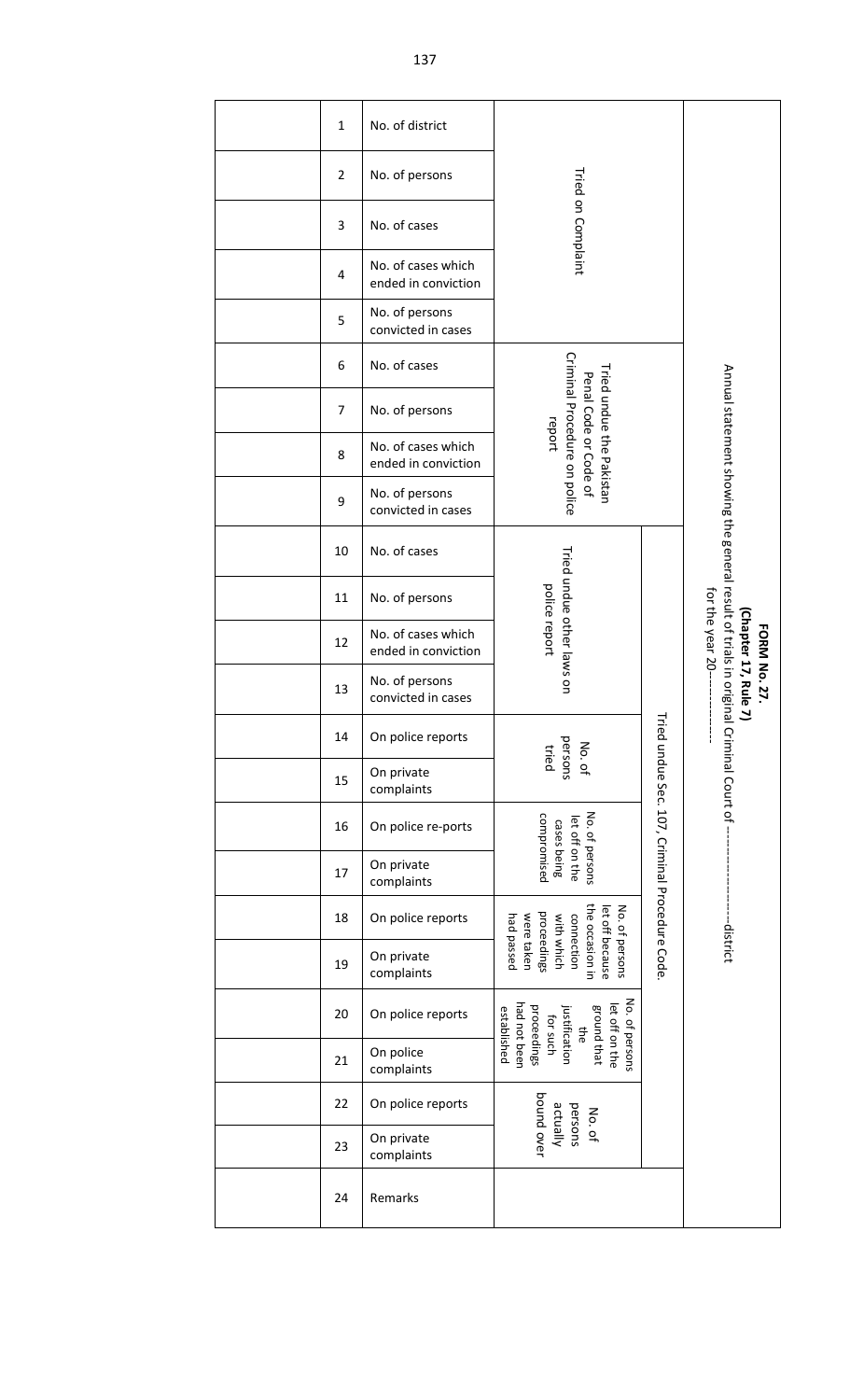| $\overline{\phantom{a}}$ | Nomenclature of offence, with Chapter and<br>Section of the Penal Code, or other law,<br>applicable |                       |                                                                              |                                                                     |  |  |  |
|--------------------------|-----------------------------------------------------------------------------------------------------|-----------------------|------------------------------------------------------------------------------|---------------------------------------------------------------------|--|--|--|
| $\sim$                   | Pending from previous year                                                                          |                       |                                                                              |                                                                     |  |  |  |
| $\omega$                 | Committed during the year                                                                           |                       |                                                                              |                                                                     |  |  |  |
| 4                        | Otherwise instituted during the year                                                                | Number of cases       |                                                                              |                                                                     |  |  |  |
| UП                       | Total                                                                                               |                       | Annual statement showing the number and result of trials in the<br>District- |                                                                     |  |  |  |
| G                        | Before commencement of year                                                                         |                       |                                                                              | Chapter 17, Rule<br><b>FORM No. 28.</b><br>---during the year 20--- |  |  |  |
| ┙                        | By commitment during year                                                                           | That came under trial |                                                                              | $\infty$                                                            |  |  |  |
| $\infty$                 | Otherwise during year                                                                               |                       |                                                                              |                                                                     |  |  |  |
| 6                        | Total                                                                                               |                       | Number of persons                                                            | Court of Sessions for the                                           |  |  |  |
| $10\,$                   | On withdrawal from<br>prosecution                                                                   | Acquitted             |                                                                              |                                                                     |  |  |  |
| 11                       | Otherwise                                                                                           |                       |                                                                              |                                                                     |  |  |  |
| 12                       | Convicted                                                                                           |                       |                                                                              |                                                                     |  |  |  |
| 13                       | Died, escaped or transferred to<br>another district                                                 |                       |                                                                              |                                                                     |  |  |  |
| 14                       | Whose cases were undisposed of at<br>close of year                                                  |                       |                                                                              |                                                                     |  |  |  |
| 15                       | Remarks                                                                                             |                       |                                                                              |                                                                     |  |  |  |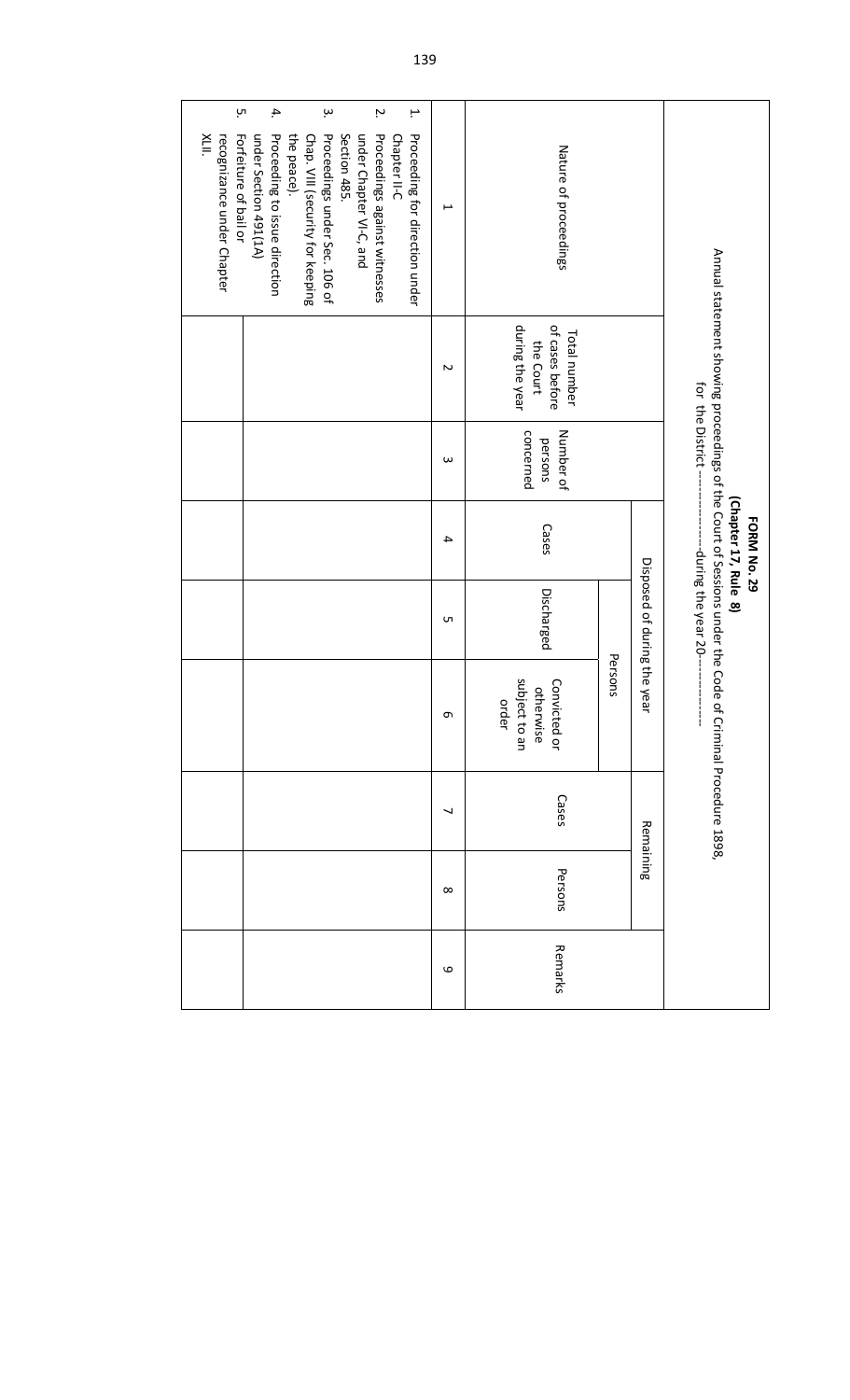#### **FORM No. 30 (Chapter 17, Rule 8)** Annual statement showing the result of appeals in criminal cases in the district Of \_\_\_\_\_\_\_\_\_\_ during the year 20\_\_\_\_\_\_

|                                            |                                                                      |                                                  |                         | Number of persons           |                                       |                   |                      |                                                     |                              | Number of appeals     |                         |                            |                         |                         |                                                                               |         |         |
|--------------------------------------------|----------------------------------------------------------------------|--------------------------------------------------|-------------------------|-----------------------------|---------------------------------------|-------------------|----------------------|-----------------------------------------------------|------------------------------|-----------------------|-------------------------|----------------------------|-------------------------|-------------------------|-------------------------------------------------------------------------------|---------|---------|
| Courts                                     | Total No. of appeals including those remaining<br>from previous year | Died, escaped or transferred to another district | Appeals rejected        | Sentence or order confirmed | Sentence reduced or otherwise altered | Sentence reversed | New trial or ordered | Total, whose cases were disposed of (Columns 3 to 8 | Remaining at the end of year | Preferred during year | Disposed of during year | Pending at the end of year | Pending over two months | Pending over six months | Aggregate No. Of days during which the appeals<br>Entered in Column 12 lasted | Average | Remarks |
| $\mathbf 1$                                | $\mathbf 2$                                                          | 3                                                | $\overline{\mathbf{4}}$ | 5                           | 6                                     | $\overline{7}$    | $\,8\,$              | $\boldsymbol{9}$                                    | $10\,$                       | 11                    | 12                      | 13                         | 14                      | 15                      | 16                                                                            | 17      | 18      |
|                                            |                                                                      |                                                  |                         |                             |                                       |                   |                      |                                                     |                              |                       |                         |                            |                         |                         |                                                                               |         |         |
| The Court of<br>Sessions on<br>appeal from |                                                                      |                                                  |                         |                             |                                       |                   |                      |                                                     |                              |                       |                         |                            |                         |                         |                                                                               |         |         |
| Total                                      |                                                                      |                                                  |                         |                             |                                       |                   |                      |                                                     |                              |                       |                         |                            |                         |                         |                                                                               |         |         |
| <b>Grand Total</b>                         |                                                                      |                                                  |                         |                             |                                       |                   |                      |                                                     |                              |                       |                         |                            |                         |                         |                                                                               |         |         |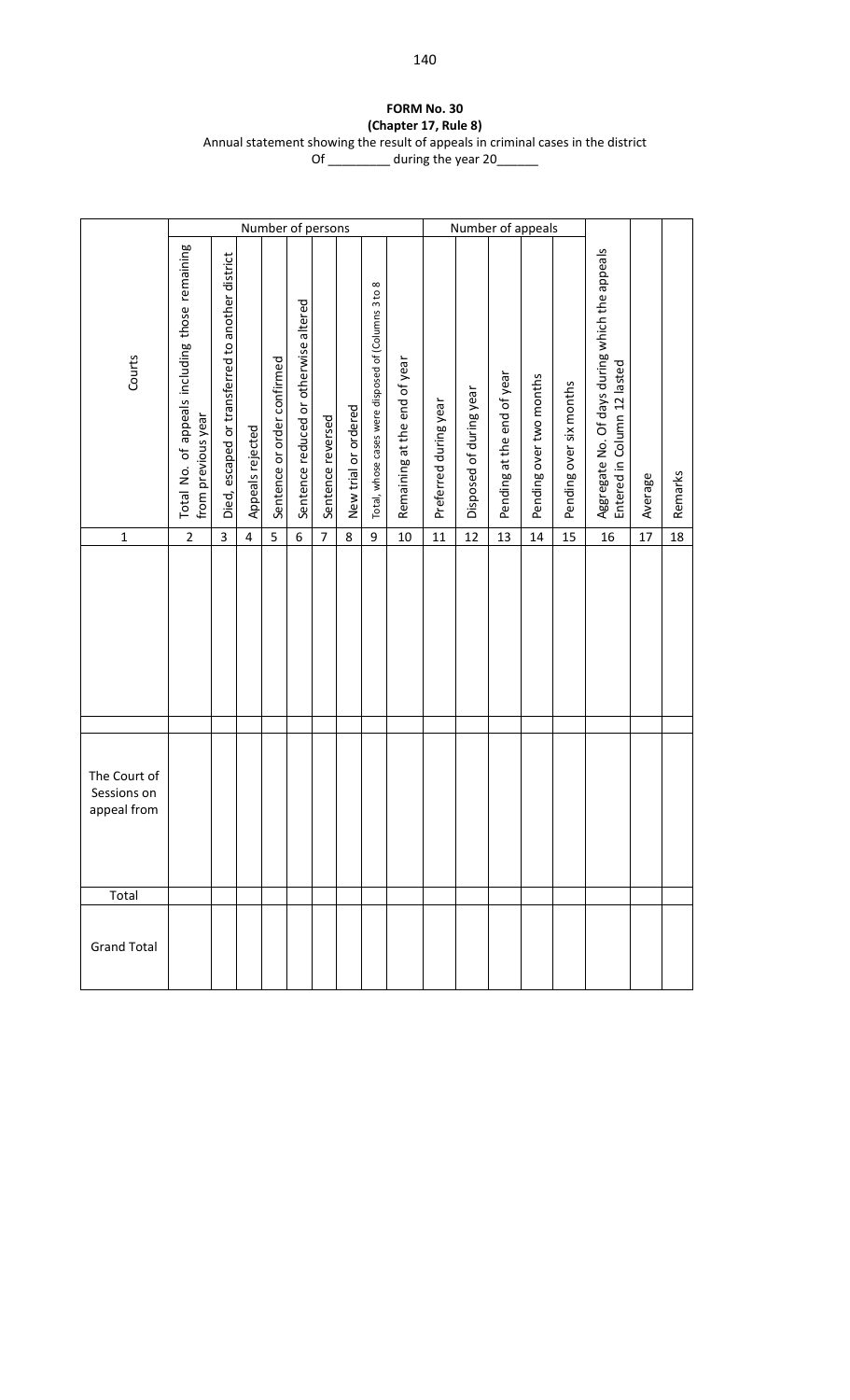| $\overline{ }$           | Serial No.                          |                                                                                                                                   |
|--------------------------|-------------------------------------|-----------------------------------------------------------------------------------------------------------------------------------|
| $\sim$                   | Sessions<br>division                |                                                                                                                                   |
| $\omega$                 | Name of<br>woman                    |                                                                                                                                   |
| $\overline{\phantom{a}}$ | offence<br>Date of                  |                                                                                                                                   |
| UП                       | which convicted<br>Section under    | (Chapter 17, Rule 8)<br>FORM No. 31                                                                                               |
| G                        | Sentence and<br>date thereof        |                                                                                                                                   |
| ┙                        | Sentence modified<br>in appeal.     | Annual statement showing number of cases in which women were tried and convicted for offence under Penal Code and/or Special Laws |
| ${}^{\infty}$            | <b>Brief account</b><br>of the case |                                                                                                                                   |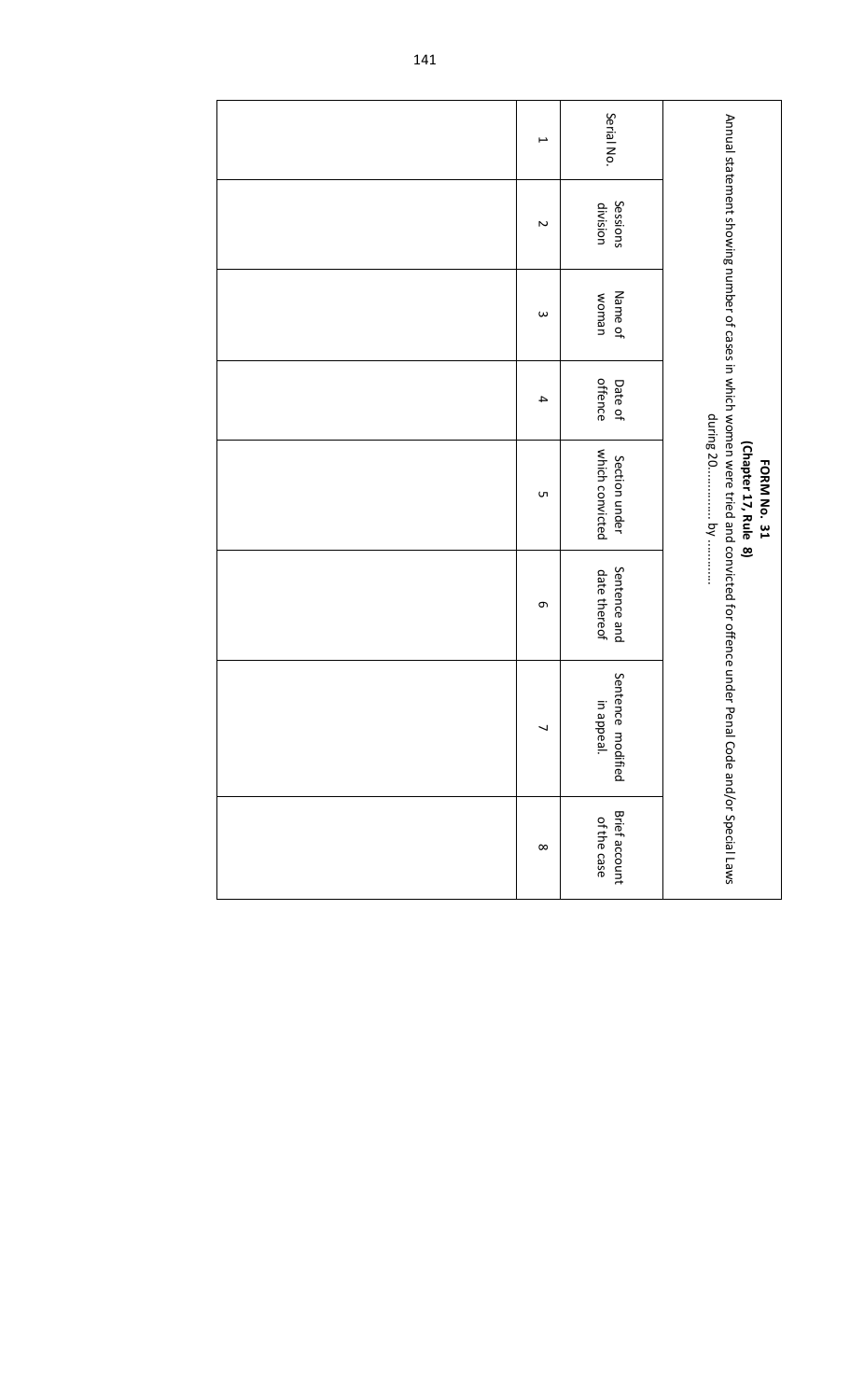## **FORM No. 32 (Chapter 18, Rule 1)**

#### **Questionnaire**

### **POINTS TO BE TAKEN INTO CONSIDERATION WHILE INSPECTION OF THE COURT OF SESSIONS AND OTHER COURTS OF ADDITIONAL SESSIONS JUDGES BY INSPECTING JUDGES**

1. Whether the distribution of the work among the Judges is being done by the District and Sessions Judges personally or by the staff?

2. Whether the distribution of work among the Judges is fair and equitable?

3. Whether the Sessions Judges noticed any corrupt practice followed by office in arranging the daily boards of Judges?

4. (a) Whether it is noticed that the orders for the new furniture and/or repair of broken articles were usually placed with a particular person or firm?

(b) |If yes, whether the orders were given to the said person or firm after inviting the tender?

(c) Whether any corruption was suspected in that behalf in the Nazir's office?

5. (a) Whether the furniture is in good condition and whether any articles need repairs.

(b) Whether the dead stock register is properly maintained?

6. Whether it is noticed that the writs of the High Court were sent to the lower Court promptly for compliance?

7. Whether Register of Sessions Cases, Special Cases, Criminal Appeals, Criminal Revision Applications, Criminal Miscellaneous Applications and Dormant Files Cases are maintained properly and regularly?

8. Whether all other prescribed registers are also maintained properly and regularly?

9. Whether any member of the staff is retained at the District Headquarters or at the Taluka place for unusually long time without good and sufficient reasons?

10. Whether the casual leave was granted strictly in accordance with the rules?

11. Whether service books of the members of the staff are maintained properly by making all necessary entries and regularly checked?

12. Whether select list of candidates drawn up by the Recruitment Committee is checked by the Sessions Judge occasionally?

13. Whether the list of such candidates is prepared strictly in accordance with the rules of the recruitment?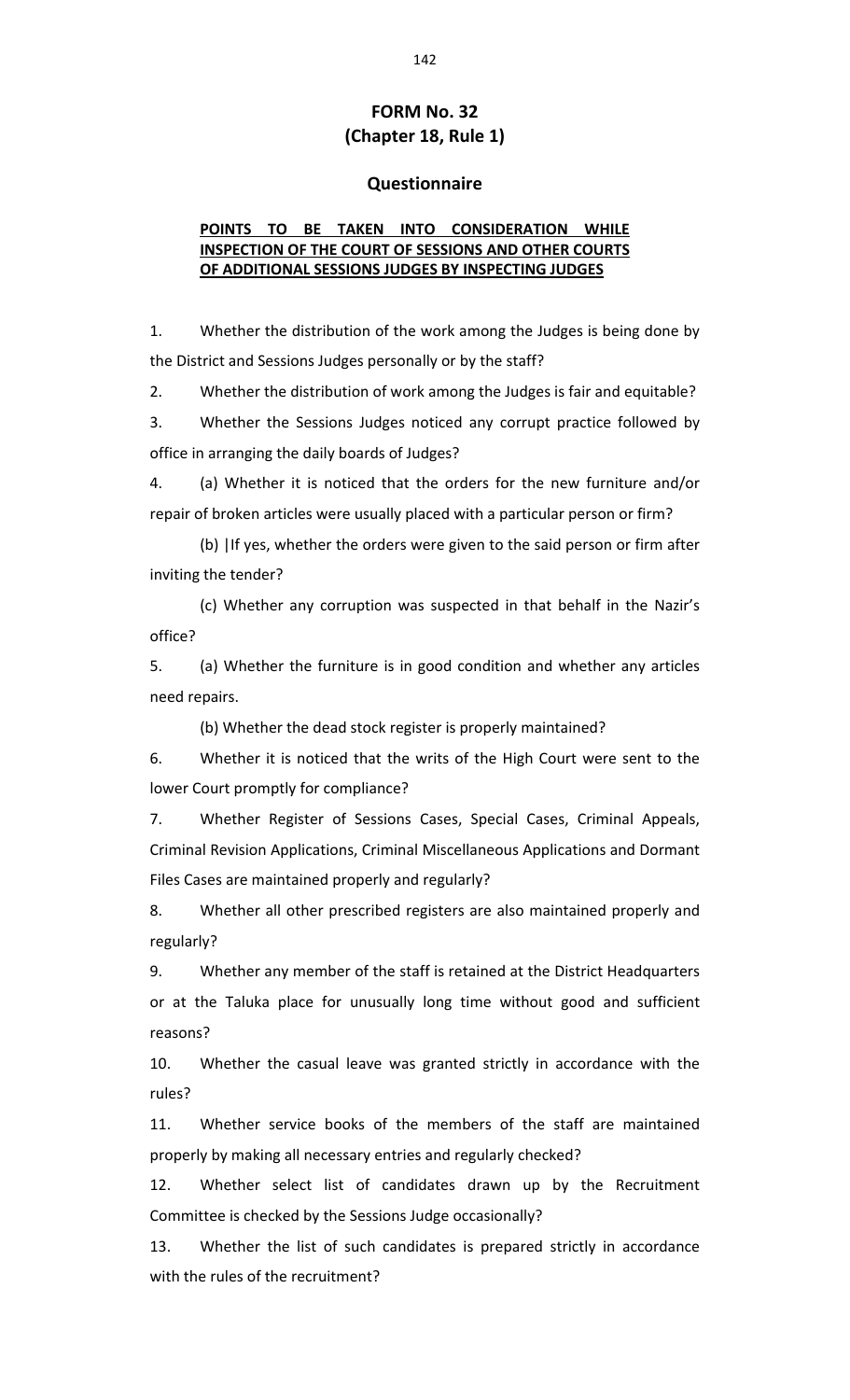14. (a) Whether the departmental inquiry against the members of the staff is ordered?

(b) Whether the record of proceeding of the departmental inquiry was in proper order?

(c) Whether the inquiry and final decision were in proper order?

15. Whether the offices of the Court were inspected occasionally and the duties assigned to the members of the staff were found to have been fair and adequate?

16. Whether the despatch books are properly maintained by the members of the staff?

17. Whether the orders and judgements are well reasonable and the evidences have been appreciated properly and procedures have been followed in trial.

## **District Court Record Room**

18. Whether the records were carefully examined within the prescribed time as and when they were received in the record room?

19. Whether the record room was found kept neat and tidy and the record was arranged properly and deposited without undue delay?

20. Whether the requisitions for records were promptly attended to and the record sent for by the Copying Department and/or other offices and Courts despatched within the prescribed time?

21. Whether the destruction of record was taken up every year as per rules contained in the Civil Court Rules Record Act?

22. Whether it was noticed that any exhibits or other papers had remained in the copying department unreturned even after done with and/or without being deposited in the relevant bundles?

23. (a) Whether the applications for return of documents were properly attended to and documents returned promptly?

(b)If not what are the reasons for the delay?

The questions pertaining to the following sections on Criminal side and which are set out for the guidance of the Sessions Judges and the Inspecting District Judges while inspecting the Criminal side of the subordinate Court shall be considered while inspecting all the Sessions Courts Inspecting Judges;

(1) Dormant File (Questions Nos.35 to 39)

(2) Accounts Section (Questions Nos. 40 to 62)

(3) Copying Section (Questions Nos. 63 to 71)

(4) Property (Questions Nos. 74 to 81)

(5) Library (Questions Nos. 90 to 94)

(6) General (Questions Nos.95 to 104)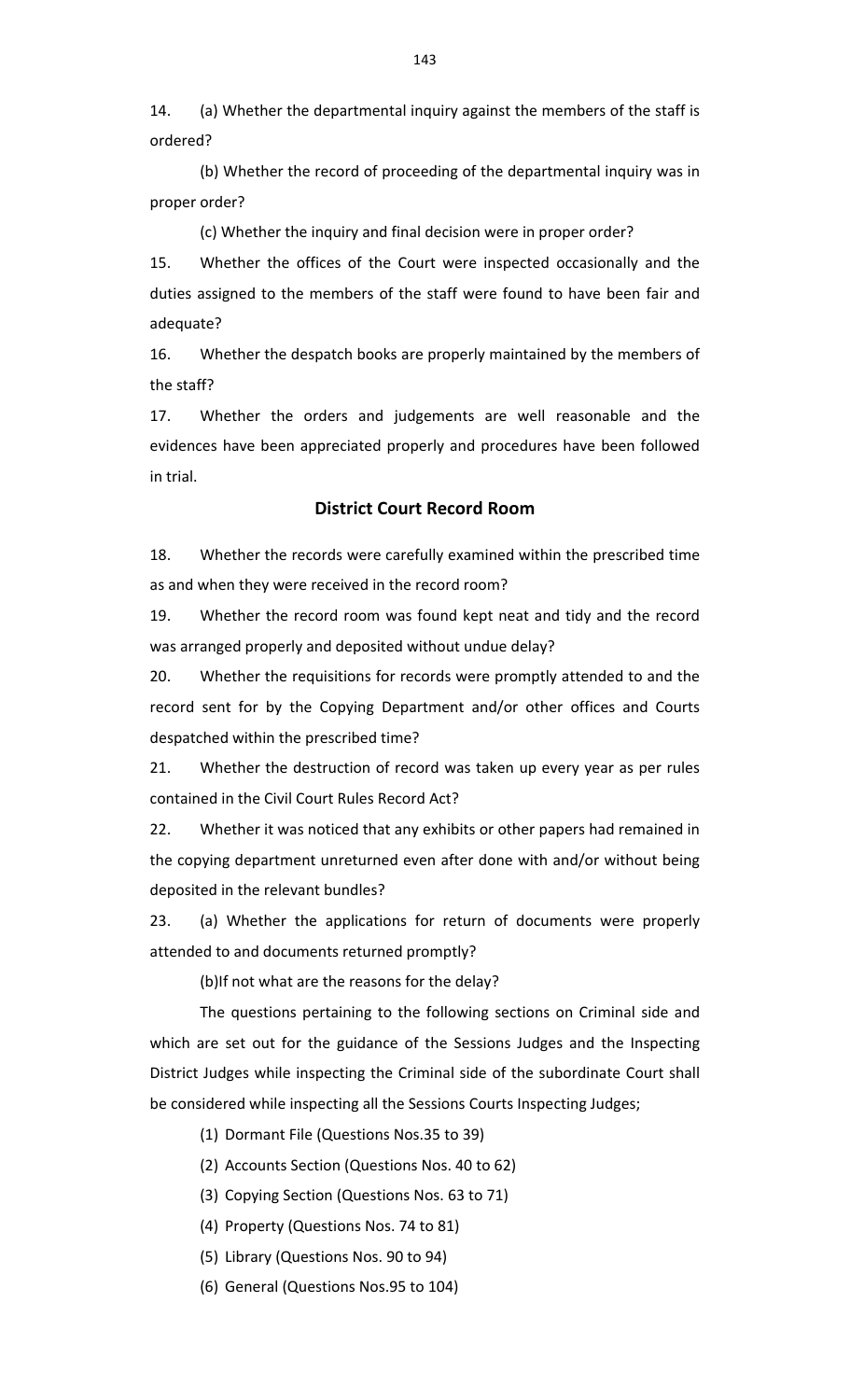24. The ascertaining of the improvement that has resulted in consequence of an earlier inspection should form part of the work to be done at a later inspection. It should also be ascertained whether the instructions issued at the time of previous inspection have been complied with and, if not, why not.

............................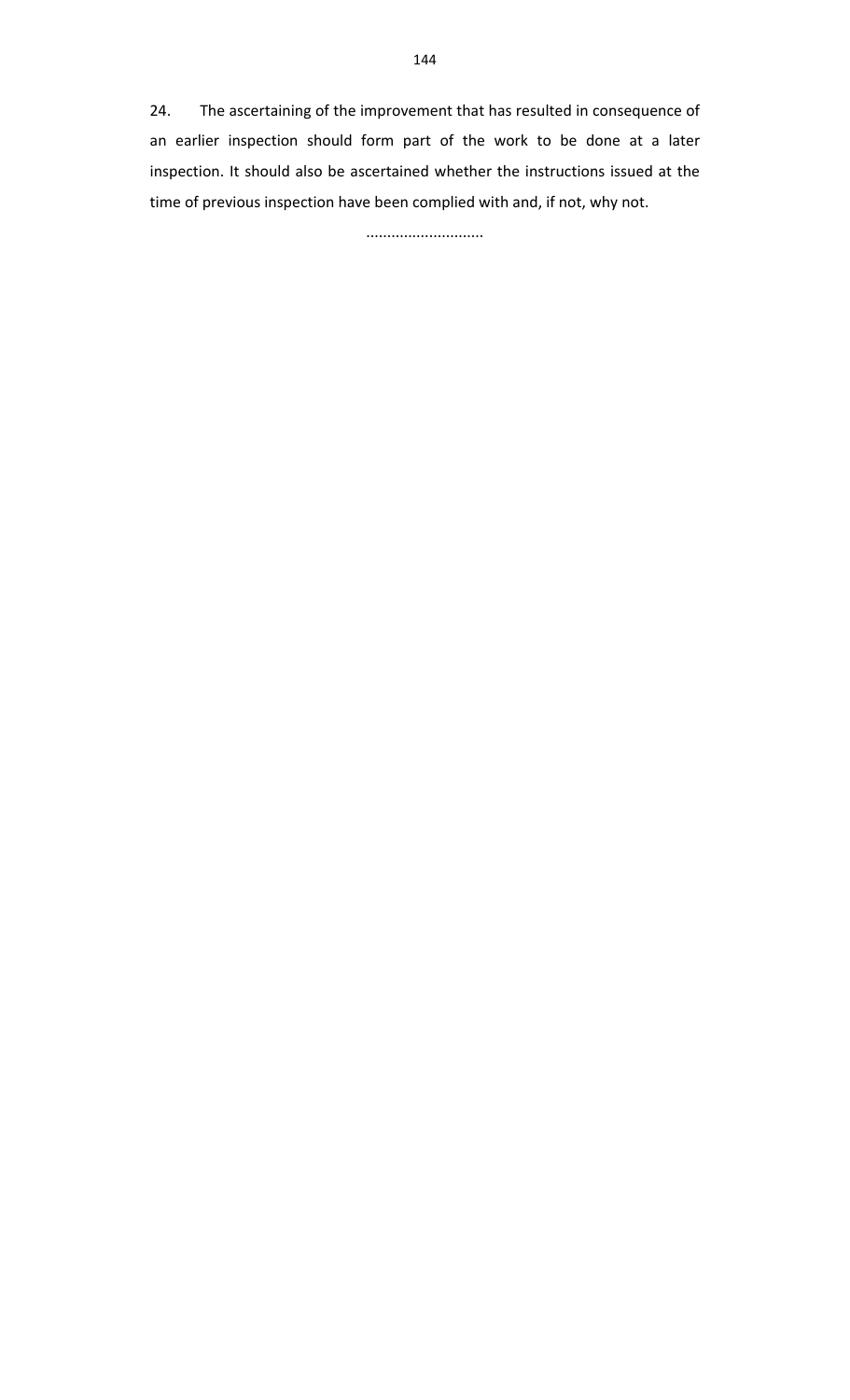# **FORM No. 33 (Chapter 18, Rule 2)**

| Summary of information regarding Court to be inspected.<br>[To be complied by the Court concerned and kept ready.] |                       |
|--------------------------------------------------------------------------------------------------------------------|-----------------------|
| 1. Name of Court ___________________________                                                                       |                       |
|                                                                                                                    |                       |
| Length of Service _________________                                                                                |                       |
| Date of appointment to court_______                                                                                |                       |
| 3. No. of advocates and                                                                                            |                       |
| 4. No. of Licensed Writers and                                                                                     |                       |
| 5. No. of clerks _____________________________                                                                     |                       |
|                                                                                                                    |                       |
| How many over five                                                                                                 |                       |
|                                                                                                                    |                       |
| 7. The Court was last inspected by __________                                                                      |                       |
|                                                                                                                    |                       |
| 8. Date of last destruction of records<br>and how far destruction                                                  |                       |
| 9. Library<br>(Requirements to be stated.) [1994]                                                                  |                       |
| 10. Building and furniture<br>(Requirements to be stated) ________________                                         |                       |
| 11. General . (Matters requiring notice<br>By Inspecting Officer) _____________________                            |                       |
|                                                                                                                    |                       |
|                                                                                                                    | <b>Sessions Judge</b> |

Magistrate.

Date \_\_\_\_\_\_\_\_\_\_\_\_\_\_\_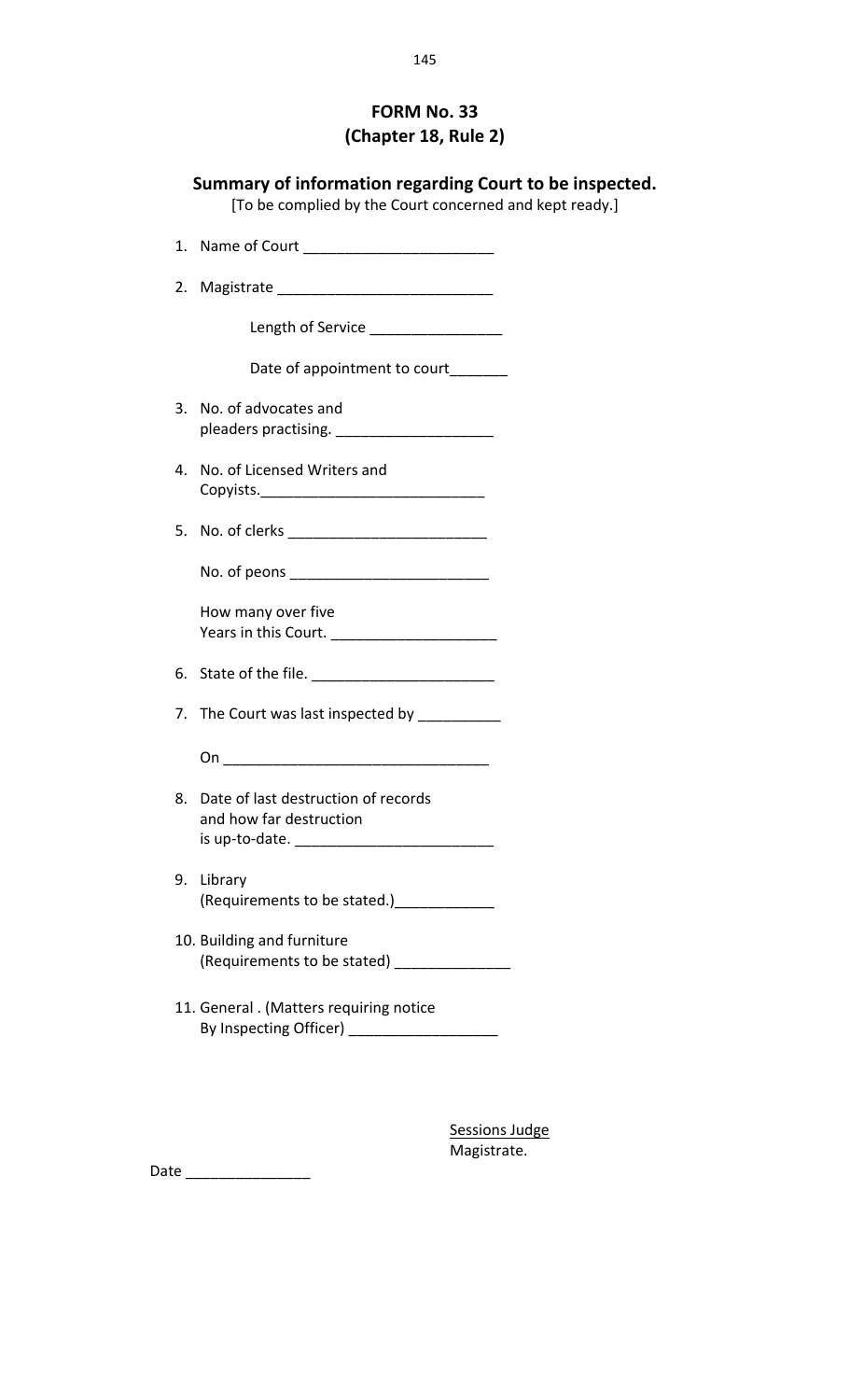| Note 1 - Statement                                                                                                                                                                                                                                                                                                                                                                                                                                                                                                                                                                                                                            |                                                             |                                            |                |                                             |           |                         | STATEMENT<br>For Magisterial Courts.<br>A annexed should be prepared |                                           | f,                         |                     | Þ.                  |                    |           |                          |                              |            |                            |            |           |             |                 |                                                   |                  |                  |
|-----------------------------------------------------------------------------------------------------------------------------------------------------------------------------------------------------------------------------------------------------------------------------------------------------------------------------------------------------------------------------------------------------------------------------------------------------------------------------------------------------------------------------------------------------------------------------------------------------------------------------------------------|-------------------------------------------------------------|--------------------------------------------|----------------|---------------------------------------------|-----------|-------------------------|----------------------------------------------------------------------|-------------------------------------------|----------------------------|---------------------|---------------------|--------------------|-----------|--------------------------|------------------------------|------------|----------------------------|------------|-----------|-------------|-----------------|---------------------------------------------------|------------------|------------------|
|                                                                                                                                                                                                                                                                                                                                                                                                                                                                                                                                                                                                                                               |                                                             |                                            |                |                                             |           |                         |                                                                      |                                           |                            |                     |                     |                    |           |                          | Number of cases disposed of  |            |                            |            |           |             |                 |                                                   | Pending          |                  |
|                                                                                                                                                                                                                                                                                                                                                                                                                                                                                                                                                                                                                                               |                                                             |                                            |                |                                             | Convicted |                         |                                                                      |                                           | discharged<br>Acquitted or |                     |                     |                    |           |                          |                              | Compounded |                            |            |           |             |                 |                                                   |                  |                  |
| Class of cases.                                                                                                                                                                                                                                                                                                                                                                                                                                                                                                                                                                                                                               | Number of cases pending at the end of the<br>previous year. | Number of cases filed in the current year. | Total          | On plea of guilty, (Section 243<br>Cr.P.C.) | Otherwise | Total (of cols 5 and 6) | Section 243 Cr.P.C.<br>Section 245 Cr.P.C.                           | Section 247 Cr.P.C.<br>Section 248 Cr.P.C |                            | Section 253 Cr.P.C. | Section 258 Cr.P.C. | Section 259 Cr.P.C | Otherwise | Total (of Cols. 8 to 15) | With the permission of Court | Otherwise  | Total (of cols. 17 and 18) | Otherwise. | Committed | Transferred | On dormant file | Total (of cols. 7, 16, 19, 20, 21, 22,<br>and 23) | Under six months | Over six months. |
| 1                                                                                                                                                                                                                                                                                                                                                                                                                                                                                                                                                                                                                                             | $\overline{2}$                                              | 3                                          | $\overline{4}$ | 5                                           | 6         | $\overline{7}$          | 8<br>9                                                               | 10<br>11                                  |                            | 12                  | 13                  | 14                 | 15        | 16                       | 17                           | 18         | 19                         | 20         | 21        | 22          | 23              | 24                                                | 25               | 26               |
| Cases under Minor Act<br>Case under the P.P.C.<br>$\widehat{\sigma}$                                                                                                                                                                                                                                                                                                                                                                                                                                                                                                                                                                          |                                                             |                                            |                |                                             |           |                         |                                                                      |                                           |                            |                     |                     |                    |           |                          |                              |            |                            |            |           |             |                 |                                                   |                  |                  |
| Total:-                                                                                                                                                                                                                                                                                                                                                                                                                                                                                                                                                                                                                                       |                                                             |                                            |                |                                             |           |                         |                                                                      |                                           |                            |                     |                     |                    |           |                          |                              |            |                            |            |           |             |                 |                                                   |                  |                  |
| N. B,-The Statement should contain a footnote showing the number of cases in which:<br>(d) Number of preliminary enquires (i) Dismissed, (ii) Brought on file, (iii) Pending;<br>(e) Number of cases in which the magistrate has proceeded under section 249, Cr. P. C.<br>(a) Section 562, Cr. P. C., has been used.<br>(b) Section 250. Cr. P. C., has been used.<br>(c) (i) Number of appeals filed against the decision of the Magistrate; (ii) Number of such appeals dismissed;<br>(iii) Number of such appeals in which order is modified; (iv) Number of appeals in which order is set aside;<br>(v) Number of appeals still pending; |                                                             |                                            |                |                                             |           |                         |                                                                      |                                           |                            |                     |                     |                    |           |                          |                              |            |                            |            |           |             |                 |                                                   |                  |                  |

#### **Criminal Rules**

NOTE 2. - A Statement should be prepared showing the list of cases in which persons have died intestate and their property amounted to less than Rs.10 in Value, with details of the action taken in the matter.

NOTE 3. – A statement should be prepared showing –

(g) Number of cases in which youthful offenders have been dealt with under the (i) Children Act, 1924; (ii) Brostal Schools Act

(f) Number of cases in which the magistrate has exercised powers under section 349, Cr. P. C;<br>(g) Number of cases in which youthful offenders have been dealt with under the (i) Children Act, 1924, (ii) Brostal Schools Act,

, 1929; (iii) Section 562, Cr. P. C.

(f) Number of cases in which the magistrate has exercised powers under section 349, Cr. P. C;

- (i) Arrears of fine at the commencement of the year.
- (ii) amount of fine levied during the year.
- (iii) total.
- (iv) amount of fine recovered during the year.
- (v) amount of fine written off as irrecoverable.
- (vi) balance of fine remaining to be realised at the end of the year.

NOTE 4. - A statement should be prepared showing -

- (i) cases received on police challan for summary trial.<br>(ii) cases received on police challan for regular trial
	- cases received on police challan for regular trial
- (iii) cases received on direct complaint for summary trial.
- (iv) cases received on direct complaint for regular trial.
- N.B. The total of (i) to (iv) should tally with the figure in column 3 of statement mentioned in note 1.
- NOTE 5. Sumber of cases in which Transfer Applications were made and with what result should be given.

#### For Sessions Courts.

NOTE 6. - Statements B, C and D annexed should be prepared as well as the lists referred to in the notes to the statements.

146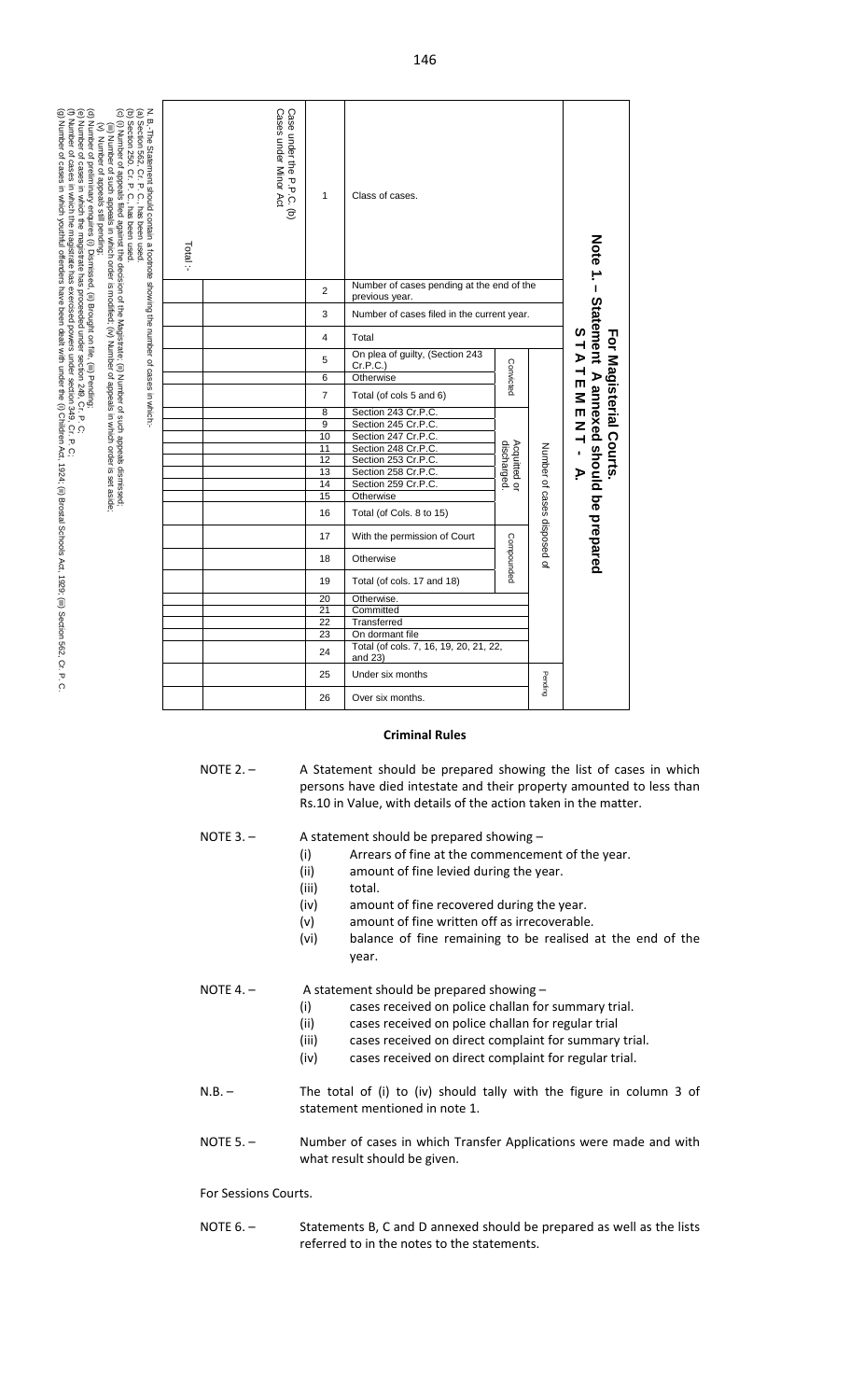| Total: | ڛ<br>Assistant Sessions Judge. | Ņ.<br>Additional Sessions Judge-2.<br>Additional Sessions Judge -1.<br>Additional Sessions Judge-3. | ۳<br>Sessions Judge. | Judge.<br>Pending at the end of the<br>previous year. |             |                |                |
|--------|--------------------------------|-----------------------------------------------------------------------------------------------------|----------------------|-------------------------------------------------------|-------------|----------------|----------------|
|        |                                |                                                                                                     |                      | Filed during the year<br>Total                        |             |                |                |
|        |                                |                                                                                                     |                      | Ended in acquittal                                    |             |                |                |
|        |                                |                                                                                                     |                      | Ended in conviction                                   |             |                |                |
|        |                                |                                                                                                     |                      | Withdrawal                                            |             | SESSIONS CASES | STATEMENT - B. |
|        |                                |                                                                                                     |                      | Quashed                                               |             |                |                |
|        |                                |                                                                                                     |                      | Transferred                                           |             |                |                |
|        |                                |                                                                                                     |                      | Compounded                                            | Disposed of |                |                |
|        |                                |                                                                                                     |                      | Referred to Judge                                     |             |                |                |
|        |                                |                                                                                                     |                      | Abated owing to<br>death of accused                   |             |                |                |
|        |                                |                                                                                                     |                      | Otherwise                                             |             |                |                |
|        |                                |                                                                                                     |                      | Total                                                 |             |                |                |
|        |                                |                                                                                                     |                      | Under six months                                      |             |                |                |
|        |                                |                                                                                                     |                      | Over six months                                       |             |                |                |
|        |                                |                                                                                                     |                      | Remarks                                               | Pending     |                |                |

Number of cases in which conviction was recorded on a plea of guilty.

(3)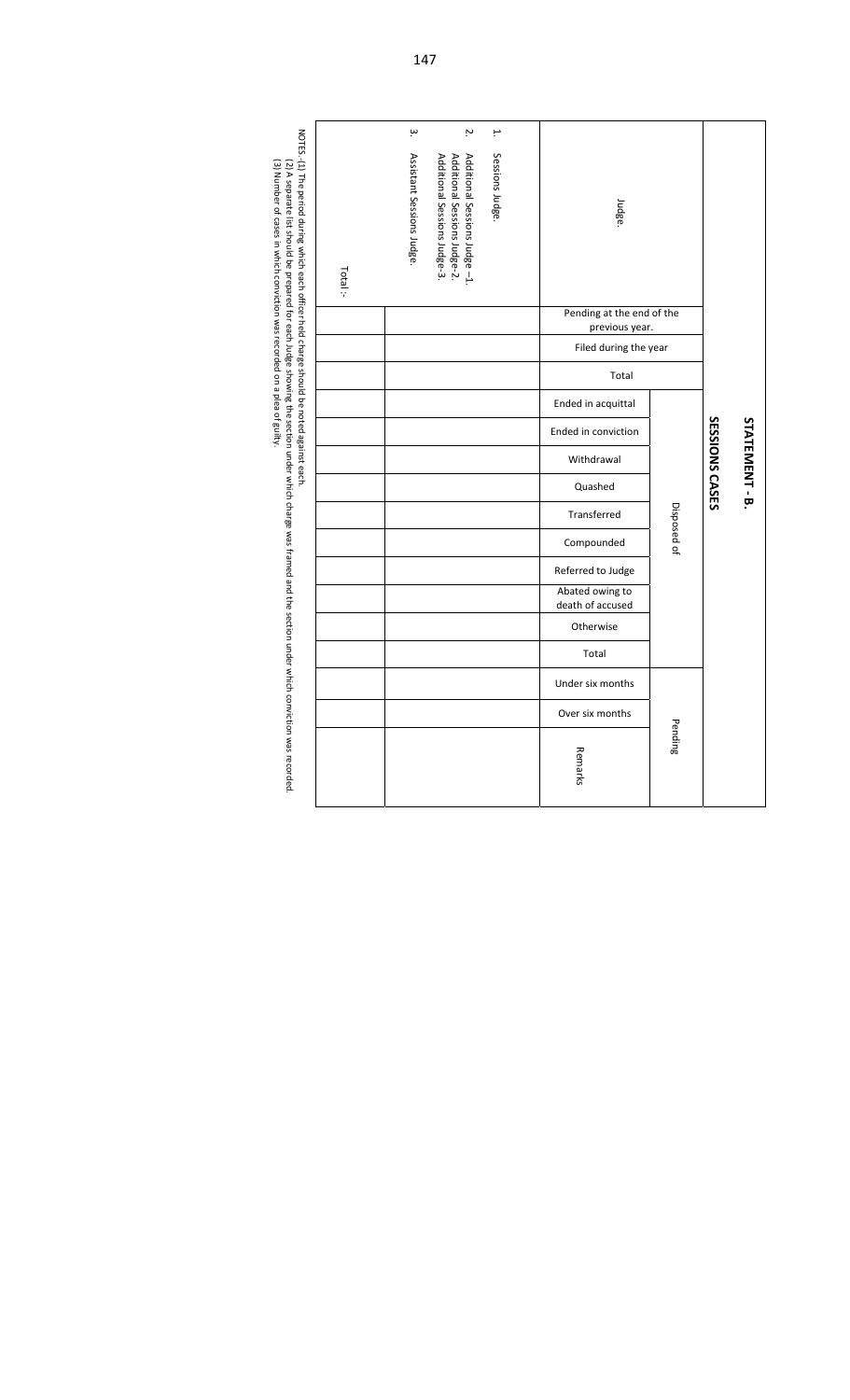|                                                                                                                                                                                                                          |                                             |                       |       |                     | STATEMENT - C.          |             |           |       |                  |                 |         |
|--------------------------------------------------------------------------------------------------------------------------------------------------------------------------------------------------------------------------|---------------------------------------------|-----------------------|-------|---------------------|-------------------------|-------------|-----------|-------|------------------|-----------------|---------|
|                                                                                                                                                                                                                          |                                             |                       |       |                     | <b>CRIMINAL APPEALS</b> |             |           |       |                  |                 |         |
|                                                                                                                                                                                                                          |                                             |                       |       |                     |                         | Disposed of |           |       | Pending          |                 |         |
| Judge.                                                                                                                                                                                                                   | Pending at the end of the previous<br>year. | Filed during the year | Total | Summarily dismissed | By judgment             | Withdrawal  | Otherwise | Total | Under six months | Over six months | Remarks |
| H.<br>Sessions Judge.                                                                                                                                                                                                    |                                             |                       |       |                     |                         |             |           |       |                  |                 |         |
| Ņ.<br>Additional Sessions Judge-1<br>Additional Sessions Judge.-2                                                                                                                                                        |                                             |                       |       |                     |                         |             |           |       |                  |                 |         |
| $\ddot{\bm{\omega}}$<br>Assistant Sessions Judge.                                                                                                                                                                        |                                             |                       |       |                     |                         |             |           |       |                  |                 |         |
| Total:                                                                                                                                                                                                                   |                                             |                       |       |                     |                         |             |           |       |                  |                 |         |
| in which order was set aside and (iii) those in which order was modified.<br>NOTES.-As regards matter disposed of by judgement, a separate list should be prepared showing the number of (i) those dismissed, (ii) those |                                             |                       |       |                     |                         |             |           |       |                  |                 |         |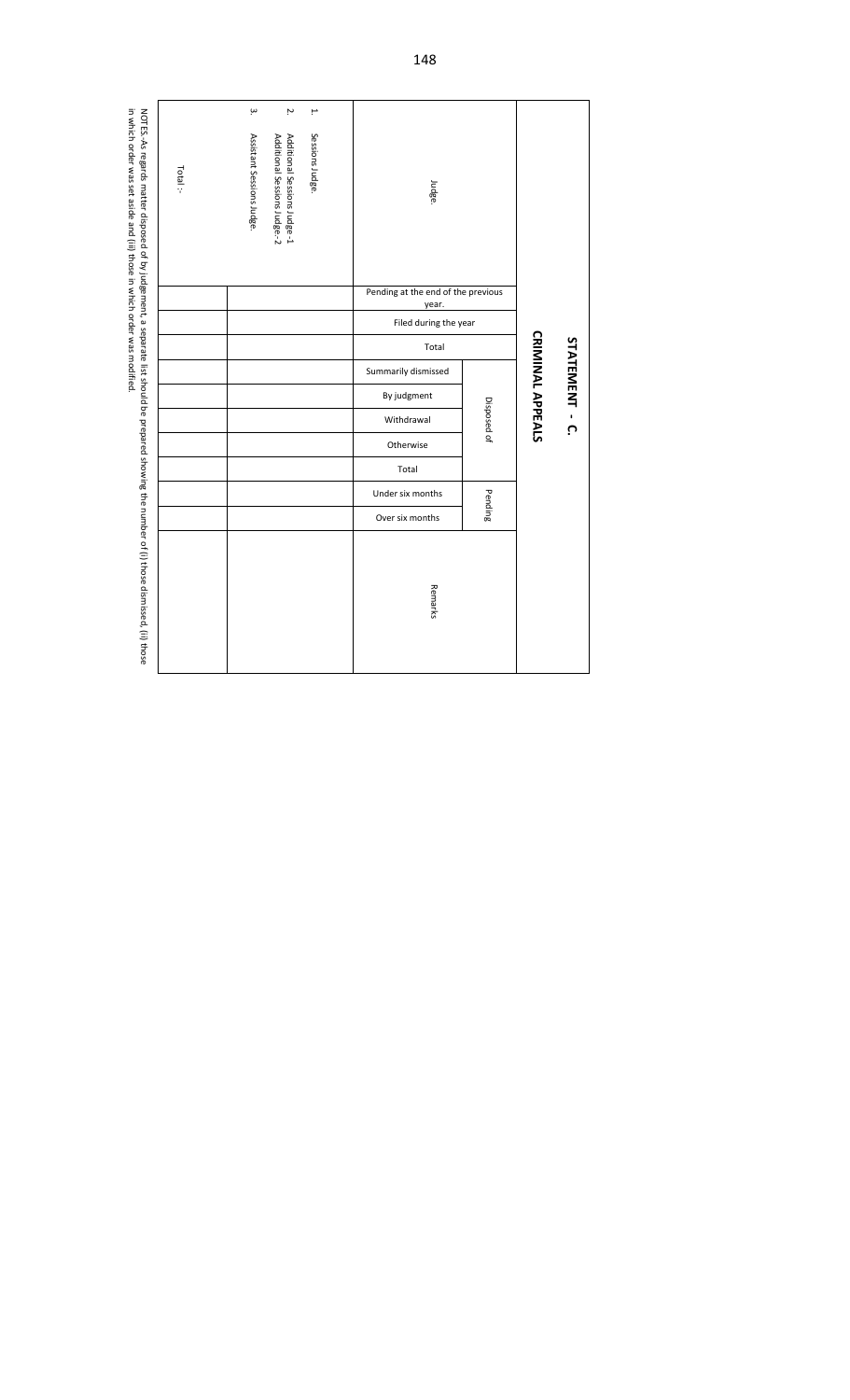|         | ڛ                         | Ņ.                                                                                           | ۳               |                                             |             |                                            |                |
|---------|---------------------------|----------------------------------------------------------------------------------------------|-----------------|---------------------------------------------|-------------|--------------------------------------------|----------------|
| Total:- | Assistant Sessions Judge. | Additional Sessions Judge-2.<br>Additional Sessions Judge-1.<br>Additional Sessions Judge-3. | Sessions Judge. | Judge.                                      |             |                                            |                |
|         |                           |                                                                                              |                 | Pending at the end of the previous<br>year. |             | <b>CRIMINAL MISCELLANEOUS APPLICATIONS</b> |                |
|         |                           |                                                                                              |                 | Filed during the year                       |             |                                            |                |
|         |                           |                                                                                              |                 | Total                                       |             |                                            |                |
|         |                           |                                                                                              |                 | Summarily dismissed                         |             |                                            | STATEMENT - D. |
|         |                           |                                                                                              |                 | By judgment                                 |             |                                            |                |
|         |                           |                                                                                              |                 | Withdrawal                                  | Disposed of |                                            |                |
|         |                           |                                                                                              |                 | Otherwise                                   |             |                                            |                |
|         |                           |                                                                                              |                 | Total                                       |             |                                            |                |
|         |                           |                                                                                              |                 | Under six months                            | Pending     |                                            |                |
|         |                           |                                                                                              |                 | Over six months                             |             |                                            |                |
|         |                           |                                                                                              |                 | Remarks                                     |             |                                            |                |

regards matter disposed of by judgement, a separate list should  $\overline{\mathrm{g}}$ prepared showing the number of (i) those dismissed,  $\widehat{\Xi}$ those in which order was set aside and (iii) those in which order was modified.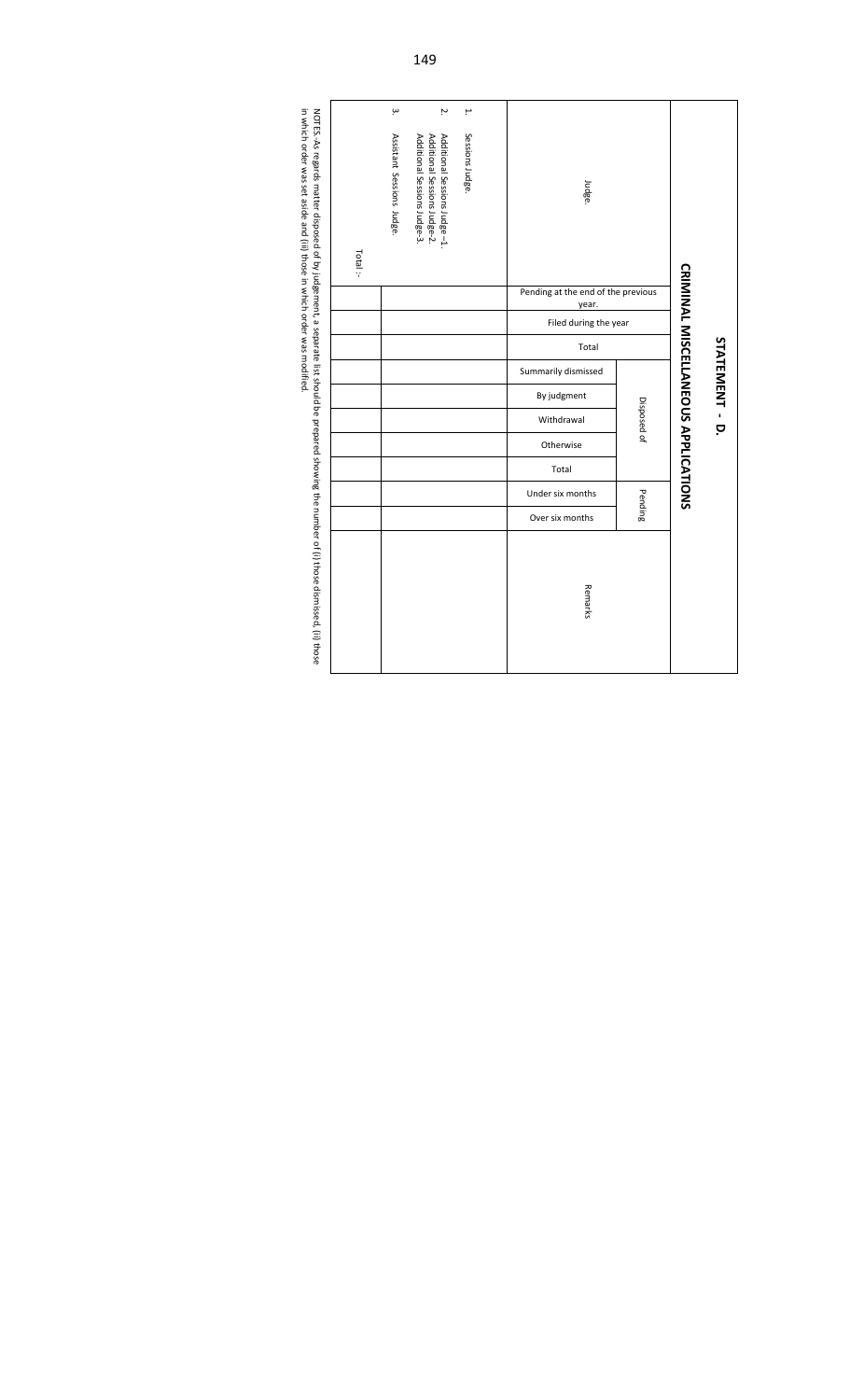# **Form No.34 (Chapter 18, Rule 6)**

# **INSPECTION REPORT**

Name of the Magistrate with date on which he came to this Court.

(1) State of Building.

(2) List of Establishment.

\_\_\_\_\_\_\_\_\_\_\_\_\_\_\_\_\_\_\_\_\_\_\_\_\_\_\_\_\_\_\_\_\_\_\_\_\_\_\_\_\_\_\_\_\_\_\_\_ Name

Educational Designa-- Pay Date of first

In the column of remarks, it should be noted whether any member of the establishment is over 59, and if so, reference should be made to the order granting extension of service. It should also be stated whether any members of the establishment are nearly related.

(3) No. of Pleaders practising in the Court.

(4) No. of Licensed petition writers, if any.

(5) (a) No. of cases on the file on the last day of the previous month.

(b) No. of cases over six months old on the last day of the previous month.

(c) No. of cases on file on the corresponding day of the previous year.

(d) No. of cases on the dormant file.

(e) No. of applications under Criminal Procedure Code, pending on the last day of the previous month.

(f) No. of criminal proceedings pending for more than six months.

(g) No. of cases triable by Sessions Court pending on the file on the last day of the month.

(h) No. of cases in which the accused persons are in jail and since how long.

(6) Remarks of the Magistrate on the state of the files.

(7) Whether any of the instructions issued at the time of the previous inspection have not been carried out and, if so, why.

(8) Any other matters which the Magistrate may wish to bring to the notice of the Sessions Judge.

## **Judicial Working and Procedure**

1. Whether the Magistrate begins his work punctually at the prescribed hours and whether he observes regular hours of working?

2. Whether any complaint was received regarding attendance and/or sitting in Court of the Magistrate?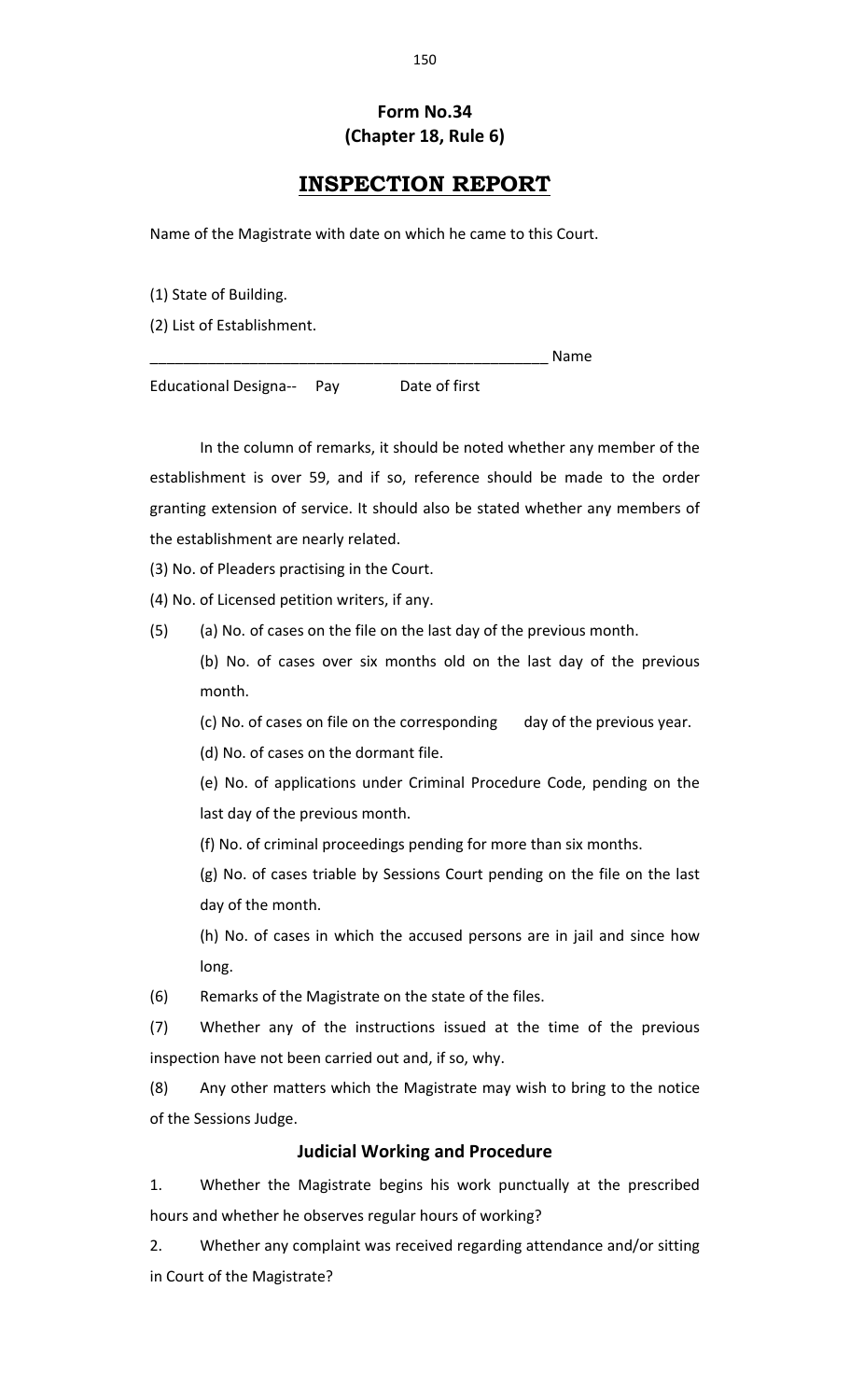3. If so, whether any inquiry was made in that complaint?

4. Whether the Magistrate was properly dressed?

5. Whether the Magistrate conducts himself satisfactorily while hearing cases?

6. Whether the Magistrate fixes the dates personally in an open Court or he leaves this work to the Bench Clerk?

7. Whether the Magistrate arranges the daily boards properly?

8. Whether the Magistrate physically verifies all the pending cases with reference to the balance sheet at the end of each month before submitting the monthly return?

9. Whether the Magistrate maintains balance sheets of all categories of Criminal Proceedings?

### **Court Building**

10. Whether the Court rooms and other rooms in the Court building and compound of the Court are maintained in clean and tidy condition?

### **State of File**

11. The number of Criminal Cases pending below six months, over six months, over nine months and over twelve months as on the first day of the month in which the inspection of the Court is undertaken.

12. The number of Criminal Cases pending below six months, over six months, over nine months and over twelve months as on the corresponding day of the previous year.

13. (a) Whether there is large number of ineffective cases?

(b) If yes, what are your suggestions?

14. Whether there has been reduction in the file during the period of one year and, if not reasons for the same?

15. Whether the disposals of the Magistrate are adequate? (The disposals of one year before the inspection should be examined).

## **Examination of Records**

16. Whether summonses or warrants were promptly issued soon after the cases are registered?

17. Whether the Magistrates hears the cases from day to day as far as possible and examines as may witnesses as he can out of those who are present on the day?

18. Whether there are too many hearings in the cases and whether adjournments are granted on the insufficient and inadequate grounds?

19. Whether the arguments are heard soon after the evidence is recorded and judgments are delivered within a reasonable time thereafter?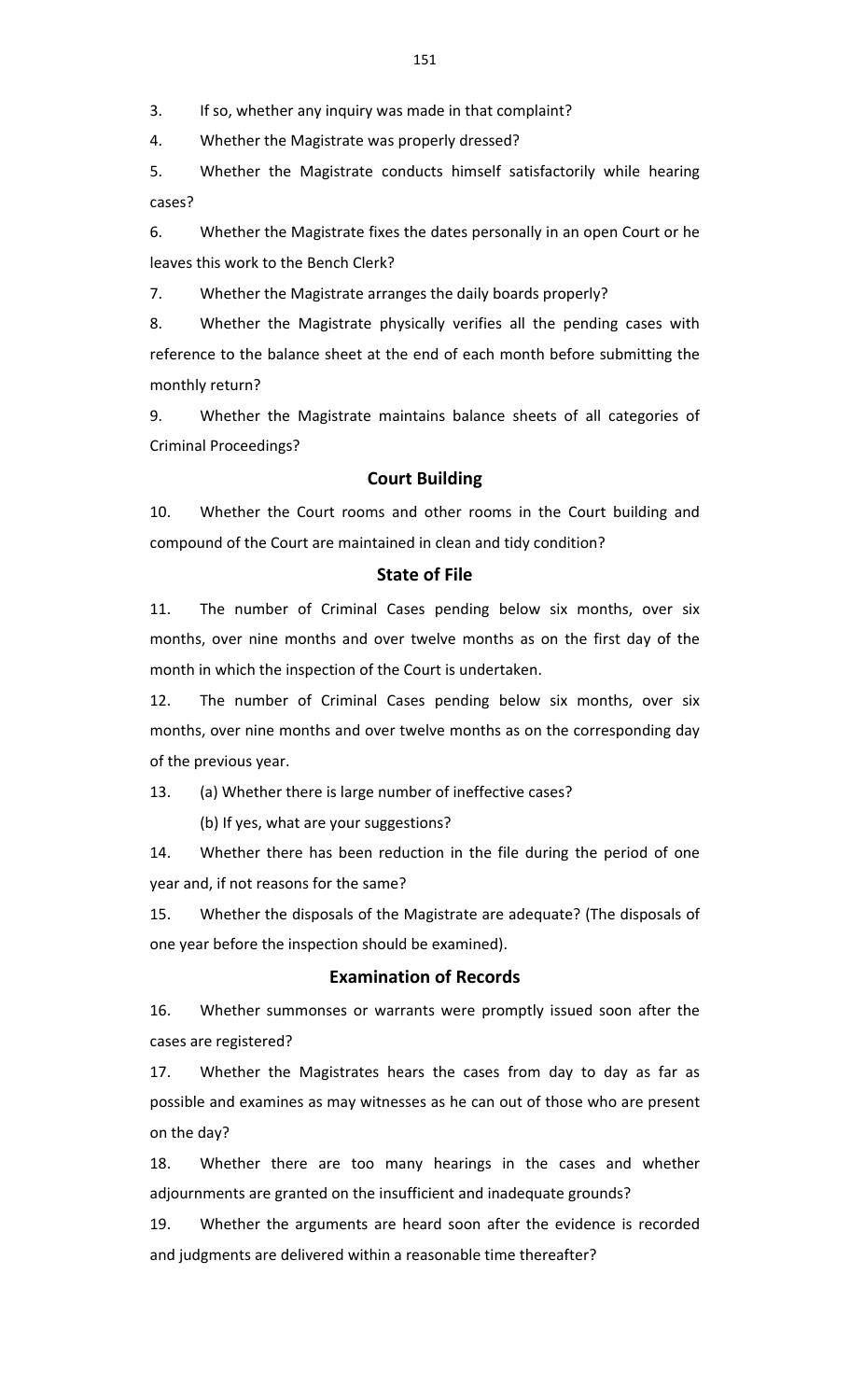20. Whether the priority is given to the cases in which accused persons are in custody?

21. Whether the priority is usually given to the cases pending over six months?

22. Whether the Magistrate makes a proper use of summary powers?

23. Whether any unwholesome practice is the conduct of the proceedings, such as use of typed or cyclostyled judgements or use of rubber stamps for recording pleas, was noticed?

24. Whether bail bonds were obtained properly and whether solvency or otherwise of sureties offered by the accused persons was properly determined by the Nazir or the Senior Clerk and endorsed by the Magistrate?

25. Whether any corrupt practice was noticed in accepting sureties?

26. Whether it was noticed that some persons often stood sureties in various cases?

27. If yes, what remedies do you suggest to stop such practice?

28. Whether diary is maintained properly and contains faithfully history of the cases?

29. Whether the papers and documents filed in the cases were classified as ABCD and the markings of their classification was noted against each paper or document in the margin of the diary?

30. Whether the documents admitted and exhibited in the evidence are referred to in the body of the evidence recorded in the case?

31. Whether proper endorsement is made on the documents admitted and exhibited in the evidence?

32. Whether the necessary endorsement is made below the statement of accused recorded under section 342 of the Code?

33. Whether papers of each case are properly arranged and kept in separate files as laid down in the Criminal Rules?

34. Whether the record of decided cases is properly arranged or classified as required and whether it is maintained properly?

#### **Dormant File**

35. Whether cases are kept on the dormant file in accordance with the provisions laid down in rule 5 of Chapter 9 pertaining to dormant file?

36. Whether cases kept on the dormant file are entered in the Dormant File Register and the dormant file register is maintained properly and regularly?

37. Whether warrants, Summonses, etc. Were issued to the absconding accused persons repeatedly as per provisions of Criminal Rules?

38. Whether steps are required by sections 87 and 88 of the Code were taken against the absconding accused persons?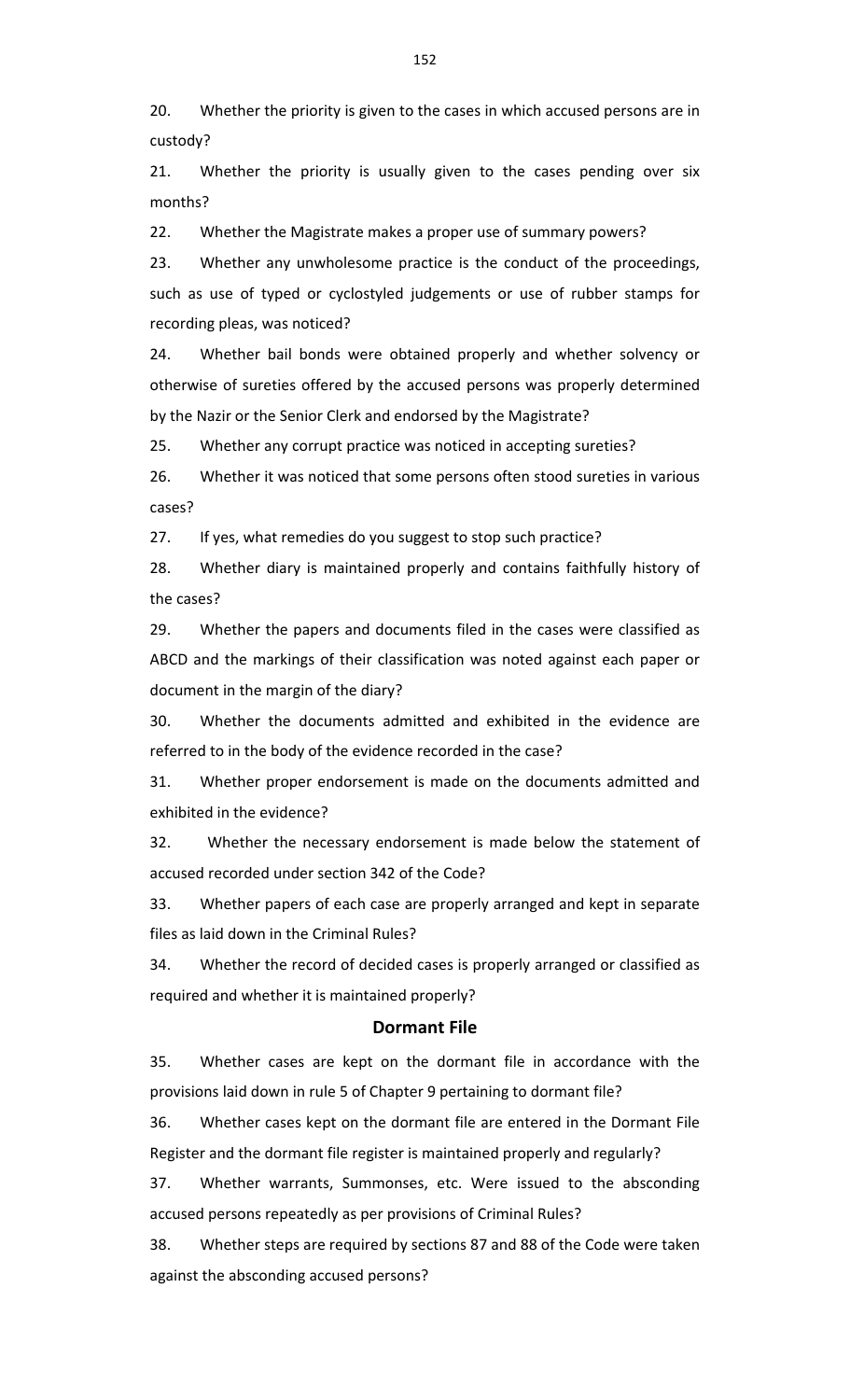#### **Registers**

39. Whether all the registers prescribed by the Criminal Rules are properly maintained or not?

#### **Accounts**

40. Whether all the account registers are maintained properly.

41. Whether any discrepancies in the accounts of the Court particularly between the Cash Book and the Treasury Pass Book were noticed?

42. Whether any fraud, misappropriation or falsification of account was suspected in the maintenance of accounts?

43. Whether any erasures and interpolations of corrections were noticed in the Cash Book or C,D,G and E Register or Daily fee book? If yes, whether any fraud, misappropriation or falsification of account was suspected?

44. Whether the accounts, particularly cash book were written daily and placed before the Magistrate daily for his signature?

45. Whether the remittances to the treasury are made regularly and without delay?

46. (a) Whether the cash balance in the hands of the Nazir or Senior Clerk was verified by the Magistrate regularly as required?

(b) Whether the cash balance in the hands of the Nazir or Senior Clerk tallied with other account books and, if not, what are the reasons for the difference?

(c) Whether any fraud, misappropriation or falsification of account was suspected thereby?

47. (a) Whether the case in the hand of the Nazir or Senior Clerk exceeded the prescribed limit and, if so, on how many occasions?

(b) Whether the excess cash was retained at hand with the permission of the Magistrate?

(c) Whether it was suspected that the retention of excess cash in hand on any day without permission, was deliberate and for private use of the Government Servant?

48. (a) Whether any instance was noticed in which the payment was made to a person without taking his signature or thumb impressions, as the case may be?

(b) If yes, whether it was satisfied that the same was made to the proper person?

49. Whether any instance was noticed of harassment caused to the litigants while making payments to them?

50. Whether any complaint was received from any quarter about the Clerk of the Court and/or the Nazir (Senior Clerk) extracting money from litigants and/or Advocates under one pretext or another?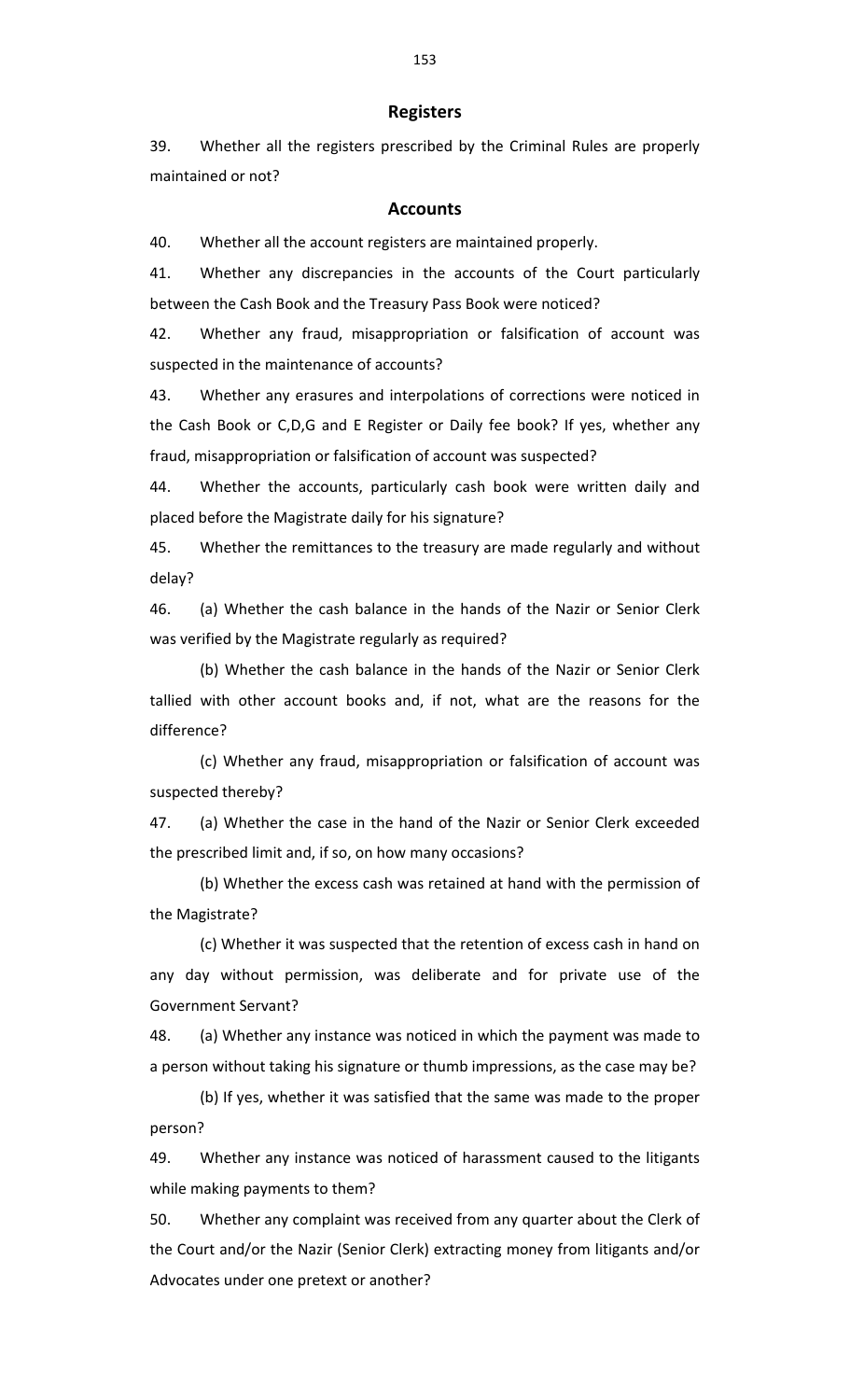51. Whether it was satisfied that the cash in the hands of the Nazir or Senior Clerk was verified by the Magistrate at least once in a month without previous intimation?

52. Whether diet and road money was paid to the witnesses in accordance with scales prescribed in the Criminal Rules and whether proper vouchers are obtained, whenever necessary?

53. Whether the fine register is maintained in the prescribed form and whether it was properly filed in and initiated by the Magistrate?

54. (a) Whether any receipt in the receipt book was found undelivered to the accused person for payment of fine?

(b) If yes, whether the Nazir or Senior Clerk offers proper explanation in that respect?

55. Whether it was satisfied that the fine realised was remitted to the treasury without delay?

56. (a) Whether any erasures, interpolations or corrections were noticed in the fine register?

(b) If yes, whether any fraud, misappropriation or falsification of account was suspected in that behalf?

57. Whether an intimation about the payment of fine received on behalf of the accused person is promptly given to the Jailor in the prescribed form?

58. Whether a person paying a fine or compensation is given receipt in the prescribed form and whether receipt is signed by the Magistrate?

59. Whether the refund of fine ordered by the Appellate Court or Revision Court is returned to the accused promptly?

60. Whether the statement of fine realised during the month is sent to the treasury in treasury and Whether the said statement is returned duly verified by the Treasury Officer?

61. Whether the balance of fine outstanding in the previous year or years is carried forward to the new fine register opened for the current year?

62. Whether proper steps were taken either to recover the outstanding fine amount or to write off the same from the fine register?

#### **Copying Section**

63. (a) Whether copying charges are properly taxed and recovered?

(b) Whether ordinary copies were furnished to the parties within the stipulated time or not?

(c) If not, how often during the last six months and reasons thereof? 64. Whether any delay was noticed in supplying urgent copy, and if yes, duration of delay?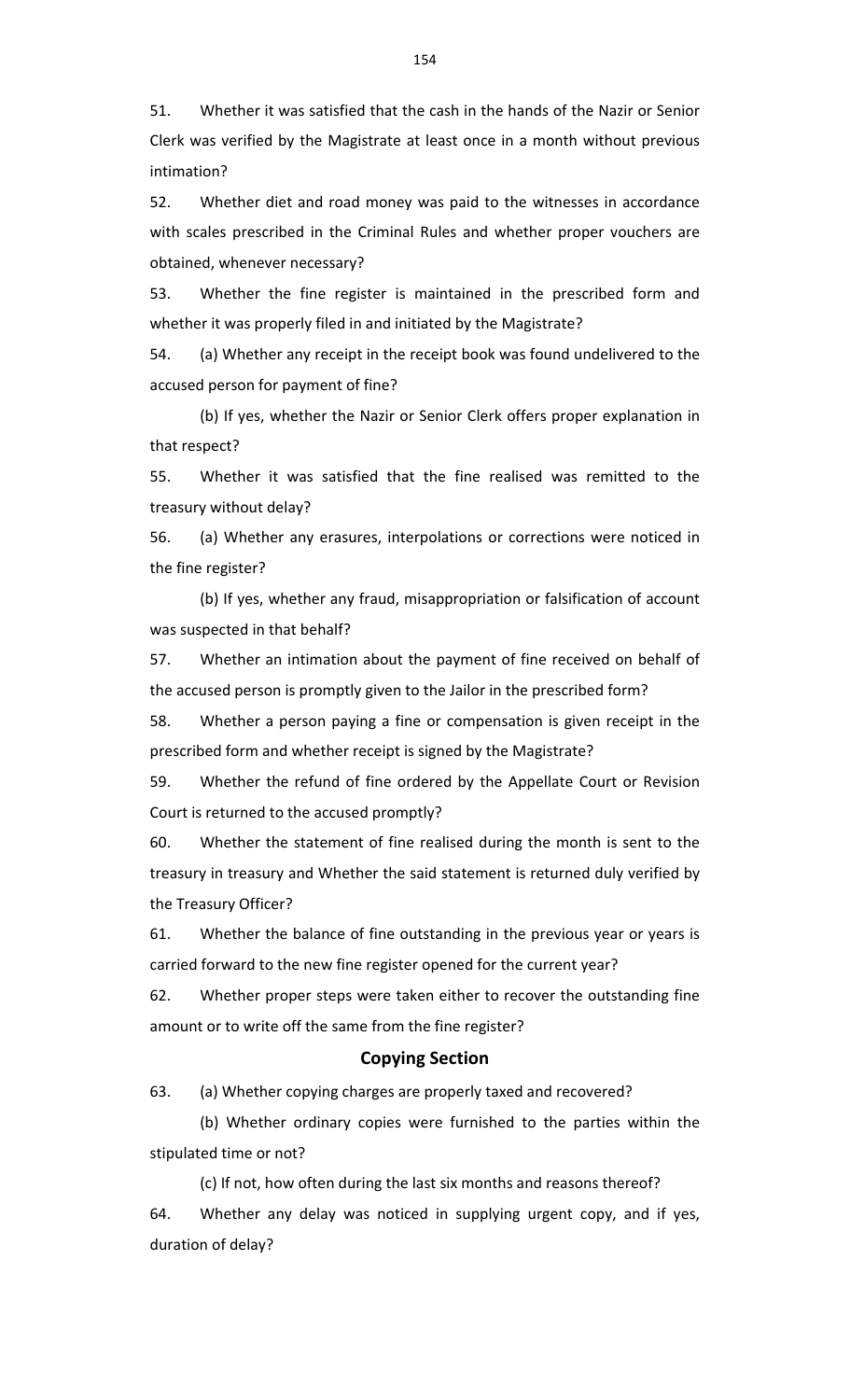65. Whether copies were supplied in a chronological order of the applications made for them? If not, what are the reasons?

66. Whether corruption in the copying section was suspected?

67. Whether excess copying charges were properly refunded to the parties concerned or not?

68. (a) Whether instructions contained in Sindh Civil Court Rules regarding intimation or date for delivery of copy were followed and the copy was delivered on the date of intimation to the applicant concerned?

(b) If not, what are the reasons?

(c) Whether any corruption was suspected in this respect?

69. (a) Whether any certified copy was found lying undelivered for a long time either on the ground of refusal of V.P. Parcel or any other ground?

(b) If yes, whether the Magistrate took proper steps for the recovery of copying charges?

70. Whether the diary of the copyist was properly maintained?

71. Whether the monthly account of copying fee is properly maintained and whether the copying charges are credited to the Government regularly at the end of each month?

#### **Process and Process Fee Register**

72. Whether the process was properly prepared?

73. Whether the process register was properly maintained and instructions contained in the Criminal Rules are followed?

### **Property and Property Register**

74. (a) Whether the registers both general and valuable are maintained properly?

(b) Whether the balance sheets of properties are regularly maintained and whether they are up to date?

75. Whether all the articles are labelled properly for the purpose of identification?

76. Whether the articles are arranged category wise and year wise and precautions taken to prevent tampering with it or mixing up of the articles?

77. Whether proper care for the safe custody of the valuable articles is taken?

78. Whether the general and valuable property is periodically checked as per provisions contained in the Criminal Rules?

79. Whether the orders regarding disposal of articles in decided cases are noted down in the register regularly?

80. Whether the steps are taken regularly to dispose of muddemal articles in decided cases?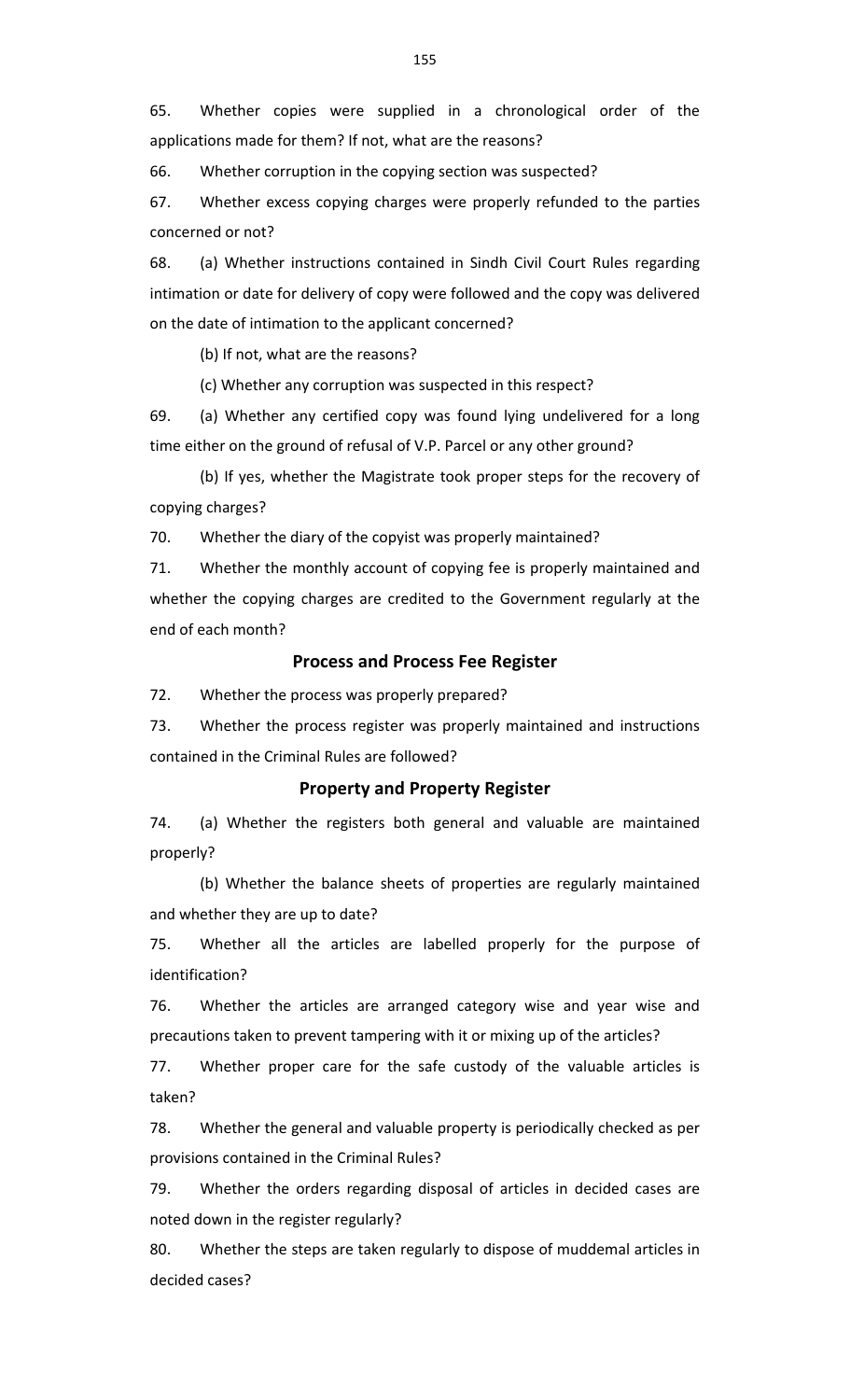81. (a) Whether any articles of property are found missing?

(b) If yes, any fraud or misappropriation was suspected, or not?

(c) After the fraud or misappropriation is detected, what steps are taken in this behalf?

## **Moster of decided cases**

82. (a) Whether moster of decided cases is sent to the Record office regularly as required by the rule 9 of Chapter 16.

(b) If not, how far the work is found in arrears?

### **Establishment**

83. Whether any member of the staff was retained at the Head Quarters or at any Taluka places for unusually long time without good and sufficient reasons?

84. Whether the casual leave account of the members of staff is verified and whether the casual leave was granted strictly in accordance with the rules?

85. Whether service books of the members of the staff are properly maintained and necessary entries are made therein?

86. Whether there was any occasion to hold departmental inquiry against the member of the staff and what action was taken?

87. Whether quarterly inspection of accounts was taken regularly by the Magistrate and a report, regarding the same is sent to the Sessions Judge?

88. Whether the distribution of work assigned to the members of staff was proper or not?

89. Whether anything unfair, inadequate, irregular or unusual was noticed in the management of the office affecting its efficiency?

#### **Library**

90. Whether the catalogue of library books is maintained properly?

91. (a) Whether all the library books are forthcoming?

(b) If not, what steps are taken for recovery of the missing books?

92. Whether the library books were regularly verified by the library clerk and a report to that effect was sent to the presiding Magistrate through the Clerk of the Court or Senior Clerk?

93. Whether the library books are verified by the Magistrate at any time?

94. Whether library books were properly labelled and classified?

### **General**

95. Whether the stationery articles were properly kept and whether their account is properly maintained?

96. Whether all the stationery articles are forthcoming as per stationery account?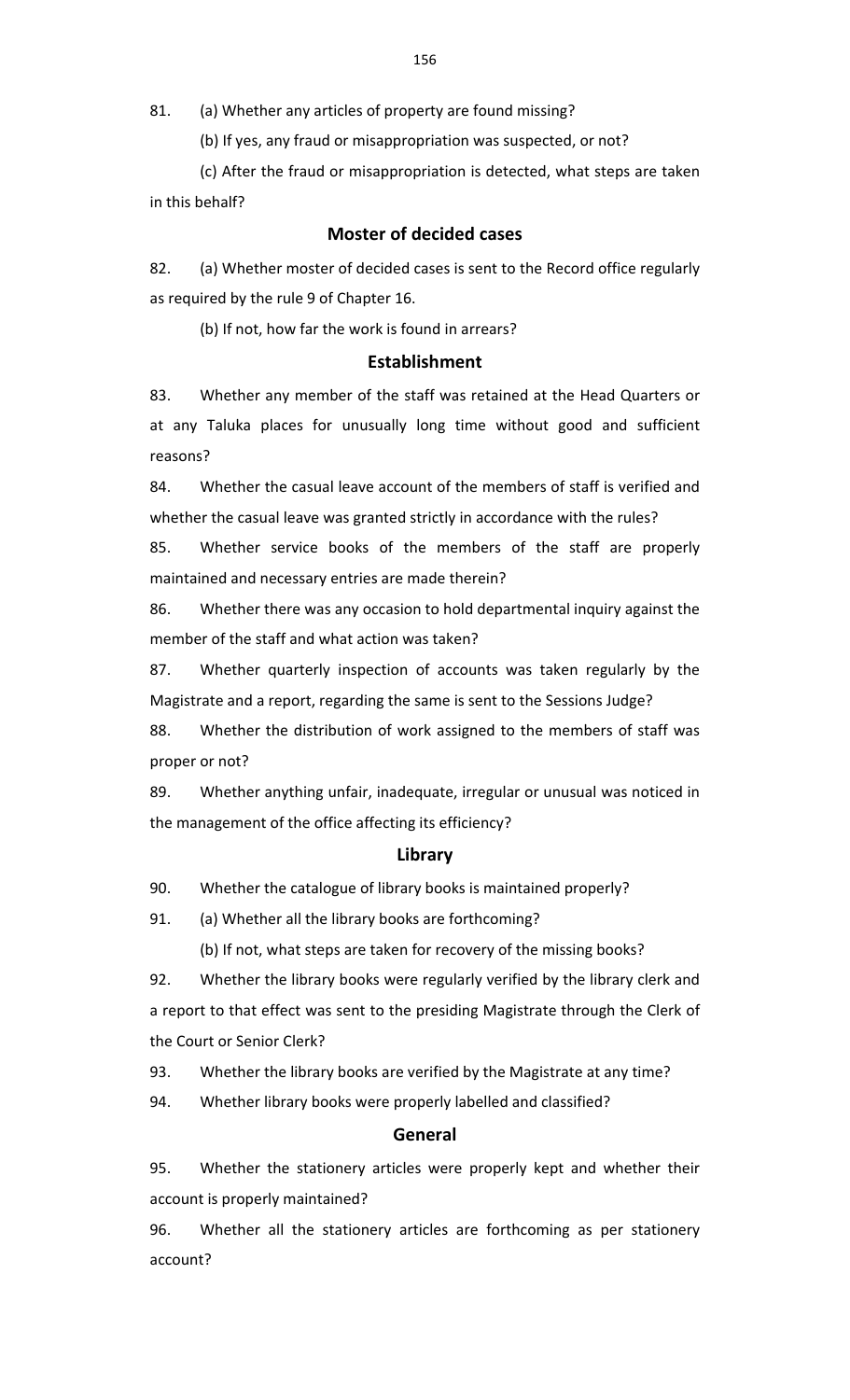97. Whether the blank forms are kept and arranged properly and proper account of forms is maintained?

98. Whether service stamps account and private stamps account are properly maintained?

99. Whether the files of Government Resolutions etc and files of Miscellaneous papers were properly kept?

100. Whether the furniture is in good condition and whether any furniture articles need any repairs?

101. Whether the dead stock register is properly maintained or checked?

102. Whether the muster roll as well as the late muster roll are properly maintained?

103. Whether separate register of writs as prescribed by the High Court are maintained?

104. Whether writs are promptly and properly complied with?

105. Whether the summaries in decided cases are issued to the Police regularly and promptly?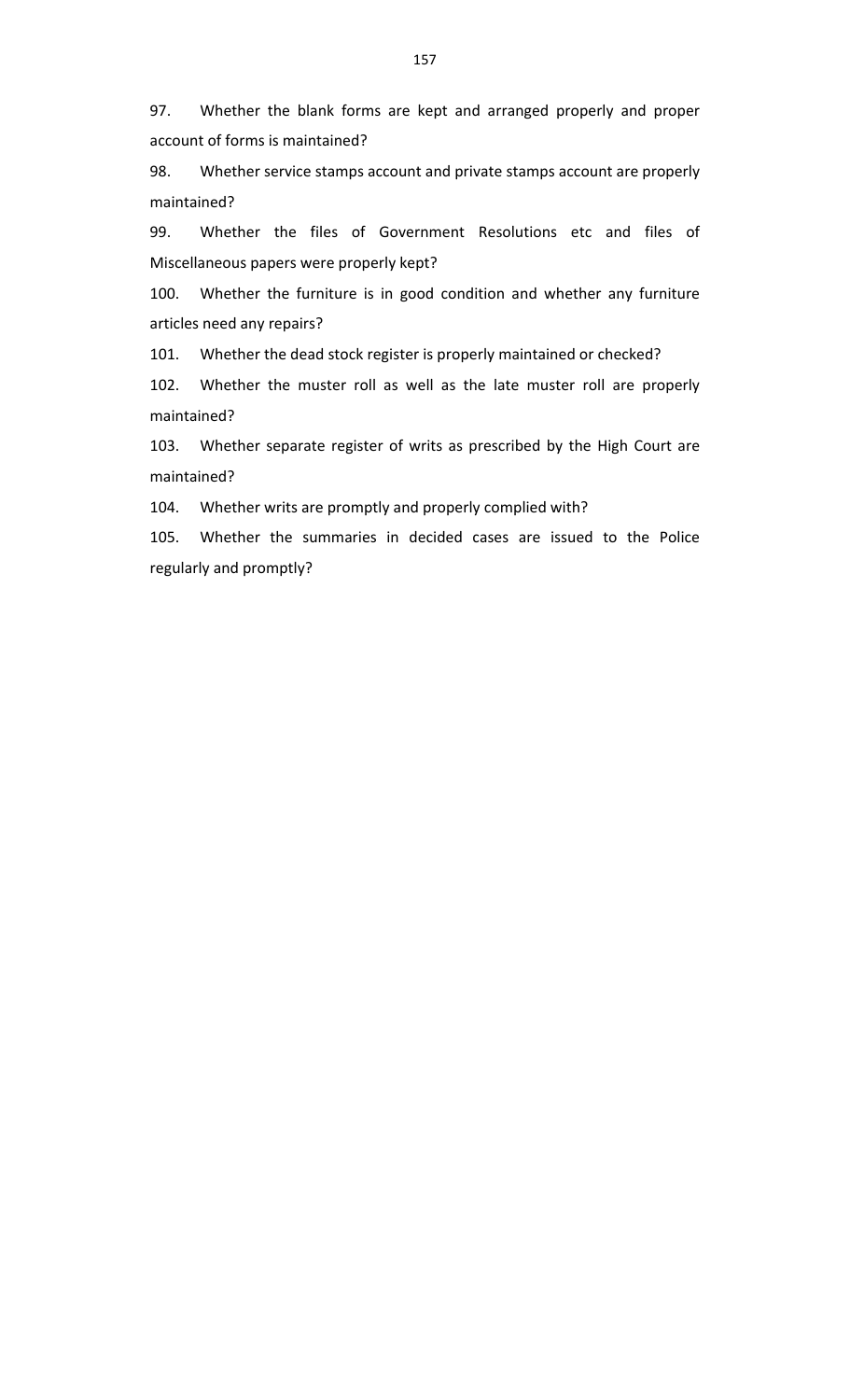# **Form No.35 (Chapter 20, Rule 1[3])**

## **LICENCE OF PETITION WRITERS**

IN THE COURT OF \_\_\_\_\_\_\_\_\_\_\_\_\_\_\_\_\_\_\_\_\_\_\_\_\_\_\_\_\_\_\_\_\_\_\_\_\_\_\_\_\_\_\_\_\_

To,

You are hereby appointed a petition writer in the Court of \_\_\_\_\_\_\_\_\_\_\_\_ subject to the rules framed by the High Court in this respect .

(Seal)

 $\left(\begin{array}{ccc} \begin{array}{ccc} \begin{array}{ccc} \end{array} & \end{array}\right) \end{array}$ 

PRESIDING OFFICER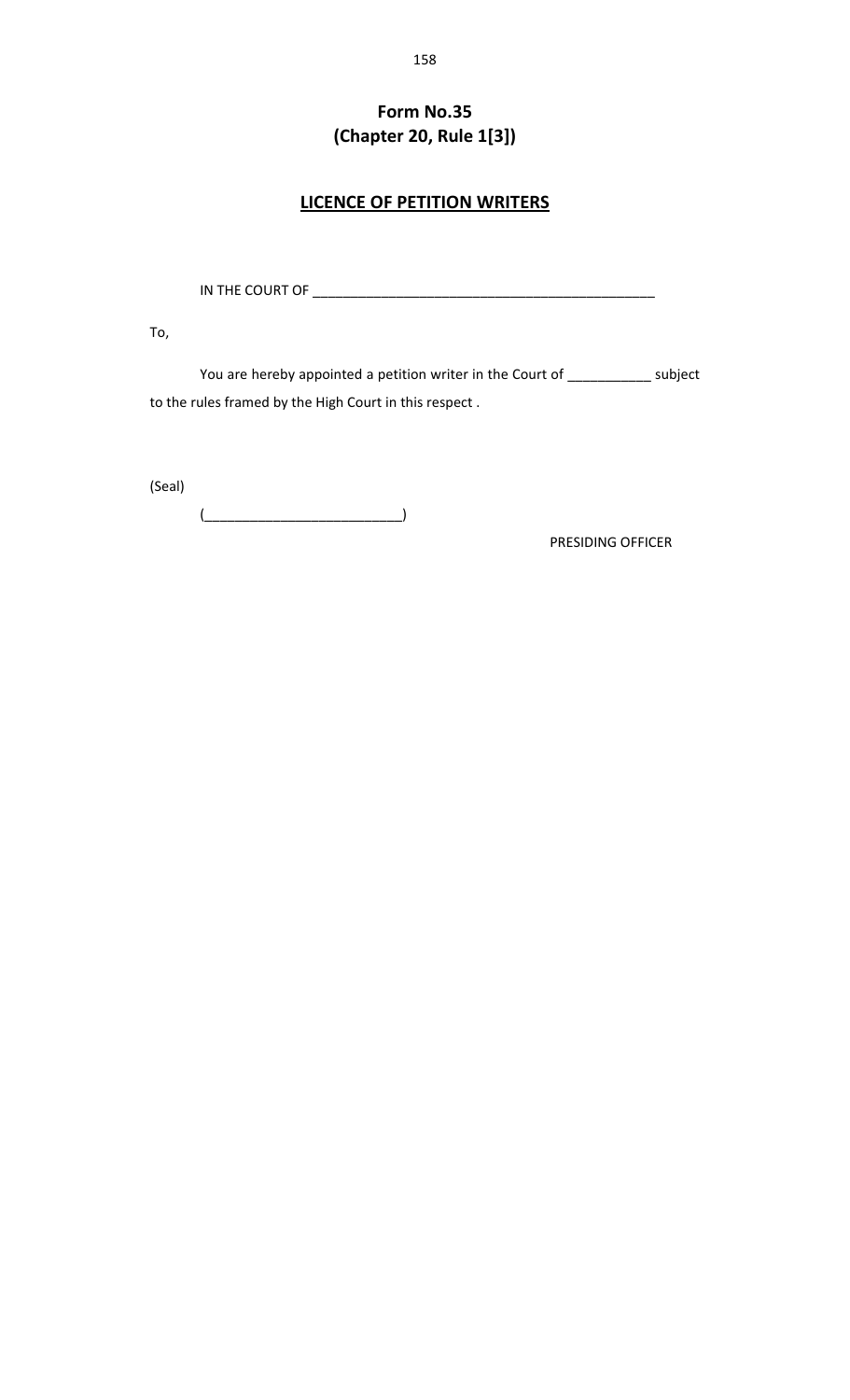# **FORM No.36**

**(Chapter 21, Rule 3[iv])**

**Certificate for Advocates' Registered Clerks**

# **IN THE COURT OF SESSIONS JUDGE \_\_\_\_\_\_\_\_\_**

Registered Clerks' Certificate No.\_\_\_

## **Not transferable**

This is to certify that Mr. \_\_\_\_\_\_\_\_\_\_\_\_\_\_\_\_\_ son of \_\_\_\_\_\_\_\_\_\_\_\_\_\_\_ aged \_\_\_\_\_\_\_\_\_\_\_ now residing at \_\_\_\_\_\_\_\_\_\_\_\_\_\_\_\_\_\_\_\_\_\_\_\_\_\_\_\_\_\_ is a registered clerk employed by Advocate and that he is entitled in connection with his employer's business to have access to the office of District & Sessions Courts and the offices attached thereto.

This certificate is valid for one year.

SESSIONS JUDGE \_\_\_\_\_\_\_\_\_\_\_\_

Dated the \_\_\_\_\_\_\_\_\_\_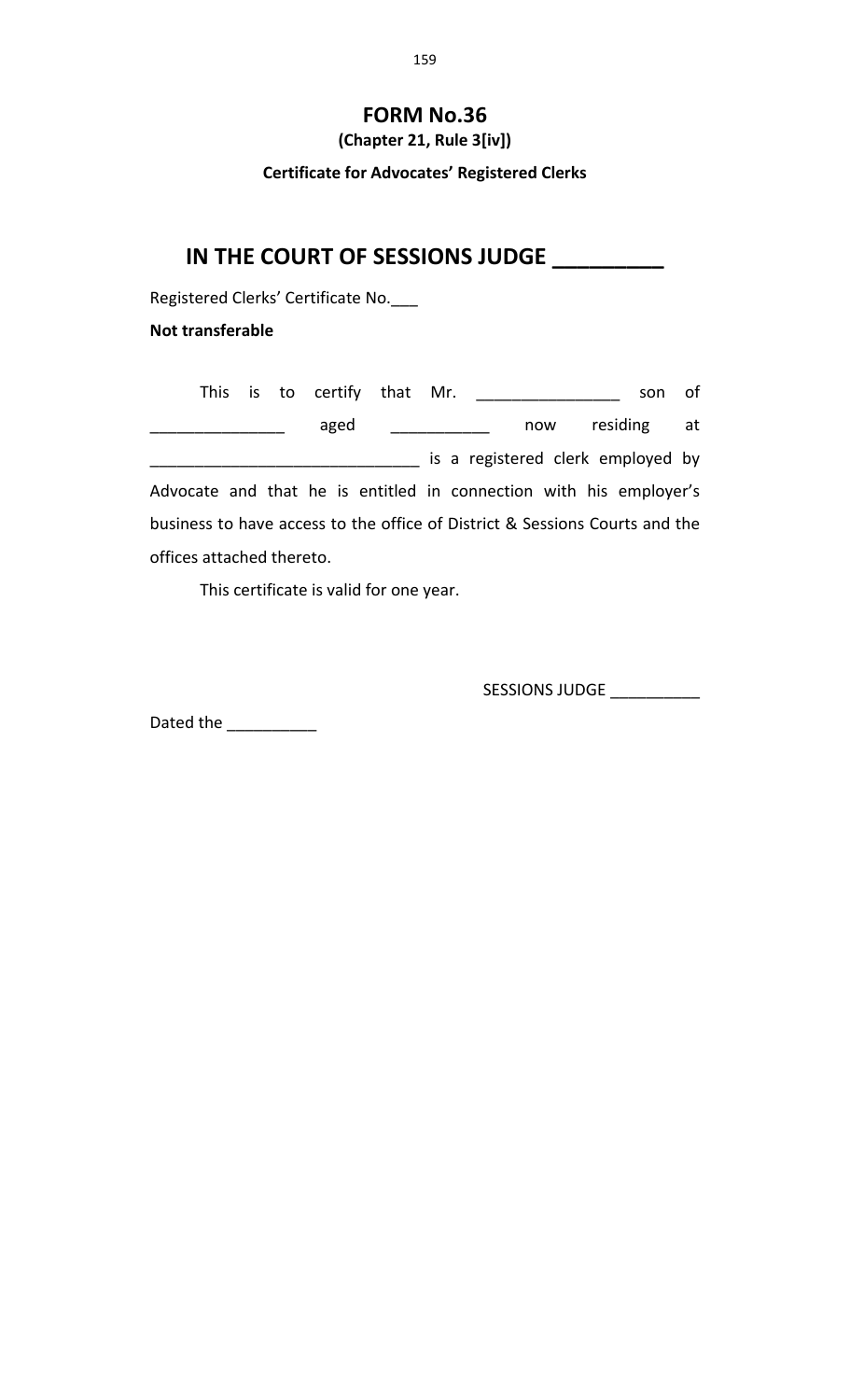# **FORM No.37**

## **(Chapter 22, Rule 2)**

## **ANNUAL STATEMENT No.1 CIVIL AND CRIMINAL FOR THE**

**DISTRICT OF \_\_\_\_\_\_\_\_\_\_\_ FOR THE YEAR OF 20\_\_\_\_\_\_\_\_**

Return showing the number of Officers of each class exercising Appellate and Original Jurisdiction in the district on the  $31<sup>st</sup>$  day of December 20\_\_\_\_\_.

|                                |                               | <b>Officers</b> | <b>Officers</b><br>exercising |         | In the District |         |
|--------------------------------|-------------------------------|-----------------|-------------------------------|---------|-----------------|---------|
|                                | <b>Officers</b><br>Exercising | Exercising      | <b>Both</b>                   |         |                 | Remarks |
| <b>Class of Courts</b>         | Original                      | Appellate       | Original                      |         |                 |         |
|                                | Jurisdiction                  | Jurisdiction    | and                           | At H.Q. | <b>Talukas</b>  |         |
|                                |                               |                 | Appellate                     |         |                 |         |
|                                |                               |                 | Jurisdiction                  |         |                 |         |
| $\mathbf{1}$                   | $\overline{2}$                | 3               | 4                             | 5       | 6               | 7       |
| <b>COURTS OF SESSIONS</b>      |                               |                 |                               |         |                 |         |
| *Sessions Judge                |                               |                 |                               |         |                 |         |
| *Additional                    |                               |                 |                               |         |                 |         |
| <b>Sessions Judge</b>          |                               |                 |                               |         |                 |         |
| <b>Assistant Sessions</b>      |                               |                 |                               |         |                 |         |
| Judge                          |                               |                 |                               |         |                 |         |
| Total:-                        |                               |                 |                               |         |                 |         |
| (1)Judicial                    |                               |                 |                               |         |                 |         |
| Magistrate                     |                               |                 |                               |         |                 |         |
| (2) Special Judicial           |                               |                 |                               |         |                 |         |
| Magistrate                     |                               |                 |                               |         |                 |         |
| (4)Special                     |                               |                 |                               |         |                 |         |
| Magistrate                     |                               |                 |                               |         |                 |         |
| (5) Benches of                 |                               |                 |                               |         |                 |         |
| Magistrates.                   |                               |                 |                               |         |                 |         |
| Total:-<br><b>CIVIL COURTS</b> |                               |                 |                               |         |                 |         |
|                                |                               |                 |                               |         |                 |         |
| (1) District Judge             |                               |                 |                               |         |                 |         |
| (2) Additional                 |                               |                 |                               |         |                 |         |
| District Judge                 |                               |                 |                               |         |                 |         |
| (3) Senior Civil               |                               |                 |                               |         |                 |         |
| Judge                          |                               |                 |                               |         |                 |         |
| (4) Civil Judge                |                               |                 |                               |         |                 |         |
| (5) Family Judge               |                               |                 |                               |         |                 |         |
| Total:-                        |                               |                 |                               |         |                 |         |
| <b>Grand Total:-</b>           |                               |                 |                               |         |                 |         |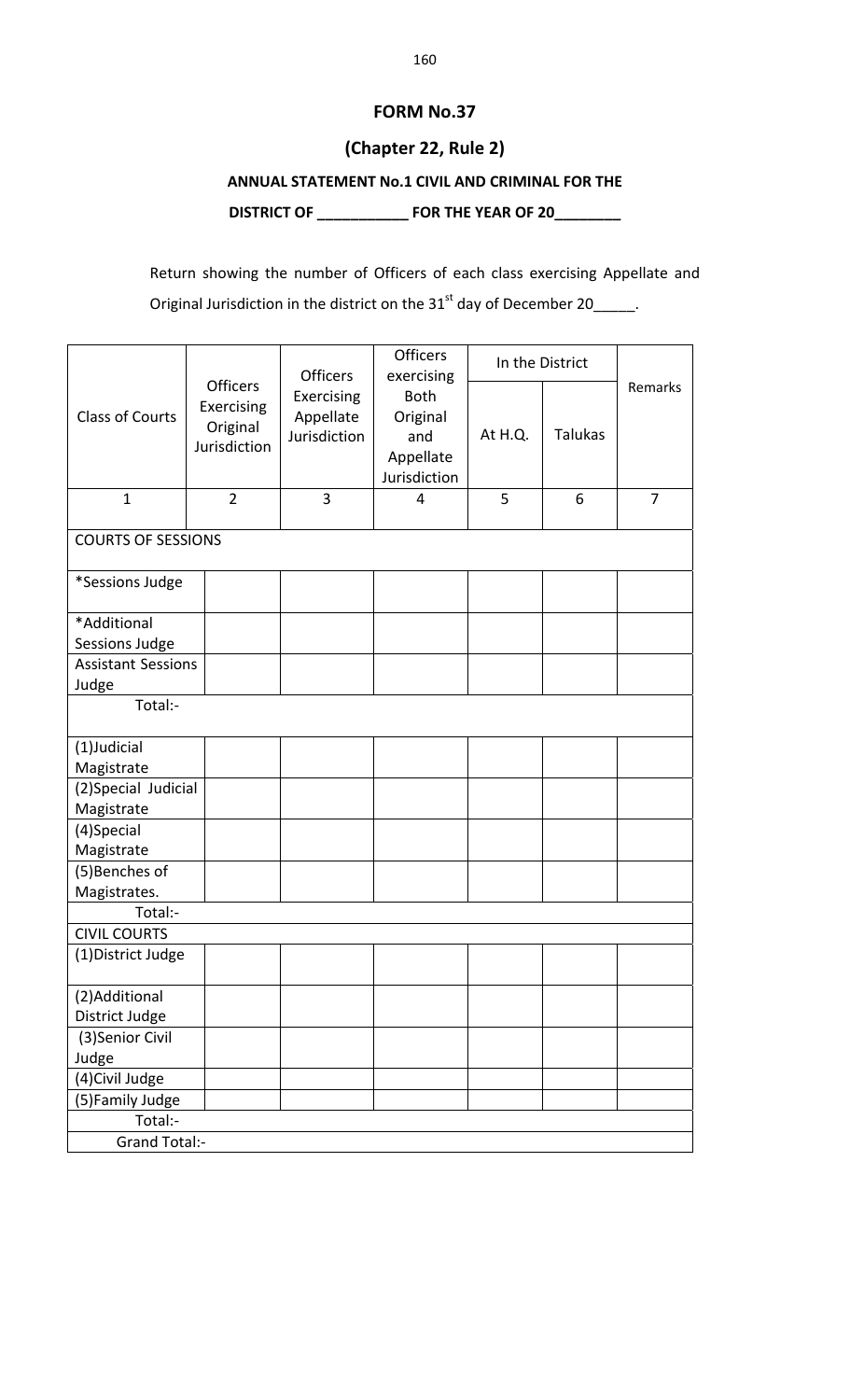## **Form No. 38 (Chapter 22, Rule 2)**

## **ANNUAL STATEMENT No.2**

### **Statement showing the number of cases decided by the various**

**courts** 

|    | Court                            |                | Total Number of cases decided |                |               | Remarks |
|----|----------------------------------|----------------|-------------------------------|----------------|---------------|---------|
|    |                                  |                | Original                      |                | Appellate     |         |
|    |                                  | Regular        | Miscellaneous                 | Regular        | Miscellaneous |         |
|    | $\mathbf{1}$                     | $\overline{2}$ | 3                             | $\overline{4}$ | 5             | 6       |
| 1. | District Court.                  |                |                               |                |               |         |
| 2. | Civil Court.                     |                |                               |                |               |         |
| 3. | <b>Family Courts</b>             |                |                               |                |               |         |
| 4. | <b>Rent Controllers</b>          |                |                               |                |               |         |
| 5. | Sessions<br>Courts.              |                |                               |                |               |         |
| 6. | Judicial<br>Magistrate<br>Courts |                |                               |                |               |         |
|    |                                  |                |                               |                |               |         |

(To be printed at back)

Notes:- (1) In Column 3 against Civil Courts should be shown the total number of applications for execution of decrees. Insolvency applications and Miscellaneous Cases and the details should be given in the Remarks Column.

(2) In Column 3 against Criminal Courts should be shown total number of proceedings under Section 485 and 510 and 250 of the Code .

(3) In Column 5 against Criminal Court all cases of Revision and Miscellaneous Applications under the Criminal Procedure Code should be entered.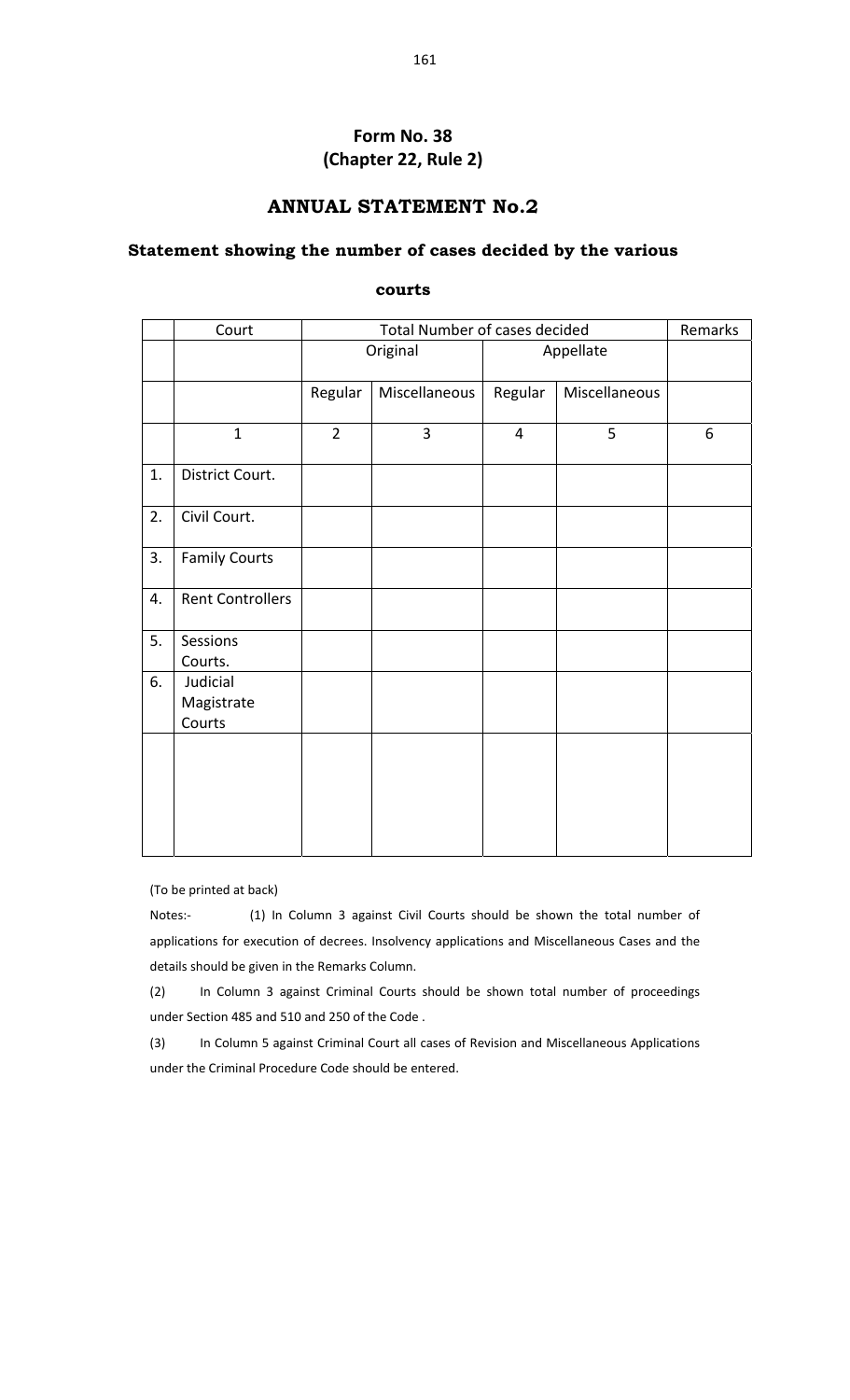#### **Form No. 39 (Chapter 22, Rule 2) ANNUAL STATEMENT No.3 (Criminal)**

Statement showing the position of trials of criminal cases in the Courts of various classes in the district of \_\_\_\_\_\_\_\_\_\_ in

the year 20\_

| Number of cases pending at the beginning of the year.<br>Persons remaining under trial at the end of the year.<br>Dealt with under the Probation of Offenders Act.<br>Number of cases disposed of during the year.<br>Number of cases instituted during the year.<br>persons under trial<br>Number of offences reported<br>Committed or referred<br>Discharge or acquitted<br>Number of<br>Convicted<br>Remarks<br>Escaped<br>Died<br>$\overline{2}$<br>3<br>$6\,$<br>$\mathbf 1$<br>5<br>$\overline{7}$<br>$\bf 8$<br>9<br>13<br>14<br>15<br>$\overline{4}$<br>10<br>11<br>12<br>(1) Courts of Sessions<br>(including Additional<br>Sessions judge)<br>(2) Courts of Special<br>Judge<br>(3) Courts of Assistant<br>Sessions Judge<br>(4) Judicial Magistrate<br>(5) Special Judicial | Class of Courts |  | Persons whose cases were dispose of |  |  |  |  |  |
|----------------------------------------------------------------------------------------------------------------------------------------------------------------------------------------------------------------------------------------------------------------------------------------------------------------------------------------------------------------------------------------------------------------------------------------------------------------------------------------------------------------------------------------------------------------------------------------------------------------------------------------------------------------------------------------------------------------------------------------------------------------------------------------|-----------------|--|-------------------------------------|--|--|--|--|--|
|                                                                                                                                                                                                                                                                                                                                                                                                                                                                                                                                                                                                                                                                                                                                                                                        |                 |  |                                     |  |  |  |  |  |
|                                                                                                                                                                                                                                                                                                                                                                                                                                                                                                                                                                                                                                                                                                                                                                                        |                 |  |                                     |  |  |  |  |  |
|                                                                                                                                                                                                                                                                                                                                                                                                                                                                                                                                                                                                                                                                                                                                                                                        |                 |  |                                     |  |  |  |  |  |
|                                                                                                                                                                                                                                                                                                                                                                                                                                                                                                                                                                                                                                                                                                                                                                                        |                 |  |                                     |  |  |  |  |  |
|                                                                                                                                                                                                                                                                                                                                                                                                                                                                                                                                                                                                                                                                                                                                                                                        |                 |  |                                     |  |  |  |  |  |
|                                                                                                                                                                                                                                                                                                                                                                                                                                                                                                                                                                                                                                                                                                                                                                                        |                 |  |                                     |  |  |  |  |  |
|                                                                                                                                                                                                                                                                                                                                                                                                                                                                                                                                                                                                                                                                                                                                                                                        |                 |  |                                     |  |  |  |  |  |
|                                                                                                                                                                                                                                                                                                                                                                                                                                                                                                                                                                                                                                                                                                                                                                                        |                 |  |                                     |  |  |  |  |  |
|                                                                                                                                                                                                                                                                                                                                                                                                                                                                                                                                                                                                                                                                                                                                                                                        | Magistrates     |  |                                     |  |  |  |  |  |
| (6) Branches of Judicial                                                                                                                                                                                                                                                                                                                                                                                                                                                                                                                                                                                                                                                                                                                                                               |                 |  |                                     |  |  |  |  |  |
| Magistrates                                                                                                                                                                                                                                                                                                                                                                                                                                                                                                                                                                                                                                                                                                                                                                            |                 |  |                                     |  |  |  |  |  |
| (7) Special Magistrates<br>Total:-                                                                                                                                                                                                                                                                                                                                                                                                                                                                                                                                                                                                                                                                                                                                                     |                 |  |                                     |  |  |  |  |  |

(TO BE PRINTED AT BACK)

No.3, Notes:‐

Column 1:‐ Sub‐head "Courts of Sessions" Includes cases decided by Sessions Judges on reference under Section 123 of the Code.

Column 3:‐ That is the total of the entries of Columns 4 to 11. The cases of persons transferred from one Court to another in the same District will appear only against the Court by which decided or in which pending at the end of the year if not decided.

Column 6 :- Persons whose cases were referred to a superior Court for higher punishment, for orders under ;probation of Offenders Act, 1962 or for confirmation of sentence will be entered in Column 7 and not in Column 6 against the Courts making the reference. Against the Court receiving the reference, they will be shown as convicted or acquitted according to the orders passed by it or as pending, if orders have been passed.

Column 7:- These cases will be shown against the Courts, who made the reference entry being made as directed above.

Column 8,9, & 10 :‐ A Break‐up of the total figures for each Court should be given for showing separately how many accused persons died, escaped or were transferred to another District.

Column 11 :- An insane accused who has been sent to a mental hospital should be kept on the file and entered in this column until he has been tried and either convicted or acquitted.

General :- The Figures in this statement should agree with those of Statement No.11 and should include nothing else.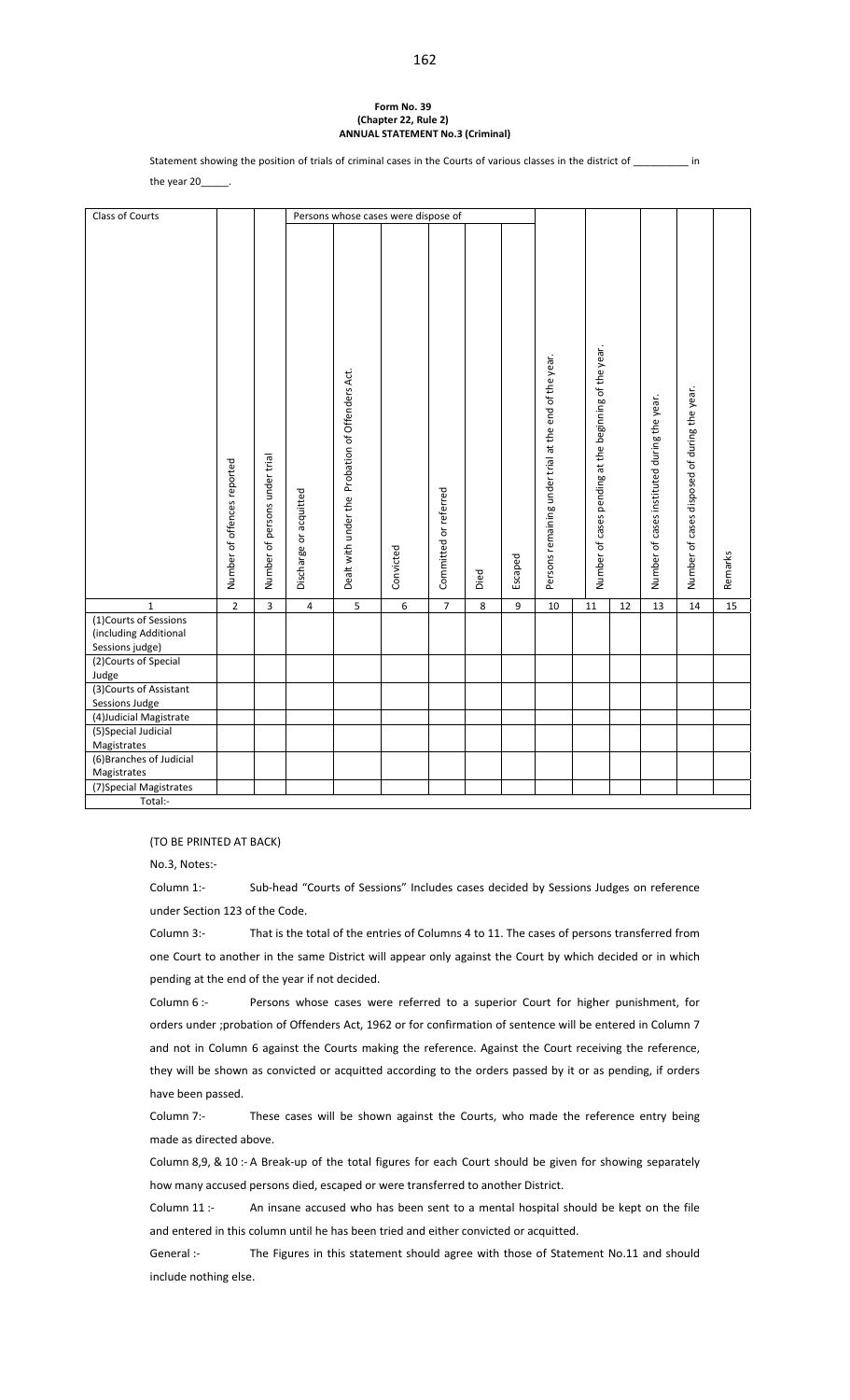#### **Form No. 40 (Chapter 22, Rule 2)**

#### ANNUAL STATEMENT No.4 (Criminal) Statement showing the position of Appeals and Revisions in criminal cases in the District of \_\_\_\_\_\_\_\_\_\_\_\_\_\_\_\_\_\_ in the year 20

| Number of Appellants and Applicants for revision before the Courts<br>Died, escaped transferred to another District<br>Appeals or Applications rejected<br>Sentence or Order confirmed<br>Otherwise disposed of<br>Sentence reversed<br>Sentence altered<br>Remarks<br>Pending Trial<br>Disposed of<br>Instituted<br>pending<br>Courts<br>$\overline{\mathbf{3}}$<br>$\overline{2}$<br>$\overline{4}$<br>$\overline{\mathbf{5}}$<br>$6\overline{6}$<br>$\overline{7}$<br>$\overline{\mathbf{8}}$<br>$\overline{9}$<br>11<br>12<br>13<br>10<br>$\mathbf 1$<br>Appeals:-<br>To Courts of Sessions<br>Total:-<br>Revisions:<br>By the Court of<br>Sessions |  |  | Number of persons |  |  | Number of appeals or<br>Applications for revision |  |
|---------------------------------------------------------------------------------------------------------------------------------------------------------------------------------------------------------------------------------------------------------------------------------------------------------------------------------------------------------------------------------------------------------------------------------------------------------------------------------------------------------------------------------------------------------------------------------------------------------------------------------------------------------|--|--|-------------------|--|--|---------------------------------------------------|--|
|                                                                                                                                                                                                                                                                                                                                                                                                                                                                                                                                                                                                                                                         |  |  |                   |  |  |                                                   |  |
|                                                                                                                                                                                                                                                                                                                                                                                                                                                                                                                                                                                                                                                         |  |  |                   |  |  |                                                   |  |
|                                                                                                                                                                                                                                                                                                                                                                                                                                                                                                                                                                                                                                                         |  |  |                   |  |  |                                                   |  |
|                                                                                                                                                                                                                                                                                                                                                                                                                                                                                                                                                                                                                                                         |  |  |                   |  |  |                                                   |  |
| Total:-                                                                                                                                                                                                                                                                                                                                                                                                                                                                                                                                                                                                                                                 |  |  |                   |  |  |                                                   |  |

(TO BE PRINTED AT BACK)

\_\_\_\_\_\_\_\_\_\_\_\_\_\_\_\_\_

ANNUAL STATEMENT No.4 – Contd.

Column 1 :- That is the total of Columns 3 to 9. Cases transferred from one Court to another in the same District will appear only against the Court of the District by which decided or in which pending at the end of the year if not decided.

The words, "Applicant for revision" in the heading of the column should be held to include only accused persons on whose behalf an application for revision is made, or in whose interest the Magistrate or Judge may take steps to obtain revision on his own motion. Where such application is made or such steps are taken on behalf of a complaint, that fact should be noted with the number of complainants and the number of accused concerned in the column of Remarks. In the latter case, the accused persons against whom the application is made, through not appearing in this column, will fall into their proper places in columns 3 to 9, according to the result of such application.

Column 4:‐ Appeals dismissed under Section 421 of the Code, should be entered in this column.

Column 7 :‐ In this column should be entered (1) Ordered of discharge set aside by Superior Courts under Section 436 of the Code of Criminal Procedure 1898, (2)Proceedings quashed in appeal and new trial or further inquiries ordered, (3)Cases referred to the High Court and (4)All other cases which do not fall under Columns 4,5 and 6.

Column 8:‐ A note against the figure for each Court should be made in the column of Remarks showing separately how many accused persons died, escaped or were transferred to another District.

Column 10:‐ The number of persons dealt with under section 106(3) of the Code of Criminal Procedure, 1898. General:‐ Persons whose appeals were rejected under Section 423 of the Code of Criminal Procedure 1989, should be entered in Column 3 in which should also be included applicants for revision whose cases the Courts have refused to submit to the High Court. In columns 4 to 6 should be shown opposite the sub-heads for Magistrates of District and Courts of Sessions persons whose cases were disposed of those Courts without reference to the High Courts.

#### 163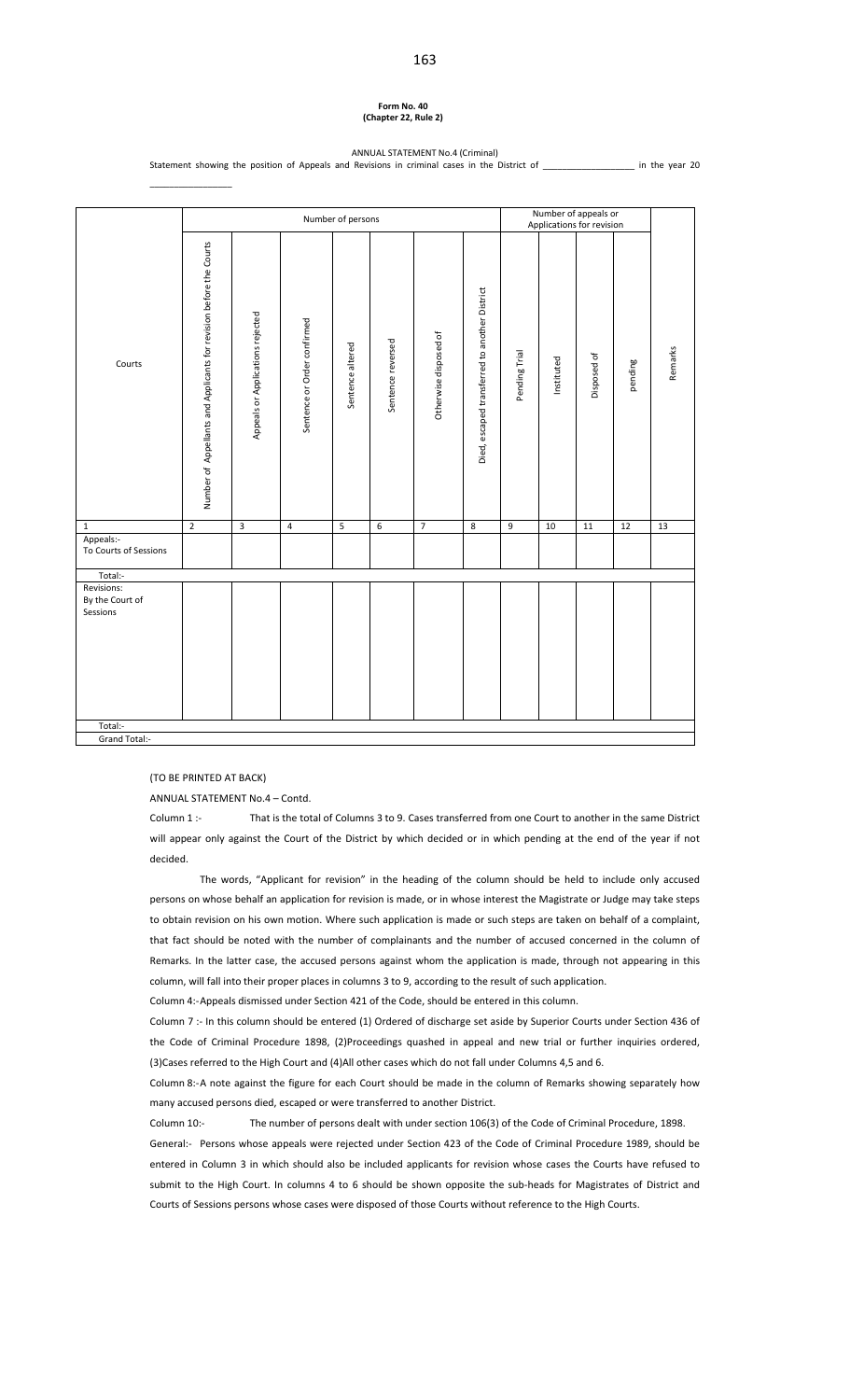#### **Form No. 41 (Chapter 22, Rule 2)**

ANNUAL STATEMENT No.5 (Criminal)

Statement of Offences Reports of Persons Tried, put on Probation, Convicted and Acquitted in respect of each Class of Offence in the\_\_\_\_\_\_\_\_ District of \_\_\_\_\_\_\_\_\_\_

|                                                                                                       | In the year 20    |                  |                  |                                                   |                         |                                                 |                |      |                                                         |             |                       |                                                                               |                                                                       |         |
|-------------------------------------------------------------------------------------------------------|-------------------|------------------|------------------|---------------------------------------------------|-------------------------|-------------------------------------------------|----------------|------|---------------------------------------------------------|-------------|-----------------------|-------------------------------------------------------------------------------|-----------------------------------------------------------------------|---------|
|                                                                                                       |                   | Number of Cases  |                  |                                                   |                         | Number of persons                               |                |      |                                                         |             |                       |                                                                               |                                                                       |         |
| Description of<br>Offence                                                                             | Offences reported | Returned as true | Brought to trial | Under trial including pending from previous years | Acquitted or discharged | Dealt with under the Probation of Offenders Act | Convicted      |      | Died, escaped, or<br>transferred to<br>another District |             | Remaining under trial | Complaints dismissed under Section 203 of the Code of Criminal Procedure 1898 | Compensation under Section 250 of the Code of Criminal Procedure 1898 | Remarks |
|                                                                                                       |                   |                  |                  |                                                   |                         |                                                 |                | Died | Escaped                                                 | Transferred |                       |                                                                               |                                                                       |         |
| $\mathbf 1$                                                                                           | $\overline{2}$    | 3                | 4                | 5                                                 | 6                       | 6A                                              | $\overline{7}$ |      | 8                                                       |             | 9                     | 10                                                                            | $11\,$                                                                | $12\,$  |
| Offences of Criminal<br>Conspiracy, Chapter<br>V-A, Pakistan Penal<br>Code.                           |                   |                  |                  |                                                   |                         |                                                 |                |      |                                                         |             |                       |                                                                               |                                                                       |         |
| Offences against the<br>State, Chapter VI,<br>Pakistan Penal Code.<br>Attempted at Do.                |                   |                  |                  |                                                   |                         |                                                 |                |      |                                                         |             |                       |                                                                               |                                                                       |         |
| Offences to the army<br>and Navy Chapter<br>VII, Pakistan Penal<br>Code Attempts at Do.               |                   |                  |                  |                                                   |                         |                                                 |                |      |                                                         |             |                       |                                                                               |                                                                       |         |
| Offences against the<br>public tranquillity<br>Chapter VIII, Pakistan<br>Penal Code Attempts<br>at Do |                   |                  |                  |                                                   |                         |                                                 |                |      |                                                         |             |                       |                                                                               |                                                                       |         |
| Offence by or<br>relating to public<br>servants, Chapter IX,<br>Attempts at Do                        |                   |                  |                  |                                                   |                         |                                                 |                |      |                                                         |             |                       |                                                                               |                                                                       |         |
| Offences relating to<br>election Chapter IX-A<br>Attempts at Do                                       |                   |                  |                  |                                                   |                         |                                                 |                |      |                                                         |             |                       |                                                                               |                                                                       |         |
| Contempts of the<br>lawful authority of<br>public servants<br>Chapter X Attempts<br>at Do.            |                   |                  |                  |                                                   |                         |                                                 |                |      |                                                         |             |                       |                                                                               |                                                                       |         |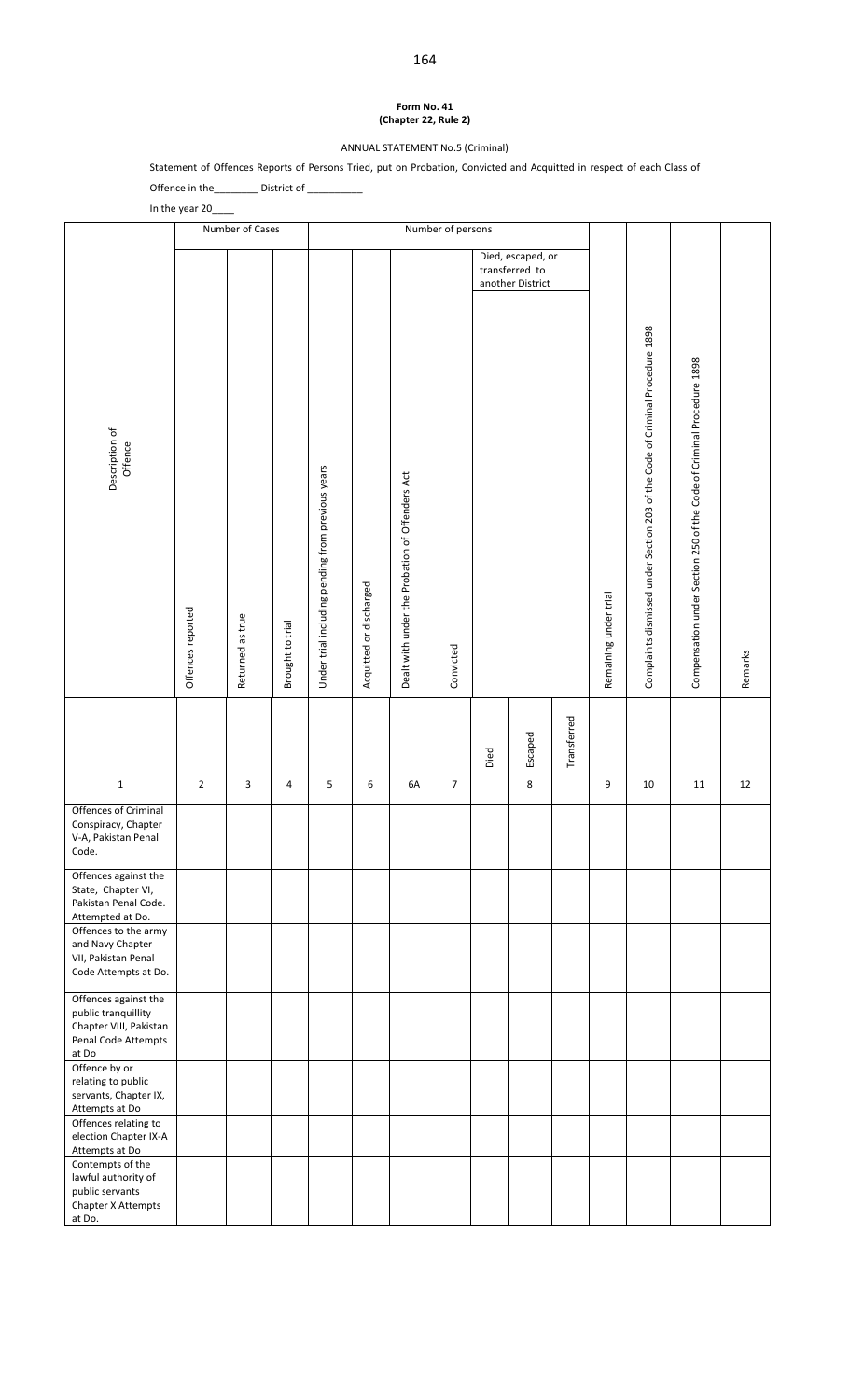| $\mathbf{1}$                                                                           | $\overline{2}$ | 3 | 4 | 5 | 6 | 6A | $\overline{7}$ | 8 | 9 | 10 | 11 | 12 |
|----------------------------------------------------------------------------------------|----------------|---|---|---|---|----|----------------|---|---|----|----|----|
| False evidence and<br>offence Against public<br>Justice, Chapter XI<br>Attempts at Do. |                |   |   |   |   |    |                |   |   |    |    |    |
| Offences relating to<br>coins, Chapter XII,<br>Attempts at Do.                         |                |   |   |   |   |    |                |   |   |    |    |    |
| Offences relating to<br>Government Stamps,<br><b>Chapter XII Attempts</b><br>at Do.    |                |   |   |   |   |    |                |   |   |    |    |    |
| Offences relating to<br>weights & measures,<br>Chapter XIII Attempts<br>at Do.         |                |   |   |   |   |    |                |   |   |    |    |    |
| Offences relating to<br>religion, Chapter XV<br>Attempts at Do.                        |                |   |   |   |   |    |                |   |   |    |    |    |
| Offences affecting the<br>human body Chapter<br>XVI.                                   |                |   |   |   |   |    |                |   |   |    |    |    |
| Offences affecting<br>life. Attempts at Do.<br>Causing of                              |                |   |   |   |   |    |                |   |   |    |    |    |
| miscarriage; injuries<br>to unborn children;<br>exposure of infants &                  |                |   |   |   |   |    |                |   |   |    |    |    |
| the concealment of<br>births Attempts at Do.                                           |                |   |   |   |   |    |                |   |   |    |    |    |
| Hurt. Attempts at Do.                                                                  |                |   |   |   |   |    |                |   |   |    |    |    |
| Wrongful restraint<br>and wrongful<br>confinement, Chapter<br>XVI-A Attempts at Do.    |                |   |   |   |   |    |                |   |   |    |    |    |
| Criminal Force and<br>assault. Attempts at<br>Do.                                      |                |   |   |   |   |    |                |   |   |    |    |    |
| Kidnapping, forcible<br>abduction, slavery<br>and forced labour.<br>Attempts at Do.    |                |   |   |   |   |    |                |   |   |    |    |    |
| Rape/Zina Attempts<br>at Do.                                                           |                |   |   |   |   |    |                |   |   |    |    |    |
| Unnatural offence.<br>Attempts at Do.                                                  |                |   |   |   |   |    |                |   |   |    |    |    |
| Offences against<br>property, Chapter<br>XVII                                          |                |   |   |   |   |    |                |   |   |    |    |    |
| Theft. Attempts at<br>Do.                                                              |                |   |   |   |   |    |                |   |   |    |    |    |
| Extortion. Attempts at<br>Do.                                                          |                |   |   |   |   |    |                |   |   |    |    |    |
| Robbery & dacoity.<br>Attempts at Do.                                                  |                |   |   |   |   |    |                |   |   |    |    |    |
| Criminal<br>misappropriation of<br>property. Attempts at<br>Do.                        |                |   |   |   |   |    |                |   |   |    |    |    |
| Criminal breach of<br>trust. Attempts at Do.                                           |                |   |   |   |   |    |                |   |   |    |    |    |
| Receiving of stolen<br>property. Attempts at<br>Do.                                    |                |   |   |   |   |    |                |   |   |    |    |    |
| Cheating. Attempts at<br>Do.                                                           |                |   |   |   |   |    |                |   |   |    |    |    |
| Fraudulent deeds and<br>disposition of                                                 |                |   |   |   |   |    |                |   |   |    |    |    |
| property. Attempts at<br>Do.                                                           |                |   |   |   |   |    |                |   |   |    |    |    |
| Mischief. Attempts at<br>Do.                                                           |                |   |   |   |   |    |                |   |   |    |    |    |
| Criminal trespass.<br>Attempts at Do.                                                  |                |   |   |   |   |    |                |   |   |    |    |    |
| Offences relating to<br>documents and trade                                            |                |   |   |   |   |    |                |   |   |    |    |    |
| property marks, Bank<br>notice etc. Chapter<br>XVIII. Attempts at Do.                  |                |   |   |   |   |    |                |   |   |    |    |    |
| Offences relating to<br>marriage, Chapter XX.                                          |                |   |   |   |   |    |                |   |   |    |    |    |
| Attempts at Do.                                                                        |                |   |   |   |   |    |                |   |   |    |    |    |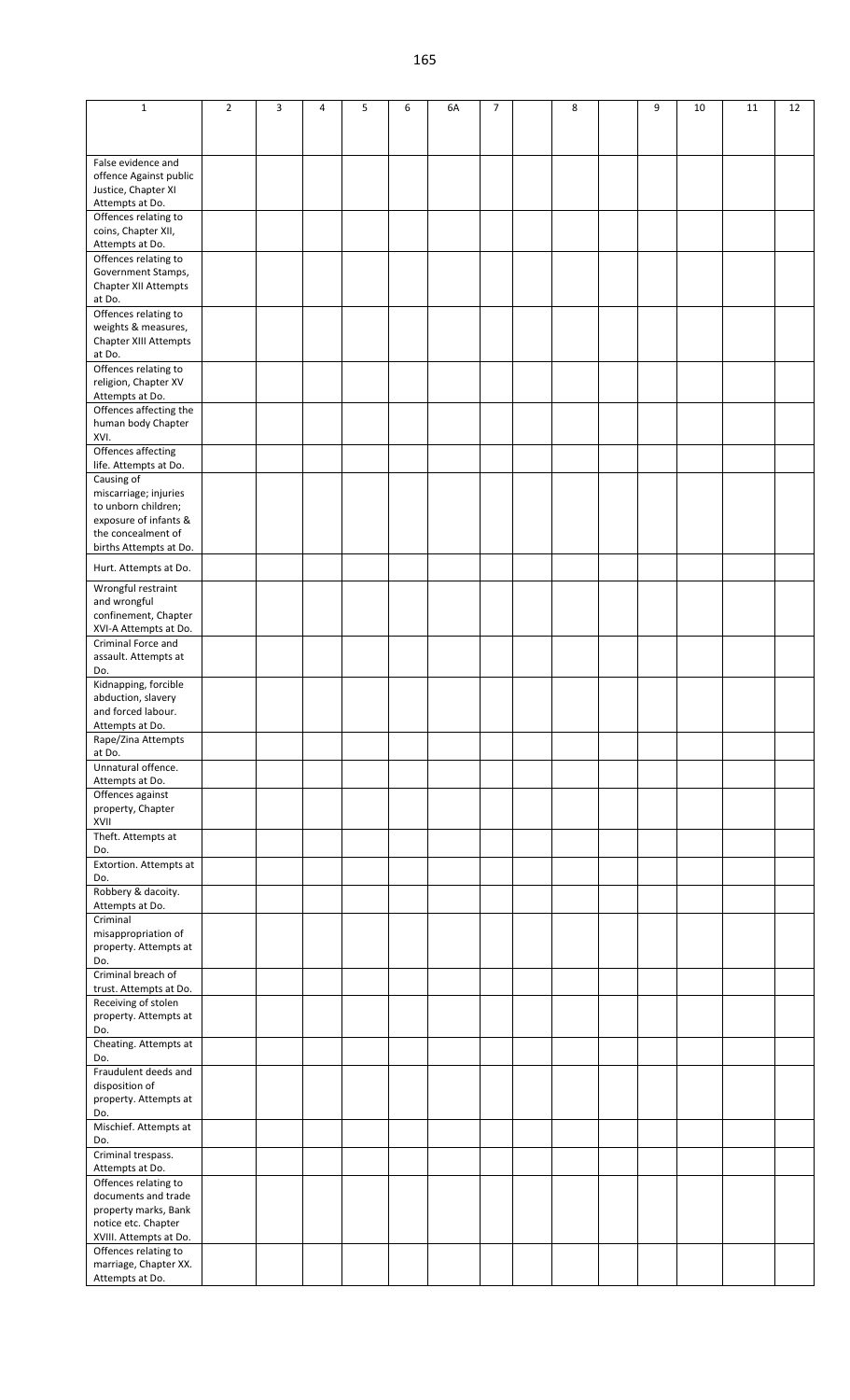|                                                                                       | $\mathcal{P}$ | 3 | 4 | 5. | 6 | 6A | $\overline{ }$ | 8 | 9 | 10 | 11 | 12 |
|---------------------------------------------------------------------------------------|---------------|---|---|----|---|----|----------------|---|---|----|----|----|
| Defamation, Chapter<br>XXI. Attempts at Do.                                           |               |   |   |    |   |    |                |   |   |    |    |    |
| Criminal<br>intimidation, insult,<br>& annoyance,<br>Chapter XXII.<br>Attempts at Do. |               |   |   |    |   |    |                |   |   |    |    |    |
| Offences under<br>Special and Local<br>Laws. Attempts at<br>Do.                       |               |   |   |    |   |    |                |   |   |    |    |    |
| Grand total                                                                           |               |   |   |    |   |    |                |   |   |    |    |    |

(TO BE PRINTED AT BACK)

Column 1 :- (1) "Abetments" should be included with the substantive offences abetted.

(2) When giving the list of Special and local laws, against which offences have been committed, care should be taken to specify the title of each Act quoted, as well as its number and year. They should be given in alphabetical order, first the central and then of the local legislature distinguishing the latter by initial letters placed after the number of the Act.

Column 2 :-<br>
All offences (cases) of which information was given, complaint made or cognizance taken under Chapter IV, V, XII and XVI of the Code, for the first time during the year, are to be shown although some of the charges may not have been prosecuted or may have turned out to be false.

Column 3 :- This column should be the total of Column 2, less the number of cases dismissed under Section 203, of the Code of Criminal Procedure and less all other cases in which a Magistrate declared that the charge was false and less all other cases in which a Magistrate declared that the charge was false, and that the offence never, occurred or which were dismissed as frivolous and vexatious and in which the complainant was directed to pay compensation under Section 250 of the Code , 1898.

Column 5 :- This column should be the total of Columns 6 o 9.

Column 6 and 7 :‐ These Columns are intended to show the results of trial in the Magistrate's Court as regards persons whose cases were disposed of by Magistrate, and in the Courts of Sessions as regards persons whose cases were disposed of by the Court.

Column 8 :- Persons transferred from one Court to another in the same District are not to be entered in this Column. Persons transferred to another State should, however, be shown separately in the Remarks Column.

General :- (1) Cases sent up should not be included in the Statement by the Magistrate. The result of the trials in these cases should be shown by the Courts to which the cases are sent up. If the total of Columns 6 and 9 be deducted from the total of Column 3 of the Statement the difference should correspond with the total of Column 5 of the Statement.

(2) Sessions Judge should append to this Statement a memorandum showing the number of murders reported at true under the heads (1) from motives connected with women, (2)of children for their ornaments, (3)other murders for the sake of gain, (4) for other causes.

(3) The heading "Offences under Special and Local Laws" " Attempts at do and" and statement No.11 (Criminal) should include cases under Section 107,108,109, 110,117,121 and 122 of Chapter VIII of the Code.

(4) Case of contempt of Court under Chapter XXV of the Code should appear in the Statement under their appropriate head in the Schedule of offences under the Penal Code.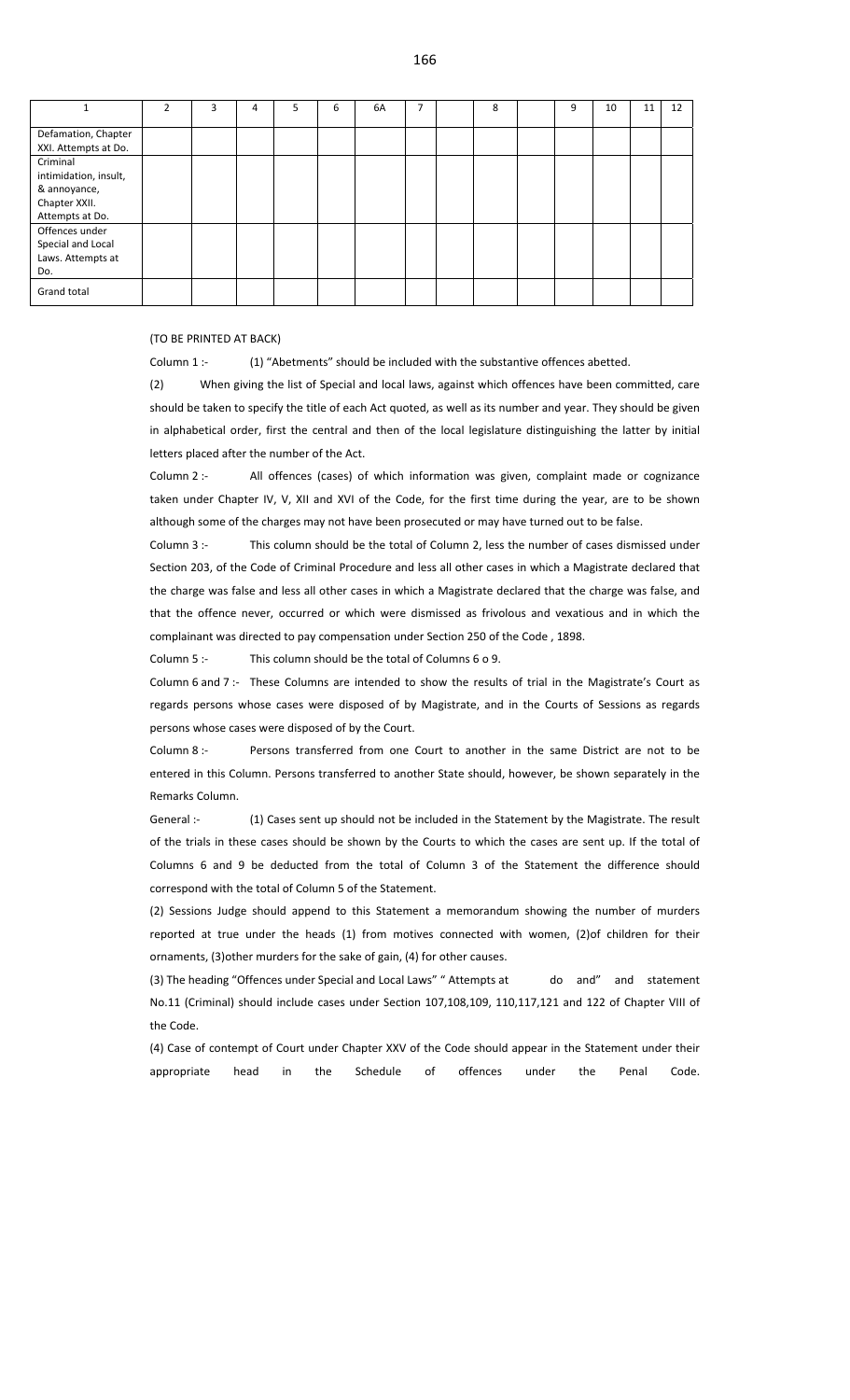#### **Form No. 42 (Chapter 22, Rule 2)**

# **ANNUAL STATEMENT No.6 (Criminal)**

Statement showing the manner of disposal of Criminal Cases by various Courts in the District of \_\_\_\_\_\_\_\_\_\_\_\_\_\_\_\_\_ in the year 20\_

|                                                                   |                            |       |                       | Number of persons sentenced to |                    |                                                                               |                                                                |                                                 |
|-------------------------------------------------------------------|----------------------------|-------|-----------------------|--------------------------------|--------------------|-------------------------------------------------------------------------------|----------------------------------------------------------------|-------------------------------------------------|
| Class of Courts                                                   | Number of persons Executed | Death | Imprisonment for life | Imprisonment for lesser term   | Fine or Forfeiture | Released on admonition under section 3 of Probation of<br>Offenders Act, 1960 | Bound over under section 4 of Probation of Offenders Act, 1960 | Dealt with under the Probation of Offenders Act |
| $\mathbf{1}$                                                      | $\overline{2}$             | 3     | 4                     | 5                              | 6                  | $\overline{7}$                                                                | 8                                                              | 8A                                              |
| (1) Courts of Sessions (including<br>Additional Sessions Judges.) |                            |       |                       |                                |                    |                                                                               |                                                                |                                                 |
| (2) Courts of Assistant Sessions Judges                           |                            |       |                       |                                |                    |                                                                               |                                                                |                                                 |
| (3) Judicial Magistrates                                          |                            |       |                       |                                |                    |                                                                               |                                                                |                                                 |
| (4) Courts of Special Judges                                      |                            |       |                       |                                |                    |                                                                               |                                                                |                                                 |
| Total:-                                                           |                            |       |                       |                                |                    |                                                                               |                                                                |                                                 |

| Number of persons sentenced to fine of |               |         | Total amount of Fine |                      |                   | Number of persons sentenced to imprisonment |                           |                |         |
|----------------------------------------|---------------|---------|----------------------|----------------------|-------------------|---------------------------------------------|---------------------------|----------------|---------|
| Rs.1000 and under                      | Over Rs. 1000 | Imposed | Realised             | Paid as Compensation | 15 days and under | Above 15 days to 6 months                   | Above 6 months to 2 years | Above 2 years. | Remarks |
| 9                                      | 10            | 11      | 12                   | 13                   | 14                | 15                                          | 16                        | 17             | 18      |
|                                        |               |         |                      |                      |                   |                                             |                           |                |         |
|                                        |               |         |                      |                      |                   |                                             |                           |                |         |
|                                        |               |         |                      |                      |                   |                                             |                           |                |         |
|                                        |               |         |                      |                      |                   |                                             |                           |                |         |
|                                        |               |         |                      |                      |                   |                                             |                           |                |         |

Column 1 :‐ Sub – head "Courts of Sessions" includes cases decided by Sessions Judge on reference under Section 31 and 123 of the Code.

Column 12 :‐ Includes fines realised during the year, though imposed in previous year. This Column is intended to show the realized portion of fines imposed by officers in the exercise of original jurisdiction only.

Column 13 :‐ Represents compensation awarded to complainants under Section 544‐A of the Code. These awards should also be shown under the head fines "imposed" and "realized" in Column 11 and 12, for they from part of such fines.

General :‐‐ (1) The total Column 5 should correspond with the total of Columns 14 to 17 (both inclusive) and deducting the number of persons sentenced to forfeiture which should be shown in the Remarks column, the total of the reminder in column 6 should correspond with the total of Columns 9 and 10.

(2) This statement is meant to exhibit every sentence passed, and where two penalties are inflicted on the same offenders, to exhibit them both. Further, to reconcile the number of persons entered in this Statement as punished with the number entered as convicted in Statement No.9, it is necessary to note cases such as those in which children are dealt with under the Juvenile Justice System Act/order 2000 by Special methods or young offenders are submitted to detentions in a Borstal School in a foot‐note.

(3) As regards persons whose cases were referred for higher punishment, for orders under Section 3 of the probation of Offenders Act 1960, or for confirmation of sentence, the punishment, if any, sanctioned by the higher Court should be entered against such higher Court and not against the Court making the reference.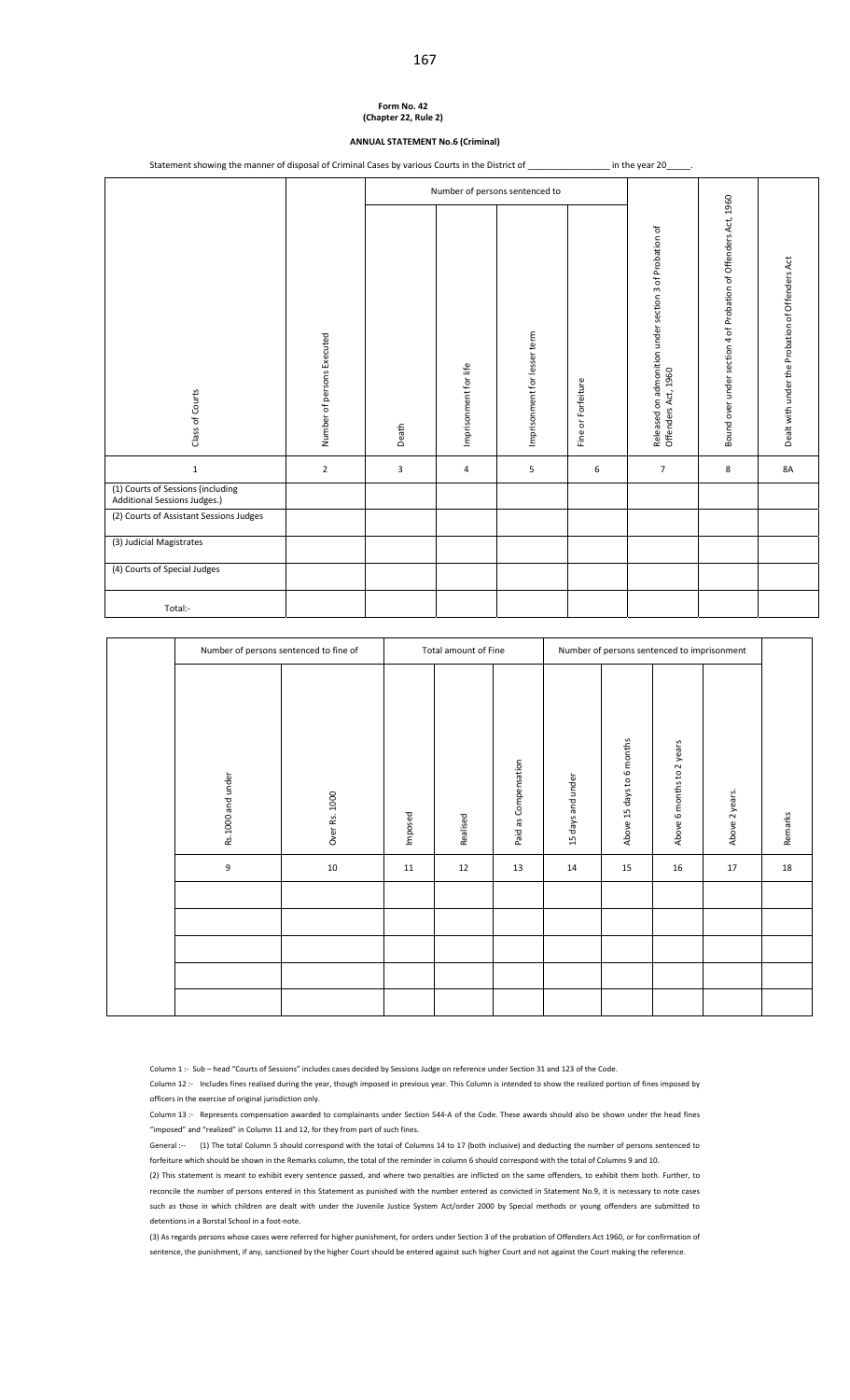# **Form No. 43 (Chapter 22, Rule 2)**

# ANNUAL STATEMENT No.7 (Criminal)

# Statement showing the methods of Probation employed in the District of

\_\_\_\_\_\_\_ and the results thereof in the year 20\_\_\_\_\_

| Name of the<br>Court                                                                                                                               |
|----------------------------------------------------------------------------------------------------------------------------------------------------|
| Offenders Act with under the Probation of Total Number of persons dealt                                                                            |
| Number of persons released on admonition.                                                                                                          |
| to keep peace.<br>or without sureties to appear and receive sentence and in the meanwhile<br>Number of persons bound over with                     |
| Probation Officer appointed by Government                                                                                                          |
|                                                                                                                                                    |
| Number of persons<br>bound over as in<br>column No.4 & put<br>under supervision of<br>Any other fit person appointed by Court as probation Officer |
| Probation Officer as required to reside at Probation home, hostels or other place                                                                  |
| Number of persons ordered to pay compensation and/or costs to victims.                                                                             |
| bond was discharged.<br>Number of persons in whose case the                                                                                        |
| bond period was diminished and/or the conditions of the bond were relaxed.<br>Number of persons in whose case the                                  |
| bond period was extended and/or the conditions of the bond were tightened.<br>Number of persons in whose case the                                  |
| Number of persons who were fined for violating the conditions of the bond.                                                                         |
| Number of persons who were sentenced for the original offence on violating the conditions of the bond                                              |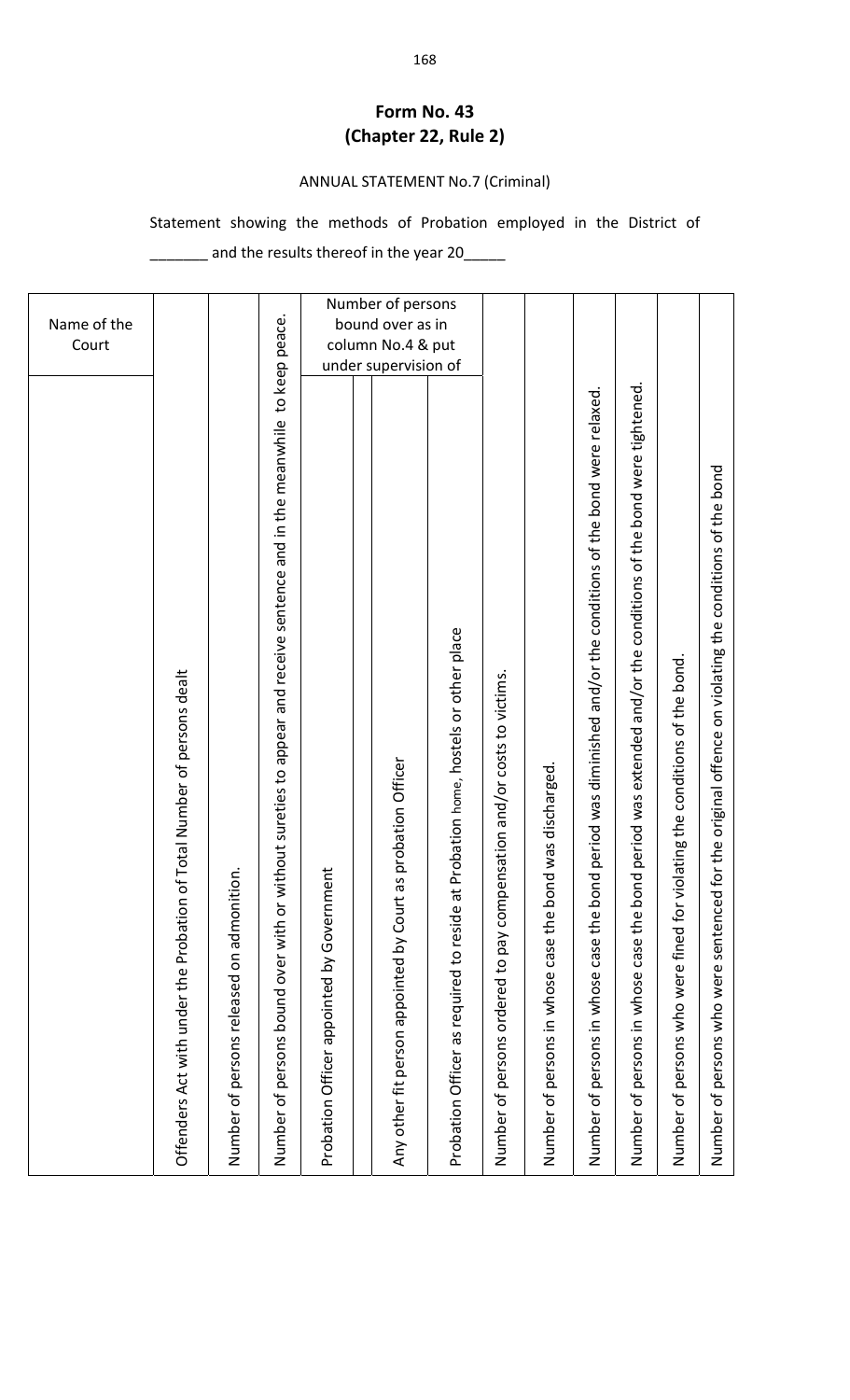| 1                | $\overline{2}$ | 3 | 4 | 5 | 6 | $\overline{7}$ | 8 | 9 | 10 | 11 | 12 | 13 | 14 |
|------------------|----------------|---|---|---|---|----------------|---|---|----|----|----|----|----|
| 1) High Court    |                |   |   |   |   |                |   |   |    |    |    |    |    |
| 2)Sessions       |                |   |   |   |   |                |   |   |    |    |    |    |    |
| Court (including |                |   |   |   |   |                |   |   |    |    |    |    |    |
| Special Judge's  |                |   |   |   |   |                |   |   |    |    |    |    |    |
| Court)           |                |   |   |   |   |                |   |   |    |    |    |    |    |
| 3) Magistrates   |                |   |   |   |   |                |   |   |    |    |    |    |    |
| Courts           |                |   |   |   |   |                |   |   |    |    |    |    |    |
| (Including       |                |   |   |   |   |                |   |   |    |    |    |    |    |
| Special          |                |   |   |   |   |                |   |   |    |    |    |    |    |
| Magistrates.     |                |   |   |   |   |                |   |   |    |    |    |    |    |
| 4)Other          |                |   |   |   |   |                |   |   |    |    |    |    |    |
| tribunals        |                |   |   |   |   |                |   |   |    |    |    |    |    |
| (including       |                |   |   |   |   |                |   |   |    |    |    |    |    |
| Nyaya            |                |   |   |   |   |                |   |   |    |    |    |    |    |
| Panchayats &     |                |   |   |   |   |                |   |   |    |    |    |    |    |
| Executive        |                |   |   |   |   |                |   |   |    |    |    |    |    |
| Magistrates)     |                |   |   |   |   |                |   |   |    |    |    |    |    |
|                  |                |   |   |   |   |                |   |   |    |    |    |    |    |

(To be printed at back)

Column No.1 :‐ Sub – head "High Court" includes cases decided by the High Court.

Column No.1 Sub – head "Sessions Court" including Special Judge's Court includes cases decided by the Sessions Judges.

Column No.2:- That is the total column Nos.3 to 14. The cases of persons transferred from one court to another in the same District will appear only against the Court by which decided.

N.B. 1 General :-- The figure given in column No.2 of this statement should correspond with the figures in column No.5 of Statement No.9 column No. 6A of Statement No.11 and Column No.8A of Statement No.12 and should include nothing else.

N.B. 2:-- The column of Grant Total should be included in statement No.15.

169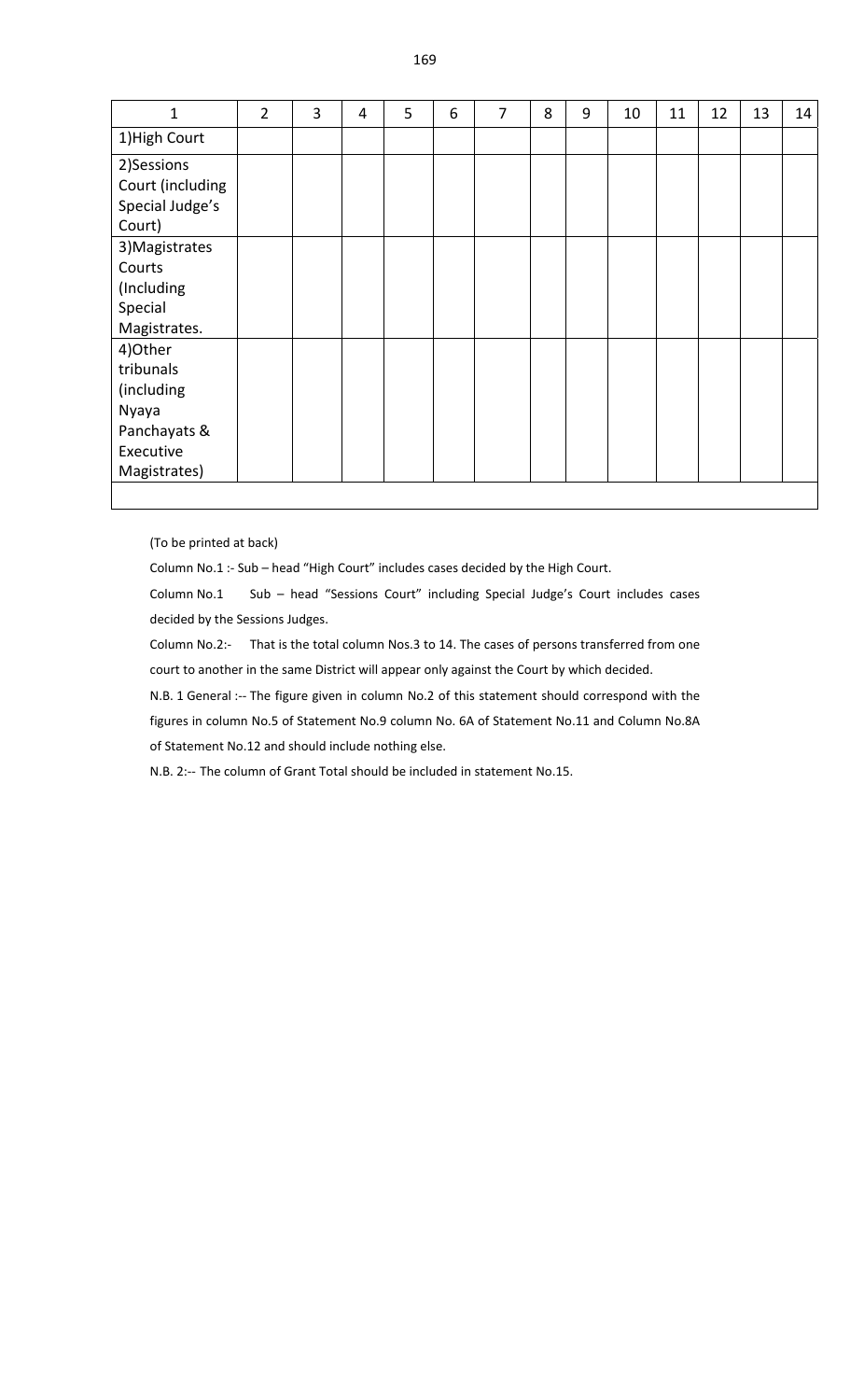# **Form No. 44 (Chapter 22 Rule 2)**

#### ANNUAL STATEMENT No. A (CRIMINAL)

### STATEMENT OF CASES AGAINST YOUTHFUL OFFENDERS DEALT WITH UNDER THE JUVENILE JUSTICE SYSTEM 2000

|                            |                                                  |                            |                                | Number of Child offenders                                                                                         |                          |                                              |                              |
|----------------------------|--------------------------------------------------|----------------------------|--------------------------------|-------------------------------------------------------------------------------------------------------------------|--------------------------|----------------------------------------------|------------------------------|
| Description of<br>offences | Number of<br>cases<br>disposed of<br>in the year | Acquitted or<br>discharged | Convicted<br>and<br>sentenced  | Released on<br>probation of good<br>conduct and<br>committed to the<br>case of fit persons<br>under section 11(a) |                          | Committed to<br>Borstal/Institution<br>11(b) |                              |
|                            |                                                  |                            |                                | With<br>supervision                                                                                               | Without<br>supervision   | Certified<br>schools                         | Fit<br>person<br>Institution |
| 1                          | $\overline{2}$                                   | 3                          | 4                              | 5                                                                                                                 |                          | 6                                            |                              |
|                            |                                                  |                            |                                |                                                                                                                   |                          |                                              |                              |
|                            |                                                  |                            |                                |                                                                                                                   |                          |                                              |                              |
|                            |                                                  |                            | Dealt                          |                                                                                                                   | Total number of Children |                                              |                              |
|                            | <b>Convicted and Sentenced</b>                   |                            | with in<br>any other<br>manner | <b>BOYS</b>                                                                                                       | <b>GIRLS</b>             | <b>TOTAL</b>                                 | <b>REMARK</b>                |
|                            | $\overline{7}$                                   |                            | 8                              |                                                                                                                   | 9                        |                                              | 10                           |

#### (To be printed at back)

Note No.1 :-- Judicial Statement 5 prepared for the Annual Administration Report should include offences by Children "found to have committed" an offence should be included in column 7 as "convicted" the difference in terminology begin discharged for this purpose.

Note No.2 :-- The description should be as in column 1 of Judicial Statement 5.

Note No.3 :-- Columns 4 to 8 of this Statement are intended to exhibit every method of dealing with child offenders adopted under the Children Act, and where two methods are adopted as regards the same child to exhibit them both.

Note No.4 :-- Column 9 is intended to show the total number of Children, sub-divided according to sex, appearing as accused before the Courts.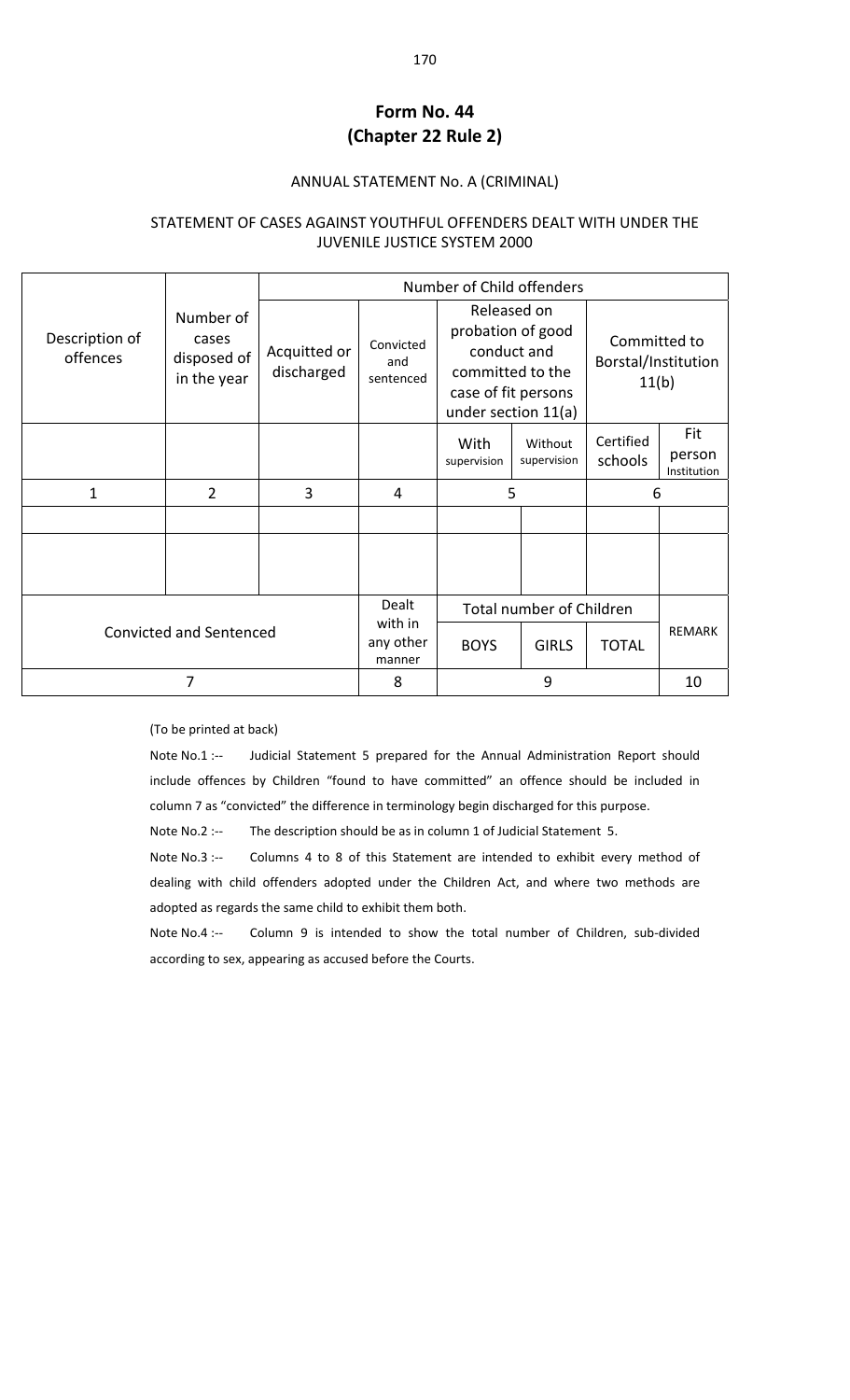# **Form No. 45 (Chapter 22, Rule 2)**

## **STATEMENT 'B'**

## **STATEMENT OF CASES IN WHICH ORDERS ARE PASSED UNDER THE SINDH CHILDREN ACT, 1950**

|                                  |                                       | Destitute or neglected Children |                        |                             |                                       | Uncontrollable Children      |                        |  |
|----------------------------------|---------------------------------------|---------------------------------|------------------------|-----------------------------|---------------------------------------|------------------------------|------------------------|--|
|                                  |                                       | Committed to the care of        |                        |                             | Committed to the care of              |                              |                        |  |
| Number of the<br><b>District</b> | Certified<br>School or fit<br>persons | Fit persons<br>(Individuals)    |                        | Repatriated<br>(Section 46) | Certified<br>School or<br>fit persons | Fit persons<br>(Individuals) |                        |  |
|                                  | <b>Institutions</b>                   | With<br>supervision             | Without<br>supervision |                             | <b>Institutions</b>                   | With<br>supervision          | Without<br>supervision |  |
| 1                                | 2                                     | 3                               | 4                      | 5                           | 6                                     |                              | 8                      |  |
|                                  |                                       |                                 |                        |                             |                                       |                              |                        |  |

| Token care of<br>or detained | Victimised Children (Section)  |                              |                        |              | Total No. of Children dealt<br>with |       |       |
|------------------------------|--------------------------------|------------------------------|------------------------|--------------|-------------------------------------|-------|-------|
|                              |                                | Committed to the case of     |                        | Repatriated  |                                     |       |       |
|                              | Certified<br>School or fit     | Fit persons<br>(Individuals) |                        | (Section 84) | <b>Boys</b>                         | Girls | Total |
|                              | persons<br><b>Institutions</b> | With<br>supervision          | Without<br>supervision |              |                                     |       |       |
| 9                            | 10                             | 11                           | 12                     | 13           | 14                                  | 15    | 16    |
|                              |                                |                              |                        |              |                                     |       |       |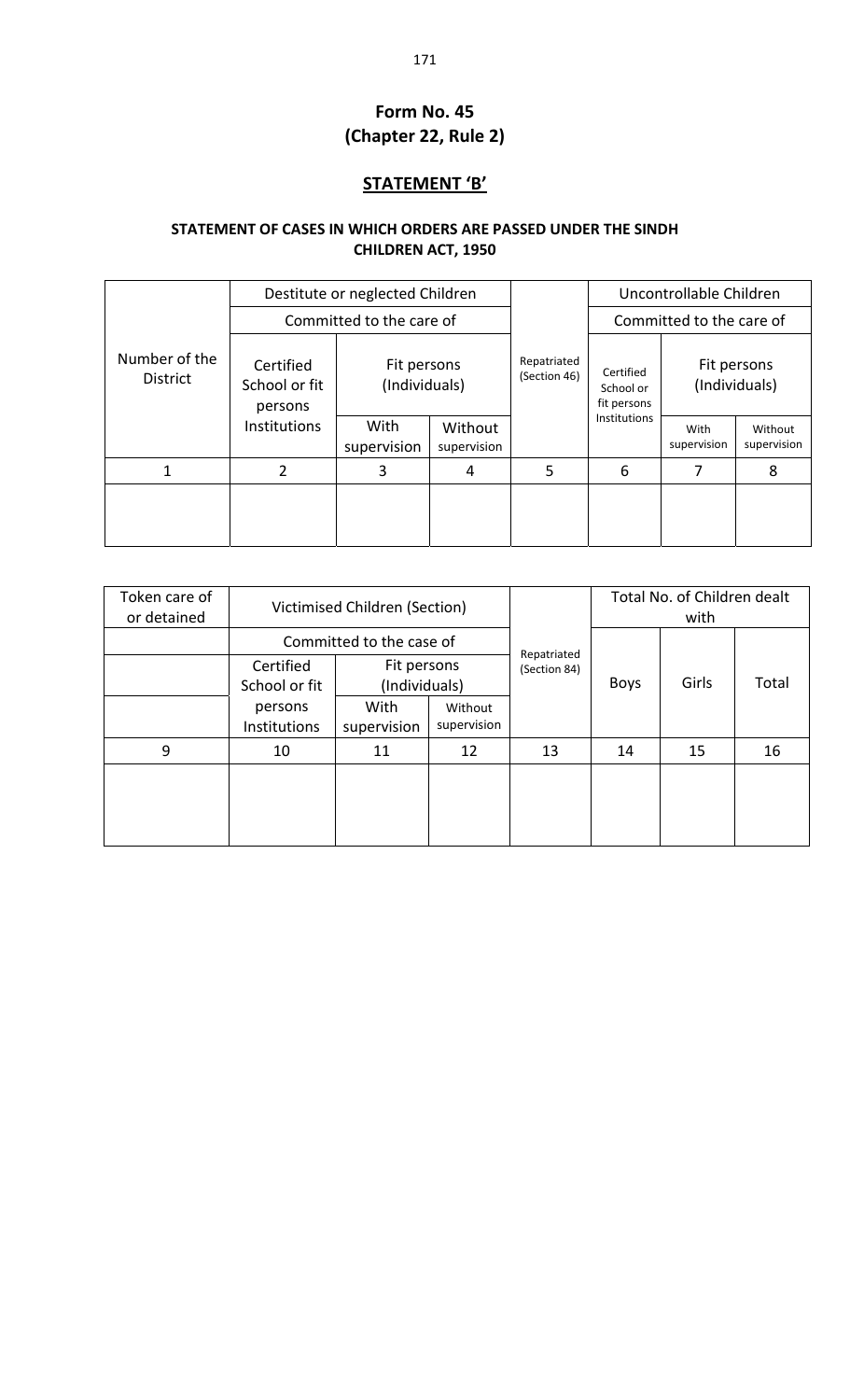# **Form No.1 (Chapter 3 Rule 8)**

# **Register of record consigned to Record Room**

General Record Register in the Court of \_\_\_\_\_\_\_\_\_

| Serial<br>No. | No. and year of<br>the case together<br>with the names of<br>the parties | Date of decision<br>with dates of<br>decision in<br>revisional or<br>Appellate<br>Courts, if any | No. of papers<br>in the case as<br>per Roznama | No. of papers<br>filed after the<br>decision | Exhibits not<br>to be<br>destroyed |
|---------------|--------------------------------------------------------------------------|--------------------------------------------------------------------------------------------------|------------------------------------------------|----------------------------------------------|------------------------------------|
|               |                                                                          |                                                                                                  |                                                |                                              |                                    |

| Date of<br>receipt | Shelf or<br>cupboard | No. and<br>year of<br>appeal | Date of<br>destruction | If destroyed to what<br>extent | Remarks |
|--------------------|----------------------|------------------------------|------------------------|--------------------------------|---------|
|                    |                      |                              | 10                     |                                |         |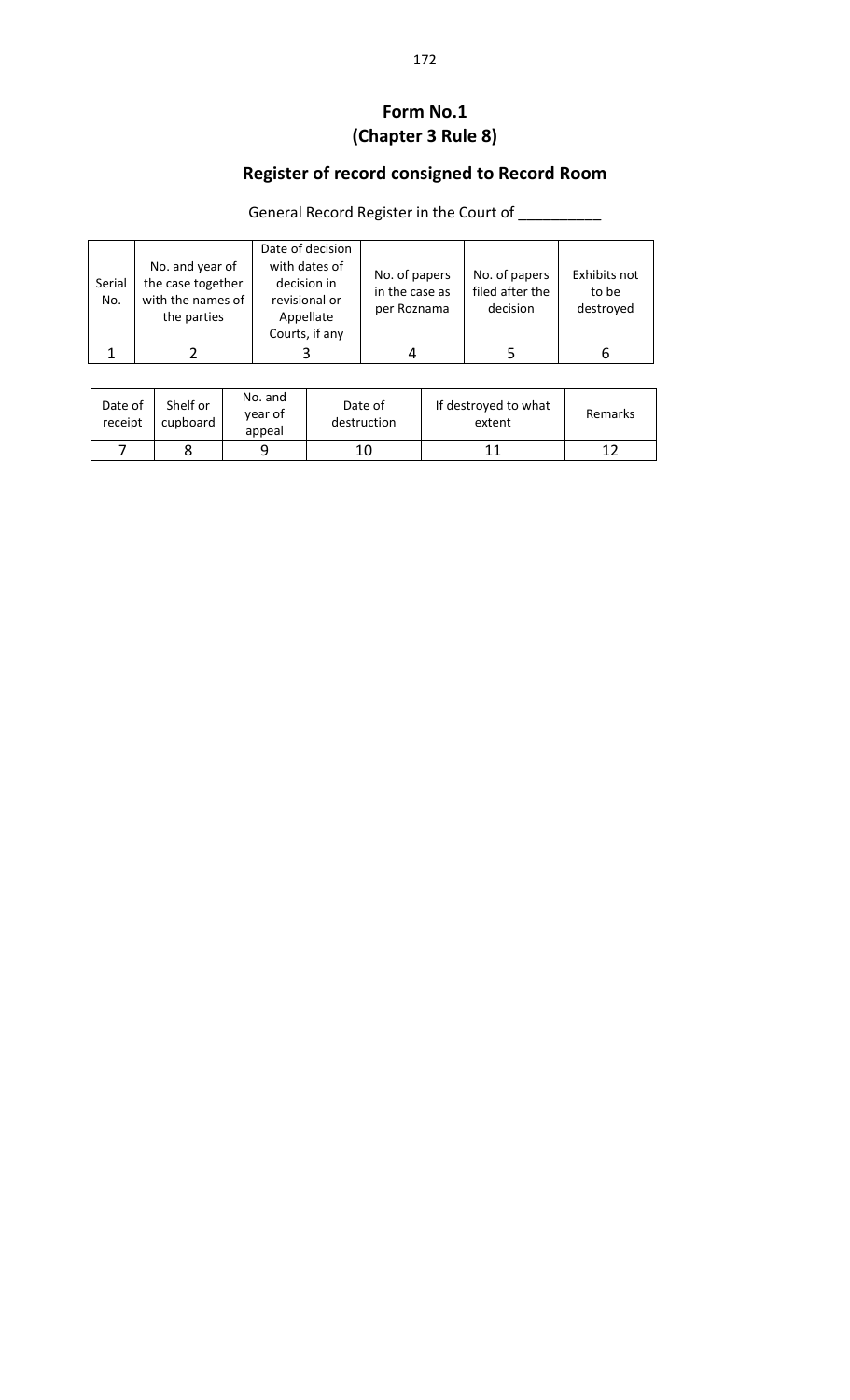# **Form No.2 (Chapter 3 Rule 12)**

# **LIBRARY REGISTER (ACCESSION)**

| Date of   | Accession | <b>AUTHOR</b> | <b>TITLE</b> | PLACE OF           |
|-----------|-----------|---------------|--------------|--------------------|
| Accession | No.       |               |              | <b>PUBLICATION</b> |
|           |           |               |              |                    |
|           |           |               |              |                    |
|           |           |               |              |                    |
|           |           |               |              |                    |
|           |           |               |              |                    |
|           |           |               |              |                    |
|           |           |               |              |                    |
|           |           |               |              |                    |
|           |           |               |              |                    |
|           |           |               |              |                    |
|           |           |               |              |                    |
|           |           |               |              |                    |
|           |           |               |              |                    |
|           |           |               |              |                    |
|           |           |               |              |                    |
|           |           |               |              |                    |
|           |           |               |              |                    |
|           |           |               |              |                    |
|           |           |               |              |                    |
|           |           |               |              |                    |
|           |           |               |              |                    |
|           |           |               |              |                    |
|           |           |               |              |                    |
|           |           |               |              |                    |
|           |           |               |              |                    |
|           |           |               |              |                    |
|           |           |               |              |                    |
|           |           |               |              |                    |
|           |           |               |              |                    |
|           |           |               |              |                    |
|           |           |               |              |                    |
|           |           |               |              |                    |
|           |           |               |              |                    |
|           |           |               |              |                    |
|           |           |               |              |                    |
|           |           |               |              |                    |
|           |           |               |              |                    |
|           |           |               |              |                    |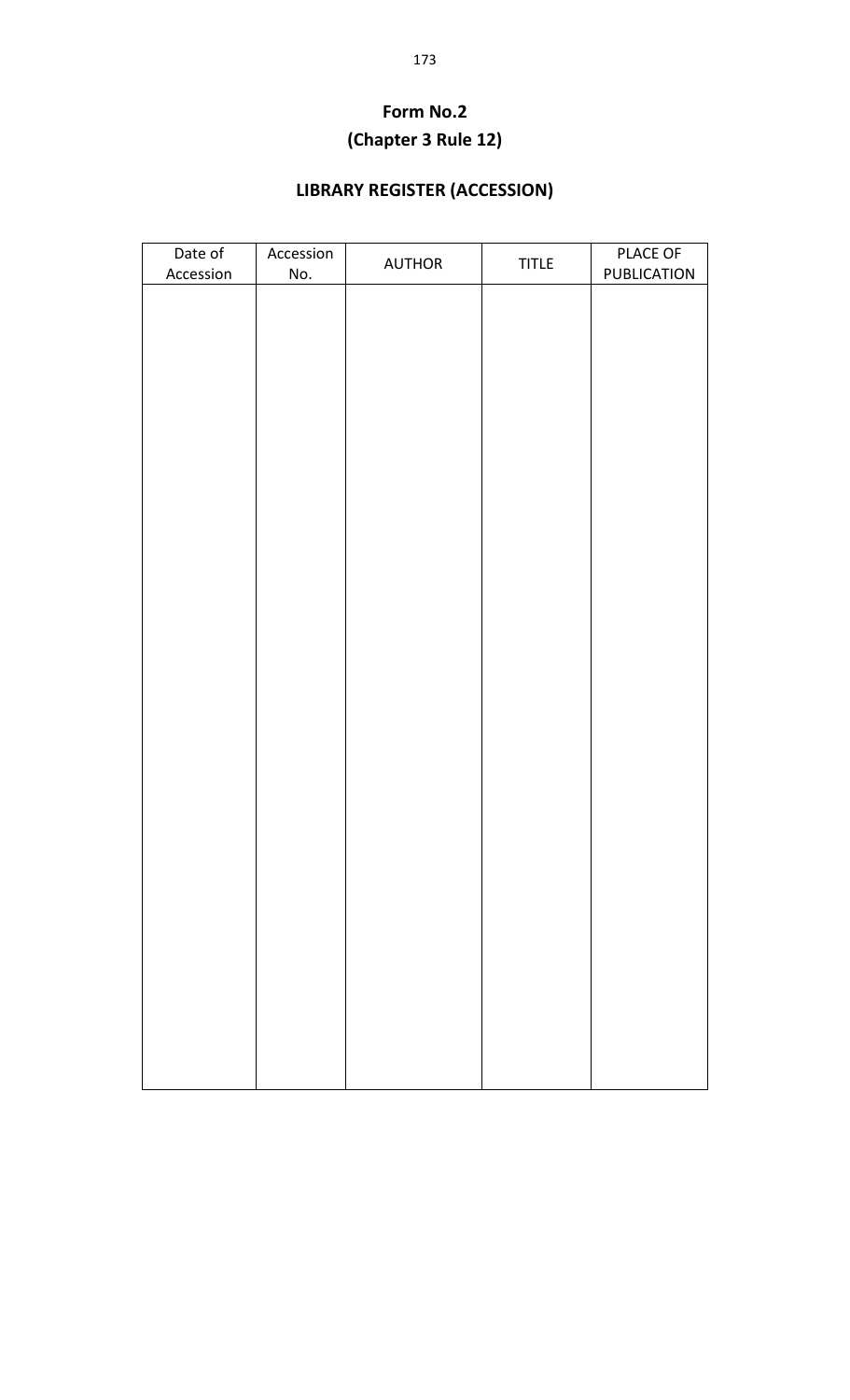|         |                                      | Register of Oath Commissioner<br>(Chapter 10 Rule 3)<br><b>FORM No.3</b> |                                                       |                                                                     |                                                    |
|---------|--------------------------------------|--------------------------------------------------------------------------|-------------------------------------------------------|---------------------------------------------------------------------|----------------------------------------------------|
| ٮ       | N                                    | $\omega$                                                                 | 4                                                     | UП                                                                  | G                                                  |
| Sr. No. | making affidavit<br>Date and time of | case which affidavit<br>relates<br>Particulars of the                    | affidavit has<br>been filed<br>behalf the<br>On whose | who is making<br>the affidavit<br>of the person<br>Full particulars | person who<br>Particulars of the<br>identified him |
|         |                                      | $\infty$                                                                 | 9                                                     | $\overline{0}$                                                      | $\overline{1}$                                     |
|         | Fee paid                             | affidavit is sworn.<br>before whom<br>Commissioner<br>Name of Ex-officio | Signature of Ex-<br>Commissioner<br>officio           | Serial number<br>deponent<br>of receipt<br>issued to the            | Remarks                                            |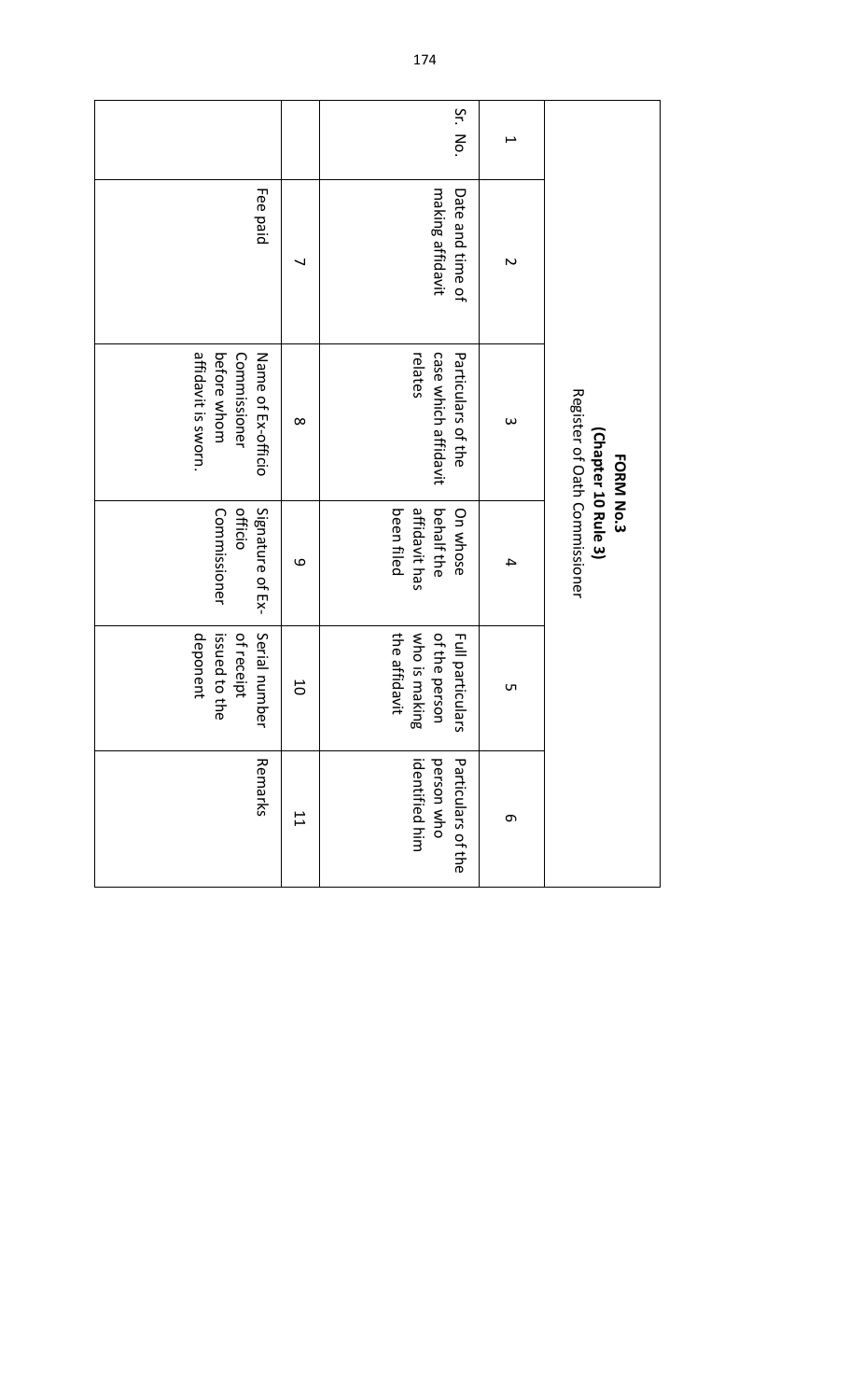# **Form No.4 (Chapter 14 Rule 6)**

# *Unclaimed Property Register*

| Sr. No. | From whom<br>received<br>and date of<br>receipt | Description<br>of property<br>with value | Date of issuing<br>proclamation | Date of expiry<br>οf<br>proclamation | Name of<br>persons of<br>claiming |
|---------|-------------------------------------------------|------------------------------------------|---------------------------------|--------------------------------------|-----------------------------------|
|         |                                                 |                                          | 4                               |                                      | n                                 |

| Date on<br>which<br>disposed<br>of | How<br>disposed<br>οf | Date of<br>sale and<br>amount of<br>sale<br>proceeds | Date on<br>which<br>credited to<br>Govt. | Date on<br>which<br>and to<br>whom<br>sent | His No.<br>and Date<br>under<br>which<br>received | Date of<br>Despatch<br>to Record<br>Room |
|------------------------------------|-----------------------|------------------------------------------------------|------------------------------------------|--------------------------------------------|---------------------------------------------------|------------------------------------------|
|                                    | 8                     | q                                                    | 10                                       | 11                                         |                                                   | 13                                       |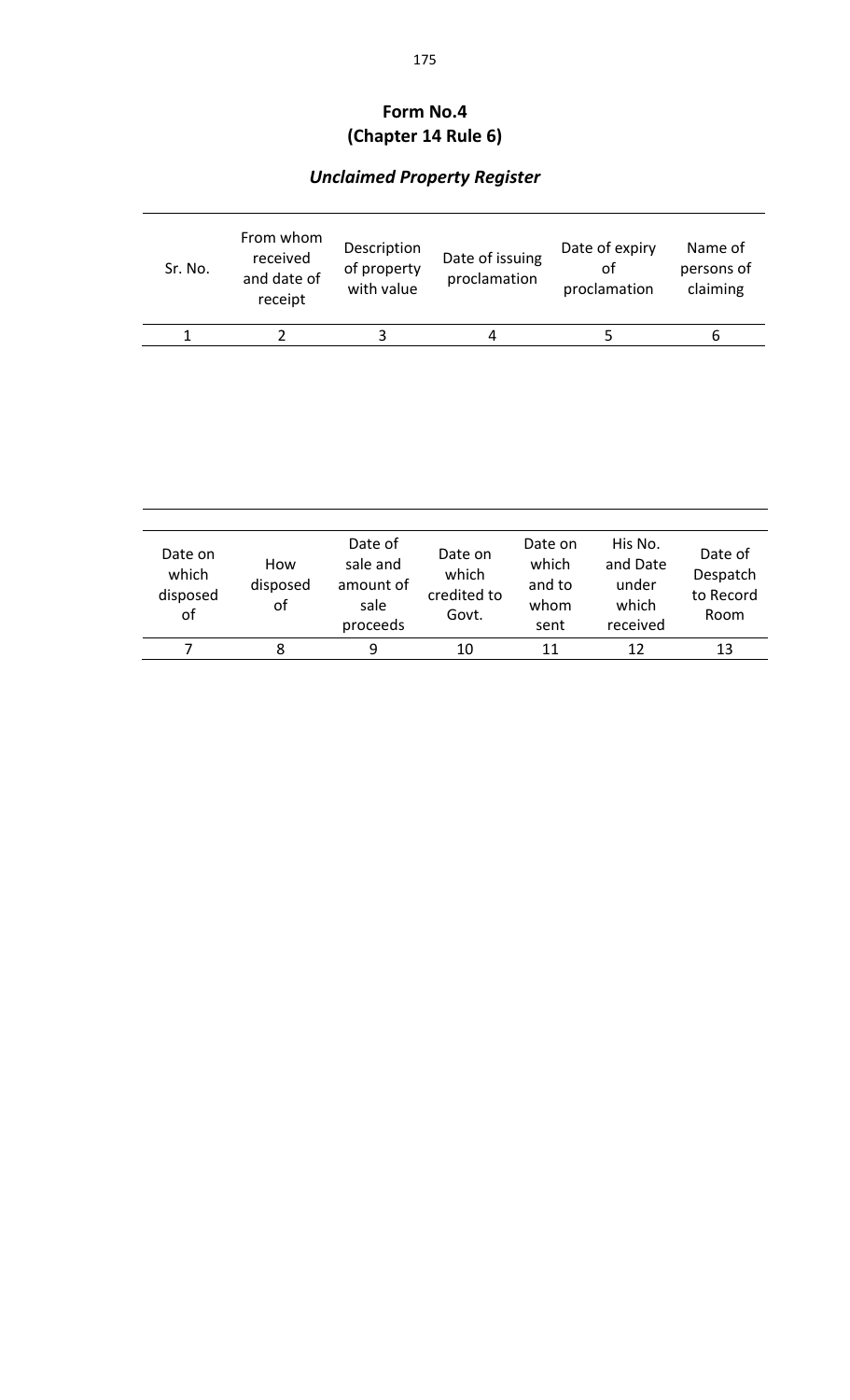# **Form No.5 (Chapter 15 Rule 20)**

**Register of applications for copies and translation in the Court of \_\_\_\_\_\_\_\_\_\_\_\_\_ for the year 20\_\_\_\_\_\_**

| $\mathbf{1}$     | No. of application                                                       |
|------------------|--------------------------------------------------------------------------|
| $\overline{c}$   | Date of application                                                      |
| 3                | Name of applicant                                                        |
| 4                | No. and year of case from which the copy translation is required         |
| $4 - B$          | Date of order granting application.                                      |
| 5                | Amount of estimated fees deposited and date of deposit                   |
| 6                | Amount of deficit, if any, and date of receipt.                          |
| $\boldsymbol{7}$ | Amount recovered by, V.P.P. and date of recovery                         |
| 8                | Name of copyist or translator.                                           |
| 9                | Date of completion of copy or translator                                 |
| 10               | Date of delivery of copy or translation or despatch by V.P.P.            |
| $11\,$           | Amount due for copying fee.                                              |
| 12               | Amount due for copying fee.                                              |
| 13               | Amount due for translation fee.                                          |
| 14               | Amount due for postage in case of fees recover able by V.P.P.            |
| 15               | Amount, if any, refunded.                                                |
| 16               | Signature of applicant or No.9 and date of more order and V.P.P. receipt |
| 17               | Amount paid to copyist or translator.                                    |
| 18               | Signature of copyists or translators.                                    |
| 19               | Amount credited to Government.                                           |
| 20               | No. and date of Treasury Receipt.                                        |
| 21               | Remarks                                                                  |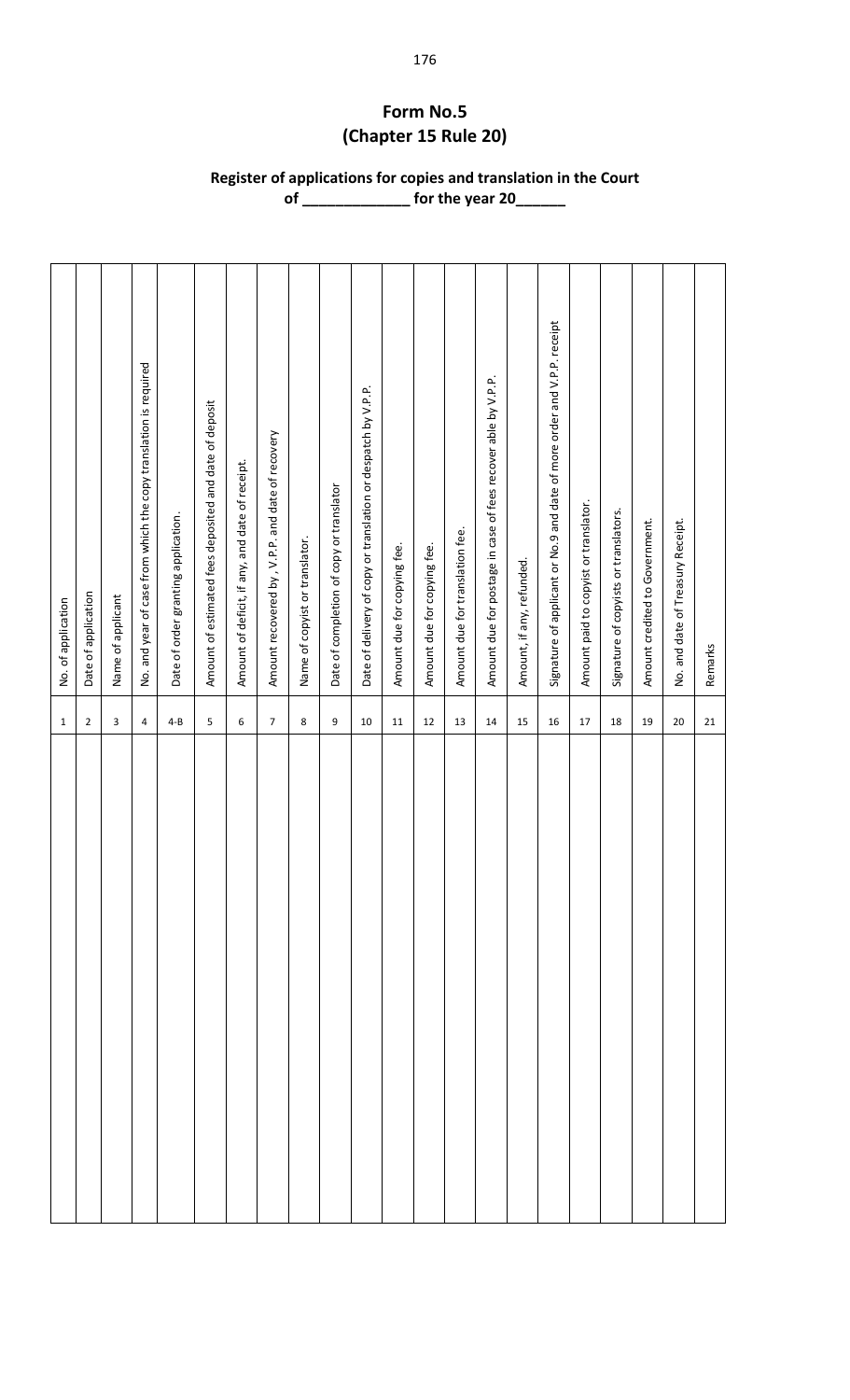## **Form No.6 (Chapter 16, Rule 7)**

# **Register of Inspection**

| Sr. No. and<br>date of<br>Application | No. and year<br>proceeding/<br>Record/Register<br>to be inspected | Date of<br>order on<br>application | Signature<br>applicant | Remarks |
|---------------------------------------|-------------------------------------------------------------------|------------------------------------|------------------------|---------|
|                                       |                                                                   |                                    |                        |         |
|                                       |                                                                   |                                    |                        |         |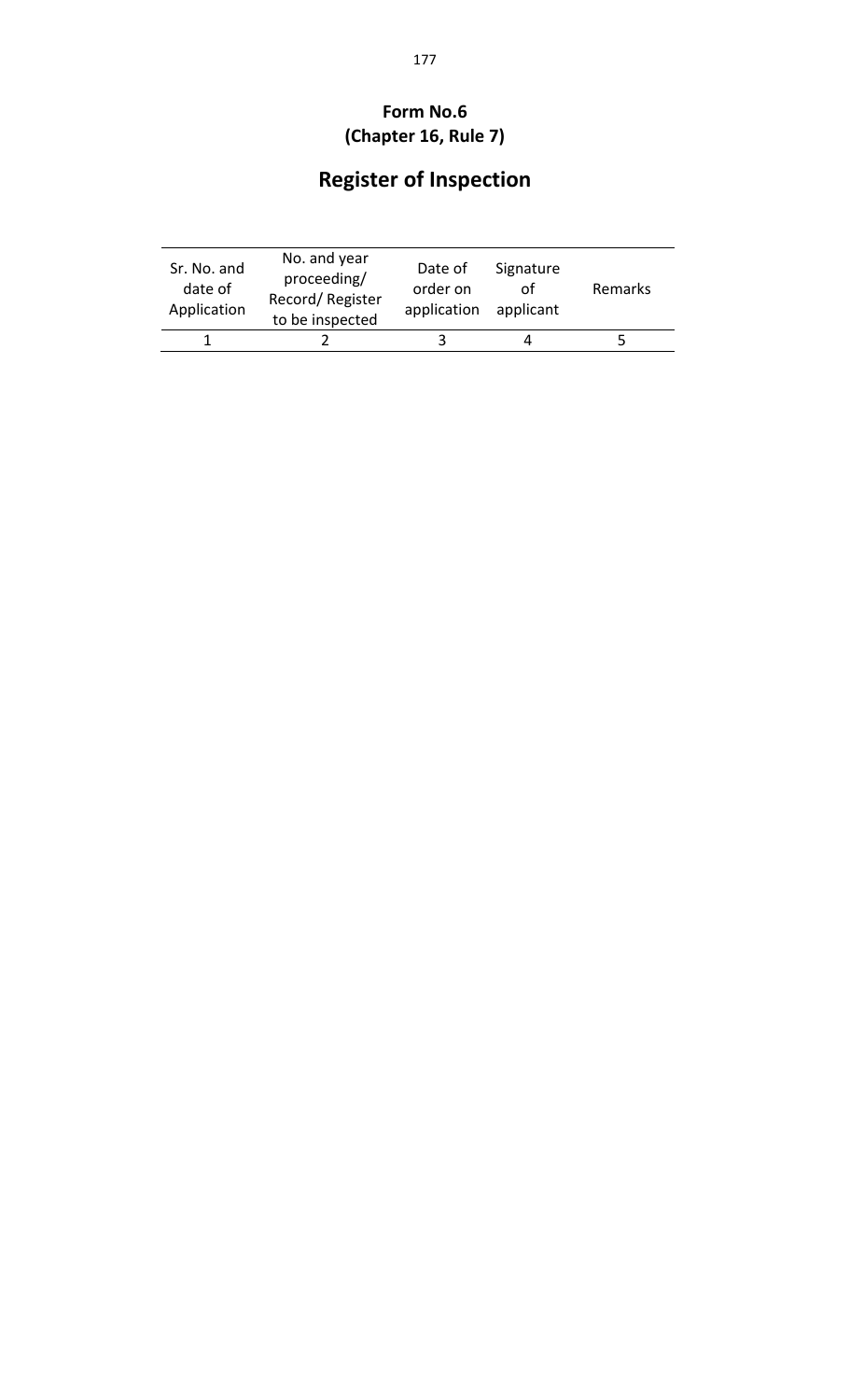## **Form No.7 (Chapter 20 Rule 3)**

#### **PETITION WRITER REGISTER**

|      |                  | Name of the client Name of document written |            |
|------|------------------|---------------------------------------------|------------|
| Date | and the opponent | (e.g., complaint, Written                   | Fee charge |
|      | if any           | Statement etc.                              |            |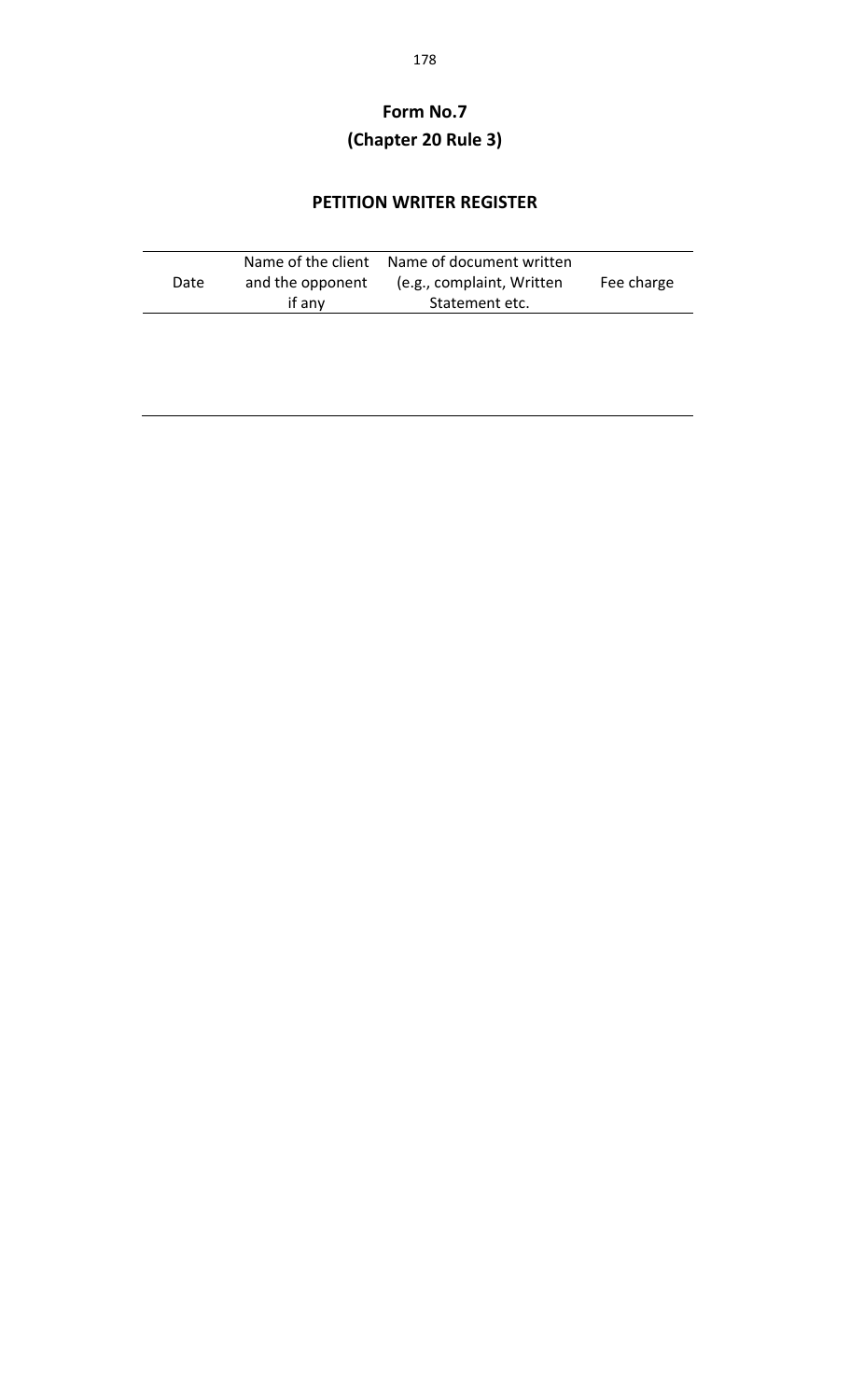## **Form No.8 (Chapter 21 Rule 4)**

Register of Registered Clerks of advocates of the District \_\_\_\_\_\_\_\_\_\_\_\_ for the

year \_\_\_\_\_\_\_\_

| 1      | $\overline{2}$ | 3                | 4   | 5         | 6                       | 7          | 8                                                | 9                                          | 10      |
|--------|----------------|------------------|-----|-----------|-------------------------|------------|--------------------------------------------------|--------------------------------------------|---------|
| Sr.No. | Name           | Father's<br>Name | Age | Residence | Date of<br>Registration | Photograph | Name of<br>Advocate<br>under<br>whom<br>Employed | Date of<br>removal<br>from the<br>Register | Remarks |
|        |                |                  |     |           |                         |            |                                                  |                                            |         |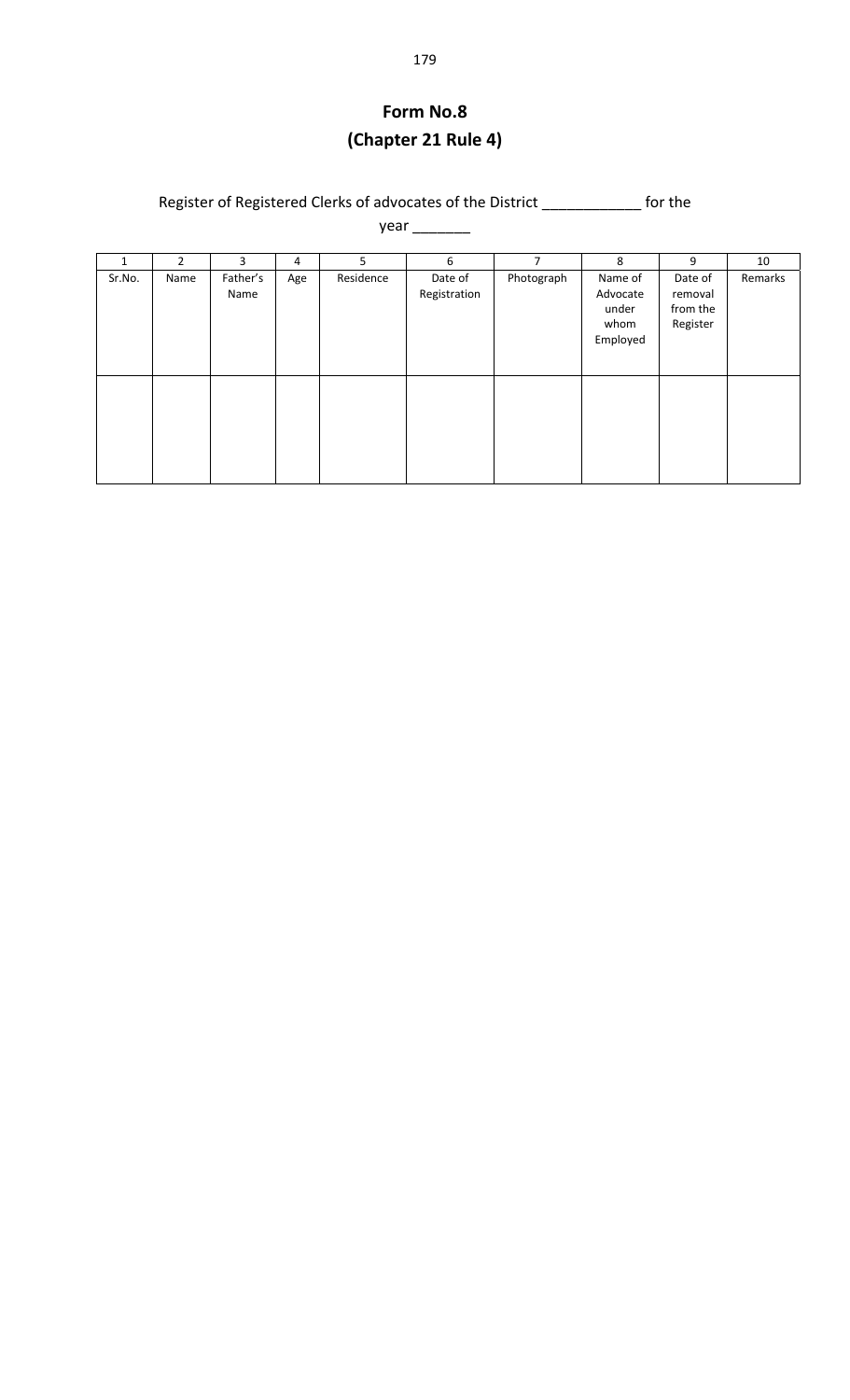#### **Form No.9 (Chapter 23 Rule 2)**

Register of Sessions Cases before the Sessions Court of \_\_\_\_\_\_\_\_\_\_\_\_\_\_\_\_\_\_\_\_\_\_\_\_

\_\_\_\_\_\_\_\_\_\_\_\_\_ for the year 20\_\_\_\_\_\_\_\_\_\_\_\_\_\_\_\_\_\_

| Name of<br>Case                                                                                   | Names of Accused<br>persons, their<br>ages, occupations<br>and residence | Substance of<br>the charge                                                                                      | Previous<br>conviction if<br>any,                                     | Date of<br>(a) Offence<br>(b) Complaint<br>If any<br>(c) Issue of |
|---------------------------------------------------------------------------------------------------|--------------------------------------------------------------------------|-----------------------------------------------------------------------------------------------------------------|-----------------------------------------------------------------------|-------------------------------------------------------------------|
| (1)                                                                                               | (2)                                                                      | (3)                                                                                                             | (4)                                                                   | (5)                                                               |
| The Custody, on bail                                                                              | The date of                                                              | When the                                                                                                        | The date                                                              |                                                                   |
| or on personal                                                                                    | arrest of the                                                            | accused is                                                                                                      | of such                                                               |                                                                   |
| recognisance and                                                                                  | accused                                                                  | released on                                                                                                     | released                                                              |                                                                   |
| from what date                                                                                    |                                                                          | bail                                                                                                            | from the                                                              |                                                                   |
|                                                                                                   |                                                                          |                                                                                                                 | jail                                                                  |                                                                   |
| (6)                                                                                               | (7)                                                                      | (8)                                                                                                             | (9)                                                                   |                                                                   |
| The Period of<br>detention of<br>the accused in<br>jail<br>(10)                                   | Date of sent up<br>by Magistrate<br>(11)                                 | Date of receipt<br>recorded by<br>Sessions Judge<br>(12)                                                        | Date of<br>decision and<br>name of<br>designation of<br>Judge<br>(13) |                                                                   |
|                                                                                                   |                                                                          |                                                                                                                 |                                                                       |                                                                   |
| Abstract of final order<br>in the case (including<br>order as to disposal of<br>property)<br>(14) |                                                                          | Abstract and date of order<br>on appeal, reference or<br>revision to the High Court<br>or Supreme Court<br>(15) | Remark<br>(16)                                                        |                                                                   |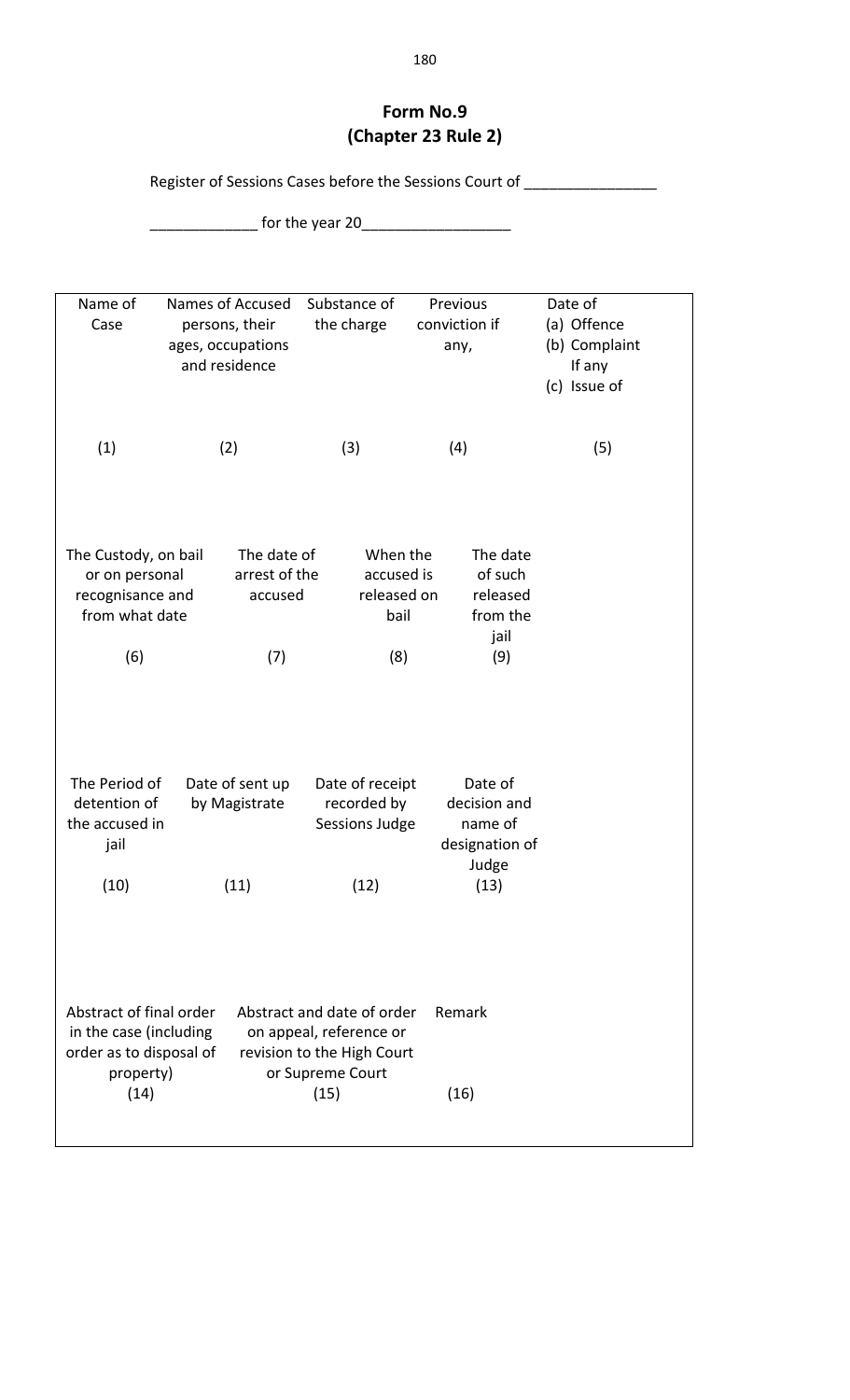#### **Form No.10 (Chapter 23 Rule 2)**

Register of Criminal Appeals before the Sessions Court of \_\_\_\_\_\_\_\_\_\_\_\_\_\_\_ for

the year 20\_\_\_\_\_\_\_\_\_\_

| No. of<br>Appeal | Name of<br>each<br>appellant | Offence<br>found<br>proved | Sentence or<br>order<br>appealed<br>against | Court by<br>which<br>sentence was<br>passed | Date of<br>sentence | Date of<br>appeal | Decision<br>on in<br>Appeal | Date of<br>decision of<br>Appeal | Remarks |
|------------------|------------------------------|----------------------------|---------------------------------------------|---------------------------------------------|---------------------|-------------------|-----------------------------|----------------------------------|---------|
| 1                | 2                            | 3                          | 4                                           | 5                                           | 6                   | 7                 | 8                           | 9                                | 10      |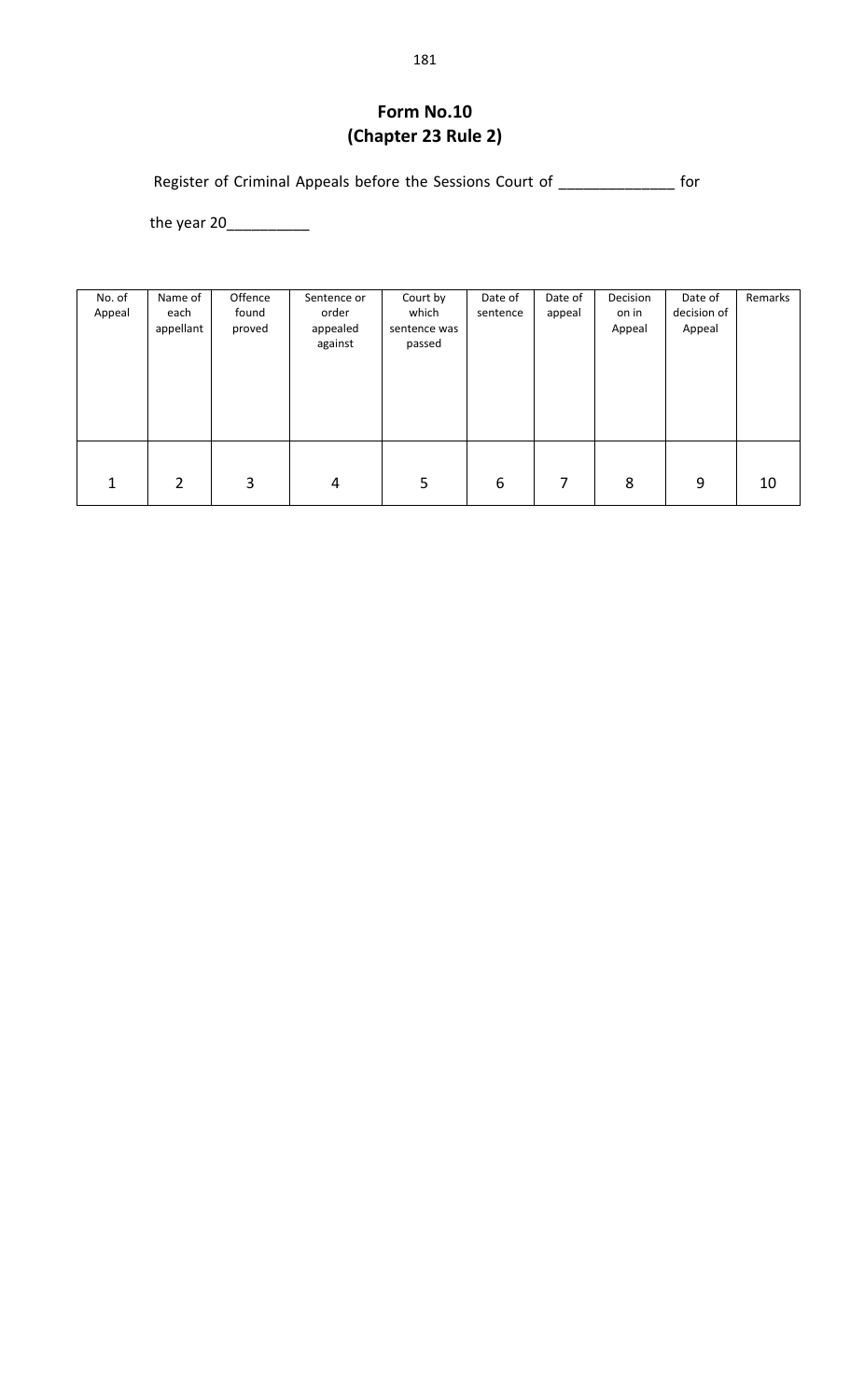## **Form No.11 (Chapter 23 Rule 2)**

#### Register of Miscellaneous Criminal Revision Applications before the Sessions

Court of \_\_\_\_\_\_\_\_\_\_\_\_\_\_\_\_\_\_\_\_\_\_\_ for the year 20\_\_\_\_\_\_\_\_\_\_

| No of<br>Revision<br>Appln. | Name of<br>Petitioner | Name of<br>Opponent | Sentence or<br>order passed<br>against | Court by<br>which<br>sentence or<br>order passed | Date of<br>sentence<br>or order | Date of<br>Revision<br>Appln | Decision<br>of<br>Revision<br>Appln | Date of<br>decision of<br>Revision<br>Appln | Remarks |
|-----------------------------|-----------------------|---------------------|----------------------------------------|--------------------------------------------------|---------------------------------|------------------------------|-------------------------------------|---------------------------------------------|---------|
|                             |                       |                     |                                        |                                                  |                                 |                              |                                     |                                             |         |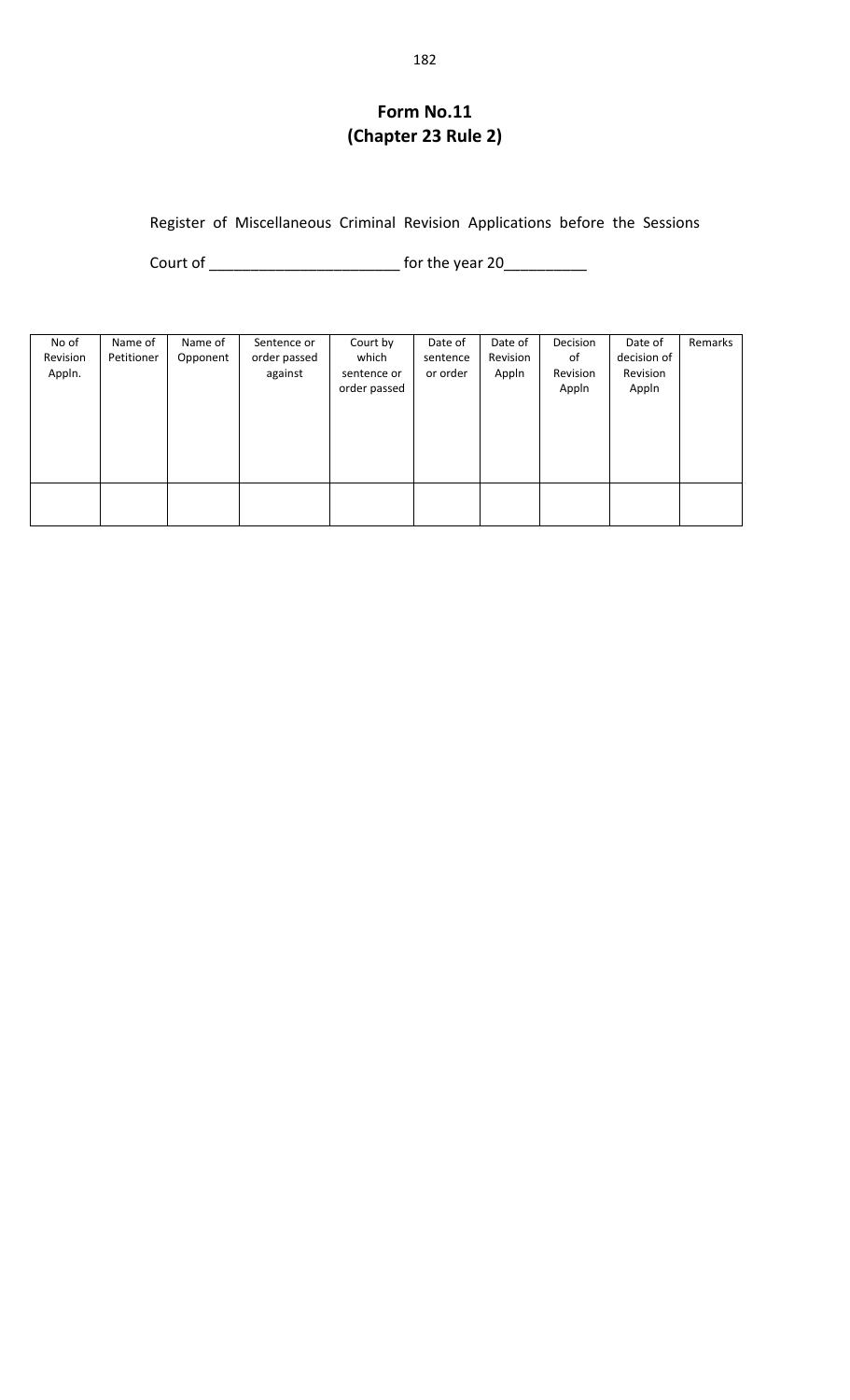## **Form No.12 (Chapter 23 Rule 2)**

| Register        |  |  |                                |  |  |  | for Bail Application before the Sessions Court of |  |
|-----------------|--|--|--------------------------------|--|--|--|---------------------------------------------------|--|
| for the year 20 |  |  |                                |  |  |  |                                                   |  |
|                 |  |  |                                |  |  |  |                                                   |  |
|                 |  |  | Sr. No.   Crime No.   Sessions |  |  |  | Name of   C.R. No. and   Order passed             |  |

| Sr. No.                                 | Crime No. | <b>Sessions</b><br>Case No. | Name of<br>Police<br>Station | C.R. No. and<br>offence under<br>which accused<br>is charged | Order passed<br>by the Sessions<br>Judge | Name and<br>address of<br>the surety |  |
|-----------------------------------------|-----------|-----------------------------|------------------------------|--------------------------------------------------------------|------------------------------------------|--------------------------------------|--|
|                                         |           | 3                           |                              |                                                              | 6                                        |                                      |  |
| Amount for which the surety is<br>taken |           |                             | is subsequently filed        | C.C. No. when charge sheet                                   |                                          |                                      |  |
|                                         | 8         |                             |                              |                                                              | 10                                       |                                      |  |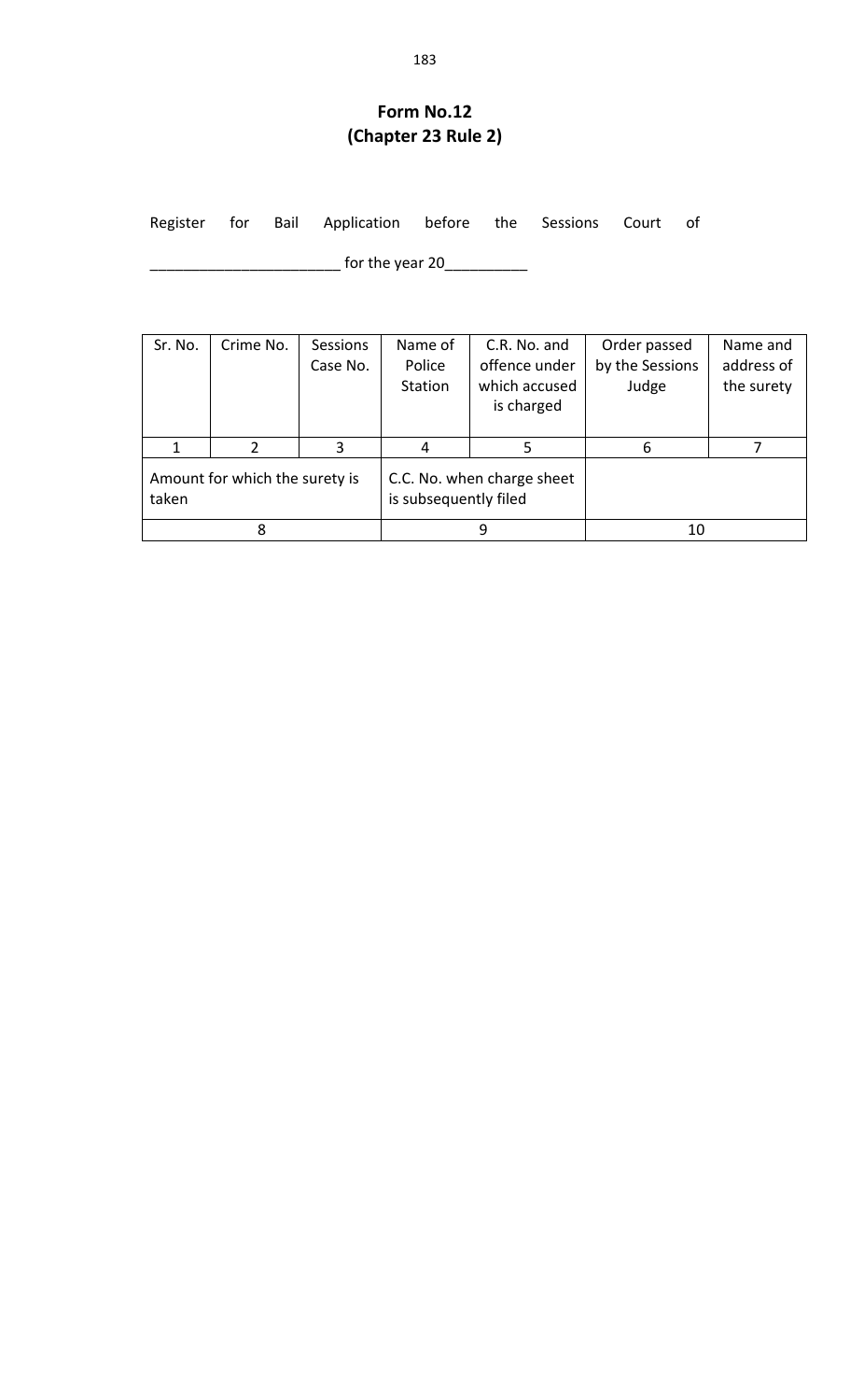## **Form No.13 (Chapter 23 Rule 2)**

Register of Miscellaneous Criminal Applications before the Sessions Court of

\_\_\_\_\_\_\_\_\_\_\_\_\_\_\_\_\_\_\_\_\_\_\_ for the year 20\_\_\_\_\_\_\_\_\_\_

| Number of<br>application | οf<br>Name<br>each<br>applicant | of<br>Nature<br>the<br>application | Name of<br>each<br>Opponent | Date of<br>application | Substance<br>of order | Date of<br>order. | Remarks |
|--------------------------|---------------------------------|------------------------------------|-----------------------------|------------------------|-----------------------|-------------------|---------|
|                          |                                 |                                    | 4                           |                        | 6                     |                   |         |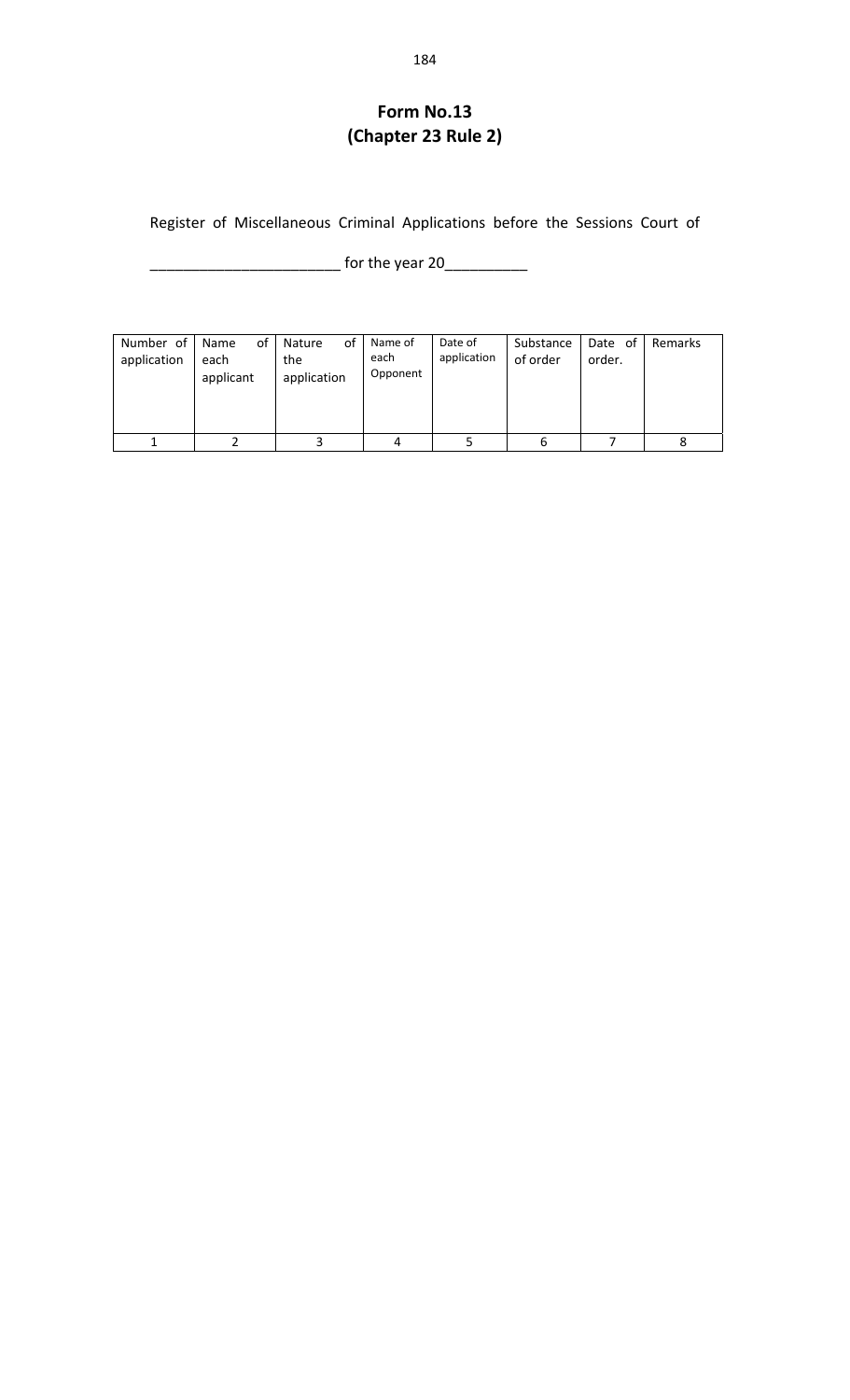#### **Form No.14 (Chapter 23 Rule 2)**

Memorandum Book for Sessions and Appellate Criminal Work day the of 20\_\_\_\_\_

Took Seat at ......................................................... Rose

At ..........................

| <b>Sessions Cases</b> | Criminal<br>Appeals and<br>Revisions. | Miscellaneous<br>Criminal<br>Applications. | Any other proceeding<br>coming on this date and<br>not entered in columns 1<br>to 3. |
|-----------------------|---------------------------------------|--------------------------------------------|--------------------------------------------------------------------------------------|
|                       |                                       |                                            |                                                                                      |
|                       |                                       |                                            |                                                                                      |
|                       |                                       |                                            |                                                                                      |
|                       |                                       |                                            |                                                                                      |
|                       |                                       |                                            |                                                                                      |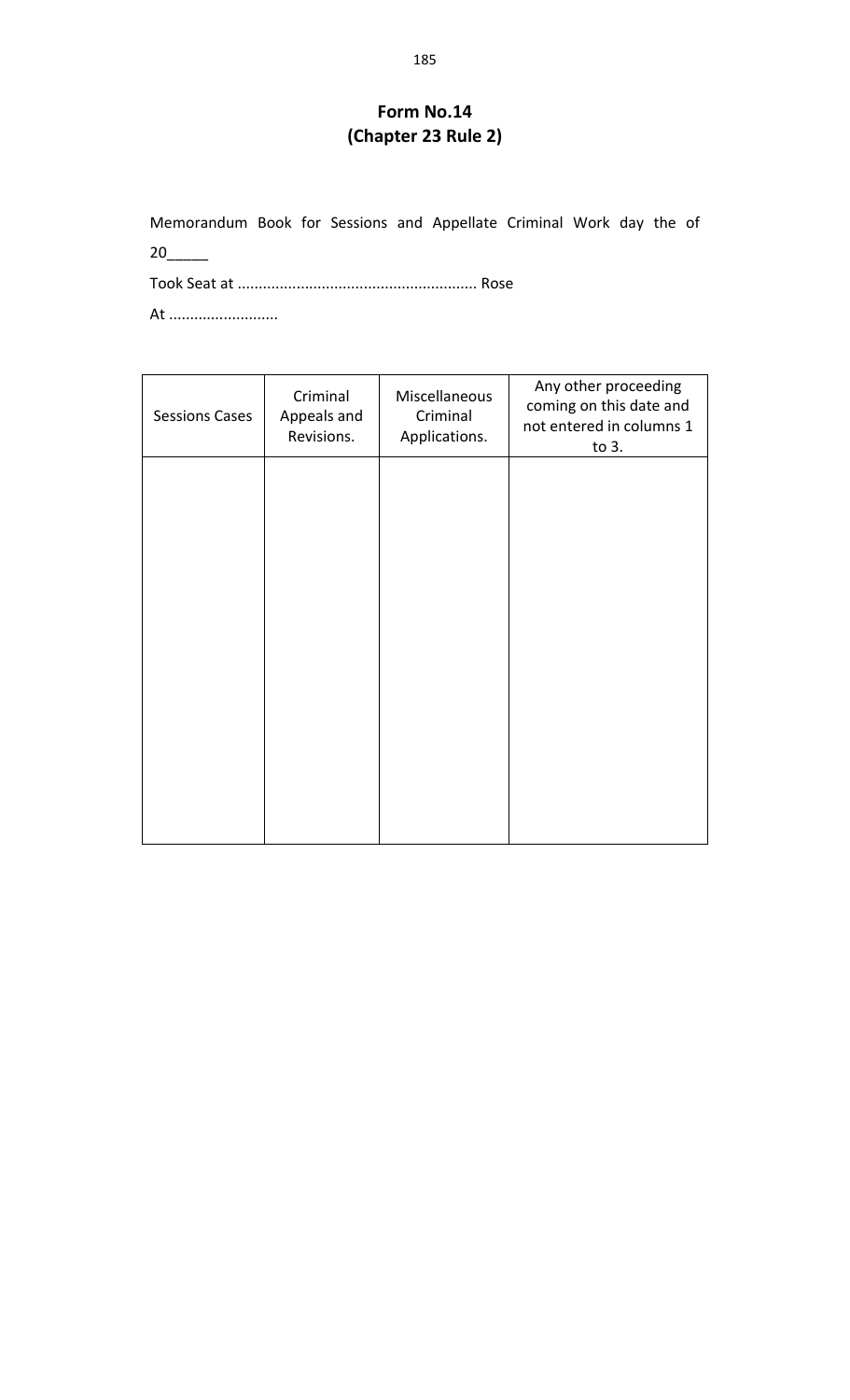#### **Form No. 15. (Chapter 23, Rule 3)**

# **Case Register**

| Serial<br>No. | <b>Police Station</b><br>Crime No. | Name, age, address of<br>the accused and<br>complainant. | Offence charged<br>with (Section of<br>the Statute) | Whether accused<br>on bail or in<br>custody. |
|---------------|------------------------------------|----------------------------------------------------------|-----------------------------------------------------|----------------------------------------------|
| 1             | $\mathcal{P}$                      | 3                                                        | 4                                                   | 5                                            |
|               |                                    |                                                          |                                                     |                                              |

| The date of<br>arrest of the<br>accused | When the<br>accused is<br>released on bail | The date of<br>such release<br>from jail | The period of<br>detention of the<br>accused in jail | First date of<br>hearing |
|-----------------------------------------|--------------------------------------------|------------------------------------------|------------------------------------------------------|--------------------------|
| 6                                       | 7                                          | 8                                        | 9                                                    | 10                       |
|                                         |                                            |                                          |                                                      |                          |

| Date of disposal<br>and the substance<br>of the decision | No, of appeal or<br>Revision<br>Application<br>$($ if any $)$ | Decision of the<br>appellate or<br><b>Revisional Court</b> | Date of despatch<br>to Record Room | Remark |
|----------------------------------------------------------|---------------------------------------------------------------|------------------------------------------------------------|------------------------------------|--------|
| 11                                                       | 12                                                            | 13                                                         | 14                                 | 14     |
|                                                          |                                                               |                                                            |                                    |        |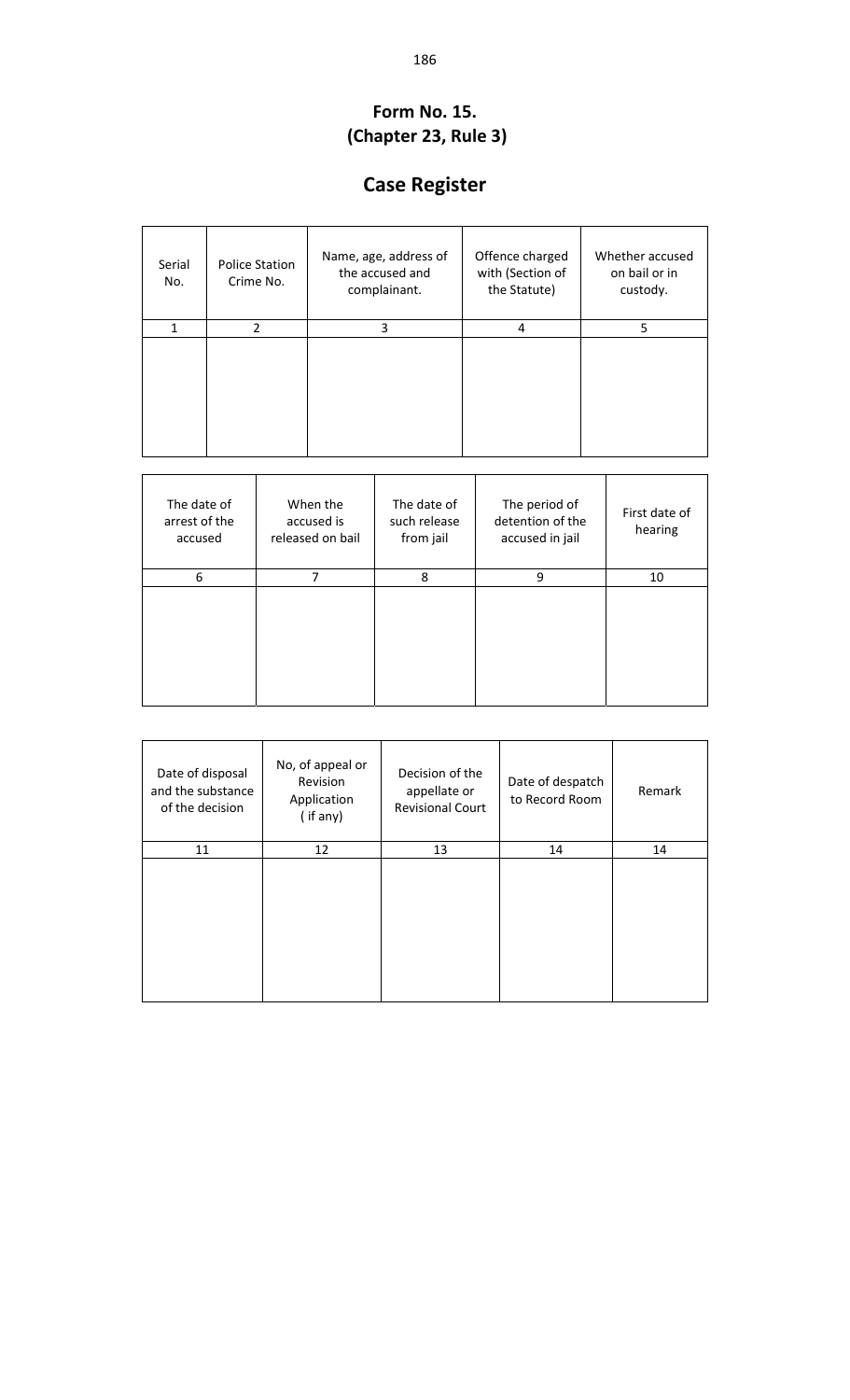#### **Form No.16 (Chapter 23, Rule 3)**

Register of Chapter cases in the Court of ………. For the year 20……

|               |                     |                |                |                    |                              |                 |                                                        |                                                          |                                                     |                                                       | Proceedings if orders<br>were not complied with        |                                                                         |                  |               | Result of appeal or revision, if |                 |                |                                                       |                                                 |                                |         |
|---------------|---------------------|----------------|----------------|--------------------|------------------------------|-----------------|--------------------------------------------------------|----------------------------------------------------------|-----------------------------------------------------|-------------------------------------------------------|--------------------------------------------------------|-------------------------------------------------------------------------|------------------|---------------|----------------------------------|-----------------|----------------|-------------------------------------------------------|-------------------------------------------------|--------------------------------|---------|
|               |                     |                |                |                    |                              |                 |                                                        |                                                          |                                                     |                                                       |                                                        | Number of<br>final orders                                               |                  |               |                                  |                 | any            |                                                       |                                                 |                                |         |
| Serial number | Date of institution | Police Station | How instituted | Section applicable | Date of issue of first order | Nature of order | each person against whom orders were issued<br>Name of | Whether such person complied with such orders, with date | Date of appearance, if any, of such person in Court | Proceedings on appearance or in default of appearance | No action taken or person proceeded against discharged | Person proceeded against subjected to a final order and nature of order | Date of disposal | Name of Court | Date of order                    | Order confirmed | Order reserved | Order modified with nature and extent of modification | Date of compliance with appellate Court's order | Signature of Presiding Officer | Remarks |
| $\mathbf{1}$  | $\mathbf 2$         | 3              | $\overline{4}$ | 5                  | 6                            | $\overline{7}$  | 8                                                      | 9                                                        | 10                                                  | $11\,$                                                | 12                                                     | 13                                                                      | 14               | 15            | 16                               | 17              | 18             | 19                                                    | 20                                              | 21                             | 22      |
|               |                     |                |                |                    |                              |                 |                                                        |                                                          |                                                     |                                                       |                                                        |                                                                         |                  |               |                                  |                 |                |                                                       |                                                 |                                |         |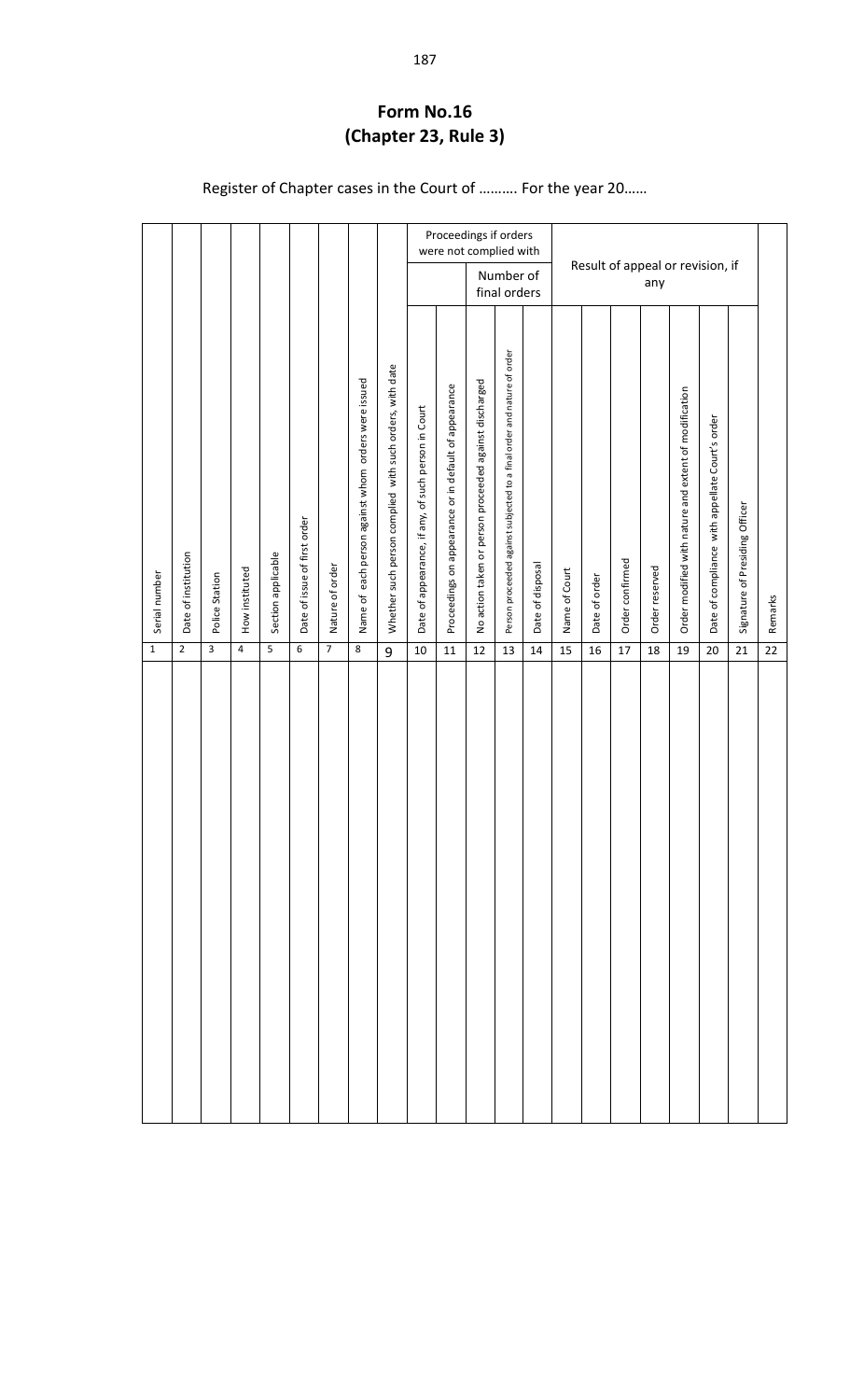#### **Form No.17 (Chapter 23, Rule 3)**

Register of Miscellaneous Criminal Applications before the Court of the Judicial Magistrate ........................................ for the year 20....................

| No. of<br>application | Date of<br>application | Nature of<br>the<br>application | Name of<br>the each<br>applicant | Name of<br>each<br>Opponent | Substance<br>and date of<br>order |
|-----------------------|------------------------|---------------------------------|----------------------------------|-----------------------------|-----------------------------------|
| 1                     | 2                      | 3                               | 4                                | 5                           | 6                                 |
|                       |                        |                                 |                                  |                             |                                   |

| Execution              |        | Appeals or Revision                |                                    |         |  |  |  |
|------------------------|--------|------------------------------------|------------------------------------|---------|--|--|--|
| Date of<br>application | Result | Number of<br>appeal or<br>Revision | Result of<br>Appeal or<br>Revision | Remarks |  |  |  |
| 7                      | 8      | 9                                  | 10                                 | 11      |  |  |  |
|                        |        |                                    |                                    |         |  |  |  |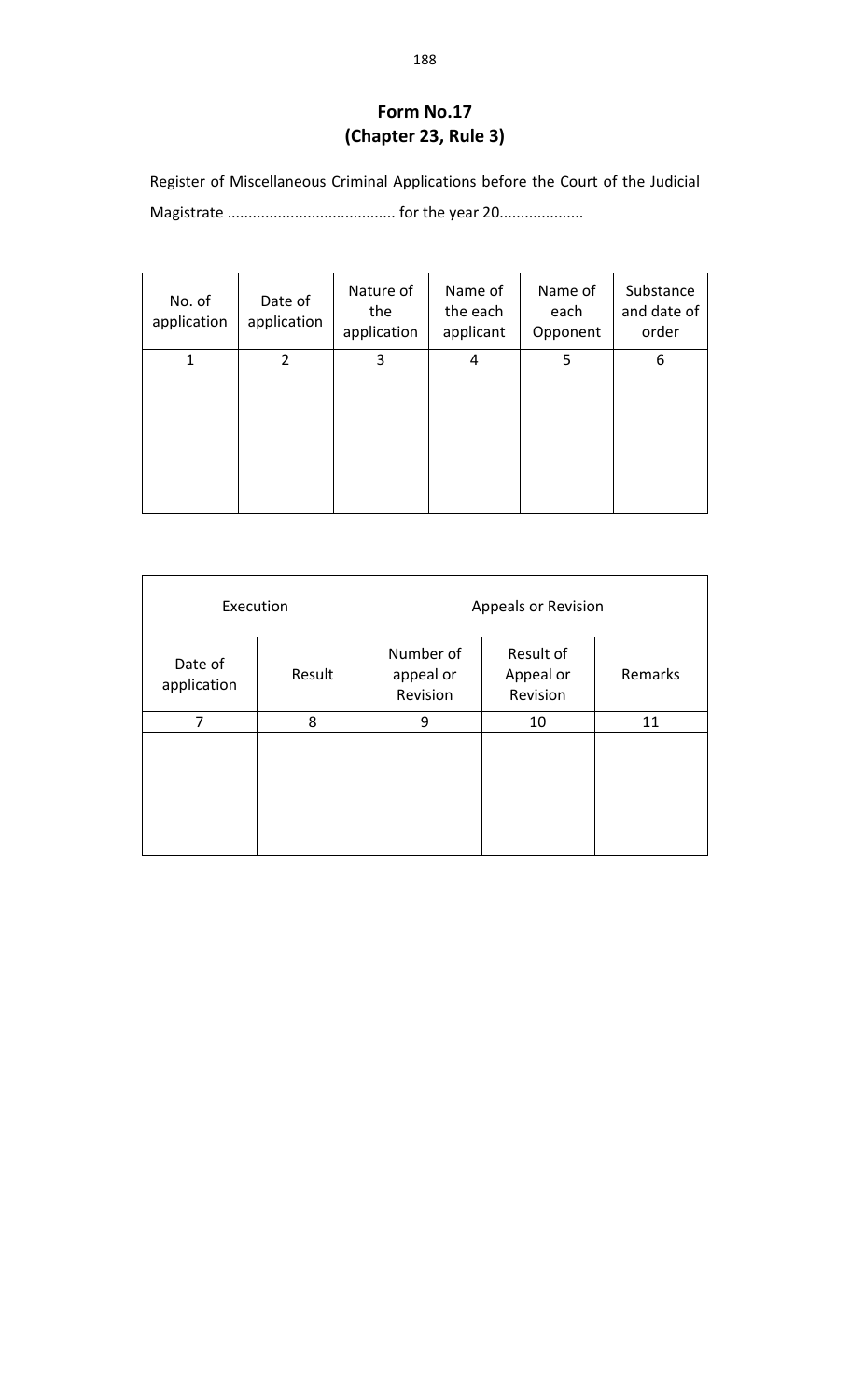#### **Form No.18 (Chapter 23, Rule 3)**

| Police Station and Crime Register No. | Date and hour of apprehension by Police | Date and hour when the accused is produced<br>before the Magistrate | Name of the Accused.    | Period of Police Custody remand from to. | Period of Magisterial custody remand from to. | Charge-sheet received on and Criminal Case No. | Whether the accused is on bail or is in jail | The date on which the accused released on bail | Date of decision. | Remarks         |
|---------------------------------------|-----------------------------------------|---------------------------------------------------------------------|-------------------------|------------------------------------------|-----------------------------------------------|------------------------------------------------|----------------------------------------------|------------------------------------------------|-------------------|-----------------|
| $\overline{1}$                        | $\overline{2}$                          | $\overline{3}$                                                      | $\overline{\mathbf{4}}$ | $\overline{5}$                           | $\overline{6}$                                | $\overline{7}$                                 | 8                                            | 9                                              | 10                | $\overline{11}$ |
|                                       |                                         |                                                                     |                         |                                          |                                               |                                                |                                              |                                                |                   |                 |
| Names                                 | Address                                 | Crime<br>Number                                                     | Offence                 | Date of<br>Arrest                        | Maximum<br>sentence<br>(Concurrent)           | Date of<br>Release<br>on bail                  |                                              |                                                | Remark            |                 |
| 12                                    | 13                                      | 14                                                                  | 15                      | 16                                       | 17                                            | 18                                             |                                              |                                                | 19                |                 |

## **REGISTER OF UNDER TRIAL PRISONERS IN JAILS**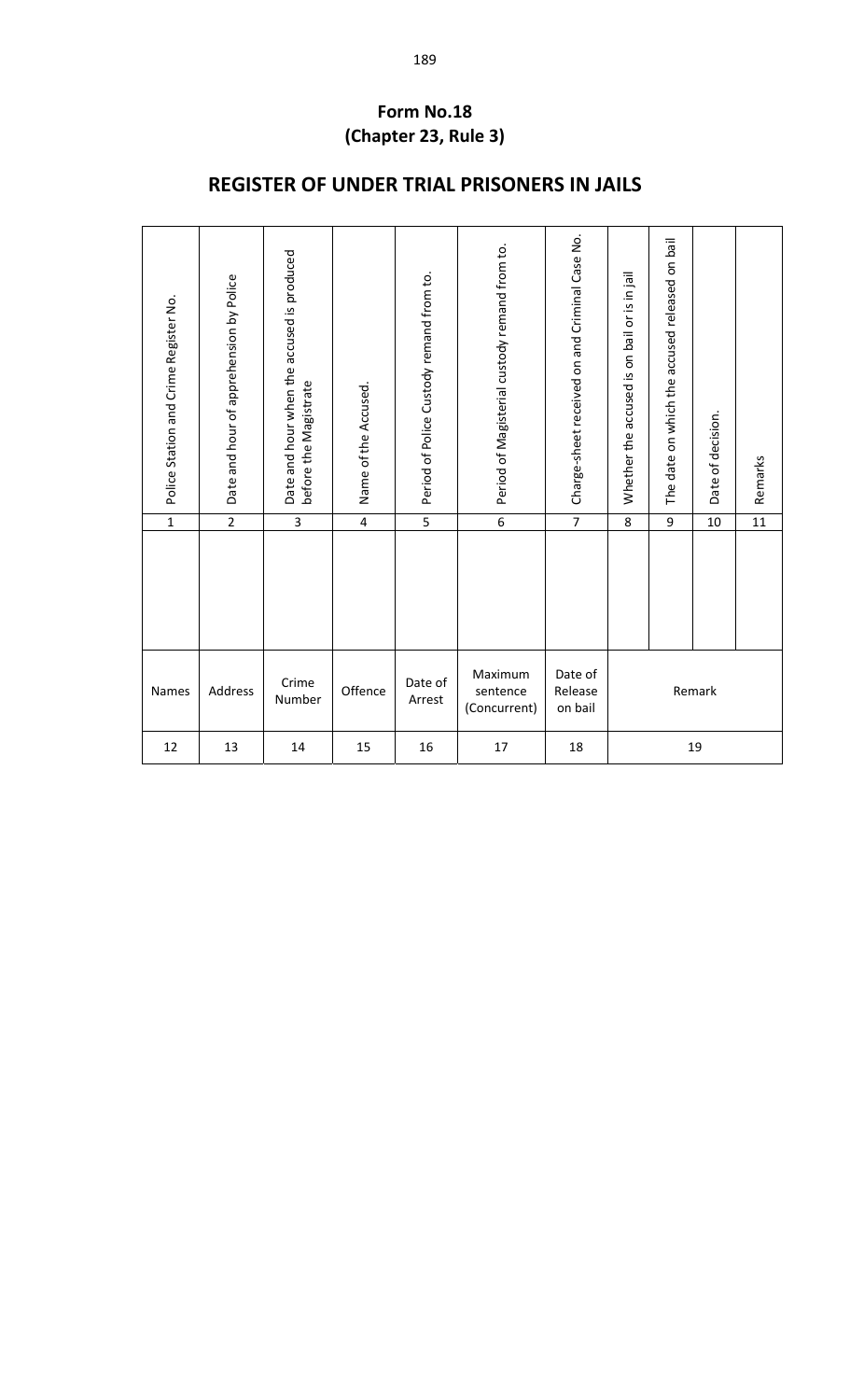#### **Form No.19 (Chapter 23, Rule 3)**

# Register of copies supplied to prisoner in Jail

| Date of application and<br>the name of the<br>prisoner making it | Date of receipt of the<br>application in Court | Jail Superintendents No.<br>and date forwarding the<br>application | Date of disposal of the<br>application and forwarding<br>copies of Judgment. |
|------------------------------------------------------------------|------------------------------------------------|--------------------------------------------------------------------|------------------------------------------------------------------------------|
|                                                                  | 2                                              | 3                                                                  | 4                                                                            |
|                                                                  |                                                |                                                                    |                                                                              |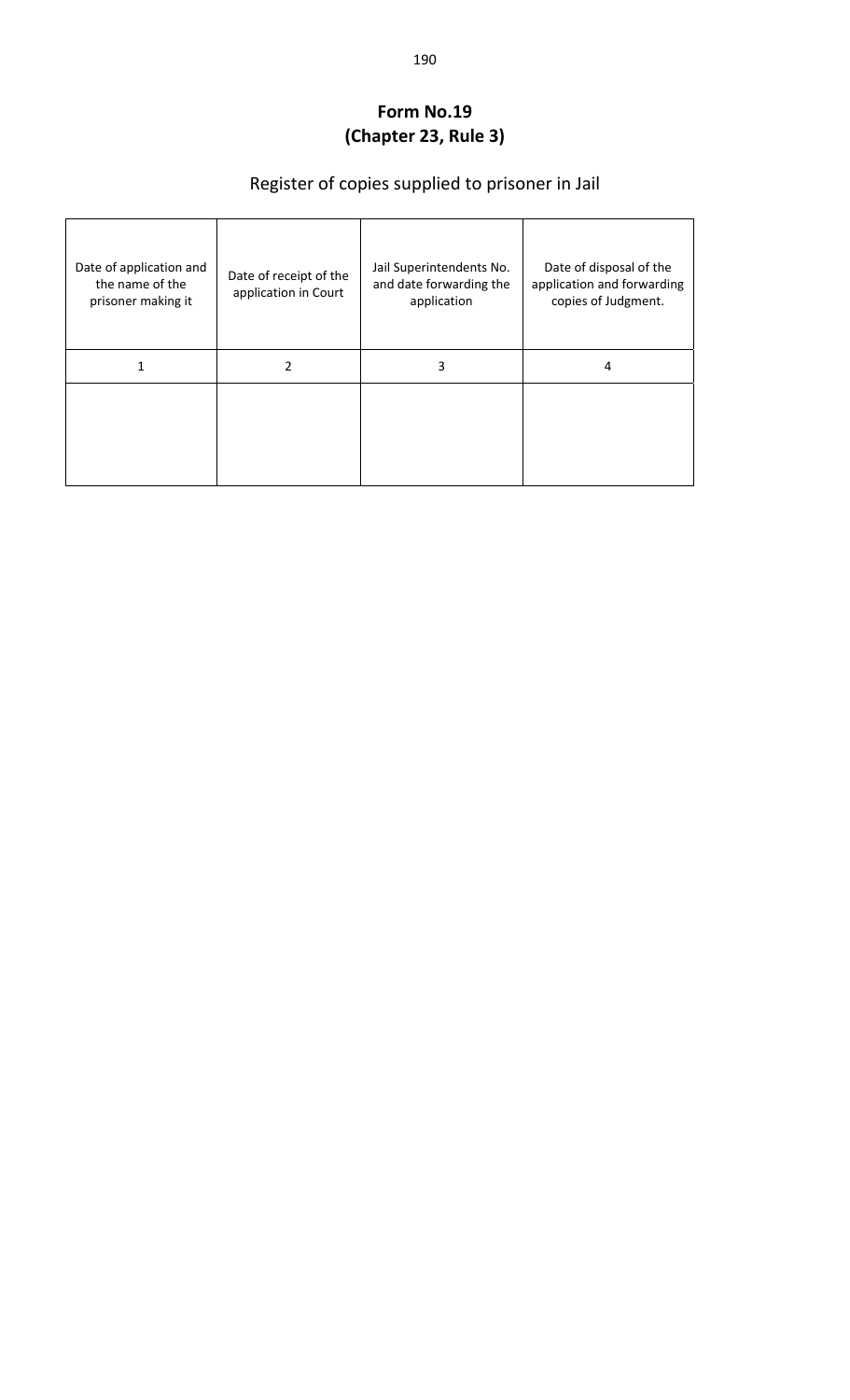#### **Form No.20 (Chapter 23, Rule 3)**

Register of miscellaneous reports and proceedings in the Court of

……………..

For the year 20…………………

| Sr. No.     | Date of first<br>report or<br>order | Police<br>Station | Description of initiatory<br>paper with name of<br>petitioner or person<br>making report or reference | Intermediate<br>orders | Final<br>order<br>with date | Method<br>$_{\mathsf{of}}$<br>disposal<br>of papers | Remarks |
|-------------|-------------------------------------|-------------------|-------------------------------------------------------------------------------------------------------|------------------------|-----------------------------|-----------------------------------------------------|---------|
| $\mathbf 1$ | $\overline{2}$                      | $\overline{3}$    | $\overline{\mathbf{4}}$                                                                               | $\overline{5}$         | $6\phantom{a}$              | $\overline{7}$                                      | $\,8\,$ |
|             |                                     |                   |                                                                                                       |                        |                             |                                                     |         |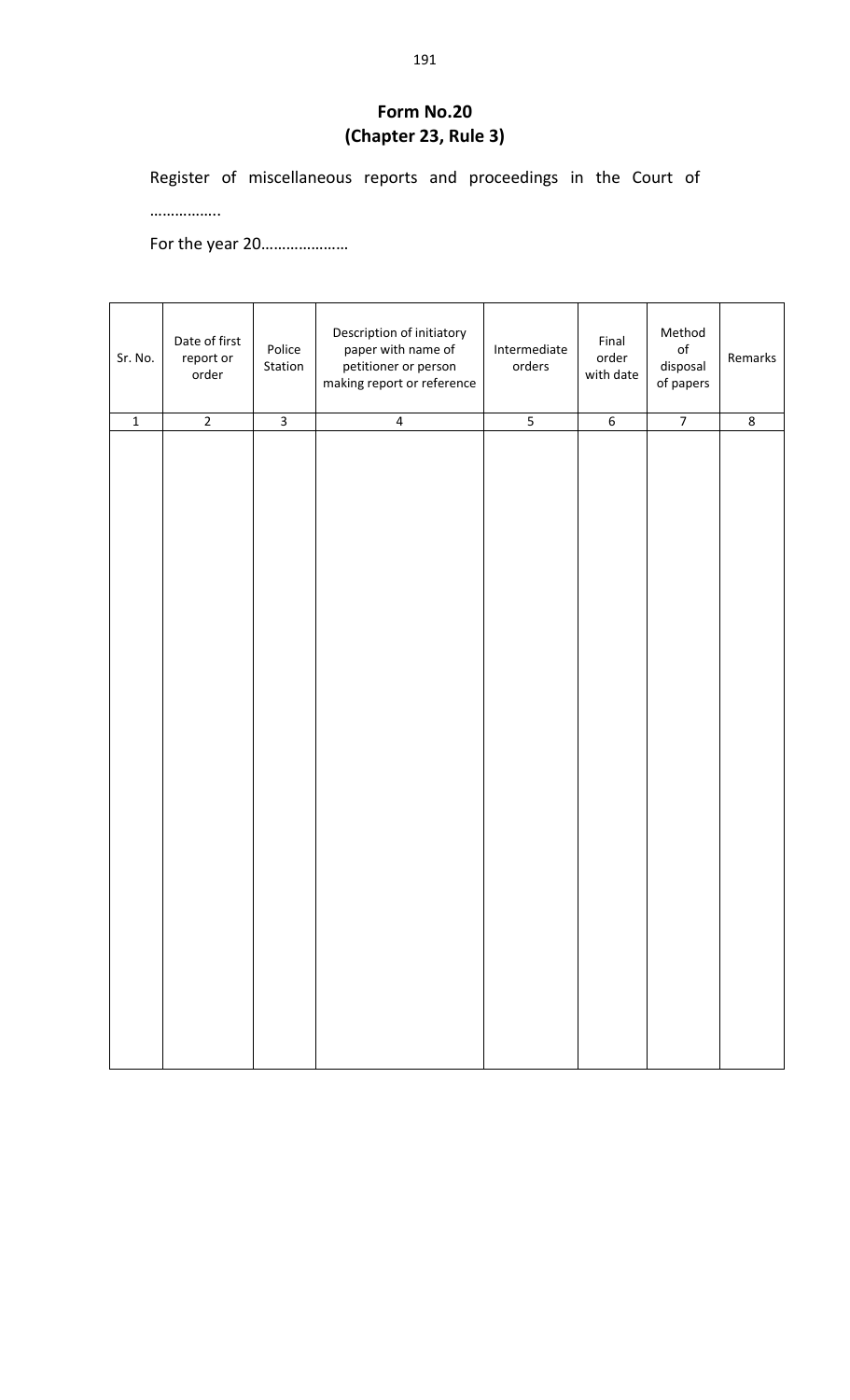#### **Form No.21 (Chapter 23, Rule 3)**

## Memorandum Book for Original Criminal Work

(Other than Sessions Court)

Date the of 20\_\_\_\_

Took Seat at ......................... Rose at ................................................

| Cases fixed for<br>first hearing | Cases fixed for<br>adjourned<br>hearing | Cases fixed for<br>judgement | Any other proceedings coming<br>on this date and not entered in<br>columns<br>$1$ to $3$ |
|----------------------------------|-----------------------------------------|------------------------------|------------------------------------------------------------------------------------------|
|                                  |                                         |                              | 4                                                                                        |
|                                  |                                         |                              |                                                                                          |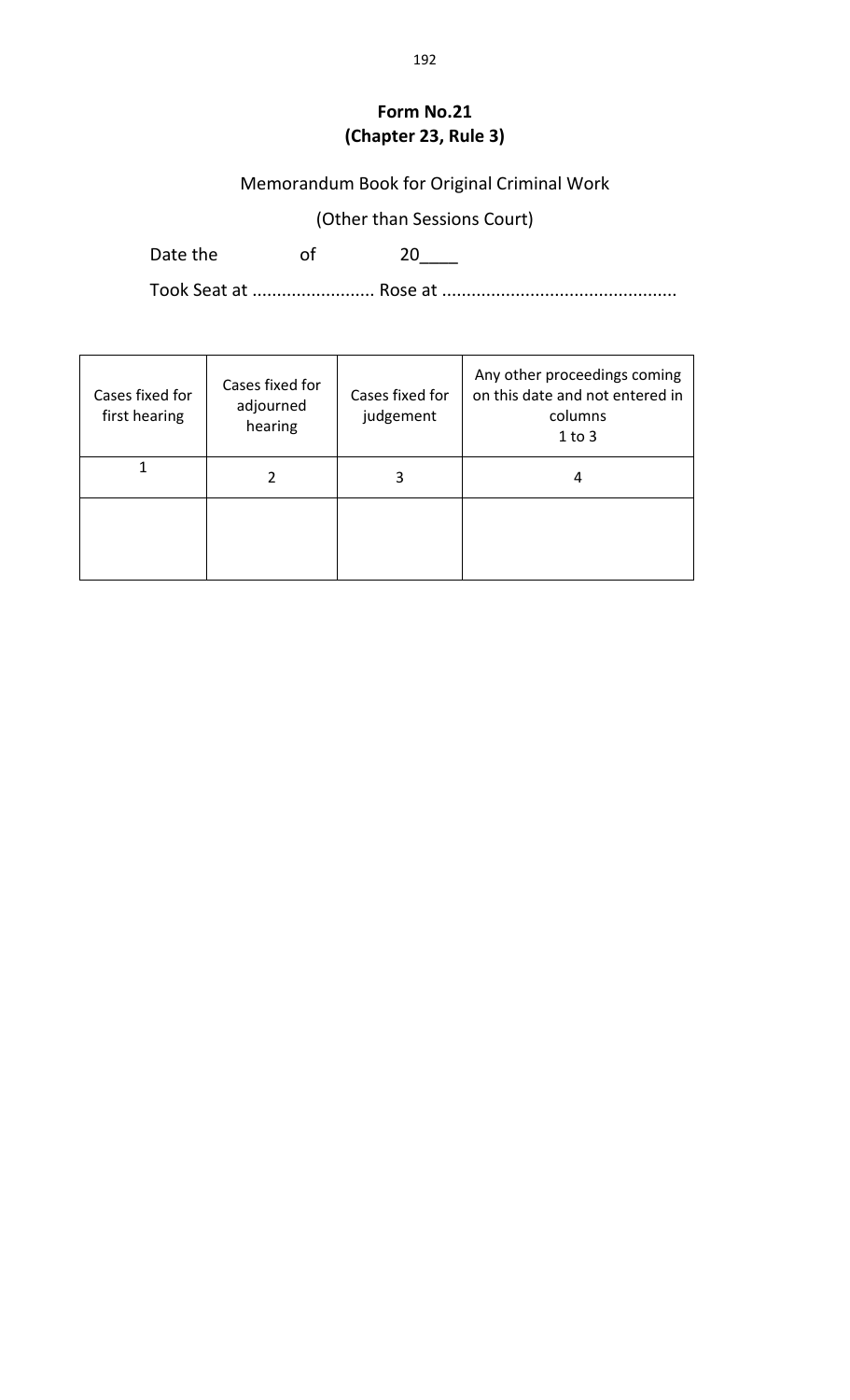#### **Form No.22 (Chapter 23, Rule 3)**

Register of Bail Application before the Court of Judicial Magistrate....................................... for the year 20....................

Sr. No. Crime No. Criminal Case Number Name and Address of the accused Name of police station Police station C.R. No. and offence under which accused is charged  $1 \t 2 \t 3 \t 4 \t 5 \t 6$ 

| Order passed by the<br>Magistrate | Name & address<br>passed by Surety | Amount for which<br>the Surety is take | C.C. No. when Charge<br>sheet is subsequently filed | Remarks |
|-----------------------------------|------------------------------------|----------------------------------------|-----------------------------------------------------|---------|
| 7                                 | 8                                  | 9                                      | 10                                                  | 11      |
|                                   |                                    |                                        |                                                     |         |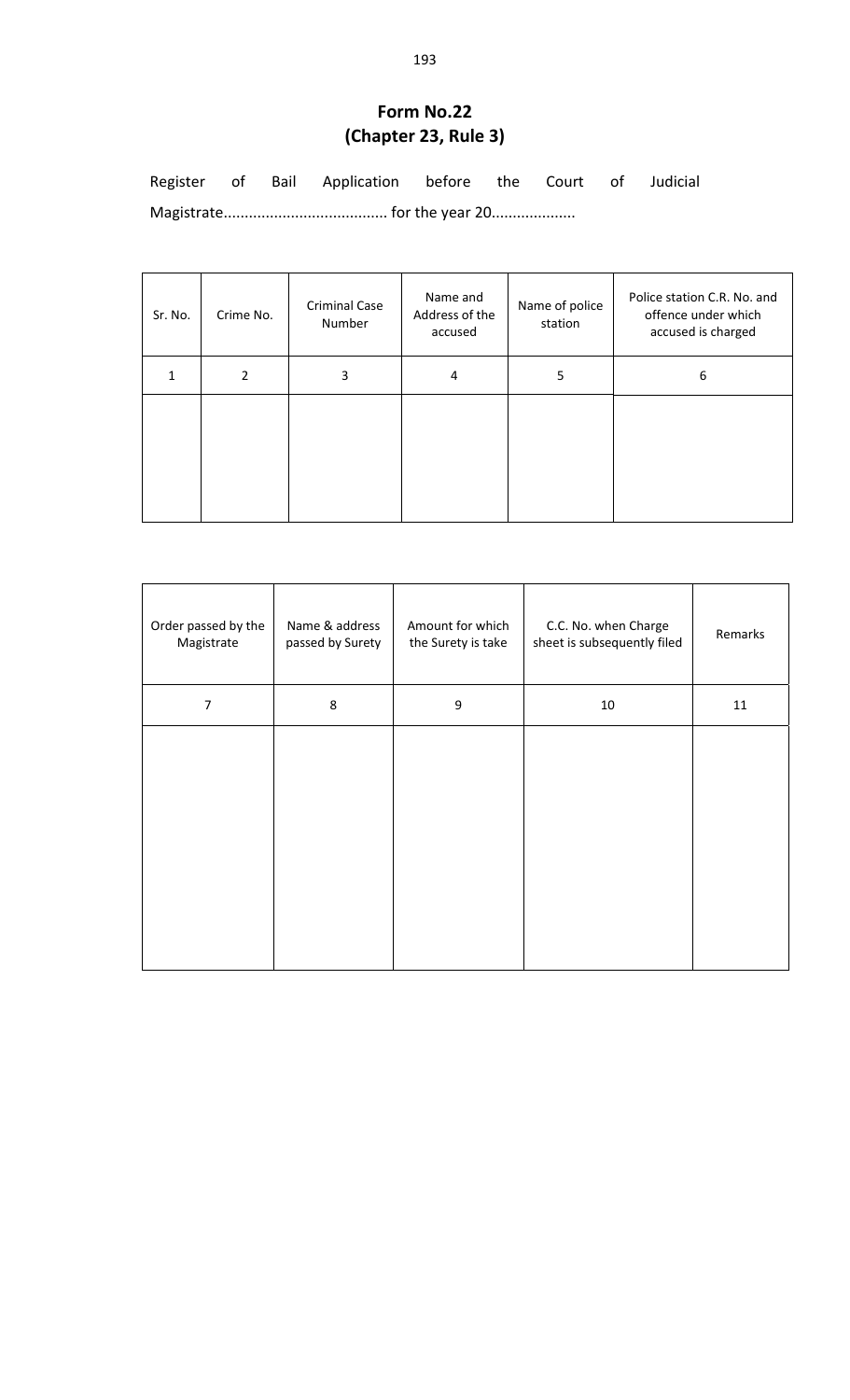| $\mathbf{1}$ | Serial number, name of witnesses discharged |                           |                                          |                                                                                |
|--------------|---------------------------------------------|---------------------------|------------------------------------------|--------------------------------------------------------------------------------|
| 2            | Number of cases.                            |                           |                                          |                                                                                |
| 3            | Number of witness discharged                |                           |                                          |                                                                                |
| 4            | Residence of witness                        |                           |                                          |                                                                                |
| 5            | Date of arrival                             |                           |                                          |                                                                                |
| 6            | After examination                           | discharge<br>Date of      |                                          |                                                                                |
| 7            | Without examination                         |                           |                                          |                                                                                |
| 8            | First day of attendance                     |                           |                                          |                                                                                |
| 9            | Second day of attendance                    | Discharged on the         |                                          |                                                                                |
| 10           | Third day of attendance                     |                           |                                          |                                                                                |
| 11           | After third day of attendance               |                           | Judge                                    |                                                                                |
| 12           | Rate according to rules in force            |                           | (Chapter 23 Rule 4)<br><b>Form No.23</b> |                                                                                |
| 13           | Number of days allowed for journey          |                           |                                          |                                                                                |
| 14           | Number of days detained at                  | Details of allowance paid |                                          |                                                                                |
| 15           | Amount of diet allowance paid               |                           |                                          |                                                                                |
| 16           | By rail                                     | allowances<br>Amount      |                                          | Register of witnesses (including complainants) and of allowance to them in the |
| 17           | By road with actual distance paid for       | pied<br>윽                 |                                          | Court of Magistrate/Sessions                                                   |
| 18           | Total of Columns 15, 16 and 17              |                           |                                          |                                                                                |
| 19           | Amount paid by Nazir                        |                           |                                          |                                                                                |
| 20           | Signature of Nazir                          |                           |                                          |                                                                                |
| 21           | Payee                                       | Signature<br>qf           |                                          |                                                                                |
| 22           | Officer before whom paid                    |                           |                                          |                                                                                |
| 23           | Remarks                                     |                           |                                          |                                                                                |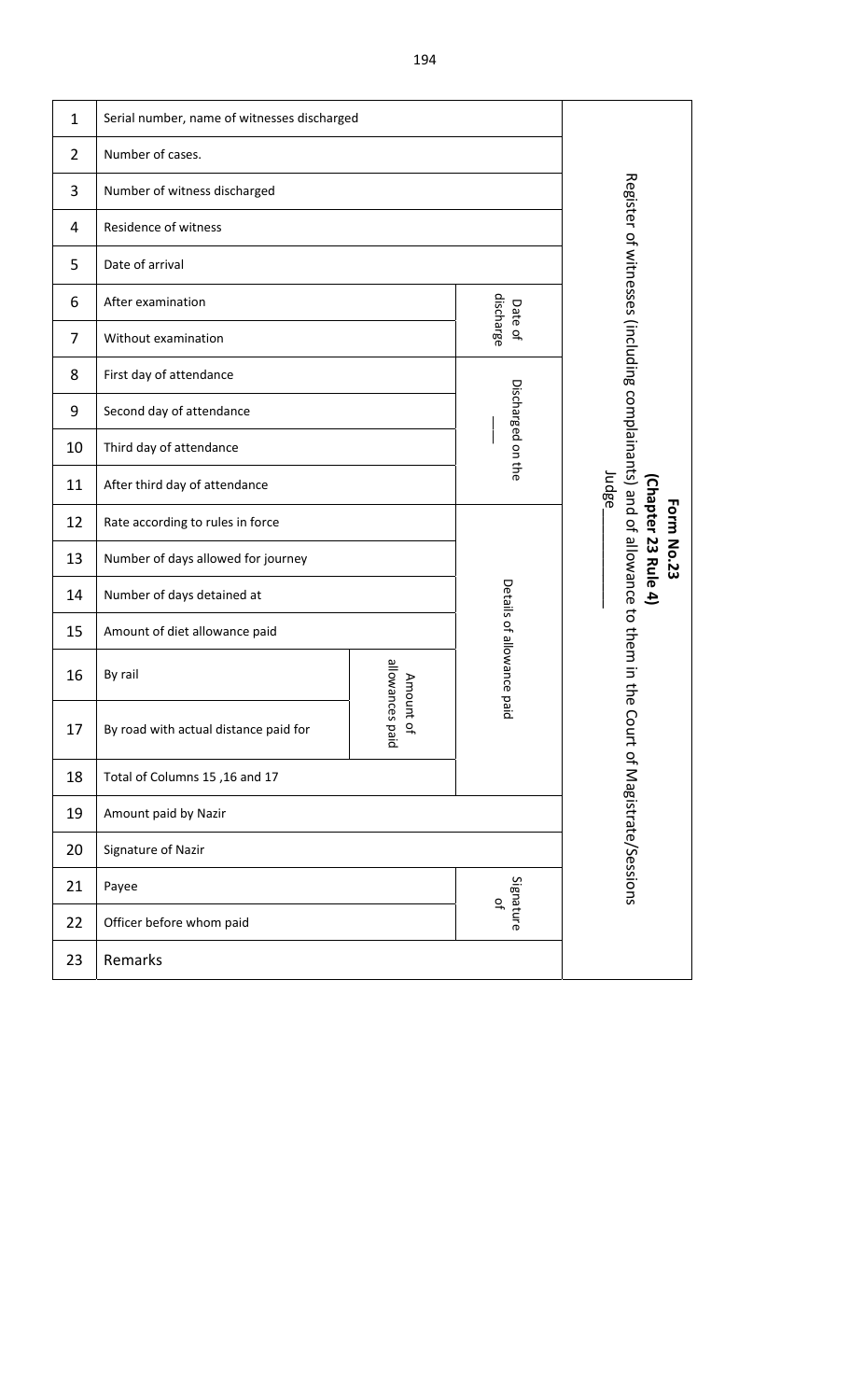#### **Form No.24 (Chapter 23, Rule 5)**

Register of Fines in Criminal Cases in the Court of Judicial Magistrate,

Taluka/District \_\_\_\_\_\_\_\_\_\_\_\_\_\_\_\_\_\_\_\_\_\_\_\_\_\_\_\_\_\_\_\_\_ for the year 20\_\_\_\_\_\_\_\_\_\_\_\_\_\_\_

| $\mathbf{1}$   | Serial No. and Case. Register Number                                   |             |
|----------------|------------------------------------------------------------------------|-------------|
| $\overline{2}$ | Name of person fined of ordered to pay compensation.                   |             |
| 3              | Punishment and section of law.                                         |             |
| 4              | Date of sentence                                                       |             |
| 5              | Amount for collection.                                                 |             |
|                | Vienuer                                                                |             |
|                | February                                                               |             |
|                | March                                                                  |             |
|                | April                                                                  |             |
|                | VeW                                                                    |             |
|                | June                                                                   |             |
|                | ylul                                                                   | REALISATION |
|                | August                                                                 |             |
|                | September                                                              |             |
|                | October                                                                |             |
|                | November                                                               |             |
|                | December                                                               |             |
| 6              | on which credited in Treasury and amount credited<br>Date              |             |
| 7              | Number and date of refund order and amount and signature of Magistrate |             |
| 8              | Date of writing-off and amount and signature of Magistrate.            |             |
| 9              | previous year<br>Ъ<br>end<br>at the<br><b>Balance</b>                  |             |
| 10             | Unrealised balance of the current year                                 |             |
| 11             |                                                                        |             |
| 12             |                                                                        |             |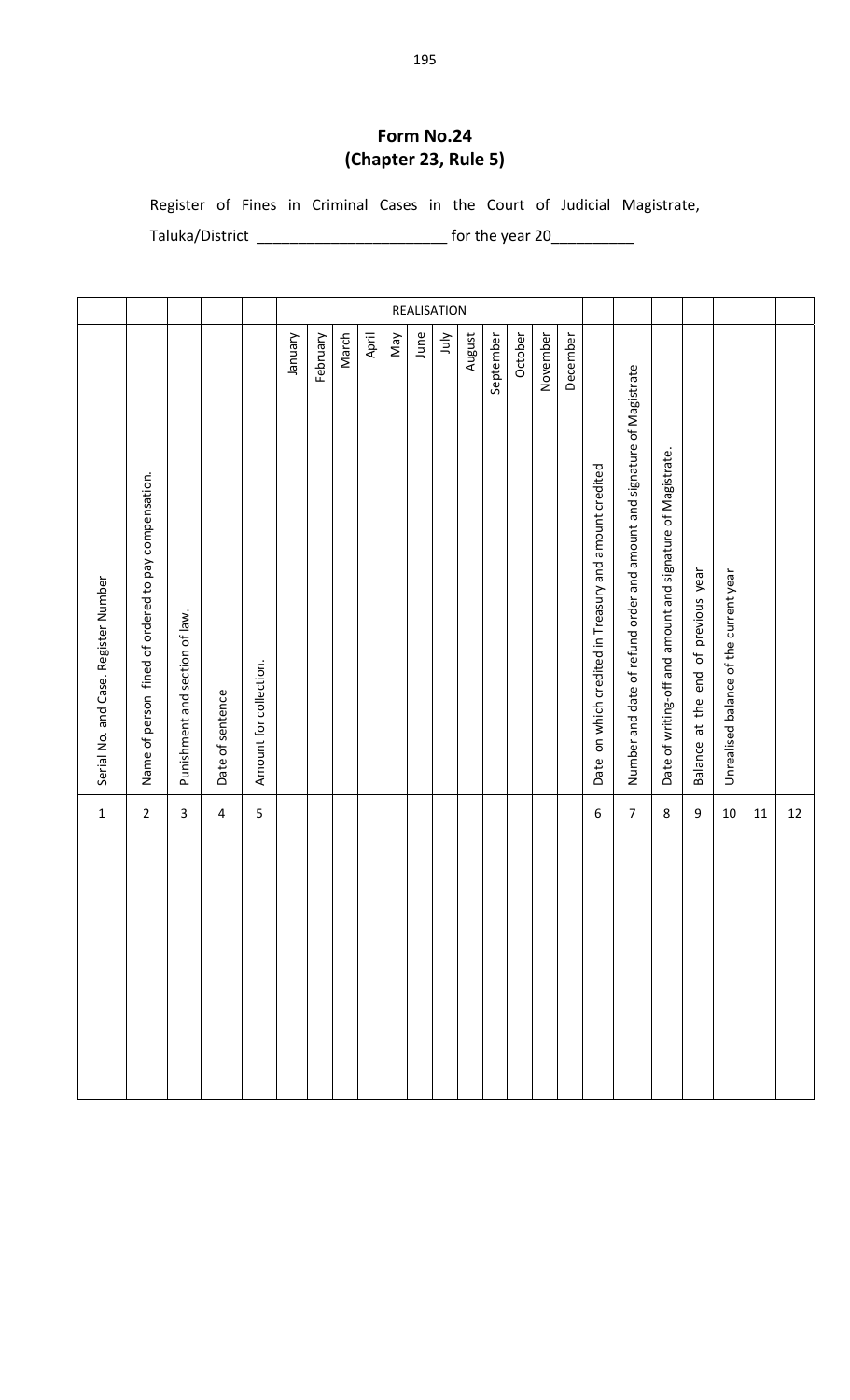#### **Form No.25 (Chapter 23, Rule 6)**

Register of Dormant Cases pending before the \_\_\_\_\_ for the years

\_\_\_\_\_\_\_\_\_\_\_\_\_ to \_\_\_\_\_\_\_\_\_\_\_\_\_

| Number of case in<br>Dormant Register | No. and year of<br>case in register of<br>Magisterial cases<br>or other register | Date of transfer to<br>Dormant Register | Reason for<br>transfer. | Date of re-transfer<br>to register of<br>Magisterial cases<br>or other register. |
|---------------------------------------|----------------------------------------------------------------------------------|-----------------------------------------|-------------------------|----------------------------------------------------------------------------------|
| $\mathbf 1$                           | $\overline{2}$                                                                   | $\mathbf{3}$                            | $\pmb{4}$               | $\mathsf S$                                                                      |
|                                       |                                                                                  |                                         |                         |                                                                                  |
|                                       |                                                                                  |                                         |                         |                                                                                  |
|                                       |                                                                                  |                                         |                         |                                                                                  |
|                                       |                                                                                  |                                         |                         |                                                                                  |
|                                       |                                                                                  |                                         |                         |                                                                                  |
|                                       |                                                                                  |                                         |                         |                                                                                  |
|                                       |                                                                                  |                                         |                         |                                                                                  |
|                                       |                                                                                  |                                         |                         |                                                                                  |
|                                       |                                                                                  |                                         |                         |                                                                                  |
|                                       |                                                                                  |                                         |                         |                                                                                  |
|                                       |                                                                                  |                                         |                         |                                                                                  |
|                                       |                                                                                  |                                         |                         |                                                                                  |
|                                       |                                                                                  |                                         |                         |                                                                                  |
|                                       |                                                                                  |                                         |                         |                                                                                  |
|                                       |                                                                                  |                                         |                         |                                                                                  |
|                                       |                                                                                  |                                         |                         |                                                                                  |
|                                       |                                                                                  |                                         |                         |                                                                                  |
|                                       |                                                                                  |                                         |                         |                                                                                  |
|                                       |                                                                                  |                                         |                         |                                                                                  |
|                                       |                                                                                  |                                         |                         |                                                                                  |
|                                       |                                                                                  |                                         |                         |                                                                                  |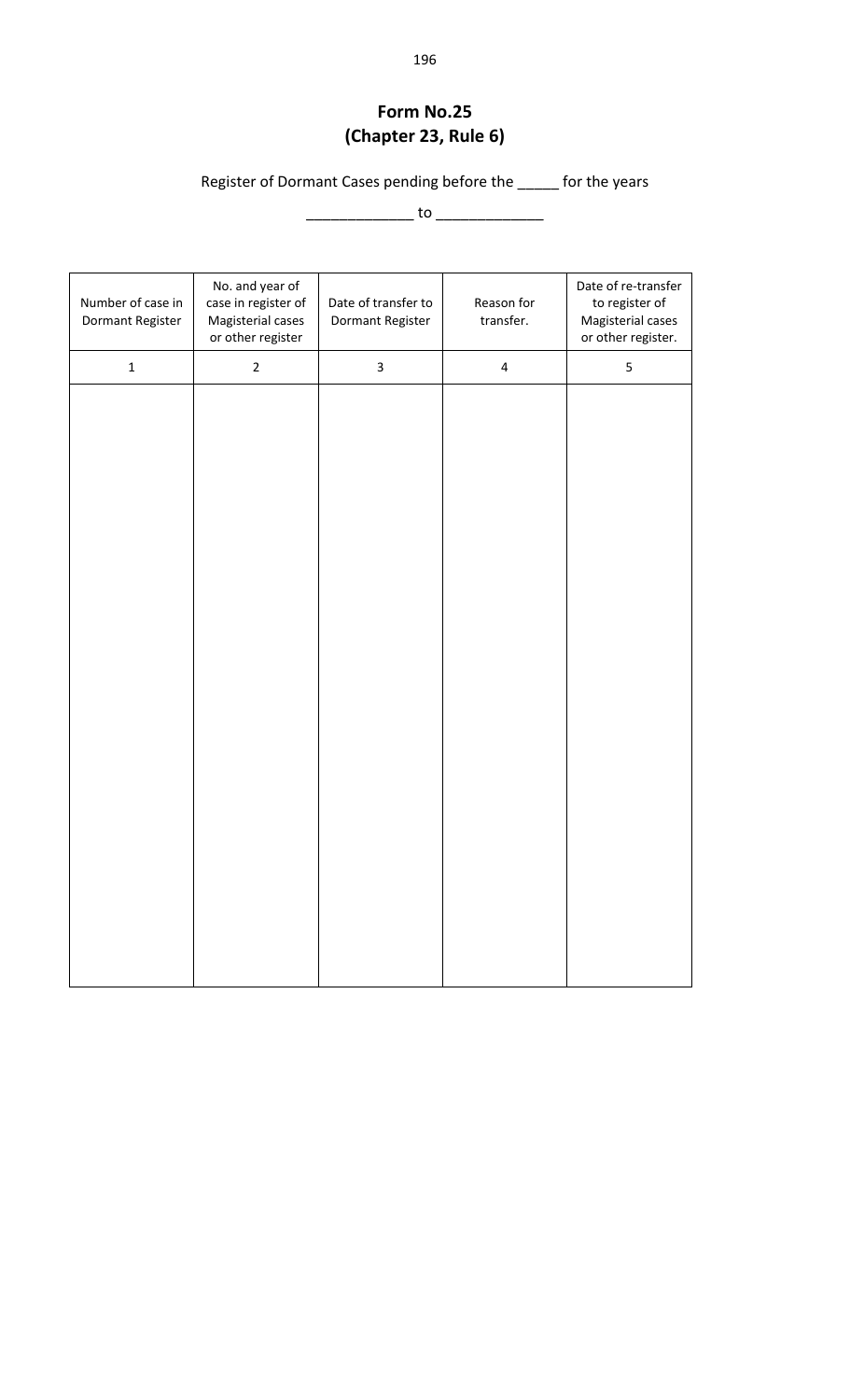| $\overline{\phantom{0}}$ | Serial No.                                                                                                                                                                    |
|--------------------------|-------------------------------------------------------------------------------------------------------------------------------------------------------------------------------|
| $\sim$                   | and names<br>No. of case<br>of parties                                                                                                                                        |
| $\omega$                 | Date of<br>receipt                                                                                                                                                            |
| $\overline{\mathbf{4}}$  | Date of<br>order                                                                                                                                                              |
| UП                       | descriptio<br>n of the<br>order<br><b>Brief</b>                                                                                                                               |
| G                        | Register of compliance of order of Appellate Court<br>communication of<br>the order of the<br>Magistrate<br>concerned<br>Date of<br>(Chapter 23 Rule 7)<br><b>Form No. 26</b> |
| ┙                        | communicated<br>Magistrate to<br>whom                                                                                                                                         |
| $\infty$                 | compliance<br>receipt of<br>Date of<br>report                                                                                                                                 |
| $\mathbf \omega$         | compliance,<br>if any<br>Reasons for<br>non-                                                                                                                                  |
| $\overline{0}$           | Date of<br>report                                                                                                                                                             |
| $\overline{11}$          | Remarks                                                                                                                                                                       |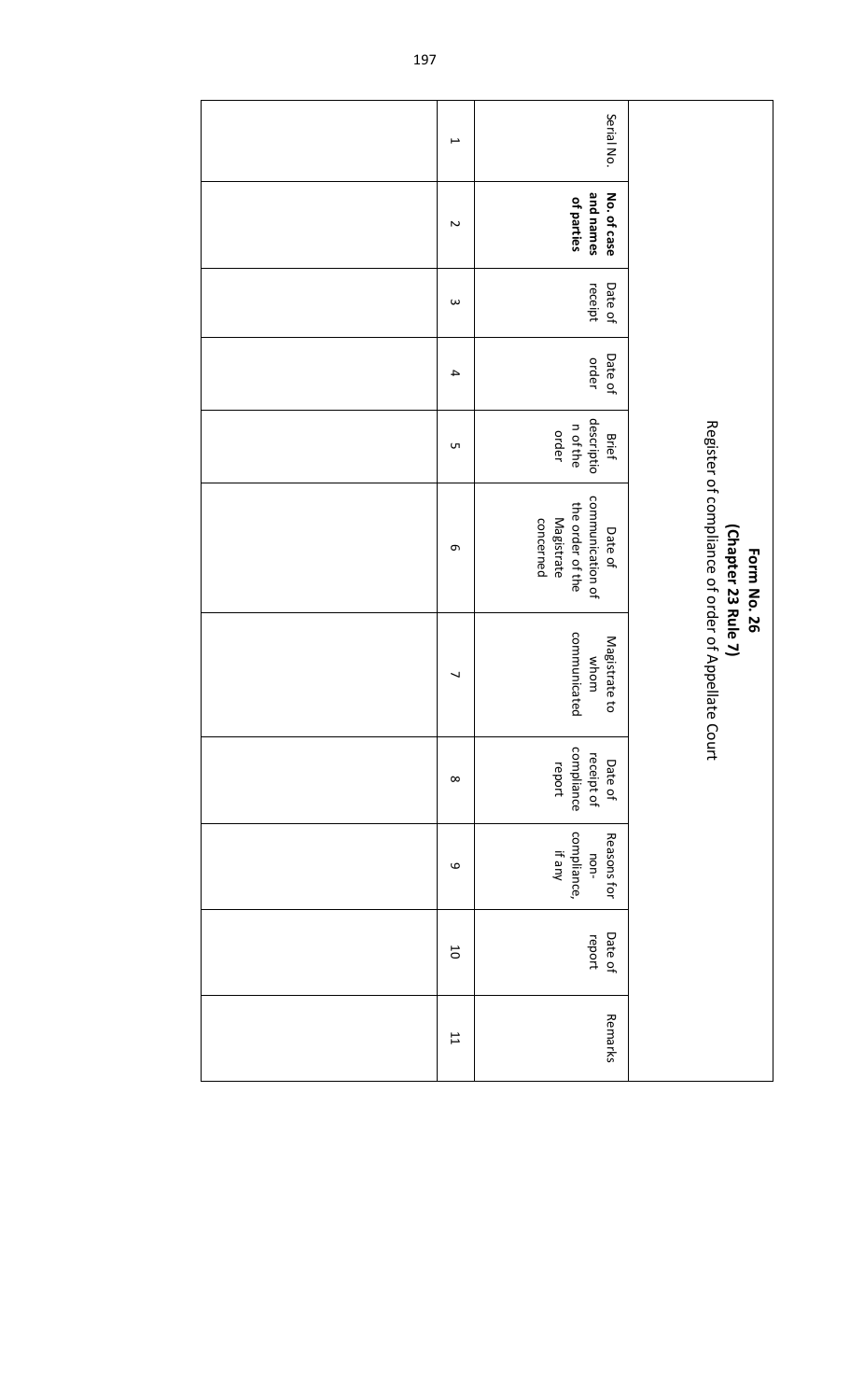| $\mapsto$                |                                                                                                                                      | $S_{\rm K}$ . $\geq$  |                                                                                            |
|--------------------------|--------------------------------------------------------------------------------------------------------------------------------------|-----------------------|--------------------------------------------------------------------------------------------|
| $\sim$                   |                                                                                                                                      |                       |                                                                                            |
| $\omega$                 |                                                                                                                                      |                       |                                                                                            |
| $\overline{\phantom{a}}$ | record                                                                                                                               |                       |                                                                                            |
| G                        | Of what<br>Court                                                                                                                     |                       |                                                                                            |
| G                        | Serial register No.<br>of case and date<br>of institution                                                                            |                       |                                                                                            |
| $\overline{\phantom{a}}$ | station<br>Police                                                                                                                    | Particular of records | Register of requisition for records form the<br>Chapter 23 Rule<br><b>Form No. 27</b><br>コ |
| $\infty$                 | accused<br>Name of                                                                                                                   |                       |                                                                                            |
| $\mathbf \circ$          | Act and section<br>under which<br>offence was<br>punishable                                                                          |                       |                                                                                            |
| $\overline{\mathbf{c}}$  | Date of<br>disposal                                                                                                                  |                       |                                                                                            |
| $\overline{\phantom{a}}$ | the record was sent by<br>connection with which<br>No. and description of<br>Appellate Court in<br>the lower Court.<br>appeal in the |                       | Court of District                                                                          |
| $\overline{5}$           | which<br>record is<br>required<br>Date by                                                                                            |                       |                                                                                            |
| $\Xi$                    | transmission of<br>Date of<br>record                                                                                                 |                       |                                                                                            |
| $\sharp 4$               | receipt of<br>Date of<br>record                                                                                                      |                       |                                                                                            |
| 5                        | restoration of<br>proper place<br>record to its<br>Date of                                                                           |                       |                                                                                            |
| $\overline{5}$           | Remarks                                                                                                                              |                       |                                                                                            |

198